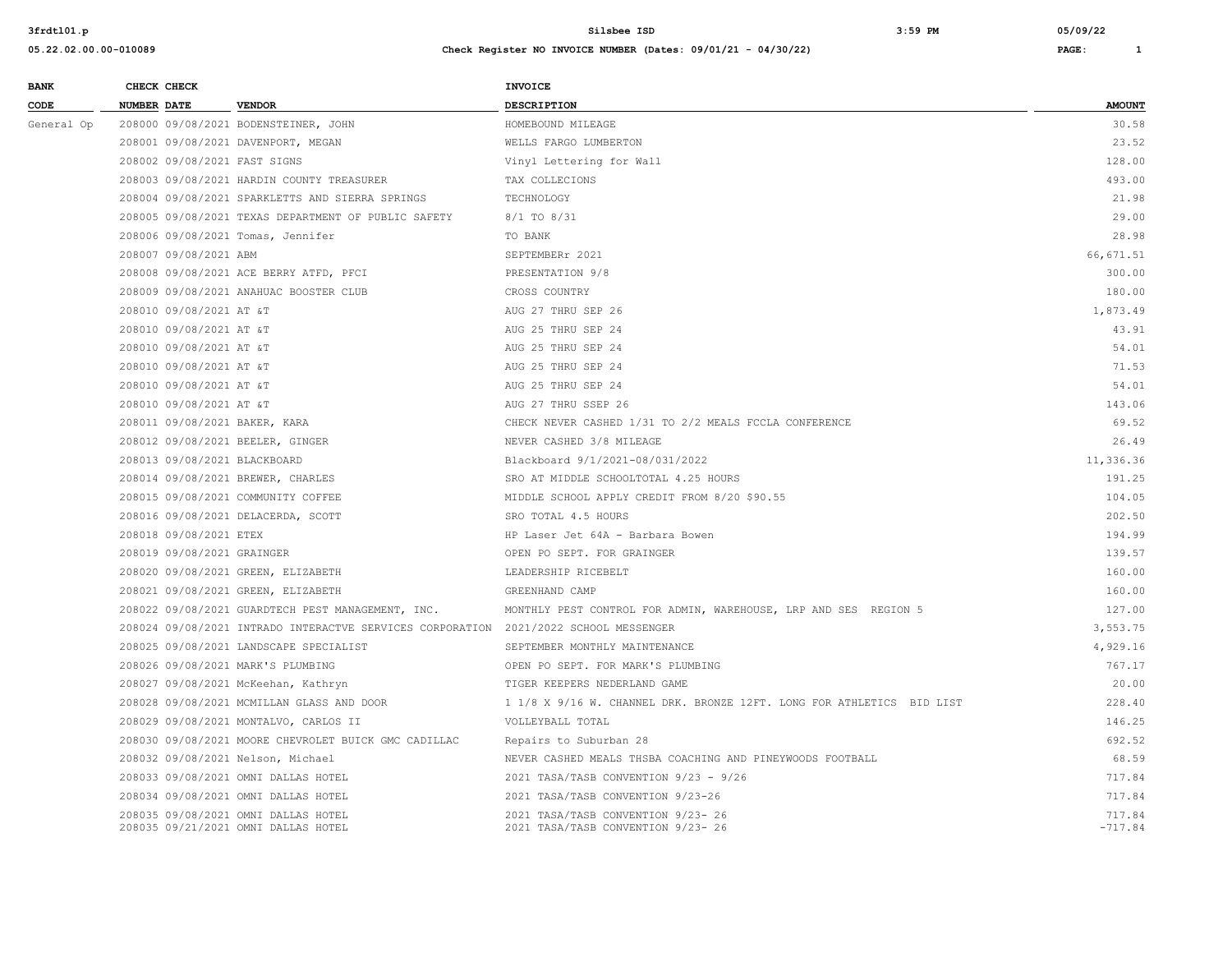| <b>BANK</b> |                    | CHECK CHECK              |                                                                                            | <b>INVOICE</b>                                                                                                            |               |
|-------------|--------------------|--------------------------|--------------------------------------------------------------------------------------------|---------------------------------------------------------------------------------------------------------------------------|---------------|
| CODE        | <b>NUMBER DATE</b> |                          | <b>VENDOR</b>                                                                              | <b>DESCRIPTION</b>                                                                                                        | <b>AMOUNT</b> |
| General Op  |                    |                          | 208036 09/08/2021 OMNI DALLAS HOTEL                                                        | 2021 TASA/TASB CONVENTION 9/23-26                                                                                         | 717.84        |
|             |                    |                          | 208037 09/08/2021 PADILLA POLL                                                             | 2021 PADILLA POILL SUBSCRIPTION                                                                                           | 200.00        |
|             |                    |                          | 208038 09/08/2021 ROBOTICS EDUCATION & COMPETITION FOUNDAT VRC TEAM REGISTRATION 2021-2022 |                                                                                                                           | 250.00        |
|             |                    |                          | 208039 09/08/2021 SHIRLEY COOK, HARDIN COUNTY TAC                                          | SEPT 2022                                                                                                                 | 257.00        |
|             |                    |                          | 208040 09/08/2021 SILSBEE FORD-LINCOLN-MERCURY, INC.                                       | Repairs to SISD Police Patrol car                                                                                         | 1,208.74      |
|             |                    |                          | 208041 09/08/2021 CHARTER COMMUNICATIONS                                                   | 8/29 TO 9/28                                                                                                              | 538.34        |
|             |                    |                          | 208041 09/08/2021 CHARTER COMMUNICATIONS                                                   | 8/29 TO 9/28                                                                                                              | 528.40        |
|             |                    |                          | 208041 09/08/2021 CHARTER COMMUNICATIONS                                                   | $8/30$ to $9/29$                                                                                                          | 873.79        |
|             |                    |                          | 208042 09/08/2021 STAR LOCKTECHS                                                           | OPEN PO SEPT. FOR STARLOCKTECHS                                                                                           | 60.00         |
|             |                    |                          | 208043 09/08/2021 TALLEY, CLAYTON                                                          | NEVER CASHED BAND TO NACODOCHES PLAYOOFF GAME                                                                             | 10.00         |
|             |                    |                          | 208043 09/08/2021 TALLEY, CLAYTON                                                          | NEVER CASHED MEALS 12/12 AND 12/13                                                                                        | 19.38         |
|             |                    | 208044 09/08/2021 TASC   |                                                                                            | MEMBERSHIP RENEWAL GRADES 5-8                                                                                             | 85.00         |
|             |                    |                          | 208045 09/08/2021 TEXAS STATE FLORISTS' ASSOCIATION                                        | COURTNEY CHAMPAGNE                                                                                                        | 350.00        |
|             |                    |                          | 208046 09/08/2021 THE SILSBEE BEE                                                          | SUBSCRIPTION RENEWAL 3 YEARS                                                                                              | 109.00        |
|             |                    |                          | 208047 09/08/2021 THE SILSBEE BEE                                                          | ADMINISTRATION OFFICE                                                                                                     | 39.00         |
|             |                    |                          | 208048 09/08/2021 WOODVILLE HIGH SCHOOL                                                    | CROSS COUNTRY                                                                                                             | 150.00        |
|             |                    |                          | 208049 09/08/2021 ZONAR SYSTEMS, INC.                                                      | $9/1$ TO $9/30$                                                                                                           | 1,629.00      |
|             |                    |                          | 208054 09/08/2021 DH PRINCIPLE, LLC.                                                       | PHYSICAL THERAPY                                                                                                          | 2,929.50      |
|             |                    |                          | 208055 09/08/2021 INCLUSIVE ASSESSMENT AND CONSULTING, LLC FORMAL ASSESSMENT/REPORT        |                                                                                                                           | 625.00        |
|             |                    |                          | 208056 09/08/2021 JACKS, EVELLE                                                            | BRAILLE PRODUCTION/ VI SERVICES                                                                                           | 4,350.00      |
|             |                    |                          | 208057 09/08/2021 PARKER LUMBER - SILSBEE                                                  | OPEN PO AUG 2021 PARKERS                                                                                                  | 2,591.79      |
|             |                    |                          | 208058 09/08/2021 Tomas, Jennifer                                                          | TRAVEL TO DALLAS TO TAKE TUN THRU TUNNEL TO GET REPAIRED                                                                  | 142.56        |
|             |                    |                          | 208059 09/10/2021 Jacks, Evelle                                                            | VI SERVICES                                                                                                               | 4,550.00      |
|             |                    | 208060 09/10/2021 LOWE'S |                                                                                            | Additional flooring needed to finish up the SHS Office project                                                            | 780.18        |
|             |                    |                          | 208061 09/13/2021 CITY OF SILSBEE                                                          | 8/6 TO 9/6                                                                                                                | 162.10        |
|             |                    |                          | 208061 09/13/2021 CITY OF SILSBEE                                                          | 8/6 TO 9/6                                                                                                                | 83.50         |
|             |                    |                          | 208061 09/13/2021 CITY OF SILSBEE                                                          | 8/6 TO 9/6                                                                                                                | 140.50        |
|             |                    |                          | 208061 09/13/2021 CITY OF SILSBEE                                                          | $8/6$ TO $9/6$                                                                                                            | 214.90        |
|             |                    |                          | 208062 09/13/2021 ELITE CARD PAYMENT CENTER                                                | $8/5 - 9/1$                                                                                                               | 830.63        |
|             |                    |                          | 208063 09/13/2021 JENNY'S FRIED CHICKEN                                                    | SOFTBALL                                                                                                                  | 38.14         |
|             |                    |                          | 208064 09/15/2021 ADAWAY, KEZIAH                                                           | KAYLEE ADAWAY                                                                                                             | 40.85         |
|             |                    |                          | 208066 09/15/2021 ARTIC BITES, LLC                                                         | supplies                                                                                                                  | 45.63         |
|             |                    | 208067 09/15/2021 AT &T  |                                                                                            | SEP 7 THRU OCT 6                                                                                                          | 1,085.03      |
|             |                    |                          | 208068 09/15/2021 ATSSB-REGION 10                                                          | ALL REGION AUDITIONS                                                                                                      | 185.00        |
|             |                    |                          | 208069 09/15/2021 BAND TODAY                                                               | Band Supplies                                                                                                             | 500.00        |
|             |                    |                          | 208070 09/15/2021 BAUMANN, JOHN                                                            | SILSBEE VS NEDERLAND FOOTBALL                                                                                             | 15.00         |
|             |                    |                          | 208071 09/15/2021 BEAUMONT FREIGHTLINER - STERLING                                         | FILTERS TO RESTOCK PARTS ROOM AND ALSO COOLANT FOR BUSES                                                                  | 1,763.10      |
|             |                    |                          | 208072 09/15/2021 BRUCE'S INCORPORATED                                                     | Need 2 loads of blue rock for athletics Dauphine fieldhouse need 1 load of sand<br>delivered to middle school vendor list | 610.75        |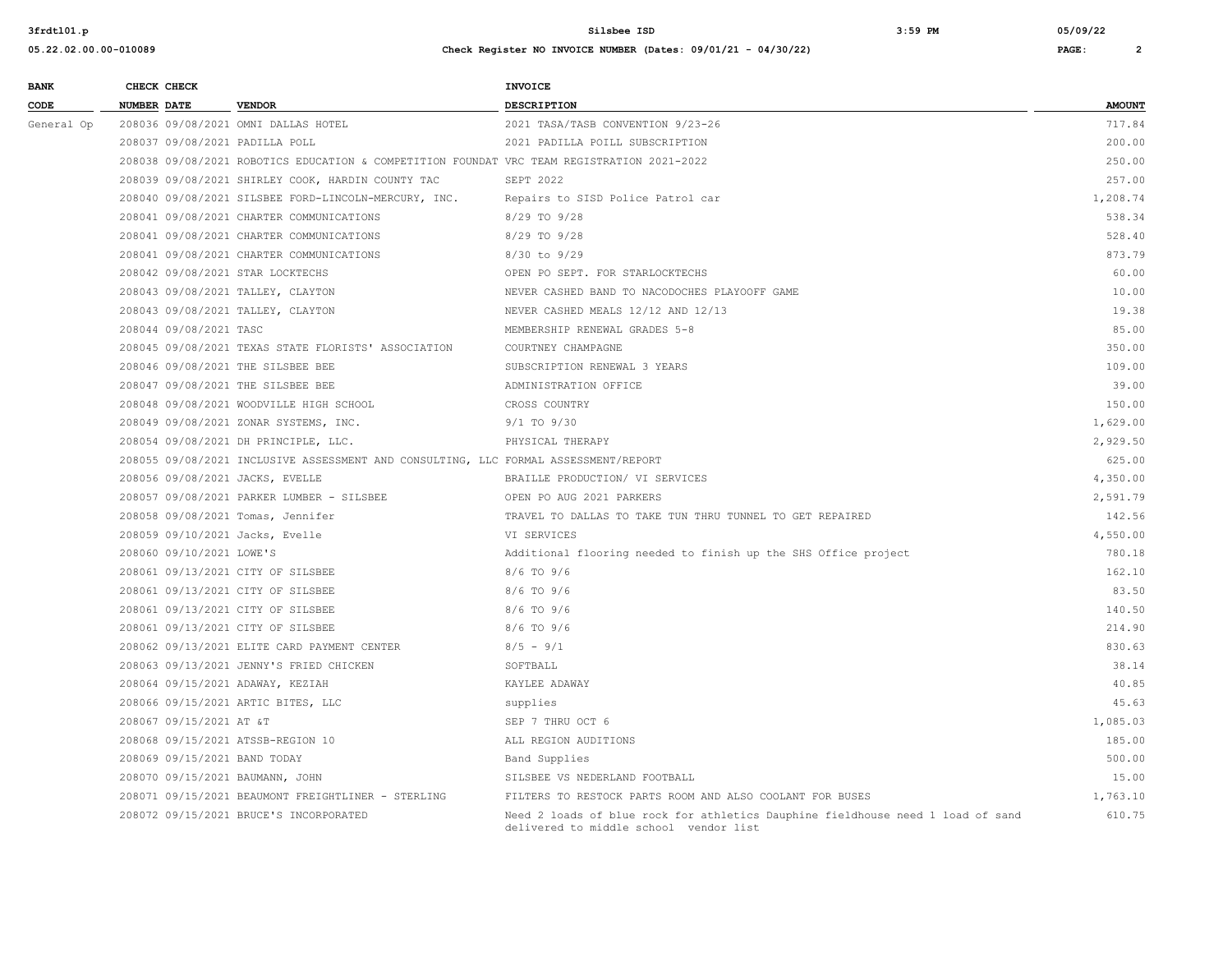| <b>BANK</b> | CHECK CHECK        |                            |                                                                                     | <b>INVOICE</b>                                                                                 |                    |
|-------------|--------------------|----------------------------|-------------------------------------------------------------------------------------|------------------------------------------------------------------------------------------------|--------------------|
| CODE        | <b>NUMBER DATE</b> |                            | <b>VENDOR</b>                                                                       | DESCRIPTION                                                                                    | <b>AMOUNT</b>      |
| General Op  |                    |                            | 208072 09/15/2021 BRUCE'S INCORPORATED                                              | Need 2 loads of blue rock for athletics Dauphine fieldhouse need 1 load of sand                | 561.40             |
|             |                    |                            |                                                                                     | delivered to middle school vendor list                                                         |                    |
|             |                    |                            | 208072 09/15/2021 BRUCE'S INCORPORATED                                              | Need 2 loads of blue rock for athletics Dauphine fieldhouse need 1 load of sand                | 189.00             |
|             |                    |                            |                                                                                     | delivered to middle school vendor list                                                         |                    |
|             |                    |                            | 208073 09/15/2021 BURGERS OF BEAUMONT                                               | 9/4 MEALS CROSS COUNTRY                                                                        | 42.62              |
|             |                    |                            | 208075 09/15/2021 COLLINS, TIFFANY                                                  | CHAIR                                                                                          | 89.98              |
|             |                    |                            | 208076 09/15/2021 COMMUNITY COFFEE                                                  | HIGH SCHOOL                                                                                    | 87.40              |
|             |                    | 208077 09/15/2021 ETEX     |                                                                                     | Teacher Supplies - the pdf I have attached you can give to ETEX to place the<br>order.         | 115.96             |
|             |                    | 208077 09/15/2021 ETEX     |                                                                                     | Teacher supplies and admin office supplies. I was able to print a PDF to make                  | 776.88             |
|             |                    |                            |                                                                                     | it easier for you to order with ETEX and have attached it to this request.                     |                    |
|             |                    | 208077 09/15/2021 ETEX     |                                                                                     | supplies                                                                                       | 646.00             |
|             |                    | 208077 09/15/2021 ETEX     |                                                                                     | supplies                                                                                       | 88.24              |
|             |                    | 208077 09/15/2021 ETEX     |                                                                                     | supplies                                                                                       | 24.57              |
|             |                    |                            | 208078 09/15/2021 FUNCTION4                                                         | staples from function 4                                                                        | 588.00             |
|             |                    |                            | 208079 09/15/2021 GOUDEAU, MARVIN                                                   | SILSBEE VS NEDERLAND                                                                           | 180.00             |
|             |                    | 208080 09/15/2021 GRAINGER |                                                                                     | OPEN PO SEPT. FOR GRAINGER                                                                     | 103.41             |
|             |                    |                            | 208081 09/15/2021 GRANGER, BAMBI                                                    | VOLLEYBALL SILSBEE VS ORANGEFIELD                                                              | 170.00             |
|             |                    |                            | 208082 09/15/2021 GUARDTECH PEST MANAGEMENT, INC.                                   | QUARTERLY FOR HIGH SCHOOL CAMPUS REGION 5                                                      | 408.00             |
|             |                    |                            | 208082 09/15/2021 GUARDTECH PEST MANAGEMENT, INC.                                   | 105336 MONTHLY PEST CONTROL FOR MS/HS CAMPUS REGION 5                                          | 166.00             |
|             |                    |                            | 208083 09/15/2021 HAMBURGER DEPOT                                                   | VARSITY FOOTBALL                                                                               | 850.00             |
|             |                    |                            | 208085 09/15/2021 HORTON, XANDER                                                    | SILSBEE VS NEDERLAND                                                                           | 15.00              |
|             |                    |                            | 208087 09/15/2021 LANDSCAPE SPECIALIST                                              | Top dress baseball and softball fields with sand, then prepping the infields<br>and releveling | 13,500.00          |
|             |                    |                            | 208089 09/15/2021 McKeehan, Kathryn                                                 | SILSBEE VS PLEASANT GROVE FOOTBALL TIGER KEEPERS                                               | 20.00              |
|             |                    |                            | 208090 09/15/2021 MIGHTY MUSIC PUBLISHING                                           | UIL Materials - Mighty Music Publishing. Once we have the PO we will order this                | 510.99             |
|             |                    |                            |                                                                                     | online.                                                                                        |                    |
|             |                    |                            | 208091 09/15/2021 MIKE'S FAMILY BBQ PIT                                             | VARSITY VOLLEYBALL 8/26                                                                        | 178.00             |
|             |                    |                            | 208093 09/15/2021 MILLER, JAYDEN                                                    | SILSBEE VS NEDERLAND                                                                           | 15.00              |
|             |                    |                            | 208094 09/15/2021 MOORE, LONNIE                                                     | SILSBEE VS NEDERLAND                                                                           | 180.00             |
|             |                    |                            | 208096 09/15/2021 MORRIS, RONDELLE                                                  | SILSBEE VS NEDERLAND                                                                           | 180.00             |
|             |                    |                            | 208097 09/15/2021 NATIONAL SCOREBOARD AND DISPLAY SERVICES MIDDLE SCHOOL SCOREBOARD |                                                                                                | 375.00             |
|             |                    |                            | 208098 09/15/2021 NEFF BROTHERS                                                     | Cost for towing bus to Bmt Freightliner                                                        | 325.00             |
|             |                    |                            | 208099 09/15/2021 PARSONS COMMERCIAL ROOFING, INC.                                  | Replacement of roof on metal building behind LRP                                               | 8,259.00           |
|             |                    |                            | 208100 09/15/2021 Patterson, Todd                                                   | FB GAME @ NACOGDOCHES                                                                          | 750.00             |
|             |                    |                            | 208101 09/15/2021 PINEY WOODS SANITATION                                            | 9/1 TO 9/30 MAINTENANCE                                                                        | 70.00              |
|             |                    |                            | 208102 09/15/2021 PINNACLE MEDICAL MANAGEMENT CORP.                                 | pre employment test and random selection tesst                                                 | 540.00             |
|             |                    | 208103 09/15/2021 PNG BAND | 208104 09/15/2021 RAPTOR ACCOUNTS RECEIVABLE                                        | MARCHING FESTIVAL<br>ANNUAL ACESS FEE                                                          | 300.00<br>2,300.00 |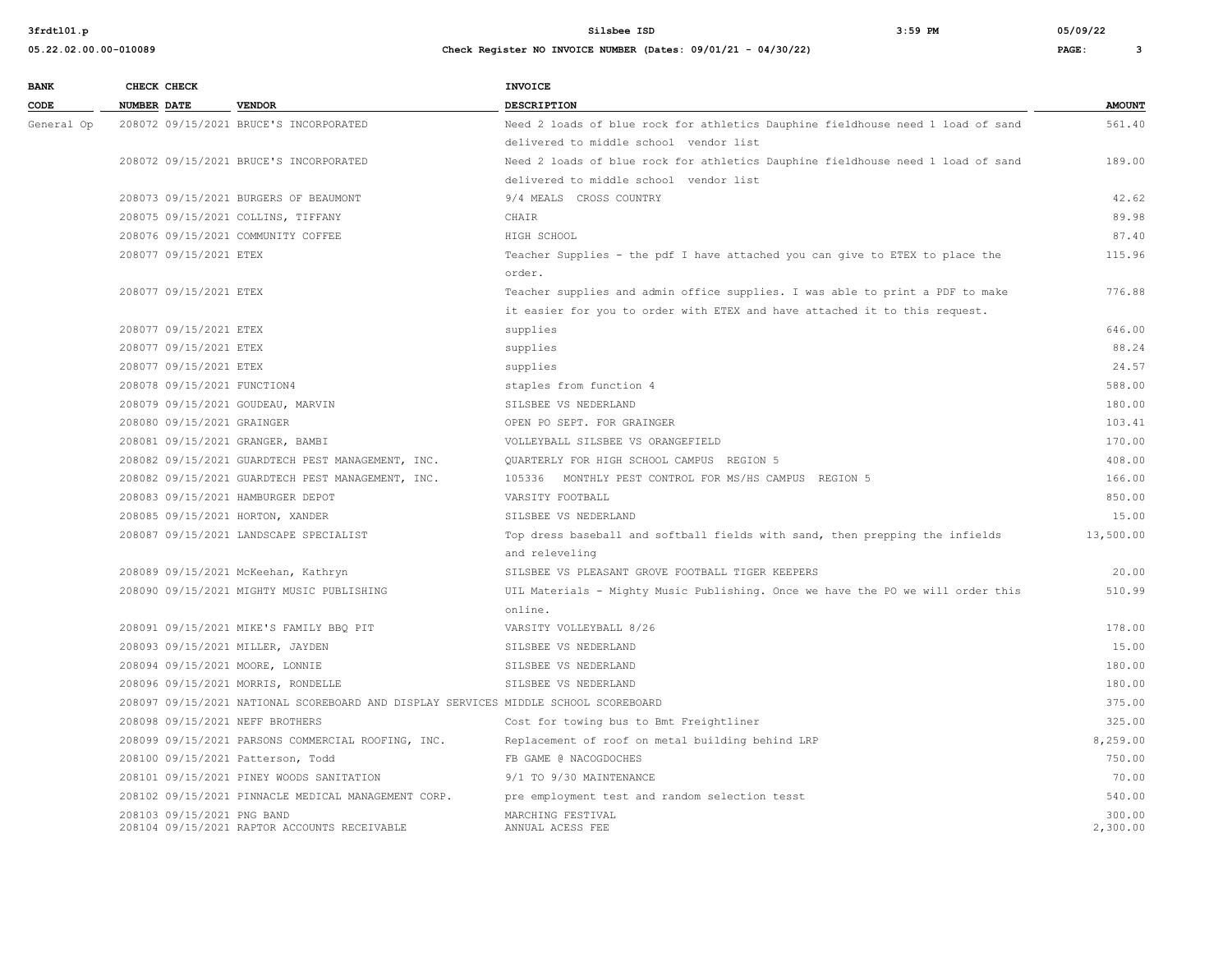| Check Register NO INVOICE NUMBER (Dates: 09/01/21 - 04/30/22)<br>05.22.02.00.00-010089<br>PAGE: |  |
|-------------------------------------------------------------------------------------------------|--|
|-------------------------------------------------------------------------------------------------|--|

| <b>BANK</b> |             | CHECK CHECK                 |                                                                   | <b>INVOICE</b>                                                                                                                     |               |
|-------------|-------------|-----------------------------|-------------------------------------------------------------------|------------------------------------------------------------------------------------------------------------------------------------|---------------|
| CODE        | NUMBER DATE |                             | <b>VENDOR</b>                                                     | DESCRIPTION                                                                                                                        | <b>AMOUNT</b> |
| General Op  |             |                             |                                                                   | 208105 09/15/2021 RICE UNIVERSITY CENTER FOR COLLEGE READI REGISTRATION NOV 13 FALL AP WORLD HISTORY                               | 185.00        |
|             |             |                             | 208107 09/15/2021 SPARKLETTS AND SIERRA SPRINGS                   | ADMINISTRATION, TRANSPORTATION AND WAREHOUSE                                                                                       | 159.88        |
|             |             |                             | 208107 09/15/2021 SPARKLETTS AND SIERRA SPRINGS                   | TECHNOLOGY                                                                                                                         | 6.00          |
|             |             |                             | 208108 09/15/2021 TASB, INC.                                      | HR SERVICES SUBSCRIPTION                                                                                                           | 1,150.00      |
|             |             | 208109 09/15/2021 TASBO     |                                                                   | State Aid Template Training - January 13, 2022                                                                                     | 225.00        |
|             |             | 208109 09/15/2021 TASBO     |                                                                   | MISSY SUNDGREN MEMBERSHIP 54723                                                                                                    | 135.00        |
|             |             |                             |                                                                   | 208110 09/15/2021 TEACHER SYNERGY LLC DBA TEACHERS PAY TEA Teacher Supply V. Thornton 5th grade - root words, prefixes, & suffixes | 39.24         |
|             |             |                             |                                                                   | printable and digital bundle. We will order once we have the PO                                                                    |               |
|             |             |                             | 208111 09/15/2021 THOMAS, ERICK                                   | SILSBEE VS NEDERLAND                                                                                                               | 180.00        |
|             |             |                             | 208112 09/15/2021 THOMAS BUS GULF COAST                           | Open PO for Thomas Bus Sept 2021                                                                                                   | 399.82        |
|             |             |                             | 208113 09/15/2021 UIL MUSIC REGION 10                             | MARCHING BAND CONTEST PNG                                                                                                          | 500.00        |
|             |             |                             | 208114 09/15/2021 WILLIS, STEPHEN                                 | VOLLEYBALL ORANGEFIELD VS SILSBEE                                                                                                  | 170.00        |
|             |             |                             | 208115 09/15/2021 WILLIS, SUSAN                                   | FB GAME IN NEDERLAND                                                                                                               | 5.68          |
|             |             |                             | 208116 09/15/2021 CENTERPOINT ENERGY                              | $8/4$ TO $9/1$                                                                                                                     | 50.56         |
|             |             |                             | 208116 09/15/2021 CENTERPOINT ENERGY                              | $8/4$ TO $9/1$                                                                                                                     | 48.11         |
|             |             |                             | 208116 09/15/2021 CENTERPOINT ENERGY                              | $8/4$ TO $9/1$                                                                                                                     | 41.07         |
|             |             |                             | 208116 09/15/2021 CENTERPOINT ENERGY                              | $8/4 - 9/1$                                                                                                                        | 71.35         |
|             |             |                             | 208116 09/15/2021 CENTERPOINT ENERGY                              | 8/4 TO 9/1                                                                                                                         | 552.21        |
|             |             |                             | 208116 09/15/2021 CENTERPOINT ENERGY                              | $8/4$ TO $9/1$                                                                                                                     | 46.71         |
|             |             |                             | 208117 09/15/2021 FOUNDATION INNOVATION, LLC.                     | AUGUST CONTRACTED SERVICES                                                                                                         | 2,097.21      |
|             |             |                             | 208118 09/22/2021 AT&T LONG DISTANCE                              | AUGUST                                                                                                                             | 77.15         |
|             |             |                             | 208119 09/22/2021 CITY OF SILSBEE                                 | 8/13 TO 9/13                                                                                                                       | 192.10        |
|             |             |                             | 208119 09/22/2021 CITY OF SILSBEE                                 | 8/13 TO 9/13                                                                                                                       | 1,070.11      |
|             |             |                             | 208119 09/22/2021 CITY OF SILSBEE                                 | 8/13 TO 9/13                                                                                                                       | 2,032.10      |
|             |             |                             | 208120 09/22/2021 DIR TELECOMMUNICATIONS SERVICES DIVISION AUGUST |                                                                                                                                    | 89.76         |
|             |             | 208121 09/22/2021 FUNCTION4 |                                                                   | 6/15 TO 9/14 OVERAGE COPIES                                                                                                        | 2,072.81      |
|             |             |                             | 208122 09/22/2021 KELI'S K9'S LLC.                                | 8/19 SERVICE                                                                                                                       | 600.00        |
|             |             |                             | 208123 09/22/2021 SOUTHWEST FOODSERVICE EXCELLENCE, LLC           | AUGUST NUTRITIONAL SERVICES                                                                                                        | 100,723.11    |
|             |             |                             | 208124 09/22/2021 SYMMETRY ENERGY SOLUTIONS, LLC.                 | AUGUST                                                                                                                             | 5,965.28      |
|             |             | 208125 09/22/2021 ACET      |                                                                   | REGISTRATION VIRTUAL CATIE WHITEHEAD                                                                                               | 300.00        |
|             |             |                             | 208126 09/22/2021 ADVANCED SYSTEMS & ALARMS                       | 10/1 TO 10/31                                                                                                                      | 70.00         |
|             |             |                             | 208127 09/22/2021 ADVANCED GRAPHICS                               | poster machine supplies                                                                                                            | 339.31        |
|             |             |                             | 208128 09/22/2021 APPLE COMPUTER, INC.                            | Communications Equipment-Kelsey Johnson                                                                                            | 158.43        |
|             |             |                             | 208128 09/22/2021 APPLE COMPUTER, INC.                            | Communications Equipment-Kelsey Johnson                                                                                            | 9.07          |
|             |             |                             | 208130 09/22/2021 BEAUMONT FREIGHTLINER - STERLING                | Repairs to Bus 40 EGR valve                                                                                                        | 3,700.39      |
|             |             |                             | 208131 09/22/2021 BINGHAM, BRUCE                                  | SILSBEE VS LCM MIDDLE SCHOOL FOOTBALL                                                                                              | 120.00        |
|             |             |                             | 208132 09/22/2021 BURGERS OF BEAUMONT                             | VOLLEYBALL TOURNAMENT 9/11 MEALS                                                                                                   | 83.67         |
|             |             |                             | 208133 09/22/2021 CHICK-FIL-A                                     | MS VB TOURNAMENT LCM                                                                                                               | 305.25        |
|             |             |                             | 208134 09/22/2021 CICI'S PIZZA #160                               | BOYS BB AND XC MEALS                                                                                                               | 112.00        |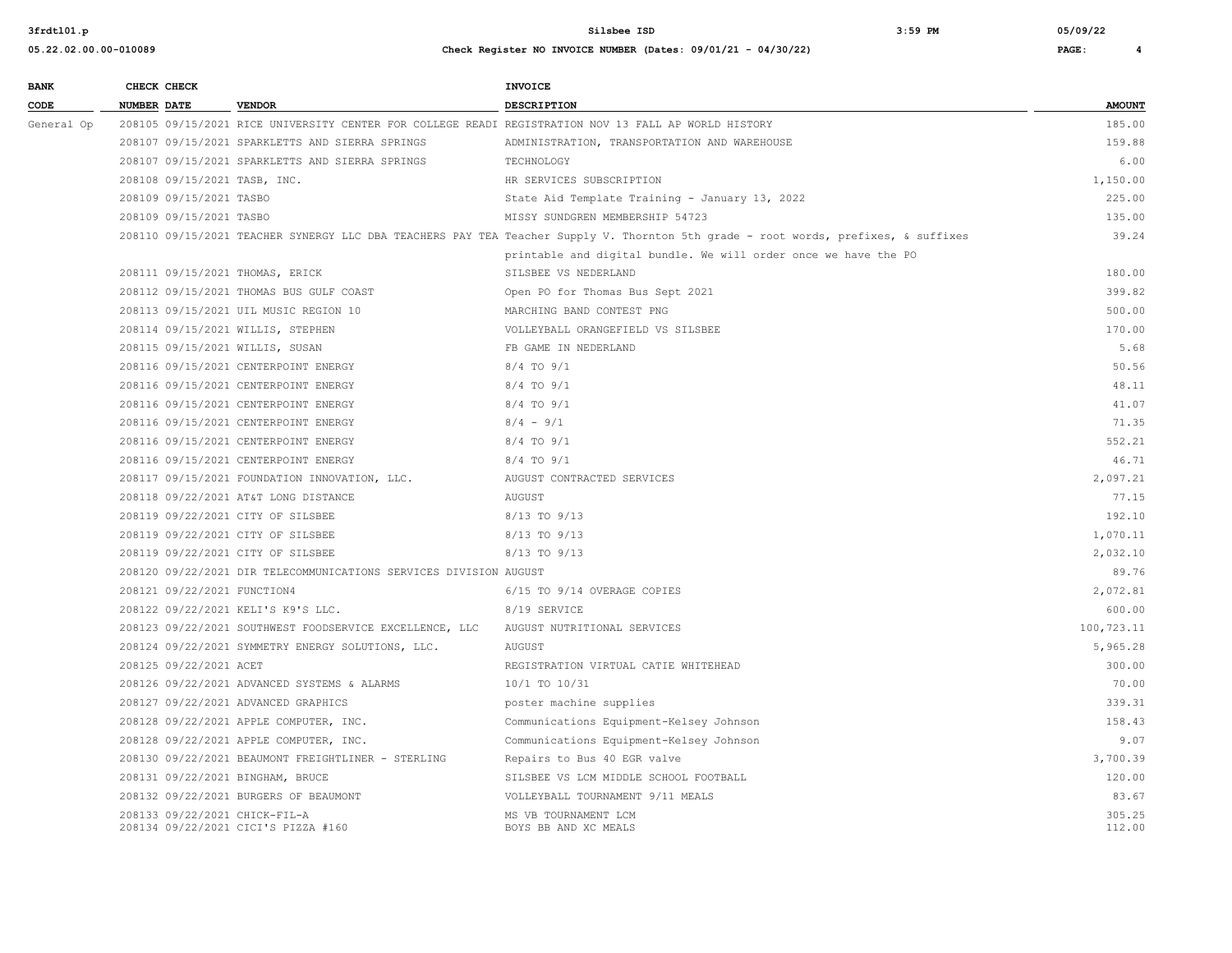| <b>BANK</b> | CHECK CHECK                                                          |                                                                                               | <b>INVOICE</b>                                                               |                |
|-------------|----------------------------------------------------------------------|-----------------------------------------------------------------------------------------------|------------------------------------------------------------------------------|----------------|
| CODE        | <b>NUMBER DATE</b>                                                   | <b>VENDOR</b>                                                                                 | <b>DESCRIPTION</b>                                                           | <b>AMOUNT</b>  |
| General Op  |                                                                      | 208135 09/22/2021 COASTAL WELDING SUPPLY INC                                                  | OPEN PO SEPT. FOR COASTAL WELDING                                            | 14.03          |
|             | 208136 09/22/2021 COMMUNITY COFFEE                                   |                                                                                               | LAURA REEVES PRIMARY                                                         | 59.94          |
|             |                                                                      | 208136 09/22/2021 COMMUNITY COFFEE                                                            | SILSBEE ELEMENTARY                                                           | 125.60         |
|             | 208137 09/22/2021 DECKER, INC.                                       |                                                                                               | HOOKS FOR LOCKERS IN ATHLETIC AREA BOYS AND GIRLS HIGH SCHOOL BUY BOARD      | 159.96         |
|             | 208138 09/22/2021 DEWALL, PARRISH                                    |                                                                                               | SILSBEE VS LCM MIDDLE SCHOOL FOOTBALL                                        | 120.00         |
|             |                                                                      | 208139 09/22/2021 E-RATE MANAGEMENT GROUP                                                     | category 1                                                                   | 2,950.00       |
|             |                                                                      | 208139 09/22/2021 E-RATE MANAGEMENT GROUP                                                     | CATEGORY 2                                                                   | 2,900.00       |
|             | 208141 09/22/2021 ETEX                                               |                                                                                               | ETEX ORDER FOR HUMAN RESOURCE AND CURRICULUM *SEE ATTACHED* 09/10/2021       | 665.66         |
|             | 208141 09/22/2021 ETEX                                               |                                                                                               | OFFICE SUPPLIES                                                              | 114.65         |
|             | 208141 09/22/2021 ETEX                                               |                                                                                               | Library supplies                                                             | 411.91         |
|             | 208142 09/22/2021 EXXON MOBIL                                        |                                                                                               | SEPT                                                                         | 96.00          |
|             | 208144 09/22/2021 GRAINGER                                           |                                                                                               | OPEN PO SEPT. FOR GRAINGER                                                   | 96.39          |
|             | 208144 09/22/2021 GRAINGER                                           |                                                                                               | OPEN PO SEPT. FOR GRAINGER                                                   | 121.16         |
|             |                                                                      | 208145 09/22/2021 GRAYBAR ELECTRIC COMPANY, INC.                                              | T5 BULBS FOR SES CAMPUS US COMMUNITIES VENDOR                                | 428.64         |
|             |                                                                      | 208146 09/22/2021 GUARDTECH PEST MANAGEMENT, INC.                                             | OUARTERLY PEST CONTROL FOR PACES/ACADEMY AND ROBINSON REGION 5               | 69.00          |
|             |                                                                      | 208146 09/22/2021 GUARDTECH PEST MANAGEMENT, INC.                                             | QUARTERLY PEST CONTROL FOR PACES/ACADEMY AND ROBINSON REGION 5               | 119.00         |
|             |                                                                      | 208148 09/22/2021 HILLTOP SECURITIES INC.                                                     | COMPUTATIONAL FEE INCURRED WITH ARBITRAGE CALCULATIONS ON BONDS              | 2,800.00       |
|             |                                                                      | 208149 09/22/2021 INCLUSIVE ASSESSMENT AND CONSULTING, LLC 9/14 PSYCHO-EDUCATIONAL ASSESSMENT |                                                                              | 1,250.00       |
|             |                                                                      | 208150 09/22/2021 INKSPOT PRINTS & GRAPHICS                                                   | Board and Admin Shirts with Embroidery                                       | 418.00         |
|             | 208151 09/22/2021 MCKEEHAN, JOHN                                     |                                                                                               | TEXAS RICE FESTIVAL                                                          | 400.00         |
|             |                                                                      | 208152 09/22/2021 McKeehan, Kathryn                                                           | TIGER KEEPERS ORANGEFIELD FOOTBALL                                           | 20.00          |
|             | 208153 09/22/2021 MOORE, LONNIE                                      |                                                                                               | SILSBEE VS VIDOR MS                                                          | 220.00         |
|             | 208155 09/22/2021 NACBURGER                                          |                                                                                               | FOOTBALL VARSITY                                                             | 900.00         |
|             | 208157 09/22/2021 Nelson, Michael                                    |                                                                                               | COACHING COURSE ATAVUS FOOTBALL TACKLING                                     | 35.00          |
|             | 208158 09/22/2021 NEWLON, HANNAH                                     |                                                                                               | HOMEBOUND                                                                    | 19.04          |
|             | 208159 09/22/2021 O'NEAL, PHILLIP                                    |                                                                                               | PARTS                                                                        | 8.99           |
|             | 208160 09/22/2021 OMNI FILTRATION                                    |                                                                                               | LABOR AND MATERIALS TO CHANGE FILTERS OUT ON CAMPUS LRP REGION 5             | 423.60         |
|             | 208160 09/22/2021 OMNI FILTRATION                                    |                                                                                               | LABOR AND MATERIALS TO CHANGE FILTERS ON SES CAMPUS REGION 5                 | 1,883.11       |
|             |                                                                      | 208161 09/22/2021 OTIS ELEVATOR COMPANY                                                       | YEARLY SERVICE CONTRACT                                                      | 2,964.12       |
|             | 208162 09/22/2021 Patterson, Todd                                    |                                                                                               | BAND ATSSB JAZZ REGION AUDITIONS                                             | 90.00          |
|             | 208163 09/22/2021 PNG HIGH SCHOOL                                    |                                                                                               | GIRLS SOCCER CAJUN CLASSIC                                                   | 275.00         |
|             |                                                                      | 208164 09/22/2021 REEVES, JR., NORMAN                                                         | SILSBEE VS LCM MIDDLE SCHOOL FOOTBALL                                        | 120.00         |
|             | 208165 09/22/2021 SCHOLASTIC INC.                                    |                                                                                               | Thornton - book order request. Will order online once we have the PO number. | 546.18         |
|             | 208167 09/22/2021 SMITH, CAROLYN                                     |                                                                                               | BAND TO FB GAME                                                              | 6.87           |
|             | 208167 09/27/2021 SMITH, CAROLYN                                     |                                                                                               | BAND TO FB GAME                                                              | $-6.87$        |
|             |                                                                      | 208168 09/22/2021 SOUTHERN LAWN & LANDSCAPES LLC                                              | Plant replacement at SHS that were lost due to the freeze                    | 1,707.69       |
|             |                                                                      | 208169 09/22/2021 CHARTER COMMUNICATIONS                                                      | 9/15 TO 10/14                                                                | 1,874.00       |
|             | 208170 09/22/2021 STAR LOCKTECHS<br>208170 09/22/2021 STAR LOCKTECHS |                                                                                               | OPEN PO SEPT. FOR STARLOCKTECHS<br>OPEN PO SEPT. FOR STARLOCKTECHS           | 37.00<br>23.25 |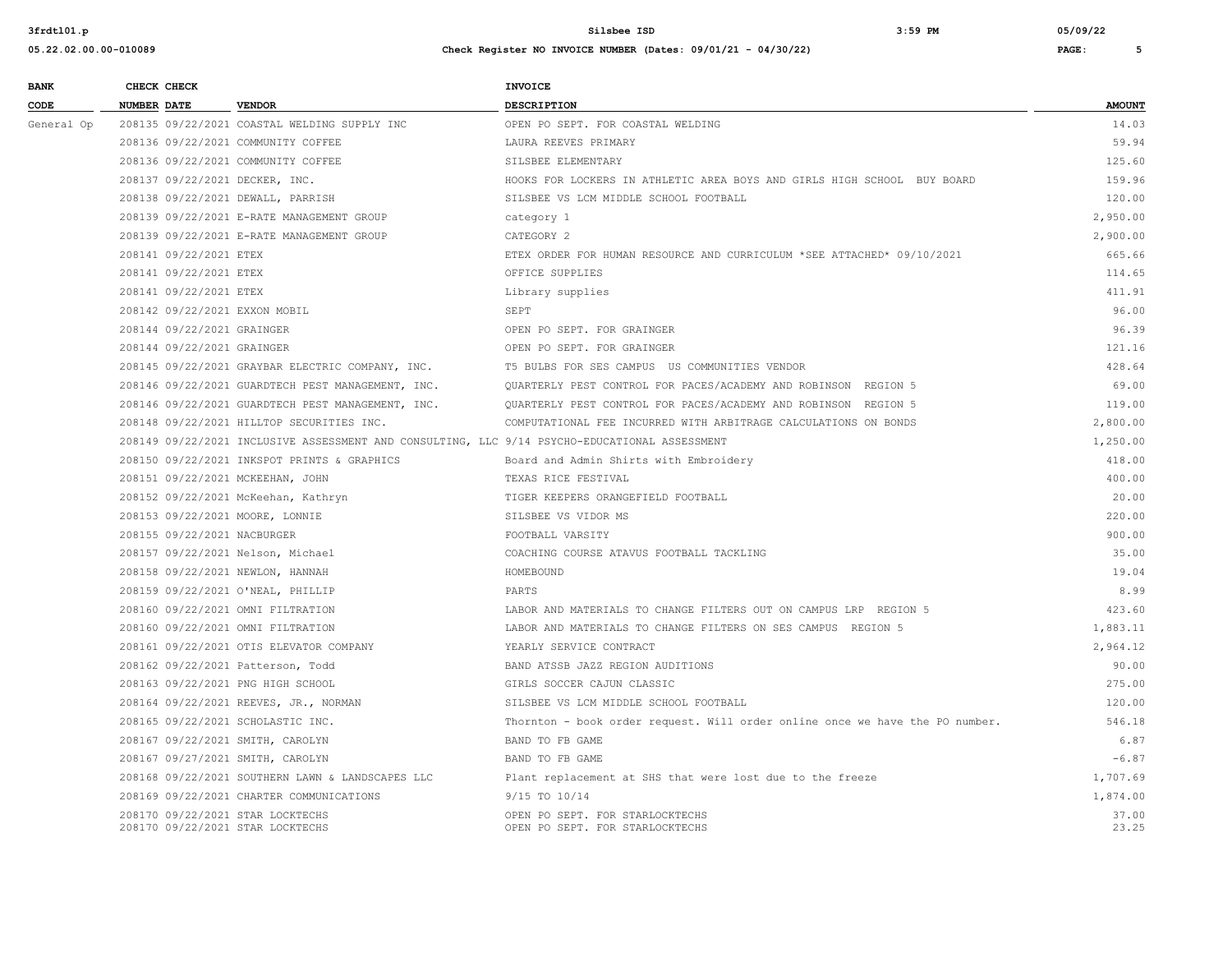| <b>BANK</b> | CHECK CHECK                                      |                                                    | <b>INVOICE</b>                                                             |                 |
|-------------|--------------------------------------------------|----------------------------------------------------|----------------------------------------------------------------------------|-----------------|
| CODE        | <b>NUMBER DATE</b>                               | <b>VENDOR</b>                                      | DESCRIPTION                                                                | <b>AMOUNT</b>   |
| General Op  | 208170 09/22/2021 STAR LOCKTECHS                 |                                                    | OPEN PO SEPT. FOR STARLOCKTECHS                                            | 31.50           |
|             |                                                  | 208171 09/22/2021 SUBWAY STORE #5224               | MS VOLLEYBALL TOURNAMENT                                                   | 223.68          |
|             |                                                  | 208172 09/22/2021 SWINDELL, WILLIAM                | SILSBEE VS LCM MIDDLE SCHOOL FOOTBALL                                      | 120.00          |
|             | 208173 09/22/2021 TALLEY, CLAYTON                |                                                    | BAND TO FB GAME                                                            | 9.99            |
|             |                                                  | 208174 09/22/2021 TEXAS HIGH SCHOOL WELDING SERIES | TEXAS RICE FESTIVAL                                                        | 180.00          |
|             |                                                  | 208175 09/22/2021 TEXAS LIBRARY ASSOCIATION        | FRANCIS KEMMERLY SANDIFER MEMBERSHIP                                       | 175.00          |
|             |                                                  | 208176 09/22/2021 TMEA REGION 10 VOCAL DIVISION    | ALL REGION CHOIR                                                           | 350.00          |
|             |                                                  | 208177 09/22/2021 TWEEDEL, MICHAEL                 | SILSBEE VS VIDOR MS FOOTBALL                                               | 220.00          |
|             | 208178 09/22/2021 WALKER, WALTER                 |                                                    | SILSBEE VS VIDOR MS FOOTBALL                                               | 220.00          |
|             |                                                  | 208179 09/22/2021 WEATHERFORD, PHILLIP             | SILSBEE VS VIDOR MS FOOTBALL                                               | 220.00          |
|             | 208180 09/28/2021 FUNCTION4                      |                                                    | 9/5/2020 TO 9/14/2021                                                      | 5,463.07        |
|             |                                                  | 208181 09/29/2021 ACADIAN AMBULANCE                | 8/26 GAME                                                                  | 300.00          |
|             |                                                  | 208182 09/29/2021 ACME ARCHITECTURAL HARDWARE      | KEYS NEEDED FOR SYSCO TO BE ABLE TO MAKE DELIVERIES **SEE ATTACHED QUOTE** | 103.10          |
|             |                                                  | 208182 09/29/2021 ACME ARCHITECTURAL HARDWARE      | OPEN PO SEPT. FOR ACME ARCHITECTURAL                                       | 23.75           |
|             |                                                  | 208182 09/29/2021 ACME ARCHITECTURAL HARDWARE      | CORES AND KEYS FOR HS CAMPUS ** SEE ATTACHED QUOTE** BUY BOARD             | 166.25          |
|             |                                                  | 208183 09/29/2021 ADVANCED GRAPHICS                | Teacher Supply - Poster Paper                                              | 481.24          |
|             |                                                  | 208184 09/29/2021 ALL-STAR INFLATABLES             | SHIPPING TUNNEL                                                            | 190.96          |
|             |                                                  | 208184 09/29/2021 ALL-STAR INFLATABLES             | SHIPPING TUNNEL                                                            | $-190.96$       |
|             |                                                  | 208186 09/29/2021 AUSTIN SOUTHPARK HOTEL           | OVERNIGHT-TEPSA Assistant Principal Conference - 10/11/21-10/12/21         | 155.40          |
|             | 208187 09/29/2021 BIBLIOTHECA LLC                |                                                    | Service agreement library                                                  | 1,808.00        |
|             | 208188 09/29/2021 BSN SPORTS                     |                                                    | Purch Req - BSN - Water Cooler equipment - Doc                             | 1,144.80        |
|             |                                                  | 208189 09/29/2021 BURGERWORKS, INC.                | CROSS COUNTRY STORE #766                                                   | 60.36           |
|             |                                                  | 208190 09/29/2021 CENTERPOINT ENERGY               | 8/17 to 9/16                                                               | 41.66           |
|             |                                                  | 208190 09/29/2021 CENTERPOINT ENERGY               | 8/17 to 9/16                                                               | 566.73          |
|             | 208191 09/29/2021 CENTEX APT                     |                                                    | OVERNIGHT-Centex TAPT-10/29-10/31                                          | 95.00           |
|             | 208191 09/29/2021 CENTEX APT                     |                                                    | OVERNIGHT-Centex TAPT-10/29-10/31                                          | 95.00           |
|             | 208192 09/29/2021 CITY OF SILSBEE                |                                                    | 8/20 TO 9/20                                                               | 166.30          |
|             | 208192 09/29/2021 CITY OF SILSBEE                |                                                    | 8/20 TO 9/20                                                               | 224.70          |
|             |                                                  | 208193 09/29/2021 COMMUNITY COFFEE                 | HIGH SCHOOL                                                                | 393.50          |
|             |                                                  | 208194 09/29/2021 CONTRACT PAPER GROUP             | Laminating Film                                                            | 4,986.40        |
|             |                                                  | 208195 09/29/2021 COOK & ASSOCIATES                | Appraisal on Kirby Property - PO 43946                                     | 2,500.00        |
|             |                                                  | 208196 09/29/2021 DAYTON ATHLETICS                 | BOYS & GIRLS CROSS COUNTRY                                                 | 150.00          |
|             |                                                  | 208197 09/29/2021 DE LAGE LANDEN PUBLIC FINANCE    | 9/5 TO 10/4                                                                | 18,448.82       |
|             | 208198 09/29/2021 DEMCO                          |                                                    | Library supplies                                                           | 1,190.58        |
|             |                                                  | 208199 09/29/2021 EDUCATIONAL THEATRE ASSOC        | MEMBERSHIP 8/1 TO 7/31/22                                                  | 129.00          |
|             | 208200 09/29/2021 ETEX                           |                                                    | toner                                                                      | 118.59          |
|             | 208200 09/29/2021 ETEX                           |                                                    | Purch Req - Etex - Toners for Smith printer                                | 330.55          |
|             | 208200 09/29/2021 ETEX<br>208200 09/29/2021 ETEX |                                                    | office supplies<br>certificate holder                                      | 76.85<br>241.44 |
|             |                                                  |                                                    |                                                                            |                 |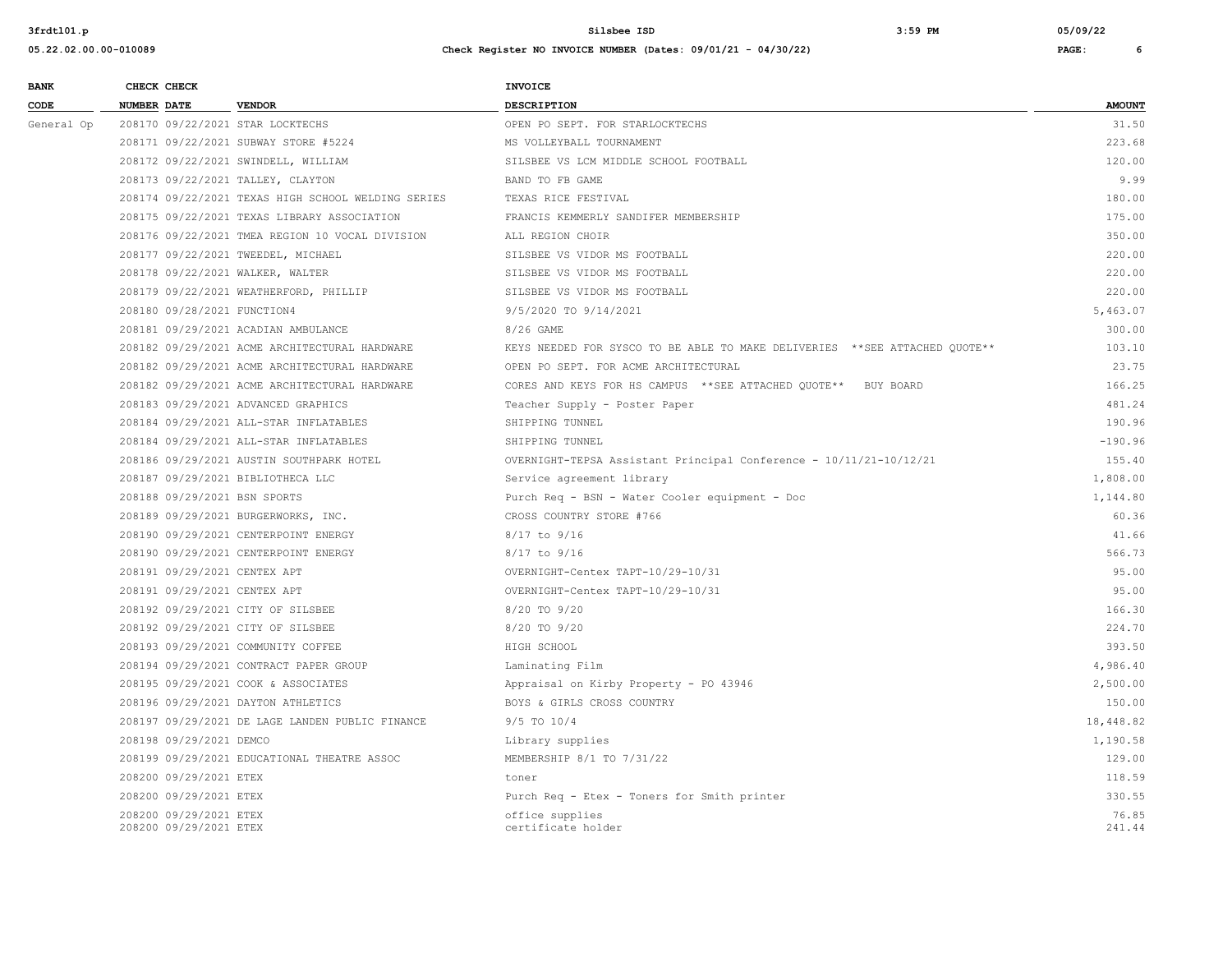| <b>BANK</b> |                    | CHECK CHECK                |                                                                                                 | <b>INVOICE</b>                                                                  |                   |
|-------------|--------------------|----------------------------|-------------------------------------------------------------------------------------------------|---------------------------------------------------------------------------------|-------------------|
| CODE        | <b>NUMBER DATE</b> |                            | <b>VENDOR</b>                                                                                   | <b>DESCRIPTION</b>                                                              | <b>AMOUNT</b>     |
| General Op  |                    | 208200 09/29/2021 ETEX     |                                                                                                 | TONER                                                                           | 159.98            |
|             |                    | 208200 09/29/2021 ETEX     |                                                                                                 | Teacher and Office Supplies                                                     | 369.80            |
|             |                    | 208200 09/29/2021 ETEX     |                                                                                                 | supplies for oppertunity now                                                    | 117.58            |
|             |                    | 208200 09/29/2021 ETEX     |                                                                                                 | uil supplies                                                                    | 191.72            |
|             |                    |                            | 208201 09/29/2021 FUNCTION 4 LLC                                                                | 9/15 to 10/14                                                                   | 646.20            |
|             |                    |                            | 208202 09/29/2021 GOOLSBEE TIRE SERVICE                                                         | PURCHASE OF 2 NEW TIRES FOR MAINTENANCE LOWBOY TRANSPORTATION BID LIST          | 130.00            |
|             |                    |                            | 208205 09/29/2021 GOPHER SPORT                                                                  | PE Supplies - rechargeable megaphone 800 yard qty 2, Rainbow Performer Plus     | 170.92            |
|             |                    |                            |                                                                                                 | Rubber Basketball size 5 set of 6 qty 2, Rainbow Performer Plus Rubber          |                   |
|             |                    |                            |                                                                                                 | Basketball size 6 set of 6 qty 2, Rainbow Victory 1000 - Volleyball Composite,  |                   |
|             |                    |                            |                                                                                                 | Set of 6 qty 1, Rainbow Victory 1000 Soccer Balls, Size 5 set of 6 qty 2, EZ    |                   |
|             |                    |                            |                                                                                                 | Strike Tetherball w/ 8'L Nylon Rope qty 2, EZ Strike Tetherball - Official Size |                   |
|             |                    |                            |                                                                                                 | qty 2. We will place the order once we have the PO information.                 |                   |
|             |                    |                            | 208205 09/29/2021 GOPHER SPORT                                                                  | PE Supplies - rechargeable megaphone 800 yard qty 2, Rainbow Performer Plus     | 375.51            |
|             |                    |                            |                                                                                                 | Rubber Basketball size 5 set of 6 qty 2, Rainbow Performer Plus Rubber          |                   |
|             |                    |                            |                                                                                                 | Basketball size 6 set of 6 qty 2, Rainbow Victory 1000 - Volleyball Composite,  |                   |
|             |                    |                            |                                                                                                 | Set of 6 qty 1, Rainbow Victory 1000 Soccer Balls, Size 5 set of 6 qty 2, EZ    |                   |
|             |                    |                            |                                                                                                 | Strike Tetherball w/ 8'L Nylon Rope qty 2, EZ Strike Tetherball - Official Size |                   |
|             |                    |                            |                                                                                                 | qty 2. We will place the order once we have the PO information.                 |                   |
|             |                    | 208206 09/29/2021 GRAINGER |                                                                                                 | OPEN PO SEPT. FOR GRAINGER                                                      | 29.26             |
|             |                    |                            | 208207 09/29/2021 GREEN, ELIZABETH                                                              | RICE FESTIVAL                                                                   | 280.00            |
|             |                    |                            | 208208 09/29/2021 GUARDTECH PEST MANAGEMENT, INC.                                               | QUARTERLY PEST CONTROL FOR MAINTENANCE AND TRANSPORTATION REGION 5              | 118.00            |
|             |                    |                            | 208208 09/29/2021 GUARDTECH PEST MANAGEMENT, INC.                                               | MONTHLY PEST CONTROL FOR ADMIN, WAREHOUSE, LRP AND SES REGION 5                 | 39.00             |
|             |                    |                            | 208209 09/29/2021 HAMBURGER DEPOT                                                               | REISSUE STALE DATED SOFTBALL                                                    | 300.00            |
|             |                    |                            | 208209 09/29/2021 HAMBURGER DEPOT                                                               | MS FOOTBALL                                                                     | 1,100.00          |
|             |                    |                            | 208210 09/29/2021 HEXCO, INC. - ACADEMIC                                                        | Teacher Supplies - Social Studies 5th grade, Spelling 5th, Spelling 3rd,        | 207.00            |
|             |                    |                            |                                                                                                 | Spelling 4th. Will order online once we have the PO Number.                     |                   |
|             |                    |                            | 208210 09/29/2021 HEXCO, INC. - ACADEMIC                                                        | UIL Materials - HEXCO Academic. Will order once we receive the PO number        | 167.25            |
|             |                    |                            | 208211 09/29/2021 HUFFMAN ISD                                                                   | GIRLS AND BOYS CROSS COUNTRY MEET                                               | 150.00            |
|             |                    |                            | 208212 09/29/2021 INKSPOT PRINTS & GRAPHICS                                                     | Purch Req - InkSpot - MS Girls Athletics - Leach                                | 725.00            |
|             |                    |                            | 208213 09/29/2021 KELI'S K9'S LLC.                                                              | 9/24 SERVICES                                                                   | 600.00            |
|             |                    |                            | 208214 09/29/2021 LAMAR COMPANIES                                                               | BILLBOARD HWY 96 S AND RETRO FLEX VINYL                                         | 800.00            |
|             |                    |                            | 208215 09/29/2021 MECA SPORTSWEAR                                                               | letter jackets                                                                  | 50.00             |
|             |                    |                            | 208216 09/29/2021 MONTALVO, CARLOS II                                                           | VOLLEYBALL TOTAL 4 HOURS                                                        | 180.00            |
|             |                    |                            | 208217 09/29/2021 MUNRO'S UNIFORM SERVICE                                                       | MAINTENANCE                                                                     | 827.29            |
|             |                    |                            | 208218 09/29/2021 MUNRO'S UNIFORM SERVICE                                                       | TRANSPORTATION SEPTEMBER                                                        | 150.64            |
|             |                    |                            | 208219 09/29/2021 MUSIC IN MOTION                                                               | Music Order - Once we receive the PO we will place the order.                   | 434.39            |
|             |                    |                            | 208221 09/29/2021 NCS PEARSON, INC.                                                             | testing                                                                         | 88.39             |
|             |                    |                            | 208222 09/29/2021 NORTH AMERICAN SOLUTIONS<br>208223 09/29/2021 NORTH HARDIN WATER SUPPLY CORP. | DEADLY WEAPON PROTECTION POLICY<br>$8/9$ to $9/9$                               | 6,945.00<br>41.15 |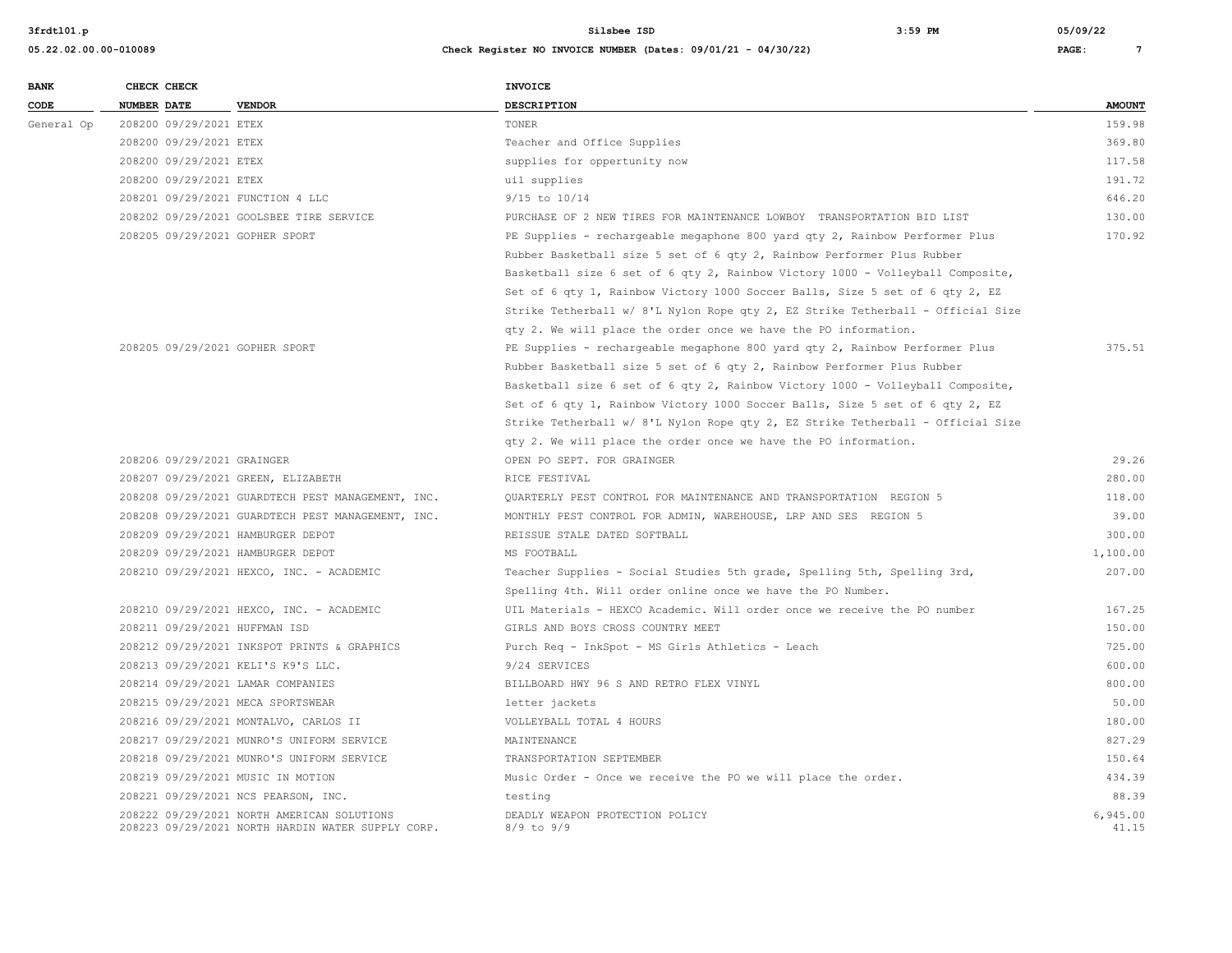| <b>BANK</b> | CHECK CHECK                     |                                                                                     | <b>INVOICE</b>                                                               |               |
|-------------|---------------------------------|-------------------------------------------------------------------------------------|------------------------------------------------------------------------------|---------------|
| CODE        | NUMBER DATE                     | <b>VENDOR</b>                                                                       | DESCRIPTION                                                                  | <b>AMOUNT</b> |
| General Op  |                                 | 208224 09/29/2021 PINNACLE MEDICAL MANAGEMENT CORP.                                 | PHYSICAL                                                                     | 60.00         |
|             |                                 | 208225 09/29/2021 POWELL LAW GROUP, LLP                                             | GENERAL MATTERS                                                              | 3,455.01      |
|             |                                 | 208226 09/29/2021 REGION 10 VOCAL                                                   | MS REGION AUDITIONS                                                          | 388.00        |
|             |                                 | 208227 09/29/2021 REGION V EDUCATION SERVICE CENTER                                 | workshop                                                                     | 25.00         |
|             | 208228 09/29/2021 RENAISSANCE   |                                                                                     | ACCT # 234823<br>ACCELERATED READER SUBSCRIPTION                             | 5,384.50      |
|             |                                 | 208229 09/29/2021 SCHOLASTIC INC.                                                   | SHS AMANDA SMITH ACTION & SCOPE                                              | 321.43        |
|             |                                 | 208230 09/29/2021 SIMMONS, KENDRA                                                   | TYSON SIMMONS SES                                                            | 28.60         |
|             |                                 | 208231 09/29/2021 SMITH, CAROLYN                                                    | BAND TO FB GAME                                                              | 6.87          |
|             |                                 | 208232 09/29/2021 SOCIAL STUDIES SCHOOL SERVICE                                     | Teacher Supplies - Nystrom Desk Atlas. Once the PO has been issued I will go | 169.34        |
|             |                                 |                                                                                     | online and order.                                                            |               |
|             |                                 | 208233 09/29/2021 SOUTHEAST TEXAS COACHES ASSOCIATION                               | RANDY SMITH AD                                                               | 200.00        |
|             |                                 | 208234 09/29/2021 CHARTER COMMUNICATIONS                                            | 9/17 TO 10/16                                                                | 637.88        |
|             |                                 | 208234 09/29/2021 CHARTER COMMUNICATIONS                                            | $9/18$ to $10/17$                                                            | 872.33        |
|             |                                 | 208234 09/29/2021 CHARTER COMMUNICATIONS                                            | 9/18 to 10/17                                                                | 1,350.45      |
|             |                                 | 208234 09/29/2021 CHARTER COMMUNICATIONS                                            | $9/18$ to $10/17$                                                            | 872.33        |
|             |                                 | 208235 09/29/2021 STATE & FEDERAL EDUCATION SERVICES LLC CONSULTING SERVICES 1 OF 4 |                                                                              | 8,579.00      |
|             |                                 | 208236 09/29/2021 SUBWAY STORE #5224                                                | MS VOLLEYBALL GAME                                                           | 568.80        |
|             |                                 | 208237 09/29/2021 SUN COAST RESOURCES                                               | Gas and Diesel for the Fleet                                                 | 15,741.24     |
|             | 208238 09/29/2021 TAPT          |                                                                                     | OVERNIGHT-Centex TAPT-10/29-10/31                                            | 145.00        |
|             | 208238 09/29/2021 TAPT          |                                                                                     | OVERNIGHT-Centex TAPT-10/29-10/31                                            | 145.00        |
|             | 208239 09/29/2021 TASSP         |                                                                                     | INVOICE 68704, 68236, 68785, PARSLEY                                         | 1,020.00      |
|             |                                 | 208240 09/29/2021 TEACHING SYSTEMS INC.                                             | Robotics supplies                                                            | 325.04        |
|             | 208241 09/29/2021 TEPSA         |                                                                                     | JENNIFER FISHER TEPSA Assistant Principal Conference - 10/11/21-10/12/21     | 259.00        |
|             |                                 | 208242 09/29/2021 TEXAS STATE LIBRARY AND ARCHIVES COMMISS TEXQUEST PROGARM         |                                                                              | 397.74        |
|             |                                 | 208243 09/29/2021 THE KADES CORPORATION                                             | BRIDGE CITY VOLLEYBALL                                                       | 150.49        |
|             |                                 | 208244 09/29/2021 THE VIRTUAL MEET EXPERIENCE                                       | HIGH SCHOOL VIRTUAL CHALLENGE                                                | 350.00        |
|             | 208245 09/29/2021 TOTAL GRAPHIC |                                                                                     | WORKOUT SETS GIRLS ATHLETICS                                                 | 1,430.00      |
|             |                                 | 208246 09/29/2021 TOTAL SPECIAL EDUCATION SOLUTIONS, LLC SERVICES 1/14, 2/23, 24    |                                                                              | 1,000.00      |
|             |                                 | 208247 09/29/2021 VERIZON WIRELESS                                                  | AUG 14 - SEP 13                                                              | 531.03        |
|             |                                 | 208247 09/29/2021 VERIZON WIRELESS                                                  | AUG 14 - SEP 13                                                              | 420.87        |
|             | 208248 09/29/2021 WHATABURGER   |                                                                                     | CROSS COUNTRY STORE #1051                                                    | 62.29         |
|             |                                 | 208249 09/29/2021 Williamson, Lisa                                                  | BAND TO ORANGEFIELD FOOTBALL                                                 | 9.87          |
|             | 208250 09/29/2021 WILLIS, SUSAN |                                                                                     | BAND TO ORANGEFIELD FOOTBALL                                                 | 10.00         |
|             | 208251 09/29/2021 ZONES         |                                                                                     | projector bulbs                                                              | 200.00        |
|             |                                 | 208252 10/06/2021 806 TECHNOLOGIES, INC                                             | DISTRICT IMPROVEMENT PLANNING SOFTWARE, CAMPUS IMPROVEMENT PLANNING SOFTWARE | 2,200.00      |
|             | 208253 10/06/2021 ABM           |                                                                                     | OCTOBER 2021                                                                 | 66, 671.51    |
|             |                                 | 208254 10/06/2021 ASW ENTERPRISES, LLC                                              | UIL supplies                                                                 | 128.00        |
|             |                                 | 208254 03/28/2022 ASW ENTERPRISES, LLC                                              | UIL supplies                                                                 | $-128.00$     |
|             | 208255 10/06/2021 AT &T         |                                                                                     | SEP 25 THRU OCT 24                                                           | 54.01         |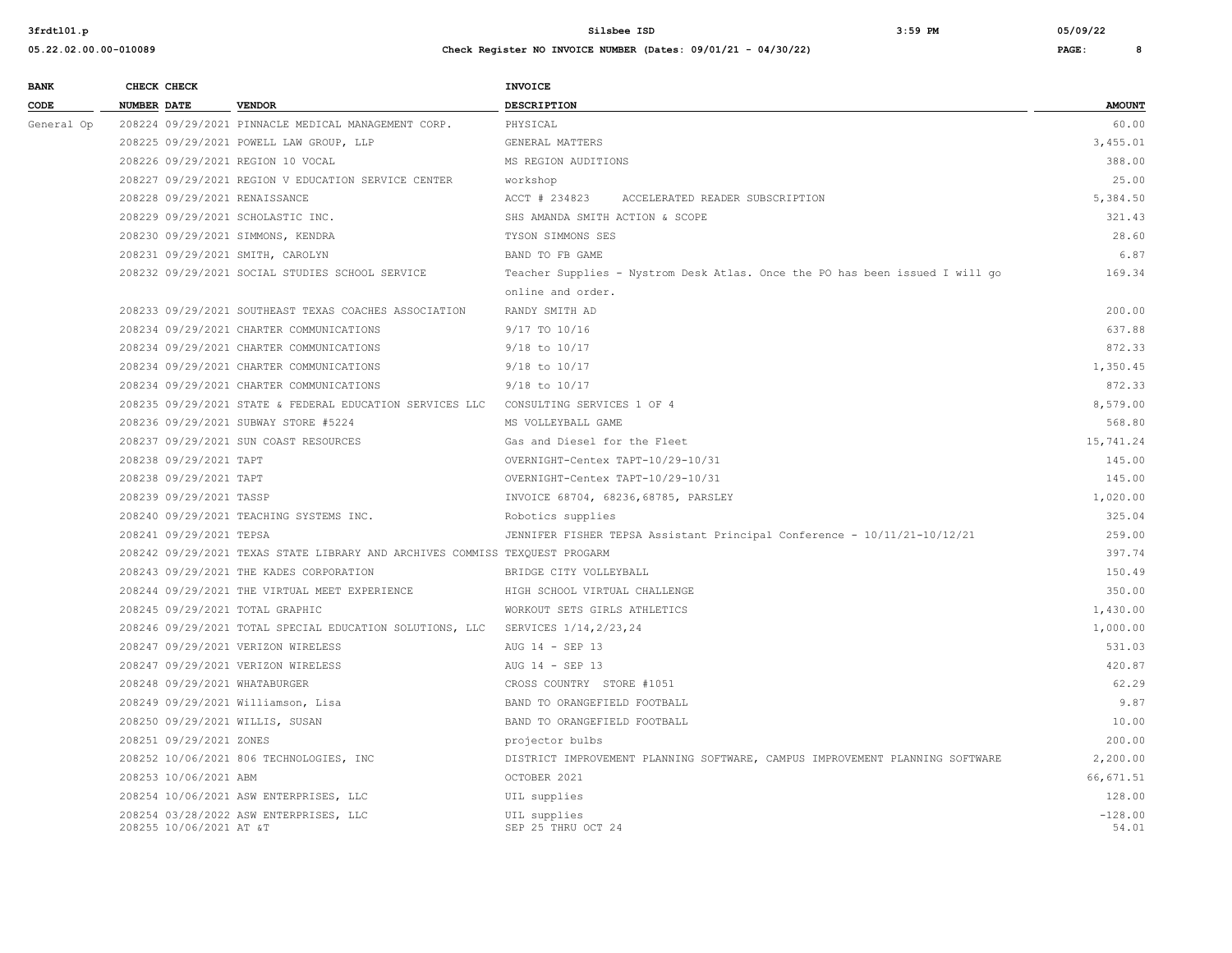| <b>BANK</b> | CHECK CHECK                   |                                                                               | <b>INVOICE</b>                                                                               |                 |
|-------------|-------------------------------|-------------------------------------------------------------------------------|----------------------------------------------------------------------------------------------|-----------------|
| CODE        | NUMBER DATE                   | <b>VENDOR</b>                                                                 | DESCRIPTION                                                                                  | <b>AMOUNT</b>   |
| General Op  | 208255 10/06/2021 AT &T       |                                                                               | SEP 25 THRU OCT 24                                                                           | 71.53           |
|             | 208255 10/06/2021 AT &T       |                                                                               | SEP 25 THRU OCT 24                                                                           | 54.01           |
|             | 208255 10/06/2021 AT &T       |                                                                               | SEP 25 THRU OCT 24                                                                           | 43.91           |
|             | 208255 10/06/2021 AT &T       |                                                                               | SEP 27 THRU OCT 26                                                                           | 1,873.49        |
|             | 208255 10/06/2021 AT &T       |                                                                               | SEP 27 THRU OCT 26                                                                           | 143.06          |
|             |                               | 208256 10/06/2021 BAUMANN, JOHN                                               | SILSBEE VS ORANGEFIELD                                                                       | 15.00           |
|             |                               | 208257 10/06/2021 BEAUMONT TROPHIES                                           | desk plaque and plate engraving                                                              | 38.80           |
|             |                               | 208258 10/06/2021 BENTON, STEVEN                                              | SILSBEE VS ORANGEFIELD                                                                       | 110.00          |
|             |                               | 208259 10/06/2021 BEST MPRESSIONS                                             | REPORT CARDS                                                                                 | 270.00          |
|             |                               | 208260 10/06/2021 BLACKWELL, JAMES                                            | FOOTBALL TOTAL 4.5 HOURS                                                                     | 202.50          |
|             |                               | 208261 10/06/2021 BODENSTEINER, JOHN                                          | HOMEBOUND                                                                                    | 30.58           |
|             |                               | 208263 10/06/2021 BURGERWORKS, INC.                                           | CROSS COUNTRY                                                                                | 30.46           |
|             | 208264 10/06/2021 CAPITAL ONE |                                                                               | SUPPLIES - KITCHEN                                                                           | 67.18           |
|             | 208264 10/06/2021 CAPITAL ONE |                                                                               | apple gift card to download music                                                            | 50.00           |
|             |                               | 208265 10/06/2021 CHALK'S TRUCK PARTS, INC.                                   | Open PO for Chalks Sept 2021                                                                 | 458.83          |
|             | 208266 10/06/2021 CHICK-FIL-A |                                                                               | VOLLEYBALL                                                                                   | 228.22          |
|             |                               | 208267 10/06/2021 CITY OF SILSBEE                                             | 8/27 TO 9/27                                                                                 | 2,133.60        |
|             |                               | 208267 10/06/2021 CITY OF SILSBEE                                             | 8/27 TO 9/27                                                                                 | 2,302.01        |
|             |                               | 208267 10/06/2021 CITY OF SILSBEE                                             | 8/27 TO 9/27                                                                                 | 248.45          |
|             |                               | 208267 10/06/2021 CITY OF SILSBEE                                             | 8/27 TO 9/27                                                                                 | 774.70          |
|             |                               | 208268 10/06/2021 COASTAL WELDING SUPPLY INC                                  | OPEN PO SEPT. FOR COASTAL WELDING                                                            | 38.12           |
|             |                               | 208269 10/06/2021 DELACERDA, SCOTT                                            | FOOTBALL TOTAL 4 HOURS                                                                       | 180.00          |
|             |                               | 208269 10/06/2021 DELACERDA, SCOTT                                            | HS SECURITY TOTAL 4.5 HOURS                                                                  | 202.50          |
|             |                               | 208270 10/06/2021 DH PRINCIPLE, LLC.                                          | PHYSICAL THERAPY                                                                             | 5,301.00        |
|             |                               | 208271 10/06/2021 EASON, JAYDE                                                | SES AND LRP                                                                                  | 50.00           |
|             | 208272 10/06/2021 ENTERGY     |                                                                               | SEPTEMBER 2021                                                                               | 81,459.36       |
|             | 208273 10/06/2021 ETEX        |                                                                               | office supplies                                                                              | 24.26           |
|             | 208273 10/06/2021 ETEX        |                                                                               | Office Supplies                                                                              | 85.47           |
|             | 208273 10/06/2021 ETEX        |                                                                               | History supplies                                                                             | 529.08          |
|             | 208273 10/06/2021 ETEX        |                                                                               | Office supplies                                                                              | 232.99          |
|             |                               | 208274 10/06/2021 FARRIS, GLENN                                               | SILSBEE VS LCM VOLLEYBALL                                                                    | 170.00          |
|             |                               | 208275 10/06/2021 FUNCTION 4 LLC                                              | 10/15 TO 11/14                                                                               | 646.20          |
|             | 208276 10/06/2021 GLENN, CODY |                                                                               | SILSBEE VS ORANGEFIELD JV                                                                    | 15.00           |
|             |                               | 208277 10/06/2021 GOODHEART WILCOX                                            | hvac books                                                                                   | 1,619.47        |
|             | 208278 10/06/2021 GRAINGER    |                                                                               | OPEN PO SEPT. FOR GRAINGER                                                                   | 111.04          |
|             | 208278 10/06/2021 GRAINGER    |                                                                               | OPEN PO SEPT. FOR GRAINGER                                                                   | 346.44          |
|             |                               | 208279 10/06/2021 GRIFFIN, JASON                                              | TOTAL 4.5 HOURS                                                                              | 202.50          |
|             |                               | 208280 10/06/2021 HAMBURGER DEPOT<br>208282 10/06/2021 HEXCO, INC. - ACADEMIC | VARSITY FOOTBALL<br>Teacher Supplies - Social Studies 5th grade, Spelling 5th, Spelling 3rd, | 800.00<br>45.00 |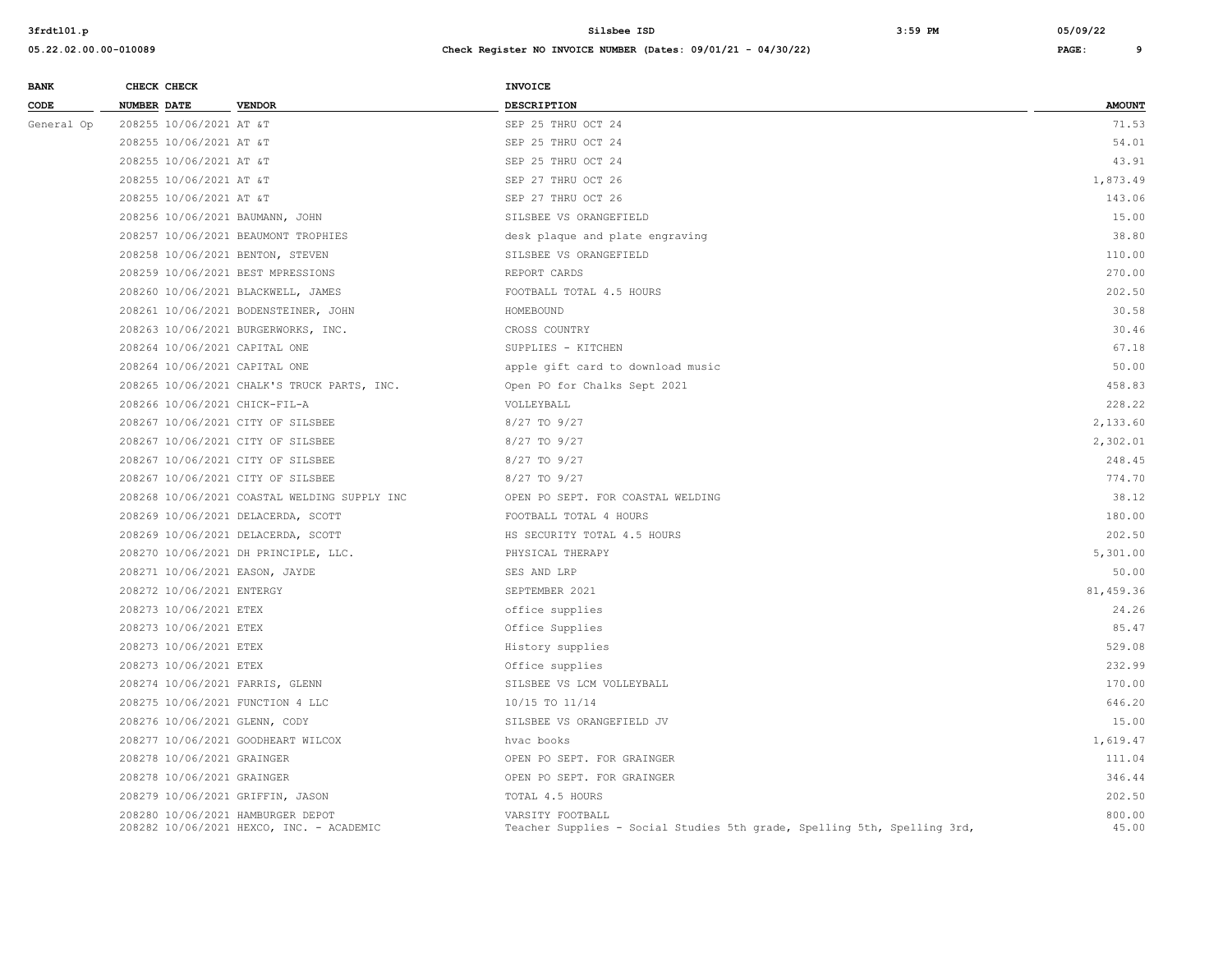| <b>BANK</b> | CHECK CHECK                        |                                                                                                  | <b>INVOICE</b>                                                           |                  |
|-------------|------------------------------------|--------------------------------------------------------------------------------------------------|--------------------------------------------------------------------------|------------------|
| CODE        | <b>NUMBER DATE</b>                 | <b>VENDOR</b>                                                                                    | <b>DESCRIPTION</b>                                                       | <b>AMOUNT</b>    |
|             |                                    |                                                                                                  | Spelling 4th. Will order online once we have the PO Number.              |                  |
| General Op  | 208283 10/06/2021 Jacks, Evelle    |                                                                                                  | VI SERVICES                                                              | 5,180.00         |
|             |                                    | 208284 10/06/2021 LANDSCAPE SPECIALIST                                                           | OCTOBER 2021                                                             | 4,929.16         |
|             | 208285 10/06/2021 LOVELY, UIRANNAH |                                                                                                  | SILSBEE VS LCM VOLLEYBALL                                                | 170.00           |
|             |                                    | 208286 10/06/2021 M & D SUPPLY, INC.                                                             | OPEN PO SEPT. FOR M&D SUPPLY                                             | 195.18           |
|             |                                    | 208286 10/06/2021 M & D SUPPLY, INC.                                                             | DOOR FRAMES FOR POLICE STATION PROJECT REGION 5                          | 353.78           |
|             |                                    | 208286 10/06/2021 M & D SUPPLY, INC.                                                             | materials needed to install water filler bottle stations on all campuses | 583.58           |
|             |                                    |                                                                                                  | region 5 vendor                                                          |                  |
|             |                                    | 208287 10/06/2021 MADDISON VISUAL MEDIA, L.P.                                                    | BILLBOARD NERREN AND HIGHWAY 96                                          | 800.00           |
|             |                                    | 208288 10/06/2021 McKeehan, Kathryn                                                              | TIGER KEEPERS WOS FB                                                     | 20.00            |
|             |                                    | 208289 10/06/2021 McKeehan, Kathryn                                                              | UIL WEST HARDIN TURNAMENT                                                | 40.00            |
|             |                                    | 208290 10/06/2021 McKeehan, Kathryn                                                              | TMEA ALL REGION AUDITIONS                                                | 130.00           |
|             |                                    | 208291 10/06/2021 McKinney, Raymond                                                              | HOMEBOUND                                                                | 39.31            |
|             |                                    | 208292 10/06/2021 MIGHTY MUSIC PUBLISHING                                                        | FLASH DRIVES AND BINDER FOR UIL                                          | 238.99           |
|             | 208294 10/06/2021 MORRIS, RONDELLE |                                                                                                  | SILSBEE VS ORANGEFIELD                                                   | 110.00           |
|             | 208295 10/06/2021 MOTT SUPPLY      |                                                                                                  | OPEN PO FOR OCT MOTTS                                                    | 96.34            |
|             |                                    | 208296 10/06/2021 NCS PEARSON, INC.                                                              | testing                                                                  | 389.80           |
|             | 208297 10/06/2021 NOLDEN, NELSON   |                                                                                                  | marching band clinic 10/5                                                | 150.00           |
|             | 208298 10/06/2021 NOVROZSKY'S      |                                                                                                  | SILSBEE LOCATAION VOLLEYBALL                                             | 108.19           |
|             |                                    | 208299 10/06/2021 O'REILLY AUTOMOTIVE                                                            | Open PO for Oreilly's Sept 2021                                          | 530.54           |
|             |                                    | 208300 10/06/2021 O'REILLY AUTOMOTIVE                                                            | OPEN PO SEPT. FOR O'REILLY AUTO                                          | 56.11            |
|             | 208301 10/06/2021 ORR, JESSE       |                                                                                                  | FOOTBALL TOTAL 4.5 HOURS                                                 | 202.50           |
|             |                                    | 208303 10/06/2021 PARKER LUMBER - SILSBEE                                                        | OPEN PO SEPT. FOR PARKER LUMBER                                          | 2,084.82         |
|             |                                    | 208304 10/06/2021 PINEY WOODS SANITATION                                                         | OCTOBER 1 RO 10/31                                                       | 75.32            |
|             |                                    | 208305 10/06/2021 REGION V EDUCATION SERVICE CENTER                                              | workshop                                                                 | 40.00            |
|             |                                    | 208305 10/06/2021 REGION V EDUCATION SERVICE CENTER                                              | workshop                                                                 | 40.00            |
|             |                                    | 208305 10/06/2021 REGION V EDUCATION SERVICE CENTER                                              | workshop                                                                 | 40.00            |
|             |                                    | 208305 10/06/2021 REGION V EDUCATION SERVICE CENTER                                              | workshop                                                                 | 50.00            |
|             |                                    | 208305 10/06/2021 REGION V EDUCATION SERVICE CENTER                                              | workshop                                                                 | 50.00            |
|             |                                    | 208305 10/06/2021 REGION V EDUCATION SERVICE CENTER                                              | workshop                                                                 | 50.00            |
|             |                                    | 208305 10/06/2021 REGION V EDUCATION SERVICE CENTER                                              | workshop                                                                 | 50.00            |
|             |                                    | 208305 10/06/2021 REGION V EDUCATION SERVICE CENTER                                              | superintendent secretary meeting                                         | 25.00            |
|             |                                    | 208305 10/06/2021 REGION V EDUCATION SERVICE CENTER                                              | HOUSE BILL 3 READING ACADEMY 2021-22                                     | 800.00           |
|             |                                    | 208305 10/06/2021 REGION V EDUCATION SERVICE CENTER                                              | HOUSE BILL 3 READING ACADEMY BLENDED 2021-2022                           | 10,000.00        |
|             | 208306 10/06/2021 ROBICHAUX, ISAAC |                                                                                                  | FOOTBALL TOTAL 4.5 HOURS                                                 | 202.50           |
|             | 208307 10/06/2021 SCHOOL SPECIALTY |                                                                                                  | Art Supplies for the art room                                            | 594.97           |
|             |                                    | 208308 10/06/2021 SCHOOL TECHNOLOGY ASSOCIATES, INC.                                             | Tardy Kiosk                                                              | 70.00            |
|             |                                    | 208309 10/06/2021 SHIRLEY COOK, HARDIN COUNTY TAC<br>208310 10/06/2021 SILSBEE ISD FOOD SERVICES | BUSSES AND PATROL CARS<br>SEPTEMBER                                      | 103.00<br>556.75 |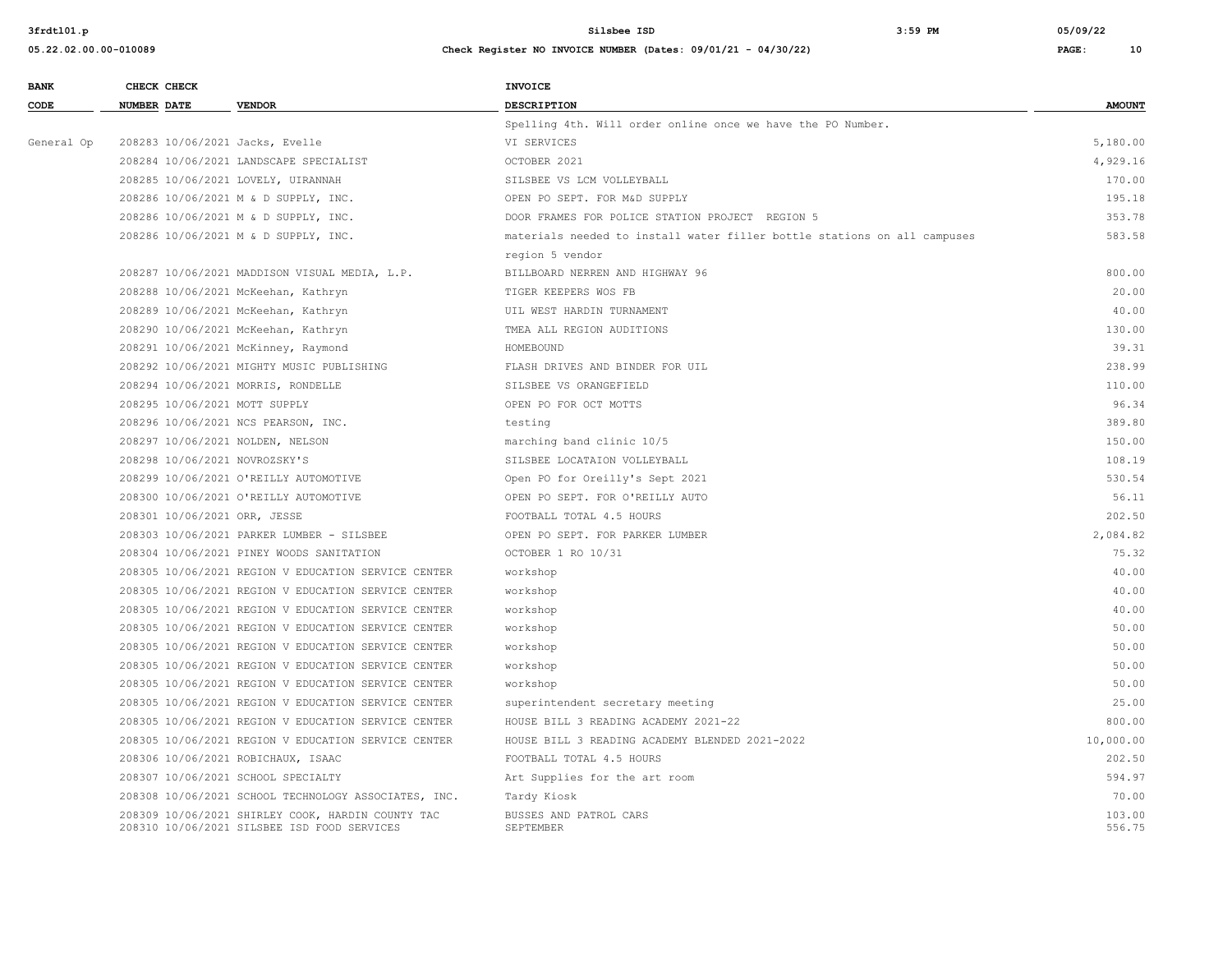| <b>BANK</b> |                    | CHECK CHECK                  |                                                     | <b>INVOICE</b>                                                                 |               |
|-------------|--------------------|------------------------------|-----------------------------------------------------|--------------------------------------------------------------------------------|---------------|
| CODE        | <b>NUMBER DATE</b> |                              | <b>VENDOR</b>                                       | <b>DESCRIPTION</b>                                                             | <b>AMOUNT</b> |
| General Op  |                    |                              | 208310 10/06/2021 SILSBEE ISD FOOD SERVICES         | SEPTEMBER                                                                      | 231.30        |
|             |                    |                              | 208311 10/06/2021 SONNY'S SMALL ENGINE              | LABOR AND PARTS TO REPAIR GRAVELY MOWER SCHOOL VENDOR LIST *SEE ATTACHED       | 885.24        |
|             |                    |                              |                                                     | OUOTE**                                                                        |               |
|             |                    |                              | 208313 10/06/2021 SOUTHWEST BUILDING SYSTEMS        | 4TH OUARTER MONTERING FEE                                                      | 300.00        |
|             |                    |                              | 208314 10/06/2021 CHARTER COMMUNICATIONS            | 9/29 TO 10/28                                                                  | 537.45        |
|             |                    |                              | 208314 10/06/2021 CHARTER COMMUNICATIONS            | 9/29 TO 10/28                                                                  | 527.53        |
|             |                    |                              | 208314 10/06/2021 CHARTER COMMUNICATIONS            | $9/30$ to $10/29$                                                              | 872.33        |
|             |                    |                              | 208315 10/06/2021 STAR AUTISM SUPPORT               | testing                                                                        | 141.90        |
|             |                    |                              | 208316 10/06/2021 STAR LOCKTECHS                    | OPEN PO SEPT. FOR STARLOCKTECHS                                                | 46.50         |
|             |                    |                              | 208316 10/06/2021 STAR LOCKTECHS                    | OPEN PO SEPT. FOR STARLOCKTECHS                                                | 20.75         |
|             |                    |                              | 208317 10/06/2021 STARFALL EDUCATION FOUNDATION     | STARFALL MEMBERSHIP                                                            | 270.00        |
|             |                    |                              | 208318 10/06/2021 SUN COAST RESOURCES               | Gas and Diesel for the Fleet                                                   | 4,900.48      |
|             |                    | 208319 10/06/2021 TASB, INC. |                                                     | 2021.01 LOCAL DISTRICT UPDATE                                                  | 36.00         |
|             |                    | 208319 10/06/2021 TASB, INC. |                                                     | 2021.04 LOCAL DISTRICT UPDATE                                                  | 22.00         |
|             |                    | 208320 10/06/2021 TASBO      |                                                     | TRICIA BOOKS MEMBERSHIP AND LIABILITY INSURANCE                                | 135.00        |
|             |                    | 208321 10/06/2021 TASBO      |                                                     | OVERNIGHT-Shree Welborn-TASBO Personnel Academy/Fundamentals-10/17-10/20       | 325.00        |
|             |                    | 208321 10/06/2021 TASBO      |                                                     | OVERNIGHT-Shree Welborn-TASBO Personnel Academy/Fundamentals-10/17-10/20       | 225.00        |
|             |                    | 208322 10/06/2021 TASBO      |                                                     | OVERNIGHT-2021 Account & Finance Academy - TASBO-11/3-11/4                     | 325.00        |
|             |                    |                              | 208323 10/06/2021 THOMAS, ERICK                     | SILSBEE VS ORANGEFIELD                                                         | 110.00        |
|             |                    |                              | 208324 10/06/2021 TND WORKWEAR CO                   | jackets for Police Dept                                                        | 192.00        |
|             |                    |                              | 208325 10/06/2021 TWEEDEL, MICHAEL                  | SILSBEE S ORANGEFIELD                                                          | 110.00        |
|             |                    |                              | 208326 10/06/2021 TYLER, WILLIAM                    | FOOTBALL TOTAL 3.5 HOURS                                                       | 157.50        |
|             |                    |                              | 208327 10/06/2021 UNIVERSITY OF TEXAS AT AUSTIN UIL | UIL Supplies Order # 51340                                                     | 160.00        |
|             |                    |                              | 208328 10/06/2021 WEST HARDIN PERFORMERS            | WEST HARDIN TEACHING TOURNAMENT                                                | 47.00         |
|             |                    |                              | 208329 10/06/2021 WILLIS, SUSAN                     | MS CHOIR TO VIDOR                                                              | 8.73          |
|             |                    |                              | 208330 10/06/2021 ZONAR SYSTEMS, INC.               | 10/2 TO 10/31                                                                  | 1,629.00      |
|             |                    | 208331 10/06/2021 ZONES      |                                                     | projector bulbs                                                                | 75.00         |
|             |                    | 208331 10/06/2021 ZONES      |                                                     | projector bulbs                                                                | 75.00         |
|             |                    | 208332 10/13/2021 A-1 GLASS  |                                                     | Replace broken windshield in Suburban 28                                       | 250.41        |
|             |                    |                              | 208333 10/13/2021 ALERT SERVICES                    | Purch Req - Alert Services - Gatorade Order - Doc                              | 750.00        |
|             |                    |                              | 208337 10/13/2021 AMAZON CAPITAL SERVICES           | 433755399335<br>Library Supplies - Materials                                   | 77.42         |
|             |                    |                              | 208337 10/13/2021 AMAZON CAPITAL SERVICES           | 433755663949,778587568598,954377347568 Teacher Supplies                        | 330.55        |
|             |                    |                              | 208337 10/13/2021 AMAZON CAPITAL SERVICES           | 765773958598<br>Robotics supplu                                                | 453.89        |
|             |                    |                              | 208337 10/13/2021 AMAZON CAPITAL SERVICES           | Business supplies                                                              | 84.99         |
|             |                    |                              | 208337 10/13/2021 AMAZON CAPITAL SERVICES           | Business Supplies                                                              | 117.36        |
|             |                    |                              | 208337 10/13/2021 AMAZON CAPITAL SERVICES           | FLAGS AND WALL BRACKETS                                                        | 23.94         |
|             |                    |                              | 208337 10/13/2021 AMAZON CAPITAL SERVICES           | Crucial Ram 32GB Kit (2x16GB) DDR4 2666 MHz and Samsung 870 SSD MZ-77Q1T0B for | 262.45        |
|             |                    |                              | 208337 10/13/2021 AMAZON CAPITAL SERVICES           | upgrading Technology laptop<br>supplies                                        | 145.40        |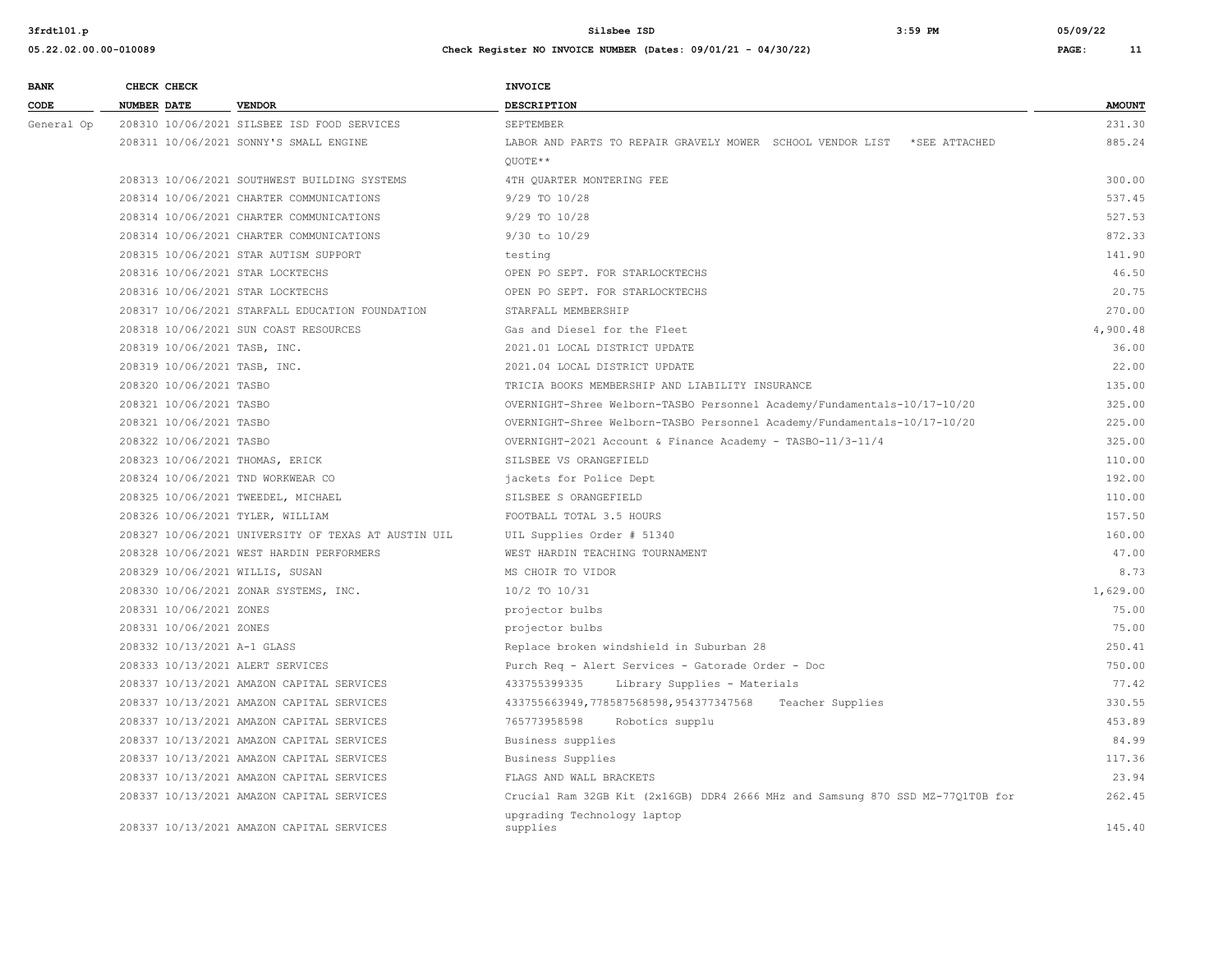**05.22.02.00.00-010089 Check Register NO INVOICE NUMBER (Dates: 09/01/21 - 04/30/22) PAGE: 12**

| CODE       | <b>NUMBER DATE</b>                 | <b>VENDOR</b>                             | <b>DESCRIPTION</b>                                                            | <b>AMOUNT</b> |
|------------|------------------------------------|-------------------------------------------|-------------------------------------------------------------------------------|---------------|
| General Op |                                    | 208337 10/13/2021 AMAZON CAPITAL SERVICES | Wire Shelving units for LRP Kitchen                                           | 773.36        |
|            |                                    | 208337 10/13/2021 AMAZON CAPITAL SERVICES | AMAZON ECHS KENDAL SHELTON 50 POCAHONTAS & POWHATAN                           | 849.50        |
|            |                                    | 208337 10/13/2021 AMAZON CAPITAL SERVICES | scanner for attendance                                                        | 399.99        |
|            |                                    | 208337 10/13/2021 AMAZON CAPITAL SERVICES | 756484778743 TEACHER SUPPLIES, TONER, PENS                                    | 50.42         |
|            |                                    | 208337 10/13/2021 AMAZON CAPITAL SERVICES | Label maker and tape for inventory tagging. Wrist support for keyboard.       | 149.38        |
|            |                                    | 208337 10/13/2021 AMAZON CAPITAL SERVICES | SUPPLIES                                                                      | 99.99         |
|            |                                    | 208337 10/13/2021 AMAZON CAPITAL SERVICES | SUPPLIES                                                                      | 127.30        |
|            |                                    | 208337 10/13/2021 AMAZON CAPITAL SERVICES | FLAG MOUNTING BRACKETS                                                        | 39.00         |
|            |                                    | 208337 10/13/2021 AMAZON CAPITAL SERVICES | Library Amazon Request supplies                                               | 49.03         |
|            |                                    | 208337 10/13/2021 AMAZON CAPITAL SERVICES | LUGGAGE TAGS FOR CHROME BOOKS                                                 | 251.86        |
|            |                                    | 208337 10/13/2021 AMAZON CAPITAL SERVICES | 436974588784 Teacher Supplies for color paper and small table for pencil      | 358.51        |
|            |                                    |                                           | machine                                                                       |               |
|            |                                    | 208337 10/13/2021 AMAZON CAPITAL SERVICES | Brooms for the buses                                                          | 299.60        |
|            |                                    | 208337 10/13/2021 AMAZON CAPITAL SERVICES | Fall Production supplies                                                      | 1,314.77      |
|            |                                    | 208337 10/13/2021 AMAZON CAPITAL SERVICES | library supplies                                                              | 99.98         |
|            |                                    | 208337 10/13/2021 AMAZON CAPITAL SERVICES | supplies                                                                      | 57.95         |
|            |                                    | 208337 10/13/2021 AMAZON CAPITAL SERVICES | 867375749694<br>CARRIER TERMINAL CONTROL BOARD FOR SES CAMPUS MANITOWOC WATER | 177.45        |
|            |                                    |                                           | INLET ASSEMBLY VALVE MS CAMPUS AMAZON                                         |               |
|            |                                    | 208337 10/13/2021 AMAZON CAPITAL SERVICES | Science supplies                                                              | 175.05        |
|            |                                    | 208337 10/13/2021 AMAZON CAPITAL SERVICES | Counselors Positive Supplies                                                  | 77.76         |
|            |                                    | 208337 10/13/2021 AMAZON CAPITAL SERVICES | toner                                                                         | 19.99         |
|            |                                    | 208337 10/13/2021 AMAZON CAPITAL SERVICES | Technology supplies                                                           | 86.81         |
|            |                                    | 208337 10/13/2021 AMAZON CAPITAL SERVICES | HP 206X TONER CARTRIDGE FOR OFFICE COLOR PRINTER                              | 94.89         |
|            |                                    | 208337 10/13/2021 AMAZON CAPITAL SERVICES | PE requested batteries for pedometers                                         | 47.50         |
|            |                                    | 208337 10/13/2021 AMAZON CAPITAL SERVICES | Need to order new chair for the office, old one is broke and not safe anymore | 67.98         |
|            |                                    | 208337 10/13/2021 AMAZON CAPITAL SERVICES | UIL Supplies                                                                  | 147.88        |
|            |                                    | 208337 10/13/2021 AMAZON CAPITAL SERVICES | supplies for uil academics                                                    | 449.94        |
|            |                                    | 208337 10/13/2021 AMAZON CAPITAL SERVICES | testing supplies                                                              | 142.56        |
|            | 208338 10/13/2021 ARGUMEDO, JOEL   |                                           | SILSBEE VS LIBERTY FOOTBALL                                                   | 50.00         |
|            |                                    | 208339 10/13/2021 AT&T LONG DISTANCE      | OCT 3 TO NOV 2                                                                | 34.00         |
|            | 208340 10/13/2021 BAKER, HAROLD    |                                           | SILSBEE VS LIBERTY MS                                                         | 170.00        |
|            | 208341 10/13/2021 BEAR, MICKEY     |                                           | SILSBEE VS LIBERTY                                                            | 175.00        |
|            | 208342 10/13/2021 BEST MPRESSIONS  |                                           | business cards for admin                                                      | 150.00        |
|            | 208343 10/13/2021 BH ATHLETICS     |                                           | CROSS COUNTRY                                                                 | 100.00        |
|            | 208343 10/21/2021 BH ATHLETICS     |                                           | CROSS COUNTRY                                                                 | $-100.00$     |
|            | 208344 10/13/2021 BOULANGER, BRUCE |                                           | SILSBEE VS LIBERTY                                                            | 175.00        |

 208345 10/13/2021 BSN SPORTS Purch Req - BSN - Shoulder Pads - FB - Smith 776.39 % 208346 10/13/2021 BURGERS OF BEAUMONT (29.98 SAME 10/1 VB GAME 10/1 129.98 SAME 10/1 129.98 SAME 10/1 129.98<br>208347 10/13/2021 BURGERWORKS, INC. (2005) CROSS COUNTRY LIBERTY LOCATION 208347 10/13/2021 BURGERWORKS, INC.

**BANK CHECK CHECK CHECK**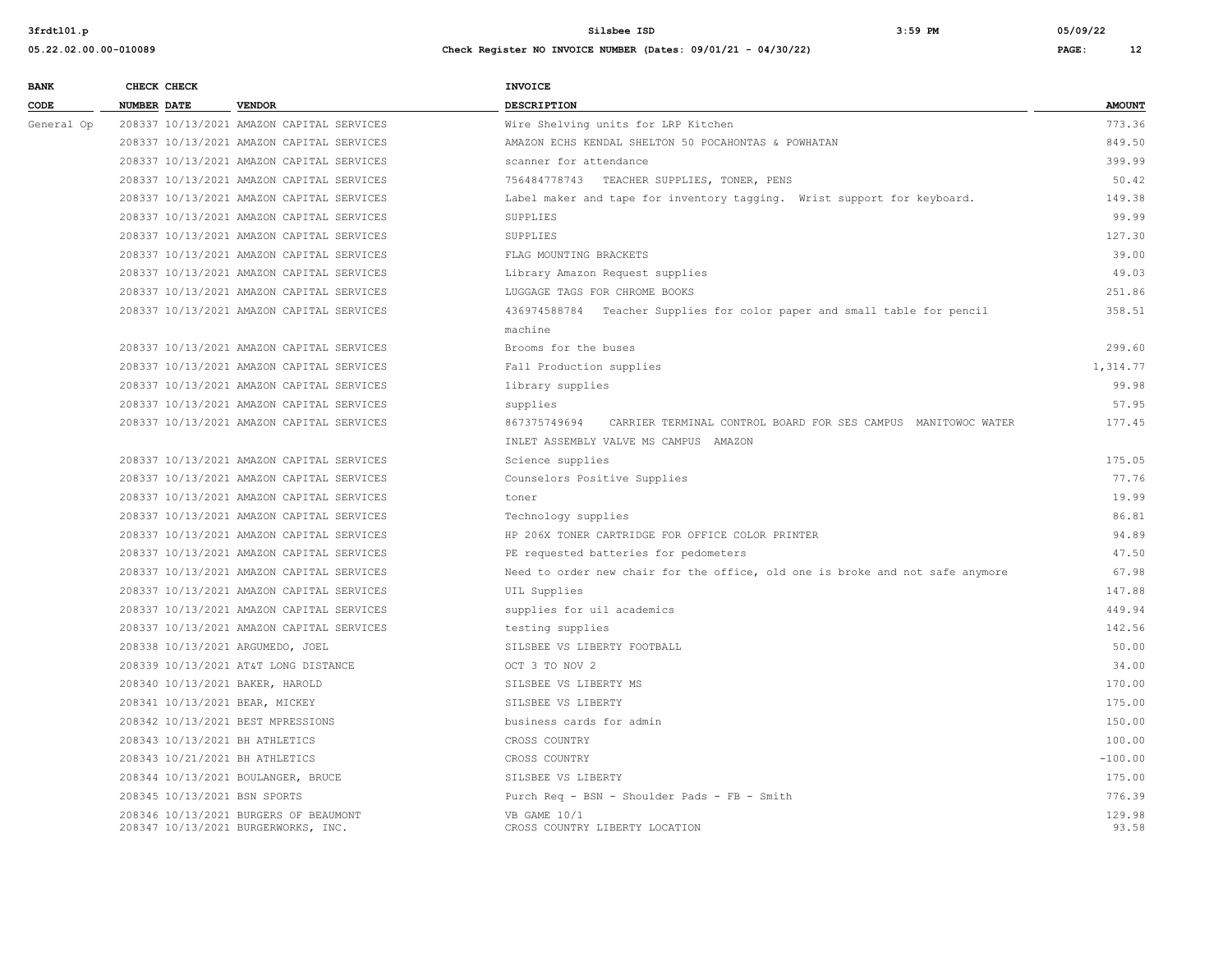| <b>BANK</b> | CHECK CHECK                        |                                                                                            | <b>INVOICE</b>                                                                               |               |
|-------------|------------------------------------|--------------------------------------------------------------------------------------------|----------------------------------------------------------------------------------------------|---------------|
| CODE        | NUMBER DATE                        | <b>VENDOR</b>                                                                              | DESCRIPTION                                                                                  | <b>AMOUNT</b> |
| General Op  | 208348 10/13/2021 CALDWELL, JERRY  |                                                                                            | SILSBEE VS LIBERTY                                                                           | 175.00        |
|             |                                    | 208349 10/13/2021 CARRIER CORPORATION                                                      | OPEN PO SEPT. FOR CARRIER                                                                    | 250.00        |
|             |                                    | 208350 10/13/2021 CARRIER ENTERPRISE LLC                                                   | CARRIER PARTS FOR MIDDLE SCHOOL CHILLERS SENSORS AND MOTOR                                   | 1,148.14      |
|             | 208351 10/13/2021 CASTILLO, MANUEL |                                                                                            | WOS FOOTBALL TOTAL 5 HOURS                                                                   | 225.00        |
|             |                                    | 208352 10/13/2021 CENTER HIGH SCHOOL UIL ACADEMICS                                         | UIL CONGRESSIONAL DEBATEE                                                                    | 10.00         |
|             |                                    | 208353 10/13/2021 CENTERPOINT ENERGY                                                       | $9/1$ TO $10/4$                                                                              | 41.07         |
|             |                                    | 208353 10/13/2021 CENTERPOINT ENERGY                                                       | $9/1$ TO $10/4$                                                                              | 49.53         |
|             |                                    | 208353 10/13/2021 CENTERPOINT ENERGY                                                       | 9/1 TO 10/4                                                                                  | 76.28         |
|             |                                    | 208353 10/13/2021 CENTERPOINT ENERGY                                                       | $9/1$ TO $10/4$                                                                              | 47.42         |
|             |                                    | 208353 10/13/2021 CENTERPOINT ENERGY                                                       | $9/1$ TO $10/4$                                                                              | 638.43        |
|             |                                    | 208353 10/13/2021 CENTERPOINT ENERGY                                                       | $9/1$ TO $10/4$                                                                              | 52.08         |
|             |                                    | 208354 10/13/2021 CHALK'S TRUCK PARTS, INC.                                                | Order new STAR Seats for Spec. Ed buses due to age, need replacement                         | 1,151.10      |
|             | 208355 10/13/2021 CHICK-FIL-A      |                                                                                            | VOLLEYBALL                                                                                   | 185.85        |
|             | 208355 02/10/2022 CHICK-FIL-A      |                                                                                            | VOLLEYBALL                                                                                   | $-185.85$     |
|             |                                    | 208357 10/13/2021 ELITE CARD PAYMENT CENTER                                                | $9/8$ TO $10/3$                                                                              | 2,075.01      |
|             | 208358 10/13/2021 EMBASSY SUITES   |                                                                                            | -TASBO Personnel Academy/Fundamentals-10/17-10/20                                            | 523.65        |
|             | 208359 10/13/2021 EMERSON, WALTER  |                                                                                            | SILSBEE VS LIBERTY                                                                           | 70.00         |
|             | 208360 10/13/2021 ETEX             |                                                                                            | ETEX OFFICE SUPPLY AVE6578 LABELS FOR J YOUNGBLOOD                                           | 146.78        |
|             | 208360 10/13/2021 ETEX             |                                                                                            | Purch Req - Etex - Waste Toner Box for Coach Smith's printer                                 | 39.99         |
|             | 208360 10/13/2021 ETEX             |                                                                                            | choir supplies                                                                               | 44.97         |
|             | 208360 10/13/2021 ETEX             |                                                                                            | english supplies                                                                             | 336.63        |
|             | 208360 10/13/2021 ETEX             |                                                                                            | Order supplies from ETEX for teachers and admin staff                                        | 583.78        |
|             | 208360 10/13/2021 ETEX             |                                                                                            | supplies                                                                                     | 44.95         |
|             | 208361 10/13/2021 FAST SIGNS       |                                                                                            | acrylic for sign                                                                             | 140.00        |
|             |                                    | 208362 10/13/2021 FITZGERALD, JON KEVIN                                                    | SILSEE VS LIBERTY MS FOOTBALL                                                                | 170.00        |
|             |                                    | 208363 10/13/2021 FREDERICK, CHRIS                                                         | WOS FOOTBALL TOTAL 5.15 HOURS                                                                | 236.25        |
|             | 208364 10/13/2021 GOPHER SPORT     |                                                                                            | PE Equipment from Gopher will order once I have PO number                                    | 254.90        |
|             | 208365 10/13/2021 GRAINGER         |                                                                                            | OPEN PO OCTOBER FOR GRAINGER                                                                 | 50.68         |
|             | 208366 10/13/2021 GRASSI, ANTHONY  |                                                                                            | SILSBEE VS LIBERTY                                                                           | 175.00        |
|             |                                    | 208367 10/13/2021 GREEN, ELIZABETH                                                         | HARDIN COUNTY SHOW                                                                           | 120.00        |
|             | 208368 10/13/2021 GRIFFIN, JASON   |                                                                                            | JV FOOTBALL SILSBEE VS WOS TOTAL 3 HOURS                                                     | 135.00        |
|             |                                    | 208369 10/13/2021 GUARDTECH PEST MANAGEMENT, INC.                                          | 106742<br>MONTHLY PEST CONTROL                                                               | 166.00        |
|             |                                    | 208370 10/13/2021 GUERRERO, RUDOLPH                                                        | SILSBEE VS LIBERTY                                                                           | 175.00        |
|             |                                    | 208371 10/13/2021 GUILLORY, JARROD                                                         | SILSBEE VS LIBERTY MS                                                                        | 170.00        |
|             | 208372 10/13/2021 HAMBURGER DEPOT  |                                                                                            | JV FOOTBALL                                                                                  | 450.00        |
|             |                                    | 208373 10/13/2021 HAWTHORNE, JERRY                                                         | SILSBEE VS LIBERTY                                                                           | 50.00         |
|             |                                    | 208374 10/13/2021 INCLUSIVE ASSESSMENT AND CONSULTING, LLC ASSESSMENTS & EVALUATIONS SEPT. |                                                                                              | 1,975.00      |
|             |                                    | 208375 10/13/2021 JACKIE BAXTER TIRE COMPANY INC                                           | EMERGENCY HAND PO TO FIX FLAT ON BACKHOE #43938 NOT A VENDOR NO TIRE REPAIR<br>SHOPS LOCALLY | 110.95        |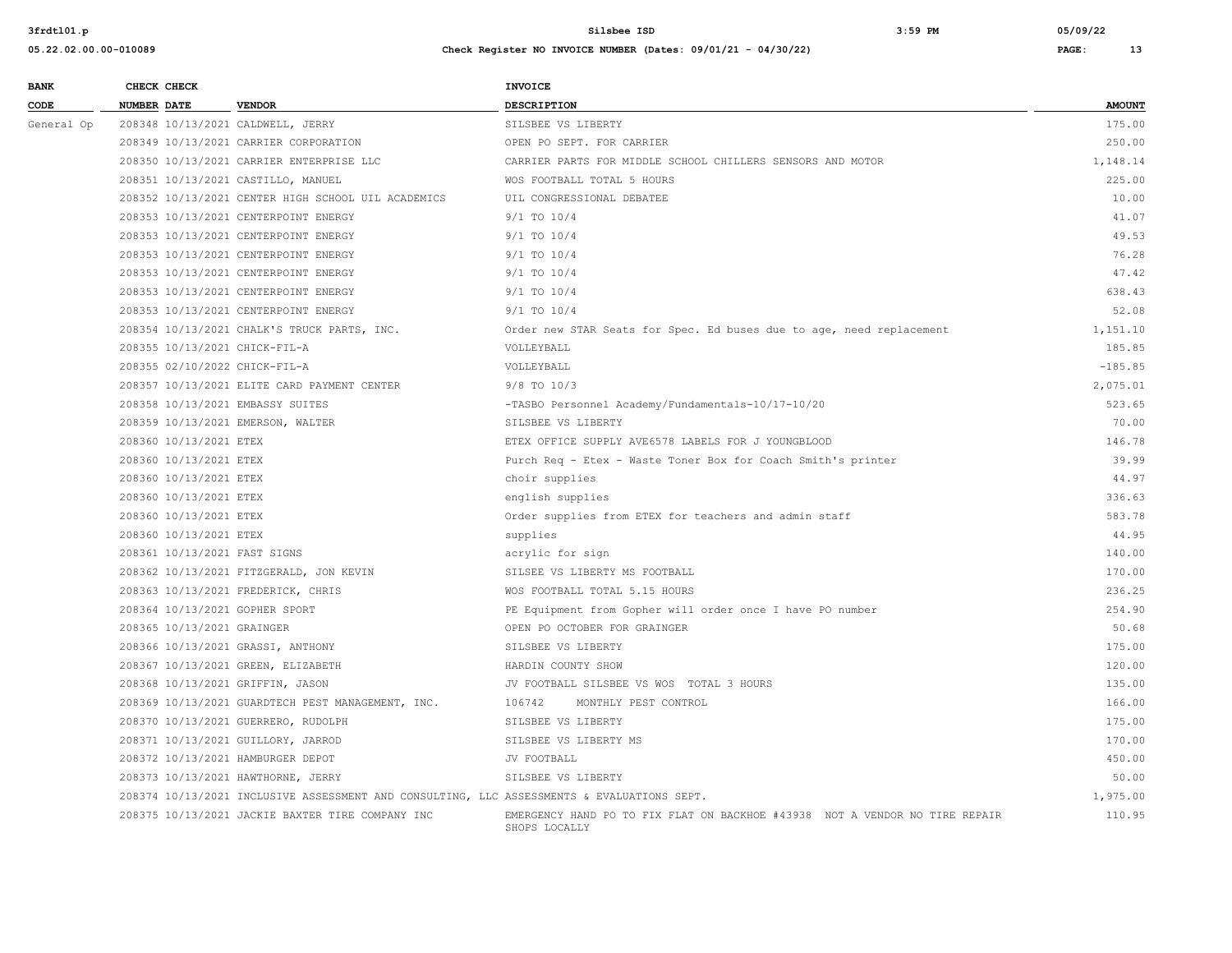| <b>BANK</b> | CHECK CHECK                       |                                                       | <b>INVOICE</b>                                                                |               |
|-------------|-----------------------------------|-------------------------------------------------------|-------------------------------------------------------------------------------|---------------|
| CODE        | <b>NUMBER DATE</b>                | <b>VENDOR</b>                                         | DESCRIPTION                                                                   | <b>AMOUNT</b> |
| General Op  |                                   | 208376 10/13/2021 JUNIOR LIBRARY GUILD                | Library - Library books. Send PO information to Kelly Smith when available so | 1,216.10      |
|             |                                   |                                                       | she can order the books.                                                      |               |
|             | 208378 10/13/2021 LEE, TOM II     |                                                       | WOS FOOTBALL TOTAL 4.5 HOURS                                                  | 202.50        |
|             | 208379 10/13/2021 LIBERTY PAPER   |                                                       | 400 cases of paper for warehouse                                              | 11,940.00     |
|             |                                   | 208380 10/13/2021 LINDEMAN, KENNETH R                 | SILSBEE VS LIBERTY                                                            | 50.00         |
|             |                                   | 208381 10/13/2021 MAGAZINE SUBSCRIPTIONS - PTP AUSTIN | Library - Magazine Subscriptions annual renewal. Once PO number is issued we  | 494.45        |
|             |                                   |                                                       | will order the items.                                                         |               |
|             |                                   | 208382 10/13/2021 McKeehan, Kathryn                   | CENTER UIL TOURNAMENT                                                         | 60.00         |
|             |                                   | 208383 10/13/2021 McKinney, Raymond                   | HOMEBOUND                                                                     | 27.55         |
|             |                                   | 208384 10/13/2021 MONTALVO, CARLOS II                 | SILSBEE VS WOSJ JV FOOTBALL TOTAL 3 HOURS                                     | 135.00        |
|             |                                   | 208384 10/13/2021 MONTALVO, CARLOS II                 | VOLLEYBALL TOTAL 4.15 HOURS                                                   | 191.25        |
|             | 208385 10/13/2021 MOSSER, BRETT   |                                                       | SILSBEE VS LIBERTY                                                            | 175.00        |
|             | 208386 10/13/2021 MOTT SUPPLY     |                                                       | OPEN PO FOR OCT MOTTS                                                         | 16.64         |
|             |                                   | 208387 10/13/2021 NELSON, LINDSEY C.                  | SILSBEE VS LIBERTY                                                            | 70.00         |
|             | 208388 10/13/2021 ORR, JESSE      |                                                       | WOS FOOTBALL TOTAL 4.5 HOURS                                                  | 202.50        |
|             | 208389 10/13/2021 ORTEGO, MATTHEW |                                                       | WOS FOOTBALL TOTAL 3.5 HOURS                                                  | 157.50        |
|             |                                   | 208390 10/13/2021 OVERHEAD DOOR CO OF BMT             | labor and materials to replace lift shock assemblies on roof access hatch at  | 1,322.00      |
|             |                                   |                                                       | lrp no vendor                                                                 |               |
|             |                                   | 208391 10/13/2021 PINNACLE MEDICAL MANAGEMENT CORP.   | PHYSICAL                                                                      | 60.00         |
|             | 208392 10/13/2021 PRO ED          |                                                       | testing                                                                       | 404.80        |
|             |                                   | 208393 10/13/2021 RANK ONE SPORT, L.P.                | LOGISTICS/SPORTS SAAS SUBSCRIPTION                                            | 700.00        |
|             | 208394 10/13/2021 RAY, DAVID      |                                                       | SILSBEE VS LIBERTY MS                                                         | 170.00        |
|             | 208395 10/13/2021 READ ICE        |                                                       | Ice / Water Pallets                                                           | 4,704.00      |
|             |                                   | 208396 10/13/2021 REEVES, JR., NORMAN                 | SILSBEE VS LIBERTY                                                            | 70.00         |
|             | 208397 10/13/2021 REGION 12       |                                                       | Region 12 - Finance Support                                                   | 3,600.00      |
|             | 208397 10/13/2021 REGION 12       |                                                       | 2022 Skyward Student Supplement - PO 43934                                    | 9,200.00      |
|             |                                   | 208399 10/13/2021 RENAISSANCE LEARNING, INC.          | Library - Contracted Service Lic Software. Once PO is issued we will order.   | 8,593.00      |
|             |                                   | 208400 10/13/2021 SILSBEE HIGH SCHOOL                 | TIGER LILY - SILSBEE EDUCATION FOUNDATION                                     | 826.00        |
|             |                                   | 208401 10/13/2021 SILSBEE ISD FOOD SERVICES           | SHAC                                                                          | 40.00         |
|             | 208402 10/13/2021 SIMMONS, KENDRA |                                                       | SILSBEE VS ORANGEFIELD VOLLEYBALL TOTAL 4 HOURS                               | 180.00        |
|             | 208403 10/13/2021 SMITH, CYNTHIA  |                                                       | CONFERENCE DALLAS                                                             | 439.69        |
|             |                                   | 208405 10/13/2021 SPARKLETTS AND SIERRA SPRINGS       | ADMINISTRATION, WAREHOUSE AND TRANSPORTATION                                  | 199.35        |
|             |                                   | 208406 10/13/2021 STROTHER, COLLIN                    | WOS FOOTBALL TOTAL 5.15 HOURS                                                 | 236.25        |
|             |                                   | 208407 10/13/2021 SWICEGOOD MUSIC COMPANY             | tuba mouth pieces                                                             | 552.00        |
|             |                                   | 208407 10/13/2021 SWICEGOOD MUSIC COMPANY             | S430473<br>open PO Sept Band                                                  | 304.10        |
|             |                                   | 208408 10/13/2021 TEXAS LETTER JACKETS                | Letter Jacket - Cheer - S McGrue                                              | 40.00         |
|             |                                   | 208409 10/13/2021 THE KADES CORPORATION               | VOLLEYBALL                                                                    | 193.84        |
|             |                                   | 208410 10/13/2021 THOMAS, CHARLENE                    | SILSBEE VS LIBERTY BALLGAME                                                   | 50.00         |
|             | 208411 10/13/2021 Tomas, Michael  |                                                       | MONEY ORDER & OVERNIGHT MAIL FOR TITLE FOR BUS 91                             | 35.80         |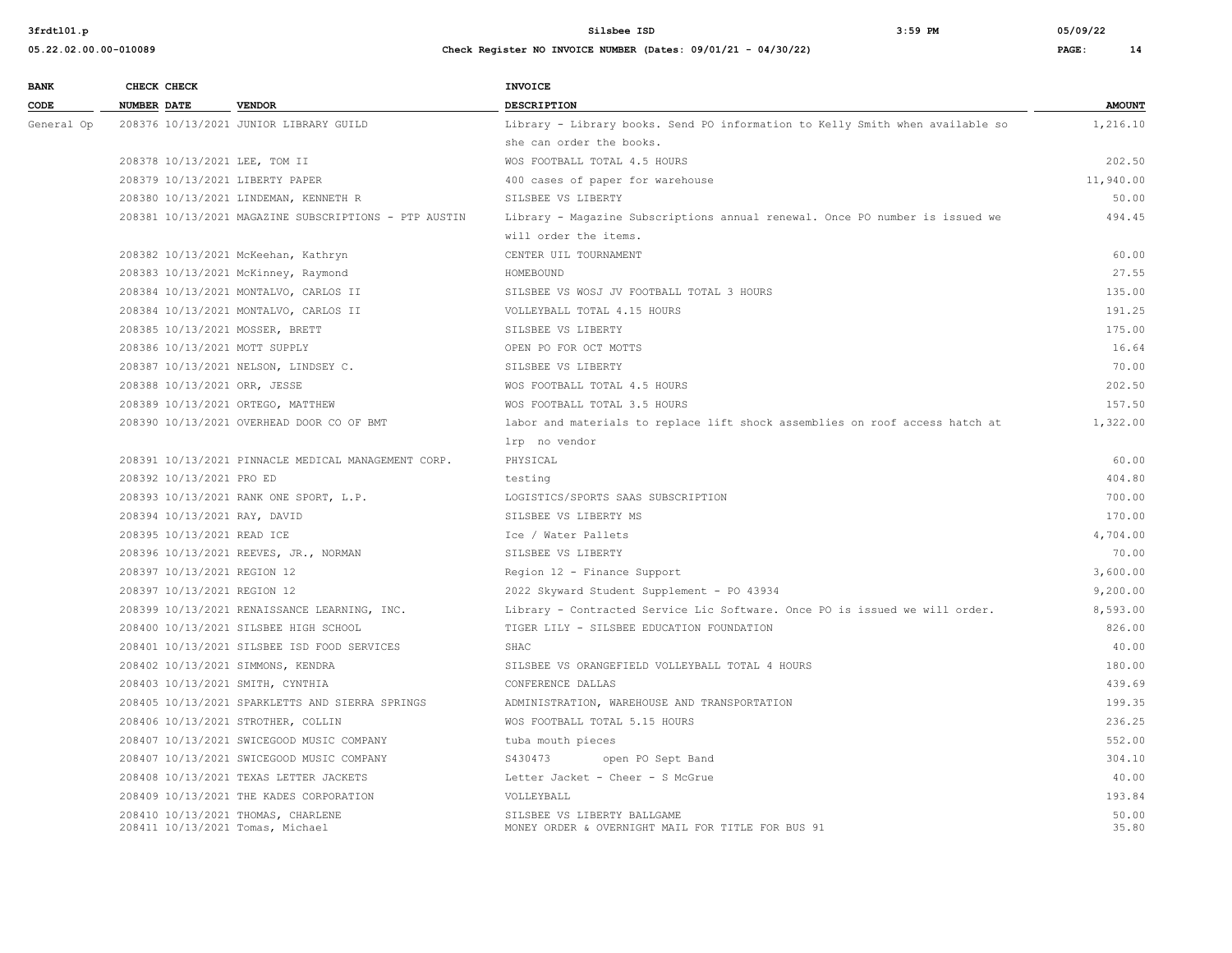| 05.22.02.00.00-010089 | Check Register NO INVOICE NUMBER (Dates: 09/01/21 - 04/30/22) | PAGE: | 15 |
|-----------------------|---------------------------------------------------------------|-------|----|
|                       |                                                               |       |    |

| <b>BANK</b> | CHECK CHECK                        |                                                    | <b>INVOICE</b>                                                                 |               |
|-------------|------------------------------------|----------------------------------------------------|--------------------------------------------------------------------------------|---------------|
| CODE        | <b>NUMBER DATE</b>                 | <b>VENDOR</b>                                      | <b>DESCRIPTION</b>                                                             | <b>AMOUNT</b> |
| General Op  | 208412 10/13/2021 TUNE IN          |                                                    | UIL Materials - Art Smart Once we have the PO will we order through the        | 310.80        |
|             |                                    |                                                    | website.                                                                       |               |
|             |                                    | 208413 10/13/2021 VIDOR HIGH SCHOOL ATHLETICS      | DEC. 11, 2021                                                                  | 50.00         |
|             |                                    | 208414 10/13/2021 WATSON, TRAVIS SR                | SILSBEE VS LIBEERTY                                                            | 175.00        |
|             | 208415 10/13/2021 WRIGHT, BILL     |                                                    | SILSBEE VS LIBERTY                                                             | 50.00         |
|             | 208416 10/13/2021 ZONES            |                                                    | <b>BULBS</b>                                                                   | 75.00         |
|             |                                    | 208417 10/20/2021 ACME ARCHITECTURAL HARDWARE      | OPEN PO OCTOBER FOR ACME ARCHITECTURAL HARDWARE                                | 47.50         |
|             | 208418 10/20/2021 ARGUMEDO, JOEL   |                                                    | SILSBEE VS BRIDGE CITY                                                         | 50.00         |
|             | 208419 10/20/2021 AT&T             |                                                    | OCT 7 THRU NOV 6                                                               | 1,075.14      |
|             |                                    | 208421 10/20/2021 B & H PHOTO VIDEO                | camera supplies                                                                | 51.86         |
|             |                                    | 208421 10/20/2021 B & H PHOTO VIDEO                | camera supplies                                                                | 415.46        |
|             | 208422 10/20/2021 B.E. PUBLISHING  |                                                    | books for cna class                                                            | 569.50        |
|             | 208423 10/20/2021 BAKER, DANA JR   |                                                    | FB GAME TOTAL 5 HOURS                                                          | 225.00        |
|             | 208424 10/20/2021 BAKER, HAROLD    |                                                    | SILSBEEE VS WOS                                                                | 110.00        |
|             | 208425 10/20/2021 BATISTE, VICTOR  |                                                    | SILSBEE VS BRIDGE CITY                                                         | 190.00        |
|             | 208426 10/20/2021 BEARCOM          |                                                    | BEARCOM RADIOS                                                                 | 949.78        |
|             |                                    | 208427 10/20/2021 BEAUMONT FREIGHTLINER - STERLING | repairs to Bus 40                                                              | 2,282.61      |
|             | 208428 10/20/2021 BLACKWELL, JAMES |                                                    | FOOTBALL GAME TOTAL 5.5 HOURS                                                  | 247.50        |
|             |                                    | 208429 10/20/2021 BODENSTEINER, JOHN               | HOMEBOUND                                                                      | 34.94         |
|             | 208430 10/20/2021 BOUNDS, LINDA    |                                                    | VOLLEYBALL                                                                     | 170.00        |
|             |                                    | 208431 10/20/2021 BRUCE'S INCORPORATED             | 2 LOADS OF OPF 42 MATERIALS (ROCK) BID LIST                                    | 556.50        |
|             |                                    | 208431 10/20/2021 BRUCE'S INCORPORATED             | 2 LOADS OF OPF 42 MATERIALS (ROCK) BID LIST                                    | 574.00        |
|             |                                    | 208432 10/20/2021 Burkett, Jennifer                | TSBVI                                                                          | 255.36        |
|             |                                    | 208433 10/20/2021 CERTIFIED LABORATORIES           | Pro-brite-concentrated wash/ wax 5 gallons = $$47.16$ a gallon = $$235.80$     | 789.79        |
|             |                                    |                                                    | premalube Red - aluminum complex grease 1/2 case of 24 tubes = \$249.85 Luster |               |
|             |                                    |                                                    | Guard - Protectant- 1 case of $12x24$ oz = \$243.95 Total= \$729.60            |               |
|             |                                    | 208434 10/20/2021 CICI'S PIZZA #160                | CROSS COUNTRY                                                                  | 292.50        |
|             | 208435 10/20/2021 CITY OF SILSBEE  |                                                    | $9/6$ TO $10/6$                                                                | 159.70        |
|             | 208435 10/20/2021 CITY OF SILSBEE  |                                                    | $9/6$ TO $10/6$                                                                | 80.50         |
|             | 208435 10/20/2021 CITY OF SILSBEE  |                                                    | $9/6$ TO $10/6$                                                                | 157.30        |
|             | 208435 10/20/2021 CITY OF SILSBEE  |                                                    | $9/6$ TO $10/6$                                                                | 71.50         |
|             | 208435 10/20/2021 CITY OF SILSBEE  |                                                    | 9/13 TO 10/13                                                                  | 1,025.71      |
|             | 208435 10/20/2021 CITY OF SILSBEE  |                                                    | 9/13 TO 10/13                                                                  | 178.90        |
|             | 208435 10/20/2021 CITY OF SILSBEE  |                                                    | 9/13 TO 10/13                                                                  | 2,125.10      |
|             | 208436 10/20/2021 COMMUNITY COFFEE |                                                    | SILSBEE ELEMENTARY                                                             | 77.20         |
|             | 208436 10/20/2021 COMMUNITY COFFEE |                                                    | SES ORDER 7/21/2021                                                            | 159.45        |
|             | 208436 10/20/2021 COMMUNITY COFFEE |                                                    | ADMINISTRATION                                                                 | 40.00         |
|             | 208436 10/20/2021 COMMUNITY COFFEE |                                                    | MAINTEANCE                                                                     | 76.00         |
|             | 208436 10/20/2021 COMMUNITY COFFEE |                                                    | MIDDLE SCHOOL                                                                  | 143.50        |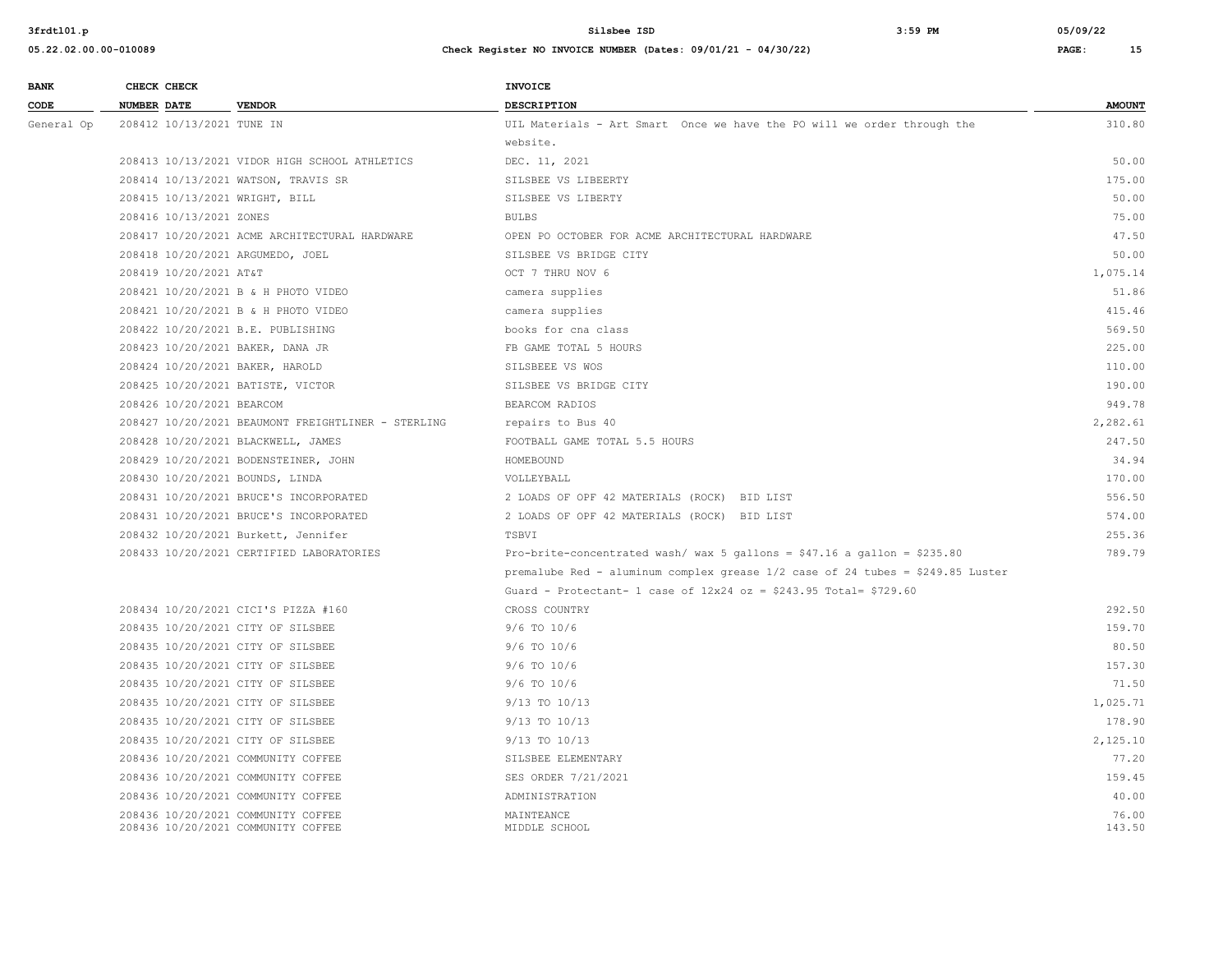| <b>BANK</b> | CHECK CHECK                      |                                                   | INVOICE                                                                      |               |
|-------------|----------------------------------|---------------------------------------------------|------------------------------------------------------------------------------|---------------|
| CODE        | <b>NUMBER DATE</b>               | <b>VENDOR</b>                                     | <b>DESCRIPTION</b>                                                           | <b>AMOUNT</b> |
| General Op  |                                  | 208437 10/20/2021 CYNERGY TECHNOLOGY              | FamilyZone Renewal (10/20/21-10/19/22)                                       | 13,729.11     |
|             |                                  | 208438 10/20/2021 DAVENPORT, MEGAN                | BANK, INKSPOT, NOVROZSKY, WALMART                                            | 22.62         |
|             |                                  | 208438 10/20/2021 DAVENPORT, MEGAN                | BANK, WALMART AND BROOKSHIRES                                                | 8.74          |
|             |                                  | 208439 10/20/2021 DELACERDA, SCOTT                | FB GAME TOTAL 5.5 HOURS                                                      | 247.50        |
|             | 208442 10/20/2021 DOWNS, SHEREE  |                                                   | VOLLEYBALL SILSBEE VS LUMBERTON                                              | 170.00        |
|             |                                  | 208443 10/20/2021 EDUCATIONAL THEATRE ASSOC       | THESPIAN                                                                     | 315.00        |
|             |                                  | 208444 10/20/2021 EDUCATION ADVANCED              | **DO NOT INVOICE PRIOR TO 09/01/2021** EDUCATION ADVANCED INC QUOTE 00002472 | 4,800.00      |
|             |                                  |                                                   | TESTHOUND RENEWAL CATIE WHITEHEAD *SEE ATTACHED*                             |               |
|             |                                  | 208445 10/20/2021 EMERSON, WALTER                 | SILSBEE VS BRIDGE CITY                                                       | 70.00         |
|             | 208446 10/20/2021 ETEX           |                                                   | Office Supplies                                                              | 169.38        |
|             | 208446 10/20/2021 ETEX           |                                                   | Purch Req - Etex - Toner - Tomas' Printer                                    | 260.94        |
|             | 208446 10/20/2021 ETEX           |                                                   | Office Supplies                                                              | 40.18         |
|             | 208446 10/20/2021 ETEX           |                                                   | OFFICE SUPPLIES                                                              | 71.24         |
|             | 208446 10/20/2021 ETEX           |                                                   | MATH SUPPLIES                                                                | 415.72        |
|             |                                  | 208447 10/20/2021 EWELL EDUCATIONAL SERVICES      | OVERNIGHT-Courtney Champagne-Battle of the Blooms-12/7/12/8                  | 225.00        |
|             | 208448 10/20/2021 FOWLER, EDDIE  |                                                   | SILSBEE VS BRIDGE CITY                                                       | 190.00        |
|             |                                  | 208449 10/20/2021 GARRETT, CHELSEY                | HOMEBOUND                                                                    | 18.59         |
|             |                                  | 208449 10/20/2021 GARRETT, CHELSEY                | REGION V WORKSHOP                                                            | 25.76         |
|             | 208450 10/20/2021 GLENN, CODY    |                                                   | FOOTBALL VS WOS                                                              | 15.00         |
|             | 208451 10/20/2021 GOPHER SPORT   |                                                   | PE Supplies - Once the PO number is issued I will place the order.           | 469.23        |
|             |                                  | 208452 10/20/2021 GOUDEAU, MARVIN                 | SILSEE VS BC MS                                                              | 220.00        |
|             | 208453 10/20/2021 GOWER, JAMES   |                                                   | SILSBEE VS BRIDGE CITY                                                       | 190.00        |
|             | 208454 10/20/2021 GRAINGER       |                                                   | Cleaner to wash the buses                                                    | 130.26        |
|             | 208454 10/20/2021 GRAINGER       |                                                   | OPEN PO OCTOBER FOR GRAINGER                                                 | 94.33         |
|             |                                  | 208455 10/20/2021 GUARDTECH PEST MANAGEMENT, INC. | 106749<br>MONTHLY PO FOR OCTOBER PEST CONTROL                                | 166.00        |
|             |                                  | 208456 10/20/2021 HAMBURGER DEPOT                 | JV FOOTBALL                                                                  | 450.00        |
|             |                                  | 208457 10/20/2021 HARDIN COUNTY TREASURER         | COMMISSIONS                                                                  | 217.97        |
|             |                                  | 208458 10/20/2021 HARPER, DARRION                 | VOLLEYBALL                                                                   | 175.00        |
|             |                                  | 208460 10/20/2021 HAWTHORNE, JERRY                | SILSBEE VS BRIDGE CITY                                                       | 50.00         |
|             |                                  | 208461 10/20/2021 HENSARLING, GRANT               | HOMECOMING DANCE TOTAL 4 HOURS                                               | 180.00        |
|             |                                  | 208462 10/20/2021 Honeycutt, Judy                 | MILEAGE JOB SITE VISITS                                                      | 114.07        |
|             | 208464 10/20/2021 JONES, ERIC    |                                                   | SILSBEE VS BRIDGE CITY                                                       | 190.00        |
|             |                                  | 208465 10/20/2021 KELLEY'S CATERING               | WALL OF HONOR BANQUET                                                        | 4,000.00      |
|             |                                  | 208466 10/20/2021 KOMMERCIAL KITCHENS             | TIME SPENT TROBLESHOOTING WALK IN FREEZER AT SES APPROX. 4HRS AT \$95.00 AN  | 335.00        |
|             |                                  |                                                   | HOUR EXTRA \$120.00 TO COVER OVERAGE. VERBAL QUOTE EMERGENCY HAND PO ISSUED  |               |
|             |                                  |                                                   | #43939 REGION 5 VENDOR 20201706 9/1/21-6/30/2022                             |               |
|             | 208467 10/20/2021 LEARNING A - Z |                                                   | LEARNING A-Z REF QUOTE # 9370170 LEARNING A-Z.ZOOM 1YEAR SMS, SES, LRP C     | 3,240.00      |
|             |                                  | 208468 10/20/2021 LINDEMAN, KENNETH R             | WHITEHEAD<br>SILSBEE VS BRIDGE CITY                                          | 50.00         |
|             |                                  |                                                   |                                                                              |               |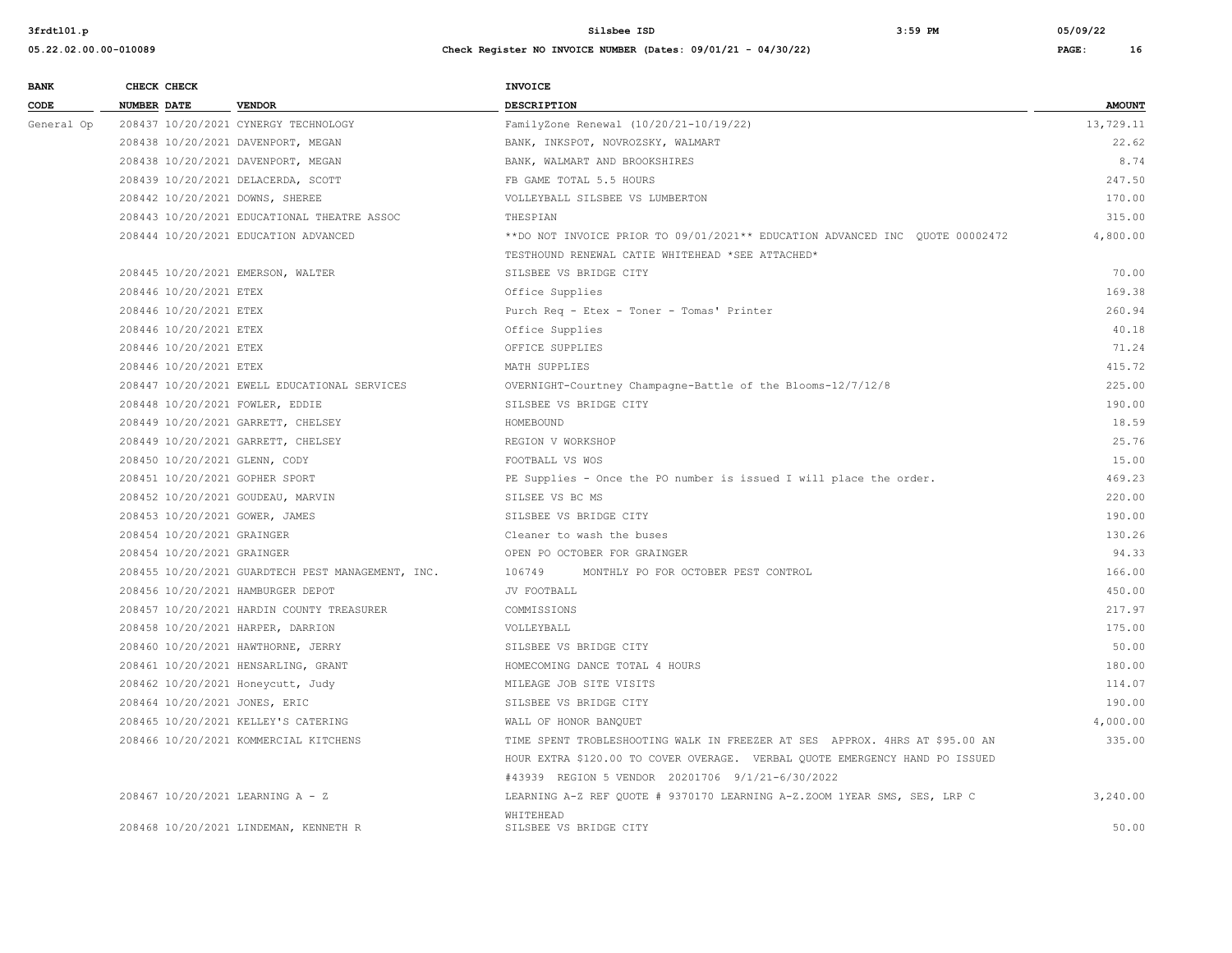| <b>BANK</b> | CHECK CHECK        |                             |                                                                                          | INVOICE                                                                                                                                    |               |
|-------------|--------------------|-----------------------------|------------------------------------------------------------------------------------------|--------------------------------------------------------------------------------------------------------------------------------------------|---------------|
| CODE        | <b>NUMBER DATE</b> |                             | <b>VENDOR</b>                                                                            | <b>DESCRIPTION</b>                                                                                                                         | <b>AMOUNT</b> |
| General Op  |                    |                             | 208469 10/20/2021 LITTLE CYPRESS JUNIOR HIGH                                             | MS BASKETBALL                                                                                                                              | 200.00        |
|             |                    |                             | 208470 10/20/2021 MAGAZINE SUBSCRIPTIONS - PTP AUSTIN                                    | magazine remewal                                                                                                                           | 178.00        |
|             |                    |                             | 208471 10/20/2021 MARK'S PLUMBING                                                        | CHANGING OUT RESTROOM HARDWARE FOR SES RESTROOMS BY CAFETERIA AND GYM                                                                      | 2,370.96      |
|             |                    |                             | 208472 10/20/2021 McKeehan, Kathryn                                                      | TIGER KEEPER IN HF                                                                                                                         | 20.00         |
|             |                    |                             | 208473 10/20/2021 McKinney, Raymond                                                      | HOMEBOUND                                                                                                                                  | 27.55         |
|             |                    |                             | 208474 10/20/2021 MONTALVO, CARLOS II                                                    | VOLLEYBALL TOTAL 4 HOURS                                                                                                                   | 180.00        |
|             |                    |                             | 208475 10/20/2021 MOORE, BILLY                                                           | SILSBEE VS BRIDGE CITY                                                                                                                     | 190.00        |
|             |                    |                             | 208476 10/20/2021 MOORE, JAKE                                                            | SILSBEE VS WOS                                                                                                                             | 15.00         |
|             |                    |                             | 208477 10/20/2021 MOORE, LONNIE                                                          | MS FOOTBALL                                                                                                                                | 220.00        |
|             |                    |                             | 208479 10/20/2021 MOTT SUPPLY                                                            | OPEN PO FOR OCT MOTTS                                                                                                                      | 117.25        |
|             |                    |                             | 208480 10/20/2021 MULLINS, TONI                                                          | VOLLEYBALL                                                                                                                                 | 170.00        |
|             |                    |                             | 208481 10/20/2021 MUNOZ, ROBERT                                                          | SILSBEE VS BRIDGE CITY                                                                                                                     | 190.00        |
|             |                    |                             | 208482 10/20/2021 MURRAY, TERRENCE                                                       | SILSBEE VS BRIDGE CITY                                                                                                                     | 190.00        |
|             |                    | 208483 10/20/2021 N2Y, INC. |                                                                                          | subscription                                                                                                                               | 4,167.24      |
|             |                    |                             | 208484 10/20/2021 NEFF BROTHERS                                                          | cost to tow old bus to be demolished                                                                                                       | 375.00        |
|             |                    |                             | 208485 10/20/2021 NELSON, LINDSEY C.                                                     | SILSBEE VS BRIDGE CITY                                                                                                                     | 70.00         |
|             |                    |                             | 208486 10/20/2021 Nelson, Michael                                                        | AVID TO U OF H                                                                                                                             | 610.00        |
|             |                    |                             | 208487 10/20/2021 NICHOLS, RAYMOND                                                       | SILSBEE VS WOS                                                                                                                             | 110.00        |
|             |                    |                             | 208488 10/20/2021 ORR, JESSE                                                             | FB GAME TOTAL 5.5 HOURS                                                                                                                    | 247.50        |
|             |                    |                             | 208488 10/20/2021 ORR, JESSE                                                             | BON FIRE TOTAL 2.5 HOURS                                                                                                                   | 112.50        |
|             |                    |                             | 208489 10/20/2021 ORTA, JOSE JR                                                          | SILSBEE VS WOS                                                                                                                             | 15.00         |
|             |                    |                             | 208490 10/20/2021 PERMA BOUND BOOKS                                                      | Library - Perma-Bound library books order for the library. PO will need to go                                                              | 5,466.07      |
|             |                    |                             |                                                                                          | to Kelly so she can place the order.                                                                                                       |               |
|             |                    |                             | 208491 10/20/2021 PIONEER ATHLETICS & MTP                                                | PAINT FOR FOOTBALL FIELD AND TO PAINT GOALS FOR SOFTBALL AND BASEBALL *SEE                                                                 | 3,202.80      |
|             |                    |                             |                                                                                          | ATTACHED QUOTE** BUY BOARD VENDOR                                                                                                          |               |
|             |                    |                             | 208492 10/20/2021 POSITIVE PROMOTIONS, INC.                                              | shirts for bus safety week                                                                                                                 | 372.78        |
|             |                    |                             | 208493 10/20/2021 POWELL, CHARLES                                                        | TEA FOR WALL OF HONOR BANQUET                                                                                                              | 65.37         |
|             |                    |                             | 208494 10/20/2021 PRATT, WAYNE                                                           | SILSBEE VS WOS                                                                                                                             | 110.00        |
|             |                    |                             | 208495 10/20/2021 RAPTOR TECHNOLOGIES, INC.                                              | front office supplies                                                                                                                      | 300.00        |
|             |                    |                             | 208496 10/20/2021 REEVES, JR., NORMAN                                                    | SILSBEE VS BRIDGE CITY                                                                                                                     | 70.00         |
|             |                    |                             | 208497 10/20/2021 ROBERTS, NORRIS                                                        | VOLLEYBALL                                                                                                                                 | 175.00        |
|             |                    |                             |                                                                                          | 208498 10/20/2021 ROBOTICS EDUCATION & COMPETITION FOUNDAT BATTLE BY THE BEACH SIGNATURE EVENT, NORTH HOUSTON TIPPING POINT, TUSSLE BY THE | 1,010.00      |
|             |                    |                             |                                                                                          | TIDES                                                                                                                                      |               |
|             |                    |                             | 208499 10/20/2021 ROBOTICS EDUCATION & COMPETITION FOUNDAT PISD TIPPING POINT TOURNAMENT |                                                                                                                                            | 200.00        |
|             |                    |                             | 208500 09/01/2021 ADVANCED SYSTEMS & ALARMS                                              | $9/1$ TO $9/30$                                                                                                                            | 70.00         |
|             |                    |                             | 208501 09/01/2021 BEAUMONT ENTERPRISE                                                    | RENEWAL HIGH SCHOOL ACCT.                                                                                                                  | 107.41        |
|             |                    |                             | 208502 09/01/2021 BRIDGE CITY CROSS COUNTRY                                              | CROSS COUNTY MEET                                                                                                                          | 200.00        |
|             |                    | 208503 09/01/2021 DTN, LLC  |                                                                                          | WEATHER APP CONTRACT                                                                                                                       | 2,143.76      |
|             |                    |                             | 208504 09/01/2021 EQUITY CENTER                                                          | MEMBERSHIP FEE                                                                                                                             | 3,042.00      |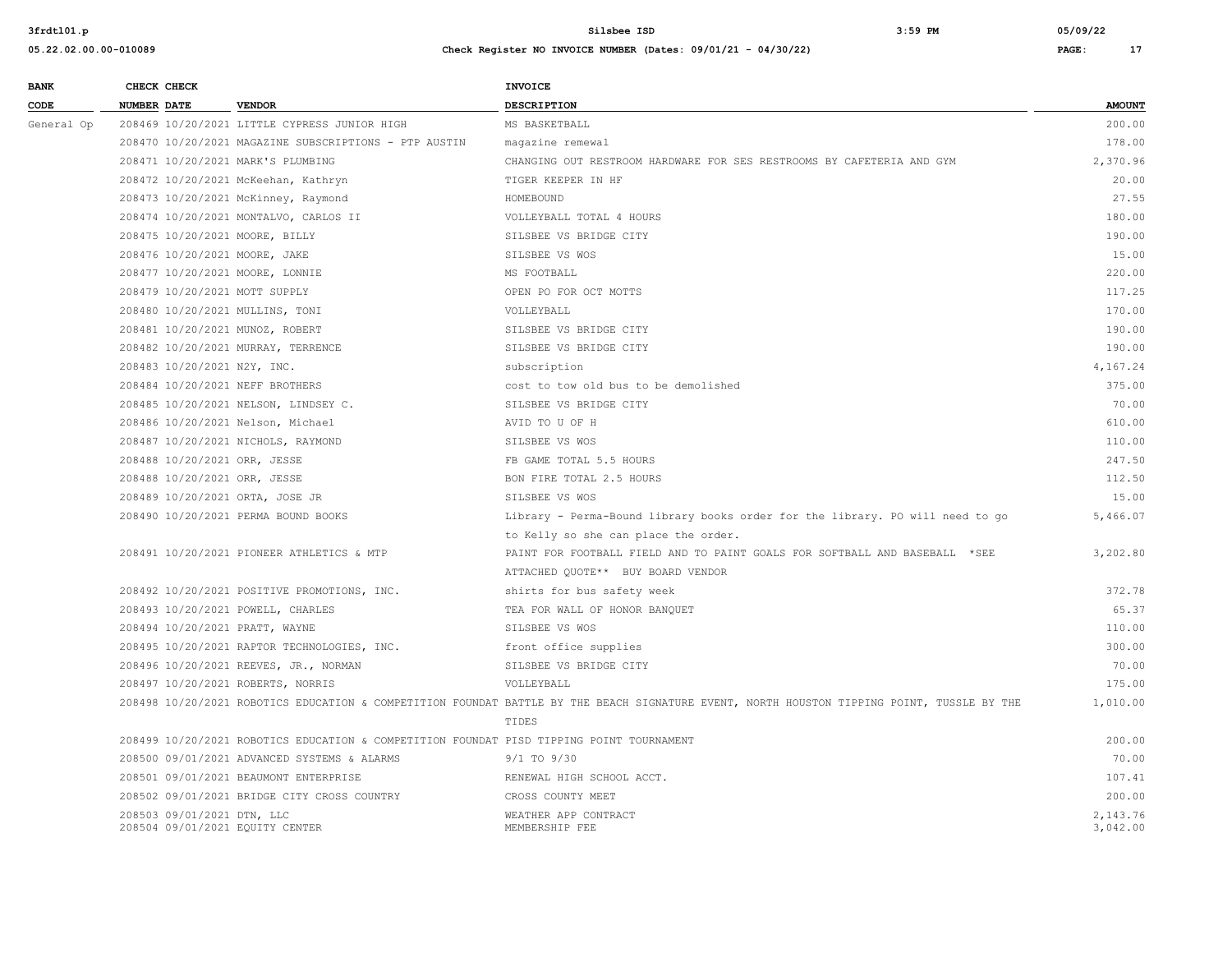| <b>BANK</b> |                    | CHECK CHECK             |                                                                              | <b>INVOICE</b>                                                                |                  |
|-------------|--------------------|-------------------------|------------------------------------------------------------------------------|-------------------------------------------------------------------------------|------------------|
| CODE        | <b>NUMBER DATE</b> |                         | <b>VENDOR</b>                                                                | <b>DESCRIPTION</b>                                                            | <b>AMOUNT</b>    |
| General Op  |                    |                         | 208505 09/01/2021 EWELL EDUCATIONAL SERVICES                                 | GREENHAND CAMP FEES                                                           | 195.00           |
|             |                    |                         | 208506 09/01/2021 FORECAST5 ANALYTICS, INC.                                  | 5SIGHT-LICENSE AGREEMENT                                                      | 5,463.00         |
|             |                    |                         | 208507 09/01/2021 FRONTLINE TECHNOLOGIES GROUP, LLC                          | 9/1 TO 8/31/22 TIME & ATTENDANCE                                              | 8,296.55         |
|             |                    |                         | 208507 09/01/2021 FRONTLINE TECHNOLOGIES GROUP, LLC                          | IEP 8/1/21 TO 7/31/22                                                         | 10,761.02        |
|             |                    |                         | 208508 09/01/2021 HARDIN COUNTY APPRAISAL DISTRICT                           | 2021 CONTRIBUTION                                                             | 79,869.18        |
|             |                    |                         | 208509 09/01/2021 HOUSTON AREA BASKETBALL ASSOCIATION                        | JOE SIGLER, IRA BROOKS AND DAREON GILDER                                      | 95.00            |
|             |                    | 208510 09/01/2021 HUDL  |                                                                              | 9/1 TO 8/31/22 HUDL AD PACKAGE                                                | 10,900.00        |
|             |                    |                         | 208511 09/01/2021 KELLY, QUINCY JR                                           | SCHOLARSHIP                                                                   | 625.00           |
|             |                    |                         | 208512 09/01/2021 LEGEND INSURANCE AGENCY                                    | CLASS 2 ATHLETICS & EXTRACURRICULAR ACTIVITIES INCLUDING FOOTBALL             | 1,560.00         |
|             |                    |                         | 208513 09/01/2021 LIBERTY HS ATHLETIC DEPT.                                  | CROSS COUNTRY                                                                 | 250.00           |
|             |                    |                         | 208514 09/01/2021 LITTLE CYPRESS-MAURICEVILLE CISD                           | DUES                                                                          | 9,000.00         |
|             |                    |                         | 208515 09/01/2021 LITTLE CYPRESS JUNIOR HIGH                                 | VOLLEYBALL TOURNAMENT                                                         | 200.00           |
|             |                    |                         | 208516 09/01/2021 MADDISON VISUAL MEDIA, L.P.                                | BILLBOARD AT NERREN & HWY 96                                                  | 800.00           |
|             |                    |                         | 208517 09/01/2021 NATIONAL HEALTH INSURANCE COMPANY                          | LONE STAR 2 ATHLETICS & ACTIVITIES INCLUDING FOOTBALL                         | 49,900.00        |
|             |                    |                         | 208518 09/01/2021 NORTH AMERICAN SOLUTIONS                                   | PCAT CASUALTY                                                                 | 620,365.00       |
|             |                    |                         | 208519 09/01/2021 POWERSCHOOL GROUP LLC                                      | **DO NOT INVOICE PRIOR TO 09/01/2021** POWER SCHOOL QUOTE #Q-454046-1 UNIFIED | 4,326.05         |
|             |                    |                         |                                                                              | TALENT RECORDS AND Q-459221-1 UNIFIED TALENT RECORDS CONTRACTS SEPT 1 2021 -  |                  |
|             |                    |                         |                                                                              | AUG 31, 2022                                                                  |                  |
|             |                    |                         | 208519 09/01/2021 POWERSCHOOL GROUP LLC                                      | **DO NOT INVOICE PRIOR TO 09/01/2021** POWER SCHOOL QUOTE #Q-454046-1 UNIFIED | 11,004.00        |
|             |                    |                         |                                                                              | TALENT RECORDS AND 0-459221-1 UNIFIED TALENT RECORDS CONTRACTS SEPT 1 2021 -  |                  |
|             |                    |                         |                                                                              | AUG 31, 2022                                                                  |                  |
|             |                    |                         | 208520 09/01/2021 SKYWARD ACCOUNTING DEPT                                    | LICENSE FEES 9/1 TO 8/31/22                                                   | 78,553.00        |
|             |                    |                         | 208521 09/01/2021 SWANK MOVIE LICENSING USA                                  | SITE LICENSE 9/1 TO 8/31                                                      | 1,558.00         |
|             |                    | 208522 09/01/2021 TABC  |                                                                              | DAREON GILDER                                                                 | 35.00            |
|             |                    |                         | 208523 09/01/2021 TASB, INC.                                                 | ENVIRONMENTAL ANNUAL SUBSCRIPTION 9/1-21-8/31-22                              | 2,600.00         |
|             |                    |                         | 208523 09/01/2021 TASB, INC.                                                 | POLICY SERVICE MEMBERSHIP RENEWAL, POLICY ONLINE SOFTWARE                     | 2,125.00         |
|             |                    | 208524 09/01/2021 TEPSA |                                                                              | KIM COPLEY, ROBERT WILSON, AND JENNIFER DAURIAC                               | 1,071.00         |
|             |                    | 208524 09/01/2021 TEPSA |                                                                              | GERALD CHANDLER                                                               | 357.00           |
|             |                    |                         | 208525 09/01/2021 TEXAS DISTRICT & COUNTY ATTNYS ASSN                        | Peanl Code 2021-2023 Code of Criminal Procedure 2021-2023                     | 193.00           |
|             |                    |                         | 208526 09/01/2021 TEXAS RICE FESTIVAL                                        | SHOW LIVESTOCK                                                                | 90.00            |
|             |                    |                         | 208527 09/01/2021 UNIVERSITY OF TEXAS AT AUSTIN UIL                          | CONFERENCE 4A                                                                 | 2,950.00         |
|             |                    |                         | 208528 09/01/2021 YMBL SOUTH TEXAS STATE FAIR                                | STEERS                                                                        | 25.00            |
|             |                    |                         | 208529 09/02/2021 ALL PRO ELECTRICAL CONTRACTORS, INC.                       | Cost to Inspect HID Ballast on Tiger Stadium Light                            | 650.00           |
|             |                    |                         | 208530 09/02/2021 BEAUMONT FREIGHTLINER - STERLING                           | OPEN P.O. AUG 2021 BMT FREIGHTLINER                                           | 301.75           |
|             |                    |                         | 208531 09/02/2021 BURGERS OF BEAUMONT                                        | VIDOR LOCATION - CROSS COUNTRY                                                | 75.02            |
|             |                    |                         | 208533 09/02/2021 FAST SIGNS                                                 | Banners for Boys Basketball                                                   | 708.02           |
|             |                    |                         | 208534 09/02/2021 FAST SIGNS/LCP                                             | Foamcore Cutout                                                               | 81.00            |
|             |                    |                         | 208535 09/02/2021 HAMBURGER DEPOT<br>208536 09/02/2021 JENNY'S FRIED CHICKEN | FOOTBALL VARSITY<br>VOLLEYBALL @ JASPER                                       | 820.00<br>180.00 |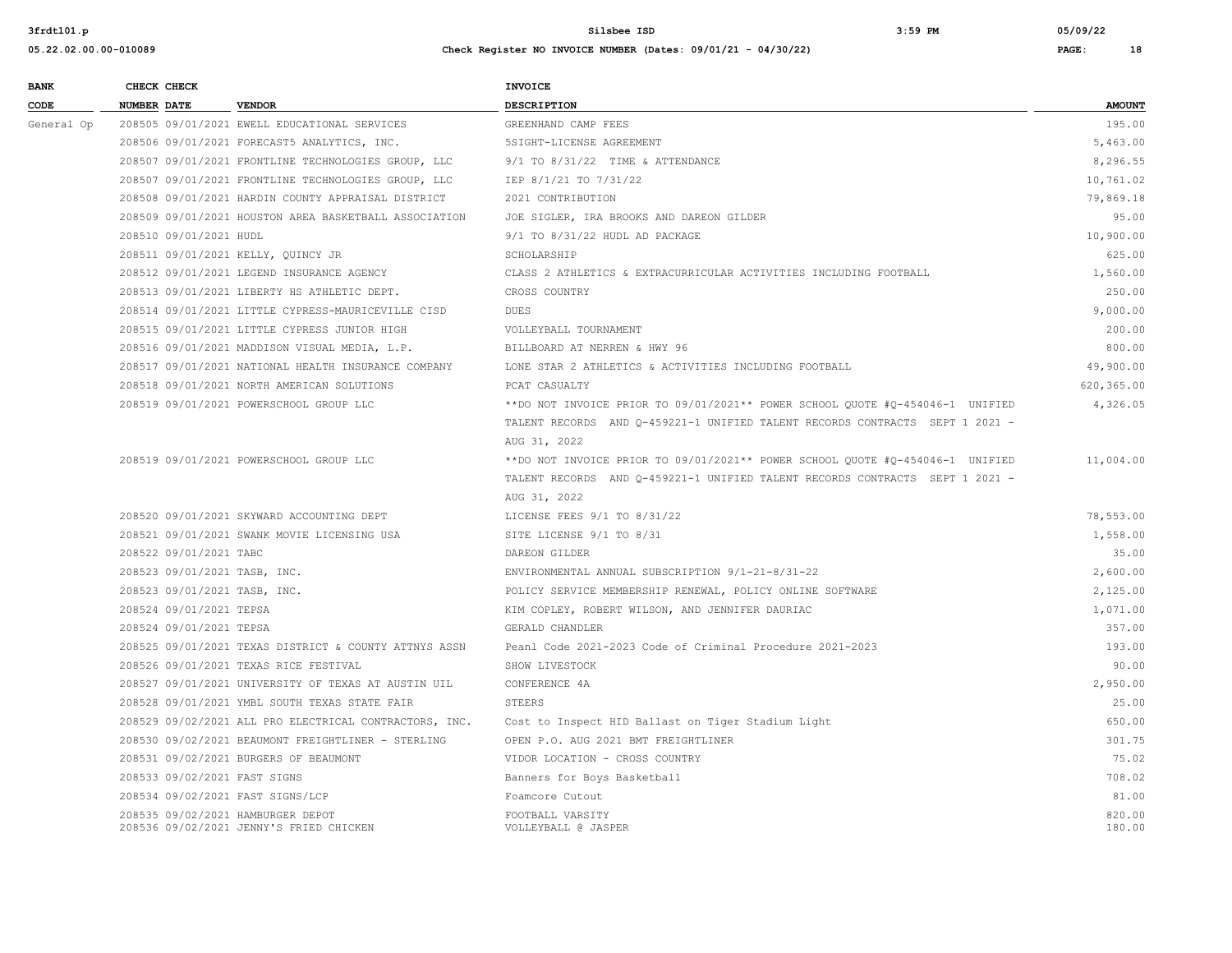| <b>BANK</b> | CHECK CHECK                       |                                                          | <b>INVOICE</b>                                                                 |                |
|-------------|-----------------------------------|----------------------------------------------------------|--------------------------------------------------------------------------------|----------------|
| CODE        | <b>NUMBER DATE</b>                | <b>VENDOR</b>                                            | <b>DESCRIPTION</b>                                                             | <b>AMOUNT</b>  |
| General Op  | 208538 09/02/2021 LEANO, MARY     |                                                          | VOLLEYBALL VS BUNA                                                             | 170.00         |
|             | 208539 09/02/2021 MCKINZY, LAURA  |                                                          | REFUND                                                                         | 100.00         |
|             |                                   | 208540 09/02/2021 O'REILLY AUTOMOTIVE                    | ACCT 152304 TRANSPORTATION                                                     | 74.36          |
|             | 208541 09/02/2021 RUBEN, RHONDA   |                                                          | VOLLEYBALL VS BUNA                                                             | 170.00         |
|             |                                   | 208543 09/02/2021 SILSBEE ISD FOOD SERVICES              | BOARD MEETING                                                                  | 60.00          |
|             |                                   | 208543 09/02/2021 SILSBEE ISD FOOD SERVICES              | CONVOCATION BREAKFAST                                                          | 3,045.00       |
|             |                                   | 208543 09/02/2021 SILSBEE ISD FOOD SERVICES              | BOARD MEETING                                                                  | 60.00          |
|             |                                   | 208543 09/02/2021 SILSBEE ISD FOOD SERVICES              | MAINTENANCE MEALS                                                              | 327.25         |
|             |                                   | 208543 09/02/2021 SILSBEE ISD FOOD SERVICES              | FOR TEACHERS                                                                   | 192.75         |
|             |                                   | 208545 10/20/2021 SHI GOVERNMENT SOLUTIONS, INC.         | Stormwind 1 year all-access renewal                                            | 2,980.00       |
|             | 208546 10/20/2021 SIMMONS, KENDRA |                                                          | VOLLEYBALL GAME TOTAL 4.5 HOURS                                                | 202.50         |
|             |                                   | 208547 10/20/2021 SOUTHERN LAWN & LANDSCAPES LLC         | MOWING COMPLETED 10/13                                                         | 5,431.00       |
|             |                                   | 208548 10/20/2021 SOUTHWEST FOODSERVICE EXCELLENCE, LLC  | SEPTEMBER 2021 NUTRITIONAL SERVICES                                            | 117,045.56     |
|             | 208549 10/20/2021 STALEY, ADDISON |                                                          | CROSS COUNTRY REGIONAL HUNTSVILLE                                              | 200.00         |
|             | 208550 10/20/2021 STAT            |                                                          | OVERNIGHT-Joshua Ortego-Oct 11-13-Forth Worth Convention Center-CAST 21        | 255.00         |
|             | 208550 10/20/2021 STAT            |                                                          | OVERNIGHT-Billiesue Walters-Oct 11-13-Forth Worth Convention Center-CAST 21    | 255.00         |
|             | 208550 10/20/2021 STAT            |                                                          | OVERNIGHT-Zachary Hansel-Oct 11-13-Forth Worth Convention Center-CAST 21       | 255.00         |
|             | 208550 10/20/2021 STAT            |                                                          | OVERNIGHT-Raeleigh Freeman-Oct 11-13-Forth Worth Convention Center-CAST 21     | 255.00         |
|             |                                   | 208551 10/20/2021 SUBWAY STORE #5224                     | MS VOLLEYBALL                                                                  | 568.80         |
|             |                                   | 208552 10/20/2021 SYMMETRY ENERGY SOLUTIONS, LLC.        | $9/1$ to $9/30$                                                                | 4,954.16       |
|             | 208553 10/20/2021 TASB, INC.      |                                                          | SHARS BILLING FOR SEPTEMBER 2021                                               | 477.33         |
|             |                                   | 208554 10/20/2021 THOMAS, CHARLENE                       | SILSBEE VS BRIDGE CITY                                                         | 50.00          |
|             | 208555 10/20/2021 THOMAS, ERICK   |                                                          | SILSBEE VS BC MS                                                               | 220.00         |
|             |                                   | 208556 10/20/2021 THOMAS BUS GULF COAST                  | OPEN PO FOR OCT THOMAS BUS                                                     | 102.98         |
|             |                                   | 208556 10/20/2021 THOMAS BUS GULF COAST                  | OPEN PO FOR OCT THOMAS BUS                                                     | 326.38         |
|             |                                   | 208557 10/20/2021 TMEA REGION 10 VOCAL DIVISION          | PARTICIPATION FEE                                                              | 200.00         |
|             |                                   | 208558 10/20/2021 TOTAL SPECIAL EDUCATION SOLUTIONS, LLC | EVALUATIONS SEPT 2021                                                          | 6,000.00       |
|             | 208559 10/20/2021 TRAHAN, MICHAEL |                                                          | VOLLEYBALL SILSBEE VS LUMBERTON                                                | 170.00         |
|             | 208561 10/20/2021 VINCENT, MARK   |                                                          | BONFIRE TOTAL 2 HOURS                                                          | 90.00          |
|             |                                   | 208562 10/20/2021 Williamson, Lisa                       | NEDERLAND                                                                      | 6.18           |
|             | 208563 10/20/2021 WRIGHT, BILL    |                                                          | SILSBEE VS BRIDGE CITY                                                         | 50.00          |
|             | 208564 10/20/2021 WYCOFF, STEPHEN |                                                          | SILSBEE VS WOS                                                                 | 110.00         |
|             |                                   | 208565 10/20/2021 ZONAR SYSTEMS, INC.                    | zonar cards                                                                    | 2,950.91       |
|             | 208566 10/20/2021 ZONES           |                                                          | <b>BULBS</b>                                                                   | 100.00         |
|             |                                   | 208567 10/22/2021 ADVANCED SYSTEMS & ALARMS              | 11/1 TO 11/30                                                                  | 70.00          |
|             | 208568 10/22/2021 ARMOR PLUMBING  |                                                          | labor and materials to fix plumbing in hvac building that frozen during freeze | 1,425.00       |
|             |                                   |                                                          | 2021-2022 bid list                                                             |                |
|             | 208570 10/22/2021 BURROUS, HALEY  | 208569 10/22/2021 BURGERWORKS, INC.                      | CROSS COUNTRY<br>TRAINING COST                                                 | 47.19<br>19.00 |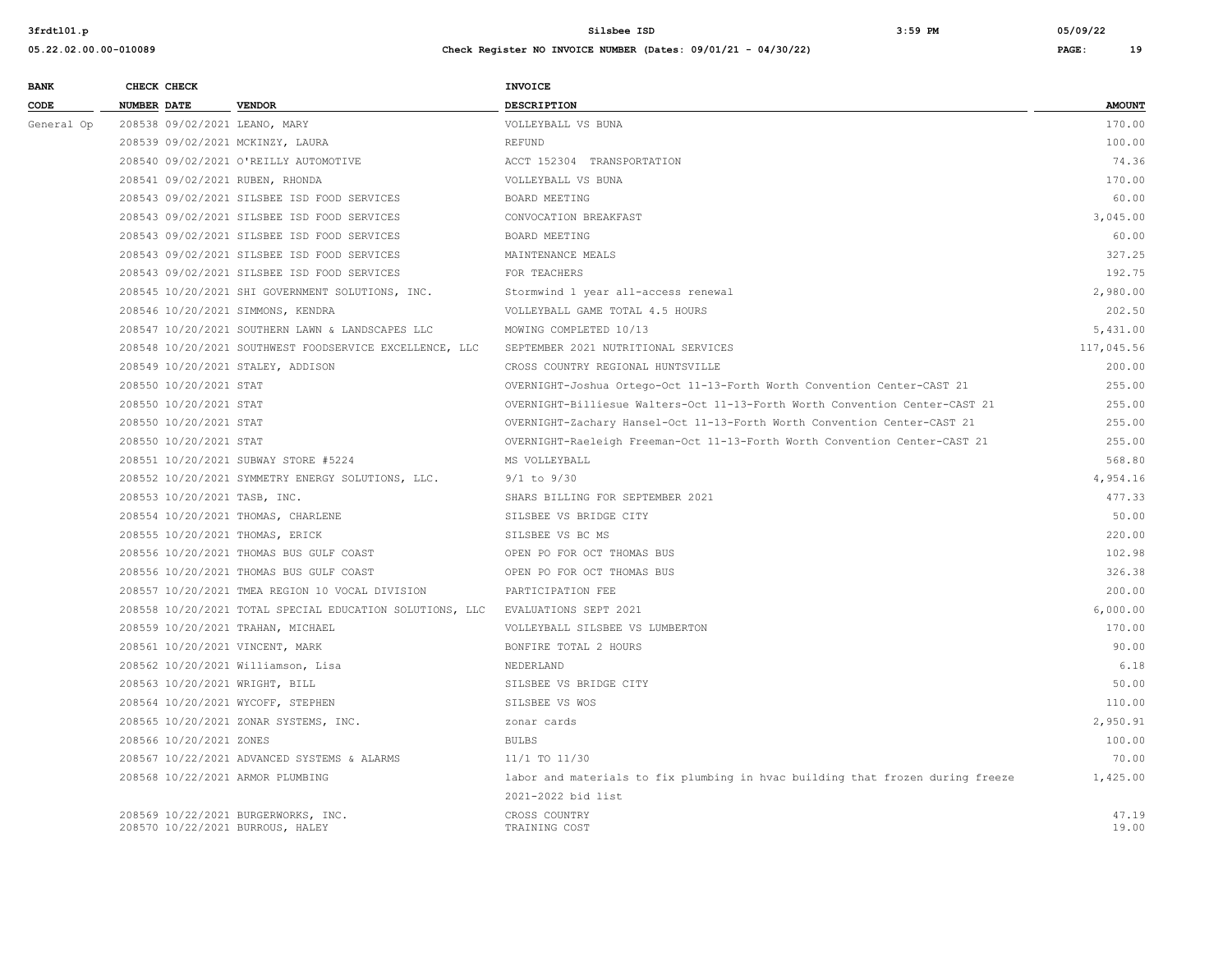## **05.22.02.00.00-010089 Check Register NO INVOICE NUMBER (Dates: 09/01/21 - 04/30/22) PAGE: 20**

**BANK CHECK CHECK CHECK** 

| CODE       | <b>NUMBER DATE</b>                 | <b>VENDOR</b>                                                      | <b>DESCRIPTION</b>                                                                        | <b>AMOUNT</b> |
|------------|------------------------------------|--------------------------------------------------------------------|-------------------------------------------------------------------------------------------|---------------|
| General Op | 208571 10/22/2021 CITY OF SILSBEE  |                                                                    | $9/20$ TO $10/20$                                                                         | 176.50        |
|            | 208571 10/22/2021 CITY OF SILSBEE  |                                                                    | 9/20 TO 10/20                                                                             | 202.50        |
|            |                                    | 208572 10/22/2021 DE LAGE LANDEN PUBLIC FINANCE                    |                                                                                           | 4,367.62      |
|            |                                    | 208572 10/22/2021 DE LAGE LANDEN PUBLIC FINANCE                    |                                                                                           | 14,081.20     |
|            | 208573 10/22/2021 DEMCO            |                                                                    | LIBRARY MATERIALS                                                                         | 373.59        |
|            |                                    | 208575 10/22/2021 FOUNDATION INNOVATION, LLC.                      | SEPTEMBER SERVICES                                                                        | 2,186.54      |
|            | 208576 10/22/2021 GRAINGER         |                                                                    | OPEN PO OCTOBER FOR GRAINGER                                                              | 122.91        |
|            | 208577 10/22/2021 HOLLAND, CURTIS  |                                                                    | MS VOLLEYBALL SILSBEE VS LUMBERTON                                                        | 175.00        |
|            |                                    | 208578 10/22/2021 MONTALVO, CARLOS II                              | BONFIRE TOTAL 2.5 HOURS                                                                   | 112.50        |
|            |                                    | 208579 10/22/2021 POWELL LAW GROUP, LLP                            | GENERAL MATTERSS                                                                          | 769.50        |
|            |                                    | 208580 10/22/2021 REGION V EDUCATION SERVICE CENTER                | workshop                                                                                  | 40.00         |
|            |                                    | 208580 10/22/2021 REGION V EDUCATION SERVICE CENTER                | workshop                                                                                  | 40.00         |
|            |                                    | 208580 10/22/2021 REGION V EDUCATION SERVICE CENTER                | workshop                                                                                  | 25.00         |
|            |                                    | 208580 10/22/2021 REGION V EDUCATION SERVICE CENTER                | workshop                                                                                  | 40.00         |
|            |                                    | 208580 10/22/2021 REGION V EDUCATION SERVICE CENTER                | workshop                                                                                  | 40.00         |
|            |                                    | 208580 10/22/2021 REGION V EDUCATION SERVICE CENTER                | workshop                                                                                  | 40.00         |
|            |                                    | 208580 10/22/2021 REGION V EDUCATION SERVICE CENTER                | workshop                                                                                  | 25.00         |
|            | 208581 10/22/2021 TASB, INC.       |                                                                    | BOARDDBOOK SUBSCRIPTION 9/1 TO 8/31/22                                                    | 1,250.00      |
|            |                                    | 208582 10/22/2021 TEACHER SYNERGY LLC DBA TEACHERS PAY TEA testing |                                                                                           | 32.58         |
|            |                                    | 208583 10/22/2021 TEXAS DEPT OF INFORMATION RESOURCES              | SEPTEMBER                                                                                 | 77.16         |
|            |                                    | 208584 10/22/2021 TEXAS LIBRARY ASSOCIATION                        | OVERNIGHT-Kelly Smith-Texas Library Association Annual                                    | 564.00        |
|            |                                    |                                                                    | Conference-4/25/22-4/28/22                                                                |               |
|            | 208585 10/22/2021 TUNE IN          |                                                                    | UIL PRACTICE MATERIALS                                                                    | 210.05        |
|            | 208586 10/22/2021 VERIZON WIRELESS |                                                                    | SEPT 14 - OCT 13                                                                          | 420.65        |
|            | 208586 10/22/2021 VERIZON WIRELESS |                                                                    | SEPT 14 - OCT 13                                                                          | 530.92        |
|            | 208587 10/22/2021 WELBORN, SHREE   |                                                                    | MEALS OVERNIGHT-Shree Welborn-TASBO Personnel Academy/Fundamentals-10/17-10/20            | 462.62        |
|            |                                    | 208588 10/26/2021 ACME ARCHITECTURAL HARDWARE                      | OPEN PO OCTOBER FOR ACME ARCHITECTURAL HARDWARE                                           | 23.75         |
|            |                                    | 208588 10/26/2021 ACME ARCHITECTURAL HARDWARE                      | OPEN PO OCTOBER FOR ACME ARCHITECTURAL HARDWARE                                           | 99.75         |
|            |                                    | 208589 10/26/2021 AUSTIN MARRIOTT NORTH                            | OVERNIGHT-TASB HR Academy - 11/1-11/2                                                     | 220.18        |
|            | 208590 11/08/2021 BARBARA GARNER   |                                                                    | UIL CONGRESS REGIONALS 11/6                                                               | $-200.00$     |
|            | 208590 10/26/2021 BARBARA GARNER   |                                                                    | UIL CONGRESS REGIONALS 11/6                                                               | 200.00        |
|            |                                    | 208591 10/26/2021 BRAZOS ELEVATOR CO.                              | INSPECTION SMS ELEVATOR 7/29/2021                                                         | 160.00        |
|            |                                    | 208592 10/26/2021 BRIDGE CITY HIGH SCHOOL                          | UIL 11/13 ENRY FEE                                                                        | 145.00        |
|            |                                    | 208593 10/26/2021 CENTERPOINT ENERGY                               | $9/16$ to $10/18$                                                                         | 522.78        |
|            |                                    | 208593 10/26/2021 CENTERPOINT ENERGY                               | $9/16$ to $10/18$                                                                         | 41.66         |
|            |                                    | 208594 10/26/2021 COASTAL WELDING SUPPLY INC                       | OPEN PO OCTOBER FOR COASTAL WELDING                                                       | 14.03         |
|            |                                    | 208595 10/26/2021 DEER PARK HIGH SCHOOL                            | SWIM MEET INVITATIONAL                                                                    | 70.00         |
|            | 208596 10/26/2021 DEMCO            |                                                                    | Supplies for Library - please send PO number to Kelly Smith so she can place<br>the order | 51.94         |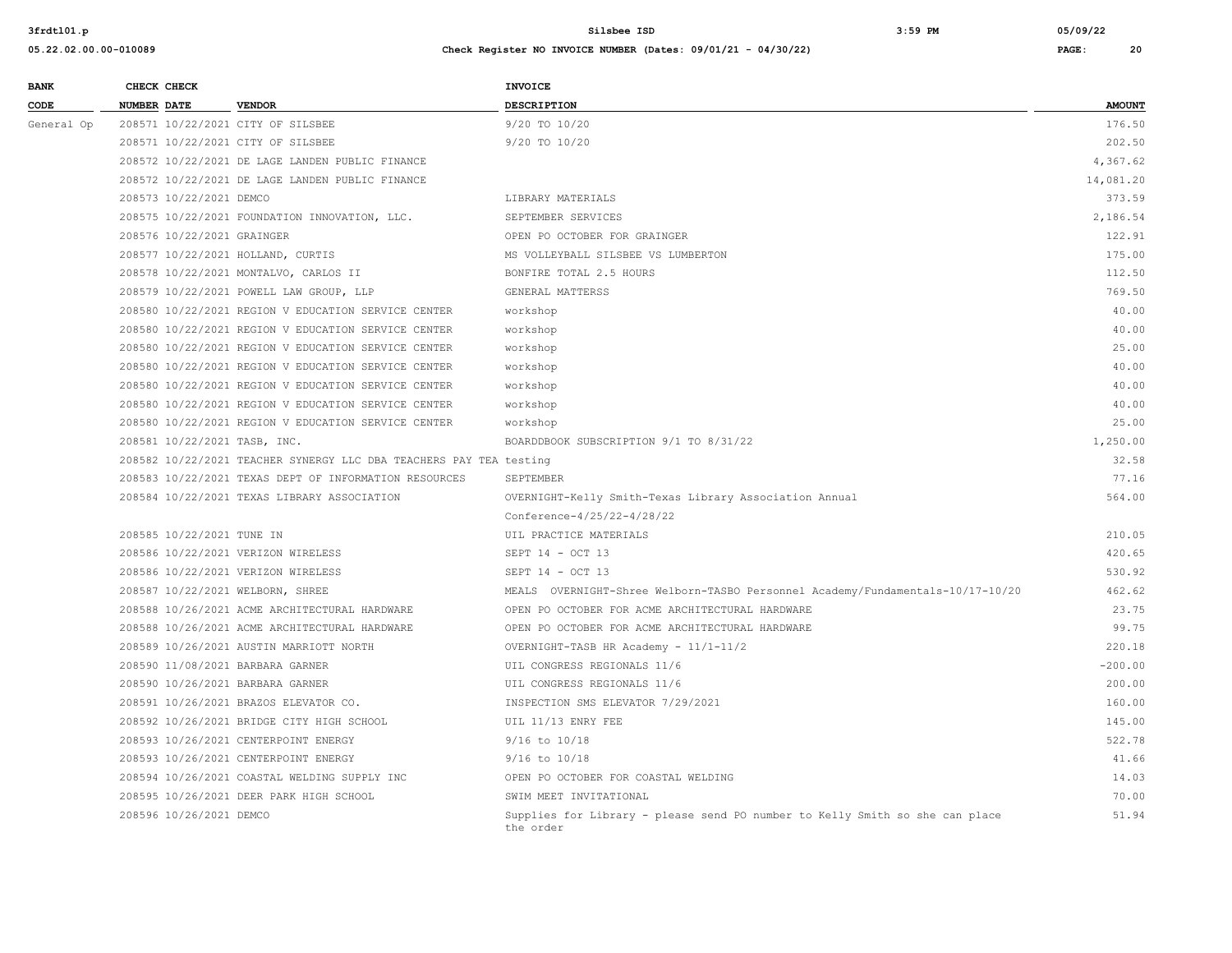| <b>BANK</b> |                    | CHECK CHECK                 |                                                                                           | INVOICE                                                                     |                 |
|-------------|--------------------|-----------------------------|-------------------------------------------------------------------------------------------|-----------------------------------------------------------------------------|-----------------|
| CODE        | <b>NUMBER DATE</b> |                             | <b>VENDOR</b>                                                                             | <b>DESCRIPTION</b>                                                          | <b>AMOUNT</b>   |
| General Op  |                    | 208597 10/26/2021 ED311     |                                                                                           | 2021 PERSONNEL LAW CONFERENCE 1/4/22                                        | 235.00          |
|             |                    |                             | 208598 11/01/2021 EMBASSY SUITES SAN MARCOS                                               | OVERNIGHT-Centex TAPT-10/29-10/31                                           | $-338.99$       |
|             |                    |                             | 208598 11/01/2021 EMBASSY SUITES SAN MARCOS                                               | OVERNIGHT-Centex TAPT-10/29-10/31                                           | $-338.99$       |
|             |                    |                             | 208598 10/26/2021 EMBASSY SUITES SAN MARCOS                                               | OVERNIGHT-Centex TAPT-10/29-10/31                                           | 338.99          |
|             |                    |                             | 208598 10/26/2021 EMBASSY SUITES SAN MARCOS                                               | OVERNIGHT-Centex TAPT-10/29-10/31                                           | 338.99          |
|             |                    | 208599 10/26/2021 ETEX      |                                                                                           | Mointhly P O                                                                | 207.28          |
|             |                    |                             | 208600 10/26/2021 EWELL EDUCATIONAL SERVICES                                              | RICEBELT DISTRICT LDE'S ANAHUAC                                             | 290.00          |
|             |                    |                             | 208601 10/26/2021 GUARDTECH PEST MANAGEMENT, INC.                                         | QUARTERLY FOR SES AND LRP                                                   | 279.00          |
|             |                    |                             | 208602 10/26/2021 HILLIN, BRETT                                                           | COACHING COURSE ATAVUS FOOTBALL TACKLING                                    | 35.00           |
|             |                    |                             | 208603 10/26/2021 KELI'S K9'S LLC.                                                        | service 10/18                                                               | 600.00          |
|             |                    |                             | 208604 10/26/2021 LAMAR COMPANIES                                                         | HWY 327                                                                     | 450.00          |
|             |                    |                             | 208605 10/26/2021 McKeehan, Kathryn                                                       | ALL REGION CHOIR PRACTICE                                                   | 90.00           |
|             |                    |                             | 208606 10/26/2021 MONTALVO, CARLOS II                                                     | VOLLEYBALL TOTAL 3 HOURS                                                    | 135.00          |
|             |                    | 208608 10/26/2021 N2Y, INC. |                                                                                           | testing                                                                     | 853.04          |
|             |                    |                             | 208609 10/26/2021 NCS PEARSON, INC.                                                       | BIM Certification software                                                  | 5,243.00        |
|             |                    |                             | 208610 10/26/2021 Nelson, Michael                                                         | AVID FIELD TRIP TO SAM HOUSTON                                              | 570.00          |
|             |                    |                             | 208611 10/26/2021 NORTH HARDIN WATER SUPPLY CORP.                                         | $9/9$ to $10/5$                                                             | 38.84           |
|             |                    |                             | 208612 10/26/2021 OMNI FILTRATION                                                         | LABOR/MATERIALS TO CHANGE OUT FILTERS OUARTERLY ON MS CAMPUS                | 829.52          |
|             |                    |                             | 208612 10/26/2021 OMNI FILTRATION                                                         | LABOR/MATERIALS TO CHANGE OUT FILTERS QUARTERLY ON HIGH SCHOOL CAMPUS       | 2,628.52        |
|             |                    |                             | 208613 10/26/2021 OMNI HOUSTON HOTEL                                                      | OVERNIGHT-2021 Account & Finance Academy - TASBO-11/3-11/4                  | 352.98          |
|             |                    |                             | 208614 10/26/2021 PREMIERE SPEAKERS BUREAU, INC.                                          | Peyton Harris and Lacy Castolenia online training courses for 1st year      | 198.00          |
|             |                    |                             |                                                                                           | teachers. Once I have the PO number I will register the courses for the two |                 |
|             |                    |                             |                                                                                           | teachers.                                                                   |                 |
|             |                    |                             | 208615 10/26/2021 REGION V EDUCATION SERVICE CENTER                                       | 20 hours Safety Course Region 5                                             | 105.00          |
|             |                    |                             | 208615 10/26/2021 REGION V EDUCATION SERVICE CENTER                                       | Region 5 math training                                                      | 40.00           |
|             |                    |                             | 208615 10/26/2021 REGION V EDUCATION SERVICE CENTER                                       | workshop                                                                    | 40.00           |
|             |                    |                             | 208615 10/26/2021 REGION V EDUCATION SERVICE CENTER                                       | workshop                                                                    | 40.00           |
|             |                    |                             | 208615 10/26/2021 REGION V EDUCATION SERVICE CENTER                                       | workshop                                                                    | 40.00           |
|             |                    |                             | 208615 10/26/2021 REGION V EDUCATION SERVICE CENTER                                       | workshop                                                                    | 40.00           |
|             |                    |                             | 208615 10/26/2021 REGION V EDUCATION SERVICE CENTER                                       | workshop                                                                    | 65.00           |
|             |                    |                             | 208615 10/26/2021 REGION V EDUCATION SERVICE CENTER                                       | workshop                                                                    | 65.00           |
|             |                    |                             | 208615 10/26/2021 REGION V EDUCATION SERVICE CENTER                                       | workshop                                                                    | 65.00           |
|             |                    |                             | 208615 10/26/2021 REGION V EDUCATION SERVICE CENTER                                       | workshop                                                                    | 65.00           |
|             |                    |                             | 208615 10/26/2021 REGION V EDUCATION SERVICE CENTER                                       | workshop                                                                    | 65.00           |
|             |                    |                             | 208615 10/26/2021 REGION V EDUCATION SERVICE CENTER                                       | workshop                                                                    | 65.00           |
|             |                    |                             | 208615 10/26/2021 REGION V EDUCATION SERVICE CENTER                                       | workshop                                                                    | 65.00           |
|             |                    |                             | 208615 10/26/2021 REGION V EDUCATION SERVICE CENTER                                       | workshop                                                                    | 65.00           |
|             |                    |                             | 208615 10/26/2021 REGION V EDUCATION SERVICE CENTER<br>208616 10/26/2021 SCHOOL SPECIALTY | workshop<br>Teacher Supplies for workroom and classroom                     | 65.00<br>640.48 |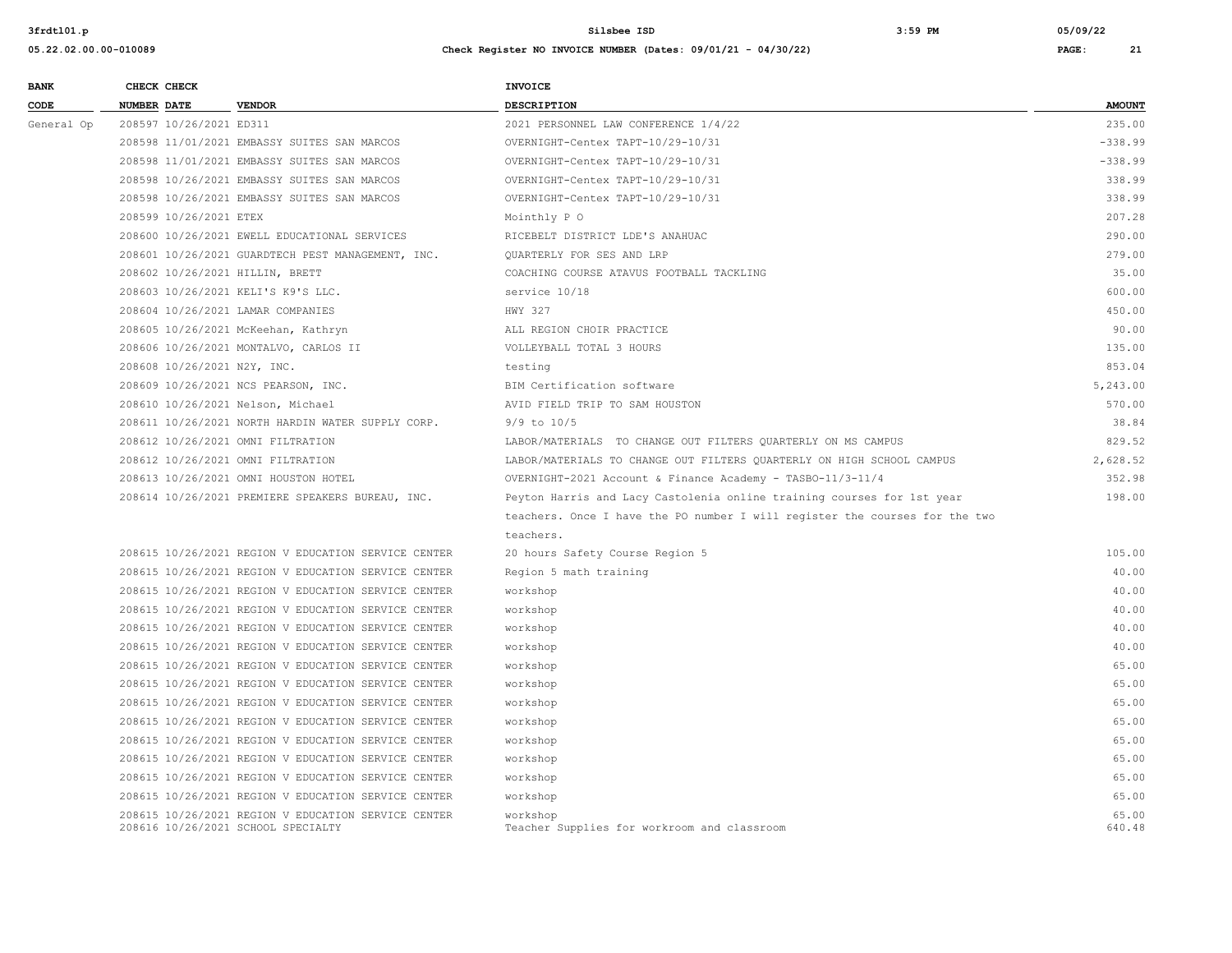| <b>BANK</b> | CHECK CHECK                                      |                                                | <b>INVOICE</b>                                                |                |
|-------------|--------------------------------------------------|------------------------------------------------|---------------------------------------------------------------|----------------|
| CODE        | <b>NUMBER DATE</b>                               | <b>VENDOR</b>                                  | <b>DESCRIPTION</b>                                            | <b>AMOUNT</b>  |
| General Op  | 208616 10/26/2021 SCHOOL SPECIALTY               |                                                | CHART TABLETS                                                 | 373.10         |
|             | 208617 10/26/2021 SIMMONS, SHELLY                |                                                | PUMPKIN PATCH KOUNTZE                                         | 6.69           |
|             |                                                  | 208618 10/26/2021 CHARTER COMMUNICATIONS       | 10/15 to 11/14                                                | 1,874.00       |
|             |                                                  | 208618 10/26/2021 CHARTER COMMUNICATIONS       | 10/17 to 11/16                                                | 636.81         |
|             |                                                  | 208618 10/26/2021 CHARTER COMMUNICATIONS       | $10/18$ to $11/17$                                            | 1,350.45       |
|             |                                                  | 208618 10/26/2021 CHARTER COMMUNICATIONS       | $10/18$ to $11/17$                                            | 872.33         |
|             |                                                  | 208618 10/26/2021 CHARTER COMMUNICATIONS       | $10/18$ to $11/17$                                            | 872.33         |
|             | 208619 10/26/2021 SPORTS ATTACK                  |                                                | MOTOR 2 FOR BASEBALL PITCHING MACHINE SHIPPING                | 315.00         |
|             |                                                  | 208620 10/26/2021 TEXAS LIBRARY ASSOCIATION    | OVERNIGHT-Kem Sandifer-Texas Library Association Annual       | 400.00         |
|             |                                                  |                                                | Conference-4/25/22-4/28/22                                    |                |
|             |                                                  | 208621 10/26/2021 THE HOME DEPOT PRO           | detergent order for warehouse                                 | 935.52         |
|             | 208622 10/26/2021 Welch, Jennifer                |                                                | Jennifer Welch - TX Thespian State Festival 11/17-11/19/2021  | 1,000.00       |
|             |                                                  | 208623 10/26/2021 WEST HARDIN PERFORMERS       | UIL CONGRESS REGIONALS                                        | 7.00           |
|             |                                                  | 208624 10/26/2021 YOUNGBLOOD, MASON            | DEER PARK SWIM MEET                                           | 160.00         |
|             | 208625 10/26/2021 ATSSB-REGION 10                |                                                | MS/JH AUDITIONS                                               | 530.00         |
|             | 208627 10/26/2021 CARTER, ROBIN                  |                                                | VOLLEYBALL VS WOS                                             | 125.00         |
|             | 208628 10/26/2021 HAMBURGER DEPOT                |                                                | VARSITY 10/22 AND MS FRESH 10/21                              | 1,790.00       |
|             | 208629 10/26/2021 MCKINNEY, JEREMY               |                                                | FOOTBALL VS HF                                                | 15.00          |
|             | 208630 10/26/2021 MILLER, JAYDEN                 |                                                | FB VS HF                                                      | 15.00          |
|             | 208631 10/26/2021 MOORE, JAKE                    |                                                | FB VS HF                                                      | 15.00          |
|             | 208632 10/26/2021 MOORE, LONNIE                  |                                                | SILSBEE VS HF                                                 | 70.00          |
|             | 208633 10/26/2021 MORRIS, RONDELLE               |                                                | SILSBEE VS HF                                                 | 70.00          |
|             |                                                  | 208634 10/26/2021 PROMAXIMA MANUFACTURING, LTD | Purch Req - ProMaxima - Weight Equipment - Fitness Room @ SHS | 7,024.00       |
|             |                                                  | 208635 10/26/2021 SILSBEE HIGH SCHOOL ACTIVITY | REIMBURSE FOR 3 STUDENTS CROSS COUNTRY                        | 80.00          |
|             | 208636 10/26/2021 TALLEY, CLAYTON                |                                                | BAND TO HF                                                    | 9.59           |
|             |                                                  | 208637 10/26/2021 TEXAS LIBRARY ASSOCIATION    | OVERNIGHT-Judy Leleux-Texas Library Association Annual        | 410.00         |
|             |                                                  |                                                | Conference-4/25/22-4/28/22                                    |                |
|             |                                                  | 208638 10/26/2021 TEXAS LIBRARY ASSOCIATION    | JUDITH LELEUX                                                 | 175.00         |
|             | 208639 10/26/2021 THOMAS, ERICK                  |                                                | SILSBEE VS HF                                                 | 70.00          |
|             | 208640 10/26/2021 TOLBERT, DAWN                  |                                                | VOLLEYBALL VS WOS                                             | 125.00         |
|             | 208640 10/26/2021 TOLBERT, DAWN                  |                                                | VOLLEYBALL VS LUMBERTON MS                                    | 175.00         |
|             | 208641 10/26/2021 WHITEHEAD, TROY                |                                                | SILSBEE VS HF                                                 | 70.00          |
|             | 208642 10/26/2021 WILLIS, SUSAN                  |                                                | BAND TO HF                                                    | 7.85           |
|             | 208643 11/03/2021 ABM                            |                                                | NOVEMBER 2021                                                 | 66.671.51      |
|             |                                                  | 208644 11/03/2021 ACME ARCHITECTURAL HARDWARE  | OPEN PO OCTOBER FOR ACME ARCHITECTURAL HARDWARE               | 47.50          |
|             |                                                  | 208644 11/03/2021 ACME ARCHITECTURAL HARDWARE  | OPEN PO OCTOBER FOR ACME ARCHITECTURAL HARDWARE               | 42.75          |
|             | 208645 11/03/2021 AT&T                           |                                                | OCT 25 THRU NOV 24                                            | 42.86          |
|             | 208645 11/03/2021 AT&T<br>208645 11/03/2021 AT&T |                                                | OCT 25 THRU NOV 24<br>OCT 25 THRU NOV 24                      | 52.96<br>71.53 |
|             |                                                  |                                                |                                                               |                |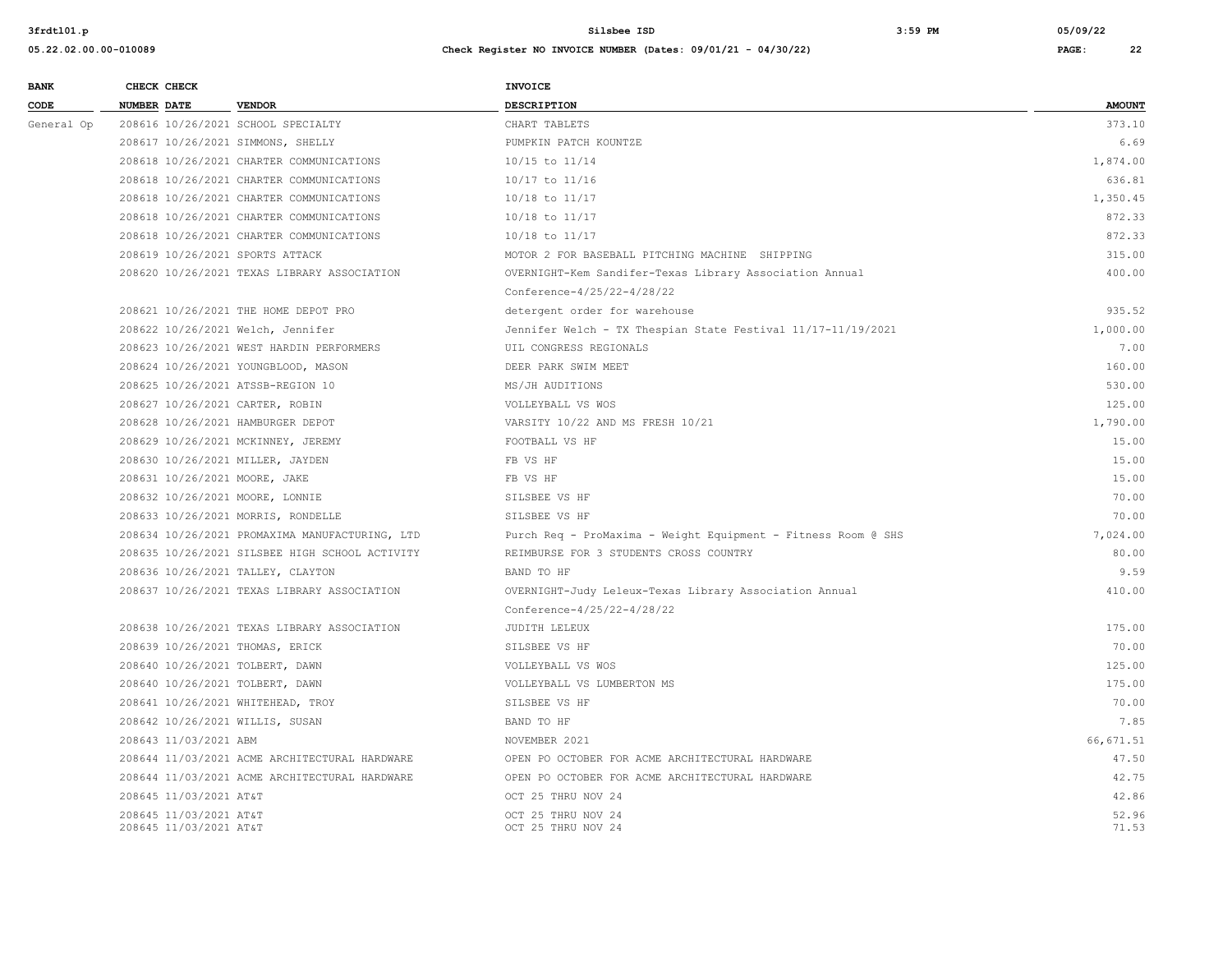| <b>BANK</b> | CHECK CHECK                        |                                                                         | <b>INVOICE</b>                                                                                                                                                     |                  |
|-------------|------------------------------------|-------------------------------------------------------------------------|--------------------------------------------------------------------------------------------------------------------------------------------------------------------|------------------|
| CODE        | NUMBER DATE                        | <b>VENDOR</b>                                                           | <b>DESCRIPTION</b>                                                                                                                                                 | <b>AMOUNT</b>    |
| General Op  | 208645 11/03/2021 AT&T             |                                                                         | OCT 25 THRU NOV 24                                                                                                                                                 | 52.96            |
|             | 208646 11/03/2021 BLACKWELL, JAMES |                                                                         | FOOBALL VS HJ TOTAL 4.75 HOURS                                                                                                                                     | 213.75           |
|             | 208648 11/03/2021 CAPITAL ONE      |                                                                         | supplies for transportation                                                                                                                                        | 77.09            |
|             | 208648 11/03/2021 CAPITAL ONE      |                                                                         | supplies                                                                                                                                                           | 46.60            |
|             | 208648 11/03/2021 CAPITAL ONE      |                                                                         | TRASH CANS P E FOR SES                                                                                                                                             | 32.96            |
|             | 208648 11/03/2021 CAPITAL ONE      |                                                                         | SUPPLIES FOR THE KITCHEN                                                                                                                                           | 33.35            |
|             | 208648 11/03/2021 CAPITAL ONE      |                                                                         | board meeting and supplies                                                                                                                                         | 54.10            |
|             | 208648 11/03/2021 CAPITAL ONE      |                                                                         | shower curtains/hooks for dressing rooms athletics                                                                                                                 | 139.48           |
|             | 208648 11/03/2021 CAPITAL ONE      |                                                                         | positive behavior supplies                                                                                                                                         | 73.72            |
|             |                                    |                                                                         | 208649 11/03/2021 CAREER & TECHNICAL ASSOCIATION OF TEXAS OVERNIGHT-Judy Honeycutt-2022 CTAT Winter Leadership Conf                                                | 375.00           |
|             |                                    | 208650 11/03/2021 CEV MULTIMEDIA, LTD.                                  | CTE Renwal                                                                                                                                                         | 4,575.00         |
|             | 208651 11/03/2021 CITY OF SILSBEE  |                                                                         | 9/27 to 10/27                                                                                                                                                      | 1,831.80         |
|             | 208651 11/03/2021 CITY OF SILSBEE  |                                                                         | $9/27$ to $10/27$                                                                                                                                                  | 1,922.81         |
|             | 208651 11/03/2021 CITY OF SILSBEE  |                                                                         | 9/27 to 10/27                                                                                                                                                      | 725.50           |
|             |                                    | 208651 11/03/2021 CITY OF SILSBEE<br>208654 11/03/2021 COMMUNITY COFFEE | 9/27 to 10/27                                                                                                                                                      | 126.05           |
|             |                                    |                                                                         | HIGH SCHOOL                                                                                                                                                        | 247.15           |
|             | 208655 11/03/2021 DAVENPORT, MEGAN |                                                                         | UPS, WALMART, NOVROSKY'S AND BANK                                                                                                                                  | 30.65            |
|             |                                    | 208656 11/03/2021 DELACERDA, SCOTT                                      | FB VS HJ TOTAL 4.75 HOURS                                                                                                                                          | 213.75           |
|             |                                    | 208657 11/03/2021 DELTA T EQUIPMENT                                     | LABOR TO TROUBLESHOOT BOILER ON MIDDLE SCHOOL CAMPUS REGION 6 VENDOR                                                                                               | 1,000.00         |
|             | 208658 11/03/2021 ED311            |                                                                         | ED311 2021 PERSONEL LAW CONFERENCE ONLINE & BOOK S THORNHILL 01/04/2022                                                                                            | 235.00           |
|             | 208659 11/03/2021 ENTERGY          |                                                                         | OCTOBER 2021                                                                                                                                                       | 64, 414.53       |
|             | 208660 11/03/2021 ETEX             |                                                                         | office supplies                                                                                                                                                    | 40.36            |
|             | 208660 11/03/2021 ETEX             |                                                                         | ETEX SUPPLIES HR & CURRICULUM 10 20 2021                                                                                                                           | 479.75           |
|             | 208660 11/03/2021 ETEX             |                                                                         | TONER FOR LIBRARY                                                                                                                                                  | 220.98           |
|             | 208660 11/03/2021 ETEX             |                                                                         | Ordering cups for students who don't bring water bottles to school and coffee                                                                                      | 150.96           |
|             |                                    |                                                                         | cups for teachers                                                                                                                                                  |                  |
|             |                                    | 208661 11/03/2021 GARRETT, CHELSEY                                      | HOMEBOUND                                                                                                                                                          | 27.88            |
|             |                                    | 208662 11/03/2021 GCCISD ATHLETICS                                      | LADY GANDER TIP OFF CLASSIC                                                                                                                                        | 250.00           |
|             | 208664 11/03/2021 GOPHER SPORT     |                                                                         | PE Supplies - rechargeable megaphone 800 yard qty 2, Rainbow Performer Plus                                                                                        | 179.90           |
|             |                                    |                                                                         | Rubber Basketball size 5 set of 6 qty 2, Rainbow Performer Plus Rubber                                                                                             |                  |
|             |                                    |                                                                         | Basketball size 6 set of 6 qty 2, Rainbow Victory 1000 - Volleyball Composite,                                                                                     |                  |
|             |                                    |                                                                         | Set of 6 qty 1, Rainbow Victory 1000 Soccer Balls, Size 5 set of 6 qty 2, EZ                                                                                       |                  |
|             |                                    |                                                                         | Strike Tetherball w/ 8'L Nylon Rope qty 2, EZ Strike Tetherball - Official Size                                                                                    |                  |
|             |                                    |                                                                         | qty 2. We will place the order once we have the PO information.                                                                                                    |                  |
|             | 208665 11/03/2021 GRAINGER         |                                                                         | OPEN PO OCTOBER FOR GRAINGER                                                                                                                                       | 27.82            |
|             | 208665 11/03/2021 GRAINGER         |                                                                         | OPEN PO OCTOBER FOR GRAINGER                                                                                                                                       | 72.70            |
|             |                                    | 208666 11/03/2021 GREEN, ELIZABETH                                      | RICEBELT DISTRICT LDE'S                                                                                                                                            | 200.00           |
|             |                                    | 208667 11/03/2021 GUARDTECH PEST MANAGEMENT, INC.                       | QUARTERLY FOR SES AND LRP<br>208668 11/03/2021 HAMPTON INN & SUITES FORTH WORTH DOWNTOW OVERNIGHT-Raeleigh Freeman-Oct 11-13-Forth Worth Convention Center-CAST 21 | 149.00<br>348.54 |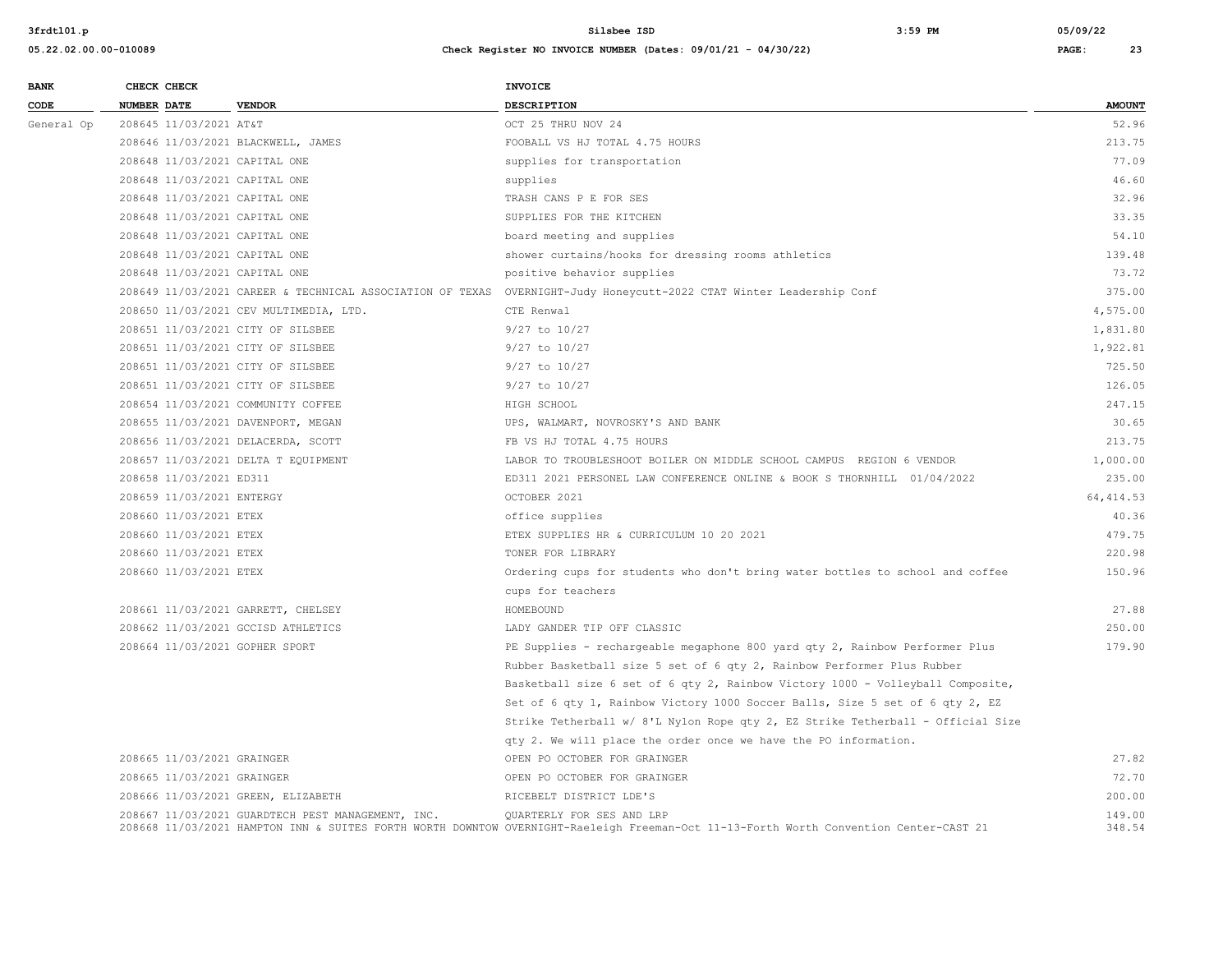| <b>BANK</b> | CHECK CHECK                       |                                                  | <b>INVOICE</b>                                                                                                                      |               |
|-------------|-----------------------------------|--------------------------------------------------|-------------------------------------------------------------------------------------------------------------------------------------|---------------|
| CODE        | <b>NUMBER DATE</b>                | <b>VENDOR</b>                                    | <b>DESCRIPTION</b>                                                                                                                  | <b>AMOUNT</b> |
| General Op  |                                   |                                                  | 208669 11/03/2021 HAMPTON INN & SUITES FORTH WORTH DOWNTOW OVERNIGHT-Zachary Hansel-Oct 11-13-Forth Worth Convention Center-CAST 21 | 348.54        |
|             |                                   | 208670 11/03/2021 HENSARLING, GRANT              | FB VS HJ TOTAL 4.75 HOURS                                                                                                           | 213.75        |
|             | 208671 11/03/2021 HICKS MEDIA     |                                                  | legal ad for serving line rfp, sept 29-oct 13                                                                                       | 39.20         |
|             | 208671 11/03/2021 HICKS MEDIA     |                                                  | legal ad for Bus Parts 04-2122                                                                                                      | 81.20         |
|             | 208671 11/03/2021 HICKS MEDIA     |                                                  | legal ad for maintenance RFP, run Oct 13 & 20                                                                                       | 81.60         |
|             | 208671 11/03/2021 HICKS MEDIA     |                                                  | legal ad for Instructional Materials, Run OCt 13 & 20                                                                               | 80.80         |
|             |                                   | 208673 11/03/2021 J. W. PEPPER & SON, INC.       | CHOIR MUSIC                                                                                                                         | 72.90         |
|             |                                   | 208673 11/03/2021 J. W. PEPPER & SON, INC.       | CHOIR MUSIC                                                                                                                         | 88.55         |
|             |                                   | 208673 11/03/2021 J. W. PEPPER & SON, INC.       | CHOIR MUSIC                                                                                                                         | 108.96        |
|             |                                   | 208673 11/03/2021 J. W. PEPPER & SON, INC.       | CHOIR MUSIC                                                                                                                         | 156.75        |
|             | 208674 11/03/2021 JACKS, EVELLE   |                                                  | VI SERVICES                                                                                                                         | 5,120.00      |
|             |                                   | 208675 11/03/2021 LANDSCAPE SPECIALIST           | NOVEMBER 2021                                                                                                                       | 4,929.16      |
|             |                                   | 208675 11/03/2021 LANDSCAPE SPECIALIST           | TOPP DRESS FIELD                                                                                                                    | 5,000.00      |
|             | 208676 11/03/2021 LEWIS, JEFFREY  |                                                  | SILSBEE VS HJ                                                                                                                       | 220.00        |
|             |                                   | 208677 11/03/2021 Lightfoot, Veronica            | HOMEBOUND                                                                                                                           | 4.70          |
|             |                                   | 208678 11/03/2021 M & D SUPPLY, INC.             | materials needed to install water filler bottle stations on all campuses                                                            | 178.37        |
|             |                                   |                                                  | region 5 vendor                                                                                                                     |               |
|             |                                   | 208679 11/03/2021 MADDISON VISUAL MEDIA, L.P.    | BILLBOARDD NERRON ST AND HIGHWAY 96                                                                                                 | 825.00        |
|             | 208680 11/03/2021 MARK'S PLUMBING |                                                  | OPEN PO OCTOBER FOR MARK'S PLUMBING                                                                                                 | 776.03        |
|             |                                   | 208681 11/03/2021 McKinney, Raymond              | HOMEBOUND                                                                                                                           | 27.55         |
|             |                                   | 208682 11/03/2021 MICRO INTEGRATION              | Reissue PO#4002100017 - Board Approved July 27, 2021 - Project will not be                                                          | 56,901.02     |
|             |                                   |                                                  | completed prior to Aug 31st                                                                                                         |               |
|             |                                   | 208683 11/03/2021 MONTALVO, CARLOS II            | VOLLEYBALL TOTAL 3.5 HOURS                                                                                                          | 157.50        |
|             |                                   | 208684 11/03/2021 MUNRO'S UNIFORM SERVICE        | MAINTENANCE OCTOBER                                                                                                                 | 982.88        |
|             |                                   | 208685 11/03/2021 MUNRO'S UNIFORM SERVICE        | TRANSPORTATION OCTOBER                                                                                                              | 150.64        |
|             |                                   | 208686 11/03/2021 ORIENTAL TRADING COMPANY, INC. | order 4th grade classroom party items. This will come out of the 4th grade                                                          | 48.44         |
|             |                                   |                                                  | activity fund budget that I will cut a check back for after the items come in.                                                      |               |
|             |                                   |                                                  | Once you have the PO you can email it to me and I will place the order.                                                             |               |
|             |                                   | 208686 11/03/2021 ORIENTAL TRADING COMPANY, INC. | order 4th grade classroom party items. This will come out of the 4th grade                                                          | 71.19         |
|             |                                   |                                                  | activity fund budget that I will cut a check back for after the items come in.                                                      |               |
|             |                                   |                                                  | Once you have the PO you can email it to me and I will place the order.                                                             |               |
|             | 208687 11/03/2021 ORR, JESSE      |                                                  | FB VS HJ TOTAL 4.75 HOURS                                                                                                           | 213.75        |
|             |                                   | 208688 11/03/2021 PERMA BOUND BOOKS              | Library - Perma-Bound library books order for the library. PO will need to go                                                       | 3,663.79      |
|             |                                   |                                                  | to Kelly so she can place the order.                                                                                                |               |
|             | 208689 11/03/2021 PERRY, AMY      |                                                  | HOMEBOUND                                                                                                                           | 3.14          |
|             | 208689 11/03/2021 PERRY, AMY      |                                                  | HOMEBOUND                                                                                                                           | 6.27          |
|             | 208689 11/03/2021 PERRY, AMY      |                                                  | HOMEBOUND                                                                                                                           | 7.84          |
|             | 208690 11/03/2021 PITTMAN, ASHLEY |                                                  | HALSTON PITTMAN                                                                                                                     | 24.30         |
|             | 208691 11/03/2021 PRATT, WAYNE    |                                                  | SILSBEE VS HARDDIN JEFFERSON                                                                                                        | 220.00        |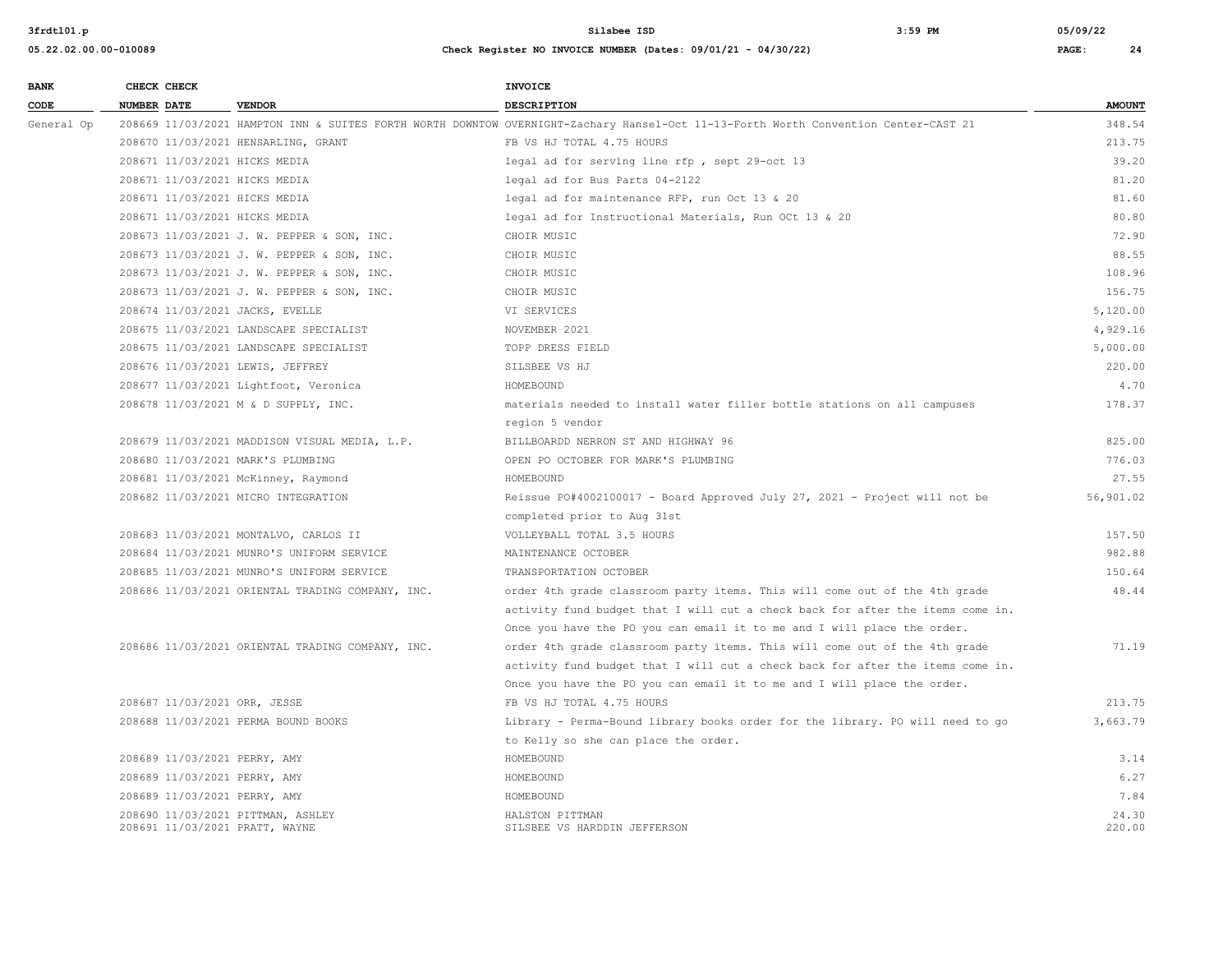**05.22.02.00.00-010089 Check Register NO INVOICE NUMBER (Dates: 09/01/21 - 04/30/22) PAGE: 25**

#### **3frdtl01.p Silsbee ISD 3:59 PM 05/09/22**

| <b>BANK</b> |             | CHECK CHECK            |                                                                                            | <b>INVOICE</b>                                                                  |                     |
|-------------|-------------|------------------------|--------------------------------------------------------------------------------------------|---------------------------------------------------------------------------------|---------------------|
| CODE        | NUMBER DATE |                        | <b>VENDOR</b>                                                                              | <b>DESCRIPTION</b>                                                              | <b>AMOUNT</b>       |
| General Op  |             |                        | 208693 11/03/2021 REGION V EDUCATION SERVICE CENTER                                        | GO GUARDIAN                                                                     | 22,885.50           |
|             |             |                        | 208693 11/03/2021 REGION V EDUCATION SERVICE CENTER                                        | training                                                                        | 40.00               |
|             |             |                        | 208693 11/03/2021 REGION V EDUCATION SERVICE CENTER                                        | Region 5 math training                                                          | 40.00               |
|             |             |                        | 208693 11/03/2021 REGION V EDUCATION SERVICE CENTER                                        | Region 5 math training                                                          | 40.00               |
|             |             |                        | 208693 11/03/2021 REGION V EDUCATION SERVICE CENTER                                        | Teacher Workshop - Region V 2 day workshop Reading and Writing Bonanza for      | 250.00              |
|             |             |                        |                                                                                            | Amanda Pooler and Marla Scoggins. I will schedule their classes once I have the |                     |
|             |             |                        |                                                                                            | PO number.                                                                      |                     |
|             |             |                        | 208693 11/03/2021 REGION V EDUCATION SERVICE CENTER                                        | Teacher Workshop - Region V 2 day workshop Reading and Writing Bonanza for      | 250.00              |
|             |             |                        |                                                                                            | Amanda Pooler and Marla Scoggins. I will schedule their classes once I have the |                     |
|             |             |                        |                                                                                            | PO number.                                                                      |                     |
|             |             |                        | 208693 11/03/2021 REGION V EDUCATION SERVICE CENTER                                        | training                                                                        | 40.00               |
|             |             |                        | 208694 11/03/2021 ROBICHAUX, ISAAC                                                         | FB VS HJ TOTAL 4.75 HOURS                                                       | 213.75              |
|             |             |                        | 208695 11/03/2021 SILSBEE ISD FOOD SERVICES                                                | <b>OCTOBER</b>                                                                  | 257.00              |
|             |             |                        | 208695 11/03/2021 SILSBEE ISD FOOD SERVICES                                                | <b>OCTOBER</b>                                                                  | 439.00              |
|             |             |                        | 208696 11/03/2021 SILSBEE HIGH SCHOOL ACTIVITY                                             | FOOD FOR FOUNDATION MEETING 9/27                                                | 292.57              |
|             |             |                        | 208698 11/03/2021 SOUTHWESTERN EXPO & LIVESTOCK SHOW                                       | OVERNIGHT-Liz Green-Forth Worth Stock Show-1/20-1/24                            | 410.00              |
|             |             |                        | 208699 11/03/2021 STAR LOCKTECHS                                                           | OPEN PO OCTOBER FOR STAR LOCKTECHS                                              | 26.25               |
|             |             |                        | 208700 11/03/2021 TALLEY, CLAYTON                                                          | OVERNIGHT-Centex TAPT-10/29-10/31                                               | 43.18               |
|             |             |                        | 208701 11/03/2021 TEXAS DEPARTMENT OF PUBLIC SAFETY                                        | $9/1$ TO $9/30$                                                                 | 13.00               |
|             |             |                        | 208702 11/03/2021 TEXAS EDUCATIONAL PAPERBACKS                                             | UIL Supplies                                                                    | 104.20              |
|             |             |                        | 208703 11/03/2021 TEXAS MUSIC EDUCATORS ASSN                                               | OVERNIGHT-Kathryn McKeehan-TMEA-2/9-2/12                                        | 70.00               |
|             |             |                        | 208704 11/03/2021 TEXAS PUBLIC SERVICE TEACHER ASSOCIATION REGIONAL COMPETITION 12/11/2021 |                                                                                 | 510.00              |
|             |             |                        | 208705 11/03/2021 VINCENT, MARK                                                            | FB VS HJ TOTAL 4.75 HOURS                                                       | 213.75              |
|             |             |                        | 208706 11/03/2021 WARNER, JOSEPH                                                           | VOLLEYBALL VS VIDOR                                                             | 170.00              |
|             |             |                        | 208707 11/03/2021 WEICHERT, MICHELLE                                                       | VOLLEYBALL MEALS 10/22 LCM                                                      | 127.48              |
|             |             |                        | 208708 11/03/2021 WHITEHEAD, TROY                                                          | SILSBEE VS HJ                                                                   | 220.00              |
|             |             |                        | 208709 11/03/2021 Williamson, Lisa                                                         | MS TO FORD PARK                                                                 | 9.78                |
|             |             |                        | 208710 11/03/2021 WILLIS, STEPHEN                                                          | VOLLEYBALL VS VIDOR                                                             | 170.00              |
|             |             |                        | 208711 11/03/2021 WILLIS, SUSAN                                                            | HS TO FORD PARK                                                                 | 8.99                |
|             |             |                        | 208712 11/03/2021 ZONAR SYSTEMS, INC.                                                      | 11/1 TO 11/30/2021                                                              | 1,629.00            |
|             |             |                        | 208713 11/03/2021 BEASLEY, BRAYDEN                                                         | JV FOOTTBALL VS VIDOR                                                           | 15.00               |
|             |             |                        | 208714 11/05/2021 LUFKIN HIGH SCHOOL SWIM BOOSTER CLUB                                     | SWIM MEET                                                                       | 60.00               |
|             |             |                        | 208715 11/05/2021 YOUNGBLOOD, MASON                                                        | LUFKIN INVITE SWIM MEET                                                         | 120.00              |
|             |             |                        | 208716 11/10/2021 ACME ARCHITECTURAL HARDWARE                                              | ACME RCHITECTURAL DEADBOLTS FOR RESTROOMS ON HS CAMPUS                          | 1,095.04            |
|             |             | 208717 11/10/2021 AT&T |                                                                                            | OCT 27 THRU NOV 26                                                              | 143.06              |
|             |             | 208717 11/10/2021 AT&T |                                                                                            | OCT 27 THRU NOV 26                                                              | 1,858.48            |
|             |             |                        | 208718 11/10/2021 AT&T LONG DISTANCE                                                       | NOV 3 TO DEC 2                                                                  | 34.07               |
|             |             |                        | 208720 11/10/2021 Balla, Cassie<br>208721 11/10/2021 BEAUMONT ISD                          | AVID TO MCNEESE<br>tuition for 5 students                                       | 670.00<br>19,097.50 |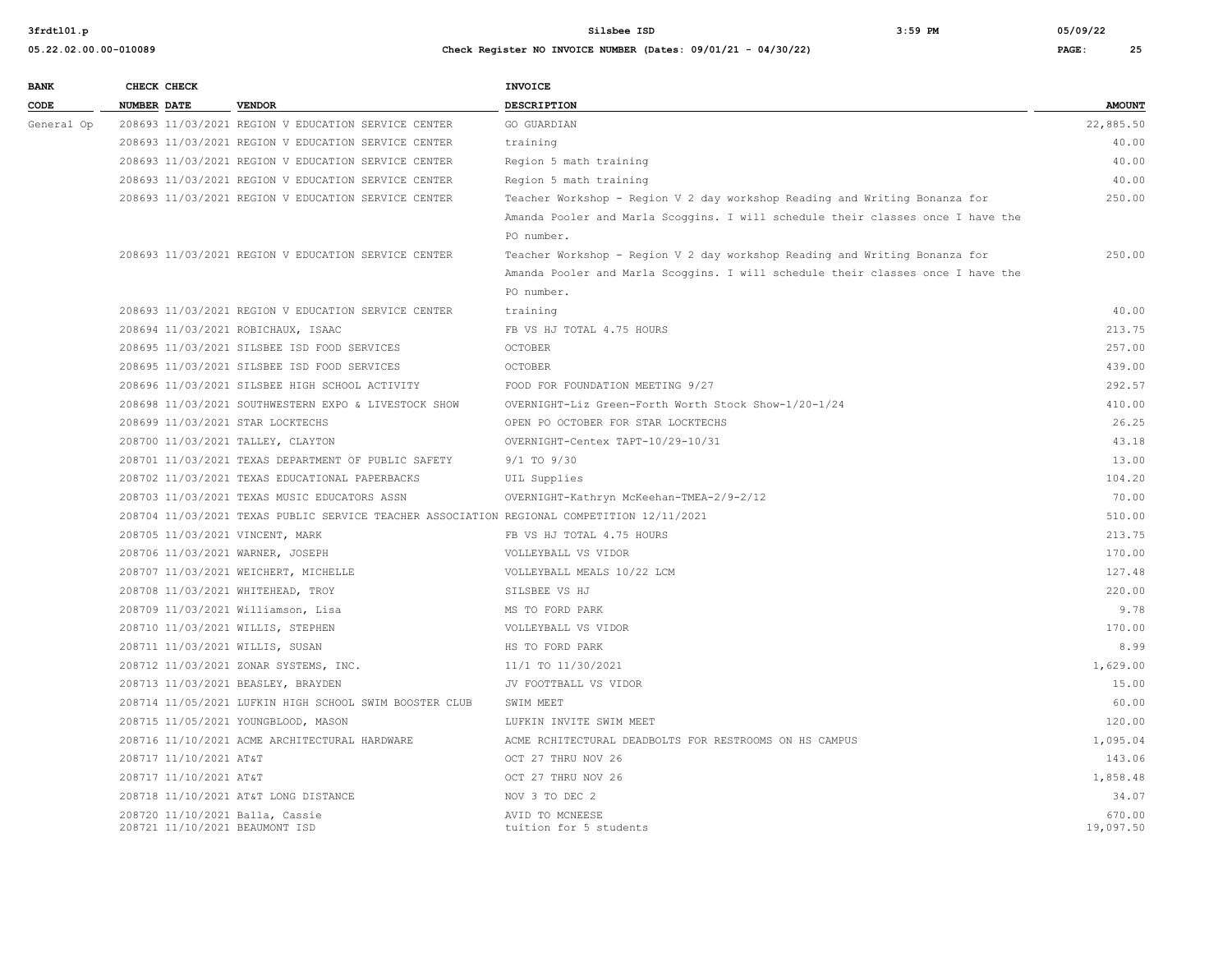| <b>BANK</b> | CHECK CHECK                        |                                                   | <b>INVOICE</b>                                                                 |                 |
|-------------|------------------------------------|---------------------------------------------------|--------------------------------------------------------------------------------|-----------------|
| CODE        | <b>NUMBER DATE</b>                 | <b>VENDOR</b>                                     | <b>DESCRIPTION</b>                                                             | <b>AMOUNT</b>   |
| General Op  | 208722 11/10/2021 BLALOCK, KYLE    |                                                   | SILSBEE VS HJ FOOTBALL                                                         | 226.91          |
|             | 208723 11/10/2021 BOBBITT, BOB     |                                                   | VOLLEYBALL SILSBEE MS VS LCM MS                                                | 175.00          |
|             |                                    | 208724 11/10/2021 BODENSTEINER, JOHN              | HOMEBOUND                                                                      | 30.58           |
|             | 208725 11/10/2021 BRIDGE CITY ISD  |                                                   | BRIDGE CITY LADY CARDINAL CLASSIC                                              | 250.00          |
|             | 208726 11/10/2021 Brooks, Tricia   |                                                   | OVERNIGHT-2021 Account & Finance Academy - TASBO-11/3-11/4                     | 180.45          |
|             | 208728 11/10/2021 Carrell, Angela  |                                                   | HOMEBOUND                                                                      | 20.16           |
|             |                                    | 208729 11/10/2021 CHALK'S TRUCK PARTS, INC.       | Open P.O. for Chalks Nov 2021                                                  | 501.75          |
|             |                                    | 208729 11/10/2021 CHALK'S TRUCK PARTS, INC.       | OPEN PO FOR OCTOBER CHALKS                                                     | 52.00           |
|             |                                    | 208729 11/10/2021 CHALK'S TRUCK PARTS, INC.       | OPEN PO FOR OCTOBER CHALKS                                                     | 72.90           |
|             | 208730 11/10/2021 CITY OF SILSBEE  |                                                   | 10/6 TO 11/6                                                                   | 127.90          |
|             | 208730 11/10/2021 CITY OF SILSBEE  |                                                   | 10/6 TO 11/6                                                                   | 34.30           |
|             | 208730 11/10/2021 CITY OF SILSBEE  |                                                   | 10/6 TO 11/6                                                                   | 158.50          |
|             | 208730 11/10/2021 CITY OF SILSBEE  |                                                   | 10/6 TO 11/6                                                                   | 13.90           |
|             |                                    | 208731 11/10/2021 COASTAL WELDING SUPPLY INC      | OPEN PO NOVEMEBR FOR COASTAL WELDING                                           | 14.03           |
|             | 208732 11/10/2021 COMMUNITY COFFEE |                                                   | LAURA REEVES                                                                   | 32.91           |
|             | 208733 11/10/2021 DELACERDA, SCOTT |                                                   | TOTAL 8/75 HOURS                                                               | 393.75          |
|             | 208733 11/10/2021 DELACERDA, SCOTT |                                                   | TOTAL 8/75 HOOURS                                                              | 393.75          |
|             | 208734 11/10/2021 DELCOM GROUP     |                                                   | Reissue PO #9352100187 from 2020/2021 into 2021/2022 Board Approved 05/11/2021 | 7,254.58        |
|             | 208734 11/10/2021 DELCOM GROUP     |                                                   | Reissue PO #9352100187 from 2020/2021 into 2021/2022 Board Approved 05/11/2021 | 12,129.94       |
|             |                                    | 208735 11/10/2021 DELTA T EQUIPMENT               | cost to repair boiler at SMS                                                   | 2,075.00        |
|             |                                    | 208736 11/10/2021 DH PRINCIPLE, LLC.              | OCTOBER PHYSICAL THERAPY                                                       | 7,486.50        |
|             |                                    | 208737 11/10/2021 ELITE CARD PAYMENT CENTER       | OCT 5 TO OCT 29                                                                | 2,672.08        |
|             | 208738 11/10/2021 EMERSON, WALTER  |                                                   | FOOTBALL SILSBEE VS HJ                                                         | 70.00           |
|             | 208739 11/10/2021 ETEX             |                                                   | Ordering cups for students who don't bring water bottles to school and coffee  | 9.00            |
|             |                                    |                                                   | cups for teachers                                                              |                 |
|             | 208739 11/10/2021 ETEX             |                                                   | Teacher supplies from ETEX                                                     | 157.72          |
|             | 208740 11/10/2021 FOWLER, EDDIE    |                                                   | SILSBEE VS BRIDGE CITY FB                                                      | 74.93           |
|             | 208741 11/10/2021 FUNCTION4        |                                                   | <b>RTSO</b>                                                                    | 542.00          |
|             | 208741 11/10/2021 FUNCTION4        |                                                   | CONTRAT 12/15 TO 12/14/2022                                                    | 450.00          |
|             | 208742 11/10/2021 FUNCTION 4 LLC   |                                                   | 11/15 TO 12/14                                                                 | 646.20          |
|             | 208743 11/10/2021 GRAINGER         |                                                   | OPEN PO NOVEMBER FOR GRAINGER                                                  | 83.46           |
|             | 208743 11/10/2021 GRAINGER         |                                                   | OPEN PO NOVEMBER FOR GRAINGER                                                  | 163.82          |
|             | 208743 11/10/2021 GRAINGER         |                                                   | OPEN PO NOVEMBER FOR GRAINGER                                                  | 69.14           |
|             | 208743 11/10/2021 GRAINGER         |                                                   | OPEN PO NOVEMBER FOR GRAINGER                                                  | 374.46          |
|             |                                    | 208744 11/10/2021 GUARDTECH PEST MANAGEMENT, INC. | OPEN PO NOVEMBER FOR GUARDTECH                                                 | 39.00           |
|             |                                    | 208744 11/10/2021 GUARDTECH PEST MANAGEMENT, INC. | OPEN PO NOVEMBER FOR GUARDTECH                                                 | 39.00           |
|             |                                    | 208744 11/10/2021 GUARDTECH PEST MANAGEMENT, INC. | OPEN PO NOVEMBER FOR GUARDTECH                                                 | 39.00           |
|             | 208745 11/10/2021 HAMBURGER DEPOT  | 208744 11/10/2021 GUARDTECH PEST MANAGEMENT, INC. | OPEN PO NOVEMBER FOR GUARDTECH<br>JV FOOTBALL                                  | 49.00<br>620.00 |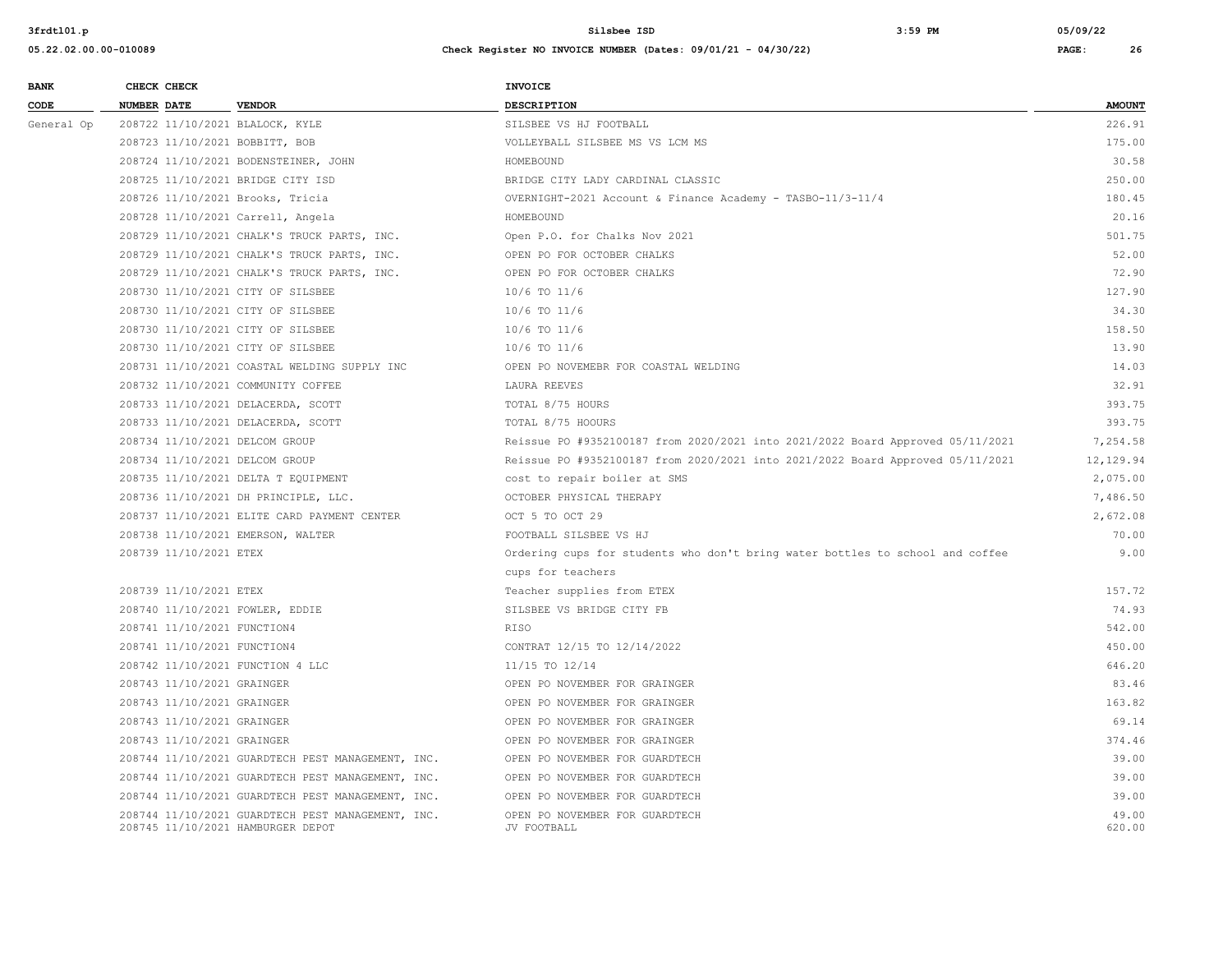| <b>BANK</b> | CHECK CHECK                       |                                                                                                  | <b>INVOICE</b>                                                                                       |                    |
|-------------|-----------------------------------|--------------------------------------------------------------------------------------------------|------------------------------------------------------------------------------------------------------|--------------------|
| CODE        | <b>NUMBER DATE</b>                | <b>VENDOR</b>                                                                                    | <b>DESCRIPTION</b>                                                                                   | <b>AMOUNT</b>      |
| General Op  |                                   | 208747 11/10/2021 HAWTHORNE, JERRY                                                               | SILSBEE VS HJ FOOTBALL                                                                               | 50.00              |
|             |                                   | 208748 11/10/2021 HERRINGTON, PHILLIP                                                            | SILSBEE VS HJ FOOTBALL                                                                               | 169.81             |
|             |                                   | 208749 11/10/2021 HUDSON HIGH SCHOOL BASKETBAALL BOOSTER C 2021 HUDSON INVITATIONAL DEC 2-4      |                                                                                                      | 450.00             |
|             |                                   | 208751 11/10/2021 INN AT THE WATERPARK                                                           | OVERNIGHT-Vic Miller-Battle B the Beach Signature Event-11/12-11/13                                  | 389.13             |
|             |                                   | 208753 11/10/2021 JOHNICAN, CLARENCE                                                             | SILSBEE VS HJ FOOTBALL                                                                               | 125.00             |
|             |                                   | 208754 11/10/2021 LINDEMAN, KENNETH R                                                            | SILSBEE VS HJ FOOTBALL                                                                               | 50.00              |
|             |                                   | 208755 11/10/2021 MACKIN EDUCATIONAL RESOURCES                                                   | LIBRARY TITLES                                                                                       | 1,222.15           |
|             |                                   | 208756 11/10/2021 McKeehan, Kathryn                                                              | TIGER KEEPERS FB VS SEALY                                                                            | 20.00              |
|             |                                   | 208757 11/10/2021 McKeehan, Kathryn                                                              | UIL ACADEMIC MEET /BC                                                                                | 200.00             |
|             |                                   | 208759 11/10/2021 McKeehan, Kathryn                                                              | ALL REGION CHOIR CLINIC                                                                              | 90.00              |
|             |                                   | 208760 11/10/2021 MELODY'S SOUTHWEST CONSORTIUM                                                  | STUDENT 12 PANEL DRUG SCREEN                                                                         | 665.00             |
|             |                                   | 208761 11/10/2021 MICRO INTEGRATION                                                              | CAMERA MAINTENANCE AGREEMENT                                                                         | 12,000.00          |
|             | 208762 11/10/2021 MILLER, VICTOR  |                                                                                                  | OVERNIGHT-Vic Miller-Battle B the Beach Signature Event-11/12-11/13                                  | 640.00             |
|             | 208763 11/10/2021 MOORE, LONNIE   |                                                                                                  | PAY WAS FIGURED WRONG ON SILSBEE VS HF FOOTBALL                                                      | 55.00              |
|             |                                   | 208765 11/10/2021 MORRIS, RONDELLE                                                               | PAY FIGURED WRONG ON SILSBEE VS HF FOOTBALL                                                          | 55.00              |
|             | 208766 11/10/2021 MORTON, RONALD  |                                                                                                  | SILSBEE VS HJ FOOTBALL                                                                               | 125.00             |
|             | 208767 11/10/2021 MOTT SUPPLY     |                                                                                                  | CHALK FOR BASEBALL AND SOFTBALL FIELDS                                                               | 237.80             |
|             | 208768 11/10/2021 MUNOZ, ROBERT   |                                                                                                  | FEES ON SILSBEE VS BRIDGE CITY                                                                       | 80.42              |
|             |                                   | 208769 11/10/2021 NELSON, LINDSEY C.                                                             | SILSBEE VS HJ FOOTBALL                                                                               | 70.00              |
|             |                                   | 208771 11/10/2021 O'NEAL, CLIFFORD                                                               | SILSBEE VS HJ FOOTBALL                                                                               | 125.00             |
|             |                                   | 208772 11/10/2021 O'REILLY AUTOMOTIVE                                                            | OPEN PO FOR OCT O'REILLY'S                                                                           | 397.96             |
|             |                                   | 208773 11/10/2021 O'REILLY AUTOMOTIVE                                                            | OPEN PO OCTOBER FOR O'REILLY AUTO                                                                    | 112.28             |
|             |                                   | 208775 11/10/2021 OFFICE OF THE SECRETARY OF STATE                                               | OVERNIGHT-Missy Sundgren-33rd Annual Election Law Seminar-12/1-12/3                                  | 275.00             |
|             |                                   | 208776 11/10/2021 PARKER BUSINESS FORMS                                                          | business cards                                                                                       | 61.86              |
|             |                                   | 208777 11/10/2021 PARKER LUMBER - SILSBEE                                                        | OPEN PO OCTOBER FOR PARKER LUMBER                                                                    | 15.99              |
|             |                                   | 208777 11/10/2021 PARKER LUMBER - SILSBEE                                                        | OPEN PO OCTOBER FOR PARKER LUMBER                                                                    | 6.48               |
|             |                                   | 208778 11/10/2021 PARKER LUMBER - SILSBEE                                                        | OPEN PO OCT PARKERS                                                                                  | 198.57             |
|             | 208779 11/10/2021 Patterson, Todd |                                                                                                  | BAND FB VS SEALY                                                                                     | 750.00             |
|             |                                   | 208780 11/10/2021 REEVES, JR., NORMAN                                                            | SILSBEE VS HJ FOOTBALL                                                                               | 70.00              |
|             |                                   | 208781 11/10/2021 REGION V EDUCATION SERVICE CENTER                                              | REEADING AND WRITING BONANZA                                                                         | 250.00             |
|             |                                   | 208781 11/10/2021 REGION V EDUCATION SERVICE CENTER                                              | training                                                                                             | 40.00              |
|             |                                   | 208781 11/10/2021 REGION V EDUCATION SERVICE CENTER                                              | EDUCATOR'S PLACEMENT MEMBERSHIP CO-OP                                                                | 500.00             |
|             |                                   | 208781 11/10/2021 REGION V EDUCATION SERVICE CENTER                                              | Math training                                                                                        | 150.00             |
|             | 208782 11/10/2021 SALINAS, JIMMY  |                                                                                                  | SILSBEE VS HJ FOOTBALL                                                                               | 125.00             |
|             |                                   | 208783 11/10/2021 SCHUENEMANN, THOMAS                                                            | SILSBEE VS HJ FOOTBALL                                                                               | 205.45             |
|             |                                   | 208784 11/10/2021 SEDTAL, DENNIS J.                                                              | VOLLEYBALL SILSBEE MS VS LCM MS                                                                      | 175.00             |
|             |                                   | 208785 11/10/2021 SHIRLEY COOK, HARDIN COUNTY TAC                                                | 101,102                                                                                              | 44.00              |
|             |                                   | 208786 11/10/2021 SOUTHERN LAWN & LANDSCAPES LLC<br>208787 11/10/2021 SOUTHWEST BUILDING SYSTEMS | MOWING COMPLETED 10/25<br>emergency hand po#43940 was used on 10/29/21 for fire alarm problem on ses | 4,906.00<br>295.51 |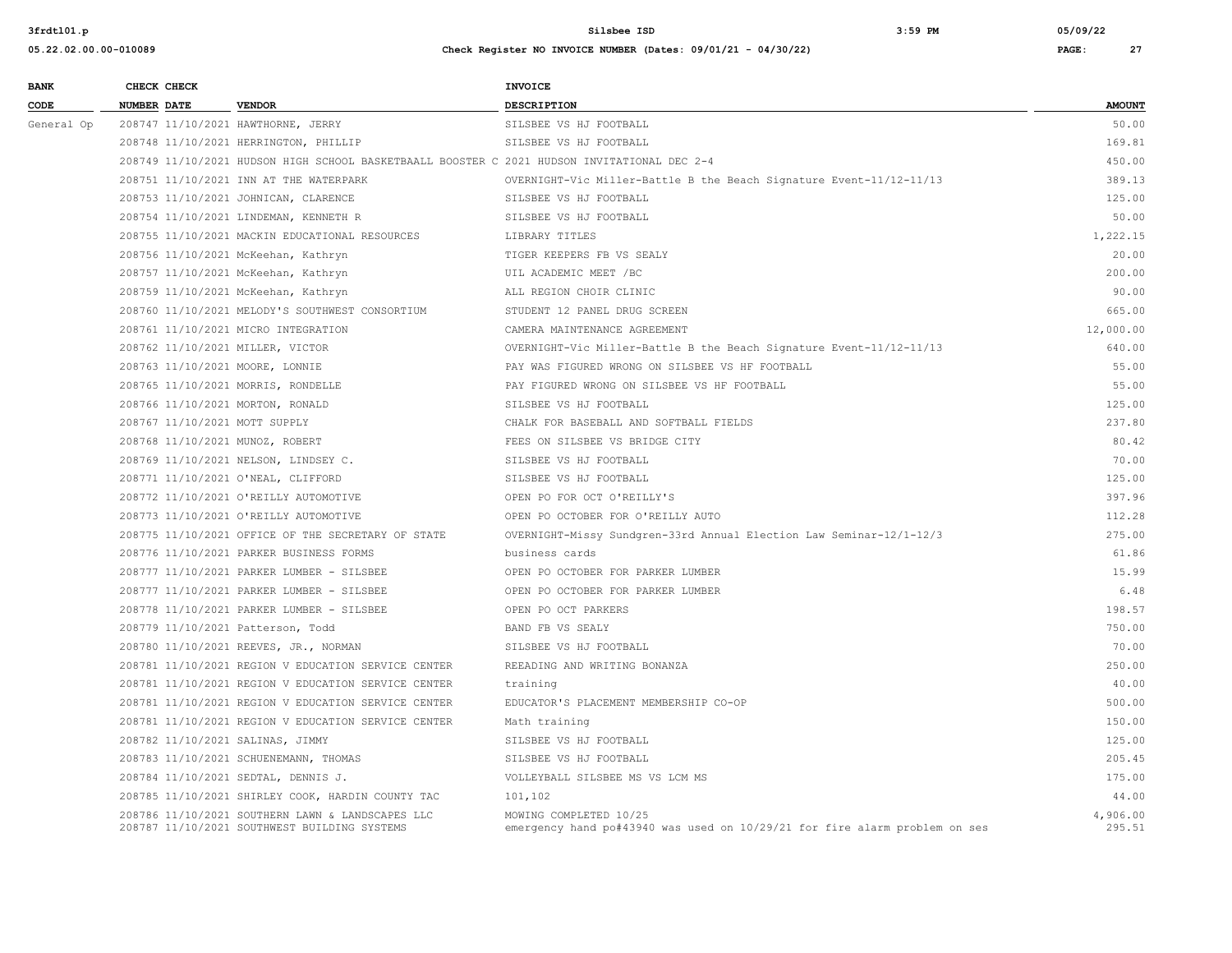| <b>BANK</b> | CHECK CHECK        |                                                      | INVOICE                                                                                                                      |               |
|-------------|--------------------|------------------------------------------------------|------------------------------------------------------------------------------------------------------------------------------|---------------|
| CODE        | <b>NUMBER DATE</b> | <b>VENDOR</b>                                        | <b>DESCRIPTION</b>                                                                                                           | <b>AMOUNT</b> |
|             |                    |                                                      | campus labor and materials to replace detector.                                                                              |               |
| General Op  |                    | 208787 11/10/2021 SOUTHWEST BUILDING SYSTEMS         | Purch Req- Southwest Building Systems - Sound System for SHS Competition Gym                                                 | 3,194.99      |
|             |                    | 208788 12/06/2021 SOUTHWESTERN EXPO & LIVESTOCK SHOW | BUNNY SHOW                                                                                                                   | $-88.00$      |
|             |                    | 208788 11/10/2021 SOUTHWESTERN EXPO & LIVESTOCK SHOW | BUNNY SHOW                                                                                                                   | 88.00         |
|             |                    | 208789 11/10/2021 SPARKLETTS AND SIERRA SPRINGS      | ADMINISTRATION, WAREHOUSE AND TRANSPORTATION                                                                                 | 154.89        |
|             |                    | 208789 11/10/2021 SPARKLETTS AND SIERRA SPRINGS      | TECHNOLOGY                                                                                                                   | 62.96         |
|             |                    | 208790 11/10/2021 CHARTER COMMUNICATIONS             | 10/29 TO 11/28                                                                                                               | 537.45        |
|             |                    | 208790 11/10/2021 CHARTER COMMUNICATIONS             | 10/29 TO 11/28                                                                                                               | 527.53        |
|             |                    | 208790 11/10/2021 CHARTER COMMUNICATIONS             | 10/30 TO 11/29                                                                                                               | 872.33        |
|             |                    | 208791 11/10/2021 SWICEGOOD MUSIC COMPANY            | M124058, M124002<br>open PO Sept Band                                                                                        | 294.30        |
|             |                    | 208791 11/10/2021 SWICEGOOD MUSIC COMPANY            | S427406, M124280, M122484 AND M124114 OPEN PO FOR OCTOBER SUPPLIES                                                           | 599.78        |
|             |                    | 208791 11/10/2021 SWICEGOOD MUSIC COMPANY            | R210644, R210645, R210978 AND R210974 OPEN PO FOR OCTOBER REPAIRS                                                            | 580.00        |
|             |                    | 208791 11/10/2021 SWICEGOOD MUSIC COMPANY            | October Open PO for Band                                                                                                     | 572.65        |
|             |                    | 208792 11/10/2021 TASBO                              | Tasbo training                                                                                                               | 75.00         |
|             |                    |                                                      | 208793 11/10/2021 TEXAS SCHOOL PUBLIC RELATIONS ASSOCIATIO OVERNIGHT-Kelsey Johnson-Kalahari Resort Round Rock Tx 2022 TSPRA | 620.00        |
|             |                    |                                                      | Conference- $2/21-2/24$                                                                                                      |               |
|             |                    | 208794 11/10/2021 THOMAS, CHARLENE                   | <b>WORKER</b>                                                                                                                | 50.00         |
|             |                    | 208795 11/10/2021 THOMAS, ERICK                      | PAY FIGURED WRONG ON SILSBEE VS HF FOOTBALL                                                                                  | 55.00         |
|             |                    | 208796 11/10/2021 Thornhill, Sherrie                 | OVERNIGHT-TASB HR Academy - 11/1-11/2                                                                                        | 378.38        |
|             |                    | 208797 11/10/2021 WHITEHEAD, TROY                    | PAY FIGURED WRONG ON SILSBEE VS HF FOOTBALL                                                                                  | 55.00         |
|             |                    | 208798 11/10/2021 WRIGHT, BILL                       | SILSEE VS HJ FOOTBALL                                                                                                        | 50.00         |
|             |                    | 208799 11/10/2021 YMBL SOUTH TEXAS STATE FAIR        | THROUGH APRIL 3,2022                                                                                                         | 150.00        |
|             |                    | 208800 11/10/2021 ZONES                              | Projector Bulbs                                                                                                              | 200.00        |
|             |                    | 208800 11/10/2021 ZONES                              | projector bulbls                                                                                                             | 69.00         |
|             |                    | 208800 11/10/2021 ZONES                              | Microsoft Licenses                                                                                                           | 42,939.68     |
|             |                    | 208800 11/10/2021 ZONES                              | Adobe K-12 site CCC shared device Lic Min 100+ New 12mo Renewal                                                              | 2,450.00      |
|             |                    | 208801 11/10/2021 PINNACLE MEDICAL MANAGEMENT CORP.  | testing                                                                                                                      | 340.00        |
|             |                    | 208802 11/10/2021 SMITH, CAROLYN                     | MS TO KATY MILLS MALL                                                                                                        | 8.15          |
|             |                    | 208803 11/10/2021 YOUNGBLOOD, MASON                  | BEAUMONT INVITATIONAL                                                                                                        | 60.00         |
|             |                    | 208804 11/17/2021 806 TECHNOLOGIES, INC              | JAMES PARSSLEY TRAINING JULY 26, 2021                                                                                        | 150.00        |
|             |                    | 208805 11/17/2021 ACADIAN AMBULANCE                  | FOOTBALL GAMES IN SEPTEMBER                                                                                                  | 1,350.00      |
|             |                    | 208806 11/17/2021 ADVANCED SYSTEMS & ALARMS          | 12/1 TO 12/31                                                                                                                | 70.00         |
|             |                    | 208809 11/17/2021 AMAZON CAPITAL SERVICES            | Library Supply - Handheld Bar Code reader                                                                                    | 102.49        |
|             |                    | 208809 11/17/2021 AMAZON CAPITAL SERVICES            | Library Supply - Handheld Bar Code reader                                                                                    | $-102.49$     |
|             |                    | 208809 11/17/2021 AMAZON CAPITAL SERVICES            | memorial for Monica Stephenson                                                                                               | 14.95         |
|             |                    | 208809 11/17/2021 AMAZON CAPITAL SERVICES            | Art Supplies                                                                                                                 | 195.41        |
|             |                    | 208809 11/17/2021 AMAZON CAPITAL SERVICES            | Office Supplies                                                                                                              | 65.90         |
|             |                    | 208809 11/17/2021 AMAZON CAPITAL SERVICES            | CTE supplies                                                                                                                 | 95.99         |
|             |                    | 208809 11/17/2021 AMAZON CAPITAL SERVICES            | memorial gifts for Rulon family                                                                                              | 46.71         |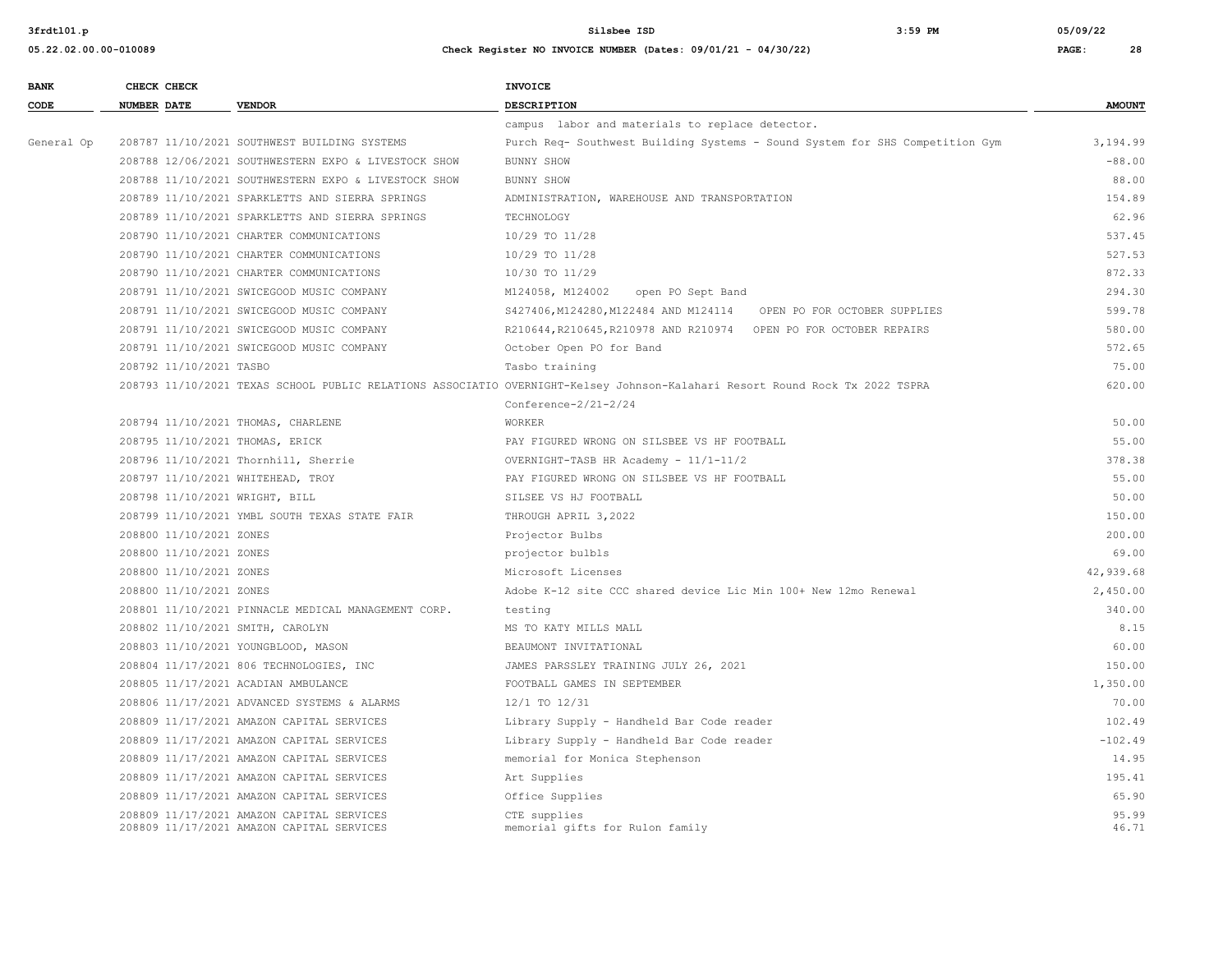| <b>BANK</b> |             | CHECK CHECK            |                                                                                            | <b>INVOICE</b>                                                                 |                    |
|-------------|-------------|------------------------|--------------------------------------------------------------------------------------------|--------------------------------------------------------------------------------|--------------------|
| CODE        | NUMBER DATE |                        | <b>VENDOR</b>                                                                              | DESCRIPTION                                                                    | <b>AMOUNT</b>      |
| General Op  |             |                        | 208809 11/17/2021 AMAZON CAPITAL SERVICES                                                  | Teacher Supplies for Castolenia and Wilson and ice scooper for teacher lounge  | 52.91              |
|             |             |                        | 208809 11/17/2021 AMAZON CAPITAL SERVICES                                                  | CLASSROOM HEADPHONES                                                           | 329.00             |
|             |             |                        | 208809 11/17/2021 AMAZON CAPITAL SERVICES                                                  | memorial for Mary Vanmeter                                                     | 15.99              |
|             |             |                        | 208809 11/17/2021 AMAZON CAPITAL SERVICES                                                  | Purch Req - Amazon - Printers for Coaches Smith and Sigler                     | 131.98             |
|             |             |                        | 208809 11/17/2021 AMAZON CAPITAL SERVICES                                                  | DUCT TAPE                                                                      | 47.99              |
|             |             |                        | 208809 11/17/2021 AMAZON CAPITAL SERVICES                                                  | supplies for SRO staff                                                         | 43.88              |
|             |             |                        | 208809 11/17/2021 AMAZON CAPITAL SERVICES                                                  | fall production                                                                | 145.95             |
|             |             |                        | 208809 11/17/2021 AMAZON CAPITAL SERVICES                                                  | Mr. Castolenia requested headphones for his classroom                          | 33.90              |
|             |             |                        | 208809 11/17/2021 AMAZON CAPITAL SERVICES                                                  | Technology department adapters for district                                    | 89.85              |
|             |             |                        | 208809 11/17/2021 AMAZON CAPITAL SERVICES                                                  | AMAZON FOR HR PENDAFLEX FILE FOLDERS LETTER SIZE 1/3 CUT MANILA FOLDERS 250PER | 20.71              |
|             |             |                        |                                                                                            | <b>BOX</b>                                                                     |                    |
|             |             |                        | 208809 11/17/2021 AMAZON CAPITAL SERVICES                                                  | AMAZON HR BROTHER WIRELESS DOC SCANNER ADS-1700W \$269.98                      | 269.98             |
|             |             |                        | 208809 11/17/2021 AMAZON CAPITAL SERVICES                                                  | cte supplies for balla                                                         | 393.58             |
|             |             |                        | 208809 11/17/2021 AMAZON CAPITAL SERVICES                                                  | EQIPMENT NEEDED FOR IPM MAINTENANCE IN THE DISTRICT                            | 243.94             |
|             |             |                        | 208809 11/17/2021 AMAZON CAPITAL SERVICES                                                  | Art supplies for the livestock show                                            | 377.22             |
|             |             |                        | 208809 11/17/2021 AMAZON CAPITAL SERVICES                                                  | yearbook supplies                                                              | 830.24             |
|             |             |                        | 208810 11/17/2021 APPLIED MAINTENANCE SPECIALTIES                                          | ACETYLENE, OXYGEN AND NITROGEN                                                 | 247.50             |
|             |             | 208811 11/17/2021 AT&T |                                                                                            | NOV 7 THRU DEC 6                                                               | 1,076.75           |
|             |             |                        | 208813 11/17/2021 BODENSTEINER, JOHN                                                       | HOMEBOUND                                                                      | 30.58              |
|             |             |                        | 208814 11/17/2021 BRIDGE CITY HIGH SCHOOL                                                  | FRESHMAN/JV TOURNAMENT BASKETBALL                                              | 200.00             |
|             |             |                        | 208815 11/17/2021 BURGERS OF BEAUMONT                                                      | 10/30 MEALS GIRLS BASKETBALL                                                   | 98.72              |
|             |             |                        | 208816 11/17/2021 BURGERWORKS, INC.                                                        | HS GIRLS BASKETBALL                                                            | 31.50              |
|             |             |                        | 208816 11/17/2021 BURGERWORKS, INC.                                                        | GIRLS HS BASKETBALL                                                            | 63.00              |
|             |             |                        | 208817 11/17/2021 Carrell, Angela                                                          | HOMEBOUND                                                                      | 20.16              |
|             |             |                        | 208818 11/17/2021 CENTERPOINT ENERGY                                                       | 10/4 11/2 2021                                                                 | 48.29              |
|             |             |                        | 208818 11/17/2021 CENTERPOINT ENERGY                                                       | 10/4 11/2 2021                                                                 | 79.29              |
|             |             |                        | 208818 11/17/2021 CENTERPOINT ENERGY                                                       | 10/4 TO 11/2                                                                   | 41.24              |
|             |             |                        | 208818 11/17/2021 CENTERPOINT ENERGY                                                       | 10/4 TO 11/2                                                                   | 50.76              |
|             |             |                        | 208818 11/17/2021 CENTERPOINT ENERGY                                                       | $10/4$ TO $11/2$                                                               | 46.89              |
|             |             |                        | 208818 11/17/2021 CENTERPOINT ENERGY                                                       | $10/4$ TO $11/2$                                                               | 385.51             |
|             |             |                        | 208819 11/17/2021 CHALK'S TRUCK PARTS, INC.                                                | Open P.O. for Chalks Nov 2021                                                  | 102.00             |
|             |             |                        | 208820 11/17/2021 CHICK-FIL-A                                                              | GIRLS BASKETBALL                                                               | 162.04             |
|             |             |                        | 208821 11/17/2021 CHICKEN EXPRESS                                                          | BRIDGE CITY LOCATION                                                           | 83.40              |
|             |             |                        | 208822 11/17/2021 CITY OF SILSBEE                                                          | $10/13$ TO LL/13                                                               | 999.31             |
|             |             |                        | 208822 11/17/2021 CITY OF SILSBEE                                                          | 10/13 TO 11/13                                                                 | 177.10             |
|             |             |                        | 208822 11/17/2021 CITY OF SILSBEE                                                          | 10/13 to 11/13                                                                 | 1,947.50           |
|             |             |                        | 208824 11/17/2021 COMMUNITY COFFEE                                                         | SILSBEE ELEMENTARY                                                             | 209.90             |
|             |             |                        | 208825 11/17/2021 CREEKVIEW ENTERPRISES<br>208826 11/17/2021 DE LAGE LANDEN PUBLIC FINANCE | GIRLS BASKETBALL<br>11/5 TO 12/4                                               | 153.58<br>4,367.62 |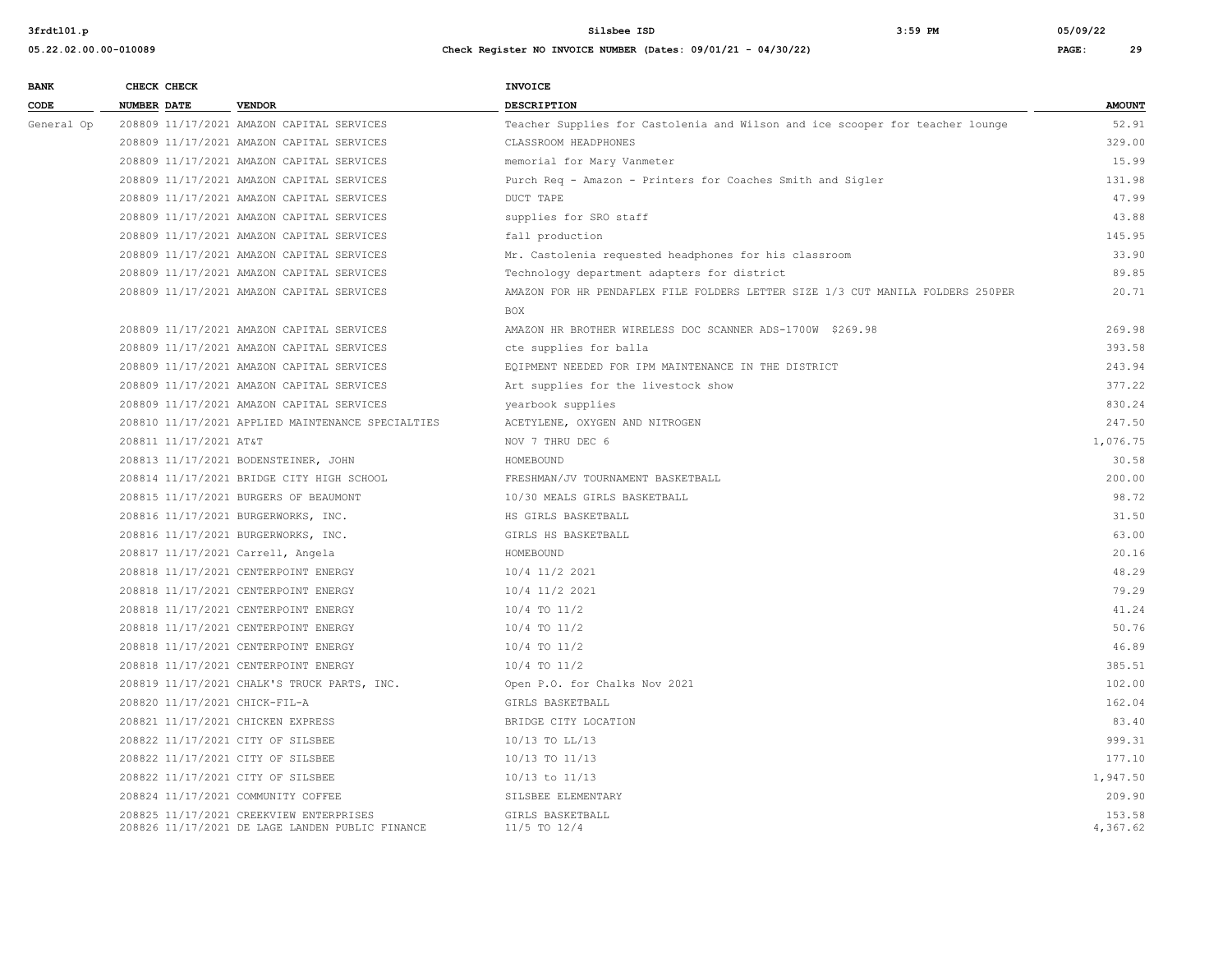| <b>BANK</b> |                    | CHECK CHECK                 |                                                   | <b>INVOICE</b>                                                                                                 |               |
|-------------|--------------------|-----------------------------|---------------------------------------------------|----------------------------------------------------------------------------------------------------------------|---------------|
| CODE        | <b>NUMBER DATE</b> |                             | <b>VENDOR</b>                                     | <b>DESCRIPTION</b>                                                                                             | <b>AMOUNT</b> |
| General Op  |                    |                             | 208826 11/17/2021 DE LAGE LANDEN PUBLIC FINANCE   | 11/5 TO 12/4                                                                                                   | 14,081.20     |
|             |                    |                             | 208827 11/17/2021 DRAMATISTS PLAY SERVICE, INC.   | Theatre arts play book                                                                                         | 245.45        |
|             |                    | 208828 11/17/2021 ETEX      |                                                   | TONER                                                                                                          | 63.29         |
|             |                    | 208828 11/17/2021 ETEX      |                                                   | supplies                                                                                                       | 45.78         |
|             |                    | 208828 11/17/2021 ETEX      |                                                   | ETEX HR ORDER 11 4 2021                                                                                        | 25.07         |
|             |                    | 208828 11/17/2021 ETEX      |                                                   | english supplies                                                                                               | 348.09        |
|             |                    |                             | 208829 11/17/2021 EXXON MOBIL                     | OCT 12-31                                                                                                      | 112.31        |
|             |                    |                             | 208830 11/17/2021 FLINN SCIENTIFIC INC.           | science chemicals                                                                                              | 158.62        |
|             |                    | 208831 11/17/2021 FUNCTION4 |                                                   | staples from function 4                                                                                        | 392.00        |
|             |                    |                             | 208832 11/17/2021 GOPHER SPORT                    | PE SUPPLIES                                                                                                    | 563.36        |
|             |                    |                             | 208833 11/17/2021 GUARDTECH PEST MANAGEMENT, INC. | 108284<br>OPEN PO NOVEMBER FOR GUARDTECH                                                                       | 166.00        |
|             |                    |                             | 208833 11/17/2021 GUARDTECH PEST MANAGEMENT, INC. | quarterly pest control for month of November HS, MS. and concession stands                                     | 359.00        |
|             |                    |                             |                                                   | region 5                                                                                                       |               |
|             |                    |                             | 208834 11/17/2021 HILTON AUSTIN AIRPORT           | 2021 think! conference-Nov 30-Dec 2nd                                                                          | 345.92        |
|             |                    |                             |                                                   | 208835 11/17/2021 INCLUSIVE ASSESSMENT AND CONSULTING, LLC PSYCHO-EDUCATIONAL ASSESSMENT FOR NOVEMBER 3 AND 10 | 1,300.00      |
|             |                    |                             | 208836 11/17/2021 INKSPOT PRINTS & GRAPHICS       | Fall production shirt for Theatre                                                                              | 385.25        |
|             |                    |                             | 208836 11/17/2021 INKSPOT PRINTS & GRAPHICS       | ALUMINUM SIGNS FOR SES AND HS CAMPUS TIME, NO PETS, NO PARKING, NO                                             | 395.00        |
|             |                    |                             |                                                   | SKATEBOARDING                                                                                                  |               |
|             |                    |                             | 208836 11/17/2021 INKSPOT PRINTS & GRAPHICS       | 36x30 double lane control right only sign. replacing after parent ran it over.                                 | 150.00        |
|             |                    |                             |                                                   | School will be reimbursed for damage by parent                                                                 |               |
|             |                    |                             | 208837 11/17/2021 J. W. PEPPER & SON, INC.        | choir music                                                                                                    | 24.99         |
|             |                    |                             | 208837 11/17/2021 J. W. PEPPER & SON, INC.        | Chior Music                                                                                                    | 35.59         |
|             |                    |                             | 208837 11/17/2021 J. W. PEPPER & SON, INC.        | christmas music                                                                                                | 63.00         |
|             |                    |                             | 208837 11/17/2021 J. W. PEPPER & SON, INC.        | christmas music                                                                                                | 84.99         |
|             |                    |                             | 208837 11/17/2021 J. W. PEPPER & SON, INC.        | christmas music                                                                                                | 98.84         |
|             |                    |                             | 208837 11/17/2021 J. W. PEPPER & SON, INC.        | christmas music                                                                                                | 264.13        |
|             |                    |                             | 208838 11/17/2021 LA QUINTA DALLAS - ADDISON      | Texas State Volleyball Tournament-11/17-11/20                                                                  | 286.65        |
|             |                    |                             | 208839 11/17/2021 LEAD4WARD LLC.                  | OVERNIGHT-Sharri Diggles-2021 think! conference-Nov 30-Dec 2nd                                                 | 580.00        |
|             |                    |                             | 208840 11/17/2021 MARTIN, KIRSTEN                 | Grapevine, TX TSNO Conference-11/12-11/14                                                                      | 686.11        |
|             |                    |                             | 208841 11/17/2021 MONTALVO, CARLOS II             | FB PLAYOFF GAME WITH SEALY TOTAL 4.5 HOURS                                                                     | 202.50        |
|             |                    |                             | 208842 11/17/2021 MOORE, CATHERINE                | SHS TO BRIDGE CITY                                                                                             | 10.00         |
|             |                    |                             | 208844 11/17/2021 O'NEAL, PHILLIP                 | FOR FUEL                                                                                                       | 157.53        |
|             |                    |                             | 208845 11/17/2021 ORIENTAL TRADING COMPANY        | order 4th grade classroom party items. This will come out of the 4th grade                                     | 28.49         |
|             |                    |                             |                                                   | activity fund budget that I will cut a check back for after the items come in.                                 |               |
|             |                    |                             |                                                   | Once you have the PO you can email it to me and I will place the order.                                        |               |
|             |                    |                             | 208846 11/17/2021 PARKER LUMBER - SILSBEE         | OPEN PO OCTOBER FOR PARKER LUMBER                                                                              | 2,968.83      |
|             |                    | 208847 11/17/2021 PCAT      |                                                   | GAYLE STEPHENS PROPERTY DAMAGE                                                                                 | 1,000.00      |
|             |                    |                             | 208848 11/17/2021 PINEY WOODS SANITATION          | need one roll off garbage dumpster delivered to high school for trash per Dr.<br>Weiss                         | 626.35        |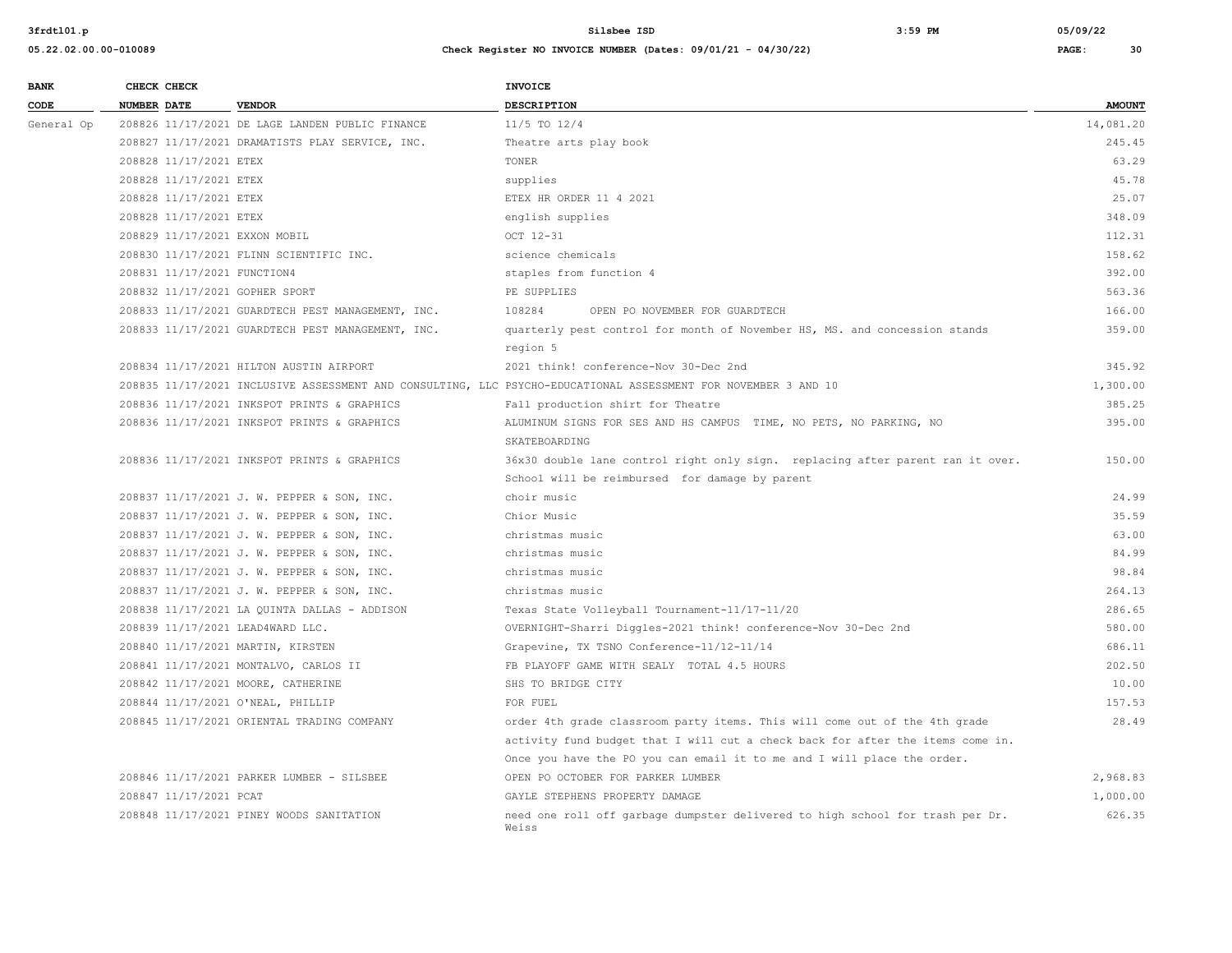| <b>BANK</b> | CHECK CHECK        |                              |                                                                                       | INVOICE                                                                       |                  |
|-------------|--------------------|------------------------------|---------------------------------------------------------------------------------------|-------------------------------------------------------------------------------|------------------|
| CODE        | <b>NUMBER DATE</b> |                              | <b>VENDOR</b>                                                                         | <b>DESCRIPTION</b>                                                            | <b>AMOUNT</b>    |
| General Op  |                    |                              | 208849 11/17/2021 POSITIVE PROMOTIONS, INC.                                           | driver of the month                                                           | 247.73           |
|             |                    |                              | 208850 11/17/2021 POWELL LAW GROUP, LLP                                               | GENERAL MATTERS                                                               | 5,692.50         |
|             |                    |                              | 208851 11/17/2021 REGION IV ESC                                                       | Region 4 Instructional Coach Conference Virtual course for A Nelson. Once I   | 125.00           |
|             |                    |                              |                                                                                       | have the PO number I will register the course.                                |                  |
|             |                    |                              | 208852 11/17/2021 REGION V EDUCATION SERVICE CENTER                                   | REGION 5 SESSION NUMBER 375368 THE HAPPINESS ADVENTURE NOV 1 2021 C WHITEHEAD | 150.00           |
|             |                    |                              |                                                                                       | E CUSTER J YOUNGBLOOD                                                         |                  |
|             |                    |                              | 208852 11/17/2021 REGION V EDUCATION SERVICE CENTER                                   | REGION 5 SESSION NUMBER 375368 THE HAPPINESS ADVENTURE NOV 1 2021 C WHITEHEAD | 150.00           |
|             |                    |                              |                                                                                       | E CUSTER J YOUNGBLOOD                                                         |                  |
|             |                    |                              | 208852 11/17/2021 REGION V EDUCATION SERVICE CENTER                                   | REGION 5 SESSION NUMBER 375368 THE HAPPINESS ADVENTURE NOV 1 2021 C WHITEHEAD | 150.00           |
|             |                    |                              |                                                                                       | E CUSTER J YOUNGBLOOD                                                         |                  |
|             |                    |                              | 208852 11/17/2021 REGION V EDUCATION SERVICE CENTER                                   | REGION 5ESC JILL TARKINGTON SESSION # 375368 11/1/2021                        | 150.00           |
|             |                    |                              | 208852 11/17/2021 REGION V EDUCATION SERVICE CENTER                                   | Math training                                                                 | 150.00           |
|             |                    |                              | 208852 11/17/2021 REGION V EDUCATION SERVICE CENTER                                   | Training SS                                                                   | 125.00           |
|             |                    |                              | 208852 11/17/2021 REGION V EDUCATION SERVICE CENTER                                   | Investment Officer Training                                                   | 150.00           |
|             |                    |                              | 208852 11/17/2021 REGION V EDUCATION SERVICE CENTER                                   | Region 5 - Investment Officer Training                                        | 150.00           |
|             |                    |                              | 208853 11/17/2021 RENAISSANCE AUSTIN HOTEL                                            | 33rd Annual Election Law Seminar-12/1-12/3                                    | 469.64           |
|             |                    |                              | 208855 11/17/2021 SILSBEE MUFFLER, TIRE AND AUTO                                      | Replace catalytic convertor on maintenance suburban 29                        | 706.11           |
|             |                    |                              | 208856 11/17/2021 SOUTHEAST TEXAS COACHES ASSOCIATION                                 | CLINIC JAN 27 & 28                                                            | 300.00           |
|             |                    |                              | 208858 11/17/2021 SOUTHERN LAWN & LANDSCAPES LLC                                      | mowing completed 9/11 & 25                                                    | 9,812.00         |
|             |                    |                              | 208859 11/17/2021 SOUTHWEST BUILDING SYSTEMS                                          | change system to reflect daylight savings                                     | 85.00            |
|             |                    |                              | 208859 11/17/2021 SOUTHWEST BUILDING SYSTEMS                                          | LABOR DUE TO POWER OUTAGE                                                     | 80.00            |
|             |                    |                              | 208860 11/17/2021 SOUTHWEST FOODSERVICE EXCELLENCE, LLC                               | OCTOBER NUTRITIONAL SERVICES                                                  | 149, 121.64      |
|             |                    |                              | 208861 11/17/2021 SUBWAY STORE #5224                                                  | MS VOLLEYBALL                                                                 | 568.80           |
|             |                    |                              | 208861 11/17/2021 SUBWAY STORE #5224                                                  | EDUCATION FOUNDATION MEETING                                                  | 71.47            |
|             |                    | 208862 11/17/2021 TASB, INC. |                                                                                       | T Hardy board officers academy                                                | 150.00           |
|             |                    | 208862 11/17/2021 TASB, INC. |                                                                                       | HARRELL TRAINING 3/12                                                         | 120.00           |
|             |                    | 208862 11/17/2021 TASB, INC. |                                                                                       | TAYLOR TRAINING 3/19                                                          | 145.00           |
|             |                    | 208862 11/17/2021 TASB, INC. |                                                                                       | HANCOCK TRAINING 4/8                                                          | 145.00           |
|             |                    | 208862 11/17/2021 TASB, INC. |                                                                                       | FERGUSSON TRAINING 4/8                                                        | 30.00            |
|             |                    |                              | 208863 11/17/2021 TEXAS COMPTROLLER OF PUBLIC ACCTS.                                  | 11/30 PAYMENT                                                                 | 6,714.97         |
|             |                    |                              | 208863 11/17/2021 TEXAS COMPTROLLER OF PUBLIC ACCTS.                                  | 10/30 PAYMENT                                                                 | 46,156.09        |
|             |                    |                              | 208864 11/17/2021 TOTAL SPECIAL EDUCATION SOLUTIONS, LLC                              | EMOTIONAL BEHAVIORAL EVAL                                                     | 1,000.00         |
|             |                    |                              | 208865 11/17/2021 WEISS, GREGORY                                                      | 9/15 TO 11/12                                                                 | 342.61           |
|             |                    |                              | 208866 11/17/2021 WEST TEXAS BAR B Q                                                  | THANKSGIVING CELEBRATION                                                      | 535.50           |
|             |                    |                              | 208867 11/17/2021 Westbrook, Dustin                                                   | AVID SFA                                                                      | 660.00           |
|             |                    |                              | 208868 11/17/2021 WILLIS, SUSAN                                                       | MS TO HJ AND SHS TO ALDINE                                                    | 17.90            |
|             |                    |                              | 208869 11/17/2021 WORTH HYDROCHEM OF THE GULF COAST                                   | CHEMICAL WATER TREATMENT CHILLERS HIGH SCHOOL, MIDDLE SCHOOL AND ELEMENTARY   | 495.00           |
|             |                    | 208870 11/17/2021 XTRAMATH   | 208872 11/19/2021 CAREER & TECHNICAL ASSOCIATION OF TEXAS HONEYCUTT ACTIVE LEADERSHIP | XTRA MATH FOR SES C WHITEHEAD                                                 | 512.50<br>175.00 |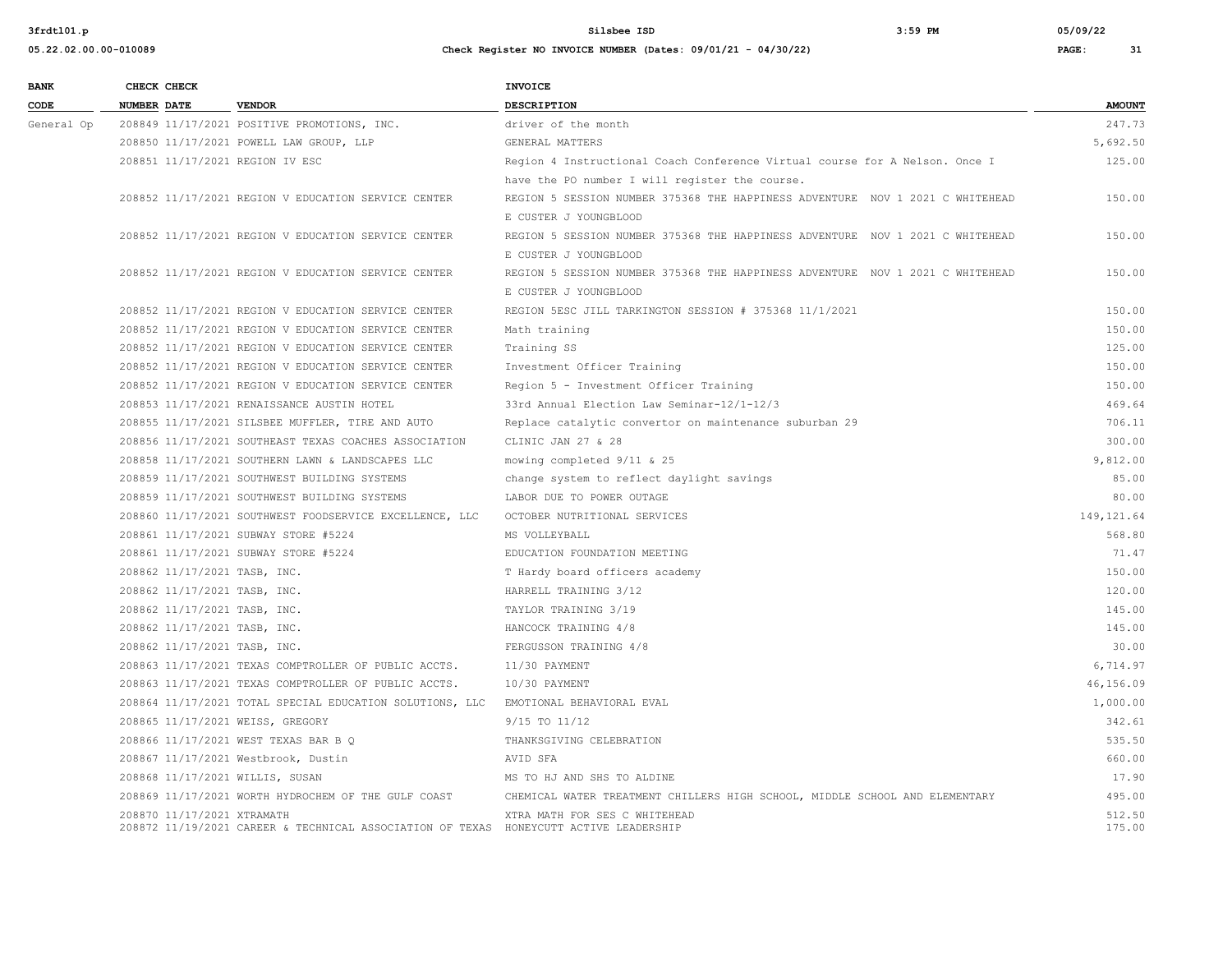| <b>BANK</b> |                    | CHECK CHECK            |                                                                              | INVOICE                                                                       |                 |
|-------------|--------------------|------------------------|------------------------------------------------------------------------------|-------------------------------------------------------------------------------|-----------------|
| CODE        | <b>NUMBER DATE</b> |                        | <b>VENDOR</b>                                                                | DESCRIPTION                                                                   | <b>AMOUNT</b>   |
| General Op  |                    |                        | 208873 11/19/2021 Carrell, Angela                                            | HOMEBOUND                                                                     | 19.26           |
|             |                    |                        | 208874 11/19/2021 CARRIER CORPORATION                                        | SES AIR CONDITIONER 10/21/2020                                                | 760.00          |
|             |                    |                        | 208874 11/19/2021 CARRIER CORPORATION                                        | <b>BEARINGS</b>                                                               | 650.00          |
|             |                    |                        | 208875 11/19/2021 CITY OF SILSBEE                                            | $10/20 - 11/20$                                                               | 204.70          |
|             |                    |                        | 208875 11/19/2021 CITY OF SILSBEE                                            | 10/20 TO 11/20                                                                | 134.10          |
|             |                    |                        | 208876 11/19/2021 DENNIS, CHRISTIE                                           | MASON DENNIS HS                                                               | 64.60           |
|             |                    | 208877 11/19/2021 ETEX |                                                                              | SUPPLIES                                                                      | 521.29          |
|             |                    |                        | 208878 11/19/2021 GUARDTECH PEST MANAGEMENT, INC.                            | quarterly pest control for month of November HS, MS. and concession stands    | 49.00           |
|             |                    |                        |                                                                              | region 5                                                                      |                 |
|             |                    |                        | 208879 11/19/2021 Lightfoot, Veronica                                        | HOMEBOUND                                                                     | 9.41            |
|             |                    |                        | 208880 11/19/2021 MICRO INTEGRATION                                          | 1 YR Care Plus for Milestone Xprotect Professional Plus Device License        | 4,634.50        |
|             |                    |                        | 208881 11/19/2021 ORIENTAL TRADING COMPANY                                   | positive supplies for A and AB honor roll and perfect attendance. Once the PO | 501.20          |
|             |                    |                        |                                                                              | is issued I will order the supplies.                                          |                 |
|             |                    |                        | 208883 11/19/2021 REGION V EDUCATION SERVICE CENTER                          | Decorte Training                                                              | 125.00          |
|             |                    |                        | 208884 11/19/2021 SYMMETRY ENERGY SOLUTIONS, LLC.                            | <b>OCTOBER</b>                                                                | 5,567.53        |
|             |                    |                        | 208885 11/19/2021 TALLEY, CLAYTON                                            | PROFESSIONAL DEVELOPMENT                                                      | 175.00          |
|             |                    |                        | 208886 11/19/2021 TASB, INC.                                                 | TASB MEMBERSHIP 2022                                                          | 6,376.49        |
|             |                    |                        | 208887 11/19/2021 TASB LEGAL ASSISTANCE FUND                                 | LEGAL ASSISTANCE FUND 2020                                                    | 350.00          |
|             |                    |                        | 208888 11/19/2021 THOMAS A/C SUPPLY, INC.                                    | OPEN PO NOVEMBER FOR THOMAS SUPPLY                                            | 479.48          |
|             |                    |                        | 208889 11/19/2021 TND WORKWEAR CO                                            | Jackets and Beanies for SRO                                                   | 719.80          |
|             |                    |                        | 208890 11/19/2021 FOUNDATION INNOVATION, LLC.                                | OCTOBER CONTRACTED SERVICES                                                   | 2,852.13        |
|             |                    |                        | 208891 11/29/2021 HOUSTON LIVESTOCK SHOW AND RODEO                           | OVERNIGHT-Liz Green-HLSR Heifer Show-March 9-12                               | 220.00          |
|             |                    |                        | 208892 11/29/2021 SAN ANTONIO STOCK SHOW & RODEO                             | OVERNIGHT-Liz Green-San Antonio Stockshow-2/18-2/20                           | 229.93          |
|             |                    |                        | 208893 12/01/2021 ACADIAN AMBULANCE                                          | MONTHLY CHARGES                                                               | 1,350.00        |
|             |                    |                        | 208894 12/01/2021 ADVANCE AUTO PARTS                                         | Open PO for Advance Auto Parts Nov 2021                                       | 88.34           |
|             |                    |                        | 208895 12/01/2021 ATHLETIC SUPPLY INC.                                       | Purch Req - Ath Supply - MS Girls Athletics - materials - Leach               | 532.00          |
|             |                    |                        | 208896 12/01/2021 BLACKWELL, JAMES                                           | BOYS BASKETBALL W/B TOTAL 3.5 HOURS                                           | 157.50          |
|             |                    |                        | 208897 12/01/2021 BOBCAT OF BEAUMONT                                         | parts, labor, shop supplies to repair skid steer                              | 1,287.09        |
|             |                    |                        | 208898 12/01/2021 BOUDREAUX, ANTHONY                                         | BASKETBALL                                                                    | 145.00          |
|             |                    |                        | 208899 12/01/2021 BRAZOSPORT ISD                                             | INVIITATIONAL                                                                 | 60.00           |
|             |                    |                        | 208901 12/01/2021 BURGERS OF BEAUMONT                                        | 11/16 MEALS GIRLS BB                                                          | 91.71           |
|             |                    |                        | 208902 12/01/2021 CAPITAL ONE                                                | SUPPLIES                                                                      | 64.62           |
|             |                    |                        | 208902 12/01/2021 CAPITAL ONE                                                | CHIPS FOR POSITIVE BEHAVIOR                                                   | 122.12          |
|             |                    |                        | 208902 12/01/2021 CAPITAL ONE                                                | SUPPLIES AND BOARD MEETING                                                    | 42.13           |
|             |                    |                        | 208902 12/01/2021 CAPITAL ONE                                                | supplies                                                                      | 42.26           |
|             |                    |                        | 208902 12/01/2021 CAPITAL ONE                                                | CHRISTMAS SUPPLIES                                                            | 35.04           |
|             |                    |                        | 208903 12/01/2021 Carrell, Angela                                            | HOMEBOUND                                                                     | 19.26           |
|             |                    |                        | 208904 12/01/2021 CENTERPOINT ENERGY<br>208904 12/01/2021 CENTERPOINT ENERGY | $10/18 - 11/15$<br>$10/18 - 11/15$                                            | 900.38<br>41.15 |
|             |                    |                        |                                                                              |                                                                               |                 |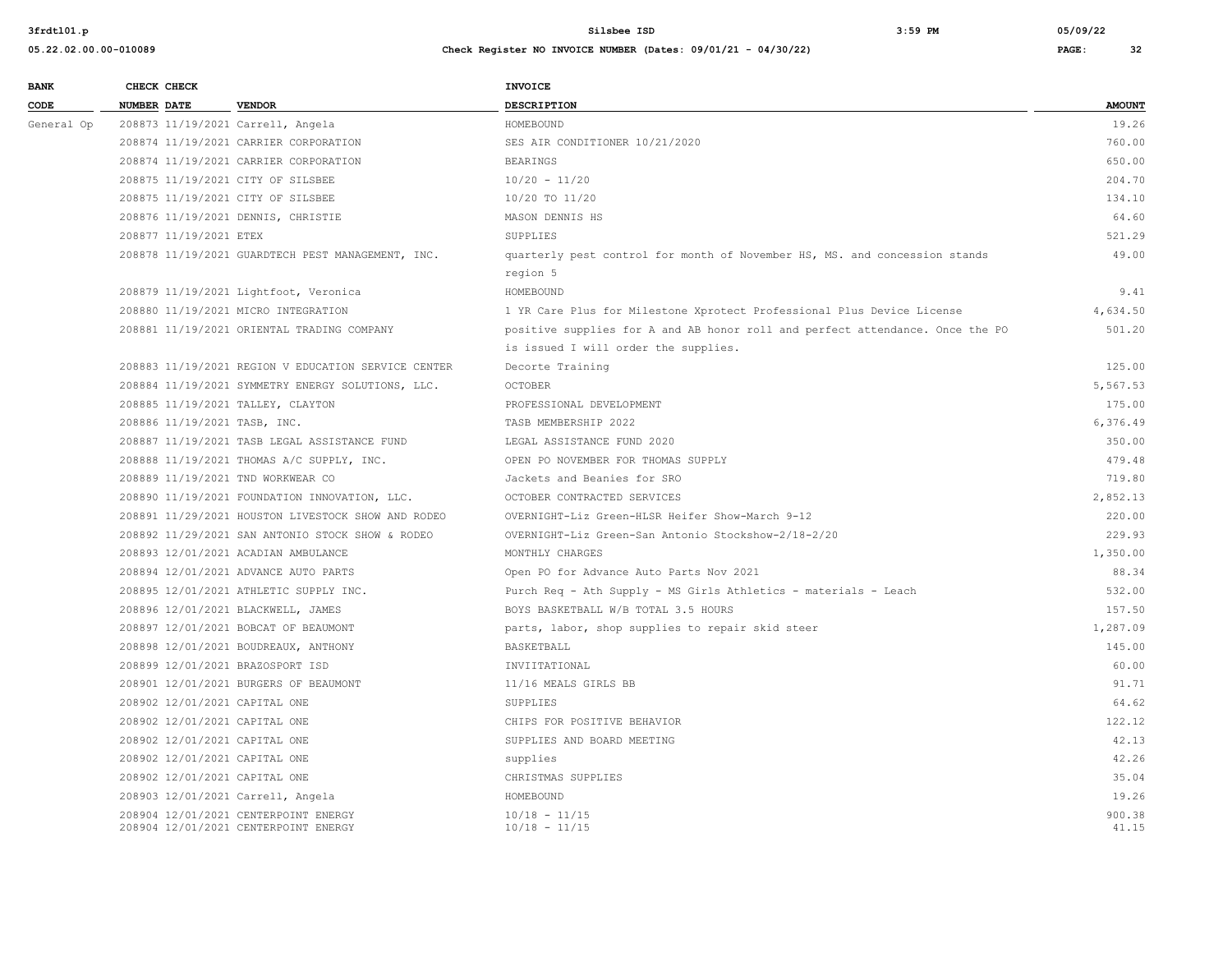| <b>BANK</b> |                    | CHECK CHECK                |                                                                                           | INVOICE                                                                                                      |                  |
|-------------|--------------------|----------------------------|-------------------------------------------------------------------------------------------|--------------------------------------------------------------------------------------------------------------|------------------|
| CODE        | <b>NUMBER DATE</b> |                            | <b>VENDOR</b>                                                                             | <b>DESCRIPTION</b>                                                                                           | <b>AMOUNT</b>    |
| General Op  |                    |                            | 208905 12/01/2021 CHAMPAGNE, COURTNEY                                                     | OVERNIGHT-Courtney Champagne-Battle of the Blooms-12/7/12/8                                                  | 245.00           |
|             |                    |                            | 208906 12/01/2021 CITY OF SILSBEE                                                         | 10/27 TO 11/27                                                                                               | 1,730.40         |
|             |                    |                            | 208906 12/01/2021 CITY OF SILSBEE                                                         | 10/27 TO 11/27                                                                                               | 1,883.81         |
|             |                    |                            | 208906 12/01/2021 CITY OF SILSBEE                                                         | 10/27 TO 11/27                                                                                               | 16.25            |
|             |                    |                            | 208906 12/01/2021 CITY OF SILSBEE                                                         | 10/27 to 11/27                                                                                               | 735.10           |
|             |                    |                            | 208909 12/01/2021 COOPER, RANDALL                                                         | BASKETBALL                                                                                                   | 90.00            |
|             |                    |                            | 208910 12/01/2021 Crosby, Tamara                                                          | SHS TO JULIE ROGERS                                                                                          | 7.19             |
|             |                    |                            | 208911 12/01/2021 DAWSON, NICOLE                                                          | BASKETBALL                                                                                                   | 145.00           |
|             |                    | 208912 12/01/2021 DEMCO    |                                                                                           | headphones                                                                                                   | 324.02           |
|             |                    | 208913 12/01/2021 ETEX     |                                                                                           | office supplies                                                                                              | 52.77            |
|             |                    |                            | 208914 12/01/2021 FOLLETT SCHOOL SOLUTIONS, INC.                                          | Library Supplies                                                                                             | 684.63           |
|             |                    |                            | 208914 12/01/2021 FOLLETT SCHOOL SOLUTIONS, INC.                                          | Library Supplies                                                                                             | 2,220.98         |
|             |                    |                            | 208915 12/01/2021 FREEMAN, RAELEIGH                                                       | OVERNIGHT-Raeleigh Freeman-Oct 11-13-Forth Worth Convention Center-CAST 21                                   | 136.51           |
|             |                    |                            | 208916 12/01/2021 GARRETT, CHELSEY                                                        | MILEAGE FOR HOMEBOUND                                                                                        | 35.84            |
|             |                    | 208917 12/01/2021 GRAINGER |                                                                                           | ELECTRICAL SUPPLIES FOR STOCK                                                                                | 321.60           |
|             |                    | 208917 12/01/2021 GRAINGER |                                                                                           | ELECTRICAL SUPPLIES FOR STOCK                                                                                | 460.35           |
|             |                    | 208917 12/01/2021 GRAINGER |                                                                                           | OPEN PO NOVEMBER FOR GRAINGER                                                                                | 239.86           |
|             |                    |                            | 208918 12/01/2021 GREEN, ELIZABETH                                                        | GREENHAND CAMP                                                                                               | 160.00           |
|             |                    |                            | 208919 12/01/2021 HAMBURGER DEPOT                                                         | JV BOYS BB & GIRLS BB                                                                                        | 1,160.00         |
|             |                    |                            | 208920 12/01/2021 HANSEL, ZACHARY                                                         | OVERNIGHT-Zachary Hansel-Oct 11-13-Forth Worth Convention Center-CAST 21                                     | 68.45            |
|             |                    |                            | 208921 12/01/2021 HARDIN COUNTY APPRAISAL DISTRICT                                        | 2022 contribution                                                                                            | 70,813.76        |
|             |                    |                            | 208922 12/01/2021 HILTON GARDEN INN AT HURST CONFERENCE CE Battle of the Blooms-12/7/12/8 |                                                                                                              | 552.12           |
|             |                    |                            | 208923 12/01/2021 JONES, KENNETH                                                          | BASKETBALL                                                                                                   | 90.00            |
|             |                    |                            | 208923 12/01/2021 JONES, KENNETH                                                          | BASKETBALL                                                                                                   | 90.00            |
|             |                    |                            | 208924 12/01/2021 KELI'S K9'S LLC.                                                        | 11/19 SERVICES                                                                                               | 600.00           |
|             |                    |                            | 208925 12/01/2021 LAMAR COMPANIES                                                         | $11/15$ to $12/12$                                                                                           | 450.00           |
|             |                    |                            |                                                                                           | 208926 12/01/2021 LAMAR UNIVERSITY CAREER AND PROF. DEVELO JEFF BURNTHORN - FALL 2021 EDUCATORS' CAREER FAIR | 150.00           |
|             |                    |                            | 208927 12/01/2021 LANDSCAPE SPECIALIST                                                    | MONTHLY MAINTENANCE DECEMBER 2021                                                                            | 4,929.16         |
|             |                    |                            | 208928 12/01/2021 LEE, TOM II                                                             | BOYS BASKETBALL                                                                                              | 157.50           |
|             |                    |                            | 208928 12/01/2021 LEE, TOM II                                                             | BOYS BASKETBALL W/B TOTAL 3.5 HOURS                                                                          | 157.50           |
|             |                    |                            | 208929 12/01/2021 MACKIN EDUCATIONAL RESOURCES                                            | LIBRARY TITLES                                                                                               | 2,331.44         |
|             |                    |                            | 208930 12/01/2021 MADDISON VISUAL MEDIA, L.P.                                             | BILLBOARD AT NERREN AND HIGHWAY 96                                                                           | 825.00           |
|             |                    |                            | 208931 12/01/2021 MAYBERRY, DONTE                                                         | BASKETBALL                                                                                                   | 90.00            |
|             |                    |                            | 208932 12/01/2021 McKeehan, Kathryn                                                       | PRE AREA CHOIR AUDITIONS                                                                                     | 60.00            |
|             |                    |                            | 208933 12/01/2021 McKinney, Raymond                                                       | HOMEBOUND                                                                                                    | 14.78            |
|             |                    |                            | 208934 12/01/2021 MCMILLAN GLASS AND DOOR                                                 | OPEN PO NOVEMBER FOR MCMILLIAN GLASS                                                                         | 50.00            |
|             |                    |                            | 208935 12/01/2021 MILLER, VICTOR                                                          | PISD TIPPING POINT                                                                                           | 180.00           |
|             |                    |                            | 208936 12/01/2021 MONTALVO, CARLOS II<br>208936 12/01/2021 MONTALVO, CARLOS II            | BOYS BASKETBALL TOTAL 3/5 HOURS<br>GIRLS BASKETBALL TOTAL 2.5 HOURS                                          | 157.50<br>112.50 |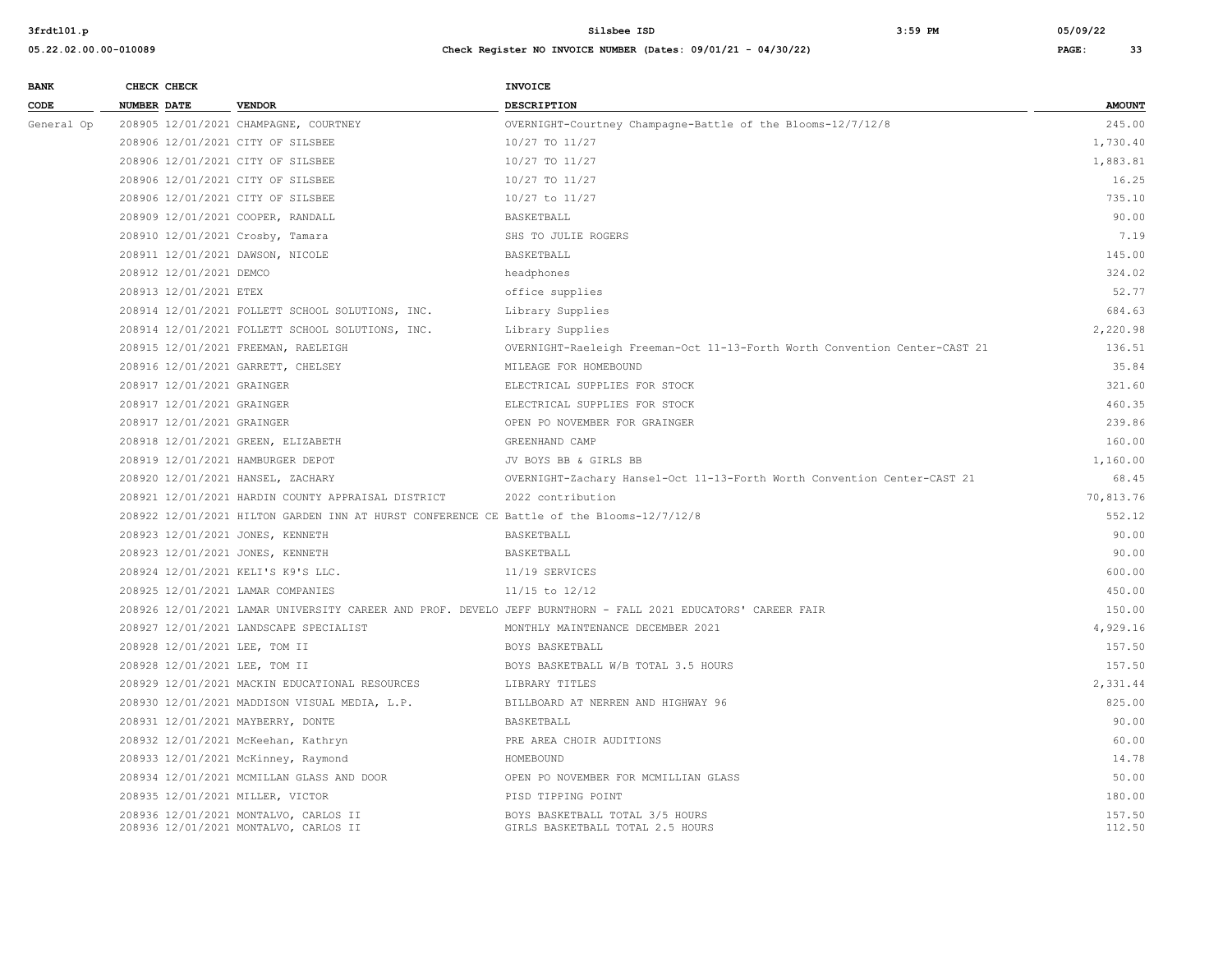| <b>BANK</b> | CHECK CHECK                  |                                                     | INVOICE                                                                 |                   |
|-------------|------------------------------|-----------------------------------------------------|-------------------------------------------------------------------------|-------------------|
| CODE        | <b>NUMBER DATE</b>           | <b>VENDOR</b>                                       | <b>DESCRIPTION</b>                                                      | <b>AMOUNT</b>     |
| General Op  |                              | 208936 12/01/2021 MONTALVO, CARLOS II               | BOYS BASKETBALL W/B TOTAL 4 HOURS                                       | 180.00            |
|             |                              | 208937 12/01/2021 MOORE, CATHERINE                  | GAYLORD TEXAN RESORT - DRAMA                                            | 45.00             |
|             |                              | 208938 12/01/2021 NCS PEARSON, INC.                 | testing                                                                 | 65.00             |
|             |                              | 208939 12/01/2021 NORTH HARDIN WATER SUPPLY CORP.   | $10/5$ to $11/9$                                                        | 48.66             |
|             | 208940 12/01/2021 ORR, JESSE |                                                     | GIRLS BASKETBALL TOTAL 4.5 HOURS                                        | 202.50            |
|             | 208940 12/01/2021 ORR, JESSE |                                                     | GIRLS BASKETBALL TOTAL 3.5 HOURS                                        | 157.50            |
|             | 208940 12/01/2021 ORR, JESSE |                                                     | BOYS BASKETBALL TOTAL 3.5 HOURS                                         | 157.50            |
|             | 208940 12/01/2021 ORR, JESSE |                                                     | GIRLS BASKETBALL TOTAL 2.5 HOURS                                        | 112.50            |
|             |                              | 208941 12/01/2021 ORTEGO, JOSHUA                    | OVERNIGHT-Joshua Ortego-Oct 11-13-Forth Worth Convention Center-CAST 21 | 51.83             |
|             |                              | 208942 12/01/2021 OUBRE, STEPHANIE                  | BASKETBALL                                                              | 90.00             |
|             |                              | 208943 12/01/2021 OVERDRIVE, INC.                   | Library Suplies                                                         | 8,000.00          |
|             | 208944 12/01/2021 PERRY, AMY |                                                     | HOMEBOUND                                                               | 4.70              |
|             |                              | 208945 12/01/2021 PINEY WOODS SANITATION            | 12/1 TO 12/31                                                           | 70.00             |
|             |                              | 208946 12/01/2021 RAPTOR ACCOUNTS RECEIVABLE        | RAPTOR VISITOR BADGES                                                   | 100.00            |
|             |                              | 208948 12/01/2021 REGION V EDUCATION SERVICE CENTER | workshop                                                                | 80.00             |
|             |                              | 208948 12/01/2021 REGION V EDUCATION SERVICE CENTER | FIELD SERVICES SCHOOL BOARD MEMBERS TRAINING 2021-22 1/2 PMT            | 1,250.00          |
|             |                              | 208948 12/01/2021 REGION V EDUCATION SERVICE CENTER | LEGAL SERVICES COOPERATIVE FEE 2021-2022                                | 300.00            |
|             |                              | 208948 12/01/2021 REGION V EDUCATION SERVICE CENTER | Math training                                                           | 150.00            |
|             |                              | 208948 12/01/2021 REGION V EDUCATION SERVICE CENTER | training math                                                           | 150.00            |
|             |                              | 208948 12/01/2021 REGION V EDUCATION SERVICE CENTER | HARDIN CO JUVENILE JUSTICE ALTERNATIVE EDUCATION                        | 18,915.00         |
|             |                              | 208948 12/01/2021 REGION V EDUCATION SERVICE CENTER | Training for Schwartz and Hennigan                                      | 450.00            |
|             |                              | 208948 12/01/2021 REGION V EDUCATION SERVICE CENTER | Training for Schwartz and Hennigan                                      | 450.00            |
|             |                              | 208949 12/01/2021 REGION VII ESC                    | PURCHASING COOPERATIVE                                                  | 1,854.50          |
|             |                              | 208950 12/01/2021 ROBICHAUX, ISAAC                  | BOYS BASKETBALL W/B TOTAL 3.25 HOURS                                    | 146.25            |
|             |                              | 208952 12/01/2021 SHARP, CARLTON                    | BASKETBALL                                                              | 90.00             |
|             |                              | 208952 12/01/2021 SHARP, CARLTON                    | BASKETBALL                                                              | 90.00             |
|             |                              | 208953 12/01/2021 SILSBEE ISD FOOD SERVICES         | SHAC MEETING                                                            | 60.00             |
|             |                              | 208953 12/01/2021 SILSBEE ISD FOOD SERVICES         | TEA FOR TEACHERS                                                        | 218.45            |
|             |                              | 208953 12/01/2021 SILSBEE ISD FOOD SERVICES         | BOARD MEETING                                                           | 72.00             |
|             |                              | 208954 12/01/2021 SOUTHERN LAWN & LANDSCAPES LLC    | MOWING COMPLETD 11/15                                                   | 4,906.00          |
|             |                              | 208955 12/01/2021 CHARTER COMMUNICATIONS            | $11/17$ to $12/16$                                                      | 636.81            |
|             |                              | 208955 12/01/2021 CHARTER COMMUNICATIONS            | 11/15 through 12/14                                                     | 1,874.00          |
|             |                              | 208955 12/01/2021 CHARTER COMMUNICATIONS            | $11/18$ to $12/17$                                                      | 872.33            |
|             |                              | 208955 12/01/2021 CHARTER COMMUNICATIONS            | $11/18$ to $12/17$                                                      | 1,350.45          |
|             |                              | 208955 12/01/2021 CHARTER COMMUNICATIONS            | $11/18$ to $12/17$                                                      | 872.33            |
|             |                              | 208956 12/01/2021 SUN COAST RESOURCES               | Fuel for the fleet                                                      | 21,608.00         |
|             | 208957 12/01/2021 TASB, INC. |                                                     | OVERNIGHT-TASB HR Academy - 11/1-11/2                                   | 450.00            |
|             | 208958 12/01/2021 TASB, INC. | 208959 12/01/2021 TEXAS DEPARTMENT OF PUBLIC SAFETY | SHARS BILLING OCTOBER<br>10/1 TO 10/29                                  | 1,321.12<br>15.00 |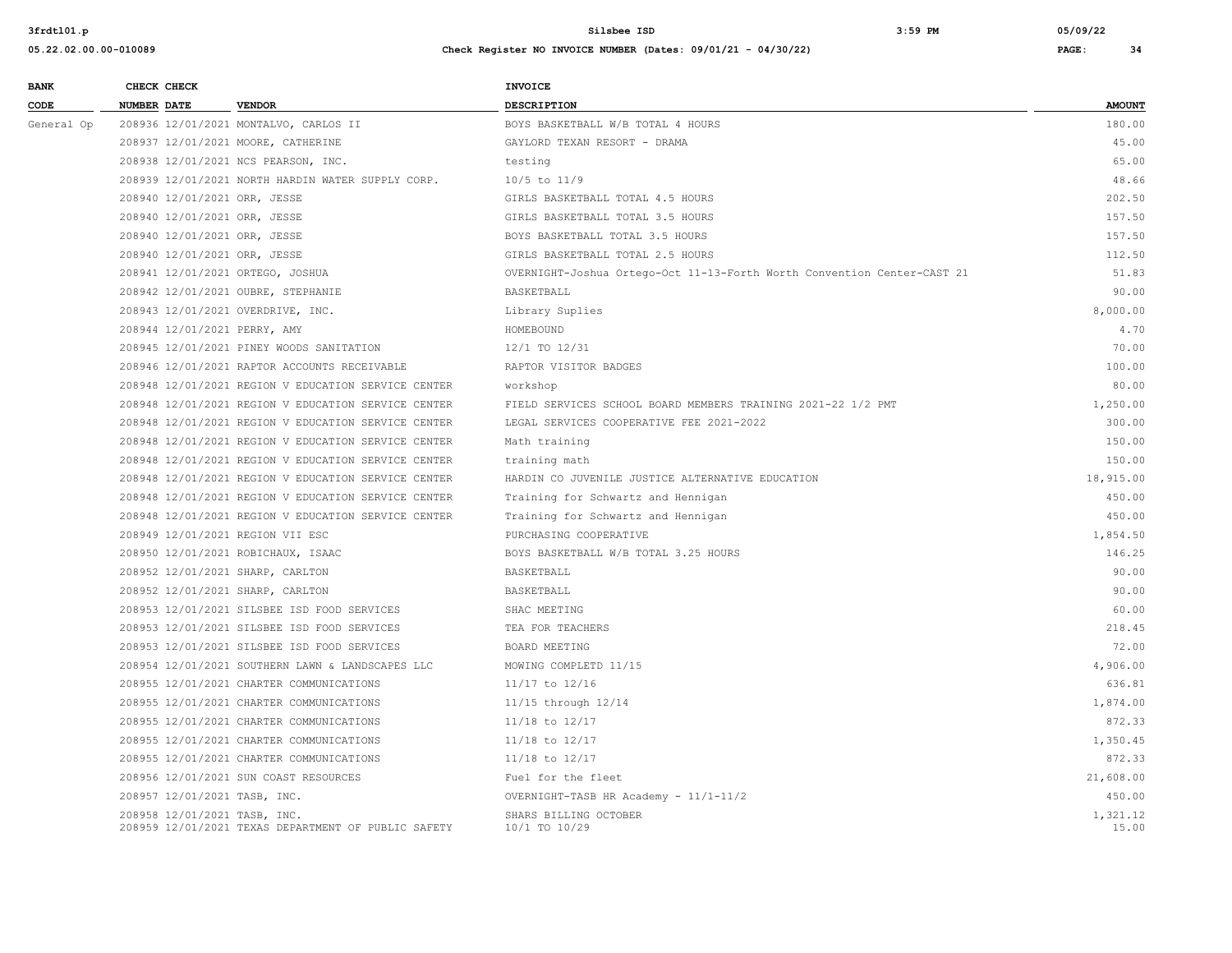| <b>BANK</b> | CHECK CHECK                     |                                                                                  | <b>INVOICE</b>                                                                                                       |                  |
|-------------|---------------------------------|----------------------------------------------------------------------------------|----------------------------------------------------------------------------------------------------------------------|------------------|
| CODE        | NUMBER DATE                     | <b>VENDOR</b>                                                                    | DESCRIPTION                                                                                                          | <b>AMOUNT</b>    |
| General Op  |                                 | 208960 12/01/2021 TEXAS DEPT OF INFORMATION RESOURCES                            | <b>OCTOBER</b>                                                                                                       | 92.67            |
|             |                                 | 208961 12/01/2021 THOMAS BUS GULF COAST                                          | Open PO for Nov 2021 Thomas Bus                                                                                      | 282.56           |
|             |                                 | 208962 12/01/2021 TYLER, WILLIAM                                                 | GIRLS BASKETBALL TOTAL 3.5 HOURS                                                                                     | 157.50           |
|             |                                 | 208962 12/01/2021 TYLER, WILLIAM                                                 | BOYS BASKETBALL TOTAL 2.5 HOURS                                                                                      | 112.50           |
|             |                                 | 208963 12/01/2021 U S POSTAL SERVICE                                             | FOR METER                                                                                                            | 5,000.00         |
|             |                                 | 208964 12/01/2021 UT HIGH SCHOOL                                                 | UT HIGH SCHOOL CBE 1 SHS STUDENT                                                                                     | 50.00            |
|             |                                 | 208965 12/01/2021 VERIZON WIRELESS                                               | OCT 14 - NOV 13                                                                                                      | 420.65           |
|             |                                 | 208965 12/01/2021 VERIZON WIRELESS                                               | OCT 14 - NOV 13                                                                                                      | 530.98           |
|             | 208966 12/01/2021 VINCENT, MARK |                                                                                  | GIRLS BASKETBALL TOTAL 4.5 HOURS                                                                                     | 202.50           |
|             | 208966 12/01/2021 VINCENT, MARK |                                                                                  | BASKETBALL GIRLS TOTAL 3.5 HOURS                                                                                     | 157.50           |
|             | 208966 12/01/2021 VINCENT, MARK |                                                                                  | BOYS BASKETBALL W/B TOTAL 3.25 HOURS                                                                                 | 146.25           |
|             |                                 | 208967 12/01/2021 WALTERS, BILLIESUE                                             | OVERNIGHT-Billiesue Walters-Oct 11-13-Forth Worth Convention Center-CAST 21                                          | 40.57            |
|             | 208968 12/01/2021 WILLIS, SUSAN |                                                                                  | HS TO JULIE ROGERS                                                                                                   | 8.59             |
|             | 208968 12/01/2021 WILLIS, SUSAN |                                                                                  | SES TO COLORADO CANYON                                                                                               | 8.19             |
|             | 208968 12/01/2021 WILLIS, SUSAN |                                                                                  | BOYS BASKETBALL                                                                                                      | 10.00            |
|             |                                 | 208969 12/01/2021 YOUNGBLOOD, MASON                                              | BRAZOSPORT INVITE                                                                                                    | 140.00           |
|             | 208970 12/08/2021 ABM           |                                                                                  | DECEMBER 2021                                                                                                        | 66, 671.51       |
|             |                                 | 208971 12/08/2021 ACME ARCHITECTURAL HARDWARE                                    | OPEN PO NOVEMBER FOR ACME ARCHITECTURAL                                                                              | 171.64           |
|             |                                 | 208971 12/08/2021 ACME ARCHITECTURAL HARDWARE                                    | OPEN PO SEPT. FOR ACME ARCHITECTURAL                                                                                 | 85.82            |
|             | 208972 12/08/2021 ALDINE ISD    |                                                                                  | 11/12 BI DISTRICT                                                                                                    | 1,228.80         |
|             |                                 | 208973 12/08/2021 ARMOR PLUMBING                                                 | LABOR TO TEAR DOWN GENERATOR TURBO AND INSPECT FOR PARTS BROKEN. BID LIST                                            | 400.00           |
|             | 208974 12/08/2021 AT&T          |                                                                                  | NOV 27 THRU DEC 26                                                                                                   | 143.06           |
|             | 208974 12/08/2021 AT&T          |                                                                                  | NOV 27 THRU DEC 26                                                                                                   | 1,863.19         |
|             | 208974 12/08/2021 AT&T          |                                                                                  | NOV 25 THRU DEC 24                                                                                                   | 53.43            |
|             | 208974 12/08/2021 AT&T          |                                                                                  | NOV 25 THRU DEC 24                                                                                                   | 71.53            |
|             | 208974 12/08/2021 AT&T          |                                                                                  | NOV 25 THRU DEC 24                                                                                                   | 53.43            |
|             | 208974 12/08/2021 AT&T          |                                                                                  | NOV 25 THRU DEC 24                                                                                                   | 43.33            |
|             |                                 | 208976 12/08/2021 ATSSB-REGION 10                                                | ALL REGION BAND                                                                                                      | 240.00           |
|             |                                 | 208977 12/08/2021 BLACKWELL, JAMES                                               | GIRLS BB GAME TOTAL 3.25 HOURS                                                                                       | 146.25           |
|             |                                 | 208978 12/08/2021 BODENSTEINER, JOHN                                             | HOMEBOUND                                                                                                            | 30.58            |
|             |                                 | 208979 12/08/2021 BRIDGE CITY HIGH SCHOOL                                        | SUB VARSITY                                                                                                          | 200.00           |
|             |                                 | 208980 12/08/2021 BRUCE'S INCORPORATED                                           | NEED 8 LOADS OF OPF 42 FOR TRANSPORTATION DRIVE BID LIST                                                             | 596.40           |
|             |                                 | 208980 12/08/2021 BRUCE'S INCORPORATED                                           | NEED 8 LOADS OF OPF 42 FOR TRANSPORTATION DRIVE BID LIST                                                             | 600.25           |
|             |                                 | 208980 12/08/2021 BRUCE'S INCORPORATED                                           | NEED 8 LOADS OF OPF 42 FOR TRANSPORTATION DRIVE BID LIST                                                             | 581.35           |
|             |                                 | 208980 12/08/2021 BRUCE'S INCORPORATED                                           | NEED 8 LOADS OF OPF 42 FOR TRANSPORTATION DRIVE BID LIST                                                             | 597.10           |
|             |                                 | 208980 12/08/2021 BRUCE'S INCORPORATED                                           | NEED 8 LOADS OF OPF 42 FOR TRANSPORTATION DRIVE BID LIST                                                             | 600.95           |
|             |                                 | 208980 12/08/2021 BRUCE'S INCORPORATED                                           | NEED 8 LOADS OF OPF 42 FOR TRANSPORTATION DRIVE BID LIST                                                             | 593.95           |
|             |                                 | 208980 12/08/2021 BRUCE'S INCORPORATED<br>208980 12/08/2021 BRUCE'S INCORPORATED | NEED 8 LOADS OF OPF 42 FOR TRANSPORTATION DRIVE BID LIST<br>NEED 8 LOADS OF OPF 42 FOR TRANSPORTATION DRIVE BID LIST | 623.70<br>585.20 |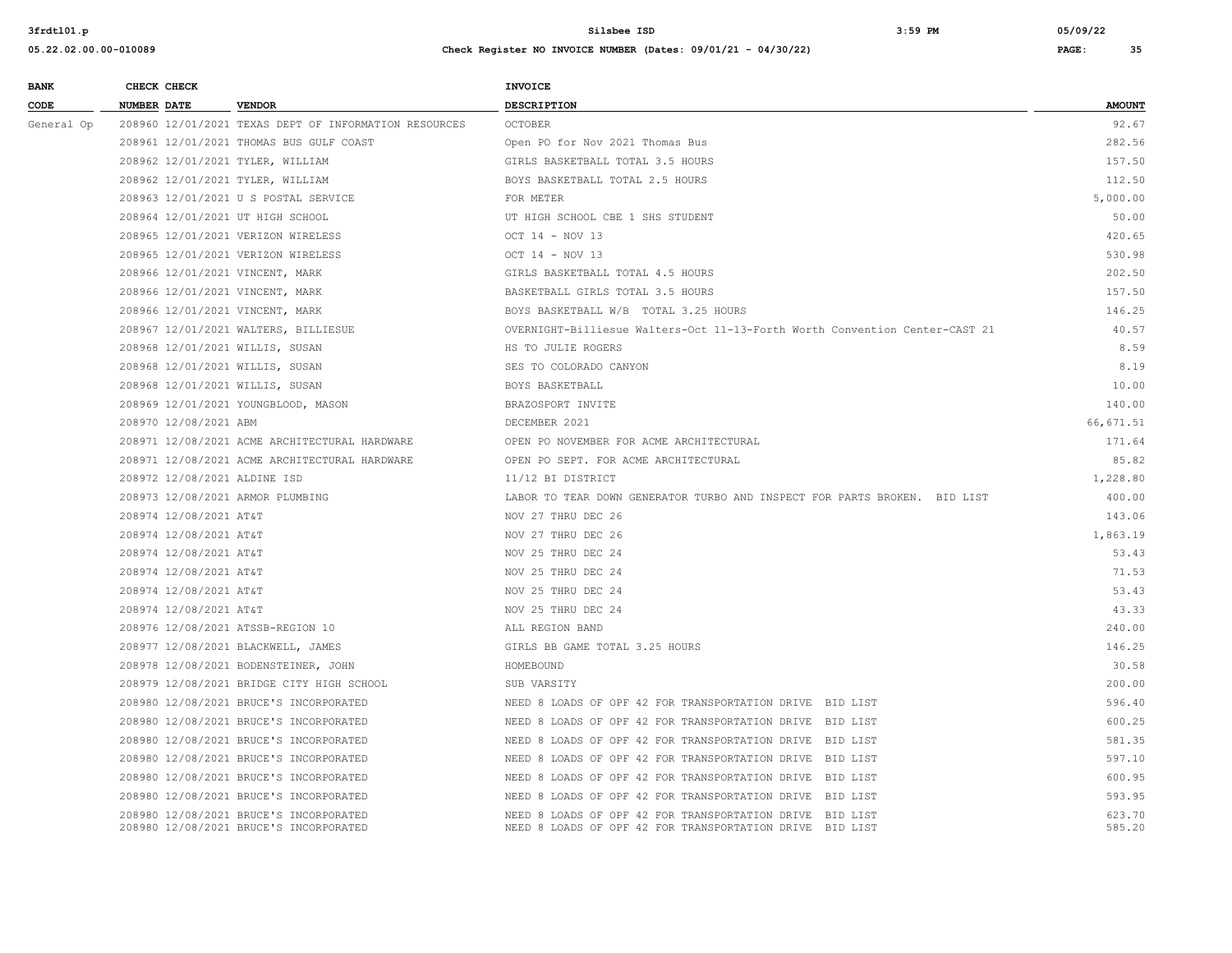| <b>BANK</b> | CHECK CHECK                   |                                                                                                     | INVOICE                                                                      |                   |
|-------------|-------------------------------|-----------------------------------------------------------------------------------------------------|------------------------------------------------------------------------------|-------------------|
| CODE        | <b>NUMBER DATE</b>            | <b>VENDOR</b>                                                                                       | <b>DESCRIPTION</b>                                                           | <b>AMOUNT</b>     |
| General Op  |                               | 208981 12/08/2021 Burkett, Jennifer                                                                 | MILEAGE PICKUP AND DROP OFF STUDENTT FOR TSBVI WEEKEND                       | 255.36            |
|             | 208982 12/08/2021 CHICK-FIL-A |                                                                                                     | GIRLS BASKETBALL                                                             | 185.06            |
|             |                               | 208983 12/08/2021 CHIRENO HIGH SCHOOL                                                               | CHIRENO A TOURNAMENT 1/8                                                     | 25.00             |
|             |                               | 208984 12/08/2021 CICI'S PIZZA #160                                                                 | BOYS BASKETBALL                                                              | 160.00            |
|             |                               | 208985 12/08/2021 COASTAL WELDING SUPPLY INC                                                        | OPEN PO DECEMBER FOR COASTAL WELDING                                         | 15.08             |
|             |                               | 208986 12/08/2021 DE LAGE LANDEN PUBLIC FINANCE                                                     | $12/5$ to $1/4$                                                              | 4,367.62          |
|             |                               | 208986 12/08/2021 DE LAGE LANDEN PUBLIC FINANCE                                                     | $12/5 - 1/4$                                                                 | 14,081.20         |
|             |                               | 208987 12/08/2021 DELACERDA, SCOTT                                                                  | TOTAL 8.75 HOURS                                                             | 393.75            |
|             |                               | 208988 12/08/2021 DH PRINCIPLE, LLC.                                                                | NOVEMBER SERVICES - PHYSICAL THERAPY                                         | 2,929.50          |
|             |                               | 208989 12/08/2021 DIGGLES, SHARRI                                                                   | OVERNIGHT-Sharri Diggles-2021 think! conference-Nov 30-Dec 2nd               | 320.66            |
|             | 208990 12/08/2021 ENTERGY     |                                                                                                     | <b>NOVEMBER</b>                                                              | 25,327.41         |
|             | 208991 12/08/2021 ETEX        |                                                                                                     | teacher supplies for construction paper, cardstock and legal pads            | 337.62            |
|             | 208991 12/08/2021 ETEX        |                                                                                                     | BATTERIES FOR OFFICE                                                         | 49.98             |
|             | 208991 12/08/2021 ETEX        |                                                                                                     | supplies                                                                     | 25.86             |
|             | 208991 12/08/2021 ETEX        |                                                                                                     | Open PO Dec 21 Etex                                                          | 95.49             |
|             |                               | 208993 12/08/2021 FUNCTION 4 LLC                                                                    | $12/15 - 01/14$                                                              | 646.20            |
|             |                               | 208994 12/08/2021 GARRETT, CHELSEY                                                                  | MILEAGE FOR HOMEBOUND                                                        | 44.80             |
|             | 208995 12/08/2021 GRAINGER    |                                                                                                     | OPEN PO DECEMBER FOR GRAINGER                                                | 448.04            |
|             |                               | 208997 12/08/2021 GUARDTECH PEST MANAGEMENT, INC.                                                   | OPEN PO DECEMBER FOR GUARDTECH MONTHLY                                       | 49.00             |
|             |                               | 208997 12/08/2021 GUARDTECH PEST MANAGEMENT, INC.                                                   | OPEN PO DECEMBER FOR GUARDTECH MONTHLY                                       | 39.00             |
|             |                               | 208997 12/08/2021 GUARDTECH PEST MANAGEMENT, INC.                                                   | OPEN PO DECEMBER FOR GUARDTECH MONTHLY                                       | 39.00             |
|             |                               | 208997 12/08/2021 GUARDTECH PEST MANAGEMENT, INC.                                                   | OPEN PO DECEMBER FOR GUARDTECH MONTHLY                                       | 39.00             |
|             |                               | 208998 12/08/2021 HAMBURGER DEPOT                                                                   | BOYS BASKETBALL                                                              | 240.00            |
|             |                               | 208998 12/08/2021 HAMBURGER DEPOT                                                                   | BOYS BASKETBALL                                                              | 250.00            |
|             | 208999 12/08/2021 IBCCES      |                                                                                                     | TRAINING FOR CERTIFIED AUTISM SPECIALIST                                     | 495.00            |
|             |                               | 209000 12/08/2021 JACKS, EVELLE                                                                     | BRAILLE PRODUCTION/VI SERVICES                                               | 3,480.00          |
|             |                               | 209002 12/08/2021 JONES, KENNETH                                                                    | BASKETBALL                                                                   | 90.00             |
|             |                               | 209003 12/08/2021 Leach, Lindsay                                                                    | MS GIRLS BB TOURNAMENT LCM                                                   | 230.00            |
|             | 209004 12/08/2021 LOWE'S      |                                                                                                     | SOUTHWIRE 12 AWG STRANDED THHC WIRE                                          | 99.00             |
|             |                               | 209005 12/08/2021 M & D SUPPLY, INC.                                                                | OPEN PO NOVEMBER FOR M&D SUPPLY                                              | 225.70            |
|             |                               | 209006 12/08/2021 McKinney, Raymond                                                                 | MILEAGE HOMEBOUND                                                            | 24.64             |
|             |                               | 209007 12/08/2021 MONTALVO, CARLOS II                                                               | BOYS BB @ UNITED 6.30 HOURS                                                  | 292.50            |
|             |                               | 209009 12/08/2021 O'REILLY AUTOMOTIVE                                                               | Open PO for O'Reilly's Nov 2021                                              | 212.03            |
|             |                               | 209010 12/08/2021 O'REILLY AUTOMOTIVE                                                               | OPEN PO NOVEMBER FOR O'REILLY AUTO                                           | 175.97            |
|             |                               | 209011 12/08/2021 OUTPOST POWERSPORTS, INC                                                          | NEED TO SERVICE NEW ATV'S PURCHASED FOR ATHLETICS. ** SEE OUOTE FOR LIST OF  | 239.85            |
|             |                               |                                                                                                     | PARTS *** PER TRICIA EMAIL WE CAN USE                                        |                   |
|             |                               | 209012 12/08/2021 PARKER LUMBER - SILSBEE                                                           | OPEN PO NOVEMBER FOR PARKER LUMBER                                           | 1,124.37          |
|             |                               | 209014 12/08/2021 PARKER LUMBER - SILSBEE<br>209015 12/08/2021 PITNEY BOWES GLOBAL FIN SERVICES LLC | Open P.O. for Nov 2021 Parker's INVOICE 1713009,1896551<br>$9/30$ to $12/29$ | 35.27<br>1,322.49 |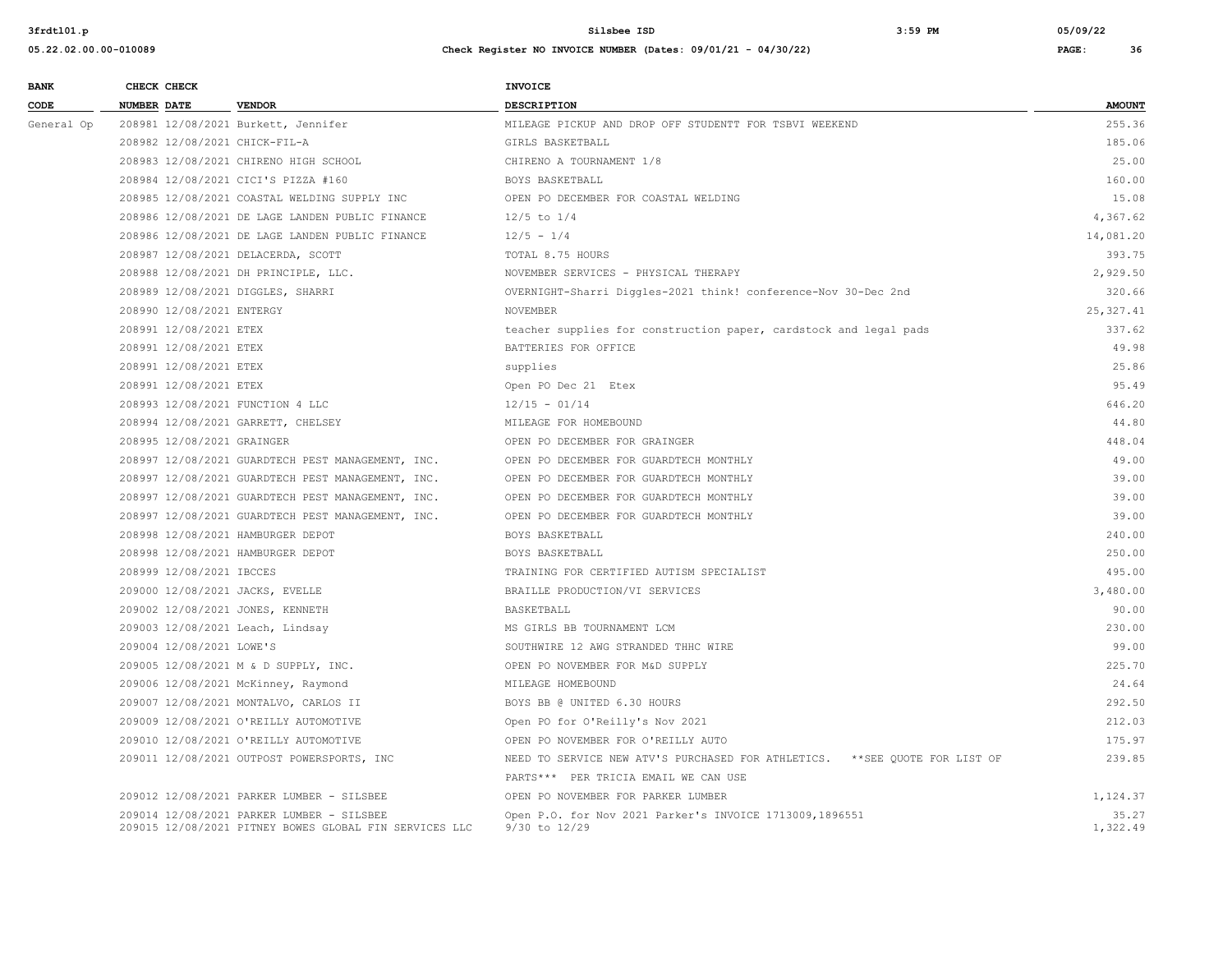| <b>BANK</b> | CHECK CHECK        |                          |                                                          | <b>INVOICE</b>                                                                 |                    |
|-------------|--------------------|--------------------------|----------------------------------------------------------|--------------------------------------------------------------------------------|--------------------|
| CODE        | <b>NUMBER DATE</b> |                          | <b>VENDOR</b>                                            | <b>DESCRIPTION</b>                                                             | <b>AMOUNT</b>      |
| General Op  |                    |                          | 209016 12/08/2021 POLLOCK, STEVEN                        | BASKETBALL                                                                     | 90.00              |
|             |                    |                          | 209017 12/08/2021 POSITIVE PROMOTIONS                    | red ribbon week                                                                | 330.40             |
|             |                    |                          | 209018 12/08/2021 POWELL LAW GROUP, LLP                  | GENERAL MATTERS                                                                | 6,340.12           |
|             |                    |                          | 209019 12/08/2021 REGION 10 EDUCATION SERVICE CENTER     | hand p.o. 43933 VICKI BRANTLEY DARE TO LEAD TRAINING OCT. 25-27                | 699.00             |
|             |                    |                          | 209020 12/08/2021 REGION IV ESC                          | Professional Development course for Brittany Hammer online course with Region  | 35.00              |
|             |                    |                          |                                                          | 4. Once the PO is issued I will schedule the course.                           |                    |
|             |                    |                          | 209020 12/08/2021 REGION IV ESC                          | 8 hour certification class                                                     | 60.00              |
|             |                    |                          | 209021 12/08/2021 REGION V EDUCATION SERVICE CENTER      | WORKSHOP                                                                       | 450.00             |
|             |                    |                          | 209021 12/08/2021 REGION V EDUCATION SERVICE CENTER      | INSRUCTIONAL SERVICE                                                           | 4,000.00           |
|             |                    |                          | 209021 12/08/2021 REGION V EDUCATION SERVICE CENTER      | workshop                                                                       | 375.00             |
|             |                    |                          | 209021 12/08/2021 REGION V EDUCATION SERVICE CENTER      | workshop                                                                       | 375.00             |
|             |                    |                          | 209021 12/08/2021 REGION V EDUCATION SERVICE CENTER      | workshop                                                                       | 375.00             |
|             |                    |                          | 209022 12/08/2021 RIDEAU, BRANDON                        | <b>BASKETBALL</b>                                                              | 145.00             |
|             |                    |                          | 209023 12/08/2021 RIDEAU, JUSTIN                         | BASKETBALL                                                                     | 70.00              |
|             |                    |                          | 209024 12/08/2021 SHIRLEY COOK, HARDIN COUNTY TAC        | BUSSES, MAINTENANCE TRUCK                                                      | 89.00              |
|             |                    |                          | 209025 12/08/2021 SILSBEE BEE                            | legal ad for Instructional Technology 2x Nov 2 and Nov 10                      | 48.00              |
|             |                    |                          | 209026 12/08/2021 SILSBEE ISD FOOD SERVICES              | NOVEMBER                                                                       | 359.50             |
|             |                    |                          | 209027 12/08/2021 SILSBEE QUALITY MEAT                   | TRANSPORTATION - 25 LBS GROUND SIRLOIN                                         | 199.75             |
|             |                    |                          | 209028 12/08/2021 SMITH, ROBERT                          | TXPSTA REGIONAL COMPETITION                                                    | 320.00             |
|             |                    |                          | 209030 12/08/2021 SOUTHERN COMPUTER WAREHOUSE            | YMCKO Thermal Transfer ID Printer                                              | 144.73             |
|             |                    |                          | 209031 12/08/2021 SOUTHWESTERN EXPO & LIVESTOCK SHOW     | BUNNY SHOW                                                                     | 113.00             |
|             |                    |                          | 209032 12/08/2021 SPARKLETTS AND SIERRA SPRINGS          | ADMINISTRATION, TRANSPORTATION AND WAREHOUSE                                   | 162.38             |
|             |                    |                          | 209032 12/08/2021 SPARKLETTS AND SIERRA SPRINGS          | TECHNOLOGY                                                                     | 17.49              |
|             |                    |                          | 209033 12/08/2021 CHARTER COMMUNICATIONS                 | 11/20 TO 12/29                                                                 | 872.33             |
|             |                    |                          | 209033 12/08/2021 CHARTER COMMUNICATIONS                 | $11/29$ to $12/28$                                                             | 537.45             |
|             |                    |                          | 209033 12/08/2021 CHARTER COMMUNICATIONS                 | $11/29$ to $12/28$                                                             | 527.53             |
|             |                    |                          | 209034 12/08/2021 SPIRALED SOLUTIONS, LLC                | Spiraling review for students who did not pass STAAR for 3rd Grade and will be | 450.00             |
|             |                    |                          |                                                          | receiving accelerated learning in 4th Grade.                                   |                    |
|             |                    |                          | 209035 12/08/2021 STATE & FEDERAL EDUCATION SERVICES LLC | CONSULTING SEERVICES BILLING CYCLE 2 OF 4                                      | 8,579.00           |
|             |                    |                          | 209036 12/08/2021 SUBWAY STORE #5224                     | MS BASKETBALL                                                                  | 284.40             |
|             |                    |                          | 209037 12/08/2021 SUNDGREN, MISSY                        | OVERNIGHT-Missy Sundgren-33rd Annual Election Law Seminar-12/1-12/3            | 331.79             |
|             |                    |                          | 209038 12/08/2021 T. SCHUSTER ENTERPRISE INC.            | STORE 7962 GIRLS BASKETBALL                                                    | 108.01             |
|             |                    | 209039 12/08/2021 TASA   |                                                          | TASA / TASB Convention Tom Hardy, Cindy Smith, Dr Weiss, Sherrie Thornhill     | 1,700.00           |
|             |                    | 209039 12/08/2021 TASA   |                                                          | TASA / TASB Convention Tom Hardy, Cindy Smith, Dr Weiss, Sherrie Thornhill     | $-425.00$          |
|             |                    | 209040 12/08/2021 TASCO  |                                                          | RADI VERRETT                                                                   | 55.00              |
|             |                    |                          | 209041 12/08/2021 TEXAS HIGH SCHOOL POWERLIFTING ASSN    | 2022                                                                           | 75.00              |
|             |                    |                          | 209042 12/08/2021 THOMAS BUS GULF COAST                  | Repairs to Bus 37                                                              | 630.58             |
|             |                    | 209043 12/08/2021 THSWPA | 209042 12/08/2021 THOMAS BUS GULF COAST                  | REF SIP-060-50-02542085<br>WOMEN'S POWERLIFTING                                | $-576.00$<br>75.00 |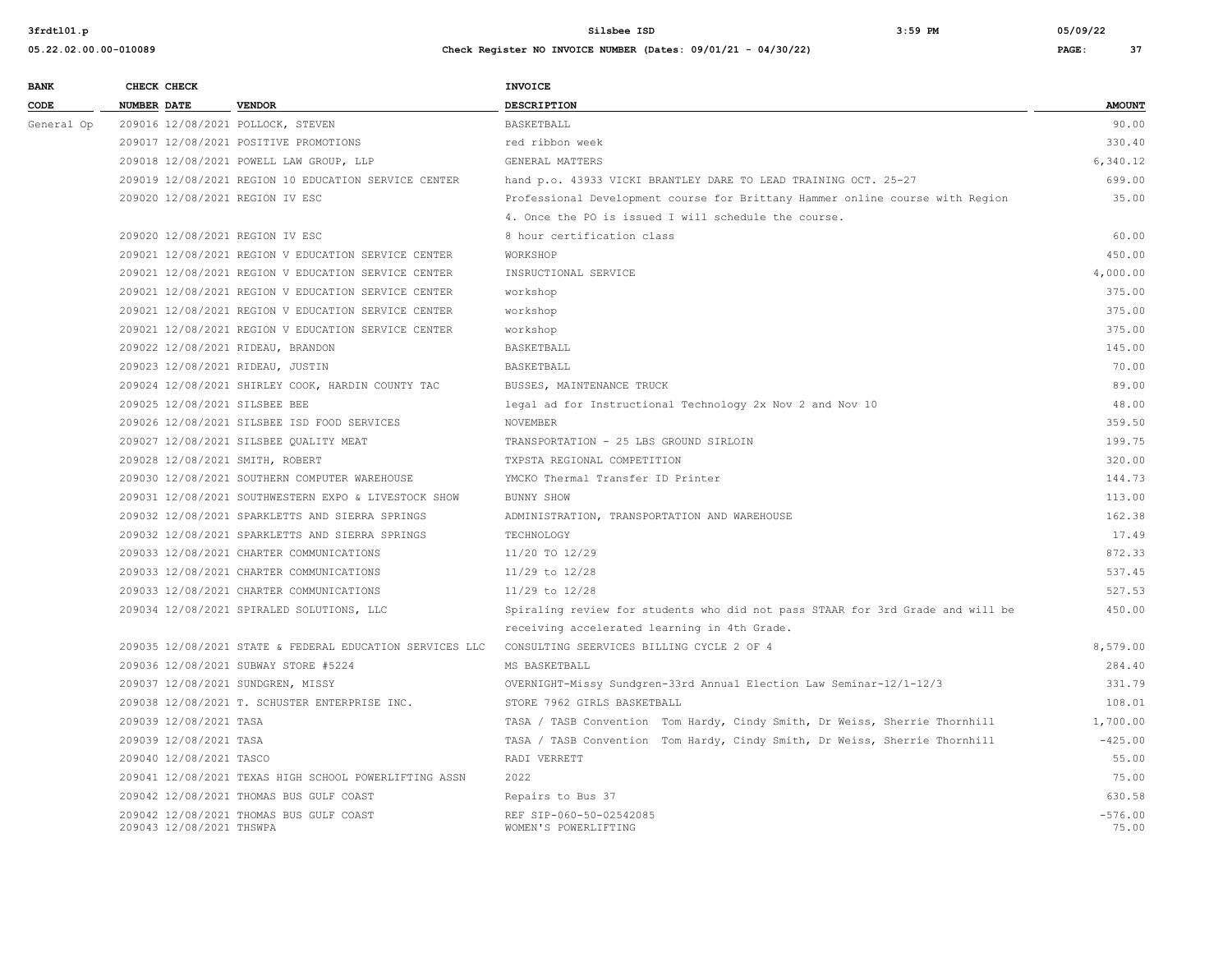**05.22.02.00.00-010089 Check Register NO INVOICE NUMBER (Dates: 09/01/21 - 04/30/22) PAGE: 38**

**BANK CHECK CHECK CHECK CODE NUMBER DATE VENDOR DESCRIPTION AMOUNT** General Op 209044 12/08/2021 TYLER, WILLIAM GIRLS BB TOTAL 3.75 HOURS 168.75 209045 12/08/2021 WEICHERT, MICHELLE OVERNIGHT-Michelle Weichert-Texas State Volleyball Tournament-11/17-11/20 391.59 209046 12/08/2021 WILLIAM V MACGILL & CO. 4- adult AED pads 10- Vaseline gauze strips 1- Sure Temp Replacement Oral 171.75 Probes w/ well 2- LVN badge buddy, Vertical 3- RN badge buddy, vertical 5-PDI Super Sani-Cloth Germicidal wipes Totaling Cost \$358.42 209047 12/08/2021 ZONAR SYSTEMS, INC. 12/1 TO 12/31 1,629.00 209048 12/15/2021 A-1 GLASS Replace two cracked/damaged windshields on buses 10 and 32 1,048.26 209049 12/15/2021 ABM NOVEMBER ENHANCED CLEAN 2,039.97 209050 12/15/2021 ACME ARCHITECTURAL HARDWARE OPEN PO DECEMBER FOR ACME ARCHITECTURAL 95.00 209053 12/15/2021 AMAZON CAPITAL SERVICES testing 46.31 209053 12/15/2021 AMAZON CAPITAL SERVICES BDF NOA5 WINDOW TINT FOR SHOP DOORS 169.99 209053 12/15/2021 AMAZON CAPITAL SERVICES graduation chairs 5,925.70 209053 12/15/2021 AMAZON CAPITAL SERVICES Thermal Laminating Pouches Moulder's class and water balloons 76.29 209053 12/15/2021 AMAZON CAPITAL SERVICES New Field Marking paint machine 56.50 209053 12/15/2021 AMAZON CAPITAL SERVICES Supplies for Hennigan 37.47 209053 12/15/2021 AMAZON CAPITAL SERVICES Purch Req - Electric stapler and staples for Doc Williamson 56.81 209053 12/15/2021 AMAZON CAPITAL SERVICES Technology supplies 68.40 209053 12/15/2021 AMAZON CAPITAL SERVICES AVID SUPPLIES 59.93 209053 12/15/2021 AMAZON CAPITAL SERVICES supplies 28.00 209053 12/15/2021 AMAZON CAPITAL SERVICES badge holders for students 323.88 209053 12/15/2021 AMAZON CAPITAL SERVICES supplies 92.95 209053 12/15/2021 AMAZON CAPITAL SERVICES 773766759639,688769743474,464977659589 STUDENT INCENTIVE AWARDS 158.33 209053 12/15/2021 AMAZON CAPITAL SERVICES Positive supplies for counselors 155.64 209053 12/15/2021 AMAZON CAPITAL SERVICES 977555343764 multimedia supplies 637.26 209053 12/15/2021 AMAZON CAPITAL SERVICES math calculaters 3,929.70 209053 12/15/2021 AMAZON CAPITAL SERVICES 843579399945 robotics supplies 365.46 209053 12/15/2021 AMAZON CAPITAL SERVICES PAINT 81.53 209053 12/15/2021 AMAZON CAPITAL SERVICES math supplies 231.21 209053 12/15/2021 AMAZON CAPITAL SERVICES 469948773899 Practice BVM Mask Adult/Child/Infant 467.39 209053 12/15/2021 AMAZON CAPITAL SERVICES Tiger Wellness Dec 272.94 209053 12/15/2021 AMAZON CAPITAL SERVICES office and lounge supplies 226.46 209053 12/15/2021 AMAZON CAPITAL SERVICES Order mice for 3rd, 4th and 5th grade STAAR testing for chromebooks 3,074.82 209053 12/15/2021 AMAZON CAPITAL SERVICES bench for memorial trees 599.95 209053 12/15/2021 AMAZON CAPITAL SERVICES KWIC GOAL OFFICIAL CORNER FLAGS FOR SOCCER 124.82 209054 12/15/2021 ANAHUAC BOOSTER CLUB JV BOYS GOLF TOURNAMENT 180.00 209055 12/15/2021 ANAHUAC BOOSTER CLUB BOYS GOLF TOURNAMENT 45.00 209056 12/15/2021 AT&T LONG DISTANCE **DEC 3** TO JAN 2 34.00 209057 12/15/2021 BARNES, KRISTI SPEECH 1,330.00 209058 12/15/2021 BLACKWELL, JAMES TOTAL 3.75 HOURS 168.75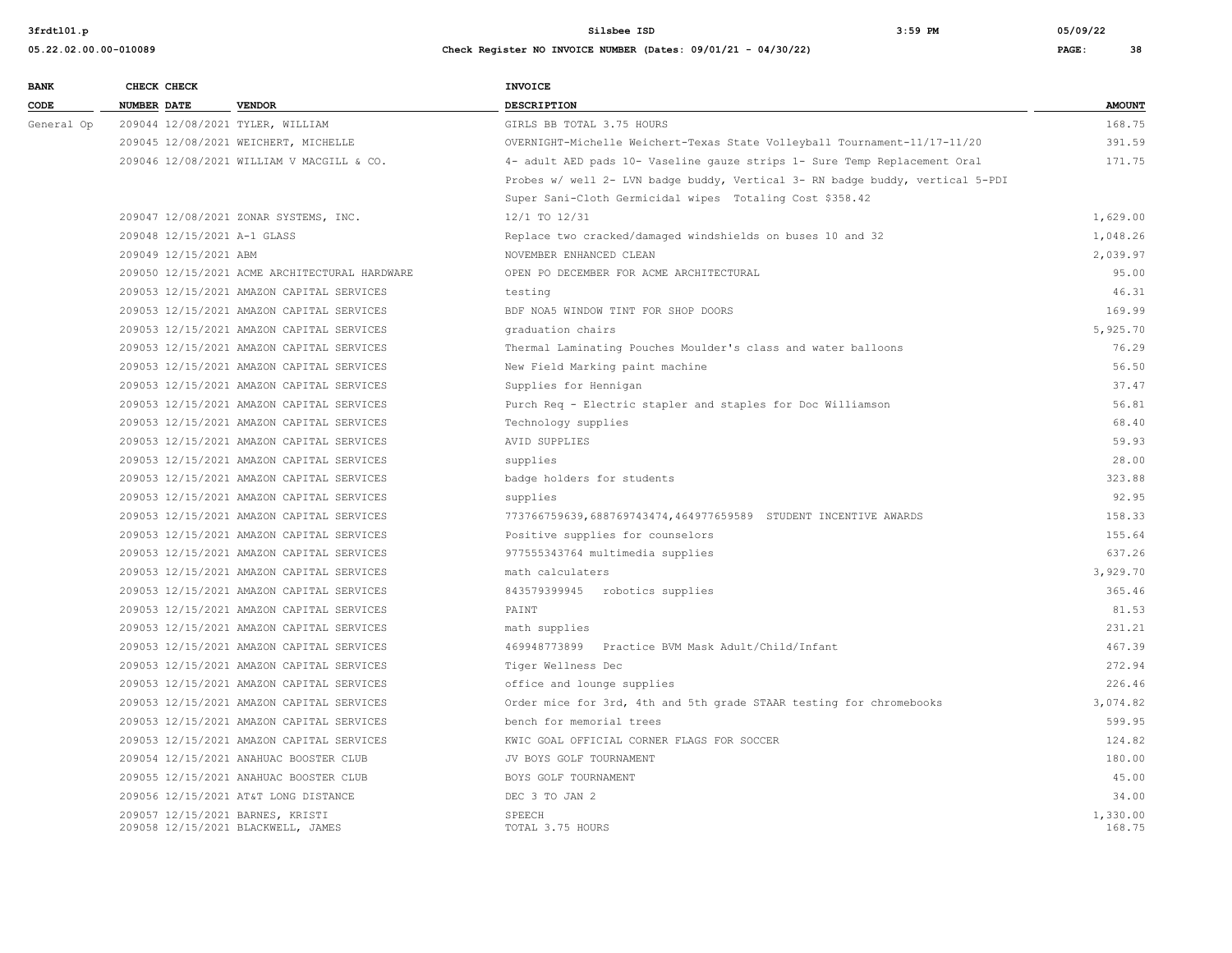| <b>BANK</b> | CHECK CHECK                 |                                                                                       | <b>INVOICE</b>                                                            |                 |
|-------------|-----------------------------|---------------------------------------------------------------------------------------|---------------------------------------------------------------------------|-----------------|
| CODE        | <b>NUMBER DATE</b>          | <b>VENDOR</b>                                                                         | DESCRIPTION                                                               | <b>AMOUNT</b>   |
| General Op  |                             | 209059 12/15/2021 BLICK ART MATERIALS                                                 | art supplies for livestock show                                           | 1,047.38        |
|             |                             | 209060 12/15/2021 BOBCAT OF BEAUMONT                                                  | REPAIR WORK ON BOBCAT                                                     | 270.00          |
|             |                             | 209061 12/15/2021 BREWER, CHARLES                                                     | TOTAL 8 HOURS                                                             | 360.00          |
|             |                             | 209062 12/15/2021 Carrell, Angela                                                     | HOMEBOUND                                                                 | 28.90           |
|             |                             | 209063 12/15/2021 CENTERPOINT ENERGY                                                  | $11/2$ TO $12/2$                                                          | 337.52          |
|             |                             | 209063 12/15/2021 CENTERPOINT ENERGY                                                  | $11/2$ TO $12/2$                                                          | 53.93           |
|             |                             | 209063 12/15/2021 CENTERPOINT ENERGY                                                  | 11/2 TO 12/2                                                              | 65.20           |
|             |                             | 209063 12/15/2021 CENTERPOINT ENERGY                                                  | $11/2$ TO $12/2$                                                          | 763.82          |
|             |                             | 209063 12/15/2021 CENTERPOINT ENERGY                                                  | $11/2$ TO $12/2$                                                          | 154.67          |
|             |                             | 209063 12/15/2021 CENTERPOINT ENERGY                                                  | $11/2$ TO $12/2$                                                          | 55.33           |
|             |                             | 209064 12/15/2021 CHALK'S TRUCK PARTS, INC.                                           | Open PO for Dec 21 Chalks                                                 | 192.92          |
|             |                             | 209065 12/15/2021 CHICK-FIL-A                                                         | BASKETBALL GIRLS                                                          | 240.00          |
|             |                             | 209066 12/15/2021 CITY OF SILSBEE                                                     | 11/6 TO 12/6                                                              | 183.00          |
|             |                             | 209066 12/15/2021 CITY OF SILSBEE                                                     | 11/6 TO 12/6                                                              | 127.30          |
|             |                             | 209066 12/15/2021 CITY OF SILSBEE                                                     | $11/6$ TO $12/6$                                                          | 34.90           |
|             |                             | 209066 12/15/2021 CITY OF SILSBEE                                                     | 11/6 TO 12/6                                                              | 131.87          |
|             |                             | 209069 12/15/2021 COMMUNITY COFFEE                                                    | ADMINISTRATION                                                            | 125.30          |
|             |                             | 209069 12/15/2021 COMMUNITY COFFEE                                                    | SILSBEE ELEMENTARY                                                        | 169.90          |
|             |                             | 209069 12/15/2021 COMMUNITY COFFEE                                                    | MIDDLE SCHOOL                                                             | 143.50          |
|             |                             | 209069 12/15/2021 COMMUNITY COFFEE                                                    | HIGH SCHOOL                                                               | 308.55          |
|             |                             | 209070 12/15/2021 Crosby, Tamara                                                      | LRP TO NEDERLAND                                                          | 10.00           |
|             |                             | 209071 12/15/2021 DAWSON, NICOLE                                                      | BASKETBALL                                                                | 145.00          |
|             |                             | 209072 12/15/2021 DELACERDA, SCOTT                                                    | TOTAL 6 HOURS                                                             | 270.00          |
|             |                             | 209073 12/15/2021 ELITE CARD PAYMENT CENTER                                           | OVERNIGHT-Michelle Weichert-Texas State Volleyball Tournament-11/17-11/20 | 85.90           |
|             |                             | 209073 12/15/2021 ELITE CARD PAYMENT CENTER                                           | OVERNIGHT=Kirsten Martin-Grapevine, TX TSNO Conference-11/12-11/14        | 513.25          |
|             |                             | 209073 12/15/2021 ELITE CARD PAYMENT CENTER                                           | 11/8 TO 12/2                                                              | 3.921.52        |
|             | 209074 12/15/2021 ETEX      |                                                                                       | ofice supplies                                                            | 401.48          |
|             | 209074 12/15/2021 ETEX      |                                                                                       | Teacher supplies from ETEX                                                | 515.69          |
|             | 209074 12/15/2021 ETEX      |                                                                                       | OFFICE SUPPLIES                                                           | 113.74          |
|             |                             | 209075 12/15/2021 EXXON MOBIL                                                         | 11/13 TO 12/8                                                             | 224.83          |
|             | 209077 12/15/2021 FUNCTION4 |                                                                                       | 9/15 TO 12/14                                                             | 2,716.27        |
|             |                             | 209078 12/15/2021 GARRETT, CHELSEY                                                    | HOMEBOUND                                                                 | 44.80           |
|             | 209079 12/15/2021 GRAINGER  |                                                                                       | OPEN PO DECEMBER FOR GRAINGER                                             | 329.97          |
|             | 209079 12/15/2021 GRAINGER  |                                                                                       | OPEN PO DECEMBER FOR GRAINGER                                             | 53.08           |
|             | 209079 12/15/2021 GRAINGER  |                                                                                       | Rubber gloves and brushes for the Utility worker                          | 68.40           |
|             | 209079 12/15/2021 GRAINGER  |                                                                                       | OPEN PO DECEMBER FOR GRAINGER                                             | 73.38           |
|             | 209079 12/15/2021 GRAINGER  |                                                                                       | OPEN PO DECEMBER FOR GRAINGER                                             | 125.40          |
|             |                             | 209080 12/15/2021 GUARDTECH PEST MANAGEMENT, INC.<br>209081 12/15/2021 GUIDRY, MICKEY | OPEN PO DECEMBER FOR GUARDTECH MONTHLY<br>BASKETBALL                      | 166.00<br>90.00 |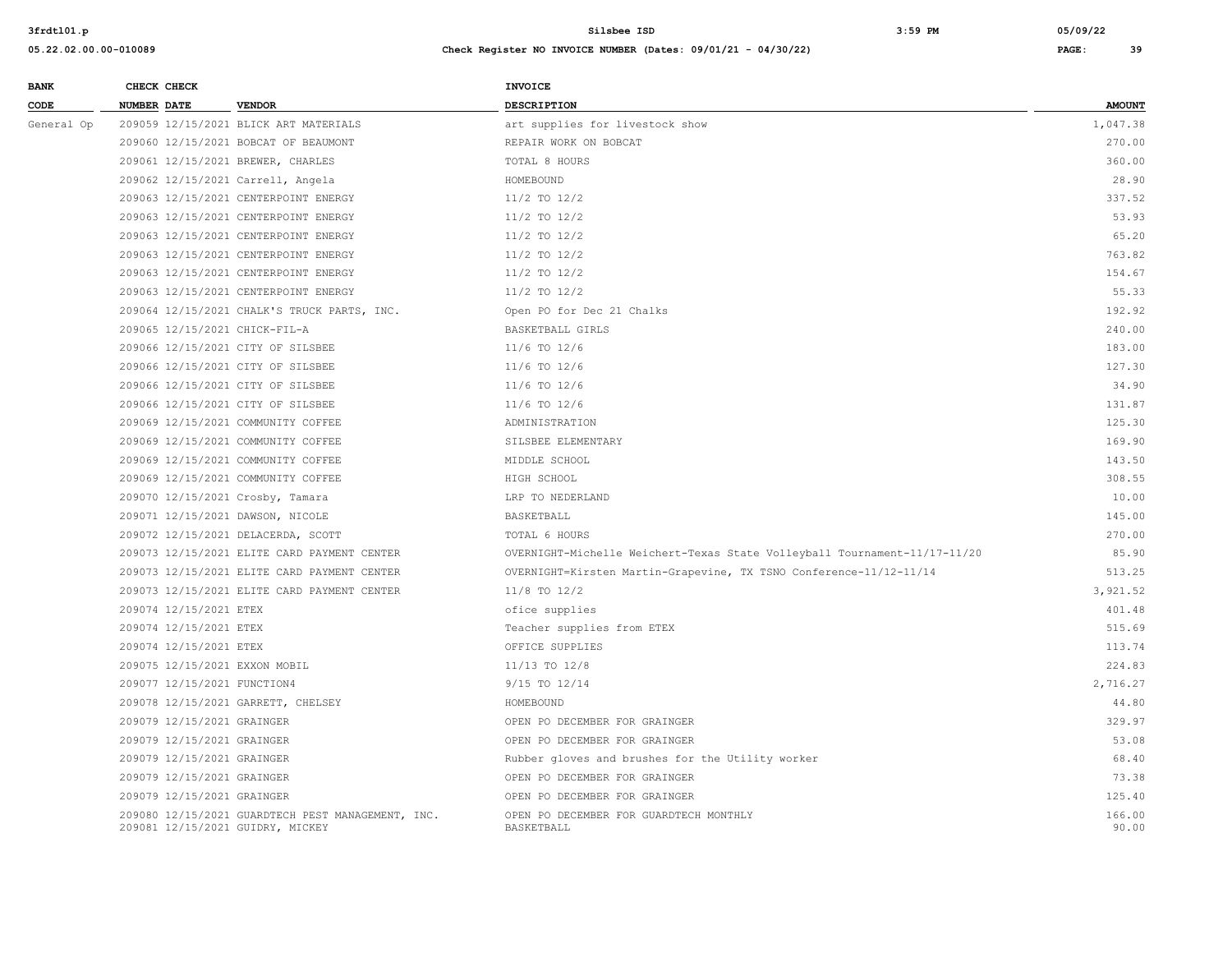| NUMBER DATE<br><b>VENDOR</b><br><b>DESCRIPTION</b><br>CODE<br>209082 12/15/2021 HAMBURGER DEPOT<br>MS BOYS BASKETBALL<br>General Op<br>209082 12/15/2021 HAMBURGER DEPOT<br>BOYS BASKETBALL<br>209083 12/15/2021 HAMSHIRE FANNETT HIGH SCHOOL<br>INVITATIONAL UIL<br>209084 12/15/2021 HANCOCK, ROBERT<br>BASKETBALL<br>209085 12/15/2021 HARDIN JEFFERSON HIGH SCHOOL GOLF<br>JV BOYS INVITATIONAL GOLF<br>209086 12/15/2021 HARDIN JEFFERSON HIGH SCHOOL GOLF<br>VARSSITY BOYS INVITATIONAL<br>209087 12/15/2021 JASPER ATHLETIC DEPT<br>BOYS VARSITY GOLF<br>209088 12/15/2021 JERRY, CHARLES<br>BASKETBALL<br>209090 12/15/2021 KELI'S K9'S LLC.<br>SERVICES 12/9<br>209091 12/15/2021 LAIRD, ROSE<br>LRP TO NEDERLAND<br>209092 12/15/2021 LANGSTON, MELE<br>HOMEBOUND<br>209093 12/15/2021 LUMBERTON HIGH SCHOOL<br>JV LADY RAIDEER SOCCER TOURNAMENT<br>209094 12/15/2021 MARK'S PLUMBING<br>OPEN PO DECEMBER FOR MARK'S PLUMBING<br>209095 12/15/2021 MAYBERRY, DONTE<br>BASKETBALL<br>209096 12/15/2021 MCMILLAN GLASS AND DOOR<br>OPEN PO DECEMBER FOR MCMILLIAN GLASS<br>209097 12/15/2021 MICRO INTEGRATION<br>Palo Alto Maintenance for PA-3220<br>209098 12/15/2021 MONTALVO, CARLOS II<br>TOTAL 3.25 HOURS<br>209099 12/15/2021 MUNRO'S UNIFORM SERVICE<br>TRANSPORTATION NOVEMBER 2021<br>209099 12/15/2021 MUNRO'S UNIFORM SERVICE<br>NOVEMBER 2021<br>209100 12/15/2021 NACOGDOCHES ISD ATHLETICS<br>SILSBEE VS BROWNSBORO AND SILSBEE VS PLEASANT GROVE<br>209101 12/15/2021 NCS PEARSON, INC.<br>testing<br>209102 12/15/2021 ORR, JESSE<br>BOYS BB TOTAL 3.25 HOURS<br>209103 12/15/2021 PINEY WOODS SANITATION<br>verbal cost to deliver, dump and pick up dumpster fees for Kirby clean up<br>209105 12/15/2021 REGION V EDUCATION SERVICE CENTER<br>workshop<br>209105 12/15/2021 REGION V EDUCATION SERVICE CENTER<br>workshop<br>209105 12/15/2021 REGION V EDUCATION SERVICE CENTER<br>INSTRUCTIONAL SERV - TEKS, TXGUIDE AND DMAC<br>209106 12/15/2021 RHODES, DONALD JR<br>BASKETBALL<br>209107 12/15/2021 SILSBEE COUNTRY CLUB<br>BALLS FOR GOLF TEAM<br>209109 12/15/2021 SOUTHERN LAWN & LANDSCAPES LLC<br>MOWING COMPLETED 12/11<br>209110 12/15/2021 SOUTHWEST FOODSERVICE EXCELLENCE, LLC<br>NOVEMBER 2021<br>209111 12/15/2021 SUN COAST RESOURCES<br>Fuel and DEF Additive for the fleet<br>209111 12/15/2021 SUN COAST RESOURCES | <b>BANK</b> | CHECK CHECK |  | <b>INVOICE</b>                      |                |
|------------------------------------------------------------------------------------------------------------------------------------------------------------------------------------------------------------------------------------------------------------------------------------------------------------------------------------------------------------------------------------------------------------------------------------------------------------------------------------------------------------------------------------------------------------------------------------------------------------------------------------------------------------------------------------------------------------------------------------------------------------------------------------------------------------------------------------------------------------------------------------------------------------------------------------------------------------------------------------------------------------------------------------------------------------------------------------------------------------------------------------------------------------------------------------------------------------------------------------------------------------------------------------------------------------------------------------------------------------------------------------------------------------------------------------------------------------------------------------------------------------------------------------------------------------------------------------------------------------------------------------------------------------------------------------------------------------------------------------------------------------------------------------------------------------------------------------------------------------------------------------------------------------------------------------------------------------------------------------------------------------------------------------------------------------------------------------------------------------------------------------------------------------------------------------------------------------------------------------------------------------------------------------------------------------------------------------------------------------------------|-------------|-------------|--|-------------------------------------|----------------|
|                                                                                                                                                                                                                                                                                                                                                                                                                                                                                                                                                                                                                                                                                                                                                                                                                                                                                                                                                                                                                                                                                                                                                                                                                                                                                                                                                                                                                                                                                                                                                                                                                                                                                                                                                                                                                                                                                                                                                                                                                                                                                                                                                                                                                                                                                                                                                                        |             |             |  |                                     | <b>AMOUNT</b>  |
|                                                                                                                                                                                                                                                                                                                                                                                                                                                                                                                                                                                                                                                                                                                                                                                                                                                                                                                                                                                                                                                                                                                                                                                                                                                                                                                                                                                                                                                                                                                                                                                                                                                                                                                                                                                                                                                                                                                                                                                                                                                                                                                                                                                                                                                                                                                                                                        |             |             |  |                                     | 450.00         |
|                                                                                                                                                                                                                                                                                                                                                                                                                                                                                                                                                                                                                                                                                                                                                                                                                                                                                                                                                                                                                                                                                                                                                                                                                                                                                                                                                                                                                                                                                                                                                                                                                                                                                                                                                                                                                                                                                                                                                                                                                                                                                                                                                                                                                                                                                                                                                                        |             |             |  |                                     | 490.00         |
|                                                                                                                                                                                                                                                                                                                                                                                                                                                                                                                                                                                                                                                                                                                                                                                                                                                                                                                                                                                                                                                                                                                                                                                                                                                                                                                                                                                                                                                                                                                                                                                                                                                                                                                                                                                                                                                                                                                                                                                                                                                                                                                                                                                                                                                                                                                                                                        |             |             |  |                                     | 555.00         |
|                                                                                                                                                                                                                                                                                                                                                                                                                                                                                                                                                                                                                                                                                                                                                                                                                                                                                                                                                                                                                                                                                                                                                                                                                                                                                                                                                                                                                                                                                                                                                                                                                                                                                                                                                                                                                                                                                                                                                                                                                                                                                                                                                                                                                                                                                                                                                                        |             |             |  |                                     | 90.00          |
|                                                                                                                                                                                                                                                                                                                                                                                                                                                                                                                                                                                                                                                                                                                                                                                                                                                                                                                                                                                                                                                                                                                                                                                                                                                                                                                                                                                                                                                                                                                                                                                                                                                                                                                                                                                                                                                                                                                                                                                                                                                                                                                                                                                                                                                                                                                                                                        |             |             |  |                                     | 185.00         |
|                                                                                                                                                                                                                                                                                                                                                                                                                                                                                                                                                                                                                                                                                                                                                                                                                                                                                                                                                                                                                                                                                                                                                                                                                                                                                                                                                                                                                                                                                                                                                                                                                                                                                                                                                                                                                                                                                                                                                                                                                                                                                                                                                                                                                                                                                                                                                                        |             |             |  |                                     | 185.00         |
|                                                                                                                                                                                                                                                                                                                                                                                                                                                                                                                                                                                                                                                                                                                                                                                                                                                                                                                                                                                                                                                                                                                                                                                                                                                                                                                                                                                                                                                                                                                                                                                                                                                                                                                                                                                                                                                                                                                                                                                                                                                                                                                                                                                                                                                                                                                                                                        |             |             |  |                                     | 70.00          |
|                                                                                                                                                                                                                                                                                                                                                                                                                                                                                                                                                                                                                                                                                                                                                                                                                                                                                                                                                                                                                                                                                                                                                                                                                                                                                                                                                                                                                                                                                                                                                                                                                                                                                                                                                                                                                                                                                                                                                                                                                                                                                                                                                                                                                                                                                                                                                                        |             |             |  |                                     | 145.00         |
|                                                                                                                                                                                                                                                                                                                                                                                                                                                                                                                                                                                                                                                                                                                                                                                                                                                                                                                                                                                                                                                                                                                                                                                                                                                                                                                                                                                                                                                                                                                                                                                                                                                                                                                                                                                                                                                                                                                                                                                                                                                                                                                                                                                                                                                                                                                                                                        |             |             |  |                                     | 600.00         |
|                                                                                                                                                                                                                                                                                                                                                                                                                                                                                                                                                                                                                                                                                                                                                                                                                                                                                                                                                                                                                                                                                                                                                                                                                                                                                                                                                                                                                                                                                                                                                                                                                                                                                                                                                                                                                                                                                                                                                                                                                                                                                                                                                                                                                                                                                                                                                                        |             |             |  |                                     | 10.00          |
|                                                                                                                                                                                                                                                                                                                                                                                                                                                                                                                                                                                                                                                                                                                                                                                                                                                                                                                                                                                                                                                                                                                                                                                                                                                                                                                                                                                                                                                                                                                                                                                                                                                                                                                                                                                                                                                                                                                                                                                                                                                                                                                                                                                                                                                                                                                                                                        |             |             |  |                                     | 13.22          |
|                                                                                                                                                                                                                                                                                                                                                                                                                                                                                                                                                                                                                                                                                                                                                                                                                                                                                                                                                                                                                                                                                                                                                                                                                                                                                                                                                                                                                                                                                                                                                                                                                                                                                                                                                                                                                                                                                                                                                                                                                                                                                                                                                                                                                                                                                                                                                                        |             |             |  |                                     | 275.00         |
|                                                                                                                                                                                                                                                                                                                                                                                                                                                                                                                                                                                                                                                                                                                                                                                                                                                                                                                                                                                                                                                                                                                                                                                                                                                                                                                                                                                                                                                                                                                                                                                                                                                                                                                                                                                                                                                                                                                                                                                                                                                                                                                                                                                                                                                                                                                                                                        |             |             |  |                                     | 323.41         |
|                                                                                                                                                                                                                                                                                                                                                                                                                                                                                                                                                                                                                                                                                                                                                                                                                                                                                                                                                                                                                                                                                                                                                                                                                                                                                                                                                                                                                                                                                                                                                                                                                                                                                                                                                                                                                                                                                                                                                                                                                                                                                                                                                                                                                                                                                                                                                                        |             |             |  |                                     | 145.00         |
|                                                                                                                                                                                                                                                                                                                                                                                                                                                                                                                                                                                                                                                                                                                                                                                                                                                                                                                                                                                                                                                                                                                                                                                                                                                                                                                                                                                                                                                                                                                                                                                                                                                                                                                                                                                                                                                                                                                                                                                                                                                                                                                                                                                                                                                                                                                                                                        |             |             |  |                                     | 273.56         |
|                                                                                                                                                                                                                                                                                                                                                                                                                                                                                                                                                                                                                                                                                                                                                                                                                                                                                                                                                                                                                                                                                                                                                                                                                                                                                                                                                                                                                                                                                                                                                                                                                                                                                                                                                                                                                                                                                                                                                                                                                                                                                                                                                                                                                                                                                                                                                                        |             |             |  |                                     | 6,982.50       |
|                                                                                                                                                                                                                                                                                                                                                                                                                                                                                                                                                                                                                                                                                                                                                                                                                                                                                                                                                                                                                                                                                                                                                                                                                                                                                                                                                                                                                                                                                                                                                                                                                                                                                                                                                                                                                                                                                                                                                                                                                                                                                                                                                                                                                                                                                                                                                                        |             |             |  |                                     | 146.25         |
|                                                                                                                                                                                                                                                                                                                                                                                                                                                                                                                                                                                                                                                                                                                                                                                                                                                                                                                                                                                                                                                                                                                                                                                                                                                                                                                                                                                                                                                                                                                                                                                                                                                                                                                                                                                                                                                                                                                                                                                                                                                                                                                                                                                                                                                                                                                                                                        |             |             |  |                                     | 188.30         |
|                                                                                                                                                                                                                                                                                                                                                                                                                                                                                                                                                                                                                                                                                                                                                                                                                                                                                                                                                                                                                                                                                                                                                                                                                                                                                                                                                                                                                                                                                                                                                                                                                                                                                                                                                                                                                                                                                                                                                                                                                                                                                                                                                                                                                                                                                                                                                                        |             |             |  |                                     | 1,187.30       |
|                                                                                                                                                                                                                                                                                                                                                                                                                                                                                                                                                                                                                                                                                                                                                                                                                                                                                                                                                                                                                                                                                                                                                                                                                                                                                                                                                                                                                                                                                                                                                                                                                                                                                                                                                                                                                                                                                                                                                                                                                                                                                                                                                                                                                                                                                                                                                                        |             |             |  |                                     | 909.82         |
|                                                                                                                                                                                                                                                                                                                                                                                                                                                                                                                                                                                                                                                                                                                                                                                                                                                                                                                                                                                                                                                                                                                                                                                                                                                                                                                                                                                                                                                                                                                                                                                                                                                                                                                                                                                                                                                                                                                                                                                                                                                                                                                                                                                                                                                                                                                                                                        |             |             |  |                                     | 190.00         |
|                                                                                                                                                                                                                                                                                                                                                                                                                                                                                                                                                                                                                                                                                                                                                                                                                                                                                                                                                                                                                                                                                                                                                                                                                                                                                                                                                                                                                                                                                                                                                                                                                                                                                                                                                                                                                                                                                                                                                                                                                                                                                                                                                                                                                                                                                                                                                                        |             |             |  |                                     | 146.25         |
|                                                                                                                                                                                                                                                                                                                                                                                                                                                                                                                                                                                                                                                                                                                                                                                                                                                                                                                                                                                                                                                                                                                                                                                                                                                                                                                                                                                                                                                                                                                                                                                                                                                                                                                                                                                                                                                                                                                                                                                                                                                                                                                                                                                                                                                                                                                                                                        |             |             |  |                                     | 179.00         |
|                                                                                                                                                                                                                                                                                                                                                                                                                                                                                                                                                                                                                                                                                                                                                                                                                                                                                                                                                                                                                                                                                                                                                                                                                                                                                                                                                                                                                                                                                                                                                                                                                                                                                                                                                                                                                                                                                                                                                                                                                                                                                                                                                                                                                                                                                                                                                                        |             |             |  |                                     | 25.00          |
|                                                                                                                                                                                                                                                                                                                                                                                                                                                                                                                                                                                                                                                                                                                                                                                                                                                                                                                                                                                                                                                                                                                                                                                                                                                                                                                                                                                                                                                                                                                                                                                                                                                                                                                                                                                                                                                                                                                                                                                                                                                                                                                                                                                                                                                                                                                                                                        |             |             |  |                                     | 15.00          |
|                                                                                                                                                                                                                                                                                                                                                                                                                                                                                                                                                                                                                                                                                                                                                                                                                                                                                                                                                                                                                                                                                                                                                                                                                                                                                                                                                                                                                                                                                                                                                                                                                                                                                                                                                                                                                                                                                                                                                                                                                                                                                                                                                                                                                                                                                                                                                                        |             |             |  |                                     | 35,610.35      |
|                                                                                                                                                                                                                                                                                                                                                                                                                                                                                                                                                                                                                                                                                                                                                                                                                                                                                                                                                                                                                                                                                                                                                                                                                                                                                                                                                                                                                                                                                                                                                                                                                                                                                                                                                                                                                                                                                                                                                                                                                                                                                                                                                                                                                                                                                                                                                                        |             |             |  |                                     | 70.00          |
|                                                                                                                                                                                                                                                                                                                                                                                                                                                                                                                                                                                                                                                                                                                                                                                                                                                                                                                                                                                                                                                                                                                                                                                                                                                                                                                                                                                                                                                                                                                                                                                                                                                                                                                                                                                                                                                                                                                                                                                                                                                                                                                                                                                                                                                                                                                                                                        |             |             |  |                                     | 800.00         |
|                                                                                                                                                                                                                                                                                                                                                                                                                                                                                                                                                                                                                                                                                                                                                                                                                                                                                                                                                                                                                                                                                                                                                                                                                                                                                                                                                                                                                                                                                                                                                                                                                                                                                                                                                                                                                                                                                                                                                                                                                                                                                                                                                                                                                                                                                                                                                                        |             |             |  |                                     | 4,906.00       |
|                                                                                                                                                                                                                                                                                                                                                                                                                                                                                                                                                                                                                                                                                                                                                                                                                                                                                                                                                                                                                                                                                                                                                                                                                                                                                                                                                                                                                                                                                                                                                                                                                                                                                                                                                                                                                                                                                                                                                                                                                                                                                                                                                                                                                                                                                                                                                                        |             |             |  |                                     | 119,349.82     |
|                                                                                                                                                                                                                                                                                                                                                                                                                                                                                                                                                                                                                                                                                                                                                                                                                                                                                                                                                                                                                                                                                                                                                                                                                                                                                                                                                                                                                                                                                                                                                                                                                                                                                                                                                                                                                                                                                                                                                                                                                                                                                                                                                                                                                                                                                                                                                                        |             |             |  |                                     | 14,599.87      |
|                                                                                                                                                                                                                                                                                                                                                                                                                                                                                                                                                                                                                                                                                                                                                                                                                                                                                                                                                                                                                                                                                                                                                                                                                                                                                                                                                                                                                                                                                                                                                                                                                                                                                                                                                                                                                                                                                                                                                                                                                                                                                                                                                                                                                                                                                                                                                                        |             |             |  | Fuel and DEF Additive for the fleet | 899.99         |
| 209112 12/15/2021 TALLEY, CLAYTON<br>MS TO PARKDALE                                                                                                                                                                                                                                                                                                                                                                                                                                                                                                                                                                                                                                                                                                                                                                                                                                                                                                                                                                                                                                                                                                                                                                                                                                                                                                                                                                                                                                                                                                                                                                                                                                                                                                                                                                                                                                                                                                                                                                                                                                                                                                                                                                                                                                                                                                                    |             |             |  |                                     | 10.00          |
| 209113 12/15/2021 TASB, INC.<br>SHARS BILLING NOVEMBER 2021                                                                                                                                                                                                                                                                                                                                                                                                                                                                                                                                                                                                                                                                                                                                                                                                                                                                                                                                                                                                                                                                                                                                                                                                                                                                                                                                                                                                                                                                                                                                                                                                                                                                                                                                                                                                                                                                                                                                                                                                                                                                                                                                                                                                                                                                                                            |             |             |  |                                     | 1,660.19       |
| 209114 12/15/2021 TEPSA<br>TEPSA-FISHER                                                                                                                                                                                                                                                                                                                                                                                                                                                                                                                                                                                                                                                                                                                                                                                                                                                                                                                                                                                                                                                                                                                                                                                                                                                                                                                                                                                                                                                                                                                                                                                                                                                                                                                                                                                                                                                                                                                                                                                                                                                                                                                                                                                                                                                                                                                                |             |             |  |                                     | 357.00         |
| 209115 12/15/2021 TEXAS DEPARTMENT OF PUBLIC SAFETY<br>11/1 TO 11/30                                                                                                                                                                                                                                                                                                                                                                                                                                                                                                                                                                                                                                                                                                                                                                                                                                                                                                                                                                                                                                                                                                                                                                                                                                                                                                                                                                                                                                                                                                                                                                                                                                                                                                                                                                                                                                                                                                                                                                                                                                                                                                                                                                                                                                                                                                   |             |             |  |                                     | 7.00           |
| 209116 12/15/2021 TEXAS MUSIC EDUCATORS ASSN<br>OVERNIGHT-Michelle Martinez- TMEA-2/10-2/12                                                                                                                                                                                                                                                                                                                                                                                                                                                                                                                                                                                                                                                                                                                                                                                                                                                                                                                                                                                                                                                                                                                                                                                                                                                                                                                                                                                                                                                                                                                                                                                                                                                                                                                                                                                                                                                                                                                                                                                                                                                                                                                                                                                                                                                                            |             |             |  |                                     | 60.00          |
| 209117 12/15/2021 Thornhill, Sherrie<br>CARD STOCK FOR TAPR REPORT<br>209118 12/15/2021 TYLER, WILLIAM<br>TOTAL 2 HOURS                                                                                                                                                                                                                                                                                                                                                                                                                                                                                                                                                                                                                                                                                                                                                                                                                                                                                                                                                                                                                                                                                                                                                                                                                                                                                                                                                                                                                                                                                                                                                                                                                                                                                                                                                                                                                                                                                                                                                                                                                                                                                                                                                                                                                                                |             |             |  |                                     | 21.99<br>90.00 |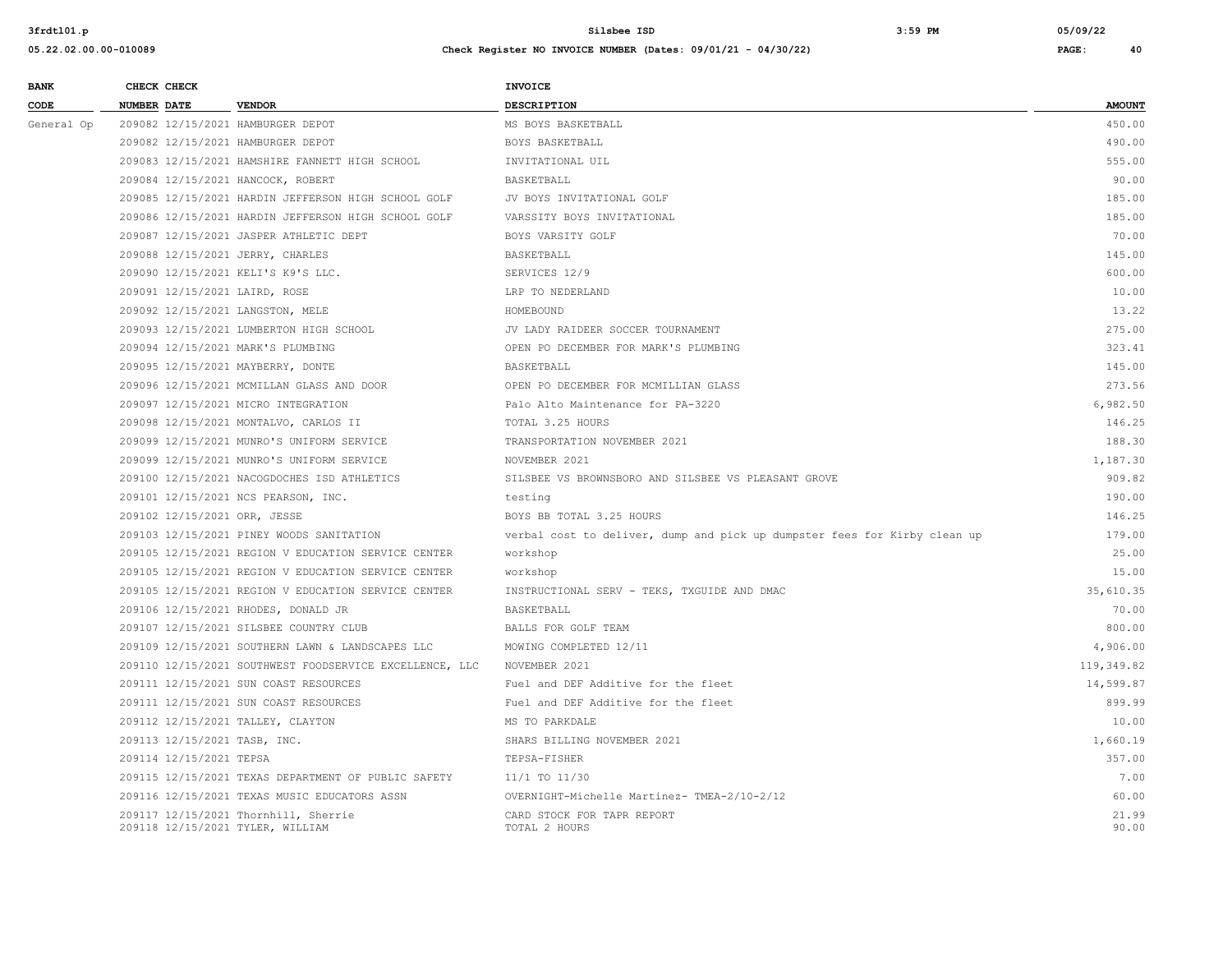| <b>BANK</b> | CHECK CHECK                       |                                                                                      | <b>INVOICE</b>                                                         |               |
|-------------|-----------------------------------|--------------------------------------------------------------------------------------|------------------------------------------------------------------------|---------------|
| CODE        | <b>NUMBER DATE</b>                | <b>VENDOR</b>                                                                        | <b>DESCRIPTION</b>                                                     | <b>AMOUNT</b> |
| General Op  |                                   | 209119 12/15/2021 UIL MUSIC REGION 10                                                | UIL VOCAL SOLO CONTEST                                                 | 120.00        |
|             |                                   | 209120 12/15/2021 VIDOR PIRATE GOLF                                                  | VARSITY GOLF                                                           | 70.00         |
|             |                                   | 209121 12/15/2021 VIDOR PIRATE GOLF                                                  | JV GOLF TOURNAMENT                                                     | 175.00        |
|             | 209122 12/15/2021 VINCENT, MARK   |                                                                                      | TOTAL 2.75 HOURS                                                       | 123.75        |
|             |                                   | 209123 12/15/2021 WARREN ISD ATHLETICS                                               | WARREN/WILDWOOD VARSITY BOYS INVITATIONAL GOLF                         | 45.00         |
|             |                                   | 209124 12/15/2021 WATHEN, DESHONG & JUNCKER, L.L.P.                                  | AUDIT SERVICES FOR THE YEAR ENDED 31, 2021                             | 24,150.00     |
|             | 209125 12/15/2021 WHITTED, EMILEE |                                                                                      | SCHOLARSHIP                                                            | 625.00        |
|             |                                   | 209126 12/15/2021 Williamson, Lisa                                                   | LR TO NEDERLAND                                                        | 10.00         |
|             | 209127 12/15/2021 WILLIS, SUSAN   |                                                                                      | HS TO MANVEL                                                           | 18.19         |
|             | 209128 12/15/2021 WRIGHT, TRACI   |                                                                                      | MS PARKDALE MALL                                                       | 10.00         |
|             |                                   | 209129 12/17/2021 AWARDS OF DISTINCTION                                              | PLAQUE                                                                 | 64.90         |
|             | 209130 12/17/2021 BEELER, GINGER  |                                                                                      | REGION V WORKSHOP                                                      | 25.65         |
|             | 209130 12/17/2021 BEELER, GINGER  |                                                                                      | REGION V MILEAGE                                                       | 25.65         |
|             | 209130 12/17/2021 BEELER, GINGER  |                                                                                      | REGION V                                                               | 25.65         |
|             |                                   | 209131 12/17/2021 BOUDREAUX, ANTHONY                                                 | BASKETBALL                                                             | 145.00        |
|             | 209132 12/17/2021 BRANTLEY, VICKI |                                                                                      | SPED WORKING LUNCH WITH STAFF                                          | 195.74        |
|             |                                   | 209133 12/17/2021 BRUCE'S INCORPORATED                                               | OPF 42 BASE ROCK FOR HIGH SCHOOL                                       | 2,394.70      |
|             | 209134 12/17/2021 CHICK-FIL-A     |                                                                                      | SOCCER                                                                 | 299.70        |
|             | 209135 12/17/2021 CITY OF SILSBEE |                                                                                      | $11/13$ to $12/13$                                                     | 1,134.28      |
|             | 209135 12/17/2021 CITY OF SILSBEE |                                                                                      | $11/13$ to $12/13$                                                     | 198.60        |
|             | 209136 12/17/2021 COOPER, RANDALL |                                                                                      | BASKETBALL                                                             | 175.00        |
|             |                                   | 209138 12/17/2021 DELACERDA, SCOTT                                                   | TOTAL 8 HOURS                                                          | 360.00        |
|             |                                   | 209138 12/17/2021 DELACERDA, SCOTT                                                   | TOTAL 5 HOURS                                                          | 225.00        |
|             | 209139 12/17/2021 ETEX            |                                                                                      | ETEX ORDER FOR J TARKINGTON PLEASE SEE ATTACHED                        | 379.60        |
|             |                                   | 209140 12/17/2021 GUILLORY, DARIUS                                                   | BASKETBALL                                                             | 90.00         |
|             |                                   | 209141 12/17/2021 GUILLORY, EVERETT                                                  | BASKETBALL                                                             | 145.00        |
|             | 209142 12/17/2021 HAMBURGER DEPOT |                                                                                      | BOYS BB                                                                | 350.00        |
|             |                                   | 209143 12/17/2021 HARGRAVE HIGH SCHOOL                                               | REGION 3 4A REGIONAL REVIEW                                            | 400.00        |
|             | 209144 12/17/2021 LYONS, QUARAE   |                                                                                      | BASKETBALL                                                             | 70.00         |
|             |                                   | 209145 12/17/2021 MANEUVERING THE MIDDLE LLC                                         | TEACHER LICENSE MATH INTERVENTION                                      | 289.00        |
|             |                                   | 209146 12/17/2021 MICHAEL LAIDLER, LLC                                               | BASKETBALL                                                             | 70.00         |
|             |                                   | 209147 12/17/2021 MONTALVO, CARLOS II                                                | TOTAL 5 HOURS                                                          | 225.00        |
|             |                                   | 209148 12/17/2021 NATIONAL SCOREBOARD AND DISPLAY SERVICES 11/16 SERVICE HIGH SCHOOL |                                                                        | 375.00        |
|             |                                   | 209149 12/17/2021 NEDERLAND HIGH SCHOOL BOYS GOLF                                    | JV SPRING GOLF TOURNAMENT                                              | 185.00        |
|             |                                   | 209150 12/17/2021 NEDERLAND HIGH SCHOOL BOYS GOLF                                    | BOYS VARSITY SPRING GOLF                                               | 180.00        |
|             | 209151 12/17/2021 OMNI FILTRATION |                                                                                      | REPLACEMENT FILTERS FOR ALL ADDITIONAL AREAS THAT OMNI DOESN'T SERVICE | 418.90        |
|             |                                   |                                                                                      | THROUGHOUT THE DISTRICT                                                |               |
|             | 209152 12/17/2021 PNG GOLF        |                                                                                      | ENTRY FEE                                                              | 160.00        |
|             | 209153 12/17/2021 PNG HIGH SCHOOL |                                                                                      | SOCCER MEN'S TOURNAMENT                                                | 295.00        |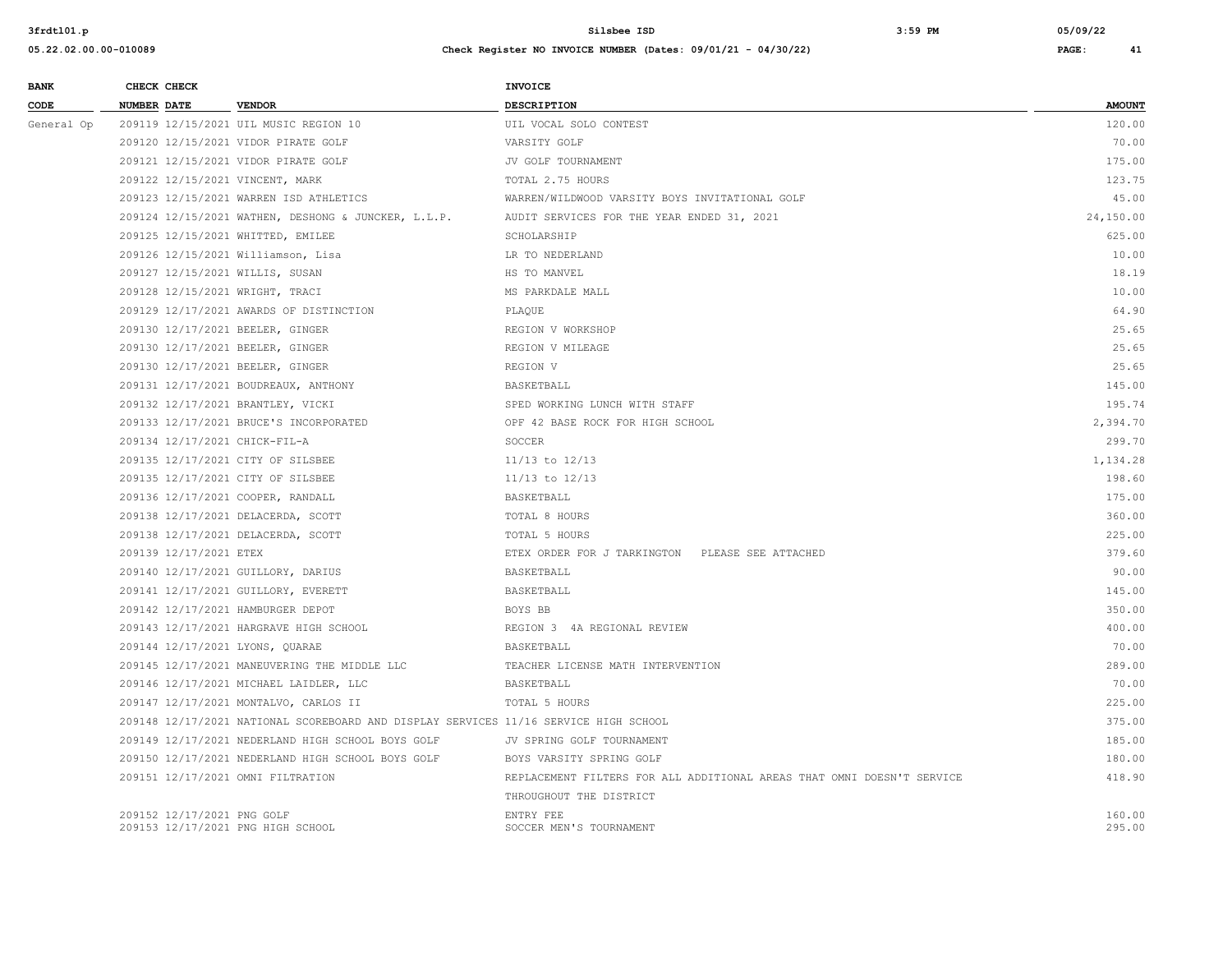| <b>BANK</b> |                    | CHECK CHECK                 |                                                    | INVOICE                                                                     |                  |
|-------------|--------------------|-----------------------------|----------------------------------------------------|-----------------------------------------------------------------------------|------------------|
| CODE        | <b>NUMBER DATE</b> |                             | <b>VENDOR</b>                                      | DESCRIPTION                                                                 | <b>AMOUNT</b>    |
| General Op  |                    |                             | 209154 12/17/2021 RAPTOR ACCOUNTS RECEIVABLE       | OFFICE SUPPLIES                                                             | 139.00           |
|             |                    |                             | 209155 12/17/2021 REGION VI ESC                    | workshop                                                                    | 210.00           |
|             |                    |                             | 209156 12/17/2021 RENFRO, ARCHIE                   | BASKETBALL                                                                  | 175.00           |
|             |                    |                             | 209157 12/17/2021 RICKS, CAMERAN                   | SCHOLARSHIP                                                                 | 500.00           |
|             |                    |                             | 209158 12/17/2021 SILSBEE VISITOR CENTER           | BUILDING USE MISS SILSBEE SCHOLARSHIP PAGEANT                               | 116.90           |
|             |                    |                             | 209159 12/17/2021 SILSBEE ELITE FOOTBALL AND CHEER | BUILDING USE                                                                | 58.40            |
|             |                    |                             | 209160 12/17/2021 WALTERS, MATTHEW                 | TOTAL 8 HOURS                                                               | 360.00           |
|             |                    |                             | 209161 12/17/2021 WORTHINGTON DIRECT               | Student Desk and ShippingReissue PO#0412100152 Board Approved on 06/08/2021 | 51,383.00        |
|             |                    |                             | 209162 12/17/2021 FOUNDATION INNOVATION, LLC.      | NOVEMBER CONTRACT SERVICES                                                  | 2,406.82         |
|             |                    |                             | 209163 01/04/2022 ADAMS, WADE                      | REIMBURSEMENT                                                               | 300.00           |
|             |                    |                             | 209164 01/04/2022 ALANIZ, JOHN                     | REIMBURSEMENT                                                               | 150.00           |
|             |                    |                             | 209165 01/04/2022 ANAYA, AARON                     | REIMBUSEMENT                                                                | 75.00            |
|             |                    |                             | 209166 01/04/2022 BAKER, JADEN                     | REIMBURSEMENT                                                               | 150.00           |
|             |                    |                             | 209167 01/04/2022 BARTON, ROBERT III               | REIMBURSEMENT                                                               | 600.00           |
|             |                    |                             | 209168 01/04/2022 BEBEE, ANNIE                     | REIMBURSEMENT                                                               | 300.00           |
|             |                    |                             | 209169 01/04/2022 BLINCOE, KENNEDY                 | REIMBURSEMENT                                                               | 650.00           |
|             |                    |                             | 209170 01/04/2022 BOURGEOIS, KAYLEE                | REIMBURSEMENT                                                               | 300.00           |
|             |                    |                             | 209171 01/04/2022 CANGEMI, MARIA                   | REIMBURSEMENT                                                               | 525.00           |
|             |                    |                             | 209172 01/04/2022 CASTILAW, CADEN                  | REIMBURSEMENT                                                               | 150.00           |
|             |                    |                             | 209173 01/04/2022 COOLEY, CHEYENNE                 | REIMBURSEMENT                                                               | 225.00           |
|             |                    |                             | 209174 01/04/2022 CORDERO, SABRINA                 | REIMBURSEMENT                                                               | 100.00           |
|             |                    |                             | 209175 01/04/2022 CRAVY, ELI                       | REIMBURSEMENT                                                               | 300.00           |
|             |                    |                             | 209176 01/04/2022 DISE, GARREN                     | REIMBURSEMENT                                                               | 75.00            |
|             |                    |                             | 209177 01/04/2022 EYRE, CLAYTON                    | REIMBURSMENT                                                                | 300.00           |
|             |                    |                             | 209178 01/04/2022 EYRE, MATTHEW                    | REIMBURSEMENT                                                               | 300.00           |
|             |                    |                             | 209179 01/04/2022 FERGUSON, WALTER                 | REIMBURSEMENT                                                               | 150.00           |
|             |                    |                             | 209180 01/04/2022 FOWLER, KENZIE                   | REIMBURSEMENT                                                               | 150.00           |
|             |                    |                             | 209181 01/04/2022 FREEMAN, PANDA                   | REIMBURSEMENT                                                               | 150.00           |
|             |                    |                             | 209182 01/04/2022 FULLER, WELLBORN                 | REIMBURSEMENT                                                               | 300.00           |
|             |                    |                             | 209183 01/04/2022 GRAY, MAKAYLA                    | REIMBURSEMENT                                                               | 400.00           |
|             |                    |                             | 209184 01/04/2022 HATFIELD, MAKAYLA                | REIMBURSEMENT                                                               | 425.00           |
|             |                    |                             | 209185 01/04/2022 HERRINGTON, HANNON               | REIMBURSEMENT                                                               | 100.00           |
|             |                    |                             | 209186 01/04/2022 HOKE, SARAH                      | REIMBURSEMENT                                                               | 300.00           |
|             |                    |                             | 209187 01/04/2022 HUTTO, ANDREW                    | REIMBURSEMENT                                                               | 150.00           |
|             |                    |                             | 209188 01/04/2022 HUTTO, LAUREN                    | REIMBURSEMENT                                                               | 500.00           |
|             |                    |                             | 209189 01/04/2022 ISTRE, DYLAN                     | REIMBURSEMENT                                                               | 150.00           |
|             |                    |                             | 209190 01/04/2022 JOHNSON, JADEN                   | REIMBURSEMENT                                                               | 150.00           |
|             |                    | 209192 01/04/2022 KNOX, JAY | 209191 01/04/2022 KING, KAITLYN                    | REIMBURSEMENT<br>REIMBURSEMENT                                              | 800.00<br>525.00 |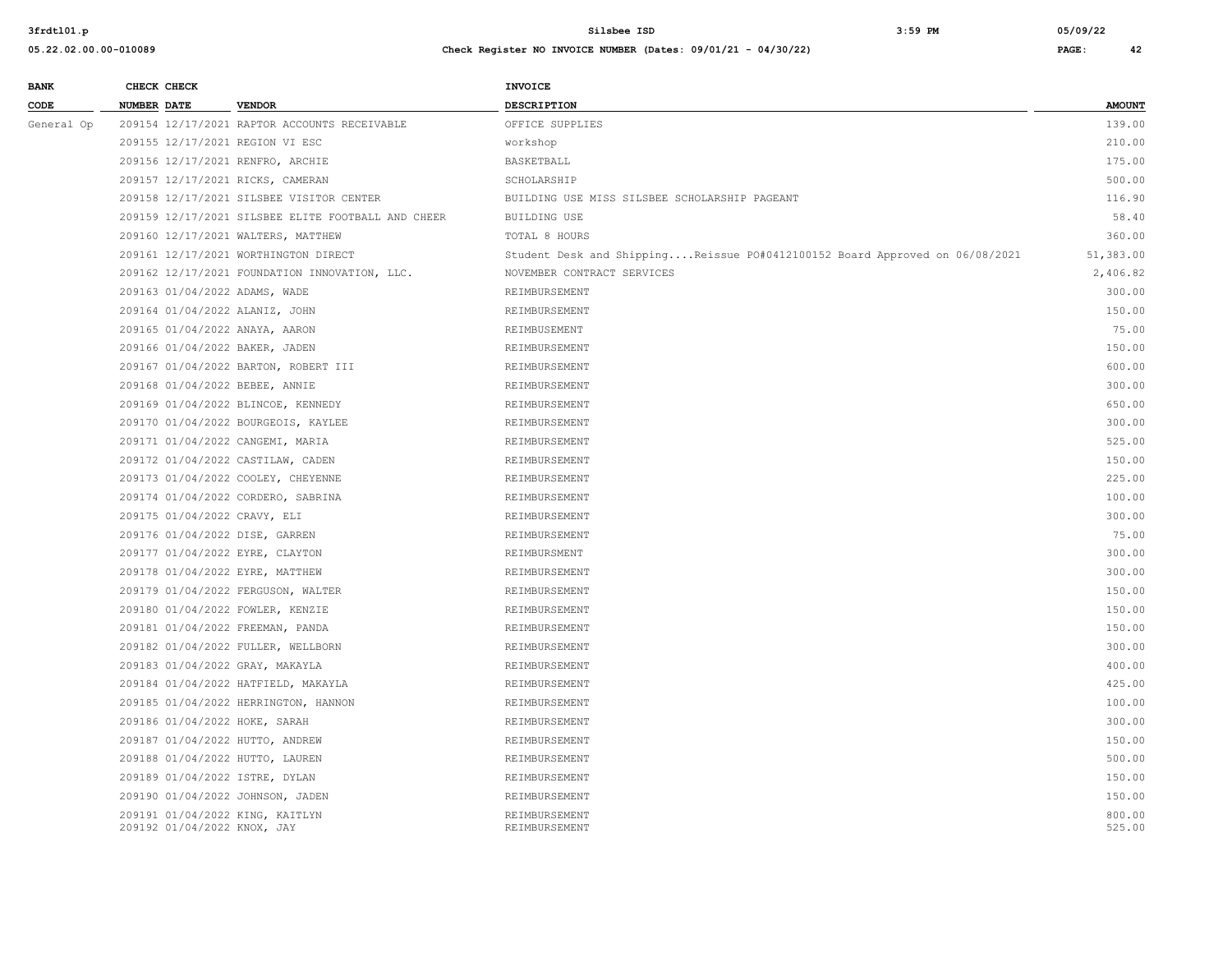| <b>BANK</b> |             | CHECK CHECK                 |                                         | <b>INVOICE</b>                                               |                     |
|-------------|-------------|-----------------------------|-----------------------------------------|--------------------------------------------------------------|---------------------|
| CODE        | NUMBER DATE |                             | <b>VENDOR</b>                           | DESCRIPTION                                                  | <b>AMOUNT</b>       |
| General Op  |             |                             | 209193 01/04/2022 LAYMAN, EMMA          | REIMBURSEMENT                                                | 150.00              |
|             |             |                             | 209194 01/04/2022 LEBLANC, ANDREW       | REIMBURSEMENT                                                | 150.00              |
|             |             |                             | 209195 01/04/2022 LOPEZ, DAMARIS        | REIMBURSEMENT                                                | 300.00              |
|             |             |                             | 209196 01/04/2022 LOREDO, DAMIAN        | REIMBURSEMENT                                                | 150.00              |
|             |             |                             | 209197 01/04/2022 LUU, MELODY           | REIMBURSEMENT                                                | 250.00              |
|             |             |                             | 209198 01/04/2022 MARTINEZ, ASHTON      | REIMBURSEMENT                                                | 500.00              |
|             |             |                             | 209199 01/04/2022 MARTIN, TAYLOR        | REIMBURSEMENT                                                | 650.00              |
|             |             |                             | 209200 01/04/2022 MCBRIDE, DELANEY      | REIMBURSEMENT                                                | 450.00              |
|             |             |                             | 209201 01/04/2022 MCKEEFER, KANNIN      | REIMBURSEMENT                                                | 75.00               |
|             |             |                             | 209202 01/04/2022 MIDDLETON, RAYLEIGH   | REIMBURSEMENT                                                | 800.00              |
|             |             |                             | 209203 01/04/2022 MORRISON, MADISON     | REIMBURSEMENT                                                | 150.00              |
|             |             |                             | 209204 01/04/2022 PATE, BAILEY          | REIMBURSEMENT                                                | 425.00              |
|             |             |                             | 209205 01/04/2022 PILGREEN, IVY         | REIMBURSEMENT                                                | 150.00              |
|             |             |                             | 209206 01/04/2022 PRESTIDGE, ADALAI     | REIMBURSEMENT                                                | 650.00              |
|             |             |                             | 209207 01/04/2022 PUNTES, SIDNEY        | REIMBURSEMENT                                                | 375.00              |
|             |             |                             | 209208 01/04/2022 RAWLS, JASMINE        | REIMBURSEMENT                                                | 575.00              |
|             |             |                             | 209209 01/04/2022 ROBERTS, ALISSA       | REIMBURSEMENT                                                | 450.00              |
|             |             |                             | 209210 01/04/2022 RODGERS, REESE        | REIMBURSEMENT                                                | 150.00              |
|             |             |                             | 209211 01/04/2022 SANFORD, DYLAN        | REIMBURSEMENT                                                | 150.00              |
|             |             |                             | 209212 01/04/2022 SCOTT-WELLMAN, EMMA   | REIMBURSEMENT                                                | 450.00              |
|             |             |                             | 209213 01/04/2022 SCOTT-WELLMAN, LAUREN | REIMBURSEMENT                                                | 650.00              |
|             |             |                             | 209214 01/04/2022 SHUFF, MACKENZIE      | REIMBURSEMENT                                                | 725.00              |
|             |             |                             | 209215 01/04/2022 SMART, HAGEN          | REIMBURSEMENT                                                | 150.00              |
|             |             |                             | 209216 01/04/2022 SMART, LEVI           | REIMBURSEMENT                                                | 150.00              |
|             |             |                             | 209217 01/04/2022 STONE, KADIN          | REIMBURSEMENT                                                | 150.00              |
|             |             |                             | 209218 01/04/2022 TALLEY, LANDEN        | REIMBURSEMENT                                                | 200.00              |
|             |             |                             | 209219 01/04/2022 TARKINGTON, SHELBY    | REIMBURSEMENT                                                | 325.00              |
|             |             |                             | 209220 01/04/2022 THOMPSON, CHRISTIAN   | REIMBURSEMENT                                                | 150.00              |
|             |             |                             | 209221 01/04/2022 WATTERS, LUKE         | REIMBURSEMENT                                                | 450.00              |
|             |             |                             | 209222 01/04/2022 WHITTLE, FAITH        | REIMBURSEMENT                                                | 300.00              |
|             |             |                             | 209223 01/04/2022 WISE, TAYLOR          | REIMBURSEMENT                                                | 300.00              |
|             |             |                             | 209224 01/04/2022 RUSSELL, MAKENZIE     | REIMBURSEMENT                                                | 150.00              |
|             |             | 209225 01/05/2022 A-1 GLASS |                                         | cost to replace window broken by tree falling and hitting it | 257.39              |
|             |             | 209226 01/05/2022 ABM       |                                         | LITTLE DRIBBLERS 12/11                                       | 387.36              |
|             |             | 209226 01/05/2022 ABM       |                                         | 12/5 SILSBEE ELITE FOOTBALL AND CHEER AWARDS                 | 36.54               |
|             |             | 209226 01/05/2022 ABM       |                                         | 12/4 LITTLE DRIBBLERS                                        | 206.46              |
|             |             | 209226 01/05/2022 ABM       |                                         | 11/13 MISS SILSBEE PAGEANT SCHOLARSHIP                       | 122.94              |
|             |             | 209226 01/05/2022 ABM       | 209227 01/05/2022 ADVANCED GRAPHICS     | JANUARY 2022 SERVICE<br>poster maker supplies                | 66,671.51<br>545.48 |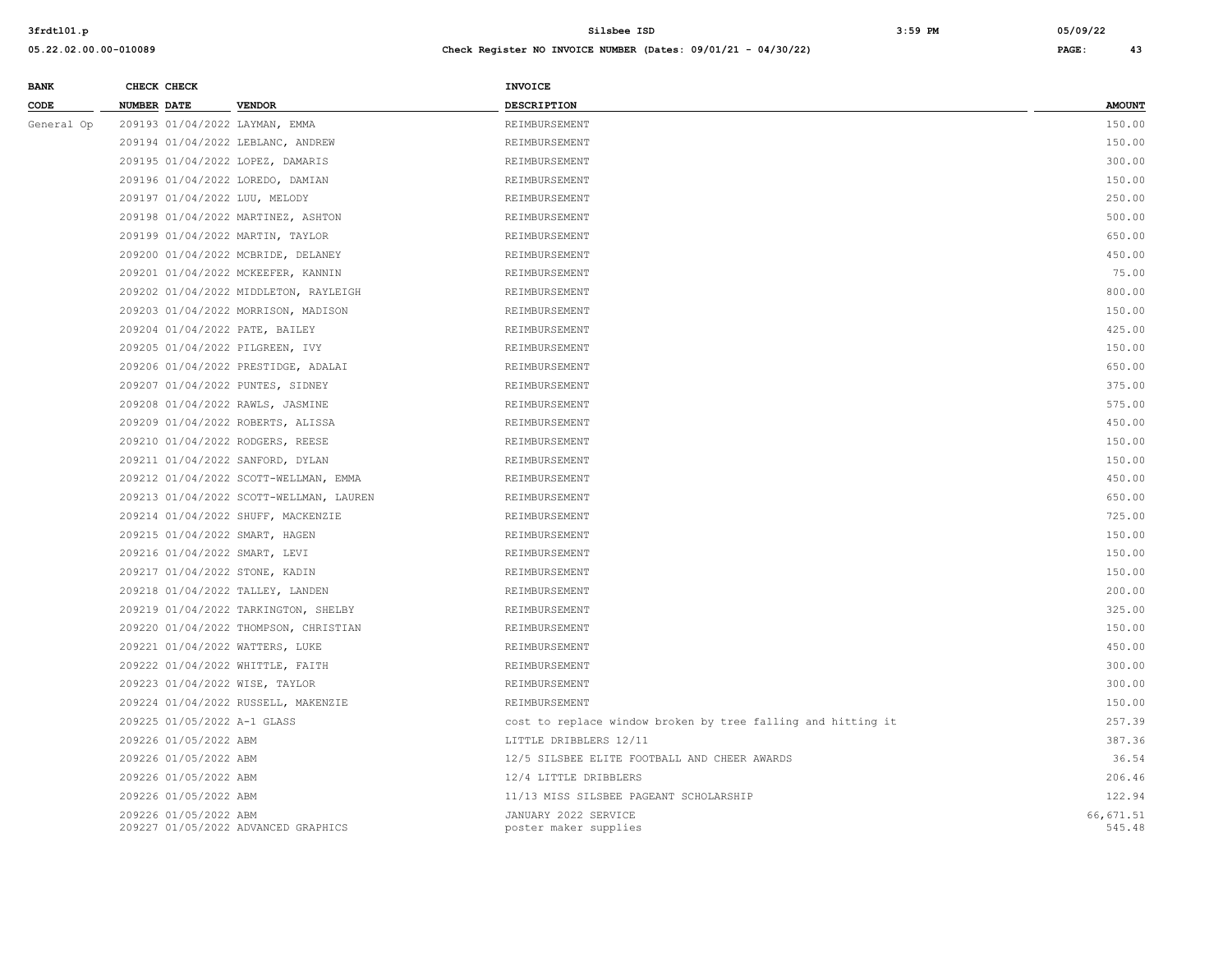| <b>BANK</b> | CHECK CHECK               |                                                     | <b>INVOICE</b>                                           |               |
|-------------|---------------------------|-----------------------------------------------------|----------------------------------------------------------|---------------|
| CODE        | <b>NUMBER DATE</b>        | <b>VENDOR</b>                                       | <b>DESCRIPTION</b>                                       | <b>AMOUNT</b> |
| General Op  |                           | 209228 01/05/2022 ADVANCED SYSTEMS & ALARMS         | 1/1 to 1/31/2022                                         | 70.00         |
|             | 209229 01/05/2022 AT&T    |                                                     | DEC 7 THRU JAN 6                                         | 1,076.75      |
|             | 209229 01/05/2022 AT&T    |                                                     | DEC 25 THRU JAN 24                                       | 53.43         |
|             | 209229 01/05/2022 AT&T    |                                                     | DEC 25 THRU JAN 24                                       | 43.33         |
|             | 209229 01/05/2022 AT&T    |                                                     | DEC 25 THRU JAN 24                                       | 53.43         |
|             | 209229 01/05/2022 AT&T    |                                                     | DEC 27 THRU JAN 26                                       | 1,863.19      |
|             | 209229 01/05/2022 AT&T    |                                                     | DEC 25 THRU JAN 24                                       | 92.59         |
|             | 209229 01/05/2022 AT&T    |                                                     | DEC 27 THRU JAN 26                                       | 186.76        |
|             | 209230 01/05/2022 BALFOUR |                                                     | Rush Diploma for accademy graduation                     | 40.95         |
|             | 209231 01/05/2022 BALFOUR |                                                     | Academy Diplomas                                         | 163.81        |
|             |                           | 209232 01/05/2022 BAYOU CITY GYM FLOORS, JOHN SWART | MATERIALS AND LABOR TO REPAINT LINES ON GYM FLOOR AT SES | 1,715.00      |
|             |                           | 209232 01/05/2022 BAYOU CITY GYM FLOORS, JOHN SWART | SAND SCREEN GYM FLOORS                                   | 6,175.00      |
|             |                           | 209233 01/05/2022 BODENSTEINER, JOHN                | MILEAGE HOMEBOUND                                        | 26.21         |
|             |                           | 209234 01/05/2022 BOUDREAUX, ANTHONY                | BASKETBALL                                               | 145.00        |
|             |                           | 209236 01/05/2022 Burkett, Jennifer                 | TSBVI                                                    | 261.06        |
|             |                           | 209237 01/05/2022 CAPITAL ONE                       | SUPPLIES FOR LUNCHEON THANKSGIVING                       | 115.35        |
|             |                           | 209237 01/05/2022 CAPITAL ONE                       | kitchen supplies                                         | 67.23         |
|             |                           | 209237 01/05/2022 CAPITAL ONE                       | SUPPLIES                                                 | 216.25        |
|             |                           | 209237 01/05/2022 CAPITAL ONE                       | supplies board luncheon                                  | 40.74         |
|             |                           | 209237 01/05/2022 CAPITAL ONE                       | supplies for transportation Christmas party              | 161.78        |
|             |                           | 209237 01/05/2022 CAPITAL ONE                       | SUPPLIES FOR ECHS                                        | 29.88         |
|             |                           | 209237 01/05/2022 CAPITAL ONE                       | supplies to clean gym floor at SES                       | 50.00         |
|             |                           | 209237 01/05/2022 CAPITAL ONE                       | SUPPLIES                                                 | 26.40         |
|             |                           | 209238 01/05/2022 Carrell, Angela                   | MILEAGE FOR HOMEBOUND                                    | 14.45         |
|             |                           | 209239 01/05/2022 CENTERPOINT ENERGY                | 11/15 TO 12/14                                           | 1,151.94      |
|             |                           | 209239 01/05/2022 CENTERPOINT ENERGY                | 11/15 TO 12/14                                           | 93.32         |
|             |                           | 209240 01/05/2022 CHARTER COMMUNICATIONS            | 1217 TO 1/16                                             | 636.81        |
|             |                           | 209240 01/05/2022 CHARTER COMMUNICATIONS            | 12/15 THROUGH 1/14/22                                    | 1,874.00      |
|             |                           | 209240 01/05/2022 CHARTER COMMUNICATIONS            | 12/18 TO 1/17/22                                         | 872.33        |
|             |                           | 209240 01/05/2022 CHARTER COMMUNICATIONS            | 12/18 TO 1/17/22                                         | 1,350.45      |
|             |                           | 209240 01/05/2022 CHARTER COMMUNICATIONS            | 12/18 TO 1/17                                            | 872.33        |
|             |                           | 209240 01/05/2022 CHARTER COMMUNICATIONS            | 12/29 TO 1/28                                            | 527.53        |
|             |                           | 209240 01/05/2022 CHARTER COMMUNICATIONS            | 12/29 TO 1/28                                            | 537.45        |
|             |                           | 209240 01/05/2022 CHARTER COMMUNICATIONS            | 12/30 TO 1/29                                            | 872.33        |
|             |                           | 209241 01/05/2022 CHRISTUS HOSPITAL - ST ELIZABETH  | INSTRUCTOR RENEWAL A. MCKINNEY                           | 25.00         |
|             |                           | 209242 01/05/2022 CITY OF SILSBEE                   | 11/13 TO 12/13                                           | 2,058.14      |
|             |                           | 209242 01/05/2022 CITY OF SILSBEE                   | 11/20 TO 12/20                                           | 191.87        |
|             |                           | 209242 01/05/2022 CITY OF SILSBEE                   | 11/20 TO 12/20                                           | 128.26        |
|             |                           | 209242 01/05/2022 CITY OF SILSBEE                   | 11/27 TO 12/27                                           | 1,735.02      |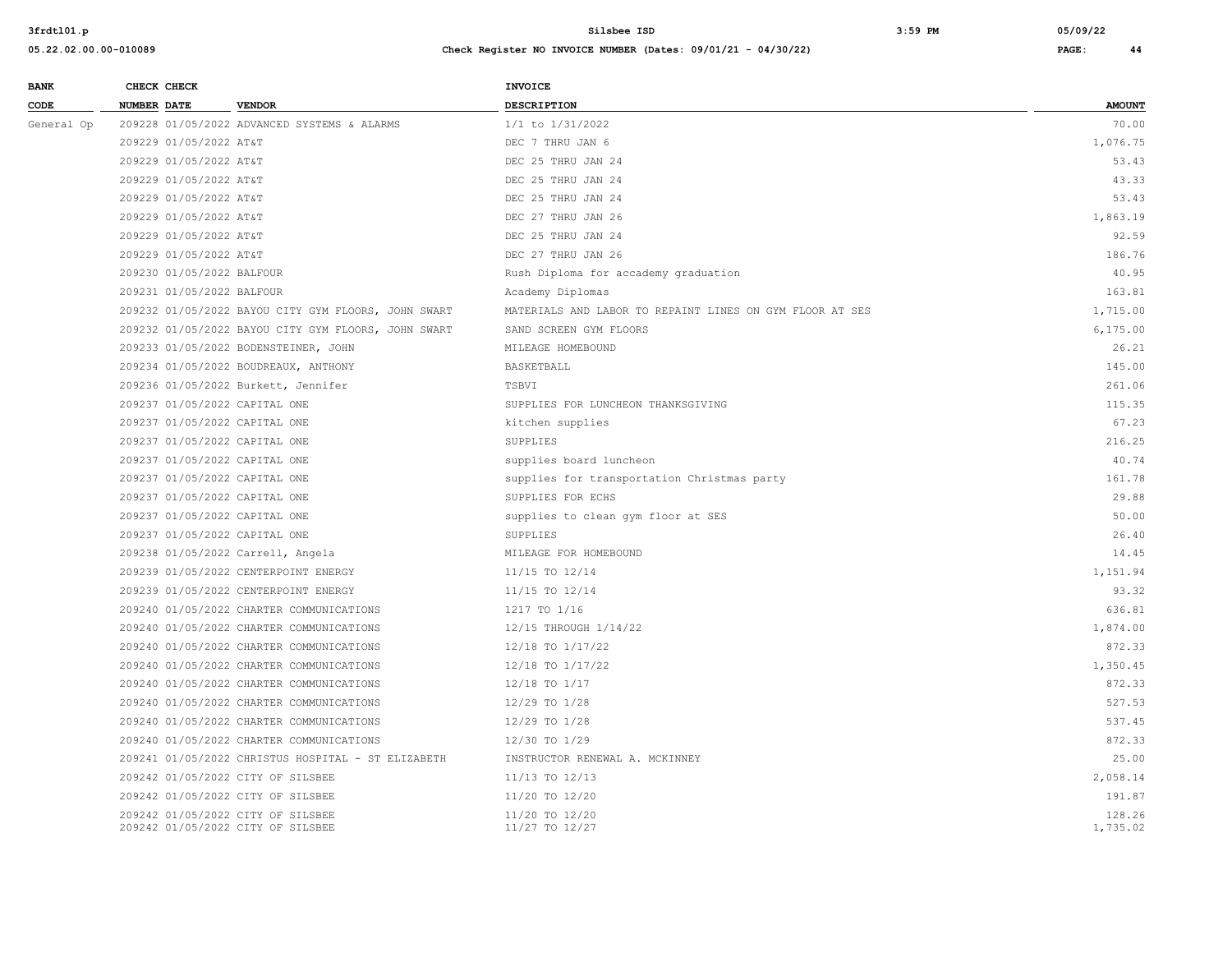| <b>BANK</b> |             | CHECK CHECK               |                                                   | INVOICE                                                                         |               |
|-------------|-------------|---------------------------|---------------------------------------------------|---------------------------------------------------------------------------------|---------------|
| CODE        | NUMBER DATE |                           | <b>VENDOR</b>                                     | DESCRIPTION                                                                     | <b>AMOUNT</b> |
| General Op  |             |                           | 209242 01/05/2022 CITY OF SILSBEE                 | 11/27 TO 12/27                                                                  | 1,920.77      |
|             |             |                           | 209242 01/05/2022 CITY OF SILSBEE                 | 11/27 TO 12/27                                                                  | 16.25         |
|             |             |                           | 209242 01/05/2022 CITY OF SILSBEE                 | 11/27 TO 12/27                                                                  | 640.30        |
|             |             |                           | 209243 01/05/2022 COOPER, RANDALL                 | BASKETBALL                                                                      | 90.00         |
|             |             | 209244 01/05/2022 ENTERGY |                                                   | DECEMBER 2021                                                                   | 71,942.23     |
|             |             | 209245 01/05/2022 ETEX    |                                                   | etex order for annual report                                                    | 82.99         |
|             |             | 209245 01/05/2022 ETEX    |                                                   | Open PO Dec 21 Etex                                                             | 94.37         |
|             |             | 209245 01/05/2022 ETEX    |                                                   | office supplies                                                                 | 24.47         |
|             |             |                           | 209246 01/05/2022 GARRETT, CHELSEY                | HOMEBOUND AND REGION V                                                          | 34.72         |
|             |             |                           | 209247 01/05/2022 GILDER, JADA                    | SCHOLARSHIP                                                                     | 800.00        |
|             |             |                           | 209249 01/05/2022 GOPHER SPORT                    | PE Equipment from Gopher will order once I have PO number                       | 129.90        |
|             |             |                           | 209249 01/05/2022 GOPHER SPORT                    | PE Supplies - rechargeable megaphone 800 yard qty 2, Rainbow Performer Plus     | 43.11         |
|             |             |                           |                                                   | Rubber Basketball size 5 set of 6 qty 2, Rainbow Performer Plus Rubber          |               |
|             |             |                           |                                                   | Basketball size 6 set of 6 qty 2, Rainbow Victory 1000 - Volleyball Composite,  |               |
|             |             |                           |                                                   | Set of 6 qty 1, Rainbow Victory 1000 Soccer Balls, Size 5 set of 6 qty 2, EZ    |               |
|             |             |                           |                                                   | Strike Tetherball w/ 8'L Nylon Rope qty 2, EZ Strike Tetherball - Official Size |               |
|             |             |                           |                                                   | qty 2. We will place the order once we have the PO information.                 |               |
|             |             |                           | 209250 01/05/2022 GUARDTECH PEST MANAGEMENT, INC. | OUARTERLY PEST CONTROL FOR DECEMBER FOR THE FOLLOWING CAMPUSES                  | 306.00        |
|             |             |                           |                                                   | MAINT./TRANS./ROBINSON/ACADEMY AND PACES                                        |               |
|             |             |                           | 209251 01/05/2022 HAMPTON INN & SUITES            | TMEA AREA AUDITIIONS 1-7-8                                                      | 349.89        |
|             |             |                           | 209252 01/05/2022 HANCOCK, ROBERT                 | <b>BASKETBALL</b>                                                               | 145.00        |
|             |             |                           | 209252 01/05/2022 HANCOCK, ROBERT                 | BASKETBALL                                                                      | 145.00        |
|             |             |                           | 209253 01/05/2022 HATTON, RUEBEN                  | SCHOLARSHIP                                                                     | 625.00        |
|             |             |                           | 209254 01/05/2022 Honeycutt, Judy                 | JOB SITE VISITS                                                                 | 104.05        |
|             |             |                           | 209255 01/05/2022 HUDSON ISD: HUDSON HIGH SCHOOL  | HUDSON DUCK DASH                                                                | 140.00        |
|             |             |                           | 209257 01/05/2022 JACKS, EVELLE                   | DECEMBER 2021                                                                   | 2,460.00      |
|             |             |                           | 209258 01/05/2022 JERRY, CHARLES                  | BASKETBALL                                                                      | 145.00        |
|             |             |                           | 209260 01/05/2022 JOHNSON, KENITRIA               | SCHOLARSHIP                                                                     | 1,000.00      |
|             |             |                           | 209261 01/05/2022 KELLY, QUINCY JR                | SCHOLARSHIP                                                                     | 625.00        |
|             |             |                           | 209262 01/05/2022 LAMAR COMPANIES                 | BILLBOARD HWY 327                                                               | 450.00        |
|             |             |                           | 209263 01/05/2022 LANDSCAPE SPECIALIST            | MONTHLY MAINTENANCE JANUARY 2022                                                | 4,929.16      |
|             |             |                           | 209264 01/05/2022 M & D SUPPLY, INC.              | OPEN PO DECMEBER FOR M&D SUPPLY                                                 | 84.53         |
|             |             |                           | 209265 01/05/2022 MADDISON VISUAL MEDIA, L.P.     | BILLBOARD AT NERRON AND HIGHWAY 96                                              | 825.00        |
|             |             |                           | 209266 01/05/2022 McKeehan, Kathryn               | TMEA AREA AUDITIONS SFASU                                                       | 40.00         |
|             |             |                           | 209267 01/05/2022 McKeehan, Kathryn               | UIL CHIRENO                                                                     | 30.00         |
|             |             |                           | 209268 01/05/2022 McKeehan, Kathryn               | PER DIEM                                                                        | 120.00        |
|             |             |                           | 209269 01/05/2022 McKeehan, Kathryn               | HF UIL INVITATIONAL                                                             | 250.00        |
|             |             |                           | 209270 01/05/2022 McKinney, Raymond               | HOMEBOUND                                                                       | 24.64         |
|             |             |                           | 209271 01/05/2022 MONTALVO, CARLOS II             | BOYS BB TOTAL 4.5 HOURS                                                         | 202.50        |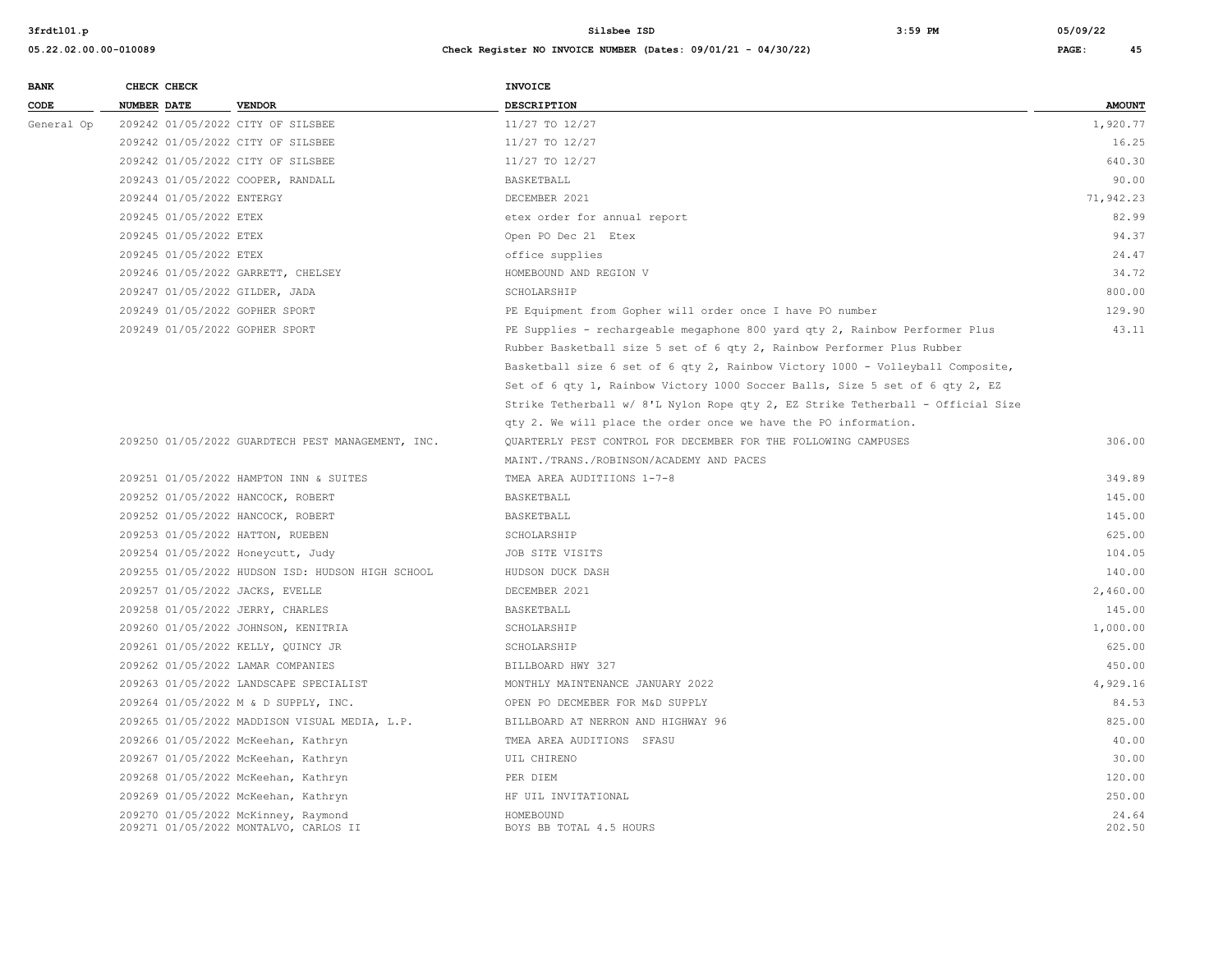| <b>BANK</b> | CHECK CHECK                      |                                                       | <b>INVOICE</b>                                                               |               |
|-------------|----------------------------------|-------------------------------------------------------|------------------------------------------------------------------------------|---------------|
| CODE        | <b>NUMBER DATE</b>               | <b>VENDOR</b>                                         | <b>DESCRIPTION</b>                                                           | <b>AMOUNT</b> |
| General Op  |                                  | 209271 01/05/2022 MONTALVO, CARLOS II                 | BOYS BB TOTAL 10 HOURS                                                       | 450.00        |
|             |                                  | 209271 01/05/2022 MONTALVO, CARLOS II                 | BOYS BB TOTAL 5 HOURS                                                        | 225.00        |
|             |                                  | 209272 01/05/2022 MUNRO'S UNIFORM SERVICE             | MAINTENANCE                                                                  | 878.79        |
|             |                                  | 209273 01/05/2022 MUNRO'S UNIFORM SERVICE             | TRANSPORTATION DECEMBER                                                      | 150.64        |
|             |                                  | 209274 01/05/2022 NORTH HARDIN WATER SUPPLY CORP.     | 11/9 TO 12/7                                                                 | 56.75         |
|             | 209275 01/05/2022 NOVROZSKY'S    |                                                       | MS GIRLS BB                                                                  | 287.55        |
|             |                                  | 209276 01/05/2022 O'REILLY AUTOMOTIVE                 | Open PO Dec 21 O'Reilly                                                      | 290.39        |
|             | 209278 01/05/2022 ORR, JESSE     |                                                       | BOYS BB TOTAL 4.5 HOURS                                                      | 202.50        |
|             |                                  | 209279 01/05/2022 OTIS ELEVATOR COMPANY               | MAINTENANCE SERVICE 1/1/22 TO 12/31/2022                                     | 3,722.16      |
|             |                                  | 209280 01/05/2022 PARKER BUSINESS FORMS               | Christmas cards                                                              | 59.50         |
|             |                                  | 209280 01/05/2022 PARKER BUSINESS FORMS               | PARKER PRINT SOLUTIONS BUSINESS CARDS FOR SHREE WELBORN, HUMAN RESOURCE *SEE | 26.00         |
|             |                                  |                                                       | ATTACHED 1 BOX 250                                                           |               |
|             |                                  | 209281 01/05/2022 Patterson, Todd                     | OVERNIGHT-Todd Patterson-Chapel Hill HS ATSSB Area Auditions-Jan 8, 2022     | 195.00        |
|             | 209282 01/05/2022 PEVETO, STEVEN |                                                       | HS BB TOTAL 3.5 HOURS                                                        | 157.50        |
|             |                                  | 209284 01/05/2022 REGION V EDUCATION SERVICE CENTER   | workshop                                                                     | 40.00         |
|             |                                  | 209284 01/05/2022 REGION V EDUCATION SERVICE CENTER   | REGION 5 WORKSHOP                                                            | 50.00         |
|             |                                  | 209285 01/05/2022 RIDEAU, BRANDON                     | BASKETBALL                                                                   | 200.00        |
|             |                                  | 209286 01/05/2022 ROBICHAUX, ISAAC                    | BB HS TOTAL 4.5 HOURS                                                        | 202.50        |
|             |                                  | 209286 01/05/2022 ROBICHAUX, ISAAC                    | TOTAL 5 HOURS                                                                | 225.00        |
|             |                                  | 209287 01/05/2022 SILSBEE CHAMBER OF COMMERCE         | MEMBERSHIP DUES                                                              | 229.00        |
|             |                                  | 209288 01/05/2022 SILSBEE ISD FOOD SERVICES           | BOARD MEETING                                                                | 430.00        |
|             |                                  | 209288 01/05/2022 SILSBEE ISD FOOD SERVICES           | TEA FOR TEACHERS                                                             | 167.05        |
|             |                                  | 209288 01/05/2022 SILSBEE ISD FOOD SERVICES           | DECEMBER 2021                                                                | 266.25        |
|             |                                  | 209289 01/05/2022 SLEEP INN & SUITES TYLER SOUTH      | ATSSB Area Band Tryouts-Jan 11,2020                                          | 518.84        |
|             |                                  | 209291 01/05/2022 SOUTHWEST BUILDING SYSTEMS          | Replace of damaged ceiling tile that has fire alarm sensor attached to it    | 171.00        |
|             |                                  | 209292 01/05/2022 SYMMETRY ENERGY SOLUTIONS, LLC.     | NOVEMBER 2021                                                                | 7,763.04      |
|             | 209293 01/05/2022 TASB, INC.     |                                                       | TASB S WELBORN SEERVICE RECORDS MGT. NOV 30 AND DEC 1, 2021 225.00           | 225.00        |
|             |                                  | 209294 01/05/2022 TAYLOR, ANTHONY                     | SCHOLARSHIP                                                                  | 400.00        |
|             |                                  | 209296 01/05/2022 TEXAS CHORAL DIRECTORS ASSOCIATION  | MEMBERSHIP KATHRINE MCKEEHAN                                                 | 50.00         |
|             |                                  | 209297 01/05/2022 TEXAS CHORAL DIRECTORS ASSOCIATION  | MEMBERSHIP RENEWAL NICOLE FEW                                                | 50.00         |
|             |                                  | 209298 01/05/2022 TEXAS DEPT OF INFORMATION RESOURCES | NOVEMBER                                                                     | 38.08         |
|             | 209299 01/05/2022 TYLER, WILLIAM |                                                       | BOYS BB TOTAL 3.5 HOURS                                                      | 157.50        |
|             | 209299 01/05/2022 TYLER, WILLIAM |                                                       | BOYS BB TOTAL 5 HOURS                                                        | 225.00        |
|             | 209299 01/05/2022 TYLER, WILLIAM |                                                       | GIRLS BB TOTAL 3 HOURS                                                       | 135.00        |
|             |                                  | 209300 01/05/2022 VERIZON WIRELESS                    | NOV $14$ - DEC 13                                                            | 420.63        |
|             |                                  | 209300 01/05/2022 VERIZON WIRELESS                    | NOV $14$ - DEC 13                                                            | 530.93        |
|             | 209301 01/05/2022 VINCENT, MARK  |                                                       | BOYS BB TOTAL 4.5 HOURS                                                      | 202.50        |
|             | 209301 01/05/2022 VINCENT, MARK  |                                                       | BOYS BB TOTAL 5 HOURS                                                        | 225.00        |
|             |                                  | 209302 01/05/2022 WELLS FARGO BANKS                   | NOVEMBER 2021                                                                | 402.08        |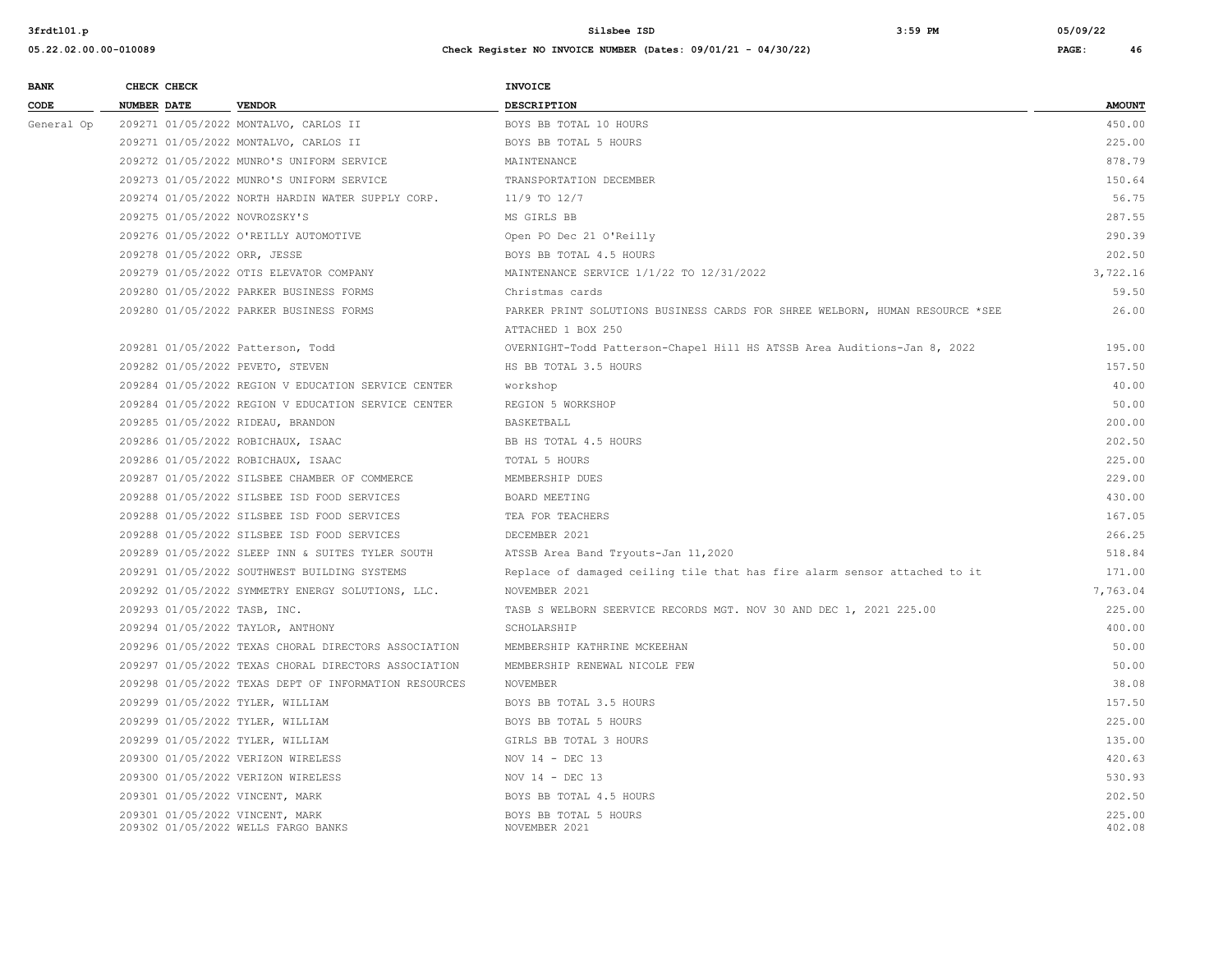| <b>BANK</b> |                    | CHECK CHECK                |                                                                               | INVOICE                                                                                      |                  |
|-------------|--------------------|----------------------------|-------------------------------------------------------------------------------|----------------------------------------------------------------------------------------------|------------------|
| CODE        | <b>NUMBER DATE</b> |                            | <b>VENDOR</b>                                                                 | <b>DESCRIPTION</b>                                                                           | <b>AMOUNT</b>    |
| General Op  |                    |                            | 209303 01/05/2022 WILLAIM V. MAC GILL & COMPANY                               | Scholl Nurse Supplies                                                                        | 136.65           |
|             |                    |                            | 209304 01/05/2022 WILLIS, SUSAN                                               | MS SAN JACINTO COLLEGE                                                                       | 3.29             |
|             |                    |                            | 209305 01/05/2022 YOUNGBLOOD, MASON                                           | HUDSON DUCK DASH                                                                             | 160.00           |
|             |                    | 209306 01/05/2022 GRAINGER |                                                                               | OPEN PO DECEMBER FOR GRAINGER                                                                | 140.25           |
|             |                    |                            | 209307 01/05/2022 HOME DEPOT CREDIT SERVICES                                  | flooring to replace carpet in the girls coaches office at shs                                | 658.12           |
|             |                    |                            | 209308 01/05/2022 O'REILLY AUTOMOTIVE                                         | OPEN PO DECEMBER FOR O'REILLY AUTO PARTS                                                     | 181.52           |
|             |                    |                            | 209309 01/05/2022 PINEY WOODS SANITATION                                      | 1/01/22 TO 1/31/22                                                                           | 70.00            |
|             |                    |                            | 209310 01/05/2022 SOUTHWEST BUILDING SYSTEMS                                  | PARTS AND LABOR TO TROUBLESHOOT FIRE ALARM ISSUES AT LRP REFERENCE EMERGENCY<br>P.O. # 43495 | 657.58           |
|             |                    |                            | 209311 01/05/2022 WILSON FIRE EQUIPMENT & SERVICE COMPANY, 09428,09432,09430, | WILSON FIRE VENTHOOD SUPRESSION INSPECTIONS                                                  | 670.00           |
|             |                    |                            | 209312 01/05/2022 WINFIELD SOLUTIONS                                          | BASEBALL SUPPLIES FOR PLAYING FIELD                                                          | 1,721.00         |
|             |                    |                            | 209313 01/12/2022 806 TECHNOLOGIES, INC                                       |                                                                                              | 2,000.00         |
|             |                    |                            | 209314 01/12/2022 AGGIE BASEBALL CAMP                                         | OVERNIGHT-Michael Nelson & Jarrod Morris-College Station, TX -Texas A & M                    | 100.00           |
|             |                    |                            |                                                                               | Baseball Coaching Clinic-Jan 13                                                              |                  |
|             |                    |                            | 209315 01/12/2022 ALANIZ, PRESSLEY                                            | SCHOLARSHIP                                                                                  | 625.00           |
|             |                    |                            | 209316 01/12/2022 APPLIED MAINTENANCE SPECIALTIES                             | COST TO REFILL OXYGEN AND ACETYLENE BOTTLES VENDOR ISN'T ON CO-OP WORKING ON                 | 158.42           |
|             |                    |                            |                                                                               | GETTING THEM ON OUR VENDOR LIST                                                              |                  |
|             |                    |                            | 209317 01/12/2022 ARMOR PLUMBING                                              | LABOR AND MATERIALS TO REBUILD TURBO ON GENERATOR FOR SES CAMPUS                             | 3,697.00         |
|             |                    |                            | 209318 01/12/2022 ARTIC BITES, LLC                                            | supplies                                                                                     | 69.49            |
|             |                    |                            | 209319 01/12/2022 AT&T LONG DISTANCE                                          | JAN 03 TO FEB 02                                                                             | 33.37            |
|             |                    |                            | 209321 01/12/2022 BARNES, KRISTI                                              | DECEMBER 2021                                                                                | 785.00           |
|             |                    |                            | 209322 01/12/2022 BARTON, MINDI                                               | SCHOLARSHIP 2 OF 2 DRAWS                                                                     | 250.00           |
|             |                    |                            | 209323 01/12/2022 BEST LITTLE CLINIC IN TEXAS                                 | OVERNIGHT-Trent Jones-Fredricksburg, TX-Hill Country Coaching Clinic-Feb 11-12               | 70.00            |
|             |                    |                            | 209324 01/12/2022 BLACKWELL, JAMES                                            | BASKETBALL TOURNAMENT TOTAL 8.15 HOURS                                                       | 366.75           |
|             |                    |                            | 209324 01/12/2022 BLACKWELL, JAMES                                            | GIRLS BB TOTAL 3.75 HOURS                                                                    | 168.75           |
|             |                    |                            | 209324 01/12/2022 BLACKWELL, JAMES                                            | BOYS BB TOTAL 4.5 HOURS                                                                      | 202.50           |
|             |                    |                            | 209325 01/12/2022 Brooks, Ira                                                 | REIMBURSEMENT                                                                                | 201.44           |
|             |                    |                            | 209326 01/12/2022 BRUCE'S INCORPORATED                                        | one load of dirt to fill in holes that stuck bus caused in green acres school                | 165.00           |
|             |                    |                            |                                                                               | bid list emergency hand po # 43951                                                           |                  |
|             |                    |                            | 209327 01/12/2022 BSN SPORTS                                                  | Purch Req - BSN - MS Girls Ath - Laundry Loops - Leach                                       | 90.98            |
|             |                    |                            | 209328 01/12/2022 BURGERWORKS, INC.                                           | GIRLS BASKETBALL                                                                             | 115.41           |
|             |                    |                            | 209329 01/12/2022 BUSE, CALEB                                                 | SCHOLARSHIP 2 OF 2 DRAWS                                                                     | 400.00           |
|             |                    |                            | 209330 01/12/2022 CENTER HIGH SCHOOL UIL ACADEMICS                            | ACADEMIC INVITATIONAL                                                                        | 25.00            |
|             |                    |                            | 209331 01/12/2022 CENTERPOINT ENERGY                                          | $12/2$ TO $1/3$                                                                              | 49.70            |
|             |                    |                            | 209331 01/12/2022 CENTERPOINT ENERGY                                          | $12/2$ TO $1/3$                                                                              | 45.47            |
|             |                    |                            | 209331 01/12/2022 CENTERPOINT ENERGY                                          | $12/2$ TO $1/3$                                                                              | 919.51           |
|             |                    |                            | 209331 01/12/2022 CENTERPOINT ENERGY                                          | $12/2$ TO $1/3$                                                                              | 72.24            |
|             |                    |                            | 209331 01/12/2022 CENTERPOINT ENERGY<br>209331 01/12/2022 CENTERPOINT ENERGY  | $12/2$ TO $1/3$<br>$12/2$ TO $1/3$                                                           | 255.14<br>156.79 |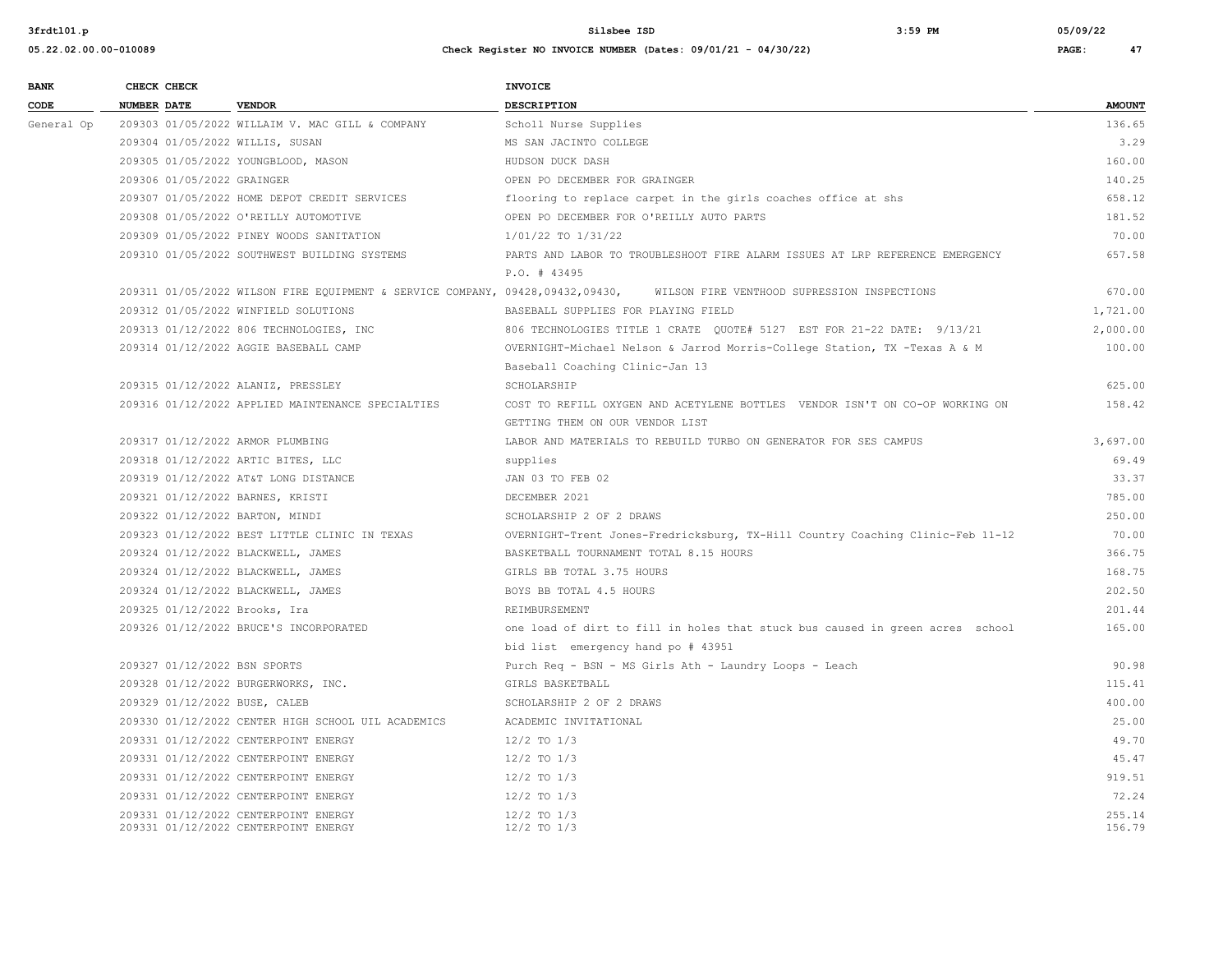| <b>BANK</b> | CHECK CHECK                |                                                                                        | <b>INVOICE</b>                                                                                                |                  |
|-------------|----------------------------|----------------------------------------------------------------------------------------|---------------------------------------------------------------------------------------------------------------|------------------|
| CODE        | <b>NUMBER DATE</b>         | <b>VENDOR</b>                                                                          | <b>DESCRIPTION</b>                                                                                            | <b>AMOUNT</b>    |
| General Op  |                            | 209332 01/12/2022 CHICK-FIL-A AT MID-COUNTY                                            | SOCCER BOYS                                                                                                   | 264.25           |
|             |                            | 209333 01/12/2022 CHICK-FIL-A                                                          | GIRLS SOCCER                                                                                                  | 219.78           |
|             |                            | 209334 01/12/2022 CITY OF SILSBEE                                                      | $12/6$ TO $1/6$                                                                                               | 161.40           |
|             |                            | 209334 01/12/2022 CITY OF SILSBEE                                                      | $12/6$ TO $1/6$                                                                                               | 131.27           |
|             |                            | 209334 01/12/2022 CITY OF SILSBEE                                                      | $12/6$ TO $1/6$                                                                                               | 32.50            |
|             |                            | 209335 01/12/2022 CLASSIC FORMS AND PRODUCTS, INC.                                     | 12,500 WINDOW ENVELOPES FOR ACCOUNTS PAYABLE                                                                  | 1,187.50         |
|             |                            | 209336 01/12/2022 COASTAL WELDING SUPPLY INC                                           | Welding Supplies                                                                                              | 530.53           |
|             |                            | 209337 01/12/2022 COLLEGE BOARD                                                        | SCHOOL DAY EXAMS                                                                                              | 576.00           |
|             |                            | 209338 01/12/2022 COLLINS, BRUCE                                                       | SOCCER                                                                                                        | 145.00           |
|             |                            | 209339 01/12/2022 COMMUNITY COFFEE                                                     | MAINTENANCE                                                                                                   | 118.70           |
|             |                            | 209339 01/12/2022 COMMUNITY COFFEE                                                     | MIDDLE SCHOOL                                                                                                 | 103.10           |
|             |                            | 209339 01/12/2022 COMMUNITY COFFEE                                                     | SILSBEE ELEMENTARY                                                                                            | 77.20            |
|             |                            | 209340 01/12/2022 COOPER, RANDALL                                                      | BASKETBALL                                                                                                    | 125.00           |
|             |                            | 209342 01/12/2022 DAVENPORT, MEGAN                                                     | UIL                                                                                                           | 1,080.00         |
|             |                            | 209343 01/12/2022 DEIDRA PORTER                                                        | HEADSHOTS                                                                                                     | 650.00           |
|             |                            | 209344 01/12/2022 DH PRINCIPLE, LLC.                                                   | DECEMBER PHYSICAL THERAPY                                                                                     | 4,719.75         |
|             |                            | 209345 01/12/2022 DOGGETT HEAVY MACHINARY SERVICES                                     | LABOR AND TRAVEL TO DIAGNOIS REPAIRS TO BACKHOE. IF EXCEEDS THIS OUOTE WE WILL                                | 4,086.76         |
|             |                            |                                                                                        | DO ANOTHER REQUISITION FOR ADDITIONAL PARTS AND LABOR. ADDITIONAL MONEY ADDED                                 |                  |
|             |                            |                                                                                        | TO COVER PARTS IF THEY HAVE THEM ON HAND BUY BOARD                                                            |                  |
|             |                            | 209346 01/12/2022 DOMINO'S PIZZA                                                       | GIRLS BASKETBALL                                                                                              | 103.83           |
|             |                            | 209347 01/12/2022 ELITE CARD PAYMENT CENTER                                            | $12/8 - 12/30$                                                                                                | 2,490.03         |
|             | 209348 01/12/2022 ETEX     |                                                                                        | office supplies                                                                                               | 35.17            |
|             | 209348 01/12/2022 ETEX     |                                                                                        | desk calendar                                                                                                 | 4.29             |
|             | 209348 01/12/2022 ETEX     |                                                                                        | Teacher supplies from ETEX                                                                                    | $-112.09$        |
|             | 209348 01/12/2022 ETEX     |                                                                                        | office supplies                                                                                               | 496.91           |
|             | 209348 01/12/2022 ETEX     |                                                                                        | OFFICE SUPPLIES FROM ETEX SEE QUOTE REGION 5                                                                  | 287.84           |
|             |                            | 209349 01/12/2022 EWELL EDUCATIONAL SERVICES                                           | LIVESTOCK JUDGING 3/14                                                                                        | 80.00            |
|             |                            | 209349 01/12/2022 EWELL EDUCATIONAL SERVICES                                           | DEER PARK INVITATIONAL 2/2                                                                                    | 216.00           |
|             |                            | 209349 01/12/2022 EWELL EDUCATIONAL SERVICES                                           | GILMER ONLINE CONTESST 1/26                                                                                   | 80.00            |
|             |                            | 209349 01/12/2022 EWELL EDUCATIONAL SERVICES                                           | CYPRESS CREEK ONLINE 2/21                                                                                     | 264.00           |
|             |                            | 209349 01/12/2022 EWELL EDUCATIONAL SERVICES                                           | SFA INVITATIONAL 3/30                                                                                         | 216.00           |
|             |                            | 209349 01/12/2022 EWELL EDUCATIONAL SERVICES                                           | KLEIN INVITATIONAL 1/28                                                                                       | 52.00            |
|             |                            | 209351 01/12/2022 FOUNDATION INNOVATION, LLC.                                          | DECEMBER CONTRACTED SERVICES                                                                                  | 1,625.00         |
|             |                            | 209352 01/12/2022 GLAZIER DRIVE                                                        | OVERNIGHT-Randy Smith & Keaton Baker, Trent Jones, Ronnie Loftin-Glazier                                      | 399.00           |
|             |                            |                                                                                        | Clinic-Dallas-Feb 4-5                                                                                         |                  |
|             | 209353 01/12/2022 GRAINGER |                                                                                        | OPEN PO JANUARY FOR GRAINGER                                                                                  | 101.61           |
|             |                            | 209354 01/12/2022 GREEN, ELIZABETH                                                     | OVERNIGHT-Liz Green-Forth Worth Stock Show-1/20-1/24                                                          | 505.00           |
|             |                            | 209355 01/12/2022 GREER, MICHAELA<br>209356 01/12/2022 GUARDTECH PEST MANAGEMENT, INC. | 11/11, 13 MISS SILSBEE PAGEANT, DANCE ACADEMY 11/30 TO 12/3 TOTAL 26.5 HOURS<br>OPEN PO JANUARY FOR GUARDTECH | 192.13<br>166.00 |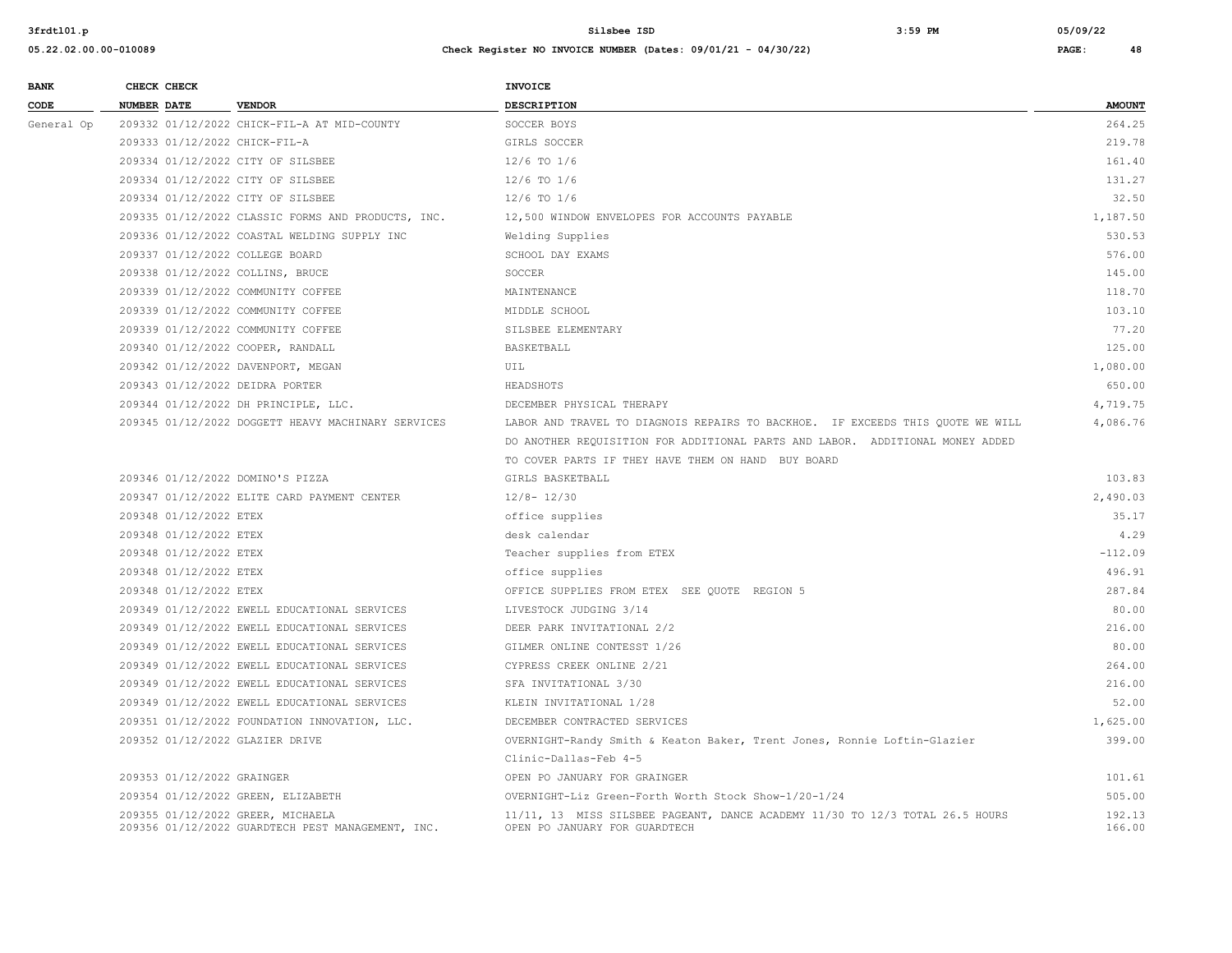| <b>BANK</b> | CHECK CHECK                       |                                                     | <b>INVOICE</b>                                                              |               |
|-------------|-----------------------------------|-----------------------------------------------------|-----------------------------------------------------------------------------|---------------|
| CODE        | <b>NUMBER DATE</b>                | <b>VENDOR</b>                                       | <b>DESCRIPTION</b>                                                          | <b>AMOUNT</b> |
| General Op  |                                   | 209356 01/12/2022 GUARDTECH PEST MANAGEMENT, INC.   | quarterly pest control for month of November HS, MS. and concession stands  | 259.00        |
|             |                                   |                                                     | region 5                                                                    |               |
|             | 209357 01/12/2022 GUIDRY, MICKEY  |                                                     | BASKETBALL                                                                  | 90.00         |
|             | 209358 01/12/2022 HALE, DONALD    |                                                     | BASKETBALL                                                                  | 145.00        |
|             | 209359 01/12/2022 HAMBURGER DEPOT |                                                     | BOYS BASKETBALL                                                             | 460.00        |
|             | 209359 01/12/2022 HAMBURGER DEPOT |                                                     | BOYS BB                                                                     | 430.00        |
|             | 209360 01/12/2022 HAMBURGER DEPOT |                                                     | BOYS SOCCER 1/6                                                             | 300.00        |
|             |                                   | 209361 01/12/2022 HAMPTON BY HILTON                 | OVERNIGHT-Liz Green-Forth Worth Stock Show-1/20-1/24                        | 819.68        |
|             |                                   | 209362 01/12/2022 HOLIDAY INN LONGVIEW NORTH        | OVERNIGHT-Trent Jones, Ronnie Loftin, Michael Nelson, Cory Harrison, Dustin | 277.95        |
|             |                                   |                                                     | Westbrook, Jarrod Morris-Longview, TX-Pineywoods Football Clinic-Jan14-15   |               |
|             | 209364 01/12/2022 HUTTO, LAUREN   |                                                     | <b>FALL 2021</b>                                                            | 150.00        |
|             |                                   | 209366 01/12/2022 J. W. PEPPER & SON, INC.          | CHOIR MUSIC                                                                 | 572.45        |
|             |                                   | 209366 01/12/2022 J. W. PEPPER & SON, INC.          | CHOIR MUSIC                                                                 | 69.74         |
|             | 209367 01/12/2022 JERRY, CHARLES  |                                                     | BASKETBALL                                                                  | 220.00        |
|             | 209368 01/12/2022 JONES, KENNETH  |                                                     | BASKETBALL                                                                  | 90.00         |
|             | 209369 01/12/2022 LANGSTON, MELE  |                                                     | HOMEBOUND SERVICE                                                           | 12.87         |
|             | 209369 01/12/2022 LANGSTON, MELE  |                                                     | HOMEBOUND SERVICES                                                          | 12.32         |
|             | 209370 01/12/2022 LEANO, MARY     |                                                     | SOCCER                                                                      | 145.00        |
|             | 209371 01/12/2022 LEE, TOM II     |                                                     | SOCCER TOTAL 2 HOURSS                                                       | 90.00         |
|             |                                   | 209372 01/12/2022 LONE STAR COACHING CLINIC         | OVERNIGHT-Randy Smith, Dustin Westbrook-College Station-Lone Star Coaching  | 160.00        |
|             |                                   |                                                     | $Clinic-2/11-12$                                                            |               |
|             | 209373 01/12/2022 MARK'S PLUMBING |                                                     | Plumbing parts to restock                                                   | 360.01        |
|             |                                   | 209374 01/12/2022 McKinney, Raymond                 | HOMEBOUND                                                                   | 25.74         |
|             |                                   | 209375 01/12/2022 MCMILLAN GLASS AND DOOR           | LABOR AND MATERIALS TO REPLACE BROKEN GLASS SES RM 104-106 BID LIST         | 389.25        |
|             |                                   | 209376 01/12/2022 MIGHTY OF SOUTHEAST TEXAS         | Shop supplies                                                               | 115.51        |
|             |                                   | 209377 01/12/2022 MONTALVO, CARLOS II               | HS SECURITY BB TOURNAMENT                                                   | 405.00        |
|             |                                   | 209377 01/12/2022 MONTALVO, CARLOS II               | BOYS BB TOTAL 5.5 HOURS                                                     | 247.50        |
|             |                                   | 209378 01/12/2022 MOORE, CATHERINE                  | SOCCER TO PNG                                                               | 10.00         |
|             | 209380 01/12/2022 NEFF BROTHERS   |                                                     | TOW BUS BLOCKING HOMEOWNER'S DRIVEWAY                                       | 375.00        |
|             | 209381 01/12/2022 OMNI FILTRATION |                                                     | LABOR AND MATERIALS TO CHANGE OUT FILTERS ON LRP CAMPUS                     | 423.60        |
|             | 209381 01/12/2022 OMNI FILTRATION |                                                     | LABOR AND MATERIALS TO CHANGE FILTERS ON SES CAMPUS                         | 1,883.11      |
|             | 209382 01/12/2022 ORR, JESSE      |                                                     | BOYS BB                                                                     | 202.50        |
|             |                                   | 209383 01/12/2022 PARKER LUMBER - SILSBEE           | OPEN PO DECMENBER FOR PARKER LUMBER                                         | 1,237.53      |
|             |                                   | 209384 01/12/2022 PARKER LUMBER - SILSBEE           | Open PO Dec 21 Parker's                                                     | 37.04         |
|             |                                   | 209385 01/12/2022 PINEY WOODS FOOTBALL CLINIC       | OVERNIGHT-Trent Jones, Ronnie Loftin, Michael Nelson, Cory Harrison, Dustin | 450.00        |
|             |                                   |                                                     | Westbrook, Jarrod Morris-Longview, TX-Pineywoods Football Clinic-Jan14-15   |               |
|             |                                   | 209386 01/12/2022 PINNACLE MEDICAL MANAGEMENT CORP. | PHYSICAL                                                                    | 60.00         |
|             |                                   | 209386 01/12/2022 PINNACLE MEDICAL MANAGEMENT CORP. | PRE EMPLOYMENT TEST                                                         | 70.00         |
|             | 209387 01/12/2022 PITRE, EDWARD   |                                                     | BASKETBALL                                                                  | 90.00         |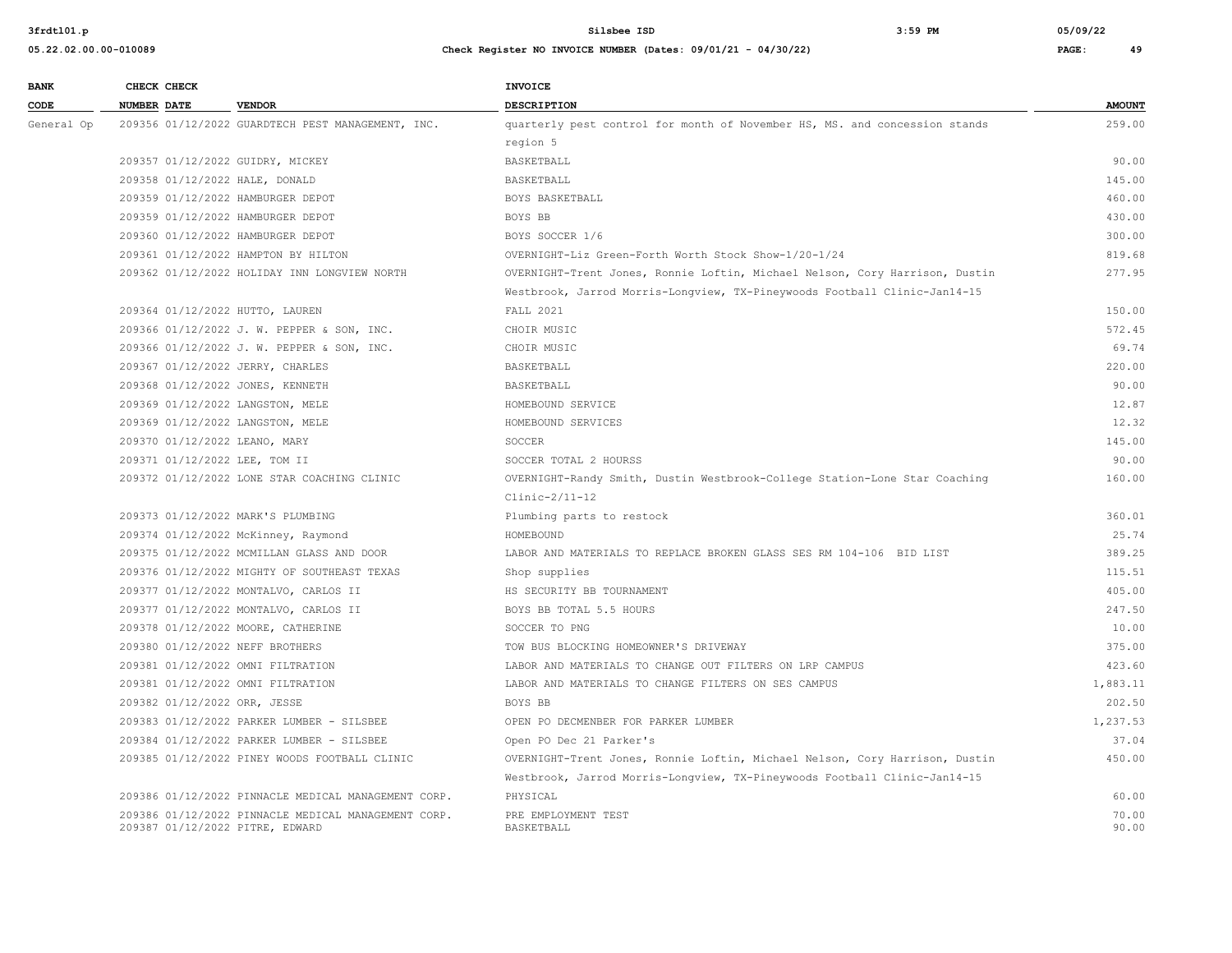| <b>BANK</b> |                    | CHECK CHECK                  |                                                                                        | <b>INVOICE</b>                                                                 |                |
|-------------|--------------------|------------------------------|----------------------------------------------------------------------------------------|--------------------------------------------------------------------------------|----------------|
| CODE        | <b>NUMBER DATE</b> |                              | <b>VENDOR</b>                                                                          | <b>DESCRIPTION</b>                                                             | <b>AMOUNT</b>  |
| General Op  |                    |                              | 209388 01/12/2022 POWELL LAW GROUP, LLP                                                | GENERAL MATTERS                                                                | 2,227.50       |
|             |                    |                              | 209390 01/12/2022 REGION V EDUCATION SERVICE CENTER                                    | Training Beeler Guillory How do I know what they know                          | 150.00         |
|             |                    |                              | 209390 01/12/2022 REGION V EDUCATION SERVICE CENTER                                    | Training Beeler Guillory How do I know what they know                          | 150.00         |
|             |                    |                              | 209390 01/12/2022 REGION V EDUCATION SERVICE CENTER                                    | REGION V WORKSHOP                                                              | 175.00         |
|             |                    |                              | 209390 01/12/2022 REGION V EDUCATION SERVICE CENTER                                    | REGION V WORKSHOP                                                              | 175.00         |
|             |                    |                              | 209390 01/12/2022 REGION V EDUCATION SERVICE CENTER                                    | BRAIN POP                                                                      | 2,915.00       |
|             |                    |                              | 209391 01/12/2022 REGION X-J.H. MUSIC S.E.                                             | ENTRY FEE                                                                      | 200.00         |
|             |                    |                              | 209392 01/12/2022 RIDEAU, BRANDON                                                      | BASKETBALL                                                                     | 125.00         |
|             |                    |                              | 209393 01/12/2022 ROBERT, BRAYLON                                                      | DANCE ACADEMY 11/30-12/3, HIGH SCHOOL CHOIR 12/14 AND MS CHOIR 12/16<br>TOTAL  | 166.75         |
|             |                    |                              |                                                                                        | 23 HOURS                                                                       |                |
|             |                    |                              | 209394 01/12/2022 SHARP, CARLTON                                                       | BASKETBALL                                                                     | 90.00          |
|             |                    |                              | 209395 01/12/2022 SHIRLEY COOK, HARDIN COUNTY TAC                                      | TAG FOR MAINTENANCE LOW BOY TRAILER                                            | 7.50           |
|             |                    |                              | 209396 01/12/2022 SOUTHWEST BUILDING SYSTEMS                                           | 2022 1ST OUARTER MONITORING FEES FOR SHS, SES, ADMIN AND TRANSPORTATION        | 300.00         |
|             |                    |                              | 209396 01/12/2022 SOUTHWEST BUILDING SYSTEMS                                           | LABOR AND MATERIALS FOR AFTER HOURS SERVICE CALL FOR SES CAMPUS INTRUDER ALARM | 165.50         |
|             |                    |                              |                                                                                        | WAS SET OFF. EMERGENCY PO 43941 WAS ISSUED                                     |                |
|             |                    |                              | 209397 01/12/2022 SOUTHWEST FOODSERVICE EXCELLENCE, LLC                                | DECEMBER 2021 NUTRITIONAL SERVICES                                             | 100,154.83     |
|             |                    |                              | 209398 01/12/2022 SPARKLETTS AND SIERRA SPRINGS                                        | ADMINISTRATION, WAREHOUSE AND TRANSPORTATION                                   | 84.45          |
|             |                    |                              | 209399 01/12/2022 SPARKLETTS AND SIERRA SPRINGS                                        | TECHNOLOGY                                                                     | 17.49          |
|             |                    | 209400 01/12/2022 TASB, INC. |                                                                                        | TASB Three Year Inspection for Asbestos                                        | 1,900.00       |
|             |                    | 209401 01/12/2022 TCEA       |                                                                                        | -Dallas, TX -TCEA Convention & Exposition-2/7-2/10                             | 359.00         |
|             |                    |                              | 209402 01/12/2022 TEMPLETON, NATHAN                                                    | CTE PROGRAM ALIGNMENT & REVIEW                                                 | 3,500.00       |
|             |                    |                              | 209403 01/12/2022 TEXAS CATTLE FEEDERS ASSOCIATION                                     | CERTIFICATION                                                                  | 65.00          |
|             |                    |                              | 209404 01/12/2022 THOMAS A/C SUPPLY, INC.                                              | OPEN PO JANAUARY FOR THOMAS SUPPLY                                             | 272.05         |
|             |                    |                              | 209405 01/12/2022 THOMAS BUS GULF COAST                                                | Repairs to Bus 8080                                                            | 2,730.32       |
|             |                    |                              | 209406 01/12/2022 TYLER, WILLIAM                                                       | BOYS BB TOTAL 3.5 HOURS                                                        | 157.50         |
|             |                    |                              | 209407 01/12/2022 UIL MUSIC REGION 10                                                  | BAND CONCERT & SIGHT READING CONTEST                                           | 500.00         |
|             |                    |                              | 209408 01/12/2022 UIL MUSIC REGION 10                                                  | UIL S & E CONTEST                                                              | 15.00          |
|             |                    |                              | 209409 01/12/2022 WALSH GALLEGO'S TREVINO KYLE & ROBINSON SERVICES 12/77               |                                                                                | 157.50         |
|             |                    |                              | 209410 01/12/2022 WARNER, CHRISSY                                                      | <b>FALL 2021</b>                                                               | 75.00          |
|             |                    |                              | 209411 01/12/2022 WIGGINS, HEATHER                                                     | CNA CLINICAL                                                                   | 90.00          |
|             |                    |                              | 209411 01/14/2022 WIGGINS, HEATHER                                                     | CNA CLINICAL                                                                   | $-90.00$       |
|             |                    |                              | 209412 01/12/2022 ZONAR SYSTEMS, INC.                                                  | $1/1/22$ TO $1/31/22$                                                          | 1,629.00       |
|             |                    |                              | 209413 01/12/2022 HAMPTON INN COLLEGE STATION                                          | OVERNIGHT-Michael Nelson & Jarrod Morris-College Station, TX -Texas A & M      | 108.65         |
|             |                    |                              |                                                                                        | Baseball Coaching Clinic-Jan 13                                                |                |
|             |                    |                              | 209414 01/19/2022 ADVANCE AUTO PARTS                                                   | Open PO for Advance Auto Parts for Jan 2022                                    | 337.51         |
|             |                    |                              | 209414 01/19/2022 ADVANCE AUTO PARTS                                                   | Open PO for Advance Auto Parts for Jan 2022                                    | 85.01          |
|             |                    |                              | 209416 01/19/2022 AMAZON CAPITAL SERVICES                                              | color paper for the teachers                                                   | 405.25         |
|             |                    |                              | 209416 01/19/2022 AMAZON CAPITAL SERVICES<br>209416 01/19/2022 AMAZON CAPITAL SERVICES | Tiger Wellness Dec<br>memorial gift for employee                               | 47.98<br>15.00 |
|             |                    |                              |                                                                                        |                                                                                |                |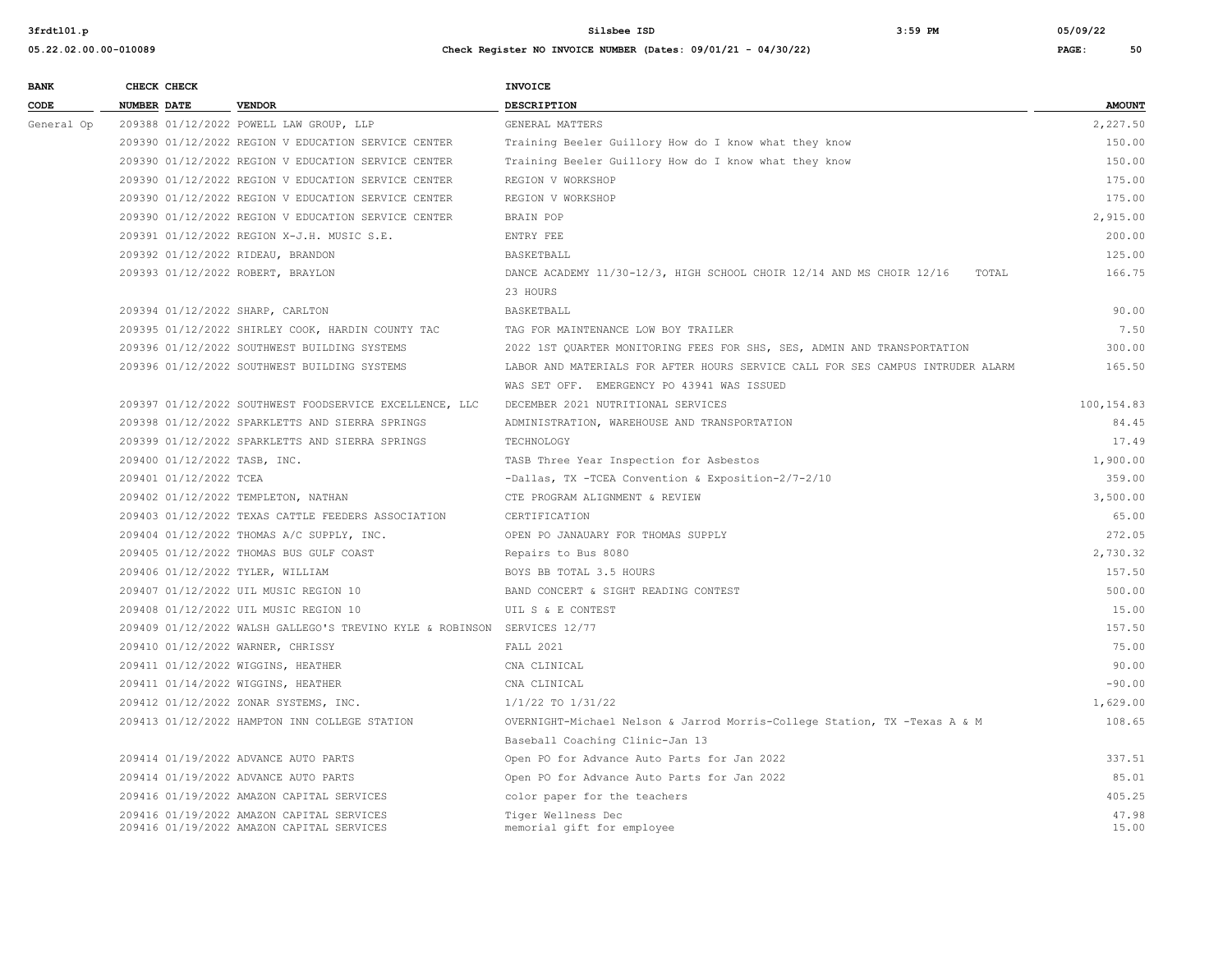| <b>BANK</b> | CHECK CHECK                                                     |                                                                                            | <b>INVOICE</b>                                                                |                 |
|-------------|-----------------------------------------------------------------|--------------------------------------------------------------------------------------------|-------------------------------------------------------------------------------|-----------------|
| CODE        | <b>NUMBER DATE</b>                                              | <b>VENDOR</b>                                                                              | <b>DESCRIPTION</b>                                                            | <b>AMOUNT</b>   |
| General Op  |                                                                 | 209416 01/19/2022 AMAZON CAPITAL SERVICES                                                  | additional computer mice for STAAR testing                                    | 1,185.93        |
|             |                                                                 | 209416 01/19/2022 AMAZON CAPITAL SERVICES                                                  | lanyards                                                                      | 929.25          |
|             |                                                                 | 209416 01/19/2022 AMAZON CAPITAL SERVICES                                                  | 576953478974<br>READING ACADEMY J TARKINGTON SEE ATTACHED                     | 288.88          |
|             |                                                                 | 209416 01/19/2022 AMAZON CAPITAL SERVICES                                                  | Name badge holders for drivers, due to them snagging breaking badges on       | 37.98           |
|             |                                                                 |                                                                                            | steering wheels on the buses                                                  |                 |
|             |                                                                 | 209416 01/19/2022 AMAZON CAPITAL SERVICES                                                  | Prizes for Literacy Night. I will send a check over from our activity fund to | 119.98          |
|             |                                                                 |                                                                                            | reimburse the budget for the items ordered.                                   |                 |
|             |                                                                 | 209416 01/19/2022 AMAZON CAPITAL SERVICES                                                  | Positive behavior supplies for students                                       | 69.92           |
|             |                                                                 | 209416 01/19/2022 AMAZON CAPITAL SERVICES                                                  | Controller for Steamer at SES Kitchen                                         | 266.49          |
|             |                                                                 | 209416 01/19/2022 AMAZON CAPITAL SERVICES                                                  | 455968733847<br>OFFICE CHAIR                                                  | 218.68          |
|             |                                                                 | 209416 01/19/2022 AMAZON CAPITAL SERVICES                                                  | supplies for office                                                           | 179.99          |
|             |                                                                 | 209416 01/19/2022 AMAZON CAPITAL SERVICES                                                  | 759943336956<br>supplies                                                      | 279.03          |
|             |                                                                 | 209416 01/19/2022 AMAZON CAPITAL SERVICES                                                  | 454994937858, 479859845353 Technology office supplies                         | 175.96          |
|             |                                                                 | 209416 01/19/2022 AMAZON CAPITAL SERVICES                                                  | notebooks for Ms. Moulder's class                                             | 22.04           |
|             |                                                                 | 209417 01/19/2022 APPLE COMPUTER, INC.                                                     | Mac Book for Audio Video                                                      | 79.00           |
|             |                                                                 | 209417 01/19/2022 APPLE COMPUTER, INC.                                                     | Mac Book for Audio Video                                                      | 17.50           |
|             | 209418 01/19/2022 AT&T                                          |                                                                                            | JAN 7 THRU FEB 6                                                              | 1,068.70        |
|             |                                                                 | 209419 01/19/2022 ATHLETIC TRAINERS OF THE GOLDEN TRIANGLE 1/26 WINTER CLINIC REGISTRATION |                                                                               | 80.00           |
|             |                                                                 | 209420 01/19/2022 ATHLETIC TRAINERS OF THE GOLDEN TRIANGLE DANIELLE WEHMEYER               |                                                                               | 80.00           |
|             |                                                                 | 209421 01/19/2022 BEAUMONT ISD/ ATHLETIC DEPARTMENT                                        | BOYS BASKETBALL VS HAMSHIRE FANNETT                                           | 460.13          |
|             | 209422 01/19/2022 BLACKWELL, JAMES                              |                                                                                            | GIRLS BB TOTAL 3.75 HOURS                                                     | 168.75          |
|             |                                                                 | 209423 01/19/2022 BODENSTEINER, JOHN                                                       | HOMEBOUND                                                                     | 31.94           |
|             | 209424 01/19/2022 BOLSER, TROY                                  |                                                                                            | SOCCER                                                                        | 80.00           |
|             | 209425 01/19/2022 BRYANT, LARKIN                                |                                                                                            | SCHOLARSHIP                                                                   | 250.00          |
|             | 209427 01/19/2022 BUNA TROPHY                                   |                                                                                            | Purch Req - Buna Trophy - 2022 PL Meet Medals                                 | 336.90          |
|             |                                                                 | 209428 01/19/2022 BURGERWORKS, INC.                                                        | GIRLS SOCCER GAME                                                             | 132.00          |
|             |                                                                 | 209429 01/19/2022 Burkett, Jennifer                                                        | TSBVI                                                                         | 266.76          |
|             |                                                                 | 209430 01/19/2022 CHALK'S TRUCK PARTS, INC.                                                | Seat covers for buses                                                         | 869.30          |
|             | 209431 01/19/2022 CITY OF SILSBEE                               |                                                                                            | 12/13 TO 1/13                                                                 | 1,637.54        |
|             | 209431 01/19/2022 CITY OF SILSBEE                               |                                                                                            | 12/13 TO 1/13                                                                 | 225.00          |
|             | 209431 01/19/2022 CITY OF SILSBEE                               |                                                                                            | 12/13 TO 1/13                                                                 | 885.88          |
|             |                                                                 | 209433 01/19/2022 COASTAL WELDING SUPPLY INC                                               | OPEN PO JANUARY FOR COASTAL WELDING                                           | 36.70           |
|             | 209434 01/19/2022 COLLINS, BRUCE                                |                                                                                            | SOCCER                                                                        | 80.00           |
|             | 209435 01/19/2022 COOPER, RANDALL                               |                                                                                            | BASKETBALL                                                                    | 200.00          |
|             | 209436 01/19/2022 COWARD, JUDY                                  |                                                                                            | CHOIR FOR SOLO CONTEST                                                        | 80.00           |
|             |                                                                 | 209437 01/19/2022 DALLAS ISD ATHLETICS                                                     | 81ST ANNUAL DALLAS ISD HOLIDAY TOURNAMENT                                     | 350.00          |
|             |                                                                 | 209437 04/13/2022 DALLAS ISD ATHLETICS                                                     | 81ST ANNUAL DALLAS ISD HOLIDAY TOURNAMENT                                     | $-350.00$       |
|             | 209438 01/19/2022 DAVIS, MARK<br>209439 01/19/2022 ELLIS, LOUIS |                                                                                            | BOYS BB GAME<br>ATSSB REGION CLINIC                                           | 202.50<br>60.00 |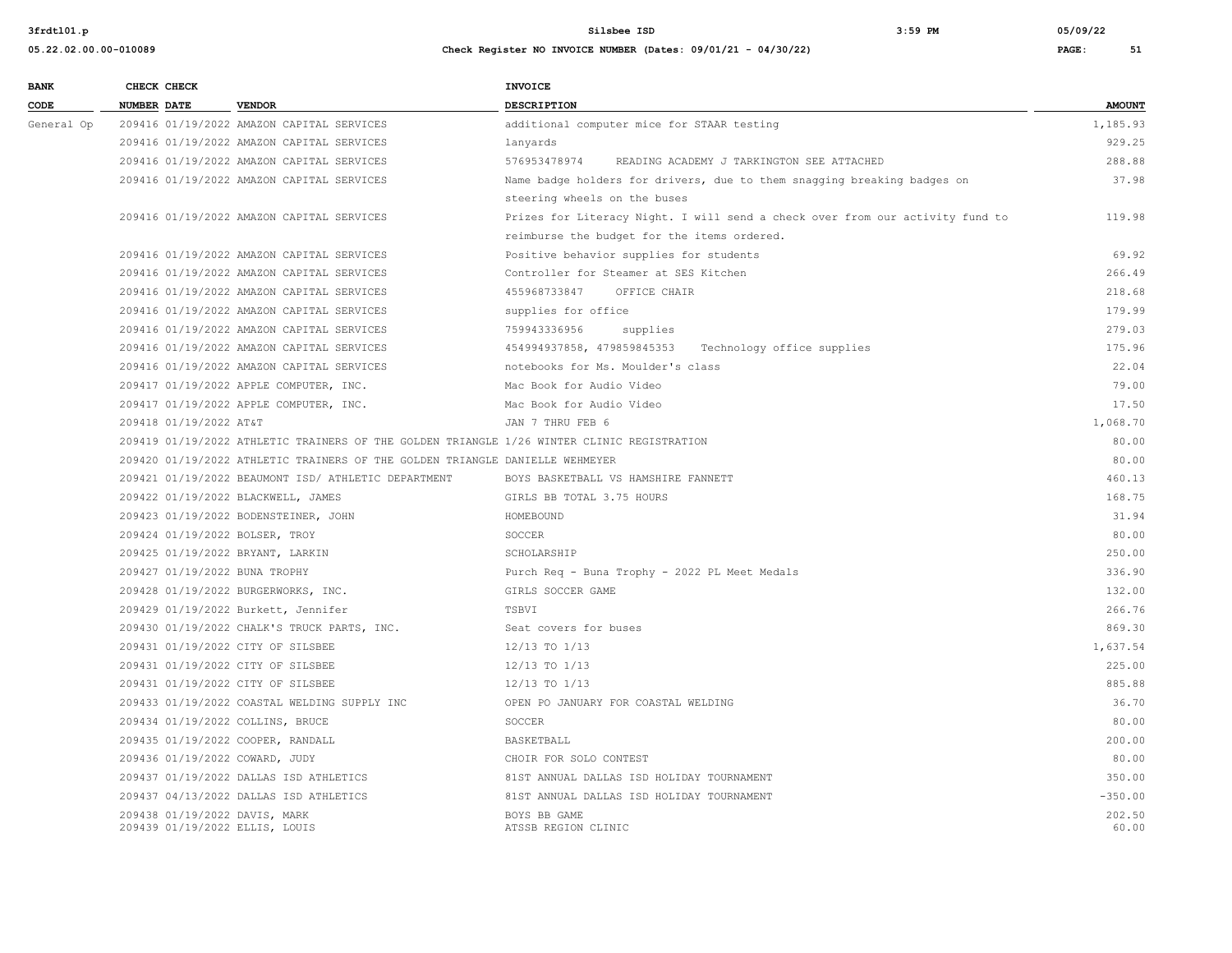| <b>BANK</b> |                    | CHECK CHECK                |                                                                                                                           | <b>INVOICE</b>                                          |                |
|-------------|--------------------|----------------------------|---------------------------------------------------------------------------------------------------------------------------|---------------------------------------------------------|----------------|
| CODE        | <b>NUMBER DATE</b> |                            | <b>VENDOR</b>                                                                                                             | DESCRIPTION                                             | <b>AMOUNT</b>  |
| General Op  |                    | 209440 01/19/2022 ETEX     |                                                                                                                           | OFFICE SUPPLIES                                         | 82.95          |
|             |                    | 209440 01/19/2022 ETEX     |                                                                                                                           | Purch Req - Etex - FB Office supplies                   | 56.54          |
|             |                    |                            | 209441 01/19/2022 EWELL EDUCATIONAL SERVICES                                                                              | CY-FAIR ONLINE SDE'S                                    | 10.00          |
|             |                    |                            | 209441 01/19/2022 EWELL EDUCATIONAL SERVICES                                                                              | CY FAIRL ONLINE CDE'S 4TH ANNUAL                        | 80.00          |
|             |                    |                            | 209441 01/19/2022 EWELL EDUCATIONAL SERVICES                                                                              | MT PLEASANT ONLINE CONTEST                              | 80.00          |
|             |                    |                            | 209443 01/19/2022 GARRETT, CHELSEY                                                                                        | HOMEBOUND                                               | 38.84          |
|             |                    |                            | 209443 01/19/2022 GARRETT, CHELSEY                                                                                        | REGION 5 WORKSHOP                                       | 53.82          |
|             |                    | 209444 01/19/2022 GRAINGER |                                                                                                                           | OPEN PO JANUARY FOR GRAINGER                            | 86.12          |
|             |                    |                            | 209445 01/19/2022 GUARDTECH PEST MANAGEMENT, INC.                                                                         | OPEN PO JANUARY FOR GUARDTECH                           | 166.00         |
|             |                    |                            | 209446 01/19/2022 HAMBURGER DEPOT                                                                                         | GIRLS SOCCER                                            | 170.00         |
|             |                    |                            | 209446 01/19/2022 HAMBURGER DEPOT                                                                                         | GIRLS BB                                                | 140.00         |
|             |                    |                            | 209447 01/19/2022 HAMBURGER DEPOT                                                                                         | BOYS SOCCER                                             | 300.00         |
|             |                    |                            | 209448 01/19/2022 HANCOCK, ROBERT                                                                                         | BASKETBALL                                              | 145.00         |
|             |                    |                            | 209451 01/19/2022 LAMAR COMPANIES                                                                                         | HWY 327 BILLBOARD                                       | 450.00         |
|             |                    |                            | 209452 01/19/2022 LAMAR INSTITUTE OF TECHNOLOGY                                                                           | WORK KEYS TYESHA WATKINS                                | 64.00          |
|             |                    |                            | 209453 01/19/2022 LEE, TOM II                                                                                             | BOYS BB CENTER TOTAL 4.5 HOURS                          | 202.50         |
|             |                    |                            | 209455 01/19/2022 MILLER, VICTOR                                                                                          | NORTH HUSTON TIPPIN POINT                               | 240.00         |
|             |                    |                            | 209456 01/19/2022 MONTALVO, CARLOS II                                                                                     | LITTLE DRIBBLERS TOTAL 8.75 HOURS                       | 393.75         |
|             |                    |                            | 209456 01/19/2022 MONTALVO, CARLOS II                                                                                     | GIRLS BB TOTAL 3.75 HOURS                               | 168.75         |
|             |                    |                            | 209456 01/19/2022 MONTALVO, CARLOS II                                                                                     | BOYS BB                                                 | 202.50         |
|             |                    |                            | 209457 01/19/2022 ORR, JESSE                                                                                              | BOYS BB TOTAL 5.5 HOURS                                 | 247.50         |
|             |                    |                            | 209458 01/19/2022 Patterson, Todd                                                                                         | ATSSB REGION 10 ALL REGION CLINIC                       | 40.00          |
|             |                    |                            | 209459 01/19/2022 Patterson, Todd                                                                                         | ATSSB REGION JAZZ CLINIC                                | 40.00          |
|             |                    |                            | 209460 01/19/2022 PRO ENERGY PARTNERS, LLC                                                                                | DECEMBER                                                | 6,069.85       |
|             |                    |                            | 209462 01/19/2022 RIDDELL/ALL AMERICAN SPORTS                                                                             | Purch Req - Recondition MS Helmets - Smith              | 5,105.33       |
|             |                    |                            | 209463 01/19/2022 RIDEAU, BRANDON                                                                                         | BASKETBALL                                              | 145.00         |
|             |                    |                            | 209464 01/19/2022 ROBICHAUX, ISAAC                                                                                        | BOYS BB TOTAL 5.5 HOURS                                 | 247.50         |
|             |                    |                            | 209465 01/19/2022 ROBOTICS EDUCATION & COMPETITION FOUNDAT TEXAS STATE CHAMPIONSHIP 1A-4A                                 |                                                         | 300.00         |
|             |                    |                            | 209466 01/19/2022 ROGERS, TRINITY                                                                                         | SCHOLARSHIP                                             | 100.00         |
|             |                    |                            | 209468 01/19/2022 SILSBEE BEE                                                                                             | legal ad first report public hearing dec 1 & dec 8      | 56.00          |
|             |                    |                            | 209468 01/19/2022 SILSBEE BEE                                                                                             | legal ad for annual financial statement Dec 22 & 29     | 196.00         |
|             |                    |                            | 209470 01/19/2022 SOUTHERN LAWN & LANDSCAPES LLC                                                                          | MOWING COMPLETED 1/8                                    | 4,316.00       |
|             |                    |                            | 209471 01/19/2022 SOUTHERN COMPUTER WAREHOUSE                                                                             | YMCKO Thermal Transfer ID Printer                       | 289.46         |
|             |                    |                            | 209472 01/19/2022 SOUTHWEST BUILDING SYSTEMS                                                                              | CHANGED THE BELL TONE FROM TONE 2 TO TONE 16 PER LESTER | 80.00          |
|             |                    |                            | 209472 01/19/2022 SOUTHWEST BUILDING SYSTEMS                                                                              | LABOR TO CHECK OUT FIRE ALARM AT WAREHOUSE              | 86.60          |
|             |                    |                            | 209472 01/19/2022 SOUTHWEST BUILDING SYSTEMS                                                                              | LABOR TO CHECK OUT FIRE ALARM AT WAREHOUSE              | 216.59         |
|             |                    |                            | 209473 01/19/2022 SUTTON, NAN                                                                                             | UIL SOLO & ENSEMBLE COMPETITION                         | 256.50         |
|             |                    |                            | 209473 01/19/2022 SUTTON, NAN<br>209474 01/19/2022 TEACHER SYNERGY LLC DBA TEACHERS PAY TEA RTI READING ACTIVITIES BUNDLE | UIL SOLO & ENSEMBLE COMPETITION                         | 46.50<br>77.99 |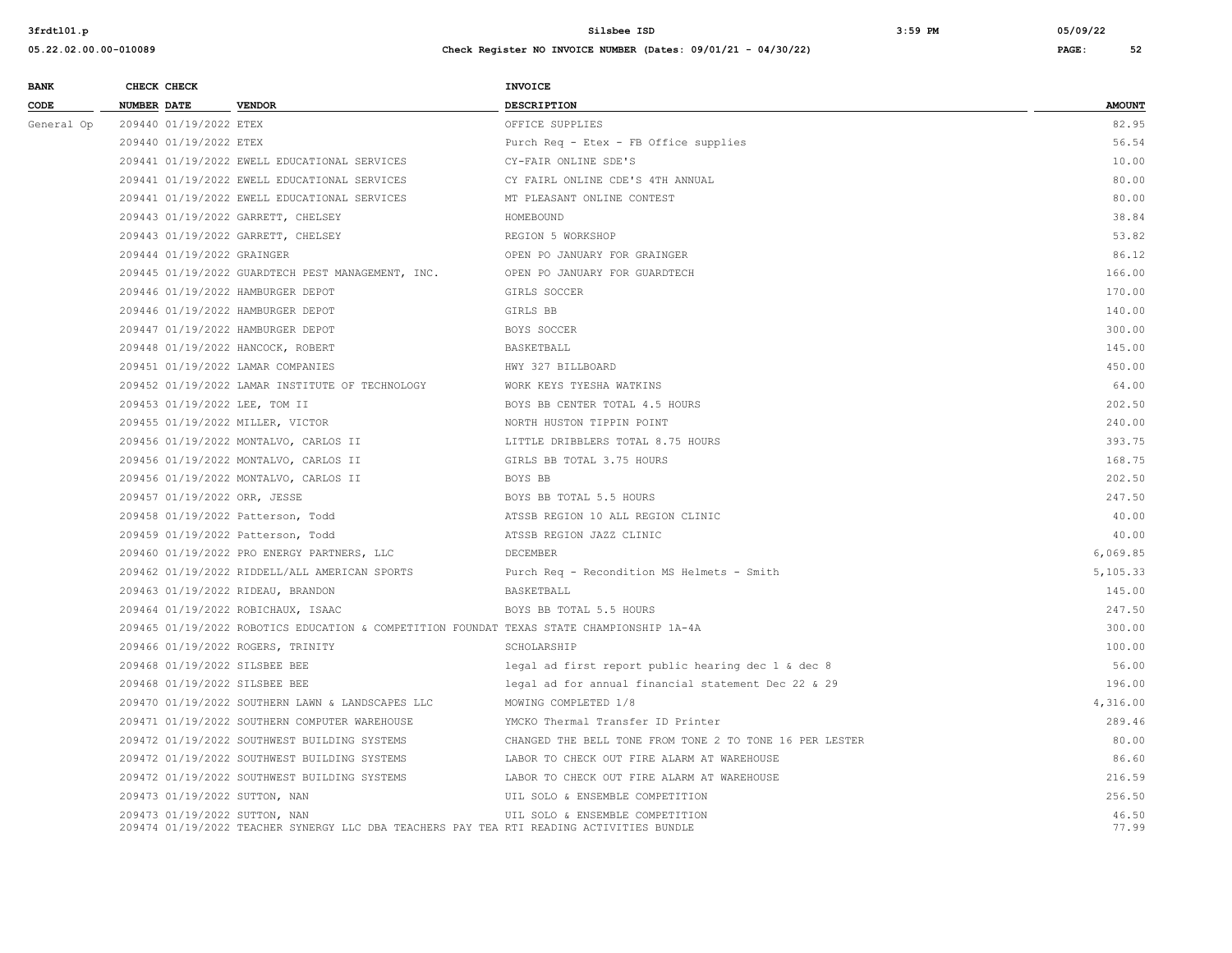| <b>BANK</b> |                    | CHECK CHECK             |                                                                                            | <b>INVOICE</b>                                                          |               |
|-------------|--------------------|-------------------------|--------------------------------------------------------------------------------------------|-------------------------------------------------------------------------|---------------|
| CODE        | <b>NUMBER DATE</b> |                         | <b>VENDOR</b>                                                                              | DESCRIPTION                                                             | <b>AMOUNT</b> |
| General Op  |                    | 209475 01/19/2022 TEPSA |                                                                                            | DUES - TIFFANY HORTON                                                   | 357.00        |
|             |                    |                         | 209476 01/19/2022 TEXAS MUSIC EDUCATORS ASSN                                               | FEB 9-12 CONVENTION                                                     | 120.00        |
|             |                    |                         | 209477 01/19/2022 TEXAS PUBLIC SERVICE TEACHER ASSOCIATION 3/4-3/6 STATE CONTEST           |                                                                         | 550.00        |
|             |                    |                         | 209478 01/19/2022 THOMAS A/C SUPPLY, INC.                                                  | OPEN PO JANAUARY FOR THOMAS SUPPLY                                      | 439.50        |
|             |                    |                         | 209479 01/19/2022 TOTAL SPECIAL EDUCATION SOLUTIONS, LLC EVALUATIONS PSYCHOLOGICAL TESTING |                                                                         | 3,000.00      |
|             |                    |                         | 209480 01/19/2022 Trabing, Lynn                                                            | LIT PARTNERSHIP MEETING                                                 | 28.43         |
|             |                    |                         | 209481 01/19/2022 UIL MUSIC REGION 10                                                      | UIL HS VOCAL S & E                                                      | 15.00         |
|             |                    |                         | 209482 01/19/2022 UIL MUSIC REGION 10                                                      | MS CHOIR                                                                | 32.00         |
|             |                    |                         | 209483 01/19/2022 VINCENT, MARK                                                            | BOYS BB TOTAL 5.5 HOURS                                                 | 247.50        |
|             |                    |                         | 209484 01/19/2022 WHATBURGER                                                               | BOYS BASKETBALL                                                         | 221.77        |
|             |                    |                         | 209485 01/19/2022 YMBL SOUTH TEXAS STATE FAIR                                              | HEIFER SHOW                                                             | 40.00         |
|             |                    |                         | 209486 01/19/2022 YMBL SOUTH TEXAS STATE FAIR                                              | RABBIT SHOW                                                             | 12.00         |
|             |                    |                         | 209487 01/19/2022 ZONAR SYSTEMS, INC.                                                      | 2000 ID Cards                                                           | 3,931.70      |
|             |                    | 209488 01/26/2022 ABM   |                                                                                            | HS AND MS BASKETBALL TOURNAMENTS 1/8                                    | 784.08        |
|             |                    | 209488 01/26/2022 ABM   |                                                                                            | LITTLE DRIBBLERS TOURNAMENT 1/15                                        | 370.80        |
|             |                    |                         | 209489 01/26/2022 ADVANCED SYSTEMS & ALARMS                                                | $2/1$ TO $2/28$                                                         | 70.00         |
|             |                    |                         | 209490 01/26/2022 ANAHUAC BOOSTER CLUB                                                     | LADY PANTERS GOLF TOURNAMENT                                            | 180.00        |
|             |                    |                         | 209491 01/26/2022 ANAHUAC ISD                                                              | ANAHUAC VARSITY TOURNAMENT SOFTBALL                                     | 400.00        |
|             |                    |                         | 209492 01/26/2022 APPLE COMPUTER, INC.                                                     | Mac Book for Audio Video                                                | 199.99        |
|             |                    |                         | 209492 01/26/2022 APPLE COMPUTER, INC.                                                     | Mac Book for Audio Video                                                | 0.00          |
|             |                    |                         | 209494 01/26/2022 BLACKWELL, JAMES                                                         | BOYS BB                                                                 | 168.75        |
|             |                    |                         | 209495 01/26/2022 BLANCHARD-TATOM, ADYSAN                                                  | SCHOLARSHIP                                                             | 250.00        |
|             |                    |                         | 209496 01/26/2022 BOUDREAUX, ANTHONY                                                       | <b>BASKETBALL</b>                                                       | 215.00        |
|             |                    |                         | 209497 01/26/2022 BROUSSARD, CASSIE                                                        | SOCCER                                                                  | 60.00         |
|             |                    |                         | 209498 01/26/2022 BRUCE'S INCORPORATED                                                     | dirt for baseball field school vendor                                   | 165.00        |
|             |                    |                         | 209500 01/26/2022 BURGERS OF BEAUMONT                                                      | MEALS FOR GOLF                                                          | 55.80         |
|             |                    |                         | 209501 01/26/2022 BURGERWORKS, INC.                                                        | <b>BOYS SOCCER</b>                                                      | 217.50        |
|             |                    |                         | 209501 01/26/2022 BURGERWORKS, INC.                                                        | BOYS SOCCER LIBERTY LOCATION #415                                       | 323.75        |
|             |                    |                         | 209502 01/26/2022 CENTERPOINT ENERGY                                                       | 12/14 TO 1/14                                                           | 1,277.80      |
|             |                    |                         | 209502 01/26/2022 CENTERPOINT ENERGY                                                       | 12/14 TO 1/14                                                           | 211.06        |
|             |                    |                         | 209503 01/26/2022 CHAMPAGNE, COURTNEY                                                      | KLEIN INVITATIONAL                                                      | 100.00        |
|             |                    |                         | 209504 01/26/2022 CITY OF SILSBEE                                                          | 12/20 to 1/20                                                           | 125.86        |
|             |                    |                         | 209504 01/26/2022 CITY OF SILSBEE                                                          | $12/20$ to $1/20$                                                       | 130.07        |
|             |                    |                         | 209505 01/26/2022 COASTAL WELDING SUPPLY INC                                               | welding supplies                                                        | 1,239.07      |
|             |                    |                         | 209506 01/26/2022 COBURN SUPPLY COMPANY, INC.                                              | toilet, tank and seat for broken toilet at warehouse school vendor list | 212.67        |
|             |                    |                         | 209507 01/26/2022 COLLINS, BRUCE                                                           | SOCCER                                                                  | 145.00        |
|             |                    |                         | 209508 01/26/2022 Collins, James                                                           | CLOCK                                                                   | 120.00        |
|             |                    |                         | 209509 01/26/2022 COMMUNITY COFFEE                                                         | HIGH SCHOOL                                                             | 291.55        |
|             |                    |                         | 209510 01/26/2022 CONTRACT PAPER GROUP                                                     | 400 cases of paper                                                      | 6,840.00      |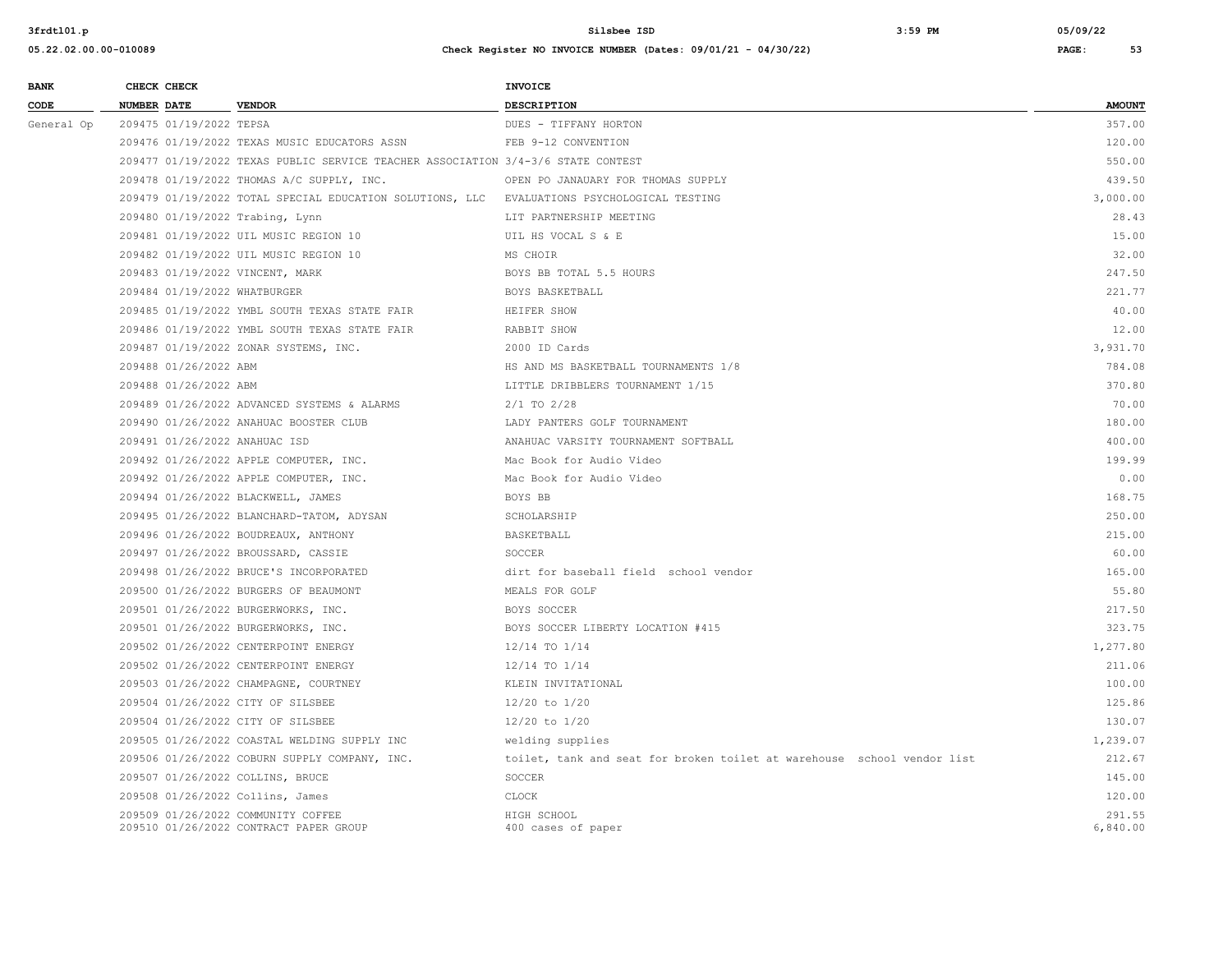| <b>BANK</b> |                    | CHECK CHECK                |                                                     | <b>INVOICE</b>                                                                                                                                                                                                     |               |
|-------------|--------------------|----------------------------|-----------------------------------------------------|--------------------------------------------------------------------------------------------------------------------------------------------------------------------------------------------------------------------|---------------|
| CODE        | <b>NUMBER DATE</b> |                            | <b>VENDOR</b>                                       | <b>DESCRIPTION</b>                                                                                                                                                                                                 | <b>AMOUNT</b> |
| General Op  |                    |                            | 209511 01/26/2022 COOPER, RANDALL                   | BASKETBALL                                                                                                                                                                                                         | 175.00        |
|             |                    |                            | 209513 01/26/2022 DAVENPORT, MEGAN                  | ERRANDS FOR SCHOOL                                                                                                                                                                                                 | 30.54         |
|             |                    |                            | 209514 01/26/2022 DE LAGE LANDEN PUBLIC FINANCE     | $01/05/2022 - 02/04/2022$                                                                                                                                                                                          | 4,367.62      |
|             |                    |                            | 209514 01/26/2022 DE LAGE LANDEN PUBLIC FINANCE     | $1/5$ TO $2/4$                                                                                                                                                                                                     | 14,081.20     |
|             |                    |                            | 209515 01/26/2022 DEIDRA PORTER                     | 7 HEADSHOTS                                                                                                                                                                                                        | 175.00        |
|             |                    | 209516 01/26/2022 DEMCO    |                                                     | Supplies for the library. Once the PO has been issued Kelly Smith will order                                                                                                                                       | 1,708.06      |
|             |                    |                            |                                                     | the items requested.                                                                                                                                                                                               |               |
|             |                    |                            | 209517 01/26/2022 EMBASSY SUITES BY HILTON-AUSTIN   | 2022 TASA MIDWINTER 1/30 - 2/2                                                                                                                                                                                     | 795.87        |
|             |                    |                            | 209518 01/26/2022 EMBASSY SUITES BY HILTON-AUSTIN   | 2022 TASA MIDWINTER 1/30-2/1                                                                                                                                                                                       | 530.58        |
|             |                    | 209519 01/26/2022 ETEX     |                                                     | construction paper for the teachers                                                                                                                                                                                | 20.44         |
|             |                    | 209519 01/26/2022 ETEX     |                                                     | quarter wrappers 1000 count                                                                                                                                                                                        | 31.19         |
|             |                    | 209519 01/26/2022 ETEX     |                                                     | printshop supplies                                                                                                                                                                                                 | 164.98        |
|             |                    | 209519 01/26/2022 ETEX     |                                                     | teacher supplies                                                                                                                                                                                                   | 846.73        |
|             |                    | 209519 01/26/2022 ETEX     |                                                     | library supplies                                                                                                                                                                                                   | 845.16        |
|             |                    | 209519 01/26/2022 ETEX     |                                                     | Purch Req - Etex - Office Supplies - Smith                                                                                                                                                                         | 79.98         |
|             |                    | 209519 01/26/2022 ETEX     |                                                     | office supplies                                                                                                                                                                                                    | 25.37         |
|             |                    | 209519 01/26/2022 ETEX     |                                                     | Teacher supplies from ETEX                                                                                                                                                                                         | $-7.19$       |
|             |                    |                            | 209520 01/26/2022 EWELL EDUCATIONAL SERVICES        | HLSR HORSE JUDGING                                                                                                                                                                                                 | 80.00         |
|             |                    |                            | 209521 01/26/2022 FUNCTION 4 LLC                    | $1/15$ TO $2/14$                                                                                                                                                                                                   | 646.20        |
|             |                    | 209522 01/26/2022 GRAINGER |                                                     | OPEN PO JANUARY FOR GRAINGER                                                                                                                                                                                       | 46.88         |
|             |                    | 209522 01/26/2022 GRAINGER |                                                     | OPEN PO JANUARY FOR GRAINGER                                                                                                                                                                                       | 219.95        |
|             |                    | 209522 01/26/2022 GRAINGER |                                                     | OPEN PO JANUARY FOR GRAINGER                                                                                                                                                                                       | 247.30        |
|             |                    |                            | 209523 01/26/2022 GREEN, ELIZABETH                  | DEER PARK INVITATIONAL                                                                                                                                                                                             | 380.00        |
|             |                    |                            | 209524 01/26/2022 GUILLORY, DARIUS                  | BASKETBALL                                                                                                                                                                                                         | 135.00        |
|             |                    |                            | 209524 01/26/2022 GUILLORY, DARIUS                  | BASKETBALL                                                                                                                                                                                                         | 90.00         |
|             |                    |                            | 209525 01/26/2022 HALE, DONALD                      | BASKETBALL                                                                                                                                                                                                         | 215.00        |
|             |                    |                            | 209526 01/26/2022 HAMBURGER DEPOT                   | BOYS BASKETBALL                                                                                                                                                                                                    | 410.00        |
|             |                    |                            | 209526 01/26/2022 HAMBURGER DEPOT                   | BOYS BB AND GIRLS SOCCER                                                                                                                                                                                           | 774.36        |
|             |                    |                            | 209527 01/26/2022 HAMBURGER DEPOT                   | BOYS BB MS AND SHS POWERLIFTING                                                                                                                                                                                    | 800.00        |
|             |                    |                            |                                                     | 209528 01/26/2022 HAMPTON INN FORT WORTH SOUTHWEST CITYVIE OVERNIGHT-Liz Green-Forth Worth Rabbit Show-2/2-2/5                                                                                                     | 767.36        |
|             |                    |                            | 209529 01/26/2022 HAMSHIRE FANNETT HIGH SCHOOL      | FRESHMAN/JV INVITATIONAL                                                                                                                                                                                           | 100.00        |
|             |                    |                            | 209530 01/26/2022 HANCOCK, ROBERT                   | MS BASKETBALL                                                                                                                                                                                                      | 95.00         |
|             |                    |                            | 209530 01/26/2022 HANCOCK, ROBERT                   | BASKETBALL                                                                                                                                                                                                         | 145.00        |
|             |                    |                            | 209531 01/26/2022 HARDIN JEFFERSON HIGH SCHOOL GOLF | GIRLS INVITATIONAL                                                                                                                                                                                                 | 185.00        |
|             |                    |                            | 209532 01/26/2022 HARRISON, CORY                    | OVERNIGHT-Trent Jones, Ronnie Loftin, Michael Nelson, Cory Harrison, Dustin                                                                                                                                        | 36.73         |
|             |                    |                            |                                                     | Westbrook, Jarrod Morris-Longview, TX-Pineywoods Football Clinic-Jan14-15                                                                                                                                          |               |
|             |                    |                            | 209533 01/26/2022 HEXCO, INC. - ACADEMIC            | UIL Materials - HEXCO Academic. Will order once we receive the PO number                                                                                                                                           | 51.75         |
|             |                    |                            |                                                     | 209535 01/26/2022 HILTON GARDEN INN AT HURST CONFERENCE CE OVERNIGHT-Catie Whitehead-Assessment for Learning: A Proven Strategy for<br>Closing the Achievement Gap-2/2-2/4 Teshauna Turk, Cindy Lindsey, Amy Hoke, | 699.78        |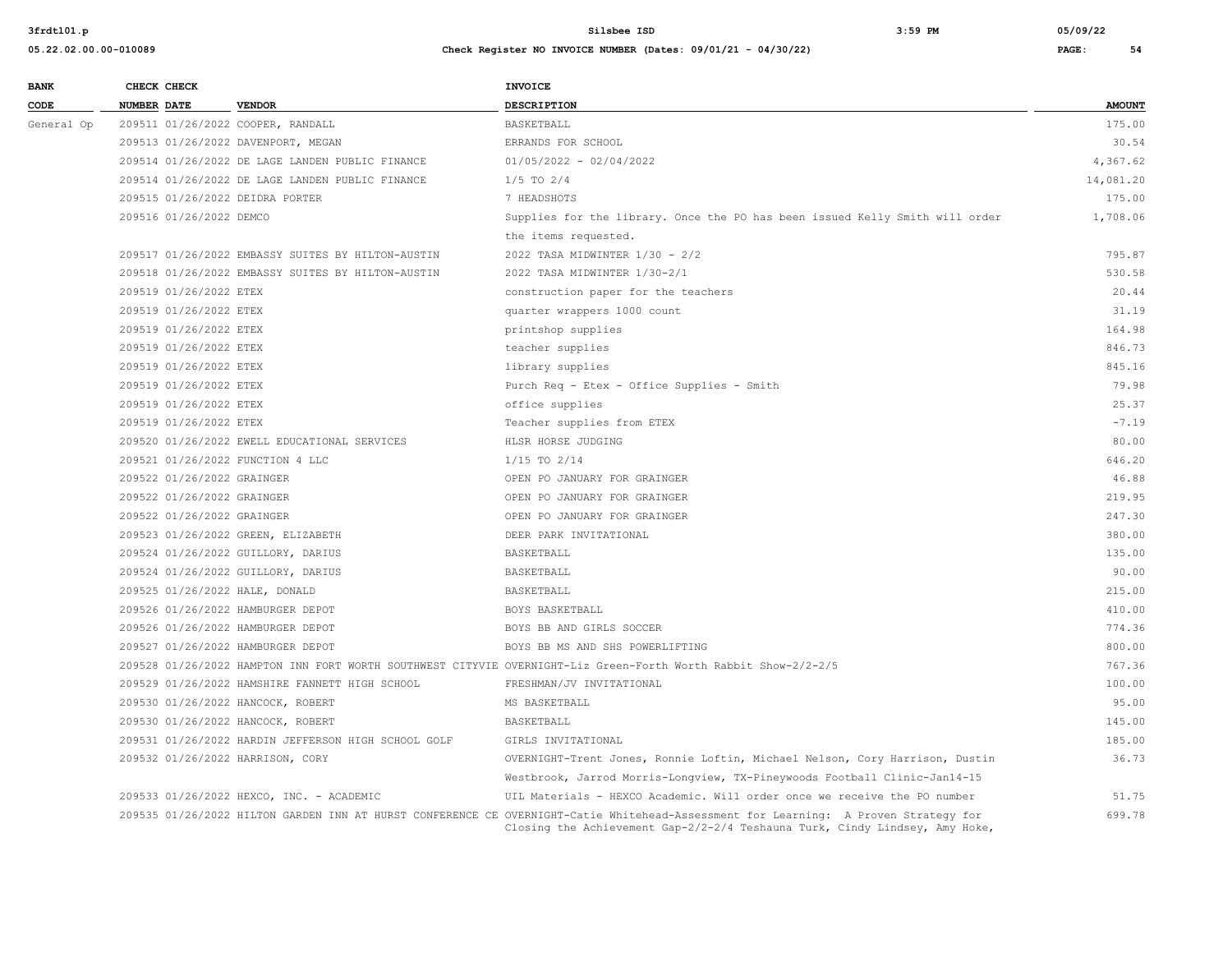| <b>BANK</b> |                    | CHECK CHECK              |                                             | <b>INVOICE</b>                                                                                                                        |               |
|-------------|--------------------|--------------------------|---------------------------------------------|---------------------------------------------------------------------------------------------------------------------------------------|---------------|
| CODE        | <b>NUMBER DATE</b> |                          | <b>VENDOR</b>                               | DESCRIPTION                                                                                                                           | <b>AMOUNT</b> |
|             |                    |                          |                                             | Marla Scoggins, Amanda Pooler, Melanie Guidry                                                                                         |               |
| General Op  |                    |                          |                                             | 209535 01/26/2022 HILTON GARDEN INN AT HURST CONFERENCE CE OVERNIGHT-Gerald Chandler-BISD Professional Learning Plaza North Richlands | 233.26        |
|             |                    |                          |                                             | Hill, TX-Assessment for Learning: A proven strategy for closing the Achievement                                                       |               |
|             |                    |                          |                                             | Gap-2/3/2022-2/4/2022                                                                                                                 |               |
|             |                    |                          |                                             | 209535 01/26/2022 HILTON GARDEN INN AT HURST CONFERENCE CE OVERNIGHT-Catie Whitehead-Assessment for Learning: A Proven Strategy for   | 233.26        |
|             |                    |                          |                                             | Closing the Achievement Gap-2/2-2/4                                                                                                   |               |
|             |                    | 209536 01/26/2022 IDEMIA |                                             | FINGERPRINTING                                                                                                                        | 48.25         |
|             |                    |                          | 209537 01/26/2022 J. W. PEPPER & SON, INC.  | choir supplies                                                                                                                        | 105.44        |
|             |                    |                          | 209537 01/26/2022 J. W. PEPPER & SON, INC.  | music for choir                                                                                                                       | 51.98         |
|             |                    |                          | 209537 01/26/2022 J. W. PEPPER & SON, INC.  | music for choir                                                                                                                       | 267.49        |
|             |                    |                          | 209537 01/26/2022 J. W. PEPPER & SON, INC.  | CHOIR MATERIALS                                                                                                                       | 78.24         |
|             |                    |                          | 209537 01/26/2022 J. W. PEPPER & SON, INC.  | CHOIR MATERIALS                                                                                                                       | 295.35        |
|             |                    |                          | 209537 01/26/2022 J. W. PEPPER & SON, INC.  | music for choir                                                                                                                       | 24.75         |
|             |                    |                          | 209538 01/26/2022 JASPER ISD ATHLETICS      | JASPER JV TOURNAMENT SOFTBALL                                                                                                         | 325.00        |
|             |                    |                          | 209539 01/26/2022 JERRY, CHARLES            | BASKETBALL                                                                                                                            | 200.00        |
|             |                    |                          | 209539 01/26/2022 JERRY, CHARLES            | BASKETBALL                                                                                                                            | 145.00        |
|             |                    |                          | 209540 01/26/2022 JONES, TRENTON            | OVERNIGHT-Trent Jones, Ronnie Loftin, Michael Nelson, Cory Harrison, Dustin                                                           | 34.94         |
|             |                    |                          |                                             | Westbrook, Jarrod Morris-Longview, TX-Pineywoods Football Clinic-Jan14-15                                                             |               |
|             |                    |                          | 209541 01/26/2022 KNUTH, JOSHUA             | SOCCER                                                                                                                                | 125.00        |
|             |                    |                          | 209542 01/26/2022 LAMAR UNIVERSITY          | FRESHMAN/JV INVITATIONAL                                                                                                              | 100.00        |
|             |                    |                          | 209543 01/26/2022 LAMAR UNIVERSITY          | VARSITY INVITATIONAL                                                                                                                  | 125.00        |
|             |                    |                          | 209544 01/26/2022 LANGSTON, MELE            | HOMEBOUND                                                                                                                             | 12.87         |
|             |                    |                          | 209545 01/26/2022 LOFTIN, RONALD            | OVERNIGHT-Trent Jones, Ronnie Loftin, Michael Nelson, Cory Harrison, Dustin                                                           | 37.11         |
|             |                    |                          |                                             | Westbrook, Jarrod Morris-Longview, TX-Pineywoods Football Clinic-Jan14-15                                                             |               |
|             |                    |                          | 209546 01/26/2022 LOVELY, UIRANNAH          | BASKETBALL                                                                                                                            | 90.00         |
|             |                    |                          | 209547 01/26/2022 LYONS, OUARAE             | <b>BASKETBALL</b>                                                                                                                     | 90.00         |
|             |                    |                          | 209548 01/26/2022 Martinez, Michelle        | MS CHOIR SOLO CONTEST                                                                                                                 | 50.00         |
|             |                    |                          | 209549 01/26/2022 MAYBERRY, DONTE           | BASKETBALL                                                                                                                            | 90.00         |
|             |                    |                          | 209550 01/26/2022 McKinney, Raymond         | HOMEBOUND                                                                                                                             | 15.44         |
|             |                    |                          | 209550 01/26/2022 McKinney, Raymond         | HOMEBOUND                                                                                                                             | 15.44         |
|             |                    |                          | 209551 01/26/2022 MCMILLAN GLASS AND DOOR   | OPEN PO JANUARY FOR MCMILLIAN GLASS                                                                                                   | 251.28        |
|             |                    |                          | 209552 01/26/2022 MIGHTY OF SOUTHEAST TEXAS | OPEN PO FOR MIGHTY FOR JAN 2022                                                                                                       | 236.33        |
|             |                    |                          | 209553 01/26/2022 MILLER, VICTOR            | TUSSLE BY THE TIDES                                                                                                                   | 240.00        |
|             |                    |                          | 209554 01/26/2022 MONTALVO, CARLOS II       | LITTLE DRIBBLERS TOTAL 6.5 HOURS                                                                                                      | 292.50        |
|             |                    |                          | 209554 01/26/2022 MONTALVO, CARLOS II       | BOYS BB TOTAL 5 HOURS                                                                                                                 | 225.00        |
|             |                    |                          | 209555 01/26/2022 MORRIS, JARROD            | OVERNIGHT-Trent Jones, Ronnie Loftin, Michael Nelson, Cory Harrison, Dustin                                                           | 31.86         |
|             |                    |                          |                                             | Westbrook, Jarrod Morris-Lonqview, TX-Pineywoods Football Clinic-Jan14-15                                                             |               |
|             |                    |                          | 209555 01/26/2022 MORRIS, JARROD            | OVERNIGHT-Michael Nelson & Jarrod Morris-College Station, TX -Texas A & M<br>Baseball Coaching Clinic-Jan 13                          | 14.75         |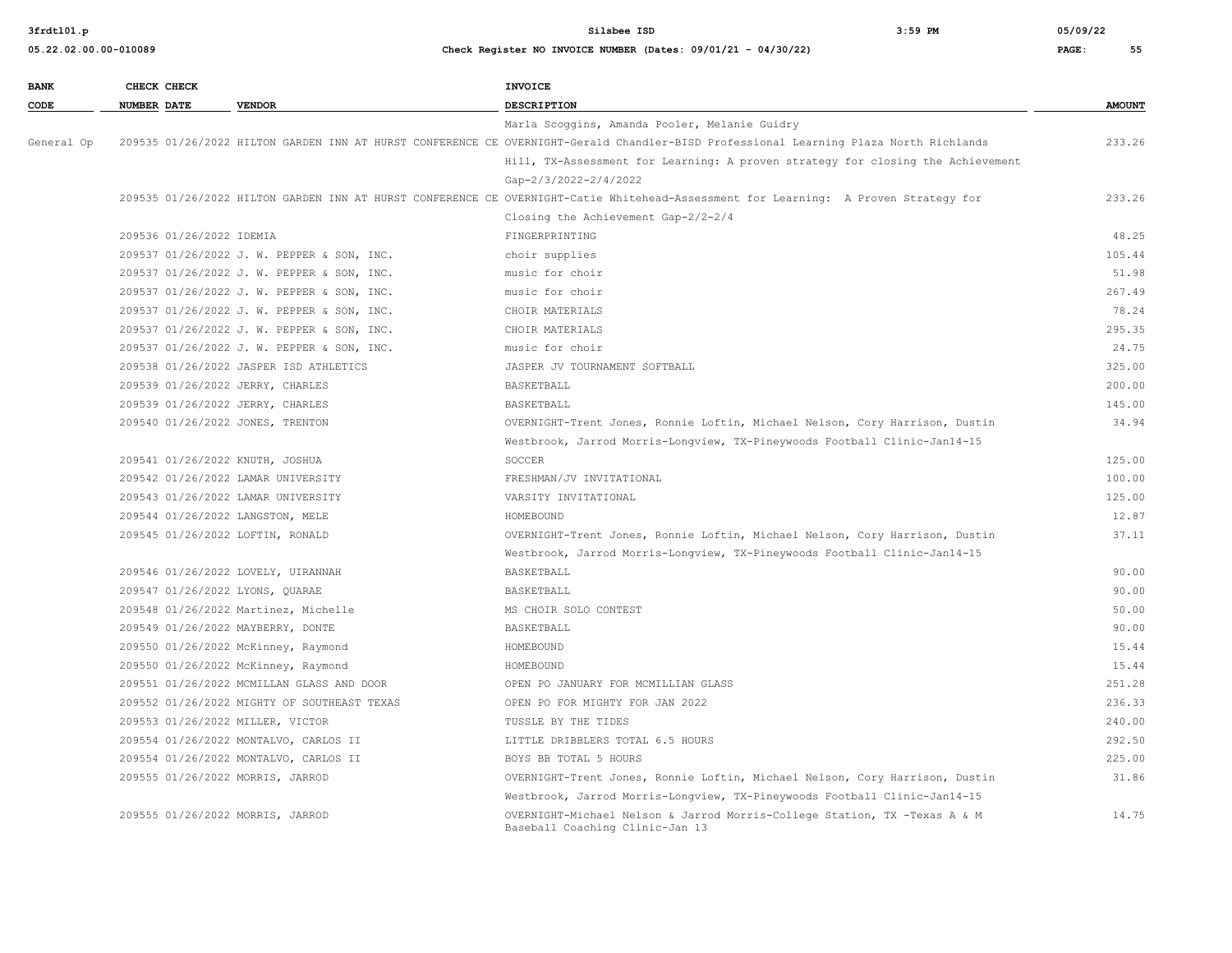| <b>BANK</b> | CHECK CHECK |                        |                                                                                 | <b>INVOICE</b>                                                                                               |                 |
|-------------|-------------|------------------------|---------------------------------------------------------------------------------|--------------------------------------------------------------------------------------------------------------|-----------------|
| CODE        | NUMBER DATE |                        | <b>VENDOR</b>                                                                   | DESCRIPTION                                                                                                  | <b>AMOUNT</b>   |
| General Op  |             |                        | 209556 01/26/2022 MOTTON, TRACY                                                 | BASKETBALL                                                                                                   | 145.00          |
|             |             | 209557 01/26/2022 PCAT |                                                                                 | AUTO PROPERTY DAMAGE SHAHZAD                                                                                 | 1,000.00        |
|             |             |                        | 209558 01/26/2022 PERRY, AMY                                                    | HOMEBOUND                                                                                                    | 4.91            |
|             |             |                        | 209559 01/26/2022 PIONEER ATHLETICS & MTP                                       | Parking lot striping paint                                                                                   | 1,740.00        |
|             |             |                        | 209560 01/26/2022 PNG HIGH SCHOOL                                               | PNG VARSITY TOURNAMENT                                                                                       | 450.00          |
|             |             |                        | 209561 01/26/2022 REGION V EDUCATION SERVICE CENTER                             | REGION 5 JILL TARKINGTON PHONICS 4TH AND 5TH GRADE SESSION NUMBER372468                                      | 125.00          |
|             |             |                        |                                                                                 | 10/28/2021                                                                                                   |                 |
|             |             |                        | 209561 01/26/2022 REGION V EDUCATION SERVICE CENTER                             | certification for school bus driver Breann Tackett                                                           | 5.00            |
|             |             |                        | 209562 01/26/2022 RENFRO, ARCHIE                                                | BASKETBALL                                                                                                   | 175.00          |
|             |             |                        | 209563 01/26/2022 RHODES, DONALD JR                                             | BASKETBALL                                                                                                   | 70.00           |
|             |             |                        | 209564 01/26/2022 RIDEAU, BRANDON                                               | BASKETBALL                                                                                                   | 135.00          |
|             |             |                        | 209565 01/26/2022 ROBOTICS EDUCATION & COMPETITION FOUNDAT SHOAL POINT SKIRMISH |                                                                                                              | 200.00          |
|             |             |                        | 209567 01/26/2022 SAPP, HERBERT                                                 | BASKETBALL                                                                                                   | 145.00          |
|             |             |                        | 209568 01/26/2022 SCHOOL SPECIALTY                                              | CUMULATIVE FOLDERS FOR OFFICE                                                                                | 46.37           |
|             |             |                        | 209569 01/26/2022 Scott, Ruby                                                   | SOCCER @PNG                                                                                                  | 8.75            |
|             |             |                        | 209570 01/26/2022 SIMMONS, ALEXIS                                               | BASKETBALL                                                                                                   | 135.00          |
|             |             |                        | 209571 01/26/2022 SIMMONS, SHELLY                                               | UIL SES @ BRIDGE CITY                                                                                        | 8.99            |
|             |             |                        | 209572 01/26/2022 Smart, Mindy                                                  | OVERNIGHT-Liz Green-Forth Worth Rabbit Show-2/2-2/5                                                          | 425.00          |
|             |             |                        | 209574 01/26/2022 SOUTHWEST BUILDING SYSTEMS                                    | more scan badges for employees. Once the PO is issued I will contact them to                                 | 386.66          |
|             |             |                        |                                                                                 | place the order.                                                                                             |                 |
|             |             |                        | 209575 01/26/2022 Stark, Rozalia                                                | HOUSTON LIVESTOCK SHOW DISTRICT JUDGING FOR ARTWORK                                                          | 131.04          |
|             |             |                        | 209576 01/26/2022 SUBWAY STORE #5224                                            | MIDDLE SCHOOL BASKETBALL                                                                                     | 474.00          |
|             |             |                        | 209576 01/26/2022 SUBWAY STORE #5224                                            | GIRLS SOCCER                                                                                                 | 67.61           |
|             |             |                        | 209577 01/26/2022 TEXAS A & M UNIVERSITY                                        | WOrkshop MICHELE DRAKE                                                                                       | 375.00          |
|             |             |                        | 209578 01/26/2022 TEXAS ASCD                                                    | -BISD Professional Learning Plaza North Richlands Hill, TX-Assessment for                                    | 399.00          |
|             |             |                        |                                                                                 | Learning: A proven strategy for closing the Achievement Gap-2/3/2022-2/4/2022                                |                 |
|             |             |                        | 209579 01/26/2022 TEXAS COUNCIL OF ADM OF SPECIAL ED                            | OVERNIGHT-Vicki Brantley-Austin, Tx-TCASE-Feb 6-9                                                            | 555.00          |
|             |             |                        | 209580 01/26/2022 THE APP-GARDEN                                                | SUBSCRIPTION FOR TRAVEL TRACKER                                                                              | 4,536.36        |
|             |             |                        | 209581 01/26/2022 THOMAS BUS GULF COAST                                         | OPEN PO FOR THOMAS BUS FOR JAN 2022                                                                          | 154.25          |
|             |             |                        | 209582 01/26/2022 UNIVERSITY OF TEXAS AT AUSTIN UIL                             | UIL STUDY MATERIAL                                                                                           | 15.00           |
|             |             |                        | 209583 01/26/2022 VEAZIE, JEREMIE                                               | BASKETBALL                                                                                                   | 70.00           |
|             |             |                        | 209584 01/26/2022 VERIZON WIRELESS                                              | DEC $14 - JAN$ 13                                                                                            | 418.14          |
|             |             |                        | 209584 01/26/2022 VERIZON WIRELESS                                              | DEC 14 - JAN 13                                                                                              | 530.80          |
|             |             |                        | 209585 01/26/2022 VIDOR HIGH SCHOOL                                             | VARSITY INVITATIONAL                                                                                         | 100.00          |
|             |             |                        | 209586 01/26/2022 VIDOR PIRATE GOLF                                             | GIRLS GOLF                                                                                                   | 175.00          |
|             |             |                        | 209587 01/26/2022 WEST BROOK GOLF BOOSTERS                                      | WEST BROOK GOLF BOOSTERS GOLF CHAMPIONSHIP                                                                   | 190.00          |
|             |             |                        | 209588 01/26/2022 WEST BROOK HIGH SCHOOL                                        | VARSITY INVITATIONAL                                                                                         | 100.00          |
|             |             |                        | 209589 01/26/2022 WEST BROOK HIGH SCHOOL<br>209590 01/26/2022 Westbrook, Dustin | SOUTH PARK FR/JV INVITATIONAL<br>OVERNIGHT-Trent Jones, Ronnie Loftin, Michael Nelson, Cory Harrison, Dustin | 100.00<br>26.98 |
|             |             |                        |                                                                                 |                                                                                                              |                 |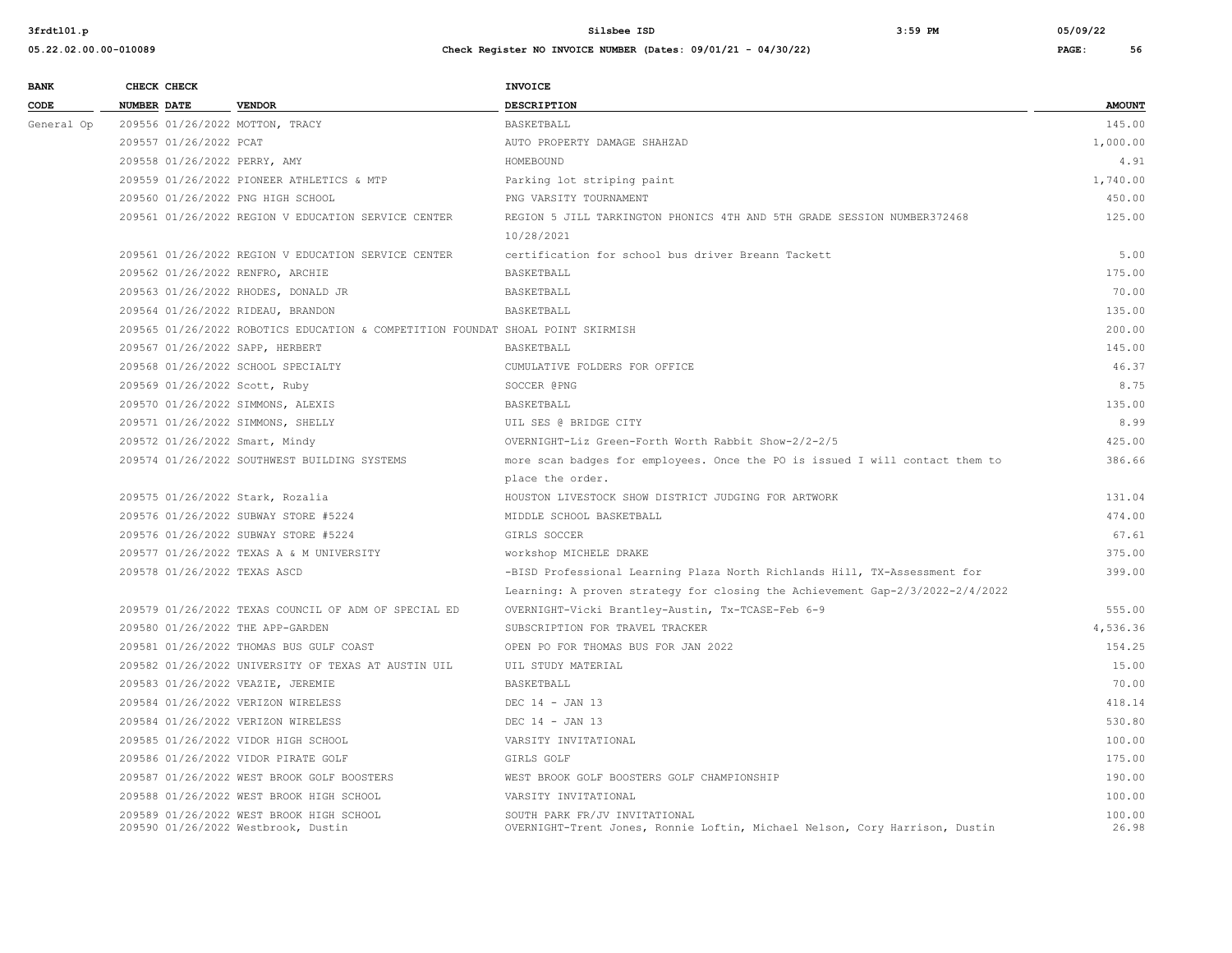| <b>BANK</b> | CHECK CHECK                                                                 | <b>INVOICE</b>                                                               |                    |
|-------------|-----------------------------------------------------------------------------|------------------------------------------------------------------------------|--------------------|
| CODE        | <b>VENDOR</b><br><b>NUMBER DATE</b>                                         | DESCRIPTION                                                                  | <b>AMOUNT</b>      |
|             |                                                                             | Westbrook, Jarrod Morris-Longview, TX-Pineywoods Football Clinic-Jan14-15    |                    |
| General Op  | 209591 01/26/2022 WILLIAMSON, EMILY                                         | SCHOLARSHIP                                                                  | 400.00             |
|             | 209592 01/26/2022 Williamson, Lisa                                          | UIL SES @ BRIDGE CITY                                                        | 5.99               |
|             | 209593 01/26/2022 WILLIS, SUSAN                                             | BOYS BB AT WOS                                                               | 10.00              |
|             | 209593 01/26/2022 WILLIS, SUSAN                                             | SOCCER @ LUMBERTON                                                           | 17.99              |
|             | 209594 01/26/2022 WILSON, ROBERT III                                        | CENTER HS ACADEMIC MEET                                                      | 60.00              |
|             | 209595 01/26/2022 WINFIELD SOLUTIONS                                        | pc clay mound from winifield                                                 | 606.60             |
|             | 209596 01/26/2022 BLACKWELL, JAMES                                          | GIRLS BB TOTAL 4 HOURS                                                       | 180.00             |
|             | 209597 01/26/2022 MONTALVO, CARLOS II                                       | GIRLS BB TOTAL 4.25 HOURS                                                    | 191.25             |
|             | 209598 02/02/2022 ABM                                                       | FEBRUARY SERVICES                                                            | 66,671.51          |
|             | 209598 02/02/2022 ABM                                                       | LITTLE DRIBBLERS 1/22                                                        | 261.36             |
|             | 209598 02/02/2022 ABM                                                       | 1/22 BASEBALL BANQUET                                                        | 233.28             |
|             | 209598 02/02/2022 ABM                                                       | 1/22 BAND PROGRAM HS                                                         | 470.16             |
|             | 209598 02/02/2022 ABM                                                       | BAND PROGRAM SES                                                             | 183.06             |
|             | 209599 02/02/2022 ADVANCED GRAPHICS                                         | More poster paper for the teachers. Once the PO is issued I will place the   | 481.23             |
|             |                                                                             | order.                                                                       |                    |
|             | 209600 02/02/2022 BARNES, KRISTI                                            | SLPA SERVICES                                                                | 1,280.00           |
|             | 209601 02/02/2022 BLACKWELL, JAMES                                          | BRIDGE CITY BASKETBALL TOTAL 4 HOURS                                         | 180.00             |
|             | 209602 02/02/2022 BODENSTEINER, JOHN                                        | HOMEBOUND                                                                    | 31.94              |
|             | 209603 02/02/2022 BSN SPORTS                                                | BOLT ON BACKBOARD SAFETY PADDING-GRAY REGION 5 VENDOR                        | 266.98             |
|             | 209604 02/02/2022 C. C. IMEX                                                | science supplies                                                             | 1,151.00           |
|             | 209605 02/02/2022 CAPITAL ONE                                               | SUPPLIES                                                                     | 67.63              |
|             | 209605 02/02/2022 CAPITAL ONE                                               | PANTS FOR RONDA AND UNIVERSAL TV MOUNT                                       | 52.90              |
|             | 209605 02/02/2022 CAPITAL ONE                                               | supplies                                                                     | 101.53             |
|             | 209605 02/02/2022 CAPITAL ONE                                               | nurses supplies                                                              | 87.24              |
|             | 209605 02/02/2022 CAPITAL ONE                                               | RUSTLER JEANS                                                                | 47.88              |
|             | 209606 02/02/2022 Carrell, Angela                                           | HOMEBOUND MILEAGE                                                            | 30.19              |
|             | 209606 02/02/2022 Carrell, Angela                                           | HOMEBOUND                                                                    | 20.12              |
|             | 209607 02/02/2022 CARRIER CORPORATION                                       | labor and materials to replace defective actuators, fan motor vfd and liquid | 7,200.00           |
|             |                                                                             | line drier                                                                   |                    |
|             | 209608 02/02/2022 CHALK'S TRUCK PARTS, INC.                                 | OPEN PO FOR CHALKS FOR JAN 2022                                              | 435.03             |
|             | 209609 02/02/2022 CICI'S PIZZA #160                                         | SOCCER                                                                       | 96.00              |
|             | 209609 02/02/2022 CICI'S PIZZA #160                                         | GIRLS SOCCER                                                                 | 112.00             |
|             | 209610 02/02/2022 CITY OF SILSBEE                                           | 12/27 TO 1/27                                                                | 1,879.97           |
|             | 209610 02/02/2022 CITY OF SILSBEE                                           | 12/27 TO 1/27                                                                | 1,637.82           |
|             | 209610 02/02/2022 CITY OF SILSBEE                                           | 12/27 TO 1/27                                                                | 186.70             |
|             | 209610 02/02/2022 CITY OF SILSBEE                                           | 12/27 TO 1/27                                                                | 16.25              |
|             | 209613 02/02/2022 CONTRACT PAPER GROUP<br>209614 02/02/2022 COOPER, RANDALL | 400 cases of paper<br>BASKETBALL                                             | 6,840.00<br>175.00 |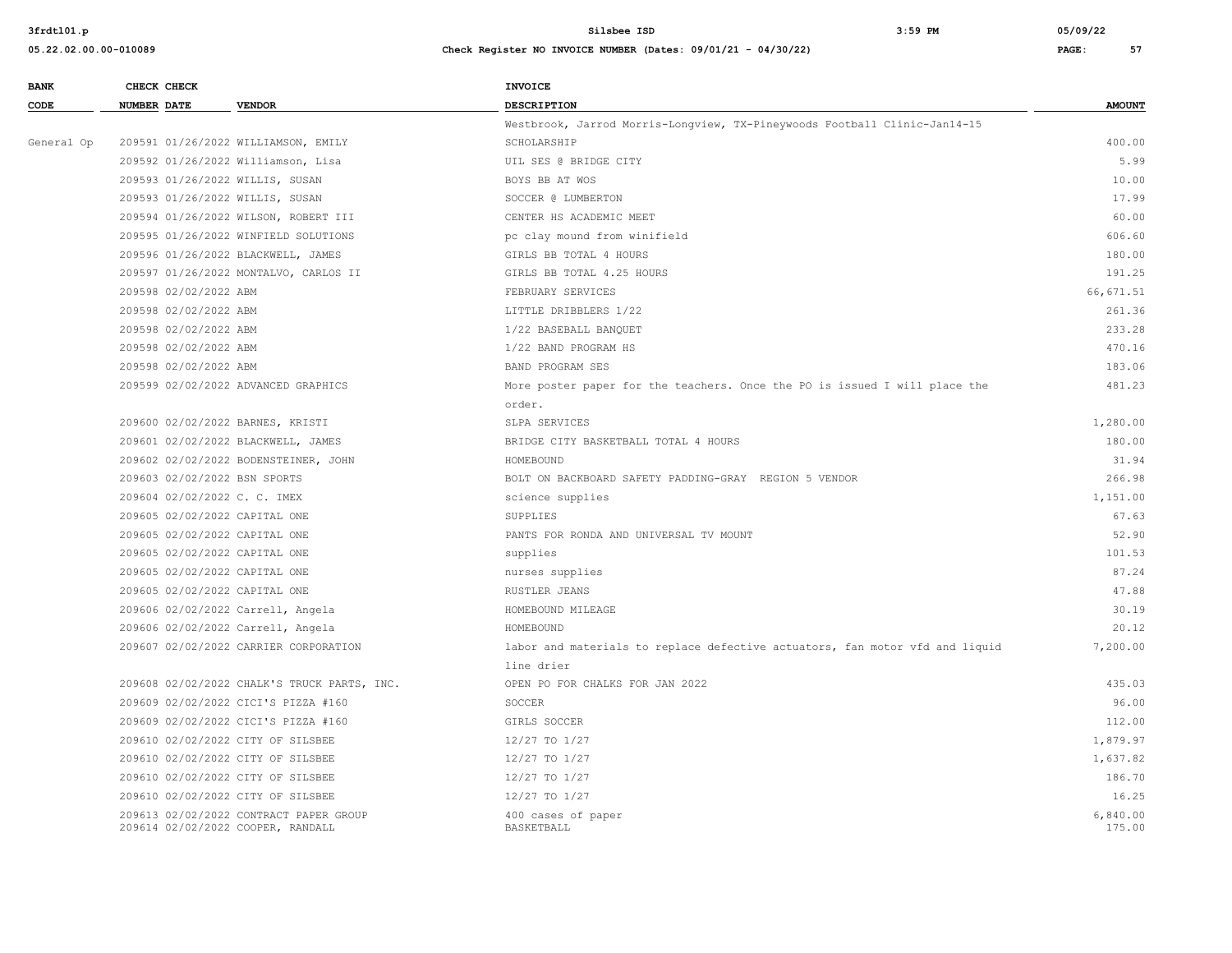**05.22.02.00.00-010089 Check Register NO INVOICE NUMBER (Dates: 09/01/21 - 04/30/22) PAGE: 58**

**3frdtl01.p Silsbee ISD 3:59 PM 05/09/22**

| <b>BANK</b> |             | CHECK CHECK                |                                                                                       | <b>INVOICE</b>                                                                  |                 |
|-------------|-------------|----------------------------|---------------------------------------------------------------------------------------|---------------------------------------------------------------------------------|-----------------|
| CODE        | NUMBER DATE |                            | <b>VENDOR</b>                                                                         | <b>DESCRIPTION</b>                                                              | <b>AMOUNT</b>   |
| General Op  |             |                            | 209615 02/02/2022 COURTYARD BY MARRIOTT SAN ANTONIO RIVERW -San Antonio-TMEA-2/8-2/12 |                                                                                 | 713.17          |
|             |             |                            | 209616 02/02/2022 COWARD, JUDY                                                        | SOLO & ENSEMBLE ACCOMPANIMENT                                                   | 175.00          |
|             |             |                            | 209617 02/02/2022 CRIME STOPPERS OF SOUTHEAST TEXAS                                   | CONFERENCE INVOICE 2201-0042-0043,0044,0045                                     | 825.00          |
|             |             |                            | 209618 02/02/2022 DAVIS, MARK                                                         | BRIDGE CITY BASKETBALL TOTAL 4 HOURS                                            | 180.00          |
|             |             |                            | 209619 02/02/2022 Drake, Michele                                                      | TRANSITION FAIR                                                                 | 340.00          |
|             |             |                            | 209620 02/02/2022 DRAMATISTS PLAY SERVICE, INC.                                       | One Act Play                                                                    | 120.00          |
|             |             | 209621 02/02/2022 ETEX     |                                                                                       | OPEN PO FOR ETEX FOR JAN 2022                                                   | 255.98          |
|             |             |                            | 209622 02/02/2022 EWELL EDUCATIONAL SERVICES                                          | FLORICULTURE                                                                    | 80.00           |
|             |             |                            | 209622 02/02/2022 EWELL EDUCATIONAL SERVICES                                          | FLORICULTURE                                                                    | 56.00           |
|             |             |                            | 209622 02/02/2022 EWELL EDUCATIONAL SERVICES                                          | FLORICULTURE                                                                    | 80.00           |
|             |             |                            | 209623 02/02/2022 FLINN SCIENTIFIC INC.                                               | Science supplies                                                                | 122.30          |
|             |             |                            | 209624 02/02/2022 FORT BEND ISD ATHLETICS                                             | UIL REGIONAL SWIM MEET                                                          | 6.00            |
|             |             |                            | 209625 02/02/2022 GARRETT, CHELSEY                                                    | MILEAGE HOMEBOUND                                                               | 38.84           |
|             |             | 209626 02/02/2022 GRAINGER |                                                                                       | Air curtain to block area where door cannot be added in order to maintain AC in | 175.44          |
|             |             |                            |                                                                                       | the lounge                                                                      |                 |
|             |             | 209626 02/02/2022 GRAINGER |                                                                                       | OPEN PO JANUARY FOR GRAINGER                                                    | 101.27          |
|             |             | 209626 02/02/2022 GRAINGER |                                                                                       | OPEN PO JANUARY FOR GRAINGER                                                    | 67.14           |
|             |             | 209626 02/02/2022 GRAINGER |                                                                                       | OPEN PO JANUARY FOR GRAINGER                                                    | 48.90           |
|             |             |                            | 209627 02/02/2022 GUARDTECH PEST MANAGEMENT, INC.                                     | QUARTERLY PEST CONTROL FOR SES AND LRP REGION 5                                 | 279.00          |
|             |             |                            | 209627 02/02/2022 GUARDTECH PEST MANAGEMENT, INC.                                     | OUARTERLY PEST CONTROL FOR SES AND LRP REGION 5                                 | 120.00          |
|             |             |                            | 209628 02/02/2022 HAMBURGER DEPOT                                                     | BOYS BB                                                                         | 440.00          |
|             |             |                            | 209629 02/02/2022 HAWTHORNE EDUCATIONAL SERVICES INC                                  | RATING FORMS                                                                    | 56.35           |
|             |             |                            | 209630 02/02/2022 HOLIDAY INN RIVERWALK                                               | Texas Music Educator's Association Convention-San Antonio-2/9-2/12              | 518.06          |
|             |             |                            | 209631 02/02/2022 HOLMES, BRITTANIE                                                   | BASKETBALL                                                                      | 145.00          |
|             |             |                            | 209633 02/02/2022 HYATT REGENCY SAN ANTONIO RIVERWALK                                 | -2022 CTAT Winter Leadership Conf                                               | 557.70          |
|             |             |                            | 209634 02/02/2022 J W PEPPER                                                          | music for choir                                                                 | 97.49           |
|             |             |                            | 209634 02/02/2022 J W PEPPER                                                          | choir supplies                                                                  | 54.00           |
|             |             |                            | 209635 02/02/2022 KELI'S K9'S LLC.                                                    | 1/31 SERVICE AT HS AND MS                                                       | 600.00          |
|             |             |                            | 209636 02/02/2022 LANDSCAPE SPECIALIST                                                | FEBRUARY 2022 MONTHLY MAINTENANCE                                               | 4,929.16        |
|             |             |                            | 209637 02/02/2022 MADDISON VISUAL MEDIA, L.P.                                         | BILLBOARD NERREN & HWY 96                                                       | 825.00          |
|             |             |                            | 209638 02/02/2022 MAHFOUZ, MONICA                                                     | ACCOMPANIMENT FOR HS SOLO & ENSEMBLE                                            | 140.00          |
|             |             |                            | 209639 02/02/2022 McKeehan, Kathryn                                                   | TMEA AREA AUDITIONS SFA                                                         | 68.10           |
|             |             |                            | 209640 02/02/2022 McKeehan, Kathryn                                                   | UIL S & E VOCAL CONTEST                                                         | 100.00          |
|             |             |                            | 209641 02/02/2022 McKinney, Raymond                                                   | HOMEBOUND                                                                       | 15.44           |
|             |             |                            | 209642 02/02/2022 MENGER HOTEL                                                        | TMEA-2/10-2/12                                                                  | 338.65          |
|             |             |                            | 209642 02/02/2022 MENGER HOTEL                                                        | TMEA-2/9-2/12                                                                   | 338.64          |
|             |             |                            | 209643 02/02/2022 MENGER HOTEL                                                        | Texas Music Educator's Association Convention-San Antonio-2/8-2/12              | 640.64          |
|             |             |                            | 209644 02/02/2022 MONTALVO, CARLOS II<br>209645 02/02/2022 MOTTON, TRACY              | BRIDGE CITY BASKETBALL TOTAL 4 HOURS<br>BASKETBALL                              | 180.00<br>90.00 |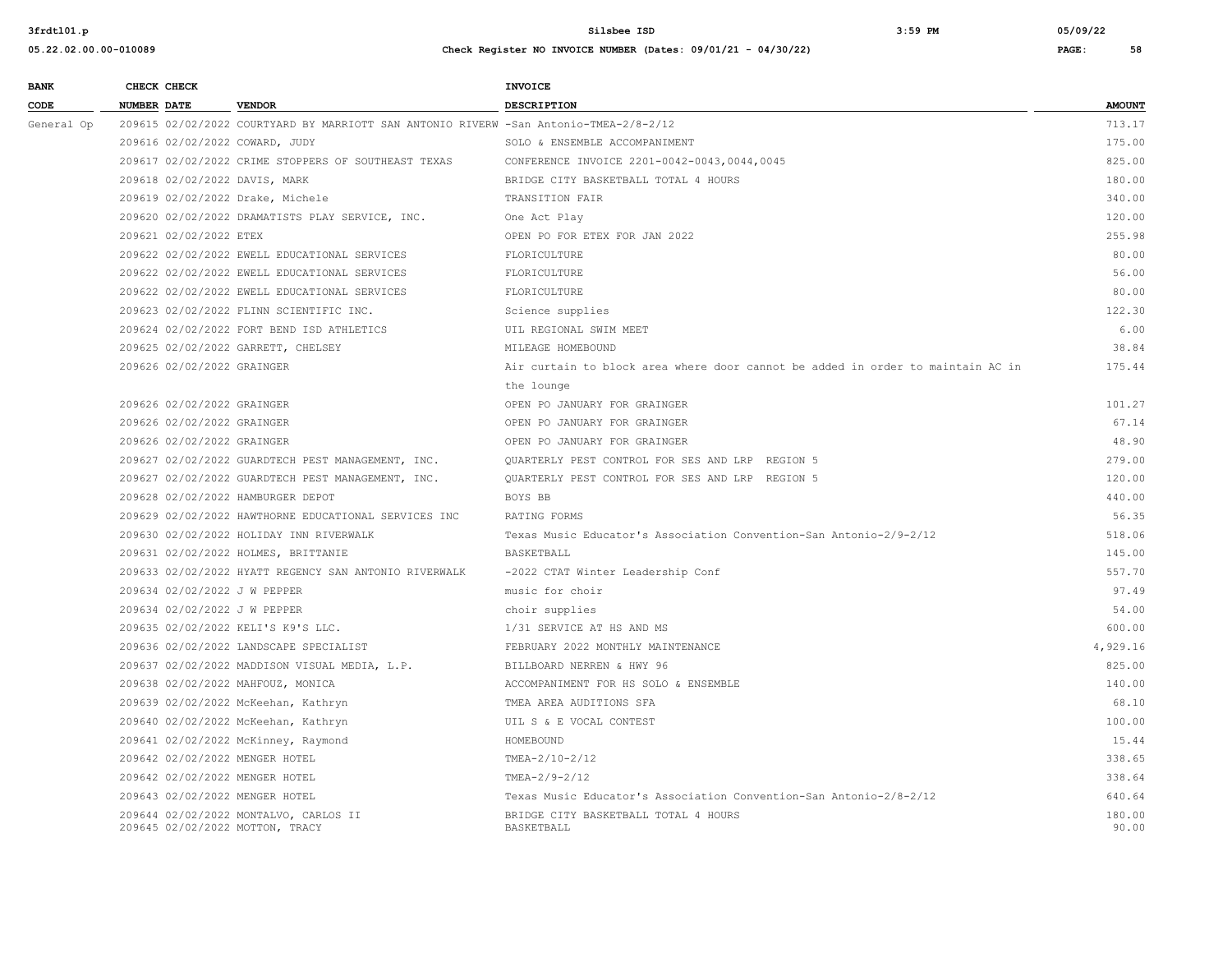| <b>BANK</b> | CHECK CHECK                       |                                                      | <b>INVOICE</b>                                                                                                               |               |
|-------------|-----------------------------------|------------------------------------------------------|------------------------------------------------------------------------------------------------------------------------------|---------------|
| CODE        | <b>NUMBER DATE</b>                | <b>VENDOR</b>                                        | <b>DESCRIPTION</b>                                                                                                           | <b>AMOUNT</b> |
| General Op  | 209645 02/02/2022 MOTTON, TRACY   |                                                      | <b>BASKETBALL</b>                                                                                                            | 135.00        |
|             | 209645 02/02/2022 MOTTON, TRACY   |                                                      | BASKETBALL                                                                                                                   | 175.00        |
|             |                                   | 209646 02/02/2022 MUNRO'S UNIFORM SERVICE            | MAINTENANCE                                                                                                                  | 1,083.81      |
|             |                                   | 209647 02/02/2022 MUNRO'S UNIFORM SERVICE            | JANUUARY TRANSPORTATION                                                                                                      | 188.30        |
|             |                                   | 209648 02/02/2022 NORTH HARDIN WATER SUPPLY CORP.    | $12/7$ TO $1/6$                                                                                                              | 149.21        |
|             |                                   | 209649 02/02/2022 O'REILLY AUTOMOTIVE                | OPEN PO FOR O'REILLYS FOR JAN 2022                                                                                           | 228.57        |
|             |                                   | 209650 02/02/2022 O'REILLY AUTOMOTIVE                | OPEN PO JANUARY FOR O'REILLY AUTO                                                                                            | 31.24         |
|             |                                   | 209651 02/02/2022 OMNI DALLAS HOTEL                  | 2022 TCEA Convention & Exposition-2/7-2/10                                                                                   | 1,131.93      |
|             | 209652 02/02/2022 OMNI FILTRATION |                                                      | omni filters for high school labor and materials                                                                             | 3,087.13      |
|             | 209652 02/02/2022 OMNI FILTRATION |                                                      | LABOR AND MATERIALS TO CHANGE OUT FILTERS ON MIDDLE SCHOOL CAMPUS                                                            | 951.99        |
|             |                                   | 209653 02/02/2022 PINEY WOODS SANITATION             | $2/1$ TO $2/28$                                                                                                              | 70.00         |
|             |                                   | 209656 02/02/2022 REGION V EDUCATION SERVICE CENTER  | sped training beeler and smith                                                                                               | 50.00         |
|             |                                   | 209656 02/02/2022 REGION V EDUCATION SERVICE CENTER  | workshop                                                                                                                     | 40.00         |
|             |                                   | 209656 02/02/2022 REGION V EDUCATION SERVICE CENTER  | workshop                                                                                                                     | 40.00         |
|             |                                   | 209656 02/02/2022 REGION V EDUCATION SERVICE CENTER  | workshop                                                                                                                     | 40.00         |
|             |                                   | 209656 02/02/2022 REGION V EDUCATION SERVICE CENTER  | workshop                                                                                                                     | 40.00         |
|             |                                   | 209656 02/02/2022 REGION V EDUCATION SERVICE CENTER  | Superintendent's Secretaries Quarterly Meeting                                                                               | 25.00         |
|             |                                   | 209656 02/02/2022 REGION V EDUCATION SERVICE CENTER  | sped training beeler and smith                                                                                               | 50.00         |
|             |                                   | 209656 02/02/2022 REGION V EDUCATION SERVICE CENTER  | beeler quillory training no more limits                                                                                      | 150.00        |
|             |                                   | 209656 02/02/2022 REGION V EDUCATION SERVICE CENTER  | GT WORKSHOP                                                                                                                  | 125.00        |
|             |                                   | 209656 02/02/2022 REGION V EDUCATION SERVICE CENTER  | REGION 5 FOR JILL TARKINGTON ADAPTING SPECICALLY DESIGNED INSTRUCTION                                                        | 125.00        |
|             |                                   |                                                      | 1/9/2022 125.00                                                                                                              |               |
|             |                                   |                                                      | 209657 02/02/2022 ROBOTICS EDUCATION & COMPETITION FOUNDAT TEXAS VRC HIGH SCHOOL REGION 3 CHAMPIIONSHIP                      | 150.00        |
|             | 209658 02/02/2022 RYALS, MICHAEL  |                                                      | BASKETBALL                                                                                                                   | 145.00        |
|             |                                   | 209660 02/02/2022 SCHOOL TECHNOLOGY ASSOCIATES, INC. | TRANSCRIPT LABELS                                                                                                            | 70.00         |
|             | 209661 02/02/2022 Scott, Ruby     |                                                      | SOCCER TO LUMBERTON                                                                                                          | 10.00         |
|             | 209661 02/02/2022 Scott, Ruby     |                                                      | MS BASKETBALL TO LUMBERTON                                                                                                   | 10.00         |
|             |                                   | 209662 02/02/2022 SILSBEE ISD FOOD SERVICES          | TEA FOR TEACHERS                                                                                                             | 231.30        |
|             |                                   | 209662 02/02/2022 SILSBEE ISD FOOD SERVICES          | JANUARY 2021                                                                                                                 | 427.75        |
|             |                                   | 209662 02/02/2022 SILSBEE ISD FOOD SERVICES          | BOARD APPRECIATION                                                                                                           | 600.00        |
|             | 209663 02/02/2022 SMITH, ROBERT   |                                                      | CRIME STOPPERS CONFERENCE                                                                                                    | 90.00         |
|             |                                   | 209665 02/02/2022 SOUTHWEST BUILDING SYSTEMS         | 3rd and 5th grade intercom systems troubleshooting the system. I will send in                                                | 485.50        |
|             |                                   |                                                      | the request once I have the PO number                                                                                        |               |
|             |                                   | 209666 02/02/2022 SPARKLETTS AND SIERRA SPRINGS      | ADMINISTRATION, WAREHOUSE AND TRANSPORTATION                                                                                 | 127.91        |
|             |                                   | 209667 02/02/2022 SPARKLETTS AND SIERRA SPRINGS      | TECHNOLOGY                                                                                                                   | 12.49         |
|             | 209668 02/02/2022 TASB, INC.      |                                                      | SHARS BILLING FOR DECEMBER 2021                                                                                              | 2,318.65      |
|             | 209671 02/02/2022 TEXAS ASCD      |                                                      | OVERNIGHT-Catie Whitehead-Assessment for Learning: A Proven Strategy for                                                     | 399.00        |
|             |                                   |                                                      | Closing the Achievement Gap-2/2-2/4 Teshauna Turk, Cindy Lindsey, Amy Hoke,<br>Marla Scoggins, Amanda Pooler, Melanie Guidry |               |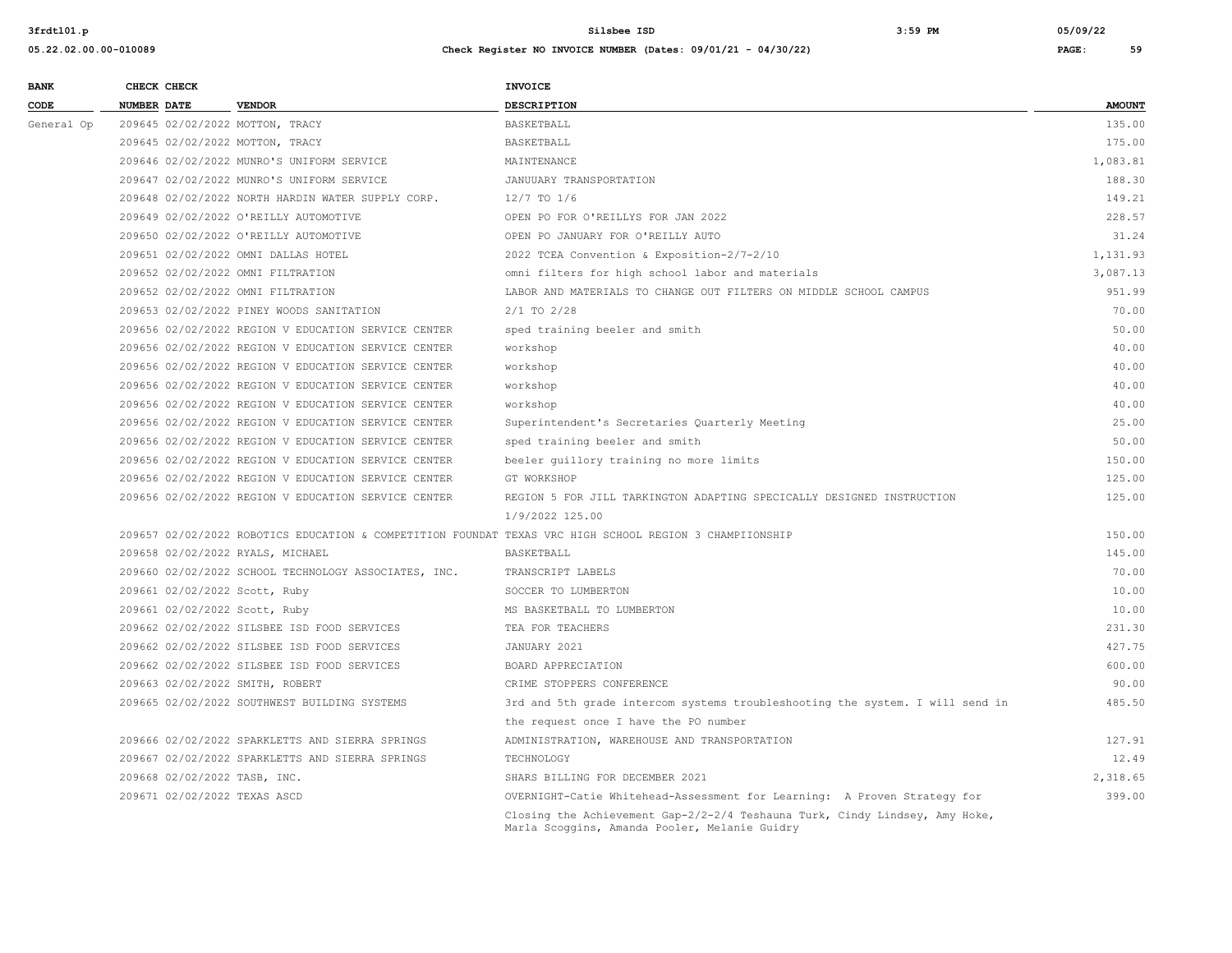| <b>BANK</b> | CHECK CHECK                   |                                                         | <b>INVOICE</b>                                                                  |                 |
|-------------|-------------------------------|---------------------------------------------------------|---------------------------------------------------------------------------------|-----------------|
| CODE        | <b>NUMBER DATE</b>            | <b>VENDOR</b>                                           | <b>DESCRIPTION</b>                                                              | <b>AMOUNT</b>   |
| General Op  | 209671 02/02/2022 TEXAS ASCD  |                                                         | OVERNIGHT-Catie Whitehead-Assessment for Learning: A Proven Strategy for        | 399.00          |
|             |                               |                                                         | Closing the Achievement Gap-2/2-2/4 Teshauna Turk, Cindy Lindsey, Amy Hoke,     |                 |
|             |                               |                                                         | Marla Scoggins, Amanda Pooler, Melanie Guidry                                   |                 |
|             | 209671 02/02/2022 TEXAS ASCD  |                                                         | OVERNIGHT-Catie Whitehead-Assessment for Learning: A Proven Strategy for        | 399.00          |
|             |                               |                                                         | Closing the Achievement Gap-2/2-2/4 Teshauna Turk, Cindy Lindsey, Amy Hoke,     |                 |
|             |                               |                                                         | Marla Scoggins, Amanda Pooler, Melanie Guidry                                   |                 |
|             | 209671 02/02/2022 TEXAS ASCD  |                                                         | OVERNIGHT-Catie Whitehead-Assessment for Learning: A Proven Strategy for        | 399.00          |
|             |                               |                                                         | Closing the Achievement Gap-2/2-2/4 Teshauna Turk, Cindy Lindsey, Amy Hoke,     |                 |
|             |                               |                                                         | Marla Scoggins, Amanda Pooler, Melanie Guidry                                   |                 |
|             | 209671 02/02/2022 TEXAS ASCD  |                                                         | OVERNIGHT-Catie Whitehead-Assessment for Learning: A Proven Strategy for        | 399.00          |
|             |                               |                                                         | Closing the Achievement Gap-2/2-2/4 Teshauna Turk, Cindy Lindsey, Amy Hoke,     |                 |
|             |                               |                                                         | Marla Scoggins, Amanda Pooler, Melanie Guidry                                   |                 |
|             | 209671 02/02/2022 TEXAS ASCD  |                                                         | OVERNIGHT-Catie Whitehead-Assessment for Learning: A Proven Strategy for        | 399.00          |
|             |                               |                                                         | Closing the Achievement Gap-2/2-2/4                                             |                 |
|             | 209671 02/02/2022 TEXAS ASCD  |                                                         | OVERNIGHT-Catie Whitehead-Assessment for Learning: A Proven Strategy for        | 399.00          |
|             |                               |                                                         | Closing the Achievement Gap-2/2-2/4 Teshauna Turk, Cindy Lindsey, Amy Hoke,     |                 |
|             |                               |                                                         | Marla Scoggins, Amanda Pooler, Melanie Guidry                                   |                 |
|             |                               | 209672 02/02/2022 THE KADES CORPORATION                 | LUMBERTON LOCATION                                                              | 86.95           |
|             |                               | 209672 02/02/2022 THE KADES CORPORATION                 | SOCCER GIRLS                                                                    | 76.35           |
|             |                               | 209673 02/02/2022 TRU BY HILTON DALLAS MARKET CENTER    | OVERNIGHT-Jennifer Williams-Dallas, TX -TCEA Convention & Exposition-2/7-2/10   | 233.43          |
|             |                               | 209673 02/02/2022 TRU BY HILTON DALLAS MARKET CENTER    | OVERNIGHT-Kacie Hillin-Dallas, TX -TCEA Conv. & Expo-2/7-2/10                   | 233.42          |
|             |                               | 209674 02/02/2022 UIL MUSIC REGION 10                   | UIL SOLO & ENSEMBLE                                                             | 900.00          |
|             |                               | 209675 02/02/2022 UIL MUSIC REGION 10                   | UIL CONCERT & SIGHTREADING CONTEST                                              | 500.00          |
|             |                               | 209676 02/02/2022 WILSON, ROBERT III                    | UIL CX DISTRICT MEET                                                            | 30.00           |
|             |                               | 209677 02/02/2022 YOUNGBLOOD, MASON                     | UIL REGIONAL SWIM MEET                                                          | 120.00          |
|             |                               | 209678 02/02/2022 HOMEWOOD SUITES BY HILTON - GALVESTON | OVERNIGHT-Michelle Weiichart/Katy Bardell-Region 4 Competition & Conference-    | 524.64          |
|             |                               |                                                         | Galveston-2/3/22-2/5/22                                                         |                 |
|             |                               | 209680 02/02/2022 TEXAS ASSOC OF MID-SIZE SCHOOLS       | membership support and professional development                                 | 500.00          |
|             |                               | 209680 02/03/2022 TEXAS ASSOC OF MID-SIZE SCHOOLS       | membership support and professional development                                 | $-500.00$       |
|             |                               | 209681 02/02/2022 WEICHERT, MICHELLE                    | OVERNIGHT-Michelle Weiichart/Katy Bardell-Region 4 Competition & Conference-    | 480.00          |
|             |                               |                                                         | Galveston-2/3/22-2/5/22                                                         |                 |
|             | 209682 02/03/2022 ETEX        |                                                         | supplies for front office and teachers                                          | 113.88          |
|             | 209683 02/03/2022 ETEX        |                                                         | pencil sharpener for teachers                                                   | 173.94          |
|             |                               | 209684 02/03/2022 HYATT REGENCY DALLAS                  | TCEA Convention & Exposition-Dallas, TX - Feb 7-10, 2022                        | 868.75          |
|             |                               | 209685 02/03/2022 REGION IV ESC                         | Jennifer Dauriac taking online course through Region 4 Solving the Puzzle:      | 35.00           |
|             |                               |                                                         | Master Scheduling for Success! Virtual. I will register her for the course once |                 |
|             |                               |                                                         | I have the PO number.                                                           |                 |
|             | 209687 02/03/2022 Scott, Ruby | 209686 02/03/2022 SCHOOL SPECIALTY                      | art supplies for Shelley Hickman's classroom<br>BAND TO LUMBERTON               | 119.64<br>10.00 |
|             |                               |                                                         |                                                                                 |                 |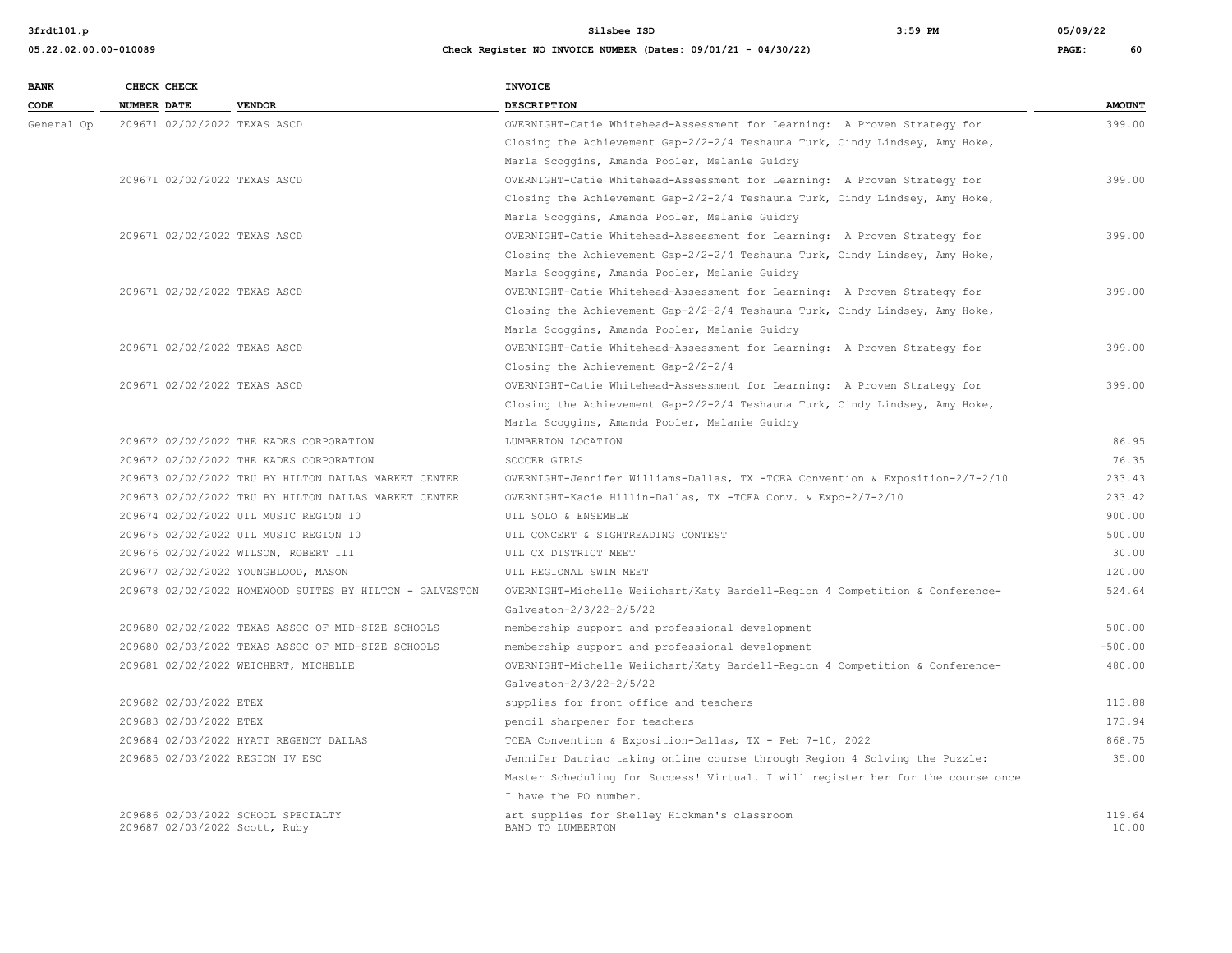| <b>BANK</b> |                    | CHECK CHECK               |                                                                                    | <b>INVOICE</b>                                                              |                 |  |
|-------------|--------------------|---------------------------|------------------------------------------------------------------------------------|-----------------------------------------------------------------------------|-----------------|--|
| CODE        | <b>NUMBER DATE</b> |                           | <b>VENDOR</b>                                                                      | DESCRIPTION                                                                 | <b>AMOUNT</b>   |  |
| General Op  |                    | 209688 02/03/2022 TCEA    |                                                                                    | OVERNIGHT-Lester Perrin-TCEA Convention & Exposition-Dallas, TX - Feb 7-10, | 359.00          |  |
|             |                    |                           |                                                                                    | 2022                                                                        |                 |  |
|             |                    |                           | 209689 02/03/2022 Thornhill, Sherrie                                               | MEALS AND PARKING TASA MID WINTER                                           | 419.93          |  |
|             |                    | 209690 02/09/2022 ABM     |                                                                                    | LITTLE DRIBBLERS AT MS 1/29                                                 | 475.56          |  |
|             |                    |                           | 209691 02/09/2022 ALERT SERVICES                                                   | Purch Req - Alert Services - Trainer Materials - Doc WIlliamson             | 1,564.85        |  |
|             |                    |                           | 209692 02/09/2022 ANAHUAC ISD                                                      | TRACK MEET                                                                  | 400.00          |  |
|             |                    | 209693 02/09/2022 AT&T    |                                                                                    | JAN 25 THRU FEB 24                                                          | 52.71           |  |
|             |                    | 209693 02/09/2022 AT&T    |                                                                                    | JAN 25 THRU FEB 24                                                          | 83.23           |  |
|             |                    | 209693 02/09/2022 AT&T    |                                                                                    | JAN 25 THRU FEB 24                                                          | 52.71           |  |
|             |                    | 209693 02/09/2022 AT&T    |                                                                                    | JAN 25 THRU FEB 24                                                          | 42.61           |  |
|             |                    | 209693 02/09/2022 AT&T    |                                                                                    | JAN 27 THRU FEB 26                                                          | 166.46          |  |
|             |                    | 209693 02/09/2022 AT&T    |                                                                                    | JAN 27 THRU FEB 26                                                          | 1,854.67        |  |
|             |                    |                           | 209695 02/09/2022 B & H PHOTO VIDEO                                                | camera supplies                                                             | 70.94           |  |
|             |                    |                           | 209696 02/09/2022 BLACKWELL, JAMES                                                 | BASKETBALL TOTAL 5.25 HOURS                                                 | 236.25          |  |
|             |                    |                           | 209696 02/09/2022 BLACKWELL, JAMES                                                 | BASKETBALL TOTAL 4 HOURS                                                    | 180.00          |  |
|             |                    |                           | 209698 02/09/2022 BURGERS OF BEAUMONT                                              | MEALS GOLF                                                                  | 62.54           |  |
|             |                    |                           | 209698 02/09/2022 BURGERS OF BEAUMONT                                              | MEALS GOLF                                                                  | 40.89           |  |
|             |                    |                           | 209699 02/09/2022 Carrell, Angela                                                  | HOMEBOUND                                                                   | 20.12           |  |
|             |                    |                           | 209700 02/09/2022 CHICK-FIL-A                                                      | LU VARSITY TENNIS                                                           | 97.87           |  |
|             |                    |                           | 209700 02/09/2022 CHICK-FIL-A                                                      | LUU FRESHMAN/JV TENNIS                                                      | 92.80           |  |
|             |                    |                           | 209701 02/09/2022 CHICK-FIL-A                                                      | BOYS & GIRLS SOCCER                                                         | 472.91          |  |
|             |                    |                           | 209701 02/09/2022 CHICK-FIL-A                                                      | GIRLS SOCCER                                                                | 464.50          |  |
|             |                    |                           | 209702 02/09/2022 CHICKEN EXPRESS                                                  | GIRLS BB                                                                    | 111.20          |  |
|             |                    |                           | 209703 02/09/2022 COMMUNITY COFFEE                                                 | SILSBEE ELEMENTARY                                                          | 129.80          |  |
|             |                    |                           | 209704 02/09/2022 COOPER, RANDALL                                                  | BASKETBALL                                                                  | 145.00          |  |
|             |                    |                           | 209705 02/09/2022 CORREIA, KELLY                                                   | SOCCER VS HARDIN JEFFERSON                                                  | 145.00          |  |
|             |                    |                           | 209706 02/09/2022 COULTER, CHARLES JEFFERY                                         | SOCCER                                                                      | 145.00          |  |
|             |                    |                           | 209707 02/09/2022 DELACERDA, SCOTT                                                 | BASKETBALL TOTAL 5.5 HOURS                                                  | 247.50          |  |
|             |                    |                           | 209708 02/09/2022 DH PRINCIPLE, LLC.                                               | PHYSICAL THERAPY JANUARY                                                    | 4,952.25        |  |
|             |                    |                           | 209709 02/09/2022 EAST CHAMBERS ISD                                                | <b>BUC RELAYS</b>                                                           | 250.00          |  |
|             |                    |                           | 209710 02/09/2022 ELITE CARD PAYMENT CENTER                                        | $1/5$ TO $2/1$                                                              | 16,010.48       |  |
|             |                    | 209711 02/09/2022 ENTERGY |                                                                                    | JANUARY 2022                                                                | 36,631.53       |  |
|             |                    | 209712 02/09/2022 ETEX    |                                                                                    | TEACHER SUPPLIES                                                            | 94.67           |  |
|             |                    | 209712 02/09/2022 ETEX    |                                                                                    | English supplies                                                            | 149.69          |  |
|             |                    | 209712 02/09/2022 ETEX    |                                                                                    | Supplies                                                                    | 956.00          |  |
|             |                    |                           | 209713 02/09/2022 EWELL EDUCATIONAL SERVICES                                       | OVERNIGHT-Courtney Champagne-Burelson County Expo Center Caldwell Tx-Young  | 255.00          |  |
|             |                    |                           |                                                                                    | Florist of TX Competition-5/17/22-5/18/22                                   |                 |  |
|             |                    |                           | 209713 02/09/2022 EWELL EDUCATIONAL SERVICES<br>209714 02/09/2022 GARRETT, CHELSEY | FLORAL CHALLENGE<br>MILEAGE HOMEBOUND                                       | 150.00<br>37.44 |  |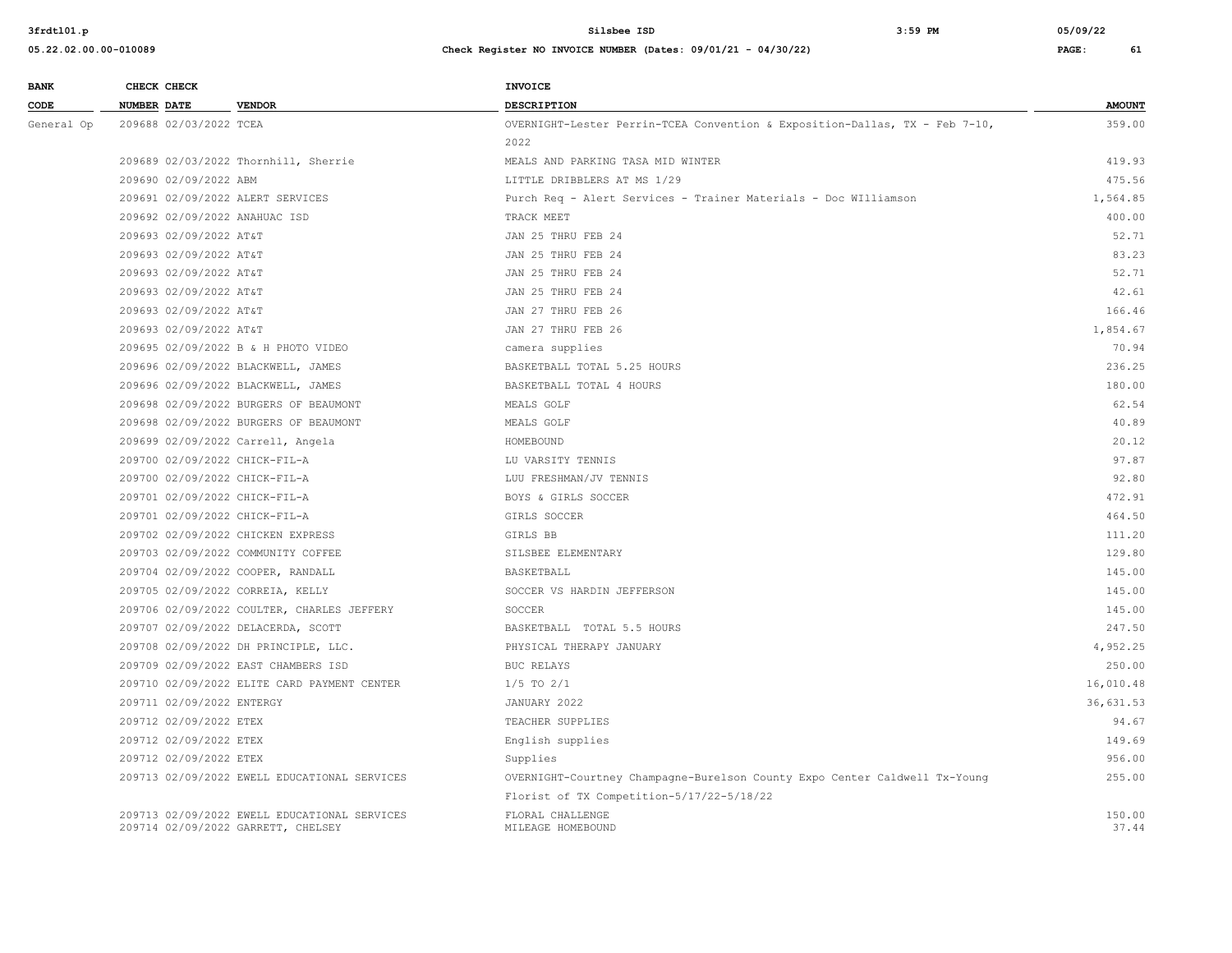| <b>BANK</b> |                                                                                          | CHECK CHECK                |                                                                                | INVOICE                                                                                      |                    |  |
|-------------|------------------------------------------------------------------------------------------|----------------------------|--------------------------------------------------------------------------------|----------------------------------------------------------------------------------------------|--------------------|--|
| CODE        | <b>NUMBER DATE</b>                                                                       |                            | <b>VENDOR</b>                                                                  | <b>DESCRIPTION</b>                                                                           | <b>AMOUNT</b>      |  |
| General Op  |                                                                                          | 209715 02/09/2022 GRAINGER |                                                                                | Trash bags for the buses                                                                     | 105.78             |  |
|             |                                                                                          | 209715 02/09/2022 GRAINGER |                                                                                | OPEN PO FEBRUARY FOR GRAINGER                                                                | 229.68             |  |
|             |                                                                                          | 209715 02/09/2022 GRAINGER |                                                                                | OPEN PO FEBRUARY FOR GRAINGER                                                                | 672.98             |  |
|             |                                                                                          | 209715 02/09/2022 GRAINGER |                                                                                | OPEN PO FEBRUARY FOR GRAINGER                                                                | 39.22              |  |
|             |                                                                                          | 209715 02/09/2022 GRAINGER |                                                                                | OPEN PO FEBRUARY FOR GRAINGER                                                                | 248.36             |  |
|             |                                                                                          | 209715 02/09/2022 GRAINGER |                                                                                | Battery Charger for Shop to replace old one that does not work                               | 182.17             |  |
|             |                                                                                          |                            | 209716 02/09/2022 GUARDTECH PEST MANAGEMENT, INC.                              | OPEN PO FEBRUARY FOR GUARDTECH MONTHLY                                                       | 166.00             |  |
|             |                                                                                          |                            | 209717 02/09/2022 GUAY, NICOLE                                                 | 7.5 HOURS                                                                                    | 90.00              |  |
|             |                                                                                          |                            | 209718 02/09/2022 GUILLORY, DARIUS                                             | BASKETBALL                                                                                   | 145.00             |  |
|             |                                                                                          |                            | 209719 02/09/2022 HAMBURGER DEPOT                                              | BOYS SOCCER                                                                                  | 270.00             |  |
|             |                                                                                          |                            | 209719 02/09/2022 HAMBURGER DEPOT                                              | MS BOYS BB                                                                                   | 250.00             |  |
|             |                                                                                          |                            | 209719 02/09/2022 HAMBURGER DEPOT                                              | BASKETBALL BOYS                                                                              | 440.00             |  |
|             |                                                                                          |                            | 209720 02/09/2022 HAMBURGER DEPOT                                              | POWERLIFTING                                                                                 | 350.00             |  |
|             |                                                                                          |                            | 209721 02/09/2022 HAMSHIRE FANNETT HIGH SCHOOL                                 | SWIM 23-5A                                                                                   | 129.50             |  |
|             |                                                                                          |                            | 209722 02/09/2022 HEALTHCARE PROVIDERS SERVICE ORGANIZATIO Liability insurance |                                                                                              | 315.00             |  |
|             |                                                                                          |                            | 209723 02/09/2022 HILTON COLLEGE STATION                                       | OVERNIGHT-Randy Smith, Dustin Westbrook-College Station-Lone Star Coaching                   | 210.72             |  |
|             |                                                                                          |                            |                                                                                | $Clinic-2/11-12$                                                                             |                    |  |
|             | 209725 02/09/2022 INCLUSIVE ASSESSMENT AND CONSULTING, LLC PSYCHO EDUCATIONAL ASSESSMENT |                            |                                                                                |                                                                                              |                    |  |
|             |                                                                                          |                            | 209726 02/09/2022 INN ON BARON'S CREEK                                         | Fredricksburg, TX-Hill Country Coaching Clinic-Feb 11-12                                     | 404.46             |  |
|             |                                                                                          |                            | 209727 02/09/2022 J. W. PEPPER & SON, INC.                                     | choir music                                                                                  | 41.98              |  |
|             |                                                                                          |                            | 209728 02/09/2022 JACKS, EVELLE                                                | VI/ BRAILLE                                                                                  | 2,460.00           |  |
|             |                                                                                          |                            | 209729 02/09/2022 JERRY, CHARLES                                               | BASKETBALL                                                                                   | 145.00             |  |
|             |                                                                                          |                            | 209729 02/09/2022 JERRY, CHARLES                                               | BASKETBALL                                                                                   | 90.00              |  |
|             |                                                                                          |                            | 209730 02/09/2022 JOHNSEN'S WHOLESALE FLORIST                                  | floral supplies                                                                              | 384.75             |  |
|             |                                                                                          |                            | 209732 02/09/2022 LEAD4WARD LLC.                                               | LEAD4WARD VIRTUAL CONFERENCE C WHITEHEAD SHS RAELEIGH FREEMAN, COLE BURRUS,                  | 245.00             |  |
|             |                                                                                          |                            |                                                                                | PEGGY BURNTHORN, AND JAMIE DECORTE FEBRUARY 2022                                             |                    |  |
|             |                                                                                          |                            | 209732 02/09/2022 LEAD4WARD LLC.                                               | LEAD4WARD VIRTUAL CONFERENCE C WHITEHEAD SHS RAELEIGH FREEMAN, COLE BURRUS,                  | 245.00             |  |
|             |                                                                                          |                            |                                                                                | PEGGY BURNTHORN, AND JAMIE DECORTE FEBRUARY 2022                                             |                    |  |
|             |                                                                                          |                            | 209732 02/09/2022 LEAD4WARD LLC.                                               | LEAD4WARD VIRTUAL CONFERENCE C WHITEHEAD SHS RAELEIGH FREEMAN, COLE BURRUS,                  | 245.00             |  |
|             |                                                                                          |                            |                                                                                | PEGGY BURNTHORN, AND JAMIE DECORTE FEBRUARY 2022                                             |                    |  |
|             |                                                                                          |                            | 209732 02/09/2022 LEAD4WARD LLC.                                               | LEAD4WARD VIRTUAL CONFERENCE C WHITEHEAD SMS KALI SMITH, DEEANNA GRAY, CHRISTI               | 245.00             |  |
|             |                                                                                          |                            |                                                                                | BURRIS, CASEY SUNDGREN, AND SUZANNE LILES FEB 2022                                           |                    |  |
|             |                                                                                          |                            | 209733 02/09/2022 LEE, TOM II                                                  | BASKETBALL TOTAL 4 HOURS                                                                     | 180.00             |  |
|             |                                                                                          |                            | 209734 02/09/2022 LUMBERTON HIGH SCHOOL                                        | LUMBERTON TRACK MEET                                                                         | 500.00             |  |
|             |                                                                                          |                            | 209735 02/09/2022 LYONS, QUARAE                                                | BASKETBALL                                                                                   | 90.00              |  |
|             |                                                                                          |                            | 209736 02/09/2022 M & D SUPPLY, INC.                                           | OPEN PO JANUARY FOR M&D SUPPLY                                                               | 103.92             |  |
|             |                                                                                          |                            | 209736 02/09/2022 M & D SUPPLY, INC.                                           | Open PO for M&D for Transportation Office                                                    | 348.92             |  |
|             |                                                                                          |                            | 209736 02/09/2022 M & D SUPPLY, INC.<br>209737 02/09/2022 MARK'S PLUMBING      | RED PAINT TO RESTRIPE THE FIRE LANES ON THE CAMPUSES<br>OPEN PO FEBRUARY FOR MARK'S PLUMBING | 1,475.50<br>606.20 |  |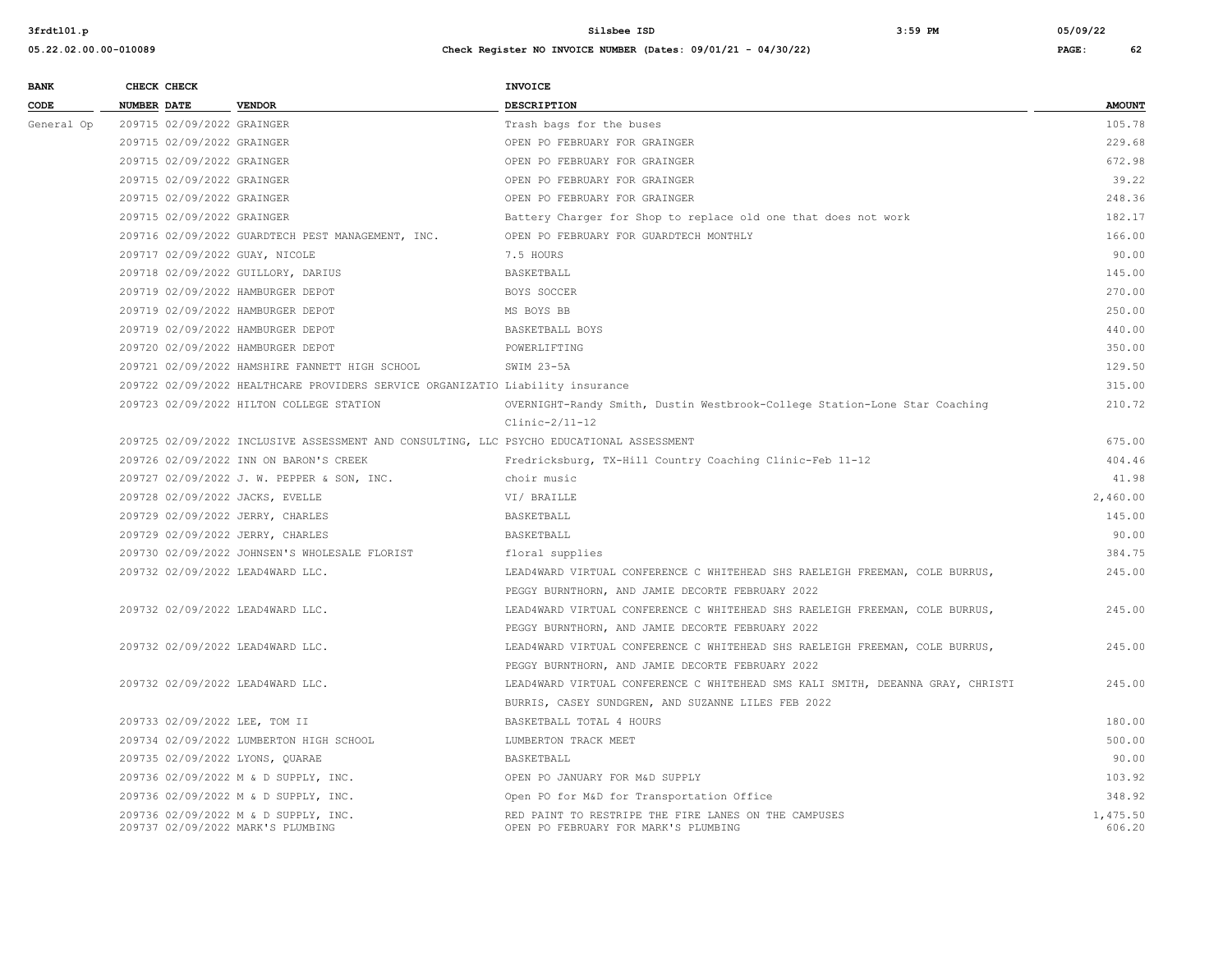| <b>BANK</b> | CHECK CHECK        |                          |                                                                                              | INVOICE                                                                      |                    |
|-------------|--------------------|--------------------------|----------------------------------------------------------------------------------------------|------------------------------------------------------------------------------|--------------------|
| CODE        | <b>NUMBER DATE</b> |                          | <b>VENDOR</b>                                                                                | DESCRIPTION                                                                  | <b>AMOUNT</b>      |
| General Op  |                    |                          | 209738 02/09/2022 MARTIN, VICTORIA                                                           | PNG ACADEMIC MEET                                                            | 480.00             |
|             |                    |                          | 209739 02/09/2022 MCKEEHAN, JOHN                                                             | HAWK WELD OFF                                                                | 400.00             |
|             |                    |                          | 209740 02/09/2022 McKinney, Raymond                                                          | MILEAGE FOR HOMEBOUND                                                        | 14.04              |
|             |                    |                          | 209741 02/09/2022 MECHANICAL SPECIALTY SYSTEMS, LLC.                                         | LABOR AND MATERIALS TO REPLACE (4) 3' VICTAULIC VALVES ON ROOFTOP PUMP ON HS | 2,788.00           |
|             |                    |                          |                                                                                              | CAMPUS EMERGENCY PO 43953                                                    |                    |
|             |                    |                          | 209742 02/09/2022 MONTALVO, CARLOS II                                                        | BASKETBALL TOTAL 5.25 HOURS                                                  | 236.25             |
|             |                    |                          | 209742 02/09/2022 MONTALVO, CARLOS II                                                        | BASKETBALL TOTAL 4.25 HOURS                                                  | 191.25             |
|             |                    |                          | 209742 02/09/2022 MONTALVO, CARLOS II                                                        | LITTLE DRIBBLERS BASKETBALL                                                  | 326.25             |
|             |                    |                          | 209743 02/09/2022 NEFF BROTHERS                                                              | BUS WAS STUCK                                                                | 375.00             |
|             |                    |                          | 209745 02/09/2022 ORR, JESSE                                                                 | BASKETBALL TOTAL 5.5 HOURS                                                   | 247.50             |
|             |                    |                          | 209747 02/09/2022 PARSONS COMMERCIAL ROOFING, INC.                                           | Replacement of roof on metal building behind LRP                             | 8,259.00           |
|             |                    |                          | 209748 02/09/2022 PAYNE, REBECCA                                                             | 7.5 HOURS                                                                    | 90.00              |
|             |                    |                          | 209749 02/09/2022 PITRE, EDWARD                                                              | BASKETBALL                                                                   | 145.00             |
|             |                    |                          | 209750 02/09/2022 PNG HIGH SCHOOL                                                            | PNGHS ACADEMIC MEET                                                          | 468.00             |
|             |                    |                          | 209751 02/09/2022 REGION V EDUCATION SERVICE CENTER                                          | 20 hour course for new driver                                                | 105.00             |
|             |                    |                          | 209751 02/09/2022 REGION V EDUCATION SERVICE CENTER                                          | WORKSHOP                                                                     | 125.00             |
|             |                    |                          | 209751 02/09/2022 REGION V EDUCATION SERVICE CENTER                                          | beeler quillory training no more limits                                      | 150.00             |
|             |                    |                          | 209752 02/09/2022 REGION VI ESC                                                              | OVERNIGHT-Tiffany Collins-AEL Huntsville, TX 1/18-1/20                       | 450.00             |
|             |                    |                          | 209753 02/09/2022 RENFRO, ARCHIE                                                             | BASKETBALL                                                                   | 95.00              |
|             |                    |                          | 209754 02/09/2022 RIDDELL/ALL AMERICAN SPORTS                                                | Purch Req - Riddell - Upgrade 10 helmets - Smith                             | 2,434.95           |
|             |                    |                          | 209755 02/09/2022 ROBICHAUX, ISAAC                                                           | BASKETBALL TOTAL 5.5 HOURS                                                   | 247.50             |
|             |                    |                          | 209756 02/09/2022 Scott, Ruby                                                                | MS TO NASA                                                                   | 10.00              |
|             |                    |                          | 209758 02/09/2022 SOUTHWEST BUILDING SYSTEMS                                                 | RELOCATE DUCT DETECTOR IN DUCTWORK TO TRY AND REDUCE FSLSE ALARMS HAND       | 495.17             |
|             |                    |                          |                                                                                              | PO#43952                                                                     |                    |
|             |                    |                          | 209759 02/09/2022 SOUTHWEST FOODSERVICE EXCELLENCE, LLC                                      | JANUARY 2022                                                                 | 124,633.04         |
|             |                    |                          | 209760 02/09/2022 STATE & FEDERAL EDUCATION SERVICES LLC                                     | CONSULTING SERVICES, BILLING CYCLE 3 OF 4                                    | 8,707.00           |
|             |                    |                          | 209761 02/09/2022 SUBWAY STORE #5224                                                         | MS GIRLS BB LUMBERTON                                                        | 474.00             |
|             |                    |                          | 209761 02/09/2022 SUBWAY STORE #5224                                                         | GIRLS SOCCER                                                                 | 152.22             |
|             |                    |                          | 209762 02/09/2022 SWICEGOOD MUSIC COMPANY                                                    | S430957, S430823, S430163 OPEN PO FOR MUSIC AND SUPPLIES                     | 984.14             |
|             |                    |                          | 209762 02/09/2022 SWICEGOOD MUSIC COMPANY                                                    | R212223, R212228, R212603, R212746<br>OPEN PO FOR REPAIRS                    | 685.00             |
|             |                    | 209763 02/09/2022 TASBO  |                                                                                              | 2022 Bonds Building & Beyond Online 3/29-3/31 9-12 daily                     | 325.00             |
|             |                    | 209763 02/09/2022 TASBO  |                                                                                              | state aid template training Dr Weiss                                         | 275.00             |
|             |                    | 209763 02/09/2022 TASBO  |                                                                                              | OVERNIGHT-Brantley-2021 Synergy-11/8-11/10                                   | 325.00             |
|             |                    | 209765 02/09/2022 THSBCA |                                                                                              | NELSON, MORIS HILLIN AND LUNA                                                | 240.00             |
|             |                    |                          | 209766 02/09/2022 TEXAS HIGH SCHOOL WELDING SERIES                                           | HAWK WELD OFF                                                                | 760.00             |
|             |                    |                          | 209767 02/09/2022 THE KADES CORPORATION                                                      | FRESHMAN/JV TENNIS                                                           | 77.56              |
|             |                    |                          | 209767 02/09/2022 THE KADES CORPORATION                                                      | LU VARSITY TENNIS                                                            | 90.42              |
|             |                    |                          | 209768 02/09/2022 TOTAL SPECIAL EDUCATION SOLUTIONS, LLC<br>209769 02/09/2022 TYLER, WILLIAM | PSYCHOLOGICAL EVALUATIONS<br>BASKETBALL TOTAL 4.75 HOURS                     | 6,062.50<br>213.75 |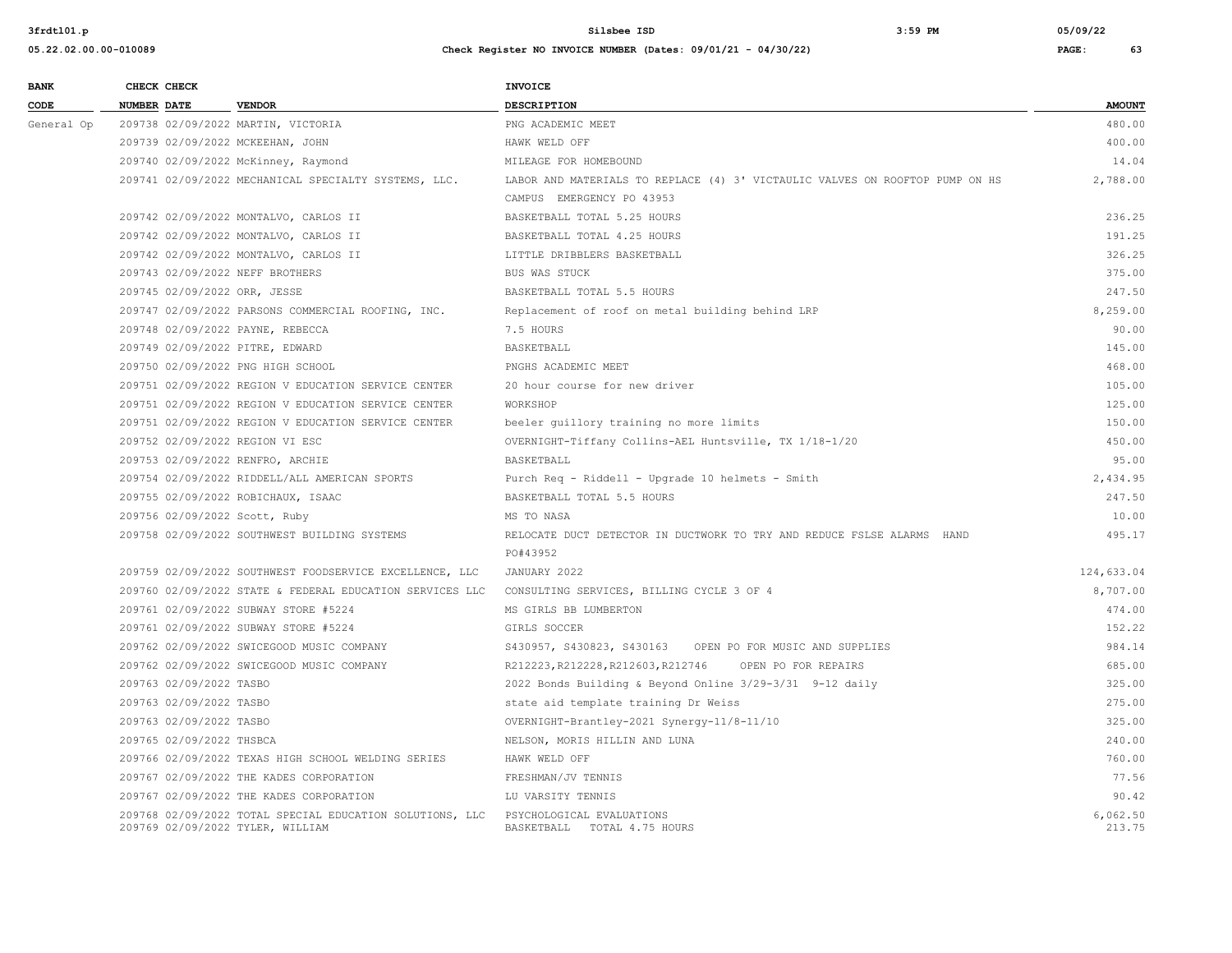| <b>BANK</b> |             | CHECK CHECK           |                                                                                        | <b>INVOICE</b>                                                                                                          |                  |
|-------------|-------------|-----------------------|----------------------------------------------------------------------------------------|-------------------------------------------------------------------------------------------------------------------------|------------------|
| CODE        | NUMBER DATE |                       | <b>VENDOR</b>                                                                          | <b>DESCRIPTION</b>                                                                                                      | <b>AMOUNT</b>    |
| General Op  |             |                       | 209770 02/09/2022 UIL MUSIC REGION 10                                                  | MS CHOIR UIL CONCERT & SR CONTEST                                                                                       | 1,000.00         |
|             |             |                       | 209771 02/09/2022 VEAZIE, JEREMIE                                                      | BASKETBALL                                                                                                              | 125.00           |
|             |             |                       | 209771 02/09/2022 VEAZIE, JEREMIE                                                      | BASKETBALL                                                                                                              | 95.00            |
|             |             |                       | 209772 02/09/2022 VIDOR HIGH SCHOOL                                                    | VIDOR TRACK MEET                                                                                                        | 300.00           |
|             |             |                       | 209773 02/09/2022 VINCENT, MARK                                                        | BASKEETBALL TOTAL 5.5 HOURS                                                                                             | 247.50           |
|             |             |                       | 209774 02/09/2022 WEHMEYER, DANIELLE                                                   | ATGT WINTER CLINIC                                                                                                      | 24.22            |
|             |             |                       | 209775 02/09/2022 WILLIAM V MACGILL & CO.                                              | Nurse supplies                                                                                                          | 121.18           |
|             |             |                       | 209776 02/09/2022 Williamson, John                                                     | ATGT CLINIC                                                                                                             | 24.22            |
|             |             |                       | 209777 02/09/2022 WILLIS, SUSAN                                                        | BASKETBALL TO LUMBERTON                                                                                                 | 10.00            |
|             |             |                       | 209778 02/09/2022 YMBL SOUTH TEXAS STATE FAIR                                          | SHOW ANIMALS                                                                                                            | 20.00            |
|             |             |                       |                                                                                        | 209779 02/11/2022 TEXAS SPEECH-LANGUAGE-HEARING ASSOCIATIO OVERNIGHT-Julana Schwarts-TSHA 2022-Fort Worth, TX-2/23-2/26 | 260.00           |
|             |             | 209780 02/16/2022 ABM |                                                                                        | DECEMBER ENCHANCED CLEAN                                                                                                | 1,983.61         |
|             |             | 209780 02/16/2022 ABM |                                                                                        | JANUARY ENHANCED CLEAN                                                                                                  | 2,090.63         |
|             |             |                       | 209781 02/16/2022 AED BRANDS, LLC                                                      | Adult AED Pads for Phillips                                                                                             | 331.28           |
|             |             |                       | 209785 02/16/2022 AMAZON CAPITAL SERVICES                                              | science supplies                                                                                                        | 617.80           |
|             |             |                       | 209785 02/16/2022 AMAZON CAPITAL SERVICES                                              | Music supplies. Once everything comes in I will reimburse the budget from the                                           | 97.78            |
|             |             |                       |                                                                                        | activity fund with the money that was donated to music                                                                  |                  |
|             |             |                       | 209785 02/16/2022 AMAZON CAPITAL SERVICES                                              | January/Febuary incentives for Tiger Wellness                                                                           | 256.91           |
|             |             |                       | 209785 02/16/2022 AMAZON CAPITAL SERVICES                                              | February Tiger wellness gift, heart shaped magnets, 2 at \$12.99 each. Totak                                            | 25.98            |
|             |             |                       |                                                                                        | \$25.98                                                                                                                 |                  |
|             |             |                       | 209785 02/16/2022 AMAZON CAPITAL SERVICES                                              | supplies                                                                                                                | 193.21           |
|             |             |                       | 209785 02/16/2022 AMAZON CAPITAL SERVICES                                              | oap supplies                                                                                                            | 311.38           |
|             |             |                       | 209785 02/16/2022 AMAZON CAPITAL SERVICES                                              | EXPANSION VALVE FOR HIGH SCHOOL                                                                                         | 529.99           |
|             |             |                       | 209785 02/16/2022 AMAZON CAPITAL SERVICES                                              | OFFICE CHAIR                                                                                                            | $-29.69$         |
|             |             |                       | 209785 02/16/2022 AMAZON CAPITAL SERVICES                                              | URINAL SCREEN BASKET                                                                                                    | 17.94            |
|             |             |                       | 209785 02/16/2022 AMAZON CAPITAL SERVICES                                              | science supplies                                                                                                        | 890.00           |
|             |             |                       | 209785 02/16/2022 AMAZON CAPITAL SERVICES                                              | OAP Supplies                                                                                                            | 89.96            |
|             |             |                       | 209785 02/16/2022 AMAZON CAPITAL SERVICES                                              | Positive behavior supplies for students                                                                                 | 661.02           |
|             |             |                       | 209785 02/16/2022 AMAZON CAPITAL SERVICES                                              | Fikes requested rug for computer lab                                                                                    | 149.99           |
|             |             |                       | 209785 02/16/2022 AMAZON CAPITAL SERVICES                                              | TOOLS/EQUIPMENT FOR THE SHOP                                                                                            | 603.98           |
|             |             |                       | 209785 02/16/2022 AMAZON CAPITAL SERVICES                                              | HOTSTART ENGINE HEATER FOR SES GENERATOR                                                                                | 138.99           |
|             |             |                       | 209785 02/16/2022 AMAZON CAPITAL SERVICES                                              | supplies for the library                                                                                                | 171.69           |
|             |             |                       | 209785 02/16/2022 AMAZON CAPITAL SERVICES                                              | supplies multimedia                                                                                                     | 85.12            |
|             |             |                       | 209785 02/16/2022 AMAZON CAPITAL SERVICES                                              | floral supplies                                                                                                         | 1,147.90         |
|             |             |                       | 209785 02/16/2022 AMAZON CAPITAL SERVICES                                              | 749653855497New US and Texas flags for the campuses                                                                     | 124.75           |
|             |             |                       | 209785 02/16/2022 AMAZON CAPITAL SERVICES                                              | TOOLS/EQUIPMENT FOR THE SHOP                                                                                            | $-389.99$        |
|             |             |                       | 209785 02/16/2022 AMAZON CAPITAL SERVICES                                              | B. Castolenia requested more prizes for his classroom                                                                   | 43.98            |
|             |             |                       | 209785 02/16/2022 AMAZON CAPITAL SERVICES<br>209785 02/16/2022 AMAZON CAPITAL SERVICES | EXPANSION VALVE FOR HIGH SCHOOL<br>science supplies                                                                     | 133.83<br>190.12 |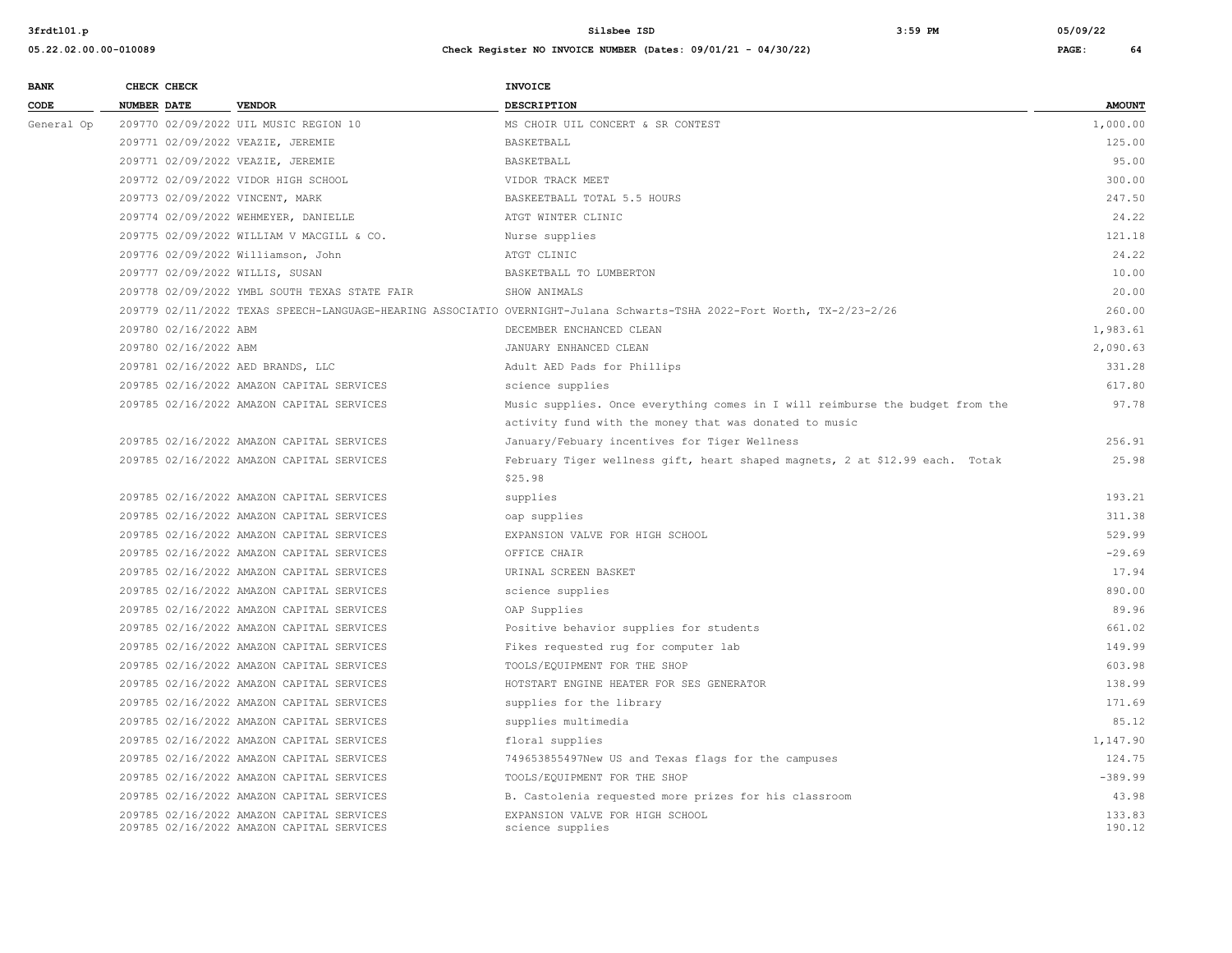| <b>BANK</b> | CHECK CHECK            |                                              | INVOICE                                                                     |               |
|-------------|------------------------|----------------------------------------------|-----------------------------------------------------------------------------|---------------|
| CODE        | NUMBER DATE            | <b>VENDOR</b>                                | DESCRIPTION                                                                 | <b>AMOUNT</b> |
| General Op  |                        | 209785 02/16/2022 AMAZON CAPITAL SERVICES    | Jumbo Magnetic Base Ten Blocks for Math for Stricklan and Nelson            | 68.91         |
|             |                        | 209785 02/16/2022 AMAZON CAPITAL SERVICES    | Id Badge Holders                                                            | 143.96        |
|             |                        | 209785 02/16/2022 AMAZON CAPITAL SERVICES    | Caps for the Maint dept                                                     | 284.70        |
|             |                        | 209785 02/16/2022 AMAZON CAPITAL SERVICES    | desk organizer for the library                                              | 52.47         |
|             |                        | 209785 02/16/2022 AMAZON CAPITAL SERVICES    | American Flags for campuses, have to reorder due to others being sent back  | 114.75        |
|             |                        | 209785 02/16/2022 AMAZON CAPITAL SERVICES    | oap supplies                                                                | 95.61         |
|             |                        | 209785 02/16/2022 AMAZON CAPITAL SERVICES    | Library supplies for K Smith                                                | 17.99         |
|             |                        | 209785 02/16/2022 AMAZON CAPITAL SERVICES    | binders for the reading labs requested by S Stricklan                       | 24.70         |
|             |                        | 209785 02/16/2022 AMAZON CAPITAL SERVICES    | SAFETY OUTLET COVERS FOR MIDDLE SCHOOL CLASSROOM                            | 74.88         |
|             |                        | 209786 02/16/2022 AT&T LONG DISTANCE         | FEB 03 TO MAR 02                                                            | 33.11         |
|             |                        | 209787 02/16/2022 BAKER, DANA JR             | LITTLE DRIBBLERS TOTAL 9 HOURS                                              | 405.00        |
|             |                        | 209788 02/16/2022 BARNES, KRISTI             | SLPA SERVICES                                                               | 1,070.00      |
|             |                        | 209789 02/16/2022 BRANTLEY, VICKI            | OVERNIGHT-Vicki Brantley-Austin, Tx-TCASE-Feb 6-9                           | 411.85        |
|             |                        | 209789 02/16/2022 BRANTLEY, VICKI            | OVERNIGHT-Vicki Brantley-Austin, Tx-TCASE-Feb 6-9                           | 221.13        |
|             |                        | 209790 02/16/2022 BRUCE'S INCORPORATED       | 3 loads of 60/40 for yard damage and shop use                               | 495.00        |
|             |                        | 209792 02/16/2022 BUSH, MATTHEW              | SOCCER                                                                      | 145.00        |
|             |                        | 209793 02/16/2022 CENTERPOINT ENERGY         | $1/3$ TO $2/2$                                                              | 718.22        |
|             |                        | 209793 02/16/2022 CENTERPOINT ENERGY         | $1/3$ TO $2/2$                                                              | 72.96         |
|             |                        | 209793 02/16/2022 CENTERPOINT ENERGY         | $1/3$ TO $2/2$                                                              | 435.87        |
|             |                        | 209793 02/16/2022 CENTERPOINT ENERGY         | $1/3$ TO $2/2$                                                              | 352.02        |
|             |                        | 209793 02/16/2022 CENTERPOINT ENERGY         | $1/3$ TO $2/2$                                                              | 1,347.55      |
|             |                        | 209793 02/16/2022 CENTERPOINT ENERGY         | $1/3$ to $2/2$                                                              | 164.57        |
|             |                        | 209794 02/16/2022 CERTIFIED LABORATORIES     | Luster Guard protectant 1 case = $$323.06$                                  | 323.06        |
|             |                        | 209795 02/16/2022 CHICK-FIL-A                | VOLLEYBALL                                                                  | 185.85        |
|             |                        | 209796 02/16/2022 CITY OF SILSBEE            | $1/6$ to $2/6$                                                              | 151.80        |
|             |                        | 209796 02/16/2022 CITY OF SILSBEE            | $1/6$ to $2/6$                                                              | 32.50         |
|             |                        | 209796 02/16/2022 CITY OF SILSBEE            | $1/6$ to $2/6$                                                              | 136.67        |
|             |                        | 209797 02/16/2022 COASTAL WELDING SUPPLY INC | OPEN PO FEBRUARY FOR COASTAL WELDING                                        | 14.03         |
|             |                        | 209798 02/16/2022 COLEMAN, TONY              | SOFTBALL                                                                    | 30.00         |
|             |                        | 209799 02/16/2022 CONSTANT, DAVID            | SOCCER                                                                      | 145.00        |
|             |                        | 209800 02/16/2022 COOPER, RANDALL            | BASKETBALL                                                                  | 90.00         |
|             |                        | 209801 02/16/2022 DELACERDA, SCOTT           | SRO TOTAL 4 HOURS                                                           | 180.00        |
|             |                        | 209803 02/16/2022 EDUCATIONAL THEATRE ASSOC  | ETA THESPIAN MEMBERSHIP                                                     | 35.00         |
|             | 209804 02/16/2022 ETEX |                                              | Purch Req - Etex - Office Supplies                                          | 127.75        |
|             | 209804 02/16/2022 ETEX |                                              | Counselor supplies                                                          | 163.04        |
|             | 209804 02/16/2022 ETEX |                                              | OFFICE SUPPLIES                                                             | 150.32        |
|             | 209804 02/16/2022 ETEX |                                              | 1st grade is doing a time capsule for their students requested Brown 9 X 12 | 35.98         |
|             | 209804 02/16/2022 ETEX |                                              | envelopes<br>OPEN PO FEB 2022 ETEX OFFICE                                   | 65.86         |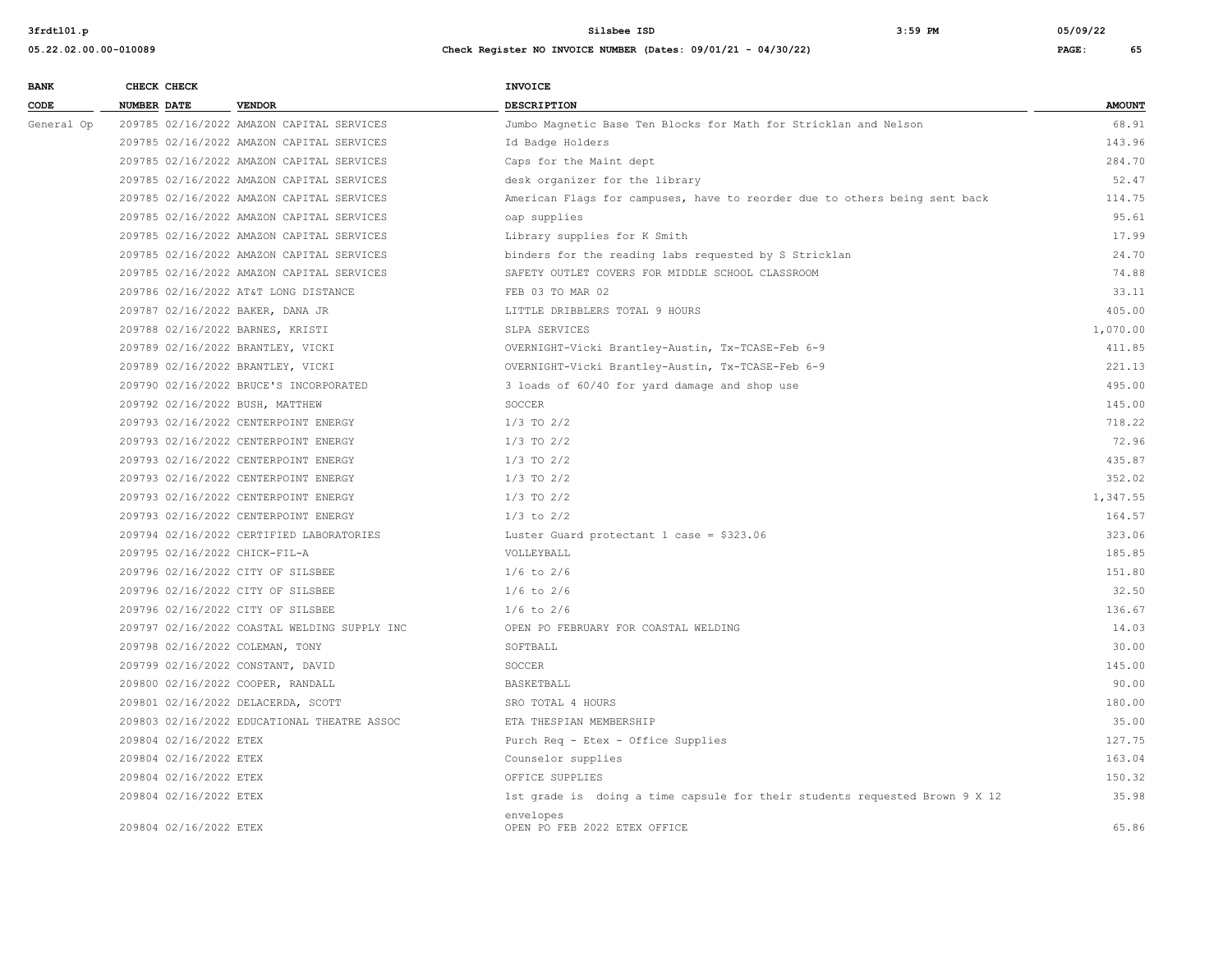| <b>BANK</b> |             | CHECK CHECK |                                                      | <b>INVOICE</b>                                                                                                 |               |
|-------------|-------------|-------------|------------------------------------------------------|----------------------------------------------------------------------------------------------------------------|---------------|
| CODE        | NUMBER DATE |             | <b>VENDOR</b>                                        | <b>DESCRIPTION</b>                                                                                             | <b>AMOUNT</b> |
| General Op  |             |             | 209805 02/16/2022 EWELL EDUCATIONAL SERVICES         | AREA 1X CONTEST APRIL                                                                                          | 180.00        |
|             |             |             | 209807 02/16/2022 FISHER, JENNIFER                   | CHAMBER TICKETS                                                                                                | 100.00        |
|             |             |             | 209808 02/16/2022 FOLLETT SCHOOL SOLUTIONS, INC.     | library supplies                                                                                               | 726.28        |
|             |             |             | 209810 02/16/2022 GREEN, ELIZABETH                   | OVERNIGHT-Liz Green-San Antonio Stockshow-2/18-2/20                                                            | 300.00        |
|             |             |             | 209811 02/16/2022 GUARDTECH PEST MANAGEMENT, INC.    | OPEN PO FEBRUARY FOR GUARDTECH MONTHLY                                                                         | 166.00        |
|             |             |             | 209812 02/16/2022 GUIDRY, MICKEY                     | BASKETBALL                                                                                                     | 90.00         |
|             |             |             | 209813 02/16/2022 HAMBURGER DEPOT                    | BOYS & GIRLS POWERLIFTING                                                                                      | 350.00        |
|             |             |             | 209814 02/16/2022 HARDIN JEFFERSON ISD               | 11- 4A D11 FOOTBALL PER DISTRICT COST                                                                          | 500.00        |
|             |             |             | 209816 02/16/2022 HAWTHORNE EDUCATIONAL SERVICES INC | SCHOOL/HOME RATING FORMS                                                                                       | 147.00        |
|             |             |             |                                                      | 209817 02/16/2022 HOLIDAY INN EXPRESS SAN ANTONIO NORTH RI OVERNIGHT-Liz Green-San Antonio Stockshow-2/18-2/20 | 787.28        |
|             |             |             | 209818 02/16/2022 JERRY, CHARLES                     | BASKETBALL                                                                                                     | 185.00        |
|             |             |             | 209819 02/16/2022 KETCHUM, BEVERLY                   | PICK UP CHEERLEADERS AT AIRPORT IN HOUSTON                                                                     | 8.68          |
|             |             |             | 209820 02/16/2022 LAMAR COMPANIES                    | HWY 327                                                                                                        | 450.00        |
|             |             |             | 209821 02/16/2022 LEAD4WARD LLC.                     | LEAD4WARD VIRTUAL CONFERENCE C WHITEHEAD SMS KALI SMITH, DEEANNA GRAY, CHRISTI                                 | 245.00        |
|             |             |             |                                                      | BURRIS, CASEY SUNDGREN, AND SUZANNE LILES FEB 2022                                                             |               |
|             |             |             | 209822 02/16/2022 MARK'S PLUMBING                    | AMERICAN STANDARD METERING KITS STOCK SUPPLY                                                                   | 579.60        |
|             |             |             | 209823 02/16/2022 McKinney, Raymond                  | HOMEBOUND                                                                                                      | 9.36          |
|             |             |             | 209824 02/16/2022 MICHAEL LAIDLER, LLC               | BASKETBALL                                                                                                     | 185.00        |
|             |             |             | 209825 02/16/2022 MILLER, VICTOR                     | SHOAL POINT SKIRMISH ROBOTICS TOURNEY                                                                          | 240.00        |
|             |             |             | 209826 02/16/2022 MONTALVO, CARLOS II                | BASKETBALL TOTAL 7.25 HOURS                                                                                    | 326.25        |
|             |             |             | 209827 02/16/2022 NEFF BROTHERS                      | TOW BUS                                                                                                        | 325.00        |
|             |             |             | 209828 02/16/2022 OMNI FORT WORTH HOTEL              | OVERNIGHT-Julana Schwarts-TSHA 2022-Fort Worth, TX-2/23-2/26                                                   | 557.01        |
|             |             |             | 209829 02/16/2022 PARKER LUMBER - SILSBEE            | OPEN PO FOR PARKER LUMBER                                                                                      | 1,166.85      |
|             |             |             | 209829 02/16/2022 PARKER LUMBER - SILSBEE            | OPEN PO JANUARY FOR PARKER LUMBER                                                                              | 948.74        |
|             |             |             | 209830 02/16/2022 PERRIN, LESTER JR                  | OVERNIGHT-Lester Perrin-TCEA Convention & Exposition-Dallas, TX - Feb 7-10,                                    | 453.89        |
|             |             |             |                                                      | 2022                                                                                                           |               |
|             |             |             | 209831 02/16/2022 PINNACLE MEDICAL MANAGEMENT CORP.  | RANDOM SELECTION TEST                                                                                          | 340.00        |
|             |             |             | 209832 02/16/2022 POWELL LAW GROUP, LLP              | GENERAL MATTERS                                                                                                | 1,795.50      |
|             |             |             | 209833 02/16/2022 PRO ENERGY PARTNERS, LLC           | JANUARY                                                                                                        | 6,210.28      |
|             |             |             | 209835 02/16/2022 RHODES, DONALD JR                  | <b>BASKETBALL</b>                                                                                              | 125.00        |
|             |             |             | 209836 02/16/2022 Scott, Ruby                        | HS TO LAMAR                                                                                                    | 10.00         |
|             |             |             | 209837 02/16/2022 SHARP, CARLTON                     | BASKETBALL                                                                                                     | 90.00         |
|             |             |             | 209838 02/16/2022 SHERWIN WILLIAMS                   | MAROON PAINT FOR TIGER PAWS HIGH SCHOOL                                                                        | 607.80        |
|             |             |             | 209839 02/16/2022 SHIRLEY COOK, HARDIN COUNTY TAC    | BUS, SUBURBAN AND AG TRUCK                                                                                     | 22.50         |
|             |             |             | 209840 02/16/2022 SMITH, RANDY                       | OVERNIGHT-Randy Smith, Dustin Westbrook-College Station-Lone Star Coaching                                     | 142.19        |
|             |             |             |                                                      | $Clinic-2/11-12$                                                                                               |               |
|             |             |             | 209842 02/16/2022 SOUTHERN LAWN & LANDSCAPES LLC     | mowing completed 2/5                                                                                           | 3,566.00      |
|             |             |             | 209843 02/16/2022 SUBWAY STORE #5224                 | MS GIRLS BASKETBALL                                                                                            | 474.00        |
|             |             |             | 209844 02/16/2022 SUN COAST RESOURCES                | Fuel for the fleet                                                                                             | 22,822.05     |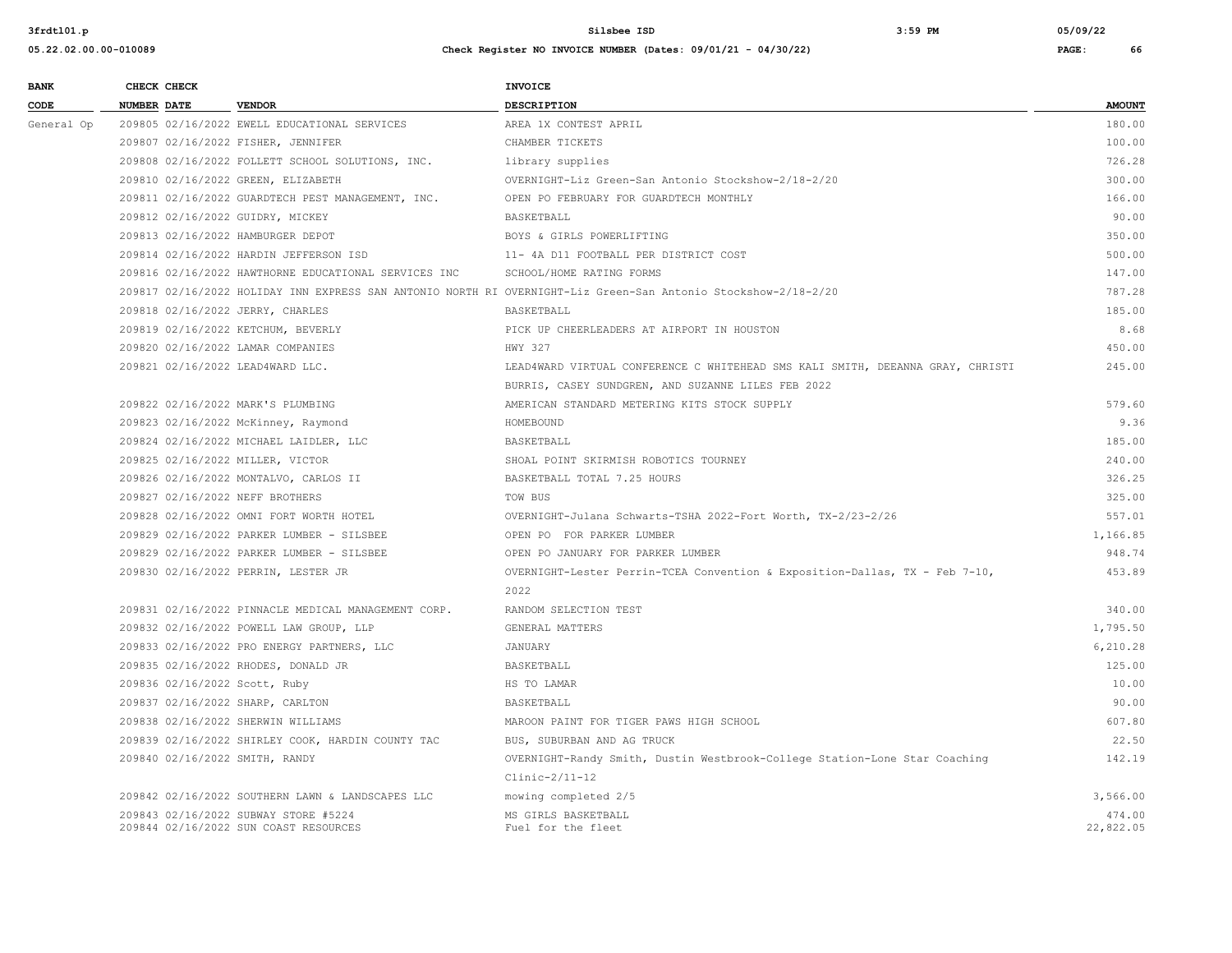| <b>BANK</b> |                    | CHECK CHECK                  |                                                       | INVOICE                                                                        |               |
|-------------|--------------------|------------------------------|-------------------------------------------------------|--------------------------------------------------------------------------------|---------------|
| CODE        | <b>NUMBER DATE</b> |                              | <b>VENDOR</b>                                         | DESCRIPTION                                                                    | <b>AMOUNT</b> |
| General Op  |                    | 209845 02/16/2022 TASB, INC. |                                                       | SHARS FOR JANUARY                                                              | 1,183.62      |
|             |                    | 209846 02/16/2022 TASBO      |                                                       | OVERNIGHT-Tricia Brooks-ESSER Compliance Workshop-Pittsburg, TX -4/26-4/27     | 225.00        |
|             |                    |                              | 209847 02/16/2022 TEACHING SYSTEMS INC.               | Robotics supplies                                                              | 1,020.53      |
|             |                    |                              | 209848 02/16/2022 TEXAS COMPTROLLER OF PUBLIC ACCTS.  | SECO LOAN                                                                      | 46,156.09     |
|             |                    |                              | 209848 02/16/2022 TEXAS COMPTROLLER OF PUBLIC ACCTS.  | SECO LOAN                                                                      | 6,714.97      |
|             |                    |                              | 209849 02/16/2022 THOMAS BUS GULF COAST               | OPEN PO FEB 2022 THOMAS BUS                                                    | 112.98        |
|             |                    |                              | 209850 02/16/2022 TYLER, WILLIAM                      | BASKETBALL TOTAL 2.5 HOURS                                                     | 112.50        |
|             |                    |                              | 209851 02/16/2022 VERNIER SOFTWARE & TECHNOLOGY       | science supplies                                                               | 691.48        |
|             |                    |                              | 209852 02/16/2022 WELBORN, OCTOBER                    | OVERNIGHT-Shree Welborn-Skyward Negotiations Training-2/7-2/9                  | 432.99        |
|             |                    |                              | 209853 02/16/2022 WEST BROOK GOLF BOOSTERS            | GOLF CHAMPIONSHIP                                                              | 190.00        |
|             |                    |                              | 209854 02/16/2022 WEST BROOK GOLF BOOSTERS            | HS GOLF CHAMPIONSHIP                                                           | 190.00        |
|             |                    |                              | 209855 02/16/2022 WHIGHAM, KATHERINE                  | $1/6, 12, 20$ AND $2/3$                                                        | 27.61         |
|             |                    |                              | 209856 02/16/2022 YOUNGBLOOD, JAMIE                   | OVERNIGHT-Jamie Youngblood-2021 TCEA Convention & Exposition-2/7-2/10          | 550.38        |
|             |                    |                              | 209857 02/16/2022 ZONAR SYSTEMS, INC.                 | $2/1$ TO $2/28$                                                                | 1,629.00      |
|             |                    |                              | 209858 02/17/2022 ADVANCED SYSTEMS & ALARMS           | $3/1$ to $3/31$                                                                | 70.00         |
|             |                    |                              | 209860 02/17/2022 CHICK-FIL-A                         | SOFTBALL                                                                       | 328.90        |
|             |                    |                              | 209861 02/17/2022 CICI'S PIZZA #160                   | TENNIS                                                                         | 72.00         |
|             |                    |                              | 209861 02/17/2022 CICI'S PIZZA #160                   | TENNIS                                                                         | 128.00        |
|             |                    |                              | 209863 02/17/2022 COMMUNITY COFFEE                    | LAURA REEVES                                                                   | 20.40         |
|             |                    |                              | 209864 02/17/2022 DAYTON ATHLETICS                    | TENNIS                                                                         | 50.00         |
|             |                    | 209865 02/17/2022 ETEX       |                                                       | OPEN PO FEB 2022 ETEX OFFICE                                                   | 35.99         |
|             |                    |                              | 209866 02/17/2022 FOUNDATION INNOVATION, LLC.         | JANUARY CONTRACTED SERVICES & EXPENSES                                         | 2,024.56      |
|             |                    |                              | 209867 02/17/2022 GUILLORY, DARIUS                    | BASKETBALL                                                                     | 95.00         |
|             |                    |                              | 209867 02/17/2022 GUILLORY, DARIUS                    | BASKETBALL                                                                     | 90.00         |
|             |                    |                              | 209868 02/17/2022 GUILLORY, EVERETT                   | BASKETBALL                                                                     | 95.00         |
|             |                    |                              | 209869 02/17/2022 HAMBURGER DEPOT                     | BOYS BASKETBALL                                                                | 440.00        |
|             |                    |                              | 209870 02/17/2022 JENNY'S FRIED CHICKEN               | SOFTBALL                                                                       | 158.00        |
|             |                    |                              | 209871 02/17/2022 JERRY, CHARLES                      | <b>BASKETBALL</b>                                                              | 125.00        |
|             |                    |                              | 209872 02/17/2022 JONES, TRENTON                      | OVERNIGHT-Trent Jones-Fredricksburg, TX-Hill Country Coaching Clinic-Feb 11-12 | 499.92        |
|             |                    |                              | 209873 02/17/2022 LCM HIGH SCHOOL ATHLETICS           | TENNIS                                                                         | 100.00        |
|             |                    |                              | 209874 02/17/2022 LOFTIN, RONALD                      | OVERNIGHT-Randy Smith, Dustin Westbrook-College Station-Lone Star Coaching     | 70.00         |
|             |                    |                              |                                                       | $Clinic-2/11-12$                                                               |               |
|             |                    |                              | 209875 02/17/2022 MAGAZINE SUBSCRIPTIONS - PTP AUSTIN | LIBRARY MAGAZINE RENEWAL                                                       | 237.37        |
|             |                    |                              | 209876 02/17/2022 McKeehan, Kathryn                   | BOYS BI DISTRICT BASKETBALL                                                    | 20.00         |
|             |                    |                              | 209877 02/17/2022 MICHAEL LAIDLER, LLC                | <b>BASKETBALL</b>                                                              | 125.00        |
|             |                    |                              | 209878 02/17/2022 MONSIGNOR KELLY HIGH SCHOOL         | TENNIS                                                                         | 100.00        |
|             |                    |                              | 209881 02/17/2022 PINNACLE MEDICAL MANAGEMENT CORP.   | PHYSICAL                                                                       | 60.00         |
|             |                    |                              | 209881 02/17/2022 PINNACLE MEDICAL MANAGEMENT CORP.   | PRE EMPLOYMENT TEST                                                            | 70.00         |
|             |                    |                              | 209882 02/17/2022 PNG HIGH SCHOOL                     | TENNIS                                                                         | 100.00        |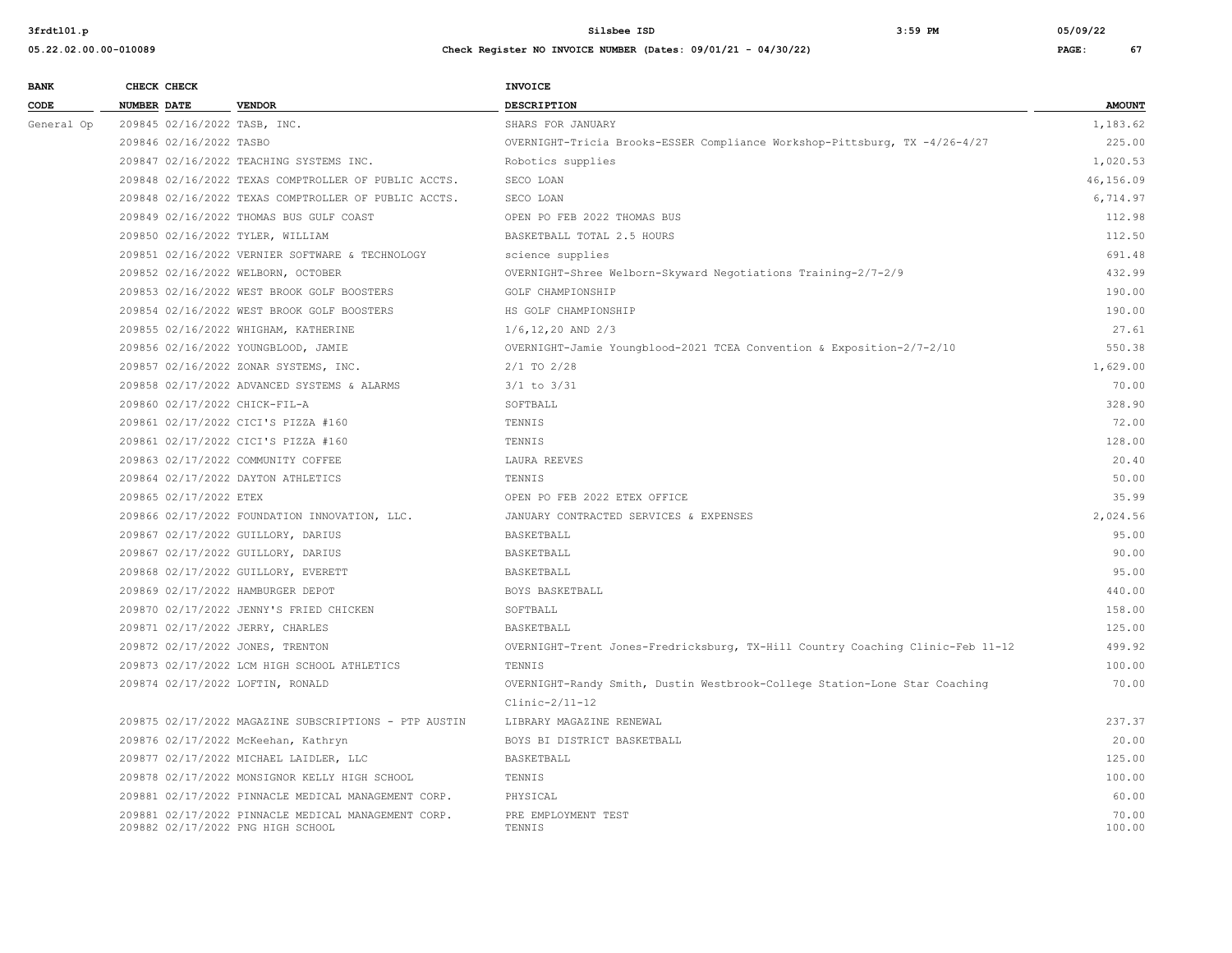| <b>BANK</b> | CHECK CHECK            |                                                                      | <b>INVOICE</b>                                                             |                  |
|-------------|------------------------|----------------------------------------------------------------------|----------------------------------------------------------------------------|------------------|
| CODE        | <b>NUMBER DATE</b>     | <b>VENDOR</b>                                                        | <b>DESCRIPTION</b>                                                         | <b>AMOUNT</b>    |
| General Op  |                        | 209883 02/17/2022 RENFRO, ARCHIE                                     | BASKEETBALL                                                                | 90.00            |
|             |                        | 209884 02/17/2022 SHARP, CARLTON                                     | BASKETBALL                                                                 | 95.00            |
|             |                        | 209884 02/17/2022 SHARP, CARLTON                                     | BASKETBALL                                                                 | 90.00            |
|             |                        | 209885 02/17/2022 SKYWARD ACCOUNTING DEPT                            | OVERNIGHT-Shree Welborn-Skyward Negotiations Training-2/7-2/9              | 550.00           |
|             |                        | 209886 02/17/2022 THE KADES CORPORATION                              | TENNIS                                                                     | 63.15            |
|             |                        | 209886 02/17/2022 THE KADES CORPORATION                              | TENNIS                                                                     | 110.47           |
|             |                        | 209887 02/17/2022 UNIVERSITY OF TEXAS AT AUSTIN UIL                  | SILSBEE VS LIBERTY PLAYOFF GAME                                            | 35.68            |
|             |                        | 209888 02/17/2022 WALKER, WALTER                                     | BASKETBALL                                                                 | 125.00           |
|             |                        | 209889 02/17/2022 Westbrook, Dustin                                  | OVERNIGHT-Randy Smith, Dustin Westbrook-College Station-Lone Star Coaching | 59.45            |
|             |                        |                                                                      | $Clinic-2/11-12$                                                           |                  |
|             | 209890 02/23/2022 ABM  |                                                                      | 2/12 LITTLE DRIBBLERS AT MIDDLE SCHOOL                                     | 388.44           |
|             | 209890 02/23/2022 ABM  |                                                                      | LITTLE DRIBBLERS 2/5                                                       | 316.80           |
|             |                        | 209891 02/23/2022 ACME ARCHITECTURAL HARDWARE                        | FUNCTION T-TURN ASSEMBLY FOR DOOR LOCKS.                                   | 350.48           |
|             |                        | 209892 02/23/2022 ACT FINANCE                                        | STATE TESTING                                                              | 792.00           |
|             | 209893 02/23/2022 AT&T |                                                                      | FEB 7 THRU MAR 6                                                           | 1,070.04         |
|             |                        | 209894 02/23/2022 BEELER, GINGER                                     | REGION V WORKSHOP                                                          | 53.59            |
|             |                        | 209894 02/23/2022 BEELER, GINGER                                     | REGION V WORKSHOP                                                          | 26.79            |
|             |                        | 209894 02/23/2022 BEELER, GINGER                                     | LU ENGINEERING TEACHEER STEM                                               | 30.01            |
|             |                        | 209895 02/23/2022 BRUNO, JACOLBY                                     | BASKETBALL                                                                 | 185.00           |
|             |                        | 209896 02/23/2022 BURGERS OF BEAUMONT                                | 2/10 MEALS GIRLS GOLF                                                      | 27.95            |
|             |                        | 209897 02/23/2022 Burkett, Jennifer                                  | TSBVI                                                                      | 266.76           |
|             |                        | 209898 02/23/2022 BUTLER, BAYLOR                                     | MASTERS MEN CONCERT 4.75 HOURS                                             | 213.75           |
|             |                        | 209899 02/23/2022 CHALK'S TRUCK PARTS, INC.                          | OPEN PO FEB 2022 CHALKS                                                    | 437.39           |
|             |                        | 209900 02/23/2022 CHAMPAGNE, COURTNEY                                | DISTRICT FFA CONVENTION                                                    | 90.00            |
|             |                        | 209901 02/23/2022 CITY OF SILSBEE                                    | $1/13$ TO $2/13$                                                           | 2,045.54         |
|             |                        | 209901 02/23/2022 CITY OF SILSBEE                                    | $1/13$ TO $2/13$                                                           | 194.40           |
|             |                        | 209901 02/23/2022 CITY OF SILSBEE                                    | $1/13$ TO $2/13$                                                           | 1,070.68         |
|             |                        | 209902 02/23/2022 COOPER, RANDALL                                    | BASKETBALL                                                                 | 185.00           |
|             |                        | 209903 02/23/2022 COSTUME WORX - TECHLAND HOUSTON                    | oap costumes                                                               | 1,815.00         |
|             |                        | 209904 02/23/2022 DE LAGE LANDEN PUBLIC FINANCE                      | $2/5$ TO $3/4$                                                             | 4,367.62         |
|             |                        | 209904 02/23/2022 DE LAGE LANDEN PUBLIC FINANCE                      | $2/5$ TO $3/4$                                                             | 14,081.20        |
|             | 209905 02/23/2022 ETEX |                                                                      | dry erase board for PD                                                     | 106.99           |
|             | 209905 02/23/2022 ETEX |                                                                      | OFFICE SUPPLIES                                                            | 127.92           |
|             | 209905 02/23/2022 ETEX |                                                                      | SHRINK WRAP FOR PAINT MACHINE PROTECTION WHEN PAINTING.                    | 169.99           |
|             |                        | 209906 02/23/2022 FAIRFIELD INN & SUITES BAY CITY                    | OVERNGIHT-Trent Jones-Girls Regional Powerlifting Meet-Bay City High       | 699.78           |
|             |                        |                                                                      | $School-3/2-3/3$                                                           |                  |
|             |                        | 209907 02/23/2022 FUNCTION4                                          | staples from function 4                                                    | 588.00           |
|             |                        | 209908 02/23/2022 FUNCTION 4 LLC<br>209908 02/23/2022 FUNCTION 4 LLC | 2/15 TO 3/14<br>PROPERTY TAX                                               | 646.20<br>452.96 |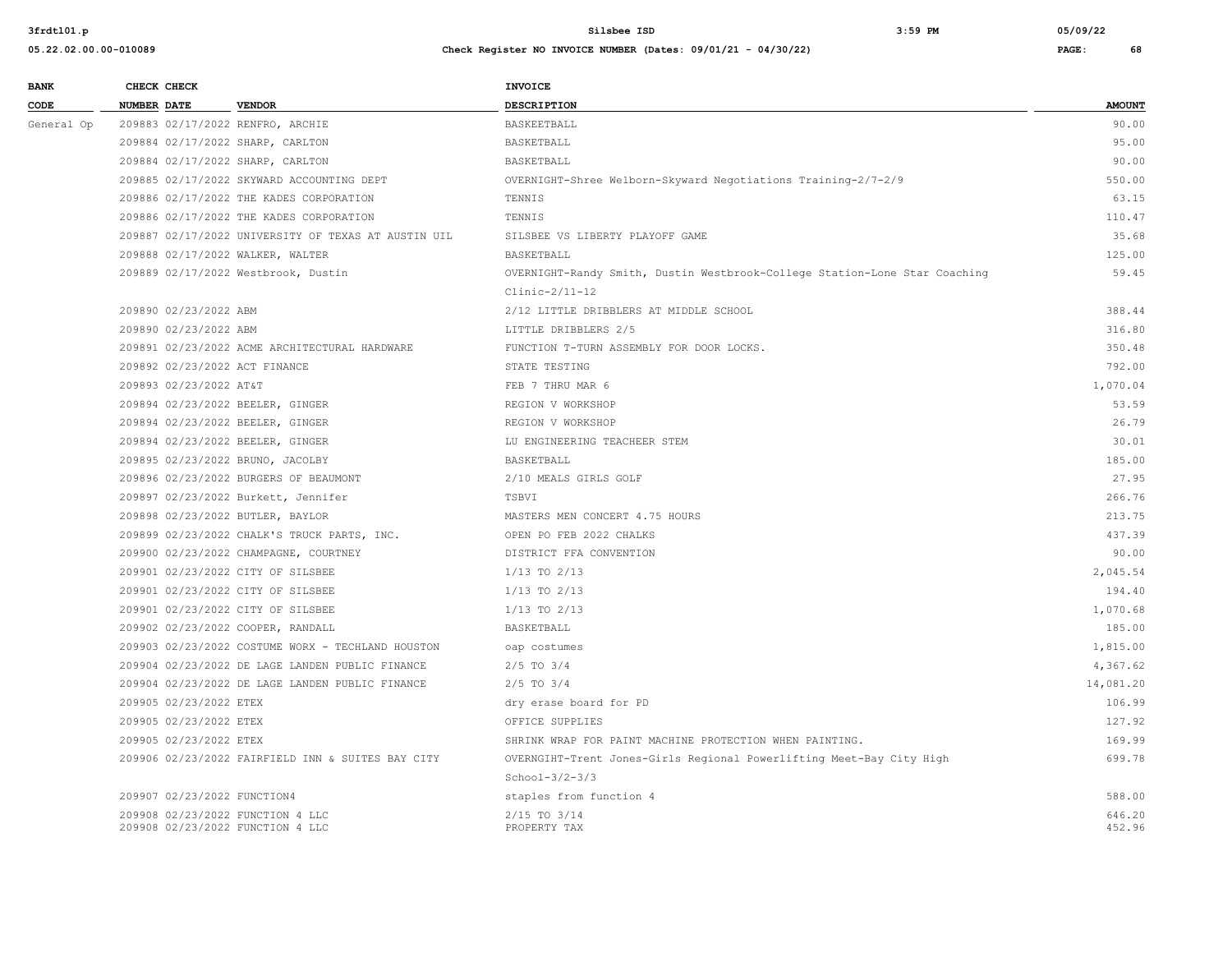| <b>BANK</b> |                    | CHECK CHECK                |                                                                                                   | <b>INVOICE</b>                                                             |                  |
|-------------|--------------------|----------------------------|---------------------------------------------------------------------------------------------------|----------------------------------------------------------------------------|------------------|
| CODE        | <b>NUMBER DATE</b> |                            | <b>VENDOR</b>                                                                                     | <b>DESCRIPTION</b>                                                         | <b>AMOUNT</b>    |
| General Op  |                    |                            | 209909 02/23/2022 GAYLORD TEXAS RESORT AND CONVENTION CENT OVERNIGHT-Shree Welborn-2/28-3/1-TASBO |                                                                            | 670.85           |
|             |                    | 209910 02/23/2022 GRAINGER |                                                                                                   | OPEN PO FEBRUARY FOR GRAINGER                                              | 43.99            |
|             |                    |                            | 209911 02/23/2022 GREEN, ELIZABETH                                                                | HLSR SCRAMBLE                                                              | 20.00            |
|             |                    |                            | 209912 02/23/2022 GUARDTECH PEST MANAGEMENT, INC.                                                 | QUARTERLY PEST CONTROL FEBRUARY FOR HS, MS. CONCESSION STANDS              | 259.00           |
|             |                    |                            | 209913 02/23/2022 HAWTHORNE, BEN                                                                  | MASTER'S MEN CONCERT TOTAL 4.75 HOURS                                      | 213.75           |
|             |                    |                            | 209914 02/23/2022 Honeycutt, Judy                                                                 | -2022 CTAT Winter Leadership Conf<br>PARKING                               | 640.77           |
|             |                    |                            | 209915 02/23/2022 K-LOG, INC.                                                                     | business supplies                                                          | 3,490.01         |
|             |                    |                            | 209916 02/23/2022 LEE, TOM II                                                                     | SOCCER TOTAL 4 HOURS                                                       | 180.00           |
|             |                    |                            | 209917 02/23/2022 LEVINER, ZACHARY                                                                | SOFTBALL TOTAL 7 HOOURS                                                    | 315.00           |
|             |                    |                            | 209918 02/23/2022 McKeehan, Kathryn                                                               | OVERNIGHT-Kathryn McKeehan-TMEA-2/9-2/12                                   | 270.06           |
|             |                    |                            | 209919 02/23/2022 MONTALVO, CARLOS II                                                             | SOFTB ALL TOTAL 12.75 HOURS                                                | 573.75           |
|             |                    |                            | 209920 02/23/2022 Patterson, Todd                                                                 | OVERNIGHT-Todd Patterson-Texas Music Educator's Association Convention-San | 454.74           |
|             |                    |                            |                                                                                                   | Antonio-2/8-2/12                                                           |                  |
|             |                    |                            | 209921 02/23/2022 TEXAS DEPT OF INFORMATION RESOURCES                                             | <b>JANUARY</b>                                                             | 126.66           |
|             |                    |                            | 209922 02/23/2022 Tomas, Jennifer                                                                 | OVERNGIHT-Trent Jones-Girls Regional Powerlifting Meet-Bay City High       | 985.00           |
|             |                    |                            |                                                                                                   | $School-3/2-3/3$                                                           |                  |
|             |                    |                            | 209923 02/23/2022 WORTH HYDROCHEM OF THE GULF COAST                                               | CHEMICAL WATER TREATMENT                                                   | 495.00           |
|             |                    |                            | 209924 02/23/2022 BAY CITY POWERLIFTING                                                           | OVERNGIHT-Trent Jones-Girls Regional Powerlifting Meet-Bay City High       | 420.00           |
|             |                    |                            |                                                                                                   | $School-3/2-3/3$                                                           |                  |
|             |                    |                            | 209925 02/23/2022 BOBBITT, BOB                                                                    | SCRIMMAGE                                                                  | 170.00           |
|             |                    |                            | 209925 02/23/2022 BOBBITT, BOB                                                                    | SCRIMMAGE                                                                  | 30.00            |
|             |                    |                            | 209927 02/23/2022 BURGERS OF BEAUMONT                                                             | 2/8 MEALS GOLF                                                             | 12.37            |
|             |                    |                            | 209928 02/23/2022 BUTLER, TOMMY                                                                   | SCRIMMAGE                                                                  | 170.00           |
|             |                    |                            | 209929 02/23/2022 CENTERPOINT ENERGY                                                              | $1/14 - 2/15$                                                              | 340.18           |
|             |                    |                            | 209929 02/23/2022 CENTERPOINT ENERGY                                                              | $1/14$ TO $2/15$                                                           | 2,101.66         |
|             |                    |                            | 209930 02/23/2022 CHALK'S TRUCK PARTS, INC.                                                       | OPEN PO FEB 2022 CHALKS                                                    | 114.45           |
|             |                    |                            | 209931 02/23/2022 CHICK-FIL-A                                                                     | SOCCER                                                                     | 283.20           |
|             |                    |                            | 209932 02/23/2022 CICI'S PIZZA #160                                                               | BOYS BASKETBALL                                                            | 152.00           |
|             |                    |                            | 209933 02/23/2022 CREEKVIEW ENTERPRISES                                                           | <b>BASEBALL</b>                                                            | 240.00           |
|             |                    |                            | 209934 02/23/2022 DAVENPORT, KENNETH                                                              | BASKETBALL GAMES                                                           | 122.62           |
|             |                    |                            | 209935 02/23/2022 EXXON MOBIL                                                                     | $1/15 - 2/4$                                                               | 407.80           |
|             |                    |                            | 209936 02/23/2022 GREEN, ELIZABETH                                                                | FOR FUEL IN SAN ANTONIO                                                    | 60.01            |
|             |                    |                            | 209937 02/23/2022 HAMBURGER DEPOT                                                                 | MS BOYS TRACK                                                              | 350.00           |
|             |                    |                            | 209938 02/23/2022 HOLLAND, CURTIS                                                                 | SCRIMMAGE                                                                  | 30.00            |
|             |                    |                            | 209939 02/23/2022 KOUNTZE BASEBALL                                                                | THOMAS HALL MEMORIAL BASEBALL TOURNAMENT                                   | 250.00           |
|             |                    |                            | 209940 02/23/2022 McKeehan, Kathryn                                                               | BASKETBALL PLAYOFF                                                         | 20.00            |
|             |                    |                            | 209941 02/23/2022 MOORE, CATHERINE                                                                | CHEERLEADERS TO EAST CHAMBERS                                              | 10.00            |
|             |                    |                            | 209944 02/23/2022 ORANGEFIELD ISD<br>209945 02/23/2022 PARCO PRINTING                             | JV BASEBALL TOURNAMENT<br>cost to enlarge the map for the drivers lounge   | 250.00<br>214.00 |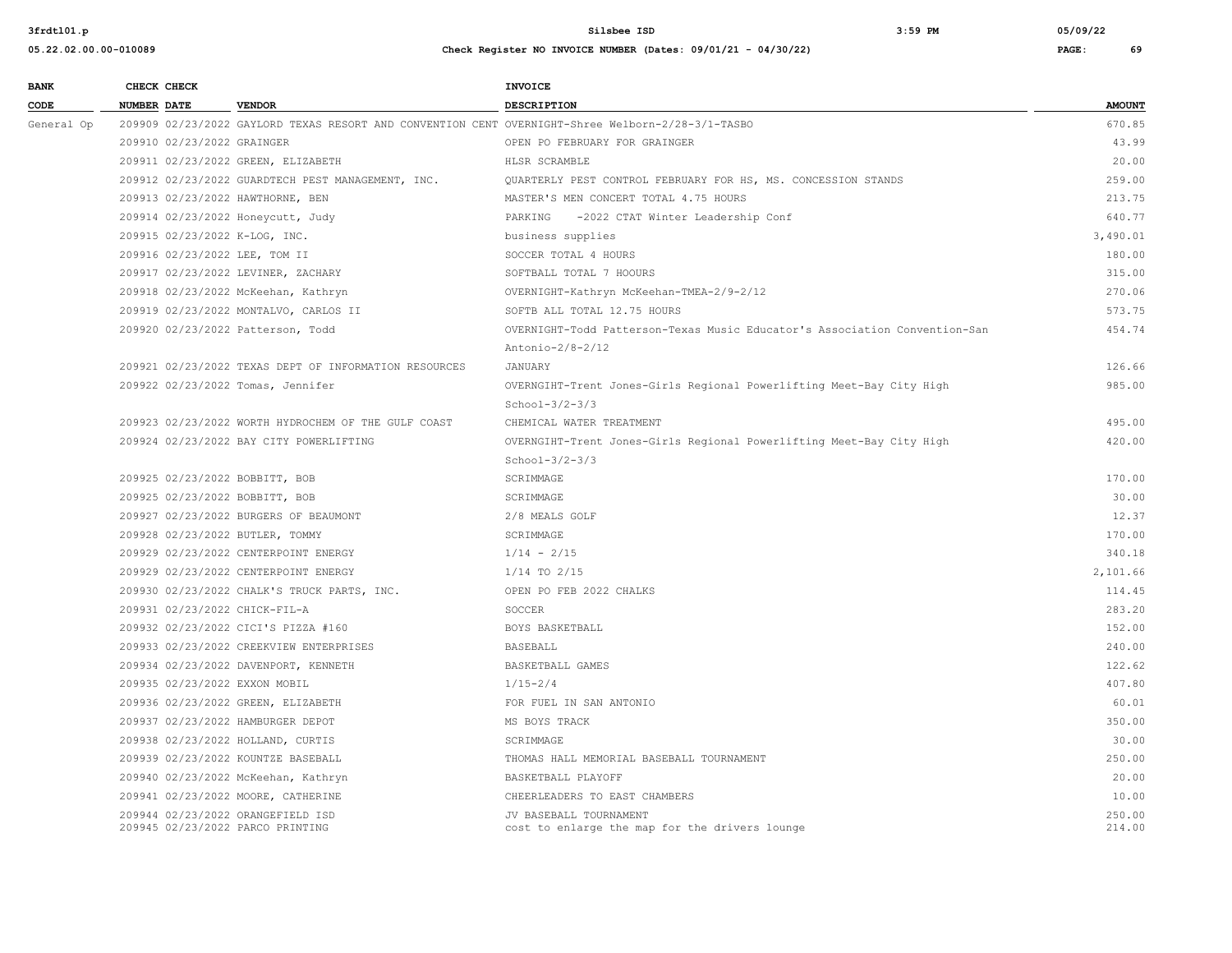**05.22.02.00.00-010089 Check Register NO INVOICE NUMBER (Dates: 09/01/21 - 04/30/22) PAGE: 70**

**3frdtl01.p Silsbee ISD 3:59 PM 05/09/22**

| <b>BANK</b> | CHECK CHECK                    |                                                     | <b>INVOICE</b>                                                              |               |
|-------------|--------------------------------|-----------------------------------------------------|-----------------------------------------------------------------------------|---------------|
| CODE        | NUMBER DATE                    | <b>VENDOR</b>                                       | <b>DESCRIPTION</b>                                                          | <b>AMOUNT</b> |
| General Op  |                                | 209947 02/23/2022 REGION V EDUCATION SERVICE CENTER | REGION 5 DMAC MEETING & ACADEMY CATIE WHITEHEAD DMAC FACE TO FACE MEETING   | 30.00         |
|             |                                |                                                     | 2/15/2022 DMAC ACA DAY 1 6/14/2022 DMAC ACA DAY 2 6/15/2022 DMAC ACA DAY 3  |               |
|             |                                |                                                     | 6/16/2022                                                                   |               |
|             |                                | 209947 02/23/2022 REGION V EDUCATION SERVICE CENTER | REGION 5 DMAC MEETING & ACADEMY JAMIE YOUNGBLOOD DMAC FACE TO FACE MEETING  | 30.00         |
|             |                                |                                                     | 2/15/2022 DMAC ACA DAY 1 6/14/2022 DMAC ACA DAY 2 6/15/2022 DMAC ACA DAY 3  |               |
|             |                                |                                                     | 6/16/2022                                                                   |               |
|             |                                | 209947 02/23/2022 REGION V EDUCATION SERVICE CENTER | 8 hour course for bus certification                                         | 55.00         |
|             |                                | 209947 02/23/2022 REGION V EDUCATION SERVICE CENTER | REGION 5 DMAC MEETING & ACADEMY ERICA CUSTER DMAC FACE TO FACE MEETING      | 30.00         |
|             |                                |                                                     | 2/15/2022 DMAC ACA DAY 1 6/14/2022 DMAC ACA DAY 2 6/15/2022 DMAC ACA DAY 3  |               |
|             |                                |                                                     | 6/16/2022                                                                   |               |
|             |                                | 209948 02/23/2022 RIDDELL/ALL AMERICAN SPORTS       | Purch Req - Riddell - 12 new helmets - Smith                                | 5,076.95      |
|             |                                | 209948 02/23/2022 RIDDELL/ALL AMERICAN SPORTS       | Purch Req - Riddell - Recon HS Helmets - Smith                              | 7,233.88      |
|             | 209949 02/23/2022 Scott, Ruby  |                                                     | TIGERETTES TO NEW BRAUNFELS                                                 | 41.41         |
|             | 209950 02/23/2022 TCEA         |                                                     | Jamie Youngblood-2021 TCEA Convention & Exposition-2/7-2/10                 | 339.00        |
|             |                                | 209951 02/23/2022 THOMAS BUS GULF COAST             | OPEN PO FEB 2022 THOMAS BUS                                                 | 253.48        |
|             |                                | 209951 02/23/2022 THOMAS BUS GULF COAST             | repairs on bus 10                                                           | 3,190.39      |
|             |                                | 209952 02/23/2022 VERIZON WIRELESS                  | JAN 14 - FEB 13                                                             | 980.81        |
|             |                                | 209952 02/23/2022 VERIZON WIRELESS                  | JAN 14 - FEB 13                                                             | 450.02        |
|             |                                | 209953 02/23/2022 VIDOR HIGH SCHOOL BASEBALL        | JV BASEBALL TOURNAMENT                                                      | 200.00        |
|             | 209954 02/24/2022 ETEX         |                                                     | desk and bookcases                                                          | 827.00        |
|             | 209954 02/24/2022 ETEX         |                                                     | year planner                                                                | 15.89         |
|             | 209955 02/24/2022 SONIC        |                                                     | staff appreciation                                                          | 185.29        |
|             | 209957 03/02/2022 ABM          |                                                     | MARCH 2022                                                                  | 66,671.51     |
|             | 209957 03/02/2022 ABM          |                                                     | 2/19 MASTERS MEN CONCERT                                                    | 198.00        |
|             |                                | 209958 03/02/2022 ALFARO, DANIEL                    | SOFTBALL TOURNAMENT                                                         | 305.00        |
|             |                                | 209959 03/02/2022 ANAHUAC ATHLETICS                 | TRACK MEET                                                                  | 360.00        |
|             | 209961 03/02/2022 BOBBITT, BOB |                                                     | SOFTBALL TOURNAMENT                                                         | 250.00        |
|             |                                | 209962 03/02/2022 BODENSTEINER, JOHN                | HOMEBOUND                                                                   | 31.94         |
|             |                                | 209963 03/02/2022 BOUNDS, RAGAN SHEPPARD            | SOFTBALL TOURNAMENT                                                         | 305.00        |
|             |                                | 209965 03/02/2022 BURGERS OF BEAUMONT               | 2/17 MEALS GOLF                                                             | 30.04         |
|             | 209966 03/02/2022 BYARS, MARK  |                                                     | SOCCER                                                                      | 145.00        |
|             | 209967 03/02/2022 CAPITAL ONE  |                                                     | KITCHEN SUPPLIES                                                            | 44.13         |
|             | 209967 03/02/2022 CAPITAL ONE  |                                                     | PROPS AND SUPPLIES FOR OAP                                                  | 172.20        |
|             | 209967 03/02/2022 CAPITAL ONE  |                                                     | SUPPLIES FOR KITCHEN                                                        | 79.85         |
|             | 209967 03/02/2022 CAPITAL ONE  |                                                     | kitchen supplies                                                            | 49.10         |
|             |                                | 209968 03/02/2022 Carrell, Angela                   | MILEAGE FOR HOMEBOUND                                                       | 20.12         |
|             |                                | 209969 03/02/2022 CARRIER CORPORATION               | Cost to Replace damaged coils on SHS Campus - Damaged due to Winter Storms  | 140,000.00    |
|             |                                | 209970 03/02/2022 CHAMPAGNE, COURTNEY               | Reissue of PO#9392100315 Board Approved 06/08/2021<br>HLSR HORT COMPETITION | 360.00        |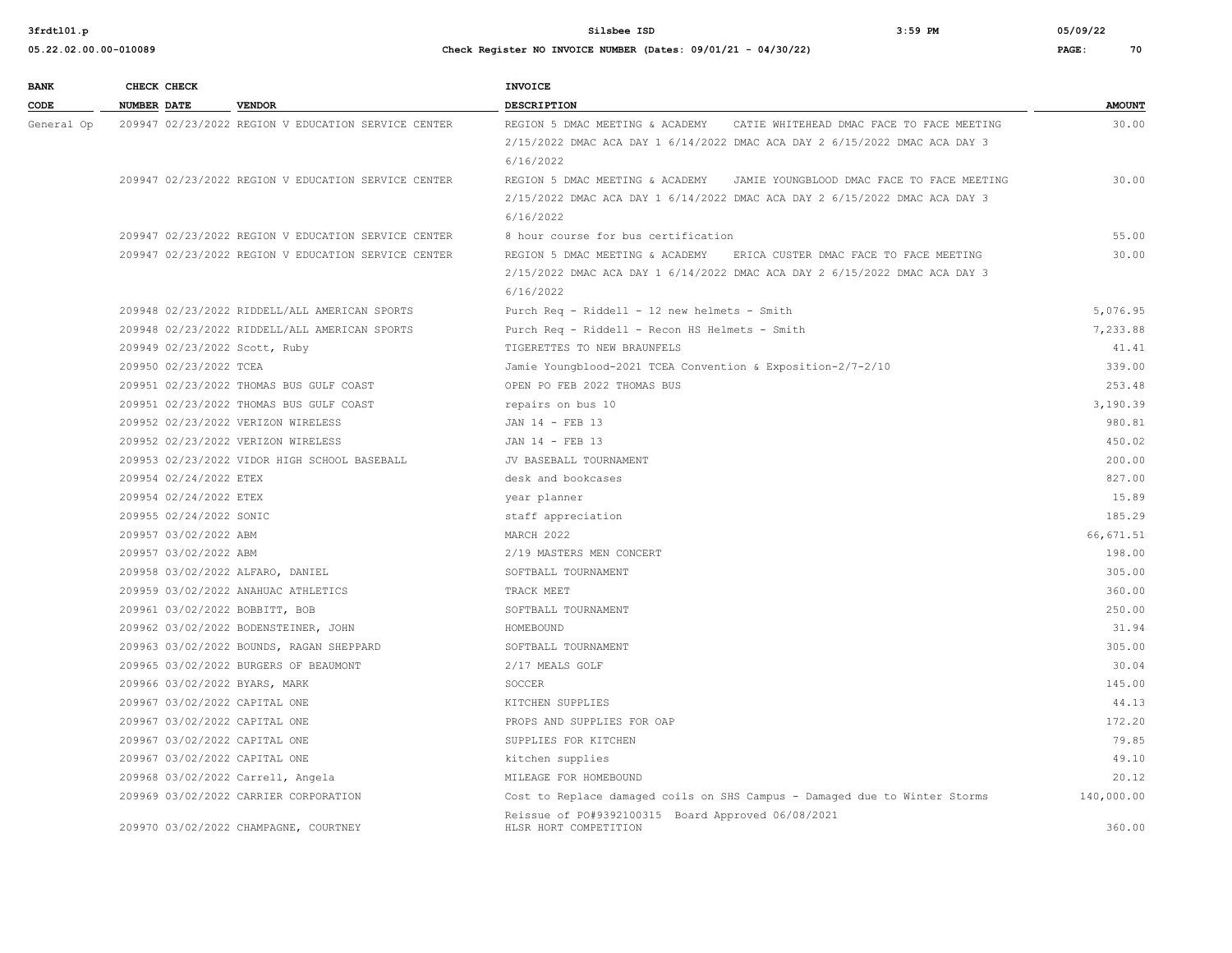| <b>BANK</b> | CHECK CHECK        |                        |                                                                                              | <b>INVOICE</b>                                                                 |                  |
|-------------|--------------------|------------------------|----------------------------------------------------------------------------------------------|--------------------------------------------------------------------------------|------------------|
| CODE        | <b>NUMBER DATE</b> |                        | <b>VENDOR</b>                                                                                | <b>DESCRIPTION</b>                                                             | <b>AMOUNT</b>    |
| General Op  |                    |                        | 209971 03/02/2022 CHAPMAN VENDING                                                            | CHSH0215709<br>COFFEE & CREAMER                                                | 296.46           |
|             |                    |                        | 209972 03/02/2022 CHICK-FIL-A                                                                | SOCCER                                                                         | 154.75           |
|             |                    |                        | 209973 03/02/2022 CITY OF SILSBEE                                                            | 1/20 TO 2/20                                                                   | 308.27           |
|             |                    |                        | 209973 03/02/2022 CITY OF SILSBEE                                                            | 1/20 TO 2/20                                                                   | 251.26           |
|             |                    |                        | 209975 03/02/2022 COURTYARD HOUSTON MEDICAL CENTER                                           | OVERNIGHT-Liz Green-HLSR Heifer Show-March 9-12                                | 1,117.50         |
|             |                    |                        | 209976 03/02/2022 ELLIS, LOUIS                                                               | OVERNIGHT-Louis Ellis-Texas Music Educator's Association Convention-San        | 135.46           |
|             |                    |                        |                                                                                              | Antonio-2/9-2/12                                                               |                  |
|             |                    | 209977 03/02/2022 ETEX |                                                                                              | Teacher supplies - construction paper, stapler, staples, tape dispenser, tape, | 573.71           |
|             |                    |                        |                                                                                              | ink for Sunshine Hall printer, ticky tac, and cardstock                        |                  |
|             |                    |                        | 209978 03/02/2022 FAIRFIELD INN & SUITES TEMPLE BELTON                                       | Rogers Baseball Tournament-Rogers, TX-3/3-3/5                                  | 1,340.26         |
|             |                    |                        | 209979 03/02/2022 FRONTLINE TECHNOLOGIES GROUP, LLC                                          | FRONTLINE INSTRUCTIONAL MATERIALS MGT SUBSCRIPTION MARCH 19, 2022 TO AUG 31,   | 2,411.45         |
|             |                    |                        |                                                                                              | 2022                                                                           |                  |
|             |                    |                        | 209980 03/02/2022 GREEN, ELIZABETH                                                           | BUNNY SHOW                                                                     | 60.00            |
|             |                    |                        | 209981 03/02/2022 GREEN, ELIZABETH                                                           | HLSR CALF SCRAMBLE                                                             | 20.00            |
|             |                    |                        | 209982 03/02/2022 GREEN, ELIZABETH                                                           | OVERNIGHT-Liz Green-HLSR Heifer Show-March 9-12                                | 375.00           |
|             |                    |                        | 209983 03/02/2022 GREEN, ELIZABETH                                                           | AG TRUCK HOLIDAY INN                                                           | 44.00            |
|             |                    |                        | 209984 03/02/2022 GUARDTECH PEST MANAGEMENT, INC.                                            | QUARTERLY PEST CONTROL FEBRUARY FOR HS, MS. CONCESSION STANDS                  | 408.00           |
|             |                    |                        | 209985 03/02/2022 HAMPTON INN & SUITES LUFKIN                                                | OVERNIGHT-Basketball Boys Regional Tournament-March 4&5-Lufkin Tx              | 1,649.57         |
|             |                    |                        | 209986 03/02/2022 HARDIN COUNTY APPRAISAL DISTRICT                                           | 2022                                                                           | 82,298.87        |
|             |                    |                        | 209987 03/02/2022 HERNANDEZ, ARTHUR                                                          | SOFTBALL TOURNAMENT                                                            | 360.00           |
|             |                    |                        | 209988 03/02/2022 HERNANDEZ, RAFAEL                                                          | SOCCER                                                                         | 145.00           |
|             |                    |                        | 209990 03/02/2022 J. W. PEPPER & SON, INC.                                                   | CHOIR MATERIALS                                                                | 4.40             |
|             |                    |                        | 209991 03/02/2022 JACKS, EVELLE                                                              | VI SERVICES                                                                    | 1,740.00         |
|             |                    |                        | 209992 03/02/2022 JOHNSON, KELSEY                                                            | OVERNIGHT-Kelsey Johnson-Kalahari Resort Round Rock Tx 2022 TSPRA              | 293.67           |
|             |                    |                        |                                                                                              | $Conference - 2/21 - 2/24$                                                     |                  |
|             |                    |                        | 209993 03/02/2022 KIRSCHNER, RICHARD                                                         | SOCCER                                                                         | 145.00           |
|             |                    |                        | 209994 03/02/2022 LANDSCAPE SPECIALIST                                                       | MARCH 2022 MONTHLY MAINTENANCE                                                 | 4,929.16         |
|             |                    |                        | 209995 03/02/2022 LCM ATHLETIC BOOSTERS                                                      | TRACK MEET                                                                     | 273.00           |
|             |                    |                        | 209996 03/02/2022 MADDISON VISUAL MEDIA, L.P.                                                | BILLBOARD AT NERREN                                                            | 825.00           |
|             |                    |                        | 209997 03/02/2022 Martinez, Michelle                                                         | OVERNIGHT-Michelle Martinez- TMEA-2/10-2/12                                    | 117.98           |
|             |                    |                        | 209998 03/02/2022 McKinney, Raymond                                                          | HOMEBOUND                                                                      | 9.36             |
|             |                    |                        | 209998 03/02/2022 McKinney, Raymond                                                          | HOMEBOUND                                                                      | 14.04            |
|             |                    |                        | 209999 03/02/2022 MCMILLAN GLASS AND DOOR                                                    | OPEN PO FEBRUARY FOR MCMILLIAN GLASS                                           | 250.00           |
|             |                    |                        | 210000 03/02/2022 MILLER, VICTOR                                                             | VEX TX REGION 3 CHAMPIONSHIP                                                   | 240.00           |
|             |                    |                        | 210003 03/02/2022 MORRIS, JARROD                                                             | OVERNIGHT-Michael Nelson-Rogers Baseball Tournament-Rogers, TX-3/3-3/5         | 1,440.00         |
|             |                    |                        | 210004 03/02/2022 MUNRO'S UNIFORM SERVICE                                                    | FEBRUARY                                                                       | 877.69           |
|             |                    |                        | 210005 03/02/2022 MUNRO'S UNIFORM SERVICE                                                    | FEBRUARY 2022 TRANSPORTATION                                                   | 150.64           |
|             |                    |                        | 210006 03/02/2022 NEDERLAND GIRL'S GOLF<br>210007 03/02/2022 NORTH HARDIN WATER SUPPLY CORP. | GIRLS GOLF<br>$1/6 - 2/8$                                                      | 180.00<br>127.25 |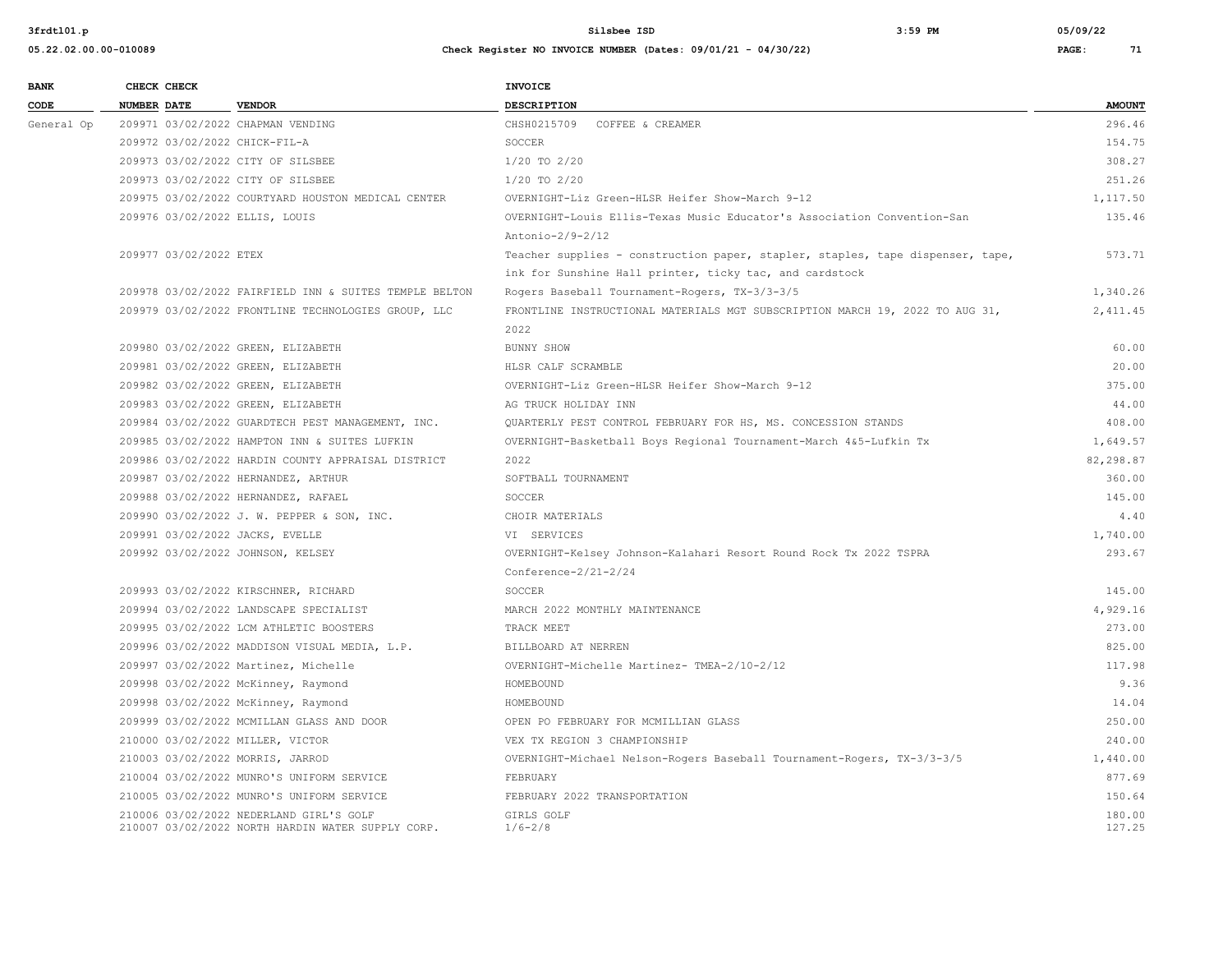| <b>BANK</b> | CHECK CHECK                        |                                                                                                                                                                                            | INVOICE                                                                        |                    |
|-------------|------------------------------------|--------------------------------------------------------------------------------------------------------------------------------------------------------------------------------------------|--------------------------------------------------------------------------------|--------------------|
| CODE        | NUMBER DATE                        | <b>VENDOR</b>                                                                                                                                                                              | <b>DESCRIPTION</b>                                                             | <b>AMOUNT</b>      |
| General Op  |                                    | 210008 03/02/2022 PEREZ, CHARLES A.                                                                                                                                                        | SOFTBALL TOURNAMENT                                                            | 305.00             |
|             | 210009 03/02/2022 PERRY, AMY       |                                                                                                                                                                                            | HOMEBOUND                                                                      | 3.28               |
|             | 210009 03/02/2022 PERRY, AMY       |                                                                                                                                                                                            | HOMEBOUND                                                                      | 100.15             |
|             | 210009 03/02/2022 PERRY, AMY       |                                                                                                                                                                                            | HOMEBOUND                                                                      | 3.51               |
|             |                                    | 210010 03/02/2022 PINEY WOODS SANITATION                                                                                                                                                   | $3/1$ TO $3/31$                                                                | 70.00              |
|             |                                    | 210011 03/02/2022 PITNEY BOWES GLOBAL FIN SERVICES LLC                                                                                                                                     | 12/30 TO 3/29/2022                                                             | 1,322.49           |
|             |                                    | 210012 03/02/2022 RAPP OFFICIATING, LLC                                                                                                                                                    | SOCCER VS LCM                                                                  | 145.00             |
|             |                                    | 210013 03/02/2022 RAPTOR ACCOUNTS RECEIVABLE                                                                                                                                               | Crystal Hughes requested a new duplex scanner for her desk                     | 495.00             |
|             |                                    | 210014 03/02/2022 REDMON, DONALD JR                                                                                                                                                        | SOFTBALL TOURNAMENT                                                            | 305.00             |
|             |                                    | 210015 03/02/2022 REGION V EDUCATION SERVICE CENTER                                                                                                                                        | Region 5 Conference for Sara Stricklan for DMAC Users Meeting 2/15/22 Session  | 30.00              |
|             |                                    |                                                                                                                                                                                            | ID 376312                                                                      |                    |
|             | 210016 03/02/2022 REGION VI ESC    |                                                                                                                                                                                            | workshop                                                                       | 30.00              |
|             | 210017 03/02/2022 ROBERTS, NORRIS  |                                                                                                                                                                                            | SOFTBALL TOURNAMENT                                                            | 470.00             |
|             | 210017 03/02/2022 ROBERTS, NORRIS  |                                                                                                                                                                                            | SOFTBALL TOURNAMENT                                                            | 305.00             |
|             |                                    | 210018 03/02/2022 ROBOTICS EDUCATION & COMPETITION FOUNDAT TEXAS VRC REG 3 CHAMPIONSHIP                                                                                                    |                                                                                | 150.00             |
|             |                                    | 210019 03/02/2022 ROGERS HIGH SCHOOL                                                                                                                                                       | OVERNIGHT-Michael Nelson-Rogers Baseball Tournament-Rogers, TX-3/3-3/5         | 375.00             |
|             | 210020 03/02/2022 SABINE PASS ISD  |                                                                                                                                                                                            | SHARK MEET 2022                                                                | 290.00             |
|             | 210020 03/22/2022 SABINE PASS ISD  |                                                                                                                                                                                            | SHARK MEET 2022                                                                | $-290.00$          |
|             |                                    | 210022 03/02/2022 SILSBEE ISD FOOD SERVICES                                                                                                                                                | FEBRUARY                                                                       | 386.75             |
|             |                                    | 210022 03/02/2022 SILSBEE ISD FOOD SERVICES                                                                                                                                                | FEBRUARY                                                                       | 231.30             |
|             |                                    | 210022 03/02/2022 SILSBEE ISD FOOD SERVICES                                                                                                                                                | SHAC MEETING                                                                   | 60.00              |
|             |                                    | 210023 03/02/2022 SPARKLETTS AND SIERRA SPRINGS                                                                                                                                            | administration, transportation and warehouse                                   | 180.36             |
|             |                                    | 210024 03/02/2022 SPARKLETTS AND SIERRA SPRINGS                                                                                                                                            | TECHNOLOGY                                                                     | 33.98              |
|             | 210025 03/02/2022 Stephens, Angela |                                                                                                                                                                                            | UIL CONTEST MS                                                                 | 700.00             |
|             | 210026 03/02/2022 TCDA             |                                                                                                                                                                                            | OVERNIGHT-Kathryn McKeehan-Texas Choral Directors Assoc. San Antonio-7/20-7/24 | 165.00             |
|             |                                    | 210027 03/02/2022 THE PRODUCTIVITY CENTER, INC.                                                                                                                                            | RENEWAL SUBSCRTPTION                                                           | 232.00             |
|             | 210028 03/02/2022 TOMLIN, RICHARD  |                                                                                                                                                                                            | SOFTBALL TOURNAMENT                                                            | 305.00             |
|             |                                    | 210030 03/02/2022 UIL MUSIC REGION 10                                                                                                                                                      | CONCERT/SIGHT READING CONTEST VOCAL                                            | 500.00             |
|             | 210031 03/02/2022 VOSS LIGHTING    |                                                                                                                                                                                            | bulbs for auditorium                                                           | 264.90             |
|             | 210031 03/02/2022 VOSS LIGHTING    |                                                                                                                                                                                            | bulbs for auditorium                                                           | 517.60             |
|             | 210031 03/02/2022 VOSS LIGHTING    |                                                                                                                                                                                            | BALLAST FOR ATHLETIC LIGHT POLES BASEBALL/SOFTBALL                             | 1,425.78           |
|             | 210032 03/02/2022 Welch, Jennifer  |                                                                                                                                                                                            | UIL OAP DISTRICT CONTEST                                                       | 380.00             |
|             | 210033 03/02/2022 WILLIS, SUSAN    |                                                                                                                                                                                            | SHS TO FORD PARK                                                               | 10.00              |
|             | 210033 03/02/2022 WILLIS, SUSAN    |                                                                                                                                                                                            | SHS TO CHANNELVIEW                                                             | 10.00              |
|             |                                    | 210034 03/02/2022 ZONAR SYSTEMS, INC.                                                                                                                                                      | New Zonar Equipment upgrade                                                    | 5,710.95           |
|             |                                    | 210035 03/04/2022 McKeehan, Kathryn                                                                                                                                                        | SABINE PASS UIL MEET                                                           | 360.00             |
|             |                                    | 210036 03/08/2022 DRURY INN & SUITES SAN ANTONIO RIVERWALK 3/10-13 STATE BASKETBALL                                                                                                        |                                                                                | 986.75             |
|             |                                    | 210037 03/08/2022 DRURY INN & SUITES SAN ANTONIO RIVERWALK 3/10-13 STATE BASKETBALL<br>210038 03/08/2022 DRURY INN & SUITES SAN ANTONIO RIVERWALK 3/11-13 BOYS STATE BASKETBALL TOURNAMENT |                                                                                | 1,031.60<br>672.78 |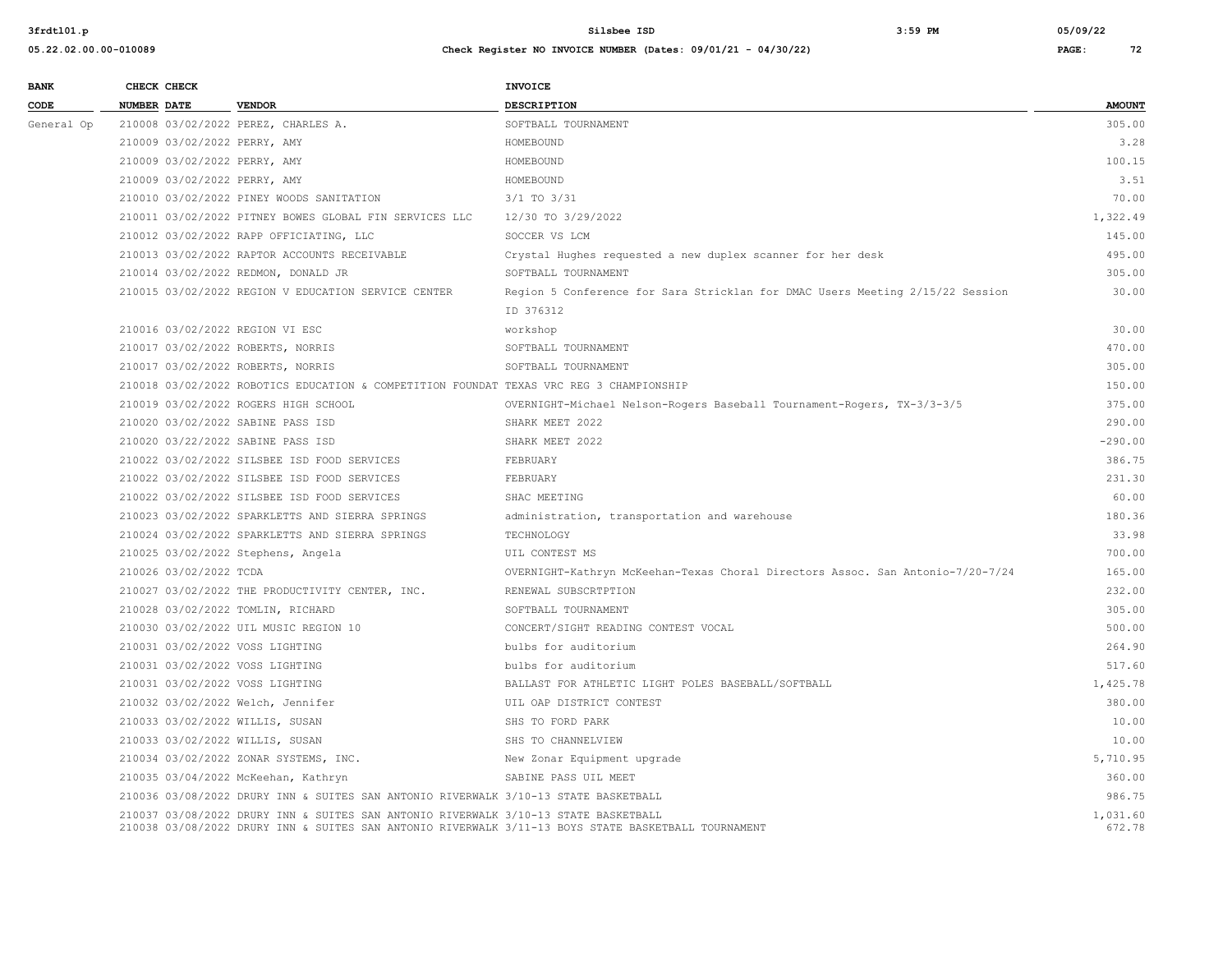**05.22.02.00.00-010089 Check Register NO INVOICE NUMBER (Dates: 09/01/21 - 04/30/22) PAGE: 73**

# **BANK** CHECK CHECK **CHECK CODE NUMBER DATE VENDOR DESCRIPTION AMOUNT** General Op 210039 03/08/2022 DRURY INN & SUITES SAN ANTONIO RIVERWALK YEARBOOK STATE BASKETBALL TOUNAMENT 3/11-13 695.21 210040 03/08/2022 DRURY INN & SUITES SAN ANTONIO RIVERWALK BOYS STATE BASKETBALL TOURNAMAN 3/11-13 672.78 210041 03/08/2022 DRURY INN & SUITES SAN ANTONIO RIVERWALK 3/10-3/13 STATE BOYS BASKETBALL 986.75 210042 03/08/2022 DRURY INN & SUITES SAN ANTONIO RIVERWALK 3/10-13 STATE BASKETBALL 1,031.60 210043 03/08/2022 FAIRFIELD INN & SUITES DOWNTOWN ALAMO PL BASKETBALL TEAM, ADMINISTRATIORS, ATHLETIC SEC. TRAINER, SECURITY 12,253.38 210044 03/08/2022 LAKES AREA COACHES BUS FOR BOYS BASKETBALL TEAM 3/9-13 5,700.00 210047 03/08/2022 Tomas, Jennifer BOYS BASKEETBALL 6,275.00 210048 03/09/2022 ABM LITTLE DRIBBLERSS AT MS 2/26 189.90 210049 03/09/2022 AC'CENT SERVICES, INC. VAPOR ANALYSIS 840.00 210050 03/09/2022 AMAZON CAPITAL SERVICES teacher supples 31.75 210050 03/09/2022 AMAZON CAPITAL SERVICES STUDENT INCENTIVES 165.48 210050 03/09/2022 AMAZON CAPITAL SERVICES Library books 30.64 210050 03/09/2022 AMAZON CAPITAL SERVICES The 25' is for SHS Rm 220 The 15' Eric said he needed for SES The 50' is for 92.36 SISD Police office here @ SHS Keyboard accessory for Ryan 210050 03/09/2022 AMAZON CAPITAL SERVICES HALLS OF HISTORY MATERIALS 61.24 210050 03/09/2022 AMAZON CAPITAL SERVICES supplies for Tuck's classroom 67.98 210050 03/09/2022 AMAZON CAPITAL SERVICES INSTRUCTIONAL MATERIALS 29.72 210050 03/09/2022 AMAZON CAPITAL SERVICES LUGGAGE TAGS FOR CHROME BOOKS 191.88 210051 03/09/2022 ARMOR PLUMBING QUOTE TO TEST AND CERTIFY 19 BACKFLOW PREVENTERS ON ALL CAMPUSES 1,950.00 210052 03/09/2022 AT&T 166.46 PEB 27 THRU MAR 26 210052 03/09/2022 AT&T 166.46 210052 03/09/2022 AT&T FEB 27 THRU MAR 26 1,858.63 210052 03/09/2022 AT&T 53.03 FEB 25 THRU MAR 24 53.03 210052 03/09/2022 AT&T 53.03 FEB 25 THRU MAR 24 53.03 210052 03/09/2022 AT&T 83.23 AT&T 83.23 AT&T 83.23 AT&T FEB 25 THRU MAR 24 83.23 AT&T 83.23 AT&T 83.23 AT&T 83.23 210052 03/09/2022 AT&T 42.93 PE 25 THRU MAR 24 62.93 FERENT MAR 24 62.93 210054 03/09/2022 AVID CENTER AVID CENTER AVID DISTRICT LEADERSHIP YR 2 AVID MEMBERSHIP FEES SECONDARY SMS 12,398.00 AVID MEMBERSHIP FEES SECONDARY SHS 210055 03/09/2022 BARNES, KRISTI SLPA SERVICES 1,750.00 210056 03/09/2022 BEAUMONT FREIGHTLINER - STERLING Batteries 479.58 210057 03/09/2022 BSN SPORTS HOME PLATE BASES SET OF 3 REGION 5 317.99 210058 03/09/2022 BURGERS OF BEAUMONT 2/22 MEALS GOLF 16.21 210058 03/09/2022 BURGERS OF BEAUMONT 2/21 MEALS BASEBALL 266.56 210058 03/09/2022 BURGERS OF BEAUMONT 2/26 MEAL BASEBALL 2002 2003 2003 30 2003 83.30 210058 03/09/2022 BURGERS OF BEAUMONT 3/1 MEALS GOLF 21.90 210059 03/09/2022 BURGERWORKS, INC. WINNIE LOCATION SOFTBALL 99.26 210060 03/09/2022 Carrell, Angela HOMEBOUND 20.12 210060 03/09/2022 Carrell, Angela 15.09 HOMEBOUND 16 HOMEBOUND 15.09 210061 03/09/2022 CARRIER CORP0RATION OPEN PO SEPT. FOR CARRIER 590.00 210062 03/09/2022 CHALK'S TRUCK PARTS, INC. Monthly P O March 300.38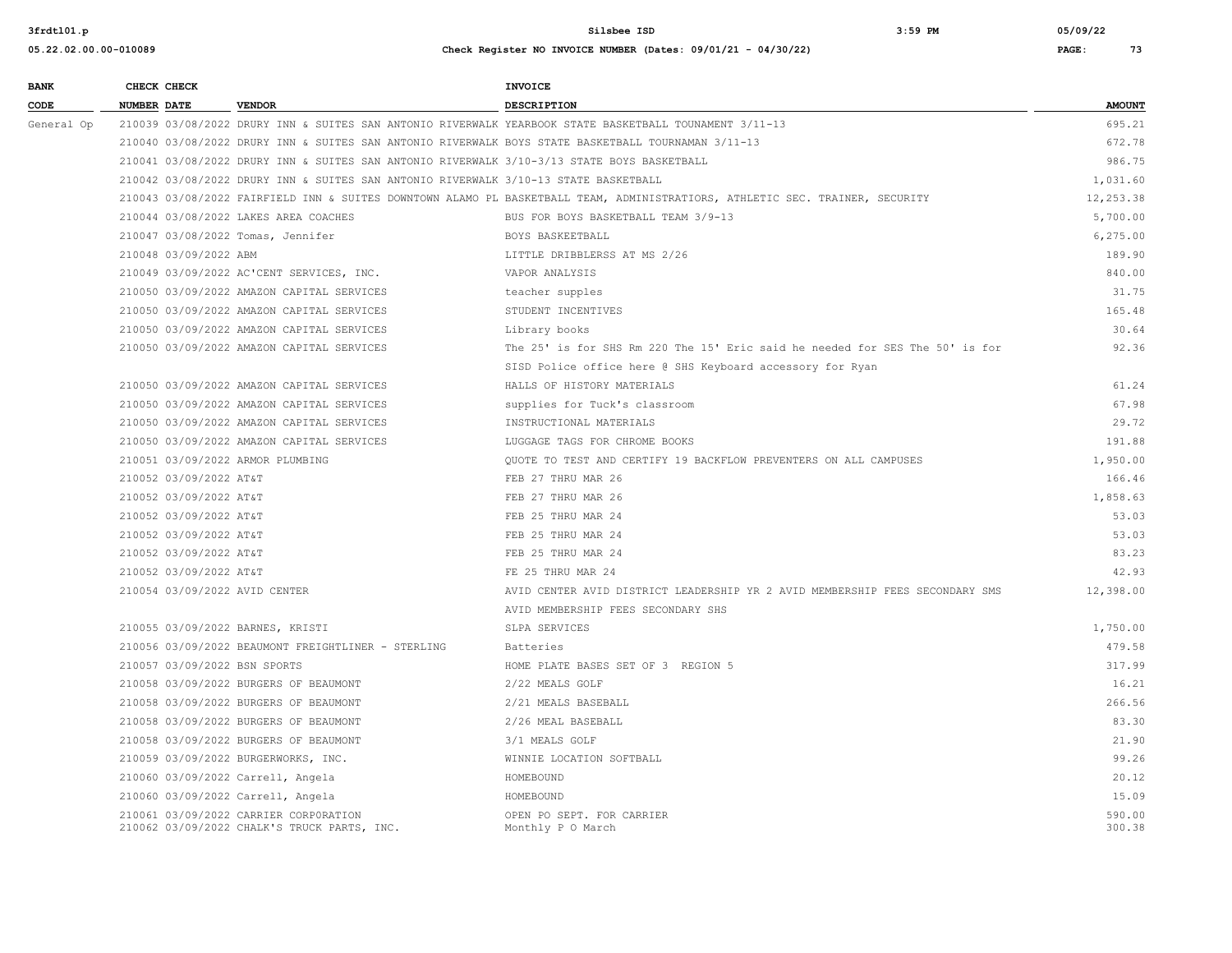| <b>BANK</b> |                    | CHECK CHECK                                                              |                                                                                                                                                         | <b>INVOICE</b>                                                      |                    |
|-------------|--------------------|--------------------------------------------------------------------------|---------------------------------------------------------------------------------------------------------------------------------------------------------|---------------------------------------------------------------------|--------------------|
| CODE        | <b>NUMBER DATE</b> |                                                                          | <b>VENDOR</b>                                                                                                                                           | <b>DESCRIPTION</b>                                                  | <b>AMOUNT</b>      |
| General Op  |                    |                                                                          | 210063 03/09/2022 CHAMPAGNE, COURTNEY                                                                                                                   | HLSR HORT COMPETITION                                               | 220.00             |
|             |                    |                                                                          | 210064 03/09/2022 CHAPMAN VENDING                                                                                                                       | CH000216257 COFFEE AND WATER MACHINE RENTAL                         | 82.56              |
|             |                    |                                                                          | 210065 03/09/2022 CHICK-FIL-A                                                                                                                           | TENNIS                                                              | 95.85              |
|             |                    |                                                                          | 210065 03/09/2022 CHICK-FIL-A                                                                                                                           | TENNIS                                                              | 110.17             |
|             |                    |                                                                          | 210065 03/09/2022 CHICK-FIL-A                                                                                                                           | BOYS SOCCER                                                         | 291.90             |
|             |                    |                                                                          | 210065 03/09/2022 CHICK-FIL-A                                                                                                                           | GIRLS SOCCER                                                        | 188.25             |
|             |                    |                                                                          | 210066 03/09/2022 CICI'S PIZZA #160                                                                                                                     | TENNIS                                                              | 104.00             |
|             |                    |                                                                          | 210067 03/09/2022 CITY OF SILSBEE                                                                                                                       | $1/27$ TO $2/27$                                                    | 1,992.17           |
|             |                    |                                                                          | 210067 03/09/2022 CITY OF SILSBEE                                                                                                                       | 1/27 TO 2/27                                                        | 1,970.22           |
|             |                    |                                                                          | 210067 03/09/2022 CITY OF SILSBEE                                                                                                                       | $1/27$ TO $2/27$                                                    | 1,242.70           |
|             |                    |                                                                          | 210067 03/09/2022 CITY OF SILSBEE                                                                                                                       | 1/27 TO 2/27                                                        | 16.25              |
|             |                    |                                                                          | 210068 03/09/2022 COASTAL WELDING SUPPLY INC                                                                                                            | OPEN PO MARCH FOR COASTAL WELDING                                   | 26.10              |
|             |                    |                                                                          | 210069 03/09/2022 COMMUNITY COFFEE                                                                                                                      | ADMINISTRATION                                                      | 93.50              |
|             |                    | 210069 03/09/2022 COMMUNITY COFFEE<br>210069 03/09/2022 COMMUNITY COFFEE |                                                                                                                                                         | LAURA REEVES PRIMARY                                                | 62.30              |
|             |                    |                                                                          |                                                                                                                                                         | maintenance                                                         | 51.05              |
|             |                    |                                                                          | 210069 03/09/2022 COMMUNITY COFFEE                                                                                                                      | <b>SES</b>                                                          | 156.90             |
|             |                    |                                                                          | 210070 03/09/2022 CROSBY ISD ATHLETICS<br>210071 03/09/2022 DAVENPORT, KENNETH<br>210071 03/09/2022 DAVENPORT, KENNETH<br>210072 03/09/2022 DAVIS, MARK | WORTHING VS SILSBEE GIRLS BB                                        | 596.32             |
|             |                    |                                                                          |                                                                                                                                                         | BASEBALL TOTAL 4.75 HOURS                                           | 213.75             |
|             |                    |                                                                          |                                                                                                                                                         | TOTAL 4.5 HOURS                                                     | 202.50             |
|             |                    |                                                                          |                                                                                                                                                         | TOTAL 10 HOURS                                                      | 450.00             |
|             |                    |                                                                          | 210073 03/09/2022 EAST CHAMBERS ISD                                                                                                                     | SILSBEEE VS LIVINGSTON HS                                           | 355.10             |
|             |                    |                                                                          | 210074 03/09/2022 ELITE CARD PAYMENT CENTER                                                                                                             | 10 CUSTOM BULOVA LARGE FRAMED CLOCK FOR RETIREMENT SKU 235251C      | 829.50             |
|             |                    |                                                                          | 210074 03/09/2022 ELITE CARD PAYMENT CENTER                                                                                                             | -Kalahari Resort Round Rock Tx 2022 TSPRA Conference-2/21-2/24      | 650.73             |
|             |                    |                                                                          | 210074 03/09/2022 ELITE CARD PAYMENT CENTER                                                                                                             | -Skyward Negotiations Training-2/7-2/9                              | 248.52             |
|             |                    |                                                                          | 210074 03/09/2022 ELITE CARD PAYMENT CENTER                                                                                                             | $2/4$ TO $3/3$                                                      | 9,534.10           |
|             |                    | 210075 03/09/2022 EMBI TEC                                               |                                                                                                                                                         | science supplies                                                    | 311.00             |
|             |                    | 210076 03/09/2022 ENTERGY                                                |                                                                                                                                                         | FEBRUARY 2022                                                       | 75,809.26          |
|             |                    | 210077 03/09/2022 ETEX                                                   |                                                                                                                                                         | supplies for front office and teachers                              | 332.88             |
|             |                    | 210077 03/09/2022 ETEX                                                   |                                                                                                                                                         | supplies                                                            | 189.00             |
|             |                    | 210077 03/09/2022 ETEX                                                   |                                                                                                                                                         | nancy chair                                                         | 239.00             |
|             |                    | 210077 03/09/2022 ETEX                                                   |                                                                                                                                                         | HANGING FOLDER FRAME                                                | 39.95              |
|             |                    | 210077 03/09/2022 ETEX                                                   |                                                                                                                                                         | supplies                                                            | 163.96             |
|             |                    |                                                                          | 210078 03/09/2022 FALGOUT, TERRY                                                                                                                        | <b>BASEEBALL</b>                                                    | 155.00             |
|             |                    |                                                                          | 210079 03/09/2022 FOLLETT SCHOOL SOLUTIONS, INC.                                                                                                        | Library supples                                                     | 634.44             |
|             |                    |                                                                          | 210079 03/09/2022 FOLLETT SCHOOL SOLUTIONS, INC.                                                                                                        | Renewal request for library for contracted service license software | 734.44             |
|             |                    |                                                                          | 210079 03/09/2022 FOLLETT SCHOOL SOLUTIONS, INC.                                                                                                        | RENEWAL OF DESTINY                                                  | 734.44             |
|             |                    |                                                                          | 210079 03/09/2022 FOLLETT SCHOOL SOLUTIONS, INC.                                                                                                        | DESTINY LIBRARY LICENSE RENEWAL                                     | 734.44             |
|             |                    |                                                                          | 210080 03/09/2022 FOLLETT SCHOOL SOLUTIONS, INC.<br>210081 03/09/2022 GERRIZA, ABBY                                                                     | Library Supplies<br>SOCCER                                          | 1,276.95<br>145.00 |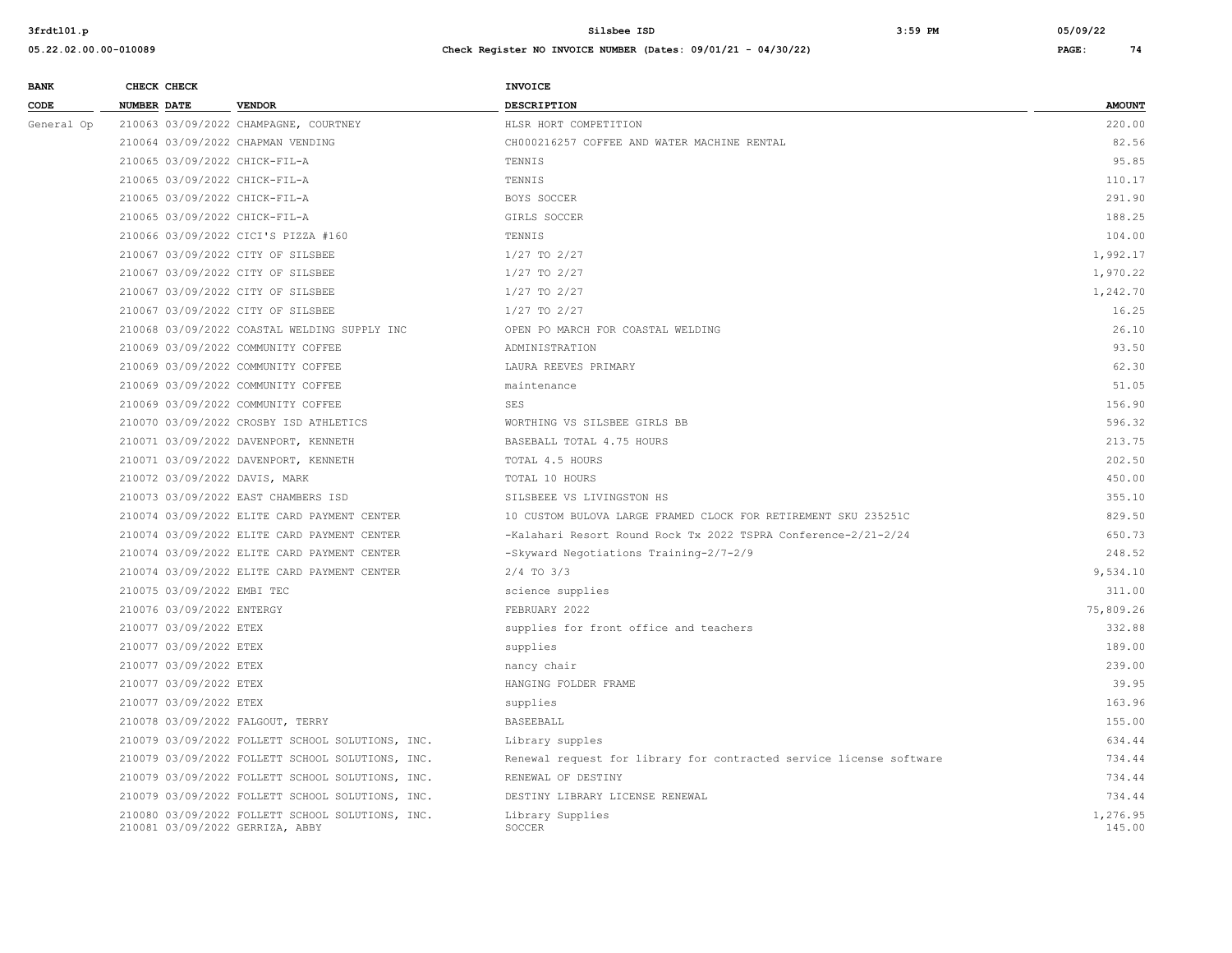| <b>BANK</b> |                    | CHECK CHECK                |                                                                                        | <b>INVOICE</b>                                                                            |                       |
|-------------|--------------------|----------------------------|----------------------------------------------------------------------------------------|-------------------------------------------------------------------------------------------|-----------------------|
| CODE        | <b>NUMBER DATE</b> |                            | <b>VENDOR</b>                                                                          | <b>DESCRIPTION</b>                                                                        | <b>AMOUNT</b>         |
| General Op  |                    | 210082 03/09/2022 GOPHER   |                                                                                        | PE Equipment from Gopher will order once I have PO number                                 | 79.90                 |
|             |                    | 210083 03/09/2022 GRAINGER |                                                                                        | RIDGED BENDER FOR CONDUIT BENDING 3 POLE BREAKER FOR AUTO BODY SHOP PAINT                 | 555.63                |
|             |                    |                            |                                                                                        | BOOTHE BUY BOARD 657-21                                                                   |                       |
|             |                    | 210083 03/09/2022 GRAINGER |                                                                                        | OPEN PO MAARCH FOR GRAINGER                                                               | 169.55                |
|             |                    | 210083 03/09/2022 GRAINGER |                                                                                        | OPEN PO MAARCH FOR GRAINGER                                                               | 167.50                |
|             |                    | 210083 03/09/2022 GRAINGER |                                                                                        | BALL BEARINGS FOR HIGH SCHOOL PUMP<br>BUY BOARDD 657-21                                   | 173.85                |
|             |                    |                            | 210084 03/09/2022 GUARDTECH PEST MANAGEMENT, INC.                                      | OPEN PO MARCH FOR GUARDTECH                                                               | 166.00                |
|             |                    |                            | 210085 03/09/2022 HAMBURGER DEPOT                                                      | BOYS AND GIRLS SOCCER                                                                     | 550.00                |
|             |                    |                            | 210086 03/09/2022 HAMBURGER DEPOT                                                      | TRACK                                                                                     | 400.00                |
|             |                    |                            | 210087 03/09/2022 HAMBURGER DEPOT                                                      | TRACK MS                                                                                  | 350.00                |
|             |                    |                            | 210087 03/09/2022 HAMBURGER DEPOT                                                      | MS BOYS TRACK                                                                             | 350.00                |
|             |                    |                            | 210088 03/09/2022 HARRISON, CORY                                                       | REGIONAL POWERLIFTING MEET                                                                | 200.00                |
|             |                    |                            | 210089 03/09/2022 HOLIDAY INN AUSTIN MID TOWN                                          | OVERNIGHT-McKeehan-UIL State CX Debate-3/17-3/20                                          | 1,585.08              |
|             |                    |                            | 210089 03/25/2022 HOLIDAY INN AUSTIN MID TOWN                                          | OVERNIGHT-McKeehan-UIL State CX Debate-3/17-3/20                                          | $-1, 585.08$          |
|             |                    |                            | 210090 03/09/2022 HOME DEPOT CREDIT SERVICES                                           | OAP Supplies                                                                              | 223.31                |
|             |                    |                            | 210092 03/09/2022 INCLUSIVE ASSESSMENT AND CONSULTING, LLC PSYCHOLOGICAL ASSESSMENTS   |                                                                                           | 2,600.00              |
|             |                    |                            | 210093 03/09/2022 INKSPOT PRINTS & GRAPHICS                                            | oap shirts                                                                                | 220.50                |
|             |                    |                            | 210094 03/09/2022 J. W. PEPPER & SON, INC.                                             | choir music                                                                               | 27.95                 |
|             |                    |                            | 210095 03/09/2022 JOE'S ITALIAN RESTAURANT                                             | <b>BASEBALL</b>                                                                           | 170.67                |
|             |                    |                            | 210097 03/09/2022 KELI'S K9'S LLC.                                                     | 2/14 SERVICES                                                                             | 600.00                |
|             |                    |                            | 210098 03/09/2022 KNUTH, CALVIN                                                        | SOCCER                                                                                    | 145.00                |
|             |                    |                            | 210099 03/09/2022 LUMBERTON HIGH SCHOOL                                                | JV TRACK MEET                                                                             | 100.00                |
|             |                    |                            | 210100 03/09/2022 M & D SUPPLY, INC.                                                   | OPEN PO FEBRUARY FOR M&D SUPPLY                                                           | 106.03                |
|             |                    |                            | 210100 03/09/2022 M & D SUPPLY, INC.                                                   | BASEBALL AND SOFTBALL SUPPLIES FOR FIELDS                                                 | 750.40                |
|             |                    |                            | 210100 03/09/2022 M & D SUPPLY, INC.                                                   | Open PO for M&D for Transportation Office                                                 | 305.47                |
|             |                    |                            | 210101 03/09/2022 MAMA JACK'S                                                          | BASEEBALL                                                                                 | 220.00                |
|             |                    |                            | 210102 03/09/2022 McKinney, Raymond                                                    | HOMEBOUND                                                                                 | 9.36                  |
|             |                    |                            | 210103 03/09/2022 MELODY'S SOUTHWEST CONSORTIUM                                        | DRUG SCREEN STUDENTS                                                                      | 1,501.00              |
|             |                    |                            | 210104 03/09/2022 MILLER, VICTOR                                                       | TEXAS 4A STATE CHAMPIONSHIP                                                               | 360.00                |
|             |                    |                            | 210105 03/09/2022 MONTALVO, CARLOS II                                                  | SOCCER TOTAL 7 HOURS                                                                      | 315.00                |
|             |                    |                            | 210106 03/09/2022 MOORE, CATHERINE                                                     | MS TO FRIENDSWOOD                                                                         | 7.23                  |
|             |                    |                            | 210107 03/09/2022 MOTT SUPPLY                                                          | antifreeze 55 gal drum                                                                    | 498.00                |
|             |                    |                            | 210108 03/09/2022 O'REILLY AUTOMOTIVE                                                  | OPEN PO FEB 2022 OREILLEY'S                                                               | 264.46                |
|             |                    |                            | 210109 03/09/2022 O'REILLY AUTOMOTIVE                                                  | OPEN PO FEBRUARY FOR O'REILLY AUTO                                                        | 66.65                 |
|             |                    |                            | 210110 03/09/2022 OMNI CORPUS CHRISTI HOTEL                                            | OVERNIGHT-Trent Jones-Girls' Power Lifting Meet-Corpus Christi-3/17-3/18                  | 309.08                |
|             |                    |                            | 210111 03/09/2022 PARKER LUMBER - SILSBEE                                              | OPEN PO FOR PARKERS JAN 2022                                                              | 89.98                 |
|             |                    |                            | 210111 03/09/2022 PARKER LUMBER - SILSBEE                                              | Open PO for Parkers for Transportation Office Renovations                                 | 237.85                |
|             |                    |                            | 210111 03/09/2022 PARKER LUMBER - SILSBEE<br>210111 03/09/2022 PARKER LUMBER - SILSBEE | Open PO for Parkers for Transportation Office Renovations<br>OPEN PO FOR PARKERS JAN 2022 | $-237.85$<br>$-89.98$ |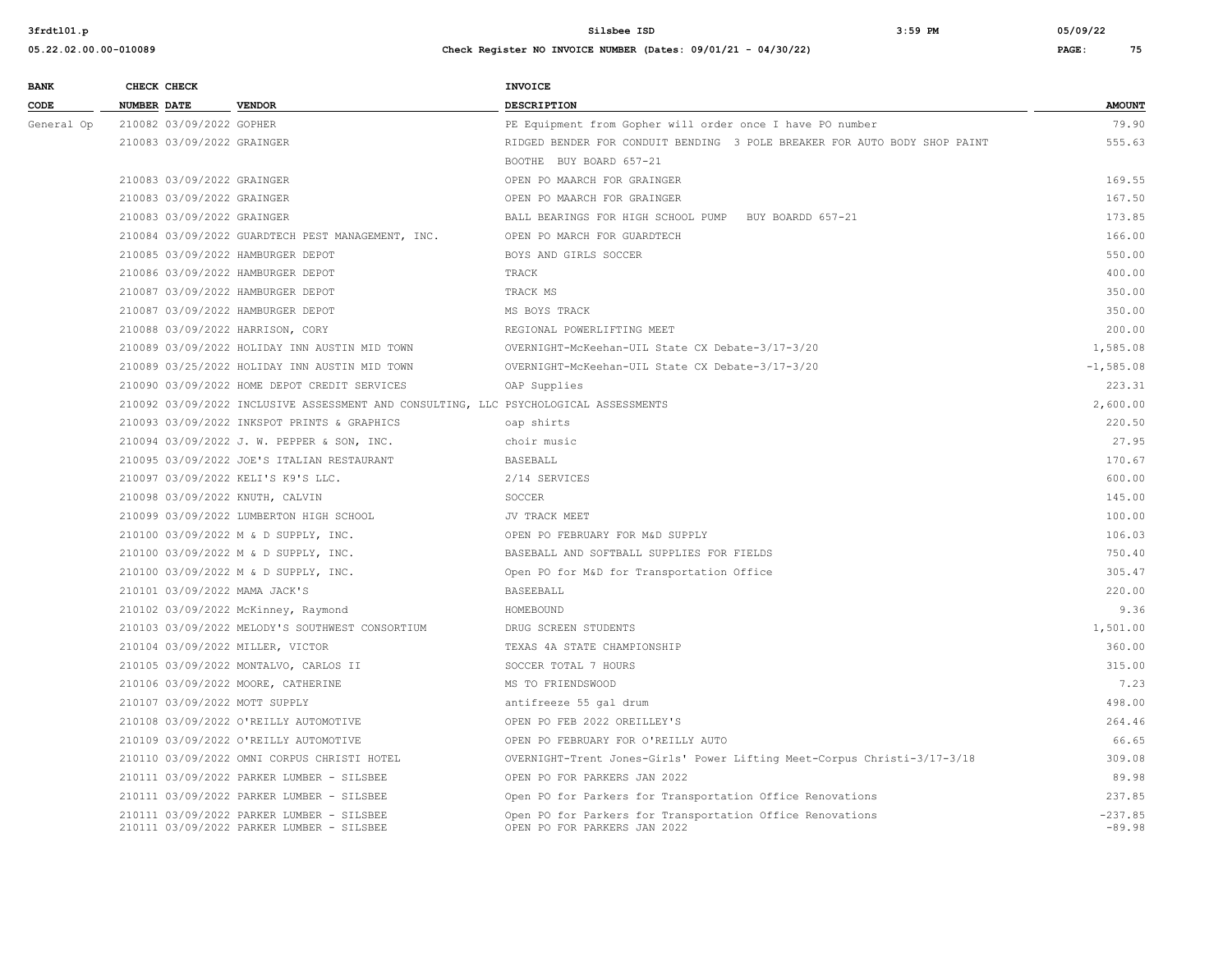| <b>BANK</b> |                    | CHECK CHECK |                                          | <b>INVOICE</b>  |
|-------------|--------------------|-------------|------------------------------------------|-----------------|
| CODE        | <b>NUMBER DATE</b> |             | <b>VENDOR</b>                            | <b>DESCRIPT</b> |
| General Op  |                    |             | 210114 03/09/2022 PINEY WOODS SANITATION | 1009435,        |

| CODE       | NUMBER DATE                        | <b>VENDOR</b>                                                                 | DESCRIPTION                                                                             | <b>AMOUNT</b>         |
|------------|------------------------------------|-------------------------------------------------------------------------------|-----------------------------------------------------------------------------------------|-----------------------|
| General Op |                                    | 210114 03/09/2022 PINEY WOODS SANITATION                                      | 1009435, 1033998<br>verbal cost to deliver, dump and pick up dumpster fees for          | 1,455.97              |
|            |                                    |                                                                               | Kirby clean up                                                                          |                       |
|            |                                    | 210114 03/09/2022 PINEY WOODS SANITATION                                      | 1033998, 1066259 additional dumpsters for Kirby and Middle school                       | 2,957.10              |
|            |                                    | 210115 03/09/2022 RAPTOR ACCOUNTS RECEIVABLE                                  | Raptor visitor badges need for front office to print temporary ids for                  | 500.00                |
|            |                                    |                                                                               | students. I will order once I receive the PO number                                     |                       |
|            |                                    | 210116 03/09/2022 REGION V EDUCATION SERVICE CENTER                           | DMAC formworks                                                                          | 400.00                |
|            |                                    | 210116 03/09/2022 REGION V EDUCATION SERVICE CENTER                           | workshop                                                                                | 75.00                 |
|            | 210117 03/09/2022 RICHEY, ARTHUR   |                                                                               | <b>BASEBALL</b>                                                                         | 155.00                |
|            | 210118 03/09/2022 SCHWARTZ, JULANA |                                                                               | OVERNIGHT-Julana Schwarts-TSHA 2022-Fort Worth, TX-2/23-2/26                            | 488.58                |
|            | 210119 03/09/2022 Scott, Ruby      |                                                                               | HIGH SCHOOL TO SABINE PASS                                                              | 20.00                 |
|            | 210120 03/09/2022 SHERWIN WILLIAMS |                                                                               | PAINT FOR SES POLES                                                                     | 368.30                |
|            |                                    | 210121 03/09/2022 SILSBEE HIGH SCHOOL ACTIVITY                                | SOFTBALL CONCESSION - DRINKS FOR BASEBALL                                               | 42.00                 |
|            |                                    | 210122 03/09/2022 SILSBEE HS BASEBALL SPIRIT CLUB                             | OVERPAYMENT                                                                             | 901.88                |
|            | 210123 03/09/2022 Smart, Mindy     |                                                                               | HLSR SCRAMBLE                                                                           | 20.00                 |
|            |                                    | 210124 03/09/2022 SOUTHERN COMPUTER WAREHOUSE                                 | SolarWinds-DAMEWARE REM SUTECHMICIALIC MNT RNWL                                         | 351.90                |
|            |                                    | 210125 03/09/2022 STATE & FEDERAL EDUCATION SERVICES LLC                      | STATE COMP EDUCATION                                                                    | 18,000.00             |
|            |                                    | 210126 03/09/2022 SUN COAST RESOURCES                                         | Fuel 2000 gallons unleaded $(0, 53.25)$ gallon = \$6500.00 6000 gallons diesel $(0, 0)$ | 29,567.31             |
|            |                                    |                                                                               | $$3.85$ gallon<br>$=$ \$23100.00                                                        |                       |
|            |                                    |                                                                               | 29,600.00                                                                               |                       |
|            |                                    | 210127 03/09/2022 SWICEGOOD MUSIC COMPANY                                     | OPEN PO FOR REPAIRS                                                                     | 115.00                |
|            |                                    | 210127 03/09/2022 SWICEGOOD MUSIC COMPANY                                     | October Open PO for Band                                                                | 24.49                 |
|            |                                    | 210128 03/09/2022 TASO SABINE-NECHES SOFTBALL CHAPTER                         | OFFICIALS                                                                               | 200.00                |
|            |                                    | 210129 03/09/2022 TEXAS CHORAL DIRECTORS ASSOCIATION                          | OVERNIGHT-Nicole Thornton-TCDA Convention, San Antonio-7/20-7/23                        | 165.00                |
|            |                                    | 210130 03/09/2022 TEXAS HIGH SCHOOL POWERLIFTING ASSN                         | REGIONAL POWERLIFTING MEET WEST HARDIN                                                  | 140.00                |
|            |                                    | 210131 03/09/2022 THE KADES CORPORATION                                       | TENNIS                                                                                  | 98.27                 |
|            |                                    | 210131 03/09/2022 THE KADES CORPORATION                                       | TENNIS                                                                                  | 78.41                 |
|            |                                    | 210131 03/09/2022 THE KADES CORPORATION                                       | TENNIS                                                                                  | 70.99                 |
|            | 210132 03/09/2022 THSWPA           |                                                                               | OVERNIGHT-Trent Jones-Girls' Power Lifting Meet-Corpus Christi-3/17-3/18                | 140.00                |
|            | 210133 03/09/2022 Tomas, Jennifer  |                                                                               | OVERNIGHT-Trent Jones-Girls' Power Lifting Meet-Corpus Christi-3/17-3/18                | 490.00                |
|            | 210134 03/09/2022 Tomas, Jennifer  |                                                                               | STATE BASKETBALL DOC AND PORTER                                                         | 215.00                |
|            |                                    | 210135 03/09/2022 TOTAL SPECIAL EDUCATION SOLUTIONS, LLC                      | PSYCHOLOGICAL EVALUATIONS                                                               | 5,000.00              |
|            |                                    | 210136 03/09/2022 WEICHERT, MICHELLE                                          | MEALS FOR SOFTBALL TOURNAMENT PNG                                                       | 453.14                |
|            | 210137 03/09/2022 WELBORN, OCTOBER |                                                                               | OVERNIGHT-Shree Welborn-2/28-3/1-TASBO                                                  | 471.59                |
|            | 210138 03/09/2022 Welch, Jennifer  |                                                                               | UIL OAP BI DISTRICT                                                                     | 565.00                |
|            | 210139 03/09/2022 WILLIS, SUSAN    |                                                                               | MS TO MAURICEVILLE                                                                      | 9.08                  |
|            |                                    | 210140 03/09/2022 WILSON, ROBERT III                                          | OVERNIGHT-McKeehan-UIL State CX Debate-3/17-3/20                                        | 480.00                |
|            |                                    | 210140 03/25/2022 WILSON, ROBERT III<br>210141 03/09/2022 ZONAR SYSTEMS, INC. | OVERNIGHT-McKeehan-UIL State CX Debate-3/17-3/20<br>3/1 TO 3/31                         | $-480.00$<br>1,629.00 |
|            |                                    |                                                                               |                                                                                         |                       |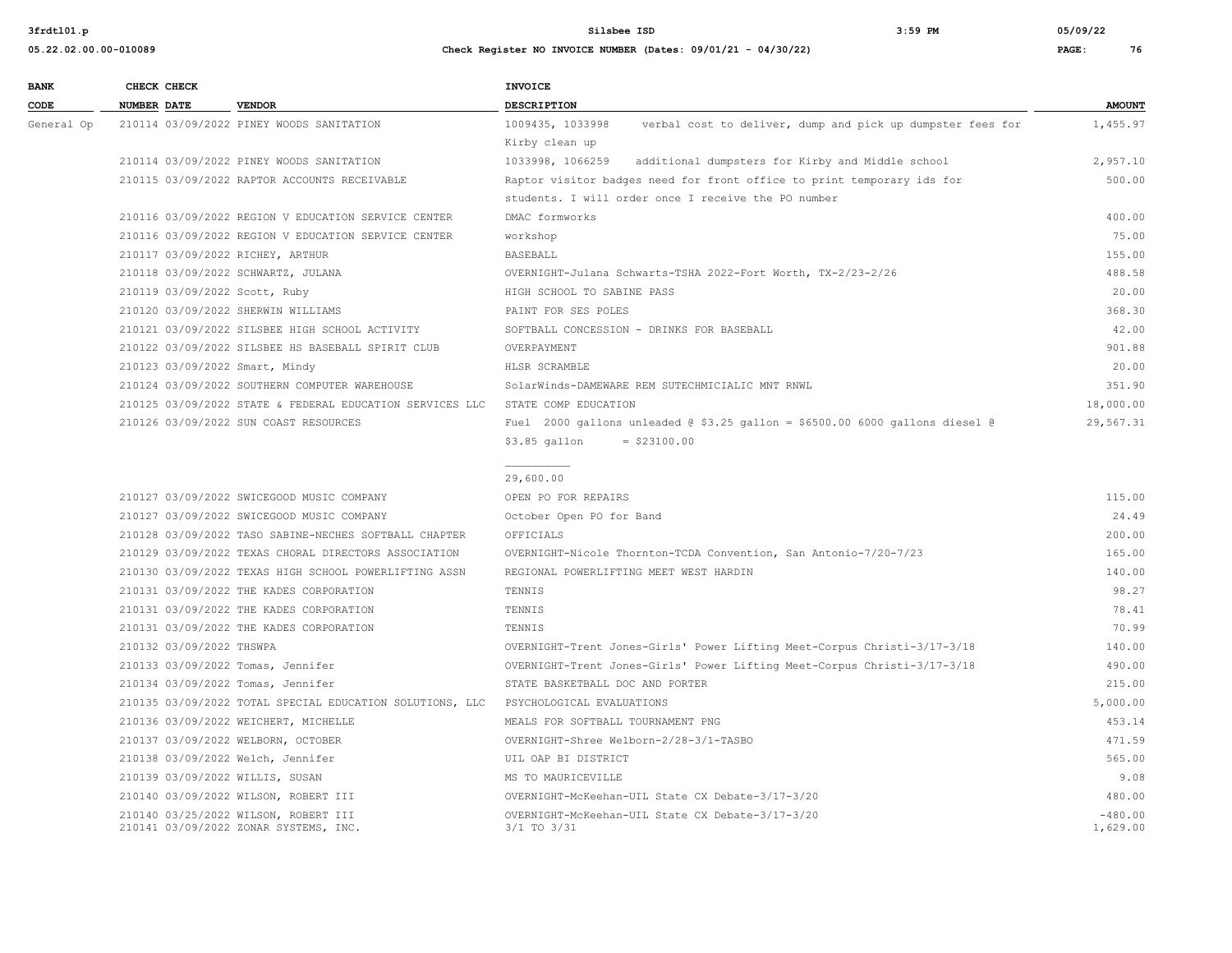| <b>BANK</b> | CHECK CHECK                        |                                                                              | INVOICE                                                                       |                    |
|-------------|------------------------------------|------------------------------------------------------------------------------|-------------------------------------------------------------------------------|--------------------|
| CODE        | <b>NUMBER DATE</b>                 | <b>VENDOR</b>                                                                | <b>DESCRIPTION</b>                                                            | <b>AMOUNT</b>      |
| General Op  |                                    | 210142 03/09/2022 PARKER LUMBER - SILSBEE                                    | OPEN PO FEBRUARY FOR PARKER LUMBER                                            | 1,129.32           |
|             |                                    | 210142 03/09/2022 PARKER LUMBER - SILSBEE                                    | Open PO for Parkers for Transportation Office Renovations                     | 237.85             |
|             |                                    | 210143 03/09/2022 PARKER LUMBER - SILSBEE                                    | OPEN PO FOR PARKERS JAN 2022                                                  | 89.98              |
|             |                                    | 210144 03/09/2022 CHAMPAGNE, COURTNEY                                        | HLSR LIVESTOCK                                                                | 140.00             |
|             | 210145 03/09/2022 COMMUNITY COFFEE |                                                                              | HIGH SCHOOL                                                                   | 241.00             |
|             |                                    | 210146 03/09/2022 DAVENPORT, KENNETH                                         | CHANNELVIEW BASKETBALL                                                        | 105.29             |
|             |                                    | 210147 03/10/2022 INTERSTATE BILLING SERVICE, INC.                           | 24 oil filters @ 23.90 a piece                                                | 525.60             |
|             |                                    | 210148 03/10/2022 MCMILLAN GLASS AND DOOR                                    | OPEN PO MARCH FOR MCMILLIAN GLASS                                             | 313.03             |
|             |                                    | 210150 03/10/2022 PERMA BOUND BOOKS                                          | Library - Perma-Bound library books order for the library. PO will need to go | 588.60             |
|             |                                    |                                                                              | to Kelly so she can place the order.                                          |                    |
|             |                                    | 210151 03/10/2022 POWELL LAW GROUP, LLP                                      | GENERAL MATTERS                                                               | 4,404.03           |
|             |                                    | 210152 03/10/2022 SOUTHERN COMPUTER WAREHOUSE                                | YMCKO Thermal Transfer ID Printer                                             | 1,013.11           |
|             | 210153 03/22/2022 SABINE PASS ISD  |                                                                              | SHARK MEET 2022                                                               | 290.00             |
|             | 210154 03/23/2022 ABM              |                                                                              | FEBRUARY ENHANCED CLEAN                                                       | 1,938.67           |
|             |                                    | 210155 03/23/2022 ACADIAN AMBULANCE                                          | OCTOBER                                                                       | 1,350.00           |
|             |                                    | 210156 03/23/2022 ADVANCED SYSTEMS & ALARMS                                  | $4/1$ TO $4/30$                                                               | 70.00              |
|             |                                    | 210157 03/23/2022 AMAZON CAPITAL SERVICES                                    | HALLS OF HISTORY MATERIALS                                                    | 184.84             |
|             |                                    | 210157 03/23/2022 AMAZON CAPITAL SERVICES                                    | color paper and construction paper for teachers                               | 296.80             |
|             |                                    | 210157 03/23/2022 AMAZON CAPITAL SERVICES                                    | prom supplies                                                                 | 1,024.56           |
|             | 210160 03/23/2022 AT&T             |                                                                              | MAR 7 THRU APR 6                                                              | 1,070.04           |
|             |                                    | 210161 03/23/2022 AT&T LONG DISTANCE                                         | MARCH 3 TO APRIL 2                                                            | 33.11              |
|             | 210163 03/23/2022 BADGE & WALLET   |                                                                              | badges                                                                        | 466.00             |
|             |                                    | 210164 03/23/2022 BODENSTEINER, JOHN                                         | HOMEBOUND                                                                     | 31.94              |
|             | 210165 03/23/2022 BREWER, CHARLES  |                                                                              | BASEBALL TOTAL 10 HOURS                                                       | 450.00             |
|             | 210166 03/23/2022 BROOKSHIRE BROS  |                                                                              | Purch Req - Brookshire Bros - Senior Cake - GIrls BB                          | 49.99              |
|             | 210166 03/23/2022 BROOKSHIRE BROS  |                                                                              | appreciation for transportation                                               | 24.99              |
|             | 210166 03/23/2022 BROOKSHIRE BROS  |                                                                              | Purch Req - Brookshire Bros - Cake for Boys BB Senior Night                   | 49.99              |
|             |                                    | 210168 03/23/2022 BURGERS OF BEAUMONT                                        | 1/14 meals soccer                                                             | 147.72             |
|             |                                    | 210168 03/23/2022 BURGERS OF BEAUMONT                                        | 2/17 MEALS JV TENNIS                                                          | 76.92              |
|             |                                    | 210168 03/23/2022 BURGERS OF BEAUMONT                                        | 2/18 MEALS TENNIS                                                             | 109.03             |
|             |                                    | 210168 03/23/2022 BURGERS OF BEAUMONT                                        | 2/9 MEALS GOLF                                                                | 12.37              |
|             |                                    | 210168 03/23/2022 BURGERS OF BEAUMONT                                        | 3/3 MEALS GIRLS GOLF                                                          | 17.76              |
|             | 210169 03/23/2022 BUTLER, BAYLOR   |                                                                              | BASEBALL TOTAL 7 HOURS                                                        | 315.00             |
|             | 210170 03/23/2022 Carrell, Angela  |                                                                              | HOMEBOUND                                                                     | 15.09              |
|             |                                    | 210171 03/23/2022 CENTERPOINT ENERGY                                         | $2/02$ TO $3/3$                                                               | 153.84             |
|             |                                    | 210171 03/23/2022 CENTERPOINT ENERGY                                         | $2/2$ TO $3/3$                                                                | 80.53              |
|             |                                    | 210171 03/23/2022 CENTERPOINT ENERGY                                         | $2/2$ TO $3/3$                                                                | 647.50             |
|             |                                    | 210171 03/23/2022 CENTERPOINT ENERGY<br>210171 03/23/2022 CENTERPOINT ENERGY | $2/2$ TO $3/3$<br>$2/2$ TO $3/3$                                              | 1,445.07<br>307.99 |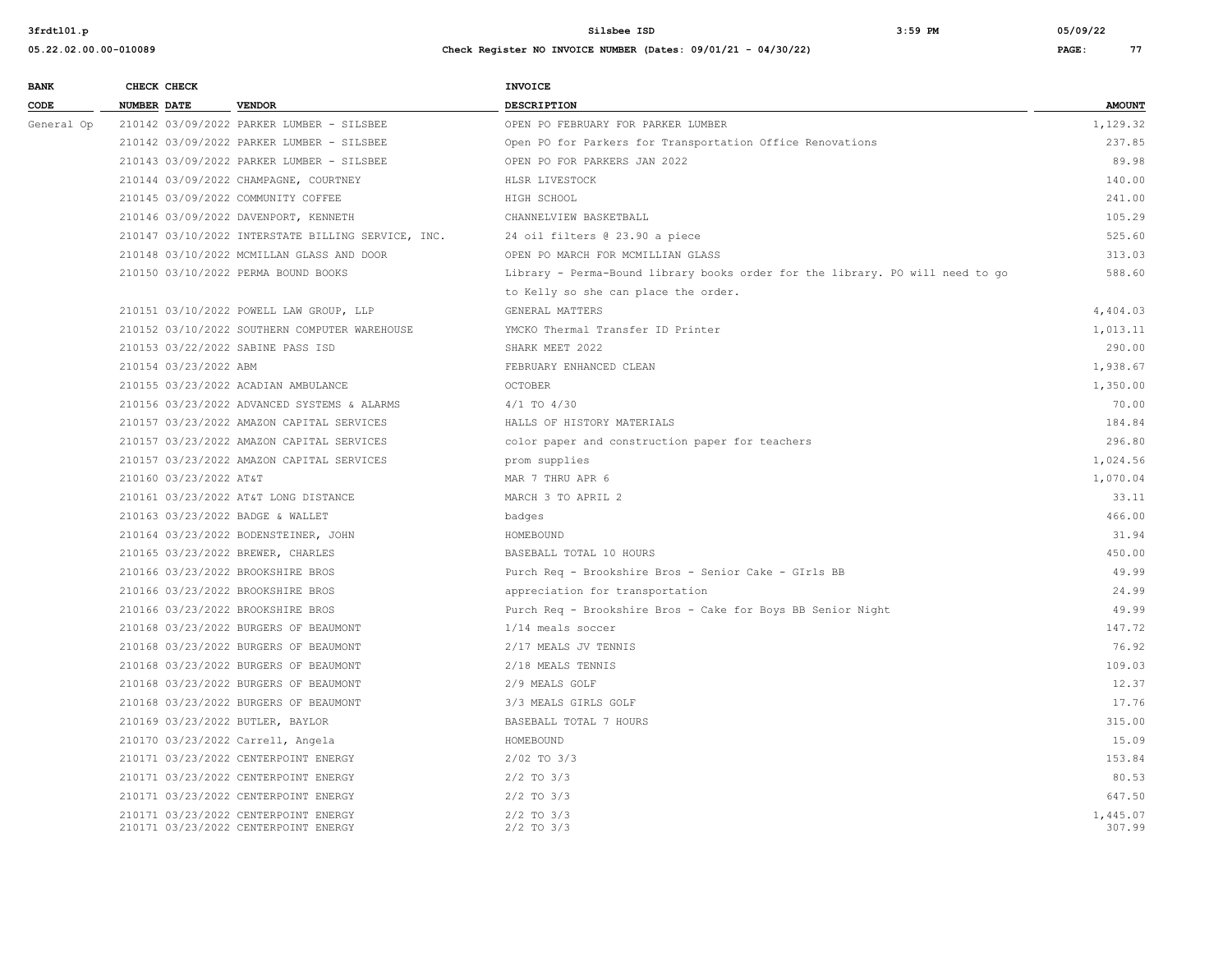| <b>BANK</b> | CHECK CHECK                      |                                                       | <b>INVOICE</b>                                                                                                                                          |               |
|-------------|----------------------------------|-------------------------------------------------------|---------------------------------------------------------------------------------------------------------------------------------------------------------|---------------|
| CODE        | NUMBER DATE                      | <b>VENDOR</b>                                         | DESCRIPTION                                                                                                                                             | <b>AMOUNT</b> |
| General Op  |                                  | 210171 03/23/2022 CENTERPOINT ENERGY                  | $2/2$ TO $3/3$                                                                                                                                          | 496.15        |
|             |                                  | 210172 03/23/2022 CHAMPAGNE, COURTNEY                 | SFA INVITATIONAL                                                                                                                                        | 220.00        |
|             |                                  | 210173 03/23/2022 CHANDLER, GERALD                    | OVERNIGHT-Gerald Chandler-BISD Professional Learning Plaza North Richlands                                                                              | 73.19         |
|             |                                  |                                                       | Hill, TX-Assessment for Learning: A proven strategy for closing the Achievement                                                                         |               |
|             |                                  |                                                       | Gap-2/3/2022-2/4/2022                                                                                                                                   |               |
|             |                                  | 210174 03/23/2022 CHARTWELL'S DINING SERVICES TAMU    | 3/25 MIDDLE SCHOOL                                                                                                                                      | 378.00        |
|             |                                  | 210175 03/23/2022 CITY OF BEAUMONT PARKS & RECREATION | TENNIS                                                                                                                                                  | 100.00        |
|             |                                  | 210176 03/23/2022 CITY OF SILSBEE                     | $2/6$ TO $3/6$                                                                                                                                          | 32.50         |
|             |                                  | 210176 03/23/2022 CITY OF SILSBEE                     | $2/6$ TO $3/6$                                                                                                                                          | 199.20        |
|             |                                  | 210176 03/23/2022 CITY OF SILSBEE                     | $2/6$ TO $3/6$                                                                                                                                          | 149.87        |
|             |                                  | 210176 03/23/2022 CITY OF SILSBEE                     | $2/13$ TO $3/13$                                                                                                                                        | 2,233.94      |
|             |                                  | 210176 03/23/2022 CITY OF SILSBEE                     | $2/13$ TO $3/13$                                                                                                                                        | 194.40        |
|             |                                  | 210176 03/23/2022 CITY OF SILSBEE                     | $2/13$ TO $3/13$                                                                                                                                        | 1,076.08      |
|             | 210178 03/23/2022 COWARD, JUDY   |                                                       | 6TH GRADE CHOIR                                                                                                                                         | 190.00        |
|             | 210179 03/23/2022 COWARD, JUDY   |                                                       | MS CHOIR ACCOMPANIST                                                                                                                                    | 250.00        |
|             |                                  | 210180 03/23/2022 CURRICULUM ASSOCIATES, INC.         | testing                                                                                                                                                 | 2,654.30      |
|             |                                  | 210181 03/23/2022 DAVENPORT, MEGAN                    | MARCH 2-22                                                                                                                                              | 31.24         |
|             | 210182 03/23/2022 DAVIS, MARK    |                                                       | BASEBALL TOTAL 6 HOURS                                                                                                                                  | 270.00        |
|             |                                  | 210183 03/23/2022 Delacerda, Elizabeth                | AVID CAMPUS TOUR                                                                                                                                        | 480.00        |
|             |                                  | 210184 03/23/2022 DELACERDA, SCOTT                    | BASEEBALL TOTAL 5 HOURS                                                                                                                                 | 225.00        |
|             | 210185 03/23/2022 ETEX           |                                                       | toner                                                                                                                                                   | 119.79        |
|             | 210185 03/23/2022 ETEX           |                                                       | supplies for teachers: construction paper, ticky tack pink paper, colored                                                                               | 281.93        |
|             |                                  |                                                       | folders, and coffee cups                                                                                                                                |               |
|             | 210186 03/23/2022 EXXON MOBIL    |                                                       | $2/2$ THRU $3/7$                                                                                                                                        | 271.66        |
|             |                                  | 210187 03/23/2022 FOUNDATION INNOVATION, LLC.         | FEBRUARY CONTRACTED SERVICES                                                                                                                            | 1,625.00      |
|             | 210188 03/23/2022 FUNCTION4      |                                                       | 12/15 TO 3/14                                                                                                                                           | 2,676.45      |
|             |                                  | 210189 03/23/2022 GOLDEN CORRAL #923                  | MS CHOIR                                                                                                                                                | 810.00        |
|             | 210190 03/23/2022 GORDON, HORACE |                                                       | SOFTTBALL                                                                                                                                               | 170.00        |
|             | 210191 03/23/2022 GRAINGER       |                                                       | OPEN PO MAARCH FOR GRAINGER                                                                                                                             | 252.77        |
|             |                                  | 210192 03/23/2022 GREEN, ELIZABETH                    | YMBL SHOW                                                                                                                                               | 890.00        |
|             |                                  | 210193 03/23/2022 GUARDTECH PEST MANAGEMENT, INC.     | MATERIAL AND LABOR FOR EXTERMINATE ROACHES ON SES CAMPUS IN LOCKERS DURING                                                                              | 1,300.00      |
|             |                                  |                                                       | SPRING BREAK                                                                                                                                            |               |
|             |                                  | 210193 03/23/2022 GUARDTECH PEST MANAGEMENT, INC.     | GUARDTECH QUAARTERLY FOR MARCH REGION 5                                                                                                                 | 188.00        |
|             |                                  | 210193 03/23/2022 GUARDTECH PEST MANAGEMENT, INC.     | OPEN PO MARCH FOR GUARDTECH                                                                                                                             | 166.00        |
|             |                                  | 210194 03/23/2022 GUIDRY, MELANIE                     | OVERNIGHT-Catie Whitehead-Assessment for Learning: A Proven Strategy for                                                                                | 71.91         |
|             |                                  |                                                       | Closing the Achievement Gap-2/2-2/4 Teshauna Turk, Cindy Lindsey, Amy Hoke,                                                                             |               |
|             |                                  |                                                       | Marla Scoggins, Amanda Pooler, Melanie Guidry                                                                                                           |               |
|             | 210195 03/23/2022 HOKE, AMY      |                                                       | OVERNIGHT-Catie Whitehead-Assessment for Learning: A Proven Strategy for<br>Closing the Achievement Gap-2/2-2/4 Teshauna Turk, Cindy Lindsey, Amy Hoke, | 86.71         |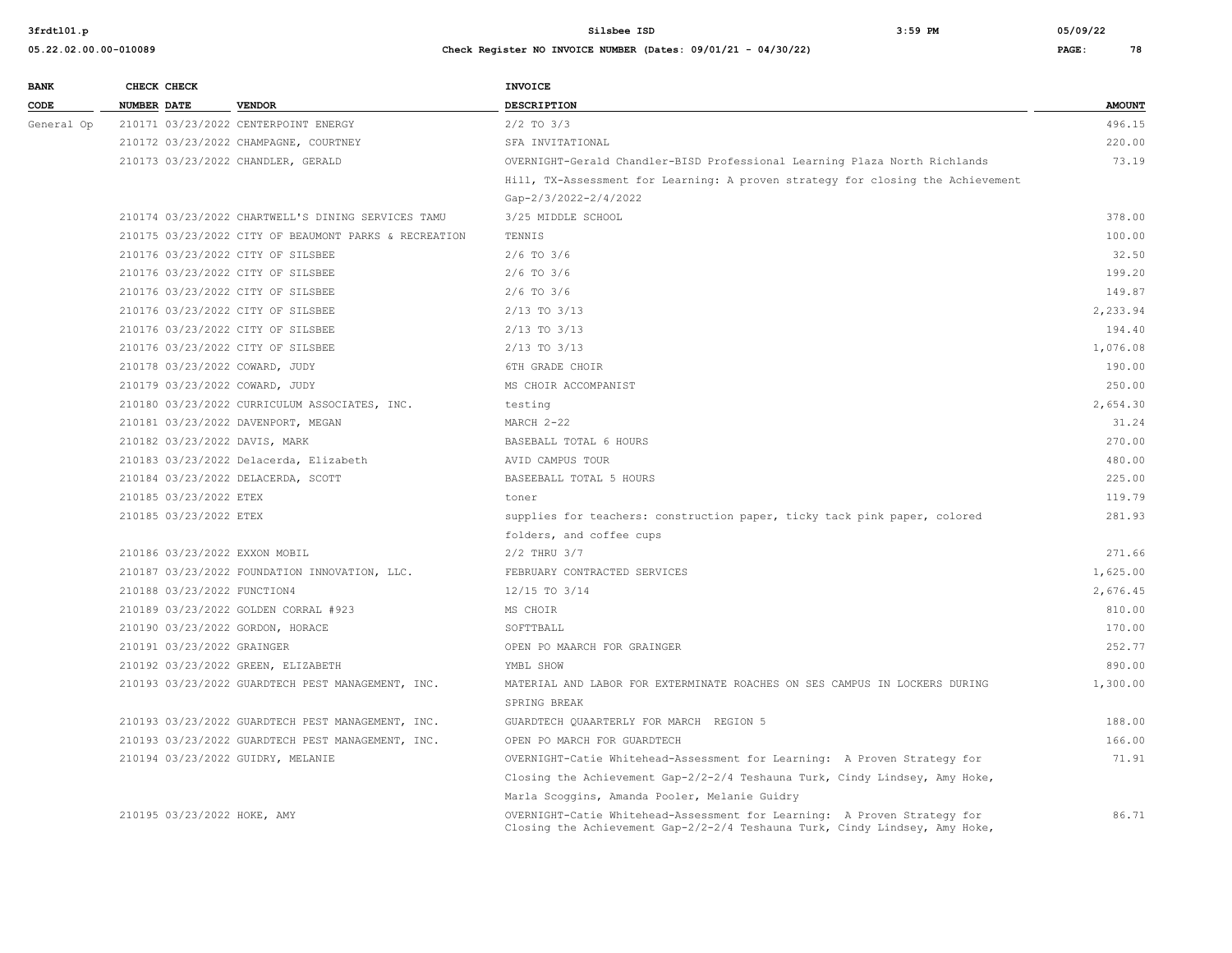**3frdtl01.p Silsbee ISD 3:59 PM 05/09/22**

| <b>BANK</b> | CHECK CHECK             |                                                                                          | <b>INVOICE</b>                                                                  |                   |
|-------------|-------------------------|------------------------------------------------------------------------------------------|---------------------------------------------------------------------------------|-------------------|
| CODE        | <b>NUMBER DATE</b>      | <b>VENDOR</b>                                                                            | <b>DESCRIPTION</b>                                                              | <b>AMOUNT</b>     |
|             |                         |                                                                                          | Marla Scoggins, Amanda Pooler, Melanie Guidry                                   |                   |
| General Op  |                         | 210196 03/23/2022 INCLUSIVE ASSESSMENT AND CONSULTING, LLC PSYCHO-EDUCATIONAL ASSESSMENT |                                                                                 | 675.00            |
|             |                         | 210197 03/23/2022 JOHN NEWCOMBE TENNIS RANCH                                             | OVERNIGHT-Robert Smith-John Newcombie Tennis Ranch New Braunfels, TX-3/28-3/30  | 599.20            |
|             |                         | 210198 03/23/2022 LAMAR COMPANIES                                                        | BILLBOARD HWY 327                                                               | 450.00            |
|             |                         | 210199 03/23/2022 LAMAR UNIVERSITY TENNIS                                                | MS SHEILA VARSITY NVITTATIONAL                                                  | 100.00            |
|             |                         | 210200 03/23/2022 LEE, TOM II                                                            | SOCCER TOTAL 4 HOURS                                                            | 405.00            |
|             |                         | 210201 03/23/2022 LINDSEY, CINDY                                                         | OVERNIGHT-Catie Whitehead-Assessment for Learning: A Proven Strategy for        | 43.49             |
|             |                         |                                                                                          | Closing the Achievement Gap-2/2-2/4 Teshauna Turk, Cindy Lindsey, Amy Hoke,     |                   |
|             |                         |                                                                                          | Marla Scoggins, Amanda Pooler, Melanie Guidry                                   |                   |
|             |                         | 210202 03/23/2022 LUMBERTON HIGH SCHOOL                                                  | JV TRACK                                                                        | 100.00            |
|             |                         | 210203 03/23/2022 MARK'S PLUMBING                                                        | OPEN PO MARCH FOR MAARK'S PLUMBING                                              | 426.26            |
|             |                         | 210204 03/23/2022 McKeehan, Kathryn                                                      | UIL DISTRICT ACADEMICS                                                          | 480.00            |
|             |                         | 210205 03/23/2022 McKinney, Raymond                                                      | HOMEBOUND                                                                       | 9.36              |
|             |                         | 210206 03/23/2022 MONTALVO, CARLOS II                                                    | BASEBALL TOTAL 6.5 HOURS                                                        | 292.50            |
|             |                         | 210207 03/23/2022 NCS PEARSON, INC.                                                      | testing                                                                         | 3,662.46          |
|             |                         | 210209 03/23/2022 PIN MART                                                               | service pins 5 year, 20 year                                                    | 387.00            |
|             |                         | 210210 03/23/2022 PORT ARTHUR ISD                                                        | TENNIS                                                                          | 100.00            |
|             |                         | 210211 03/23/2022 PRO ENERGY PARTNERS, LLC                                               | FEBRUARY                                                                        | 7,749.17          |
|             |                         | 210212 03/23/2022 REGION V EDUCATION SERVICE CENTER                                      | FIELD SERVICES SCHOOL BOARD MEMBERS TRAINING                                    | 1,250.00          |
|             |                         | 210212 03/23/2022 REGION V EDUCATION SERVICE CENTER                                      | workshop                                                                        | 75.00             |
|             |                         | 210212 03/23/2022 REGION V EDUCATION SERVICE CENTER                                      | workshop                                                                        | 75.00             |
|             |                         | 210212 03/23/2022 REGION V EDUCATION SERVICE CENTER                                      | workshop                                                                        | 75.00             |
|             |                         | 210212 03/23/2022 REGION V EDUCATION SERVICE CENTER                                      | workshop                                                                        | 75.00             |
|             |                         | 210212 03/23/2022 REGION V EDUCATION SERVICE CENTER                                      | REGION 5 WORKSHOPS                                                              | 25.00             |
|             |                         | 210212 03/23/2022 REGION V EDUCATION SERVICE CENTER                                      | REGION 5 WORKSHOPS                                                              | 25.00             |
|             |                         | 210212 03/23/2022 REGION V EDUCATION SERVICE CENTER                                      | REGION 5 WORKSHOPS                                                              | 25.00             |
|             |                         | 210213 03/23/2022 Responsive Learning                                                    | RESPONSIVE LEARNING FOR J BURNTHORN RENEW T-TESS ORIENTATION SUBSCRIPTION QUOTE | 2,760.00          |
|             |                         |                                                                                          | #5578                                                                           |                   |
|             |                         | 210214 03/23/2022 RIVERSIDE INSIGHTS                                                     | testing                                                                         | 1,376.00          |
|             |                         | 210214 03/23/2022 RIVERSIDE INSIGHTS                                                     | testing                                                                         | 2,781.90          |
|             | 210215 03/23/2022 SETTA |                                                                                          | TENNIS                                                                          | 100.00            |
|             |                         | 210216 03/23/2022 SMITH, RANDY                                                           | STATEE BASKTBALL                                                                | 40.00             |
|             |                         | 210217 03/23/2022 SMITH, ROBERT                                                          | OVERNIGHT-Robert Smith-John Newcombie Tennis Ranch New Braunfels, TX-3/28-3/30  | 1,030.00          |
|             |                         | 210218 03/23/2022 SOUTHERN LAWN & LANDSCAPES LLC                                         | mowing completed 3/5                                                            | 3,566.00          |
|             |                         | 210219 03/23/2022 SUBWAY STORE #5224                                                     | MS GIRLS TRACK                                                                  | 379.20            |
|             |                         | 210221 03/23/2022 SYNCB/AMAZON                                                           | table cloth                                                                     | 18.99             |
|             |                         | 210221 03/23/2022 SYNCB/AMAZON                                                           | 467934335373 headphones for 504 students to use for counselors                  | 27.96             |
|             |                         | 210221 03/23/2022 SYNCB/AMAZON<br>210221 03/23/2022 SYNCB/AMAZON                         | URINAL SCREEN BASKET<br>HR SUPPLIES                                             | $-17.94$<br>79.90 |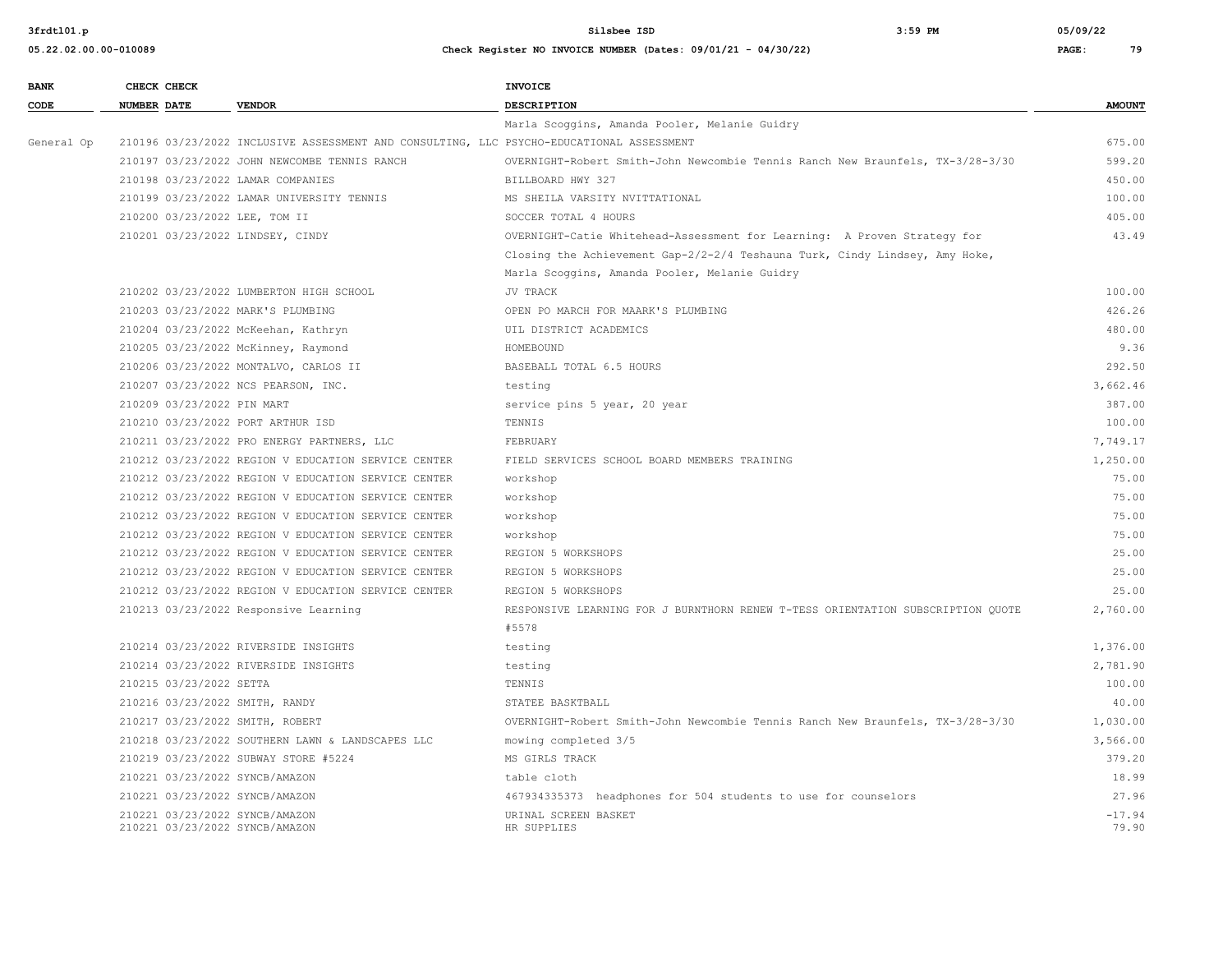| <b>BANK</b> | CHECK CHECK                        |                                                       | <b>INVOICE</b>                                                                 |                 |
|-------------|------------------------------------|-------------------------------------------------------|--------------------------------------------------------------------------------|-----------------|
| CODE        | <b>NUMBER DATE</b>                 | <b>VENDOR</b>                                         | <b>DESCRIPTION</b>                                                             | <b>AMOUNT</b>   |
| General Op  | 210221 03/23/2022 SYNCB/AMAZON     |                                                       | PVC FITTINGS TO CONTRUCT AN EXERCISE BALL HOLDING RACK MIDDLE SCHOOL           | 47.53           |
|             | 210221 03/23/2022 SYNCB/AMAZON     |                                                       | headphones to keep in library for 1st and 2nd grade students to use            | 119.70          |
|             | 210221 03/23/2022 SYNCB/AMAZON     |                                                       | 4694775696989<br>supplies                                                      | 180.16          |
|             | 210221 03/23/2022 SYNCB/AMAZON     |                                                       | 454974683938, 864746977675, 953456434783    DVDs for the library               | 106.96          |
|             | 210222 03/23/2022 TASB, INC.       |                                                       | SHARS BILLING SERVICE FOR FEBRUARY                                             | 1,557.36        |
|             | 210223 03/23/2022 TEXAS ASCD       |                                                       | TX ASCD CUSTER, TARKINGTON, NELSON, & WHITEHEAD BEYOND HOUSE BILL 3:           | 1,596.00        |
|             |                                    |                                                       | DEVELOPING A SCHOOL-WIDE LITERACY PLAN \$399.00 PP VIRTUAL MAY 5-6, 2022       |                 |
|             |                                    | 210224 03/23/2022 TEXAS DEPARTMENT OF PUBLIC SAFETY   | 12/1 TO 12/31                                                                  | 8.00            |
|             |                                    | 210224 03/23/2022 TEXAS DEPARTMENT OF PUBLIC SAFETY   | $1/1$ TO $1/31$                                                                | 9.00            |
|             |                                    | 210225 03/23/2022 TEXAS DEPT OF INFORMATION RESOURCES | FEBRUARY                                                                       | 53.87           |
|             |                                    | 210226 03/23/2022 TEXAS HEALTH OCCUPATIONS ACCOC.     | OVERNIGHT-Heather Wiggins-Texas A&M Hotel Conference Center-Health Science     | 700.00          |
|             |                                    |                                                       | Conference-7/17-7/21                                                           |                 |
|             | 210227 03/23/2022 TND WORKWEAR CO  |                                                       | police dept supplies                                                           | 27.95           |
|             | 210228 03/23/2022 TOMLIN, RICHARD  |                                                       | SOFTBALL                                                                       | 170.00          |
|             | 210229 03/23/2022 Turk, Teshauna   |                                                       | OVERNIGHT-Catie Whitehead-Assessment for Learning: A Proven Strategy for       | 63.50           |
|             |                                    |                                                       | Closing the Achievement Gap-2/2-2/4 Teshauna Turk, Cindy Lindsey, Amy Hoke,    |                 |
|             |                                    |                                                       | Marla Scoggins, Amanda Pooler, Melanie Guidry                                  |                 |
|             | 210230 03/23/2022 VERIZON WIRELESS |                                                       | FEB 14 - MAR 13                                                                | 530.84          |
|             | 210230 03/23/2022 VERIZON WIRELESS |                                                       | FEB 14 - MAR 13                                                                | 456.13          |
|             |                                    | 210231 03/23/2022 WASTEWATER TRANSPORT SERVICES, LLC  | Grease Trap Cleanout for all campuses                                          | 35.80           |
|             |                                    | 210231 03/23/2022 WASTEWATER TRANSPORT SERVICES, LLC  | Grease Trap Cleanout for all campuses                                          | 3,812.70        |
|             | 210232 03/23/2022 Welch, Jennifer  |                                                       | FILMING SHATTERS DREAMS                                                        | 80.00           |
|             | 210233 03/23/2022 Welch, Jennifer  |                                                       | SCRIPTS FOR JUDGES FOR UIL BI DISTRICT                                         | 65.25           |
|             | 210234 03/30/2022 AED BRANDS, LLC  |                                                       | https://www.aedbrands.com/product/philips-onsite-infant-child-aed-pads-m5072a/ | 216.00          |
|             |                                    | 210235 03/30/2022 AMAZON CAPITAL SERVICES             | Glucometer control solution                                                    | 17.49           |
|             |                                    | 210235 03/30/2022 AMAZON CAPITAL SERVICES             | AMANA RSK P0009 UNIVERSAL CONTROL BOARD FOR PRESS BOX SOFTBALL SAI DIAN 2 SETS | 197.02          |
|             |                                    |                                                       | CURVED SEWING NEEDLES                                                          |                 |
|             |                                    | 210235 03/30/2022 AMAZON CAPITAL SERVICES             | PAPER FLOOR MATS FOR TRANSPORTATION                                            | 62.95           |
|             |                                    | 210235 03/30/2022 AMAZON CAPITAL SERVICES             | SQUARE D BREAKER 60 AMP 3 POLE BATTERY CHECKER                                 | 4.99            |
|             |                                    | 210235 03/30/2022 AMAZON CAPITAL SERVICES             | Supplies                                                                       | 37.93           |
|             |                                    | 210235 03/30/2022 AMAZON CAPITAL SERVICES             | science supplies                                                               | 3,862.48        |
|             |                                    | 210236 03/30/2022 ASW ENTERPRISES, LLC                | UIL supplies                                                                   | 128.00          |
|             | 210238 03/30/2022 BAILEY, THERESA  |                                                       | SOFTBALL                                                                       | 170.00          |
|             | 210239 03/30/2022 BAILEY, WILLIAM  |                                                       |                                                                                | 165.00          |
|             | 210240 03/30/2022 BALFOUR          |                                                       | Diplomas                                                                       | 1,221.90        |
|             | 210240 03/30/2022 BALFOUR          |                                                       | Diplomas                                                                       | 2,122.72        |
|             | 210241 03/30/2022 BARNES, KRISTI   |                                                       | SLPA SERVICES                                                                  | 1,200.00        |
|             | 210244 03/30/2022 BOBBITT, BOB     | 210246 03/30/2022 BURGERS OF BEAUMONT                 | SOFTBALL<br>TENNIS MEALS                                                       | 170.00<br>96.30 |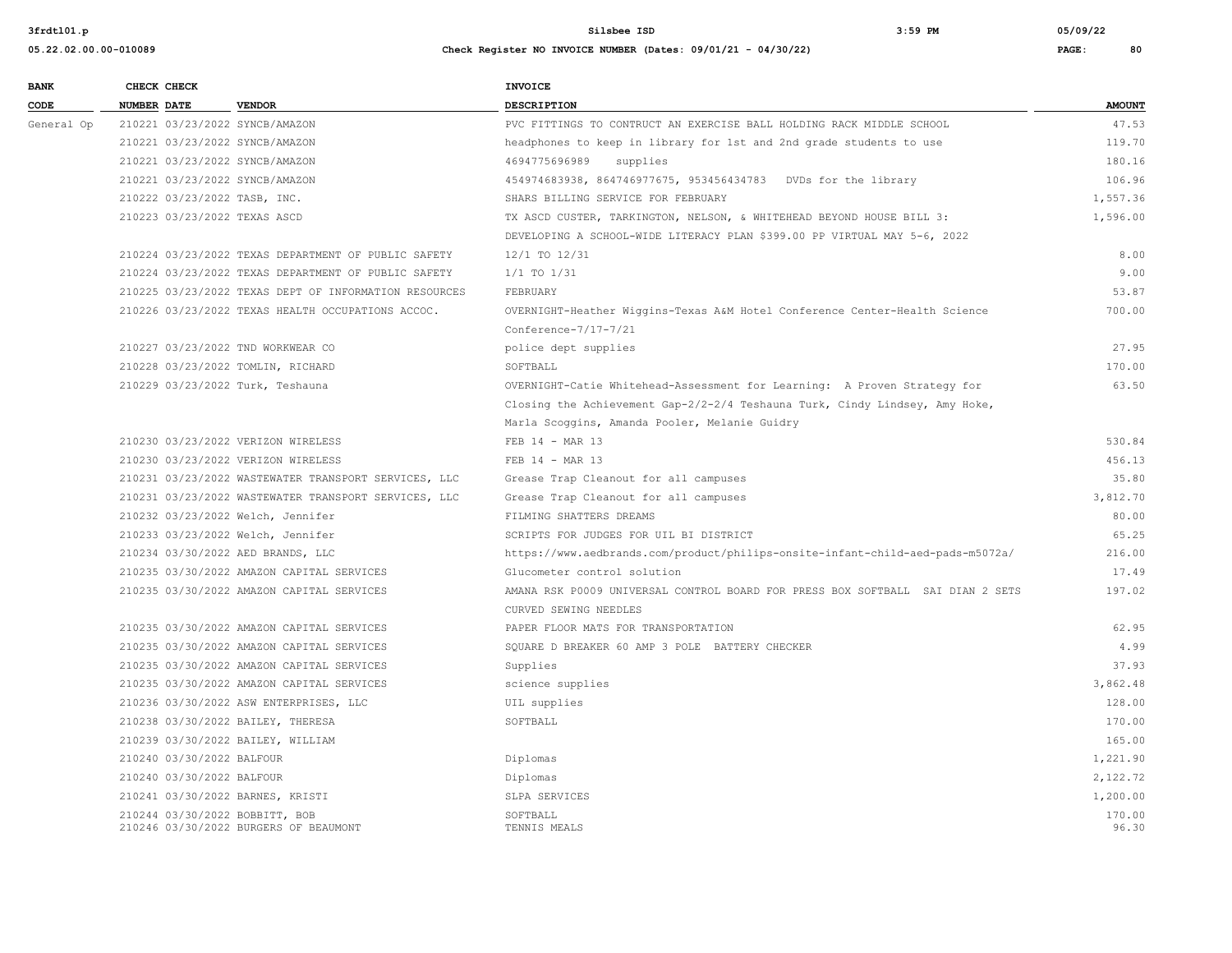| <b>BANK</b> | CHECK CHECK                        |                                                                                          | <b>INVOICE</b>                                                                           |               |
|-------------|------------------------------------|------------------------------------------------------------------------------------------|------------------------------------------------------------------------------------------|---------------|
| CODE        | NUMBER DATE                        | <b>VENDOR</b>                                                                            | DESCRIPTION                                                                              | <b>AMOUNT</b> |
| General Op  |                                    | 210247 03/30/2022 BURNTHORN, JEFFREY                                                     | STATE BASKETBALL 3/11-12                                                                 | 349.83        |
|             | 210248 03/30/2022 CAPITAL ONE      |                                                                                          | supplies for Friends of Texas Public schools ambassadors training                        | 49.06         |
|             | 210248 03/30/2022 CAPITAL ONE      |                                                                                          | junior review supplies                                                                   | 66.47         |
|             | 210248 03/30/2022 CAPITAL ONE      |                                                                                          | kitchen supplies                                                                         | 62.52         |
|             | 210248 03/30/2022 CAPITAL ONE      |                                                                                          | SUPPLIES                                                                                 | 21.02         |
|             | 210248 03/30/2022 CAPITAL ONE      |                                                                                          | SUPPLIES SRO                                                                             | 29.64         |
|             |                                    | 210249 03/30/2022 CENTERPOINT ENERGY                                                     | $2/15$ TO $3/16$                                                                         | 207.73        |
|             |                                    | 210249 03/30/2022 CENTERPOINT ENERGY                                                     | $2/15$ TO $3/16$                                                                         | 1,628.12      |
|             |                                    | 210250 03/30/2022 CHALK'S TRUCK PARTS, INC.                                              | Monthly P O March                                                                        | 62.92         |
|             |                                    | 210251 03/30/2022 CICI'S PIZZA #160                                                      | TENNIS                                                                                   | 88.00         |
|             | 210252 03/30/2022 CITY OF SILSBEE  |                                                                                          | 2/20 TO 3/20                                                                             | 158.27        |
|             | 210252 03/30/2022 CITY OF SILSBEE  |                                                                                          | $2/20$ to $3/20$                                                                         | 127.06        |
|             |                                    | 210253 03/30/2022 COASTAL WELDING SUPPLY INC                                             | OPEN PO MARCH FOR COASTAL WELDING                                                        | 14.03         |
|             |                                    | 210255 03/30/2022 DAVENPORT, KENNETH                                                     | WORK FOR ROBERT                                                                          | 1,215.00      |
|             | 210256 03/30/2022 DAVIS, MARK      |                                                                                          | BASEBALL TOTAL 4.5 HOURS                                                                 | 202.50        |
|             |                                    | 210257 03/30/2022 DE LAGE LANDEN PUBLIC FINANCE                                          | $3/5$ TO $4/4$                                                                           | 4,367.62      |
|             |                                    | 210257 03/30/2022 DE LAGE LANDEN PUBLIC FINANCE                                          | $3/5$ TO $4/4$                                                                           | 14,081.20     |
|             | 210258 03/30/2022 ELLIS, LOUIS     |                                                                                          | MS UIL CONCERT & SIGHT READING                                                           | 420.00        |
|             | 210259 03/30/2022 ETEX             |                                                                                          | Monthly P O March                                                                        | 214.97        |
|             | 210259 03/30/2022 ETEX             |                                                                                          | History supplies                                                                         | 733.12        |
|             |                                    | 210260 03/30/2022 FITZGERALD, JON KEVIN                                                  | <b>BASEBALL</b>                                                                          | 165.00        |
|             |                                    | 210260 03/30/2022 FITZGERALD, JON KEVIN                                                  | <b>BASEBALL</b>                                                                          | 90.00         |
|             | 210261 03/30/2022 FOWLER, DANNY    |                                                                                          | SOFTBALL                                                                                 | 170.00        |
|             | 210262 03/30/2022 GRAINGER         |                                                                                          | OPEN PO MAARCH FOR GRAINGER                                                              | 144.24        |
|             |                                    | 210264 03/30/2022 GUARDTECH PEST MANAGEMENT, INC.                                        | GUARDTECH QUAARTERLY FOR MARCH REGION 5                                                  | 118.00        |
|             | 210265 03/30/2022 HAMBURGER DEPOT  |                                                                                          | TRACK                                                                                    | 300.00        |
|             | 210265 03/30/2022 HAMBURGER DEPOT  |                                                                                          | BOYS SOCCER TEAM                                                                         | 300.00        |
|             | 210266 03/30/2022 HARRIS, DAN JR   |                                                                                          | SOFTBALL                                                                                 | 170.00        |
|             | 210267 03/30/2022 HATCHER, GREG    |                                                                                          | <b>BASEBALL</b>                                                                          | 165.00        |
|             | 210268 03/30/2022 HENNIGAN, GARY   |                                                                                          | STATE BASKETBALL TOURNAMENT                                                              | 84.50         |
|             |                                    | 210269 03/30/2022 HILLTOP SECURITIES INC.                                                | 8/31 TO 12/15/2021                                                                       | 405.00        |
|             |                                    | 210270 03/30/2022 HOLIDAY INN & SUITES                                                   | OVERNIGHT-Roy Gatlin/Radi Verrett-University of Texas-San Antonio-UTSA Spring            | 454.06        |
|             |                                    |                                                                                          | Practice & Meeting-3/31-4/2                                                              |               |
|             |                                    | 210272 03/30/2022 INCLUSIVE ASSESSMENT AND CONSULTING, LLC psycho educational assessment |                                                                                          | 675.00        |
|             | 210274 03/30/2022 JOHNSON, KELSEY  |                                                                                          | STATE BASKETBALL TOURNAMENT                                                              | 351.00        |
|             | 210275 03/30/2022 KELI'S K9'S LLC. |                                                                                          | 3/8 SERVICES                                                                             | 600.00        |
|             |                                    | 210277 03/30/2022 KITZMILLER, BONNIE                                                     | REGION V                                                                                 | 25.62         |
|             | 210278 03/30/2022 LEAD4WARD LLC.   |                                                                                          | LEAD4WARD ACCOUNTABILITY CONNEDT RENEWAL FOR SISD OUOTE MARCH 21 2022 FOR S<br>THORNHILL | 2,500.00      |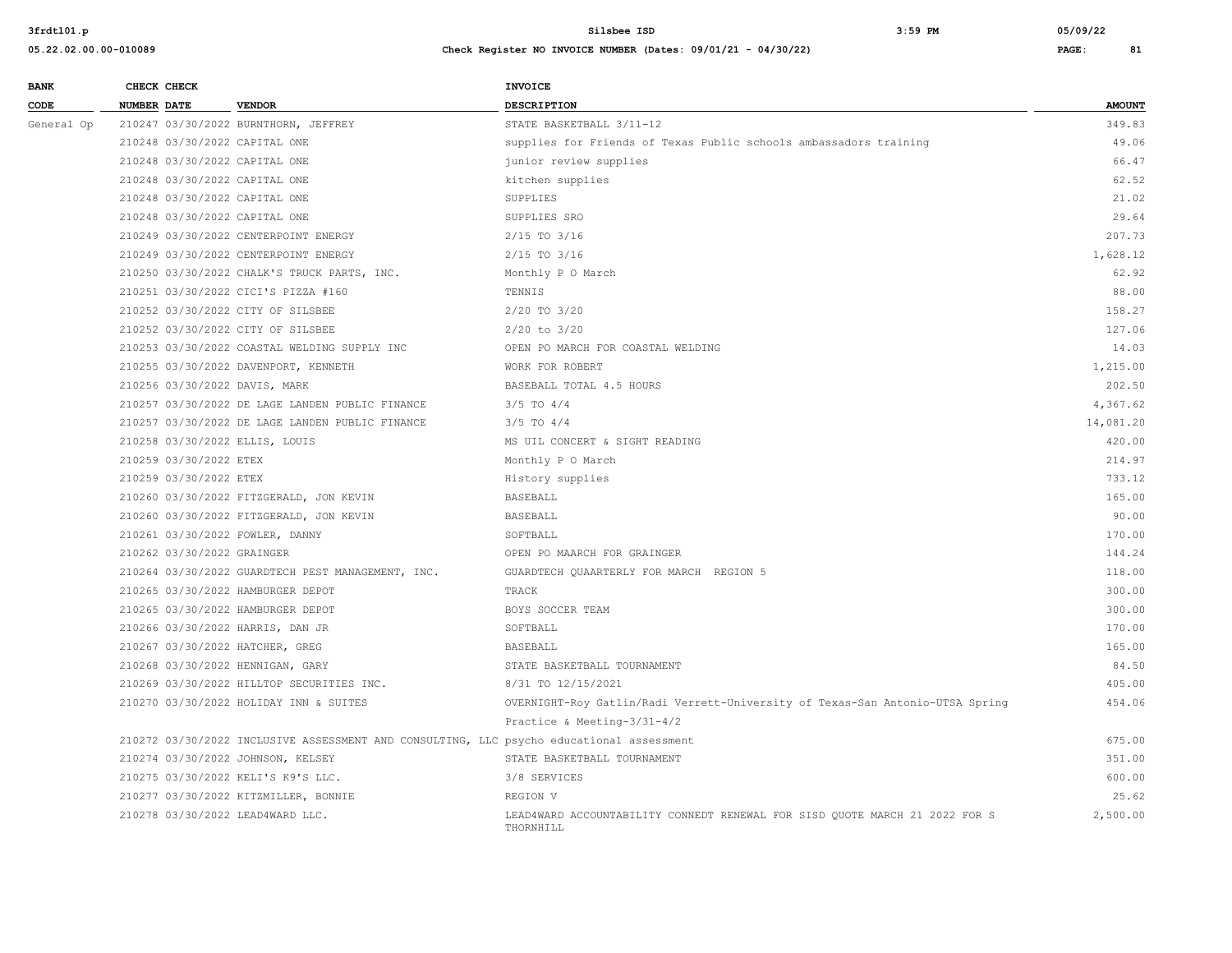| <b>BANK</b> |                    | CHECK CHECK               |                                                                                       | <b>INVOICE</b>                                                                  |               |
|-------------|--------------------|---------------------------|---------------------------------------------------------------------------------------|---------------------------------------------------------------------------------|---------------|
| CODE        | <b>NUMBER DATE</b> |                           | <b>VENDOR</b>                                                                         | <b>DESCRIPTION</b>                                                              | <b>AMOUNT</b> |
| General Op  |                    |                           | 210279 03/30/2022 MARTIN, TERRENCE                                                    | SOFTBALL                                                                        | 170.00        |
|             |                    |                           | 210280 03/30/2022 MONTALVO, CARLOS II                                                 | SOCCER TOTAL 5 HOURS                                                            | 742.50        |
|             |                    |                           | 210281 03/30/2022 MUNRO'S UNIFORM SERVICE                                             | TRANSPORTION                                                                    | 150.64        |
|             |                    | 210282 03/30/2022 NASSP   |                                                                                       | NJHS CERTIFICATES                                                               | 42.00         |
|             |                    |                           | 210283 03/30/2022 NATIONAL SCOREBOARD AND DISPLAY SERVICES INSPECTIONS OF SCOREBOARDS |                                                                                 | 595.00        |
|             |                    |                           | 210285 03/30/2022 NOLEN, MICHAEL                                                      | MILEAGE STATE BASKETBALL TOURNAMENT & PARKING                                   | 154.63        |
|             |                    |                           | 210286 03/30/2022 NORTH HARDIN WATER SUPPLY CORP.                                     | $2/8$ TO $3/8$                                                                  | 41.73         |
|             |                    |                           | 210288 03/30/2022 OMNI FILTRATION                                                     | LABOR AND MATERIALS TO CHANGE OUT FILTERS ON SES AND LRP CAMPUS FOR MARCH       | 490.88        |
|             |                    |                           |                                                                                       | REGION 5                                                                        |               |
|             |                    |                           | 210288 03/30/2022 OMNI FILTRATION                                                     | LABOR AND MATERIALS TO CHANGE OUT FILTERS ON SES AND LRP CAMPUS FOR MARCH       | 2,190.12      |
|             |                    |                           |                                                                                       | REGION 5                                                                        |               |
|             |                    |                           | 210289 03/30/2022 ORANGEFIELD ATHLETIC BOOSTER CLUB                                   | MS GIRLS TRACK MEET                                                             | 360.00        |
|             |                    |                           | 210290 03/30/2022 PARTY PANTS PICTURES                                                | PROM PHOTOBOOTH                                                                 | 300.00        |
|             |                    |                           | 210290 04/22/2022 PARTY PANTS PICTURES                                                | PROM PHOTOBOOTH                                                                 | $-300.00$     |
|             |                    |                           | 210291 03/30/2022 Patterson, Todd                                                     | GAS IN FLORIDA CARD DID NOT WORKON THIS ATTEMPT                                 | 75.00         |
|             |                    | 210292 03/30/2022 PDQ.COM |                                                                                       | PDQ Deploy and inventory                                                        | 1,275.00      |
|             |                    |                           | 210293 03/30/2022 Pooler, Amanda                                                      | OVERNIGHT-Catie Whitehead-Assessment for Learning: A Proven Strategy for        | 80.67         |
|             |                    |                           |                                                                                       | Closing the Achievement Gap-2/2-2/4 Teshauna Turk, Cindy Lindsey, Amy Hoke,     |               |
|             |                    |                           |                                                                                       | Marla Scoggins, Amanda Pooler, Melanie Guidry                                   |               |
|             |                    |                           | 210294 03/30/2022 PRECISION BUSINESS MACHINES                                         | poster maker                                                                    | 326.83        |
|             |                    |                           | 210295 03/30/2022 RAGSDALE, RANDY                                                     | SOFTBALL                                                                        | 170.00        |
|             |                    |                           | 210296 03/30/2022 REGION V EDUCATION SERVICE CENTER                                   | WORKSHOP 388114                                                                 | 75.00         |
|             |                    |                           | 210297 03/30/2022 REGION V EDUCATION SERVICE CENTER                                   | J Dauriac Region 5 course Section 504 with Attorney Dave Richards. Once the PO  | 75.00         |
|             |                    |                           |                                                                                       | is issued I will set her up for the course.                                     |               |
|             |                    |                           | 210298 03/30/2022 REGION V EDUCATION SERVICE CENTER                                   | C Fikes Region 5 course Section 504 with Attorney Dave Richards. Once the PO is | 75.00         |
|             |                    |                           |                                                                                       | issued I will set her up for the course.                                        |               |
|             |                    |                           | 210299 03/30/2022 REGION V EDUCATION SERVICE CENTER                                   | 20 hour certification bus driver course                                         | 105.00        |
|             |                    |                           | 210299 03/30/2022 REGION V EDUCATION SERVICE CENTER                                   | workshop                                                                        | 75.00         |
|             |                    |                           | 210300 03/30/2022 REGION V EDUCATION SERVICE CENTER                                   | COOP FEES                                                                       | 4,000.00      |
|             |                    |                           | 210301 03/30/2022 REGION VI ESC                                                       | ELDT TRAINING                                                                   | 100.00        |
|             |                    |                           | 210302 03/30/2022 RICHEY, ARTHUR                                                      | <b>BASEBALL</b>                                                                 | 165.00        |
|             |                    |                           | 210302 03/30/2022 RICHEY, ARTHUR                                                      | <b>BASEBALL</b>                                                                 | 240.00        |
|             |                    |                           | 210302 03/30/2022 RICHEY, ARTHUR                                                      | <b>BASEBALL</b>                                                                 | 90.00         |
|             |                    |                           | 210303 03/30/2022 RIDDELL/ALL AMERICAN SPORTS                                         | Purch Req - Riddell - 12 new MS Helmets - Smith                                 | 2.202.95      |
|             |                    |                           | 210305 03/30/2022 SAFETY VISION                                                       | New SD cards for Camera System                                                  | 795.78        |
|             |                    |                           | 210306 03/30/2022 SCHOOL NURSE SUPPLY INC.                                            | School Nurse stickers                                                           | 27.99         |
|             |                    |                           | 210307 03/30/2022 Scott, Ruby                                                         | ELEM TO FORD PARK                                                               | 10.00         |
|             |                    |                           | 210308 03/30/2022 SEDTAL, DENNIS J.                                                   | <b>BASEBALL</b>                                                                 | 165.00        |
|             |                    |                           | 210308 03/30/2022 SEDTAL, DENNIS J.                                                   | <b>BASEBALL</b>                                                                 | 90.00         |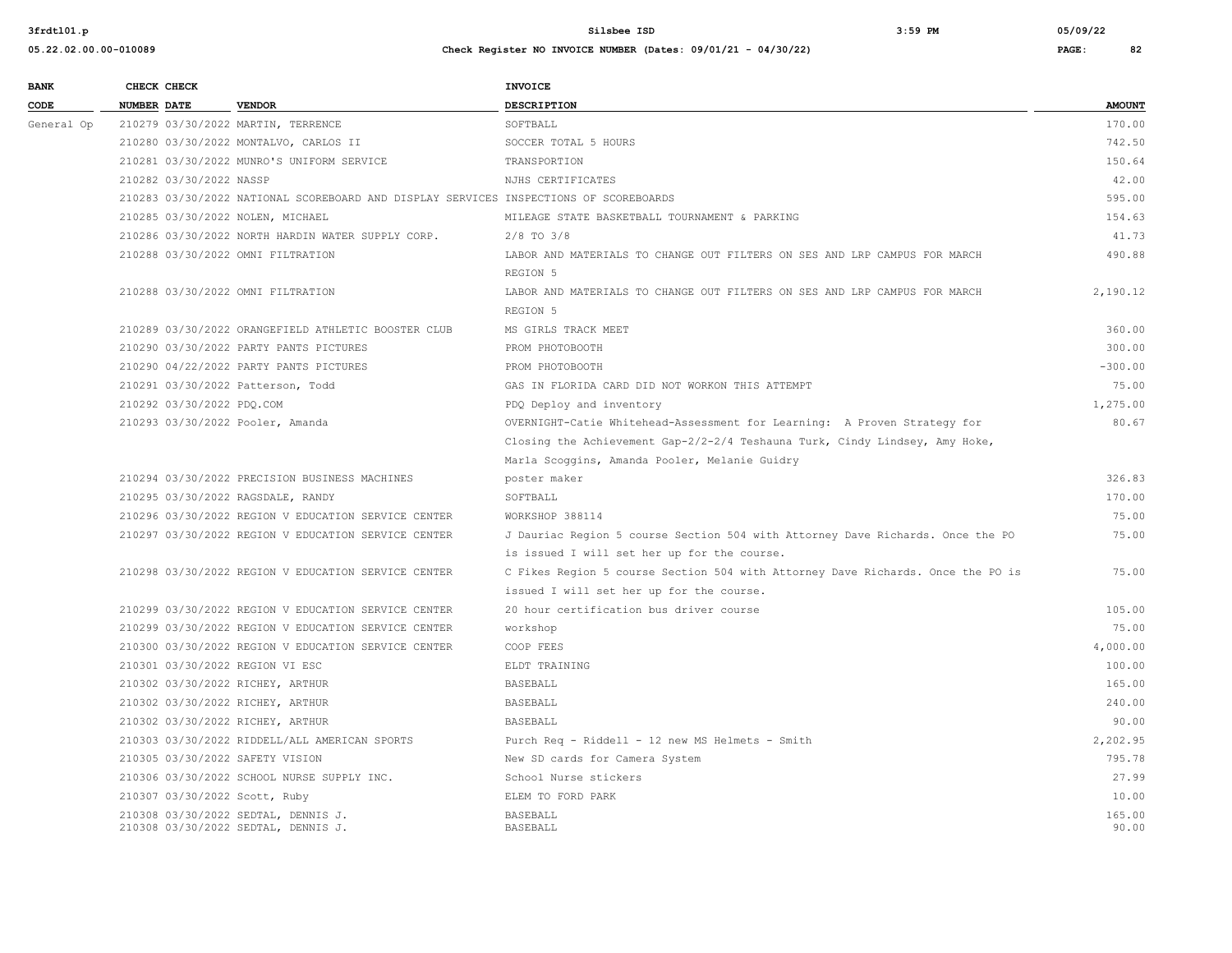| <b>BANK</b>     |                    | CHECK CHECK                  |                                                                                                | INVOICE                                                                                                                            |                |
|-----------------|--------------------|------------------------------|------------------------------------------------------------------------------------------------|------------------------------------------------------------------------------------------------------------------------------------|----------------|
| $\texttt{CODE}$ | <b>NUMBER DATE</b> |                              | <b>VENDOR</b>                                                                                  | <b>DESCRIPTION</b>                                                                                                                 | <b>AMOUNT</b>  |
| General Op      |                    |                              | 210308 03/30/2022 SEDTAL, DENNIS J.                                                            | <b>BASEBALL</b>                                                                                                                    | 240.00         |
|                 |                    |                              | 210308 03/30/2022 SEDTAL, DENNIS J.                                                            | <b>BASEBALL</b>                                                                                                                    | 155.00         |
|                 |                    |                              | 210309 03/30/2022 SILSBEE HIGH SCHOOL ACTIVITY                                                 | MS BOYS TRACK MEET 3/23 MEALS                                                                                                      | 161.00         |
|                 |                    |                              | 210310 03/30/2022 SILSBEE HIGH SCHOOL ACTIVITY                                                 | PARTY TRAYS, APPITIZERS AND DESSERTS                                                                                               | 176.93         |
|                 |                    |                              | 210311 03/30/2022 Smart, Mindy                                                                 | YMBL                                                                                                                               | 60.00          |
|                 |                    |                              | 210311 04/07/2022 Smart, Mindy                                                                 | YMBL                                                                                                                               | $-60.00$       |
|                 |                    |                              | 210312 03/30/2022 SMITH, WADE                                                                  | SOFTBALL                                                                                                                           | 170.00         |
|                 |                    |                              | 210314 03/30/2022 SOUTHWEST FOODSERVICE EXCELLENCE, LLC                                        | FEBRUARY 2022                                                                                                                      | 129,568.22     |
|                 |                    |                              | 210315 03/30/2022 SPARKLETTS AND SIERRA SPRINGS                                                | ADMINISTRATION, TRANSPORTATION AND WAREHOUSE                                                                                       | 157.89         |
|                 |                    |                              | 210316 03/30/2022 SPARKLETTS AND SIERRA SPRINGS                                                | TECHNOLOGY                                                                                                                         | 17.49          |
|                 |                    |                              |                                                                                                | 210317 03/30/2022 SPRINGHILL SUITES DALLAS DOWNTOWN/WEST E OVERNIGHT-Michelle Weichart/Katy Bardell-FCCLA State Competition-47-4/9 | 1,313.64       |
|                 |                    |                              | 210318 03/30/2022 Stark, Rozalia                                                               | DELIVERY OF ARTWORK TO SOUTH TEXAS STATE FAIR AT FORD PARK                                                                         | 32.18          |
|                 |                    |                              | 210318 03/30/2022 Stark, Rozalia                                                               | TRAVEL TO HOUSTON TO PICK UP DISTRICT ARTWORK FROM HOUSTON LIVESTOCK SHOW                                                          | 131.04         |
|                 |                    |                              | 210319 03/30/2022 SUPER DUPER PUBLICATIONS                                                     | supplies                                                                                                                           | 199.95         |
|                 |                    | 210320 03/30/2022 TASB, INC. |                                                                                                | board member training                                                                                                              | 50.00          |
|                 |                    |                              | 210320 03/30/2022 TASB, INC.                                                                   | TASB training CEC Bo Rulon                                                                                                         | 70.00          |
|                 |                    |                              | 210321 03/30/2022 TASO BEAUMONT CHAPTER                                                        | $2/5$ AND $2/15$                                                                                                                   | 400.00         |
|                 |                    |                              | 210322 03/30/2022 TATE, TRAY                                                                   | <b>BASEBALL</b>                                                                                                                    | 165.00         |
|                 |                    |                              | 210323 03/30/2022 TEXAS DEPARTMENT OF LICENSING REGULATION certificate of operation fee        |                                                                                                                                    | 140.00         |
|                 |                    |                              | 210324 03/30/2022 THE HOME DEPOT PRO                                                           | RESTOCK WAREHOUSE- HOME DEPOT PRO                                                                                                  | 2,240.72       |
|                 |                    |                              | 210325 03/30/2022 THE KADES CORPORATION                                                        | <b>BASEBALL</b>                                                                                                                    | 73.02          |
|                 |                    |                              | 210325 03/30/2022 THE KADES CORPORATION                                                        | TENNIS                                                                                                                             | 97.79          |
|                 |                    |                              | 210325 03/30/2022 THE KADES CORPORATION                                                        | TENNIS                                                                                                                             | 71.14          |
|                 |                    |                              | 210326 03/30/2022 Thomas Bus Gulf Coast GP, INC                                                | Bus 37 diagnostic on door                                                                                                          | 403.20         |
|                 |                    |                              | 210327 03/30/2022 Tomas, Jennifer                                                              | STATE BASKETBALL                                                                                                                   | 71.14          |
|                 |                    |                              | 210328 03/30/2022 Tomas, Jennifer                                                              | TENNIS                                                                                                                             | 170.00         |
|                 |                    |                              | 210329 03/30/2022 VAUGHN, TERRY LEE                                                            | <b>BASEBALL</b>                                                                                                                    | 165.00         |
|                 |                    |                              | 210329 03/30/2022 VAUGHN, TERRY LEE                                                            | <b>BASEBALL</b>                                                                                                                    | 165.00         |
|                 |                    |                              | 210329 03/30/2022 VAUGHN, TERRY LEE                                                            | <b>BASEBALL</b>                                                                                                                    | 155.00         |
|                 |                    |                              | 210330 03/30/2022 VOSS LIGHTING                                                                | ADVANTAGE BALLAST FOR SES HANGING LIGHT LEAD TIME 2-4 WEEKS                                                                        | 216.88         |
|                 |                    |                              | 210331 03/30/2022 WALKER, WALTER                                                               | SOFTBALL                                                                                                                           | 170.00         |
|                 |                    |                              | 210332 03/30/2022 WEICHERT, MICHELLE                                                           | OVERNIGHT-Michelle Weichart/Katy Bardell-FCCLA State Competition-47-4/9                                                            | 640.00         |
|                 |                    |                              | 210333 03/30/2022 WHITEHEAD, TROY                                                              | <b>BASEBALL</b>                                                                                                                    | 165.00         |
|                 |                    |                              | 210333 03/30/2022 WHITEHEAD, TROY                                                              | <b>BASEBALL</b>                                                                                                                    | 90.00          |
|                 |                    |                              | 210333 03/30/2022 WHITEHEAD, TROY                                                              | BASEBALL                                                                                                                           | 165.00         |
|                 |                    |                              | 210334 03/30/2022 ZONAR SYSTEMS, INC.                                                          | 6 ZONAR CONNECT DOCK VER 2                                                                                                         | 628.99         |
|                 |                    | 210335 04/06/2022 ABM        |                                                                                                | APRIL 2022                                                                                                                         | 66,671.51      |
|                 |                    |                              | 210336 04/06/2022 ACME ARCHITECTURAL HARDWARE<br>210336 04/06/2022 ACME ARCHITECTURAL HARDWARE | OPEN PO MARCH FOR ACME ARCHITECTURAL<br>OPEN PO MARCH FOR ACME ARCHITECTURAL                                                       | 35.30<br>85.50 |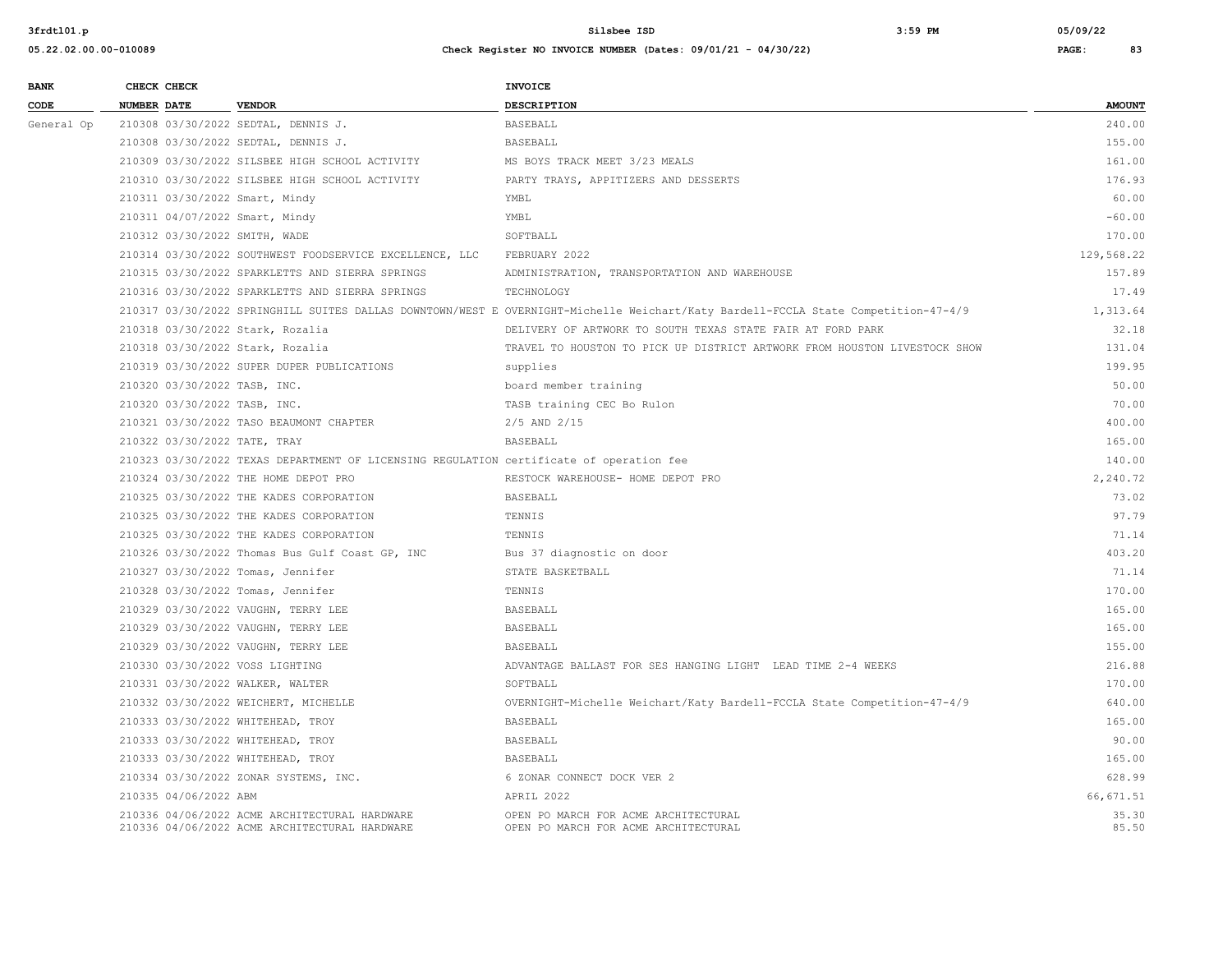| <b>BANK</b> | CHECK CHECK            |                                                                                    | <b>INVOICE</b>                                                                                 |                    |
|-------------|------------------------|------------------------------------------------------------------------------------|------------------------------------------------------------------------------------------------|--------------------|
| CODE        | <b>NUMBER DATE</b>     | <b>VENDOR</b>                                                                      | <b>DESCRIPTION</b>                                                                             | <b>AMOUNT</b>      |
| General Op  |                        | 210338 04/06/2022 AMAZON CAPITAL SERVICES                                          | science supplies                                                                               | 359.79             |
|             |                        | 210338 04/06/2022 AMAZON CAPITAL SERVICES                                          | Art supplies                                                                                   | 661.00             |
|             |                        | 210338 04/06/2022 AMAZON CAPITAL SERVICES                                          | jelly beans for April                                                                          | 154.75             |
|             |                        | 210338 04/06/2022 AMAZON CAPITAL SERVICES                                          | Toner for Xerox                                                                                | 29.95              |
|             |                        | 210338 04/06/2022 AMAZON CAPITAL SERVICES                                          | PEAK ENERGY BATTERY FOR LIFT MIDDLE SCHOOL                                                     | 319.98             |
|             |                        | 210338 04/06/2022 AMAZON CAPITAL SERVICES                                          | Prom Decorations to be reimbursed by jr class                                                  | 288.69             |
|             |                        | 210338 04/06/2022 AMAZON CAPITAL SERVICES                                          | megaphones for PE                                                                              | 82.38              |
|             |                        | 210338 04/06/2022 AMAZON CAPITAL SERVICES                                          | Print/copy/scan for Technology                                                                 | 649.97             |
|             |                        | 210338 04/06/2022 AMAZON CAPITAL SERVICES                                          | TALVANIA SHOP TOWELS COTTON 13X13 50 PK. ORDERING FOR TRANSPORTATION IT WILL                   | 21.95              |
|             |                        |                                                                                    | BE CHARGED TO A DIFFERENT BUDGET NUMBER WHEN THEY ARRIVE                                       |                    |
|             |                        | 210339 04/06/2022 ANDRADE, MICHAEL                                                 | REGIONAL TENNIS                                                                                | 720.00             |
|             |                        | 210340 04/06/2022 ARMOR PLUMBING                                                   | PRETESTING OF GAS LINES TO SEE IF ANY REPAIRS NEED TO BE MADE BEFORE GAS TEST                  | 1,175.00           |
|             |                        |                                                                                    | THIS SUMMER.                                                                                   |                    |
|             |                        | 210340 04/06/2022 ARMOR PLUMBING                                                   | PRETESTING OF GAS LINES TO SEE IF ANY REPAIRS NEED TO BE MADE BEFORE GAS TEST                  | 1,175.00           |
|             |                        |                                                                                    | THIS SUMMER.                                                                                   |                    |
|             |                        | 210340 04/06/2022 ARMOR PLUMBING                                                   | LABOR AND MATERIALS TO REPAIR 2 BACKFLOW PREVENTORS THAT DIDN'T PASS TESTING                   | 605.00             |
|             |                        |                                                                                    | INSPECTION ON MS/HS CAMPUS BID LIST                                                            |                    |
|             |                        | 210340 04/06/2022 ARMOR PLUMBING                                                   | LABOR AND MATERIALS TO REPAIR 2 BACKFLOW PREVENTORS THAT DIDN'T PASS TESTING                   | 1,312.00           |
|             |                        |                                                                                    | INSPECTION ON MS/HS CAMPUS BID LIST                                                            |                    |
|             | 210341 04/06/2022 AT&T |                                                                                    | MAR 27 THRU APR 26                                                                             | 1,858.63           |
|             | 210341 04/06/2022 AT&T |                                                                                    | MAR 27 THRU APR 26                                                                             | 166.46             |
|             | 210341 04/06/2022 AT&T |                                                                                    | MARCH 25 THRU APR 24                                                                           | 53.03              |
|             | 210341 04/06/2022 AT&T |                                                                                    | MAR 25 THRU APR 24                                                                             | 83.23              |
|             | 210341 04/06/2022 AT&T |                                                                                    | MAR 25 THRU APR 24                                                                             | 53.03              |
|             | 210341 04/06/2022 AT&T |                                                                                    | MAR 25 THRU APR 24                                                                             | 42.93              |
|             |                        | 210343 04/06/2022 BURGERWORKS, INC.                                                | <b>BASEBALL</b>                                                                                | 335.70             |
|             |                        | 210343 04/06/2022 BURGERWORKS, INC.                                                | <b>BASEBALL</b>                                                                                | 134.79             |
|             |                        | 210343 04/06/2022 BURGERWORKS, INC.                                                | BASEBALL                                                                                       | 179.04             |
|             |                        | 210343 04/06/2022 BURGERWORKS, INC.                                                | BASEBALL                                                                                       | 107.67             |
|             |                        | 210344 04/06/2022 Carrell, Angela                                                  | HOMEBOUND                                                                                      | 10.06              |
|             |                        | 210344 04/06/2022 Carrell, Angela                                                  | MILEAGE FOR HOMEBOUND                                                                          | 20.12              |
|             |                        | 210346 04/06/2022 CHAMPAGNE, COURTNEY                                              | AREA HORTICULTURE COMPETITION                                                                  | 140.00             |
|             |                        | 210347 04/06/2022 CHAMPAGNE, COURTNEY                                              | KLEIN ISD FLORAL CERTIFICATION                                                                 | 140.00             |
|             |                        | 210348 04/06/2022 CHICK-FIL-A                                                      | VARSITY TENNIS                                                                                 | 127.48             |
|             |                        | 210349 04/06/2022 CITY OF SILSBEE                                                  | $2/27$ TO $3/27$                                                                               | 1,583.22           |
|             |                        | 210349 04/06/2022 CITY OF SILSBEE                                                  | 2/27 TO 3/37                                                                                   | 1,988.57           |
|             |                        | 210349 04/06/2022 CITY OF SILSBEE                                                  | 2/27 TO 3/37                                                                                   | 16.25              |
|             |                        | 210349 04/06/2022 CITY OF SILSBEE<br>210350 04/06/2022 COASTAL SPRINKLER CO., INC. | $2/27$ TO $3/27$<br>ANNUAL FIRE SPRINKLER INSPECTIONS TO BE DONE BY COASTAL SPRINKLERS HAND PO | 435.10<br>1,120.00 |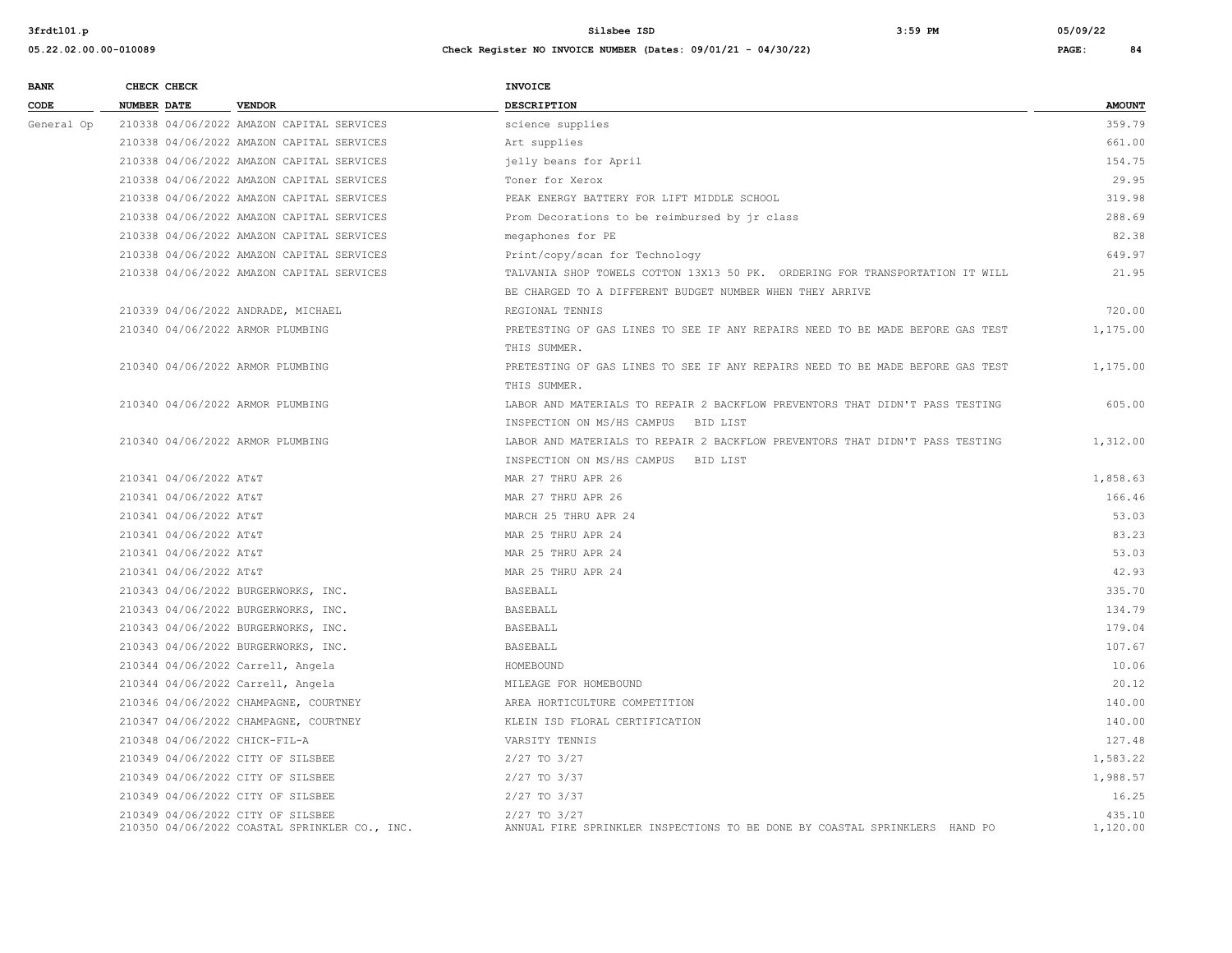#### **05.22.02.00.00-010089 Check Register NO INVOICE NUMBER (Dates: 09/01/21 - 04/30/22) PAGE: 85**

210376 04/06/2022 MCDONALD'S

| <b>BANK</b> | CHECK CHECK                        |                                                                                              | <b>INVOICE</b>                                                                                          |               |
|-------------|------------------------------------|----------------------------------------------------------------------------------------------|---------------------------------------------------------------------------------------------------------|---------------|
| CODE        | NUMBER DATE                        | <b>VENDOR</b>                                                                                | <b>DESCRIPTION</b>                                                                                      | <b>AMOUNT</b> |
|             |                                    |                                                                                              | 43954                                                                                                   |               |
| General Op  | 210351 04/06/2022 COMMUNITY COFFEE |                                                                                              | ADMINISTRATION                                                                                          | 72.55         |
|             | 210351 04/06/2022 COMMUNITY COFFEE |                                                                                              | MAINTENANCE                                                                                             | 24.95         |
|             | 210351 04/06/2022 COMMUNITY COFFEE |                                                                                              | LRP                                                                                                     | 12.75         |
|             |                                    | 210352 04/06/2022 DH PRINCIPLE, LLC.                                                         | PHYSICAL THERAPY                                                                                        | 5,115.00      |
|             |                                    | 210353 04/06/2022 DORIAN BUSINESS SYSTEMS - TSSEC                                            | OVERNIGHT-McKeehan-Texas State Solo & Ensemble & Contest- 5/29-5/31                                     | 150.00        |
|             | 210354 04/06/2022 ENTERGY          |                                                                                              | MARCH 2022                                                                                              | 57,240.25     |
|             | 210356 04/06/2022 ETEX             |                                                                                              | TONER FOR LIBRARY                                                                                       | 204.98        |
|             | 210356 04/06/2022 ETEX             |                                                                                              | supplies                                                                                                | 273.93        |
|             | 210356 04/06/2022 ETEX             |                                                                                              | Purch Req - Etex - Office Supplies - Athletics                                                          | 192.01        |
|             |                                    | 210357 04/06/2022 FAIRFIELD INN & SUITES BRYAN COLLEGE STA REGIONAL TENNIS TOURNAMENT        |                                                                                                         | 1,092.25      |
|             |                                    | 210358 04/06/2022 FIRST NATIONAL BANK OF OMAHA                                               | PURCHASES 3/28,29                                                                                       | 184.73        |
|             | 210359 04/06/2022 FUNCTION4        |                                                                                              | RISO 5/1/22 TO 4/30/23                                                                                  | 884.20        |
|             | 210359 04/06/2022 FUNCTION4        |                                                                                              | RISO 5/1/22/ TO 4/30/23                                                                                 | 884.20        |
|             | 210359 04/06/2022 FUNCTION4        |                                                                                              | RISO 5/1/22 TO 4/30/23                                                                                  | 884.20        |
|             | 210359 04/06/2022 FUNCTION4        |                                                                                              | staples from function 4                                                                                 | 980.00        |
|             | 210360 04/06/2022 FUNCTION 4 LLC   |                                                                                              | $3/15$ TO $4/14$                                                                                        | 646.20        |
|             |                                    | 210361 04/06/2022 GOOLSBEE TIRE SERVICE                                                      | 16 tires for buses                                                                                      | 7,858.00      |
|             | 210362 04/06/2022 GRAINGER         |                                                                                              | OPEN PO MARCH FOR GRAINGER                                                                              | 534.06        |
|             | 210362 04/06/2022 GRAINGER         |                                                                                              | OPEN PO APRIL FOR GRAINGER                                                                              | 45.81         |
|             | 210363 04/06/2022 HAMBURGER DEPOT  |                                                                                              | JV TRACK                                                                                                | 310.00        |
|             | 210364 04/06/2022 HAMBURGER DEPOT  |                                                                                              | VARSITY GOLF AT DISTRICT MEET                                                                           | 220.00        |
|             | 210365 04/06/2022 Honeycutt, Judy  |                                                                                              | JOB VISITS                                                                                              | 212.12        |
|             | 210366 04/06/2022 HTT MEDIA GROUP  |                                                                                              | DJ PROM                                                                                                 | 500.00        |
|             | 210366 04/11/2022 HTT MEDIA GROUP  |                                                                                              | DJ PROM                                                                                                 | $-500.00$     |
|             |                                    | 210367 04/06/2022 INCLUSIVE ASSESSMENT AND CONSULTING, LLC 4/4 PSYCHO-EDUCATIONAL ASSESSMENT |                                                                                                         | 1,300.00      |
|             |                                    |                                                                                              | 210367 04/06/2022 INCLUSIVE ASSESSMENT AND CONSULTING, LLC 3/30 SERVICES PSYCHO-EDUCATIONAL ASSESSMENTS | 2,550.00      |
|             |                                    | 210368 04/06/2022 J. W. PEPPER & SON, INC.                                                   | CHOIR MATERIALS                                                                                         | 816.44        |
|             |                                    | 210368 04/06/2022 J. W. PEPPER & SON, INC.                                                   | CHOIR MATERIALS                                                                                         | 99.98         |
|             | 210369 04/06/2022 JACKS, EVELLE    |                                                                                              | WORKING WITH VISIION IMPARED STUDENTS                                                                   | 2,630.00      |
|             | 210372 04/06/2022 LAIRD, ROSE      |                                                                                              | PHYSICAL                                                                                                | 100.00        |
|             |                                    | 210373 04/06/2022 LANDSCAPE SPECIALIST                                                       | MONTHLY MAINTENANCE APRIL 2022                                                                          | 4,929.16      |
|             |                                    | 210374 04/06/2022 M & D SUPPLY, INC.                                                         | OPEN PO MARCH FOR M&D SUPPLY                                                                            | 270.42        |
|             |                                    | 210374 04/06/2022 M & D SUPPLY, INC.                                                         | SEWER PROJECT QUOTE FOR LIT PROJECT ADDITIONAL COST FOR MATERIALS NOT LISTED                            | 985.11        |
|             |                                    |                                                                                              | REGION 5                                                                                                |               |
|             |                                    | 210374 04/06/2022 M & D SUPPLY, INC.                                                         | DRYING AGENT FOR SOFTBALL FIELDS REGION 5                                                               | 630.80        |
|             |                                    | 210375 04/06/2022 MADDISON VISUAL MEDIA, L.P.                                                | BILLBOARD AT NERREN AND HIGHWAY 96                                                                      | 825.00        |

210376 04/06/2022 MCDONALD'S 64.33<br>210376 04/06/2022 MCDONALD'S SOFTBALL TOURNAMENT SOFTBALL TOURNAMENT SOFTBALL TOURNAMENT 54.50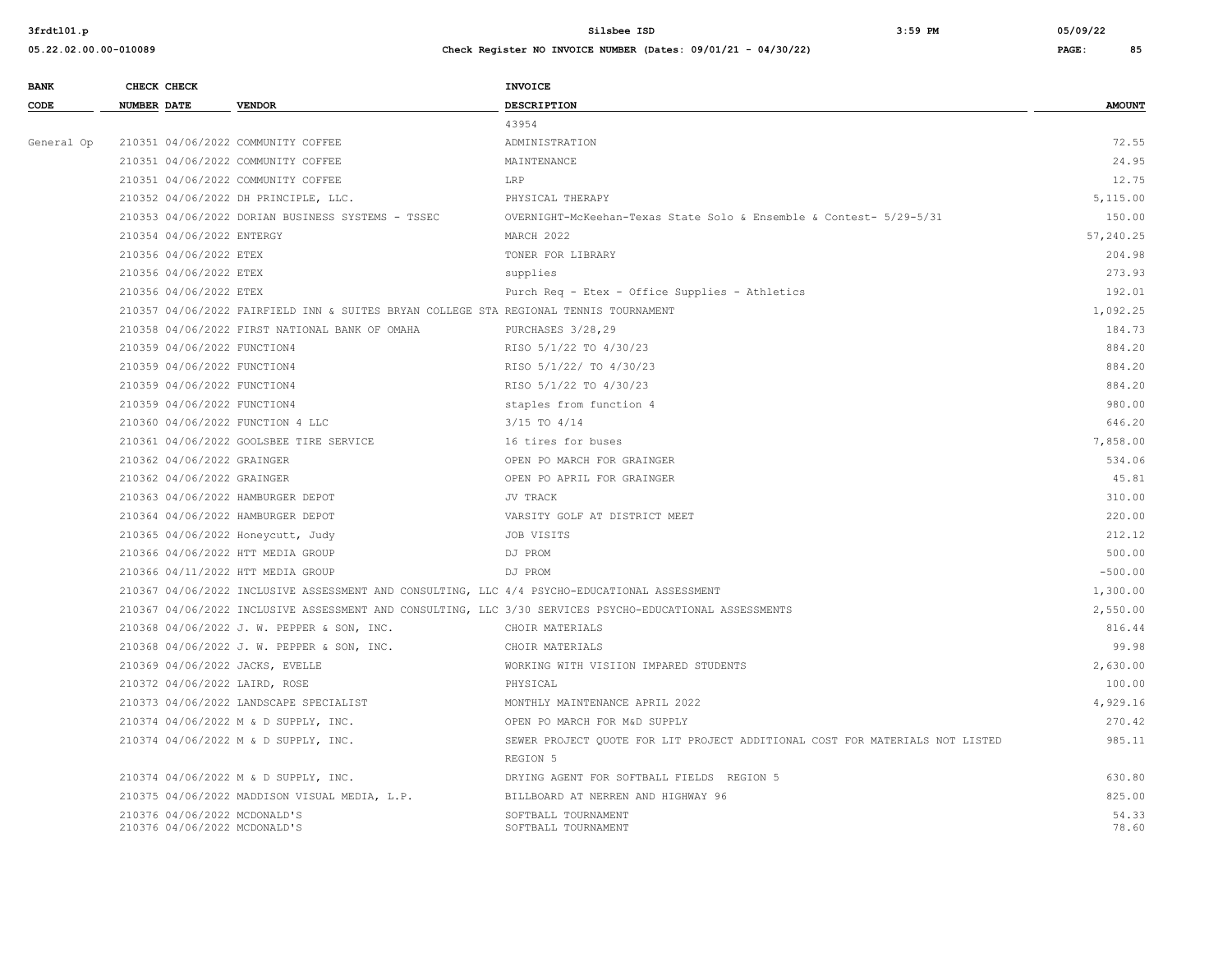| <b>BANK</b> | CHECK CHECK                   |                                                     | INVOICE                                                                     |                    |
|-------------|-------------------------------|-----------------------------------------------------|-----------------------------------------------------------------------------|--------------------|
| CODE        | <b>NUMBER DATE</b>            | <b>VENDOR</b>                                       | <b>DESCRIPTION</b>                                                          | <b>AMOUNT</b>      |
| General Op  |                               | 210377 04/06/2022 McKinney, Raymond                 | HOMEBOUND                                                                   | 18.95              |
|             |                               | 210377 04/06/2022 McKinney, Raymond                 | HOMEBOUND                                                                   | 14.63              |
|             |                               | 210379 04/06/2022 MONTALVO, CARLOS II               | SOFTBALL TOTAL 3 HOURS AND BASEBALL TOTAL 7.5 HOURS                         | 472.50             |
|             |                               | 210380 04/06/2022 MOORE, CATHERINE                  | SES TO SPINDLETOP                                                           | 9.06               |
|             |                               | 210381 04/06/2022 MUNRO'S UNIFORM SERVICE           | MAINTENANCE                                                                 | 877.69             |
|             |                               | 210383 04/06/2022 O'REILLY AUTOMOTIVE               | Monthly P O March                                                           | 402.57             |
|             |                               | 210384 04/06/2022 O'REILLY AUTOMOTIVE               | OPEN PO MARCH FOR O'REILLY AUTO                                             | 54.51              |
|             |                               | 210386 04/06/2022 PARKER BUSINESS FORMS             | large check                                                                 | 75.00              |
|             |                               | 210389 04/06/2022 PARKER LUMBER - SILSBEE           | Monthly P O March                                                           | 119.38             |
|             |                               | 210390 04/06/2022 PAYNE'S WRECKER SERVICE, INC.     | TOW VEHICLE TO MAINTENANCE                                                  | 85.00              |
|             | 210391 04/06/2022 PERRY, AMY  |                                                     | HOMEBOUND                                                                   | 3.28               |
|             | 210391 04/06/2022 PERRY, AMY  |                                                     | HOMEBOUND                                                                   | 70.43              |
|             |                               | 210392 04/06/2022 PINEY WOODS SANITATION            | $4/1$ TO $4/30$                                                             | 70.00              |
|             |                               | 210394 04/06/2022 REGION V EDUCATION SERVICE CENTER | **DO NOT INVOICE PRIOR TO 09/01/2021** REGION 5 NEWSELA CERTIFIED EDUCATOR: | 85.00              |
|             |                               |                                                     | SECONDARY EDUCATORS ERICA CUSTER SESSION# 367009 DECEMBER 14, 2021          |                    |
|             |                               | 210394 04/06/2022 REGION V EDUCATION SERVICE CENTER | Superintendent's Secretaries Quarterly Meeting                              | 25.00              |
|             |                               | 210394 04/06/2022 REGION V EDUCATION SERVICE CENTER | REGION 5 JILL TARKINGTON TEACH LIKE A ROCK STAR \$75.00 SESSION# 392868     | 75.00              |
|             |                               |                                                     | $03/28/22$ 8-3:30                                                           |                    |
|             |                               | 210394 04/06/2022 REGION V EDUCATION SERVICE CENTER | REGION 5 WORKSHOPS                                                          | 25.00              |
|             |                               | 210394 04/06/2022 REGION V EDUCATION SERVICE CENTER | reg v training CEP and Financial Report                                     | 20.00              |
|             | 210396 04/06/2022 Scott, Ruby |                                                     | MCKEEHAN TO WOS                                                             | 20.00              |
|             |                               | 210397 04/06/2022 SHIRLEY COOK, HARDIN COUNTY TAC   | FOR BUS                                                                     | 83.75              |
|             |                               | 210398 04/06/2022 SILSBEE ISD FOOD SERVICES         | SHAC                                                                        | 60.00              |
|             |                               | 210398 04/06/2022 SILSBEE ISD FOOD SERVICES         | MAINTENANCE MEALS                                                           | 301.75             |
|             |                               | 210398 04/06/2022 SILSBEE ISD FOOD SERVICES         | MARCH 2022                                                                  | 192.75             |
|             |                               | 210398 04/06/2022 SILSBEE ISD FOOD SERVICES         | 3/21 FOUNDATION PRESENTATION                                                | 1,300.00           |
|             |                               | 210399 04/06/2022 Smart, Mindy                      | AREA CDE SHSU                                                               | 60.00              |
|             |                               | 210401 04/06/2022 SOUTHWEST BUILDING SYSTEMS        | SBS FIRE ALARM INSPECTIONS SCHOOL BID LIST                                  | 1,886.00           |
|             |                               | 210401 04/06/2022 SOUTHWEST BUILDING SYSTEMS        | 2ND QUARTER MONITORING FEES                                                 | 300.00             |
|             | 210402 04/06/2022 TASB, INC.  |                                                     | TASB Training CEC Sherrie Taylor                                            | 135.00             |
|             | 210403 04/06/2022 TASBO       |                                                     | OVERNIGHT-Shree Welborn-2/28-3/1-TASBO                                      | 370.00             |
|             |                               | 210404 04/06/2022 TEXAS STATE FLORISTS' ASSOCIATION | FLORAL CERTIFICATION                                                        | 750.00             |
|             |                               | 210404 04/06/2022 TEXAS STATE FLORISTS' ASSOCIATION | CERTIFICATION EXAM                                                          | 350.00             |
|             |                               | 210404 04/06/2022 TEXAS STATE FLORISTS' ASSOCIATION | FLORAL TESTING                                                              | 780.00             |
|             |                               | 210405 04/06/2022 THE KADES CORPORATION             | VARSITY TENNIS                                                              | 92.82              |
|             |                               | 210405 04/06/2022 THE KADES CORPORATION             | JV TENNIS DISTRICT                                                          | 69.67              |
|             |                               | 210406 04/06/2022 THOMAS A/C SUPPLY, INC.           | OPEN PO MARCH FOR THOMAS SUPPLY                                             | 900.00             |
|             | 210407 04/06/2022 Tiger Hut   | 210408 04/06/2022 U S POSTAL SERVICE                | SOFTBALL<br><b>METER</b>                                                    | 140.00<br>5,000.00 |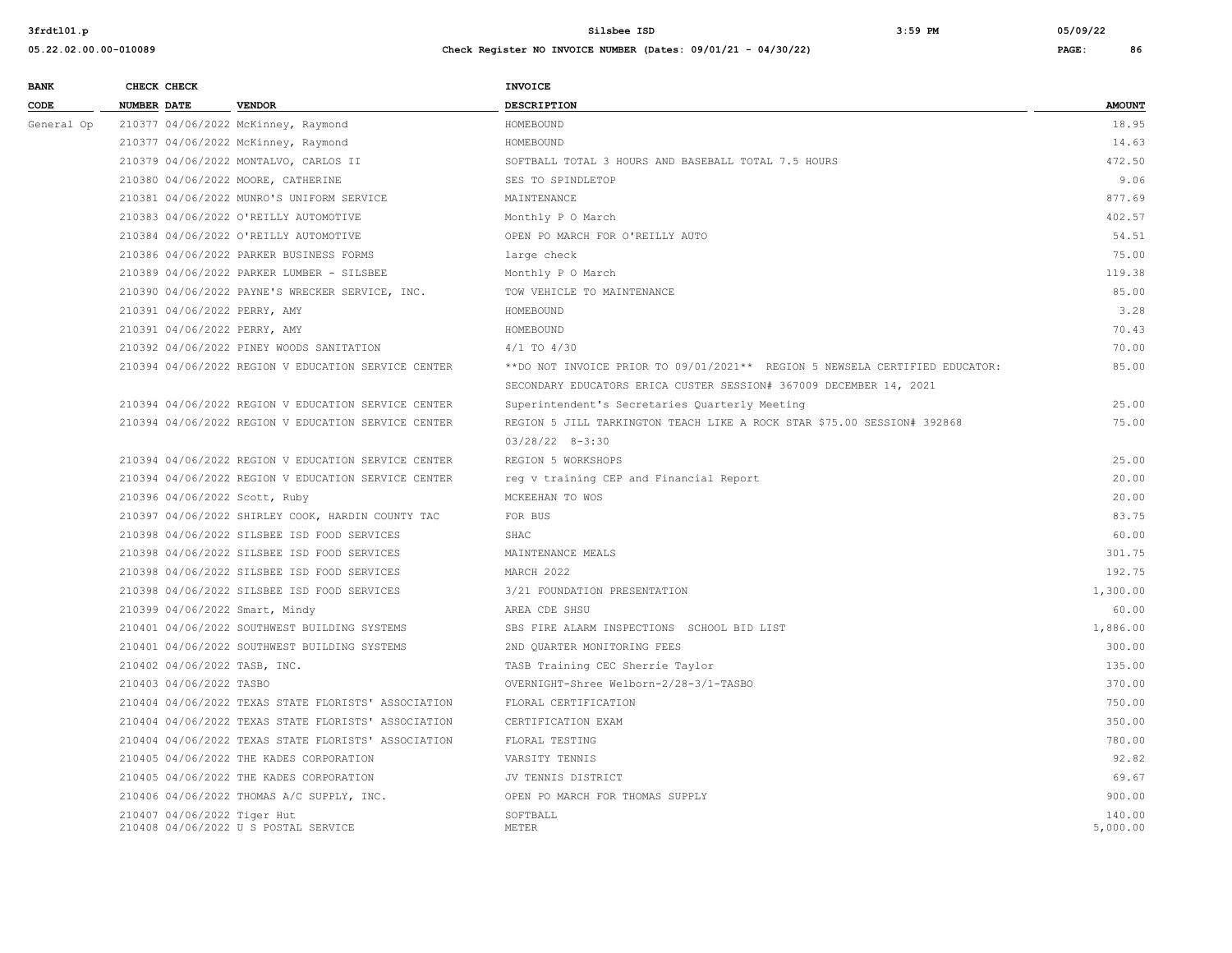| <b>BANK</b> |                    | CHECK CHECK                     |                                           | <b>INVOICE</b>                                                                |                  |
|-------------|--------------------|---------------------------------|-------------------------------------------|-------------------------------------------------------------------------------|------------------|
| CODE        | <b>NUMBER DATE</b> |                                 | <b>VENDOR</b>                             | <b>DESCRIPTION</b>                                                            | <b>AMOUNT</b>    |
| General Op  |                    |                                 | 210409 04/06/2022 Welch, Jennifer         | KATY ISD HORTICULTURE COMPETITION                                             | 140.00           |
|             |                    |                                 | 210410 04/06/2022 WILLIAM V MACGILL & CO. | Nurse supplies                                                                | 913.46           |
|             |                    |                                 | 210410 04/06/2022 WILLIAM V MACGILL & CO. | 4- adult AED pads 10- Vaseline gauze strips 1- Sure Temp Replacement Oral     | 63.65            |
|             |                    |                                 |                                           | Probes w/ well 2- LVN badge buddy, Vertical 3- RN badge buddy, vertical 5-PDI |                  |
|             |                    |                                 |                                           | Super Sani-Cloth Germicidal wipes Totaling Cost \$358.42                      |                  |
|             |                    | 210411 04/06/2022 WILLIS, SUSAN |                                           | OAP                                                                           | 10.00            |
|             |                    |                                 | 210411 04/06/2022 WILLIS, SUSAN           | SES TO SPINDLETOP                                                             | 10.00            |
|             |                    |                                 | 210412 04/06/2022 ZONAR SYSTEMS, INC.     | $4/1$ TO $4/30$                                                               | 1,629.00         |
|             |                    | 210413 04/13/2022 ABM           |                                           | REPUBLICAN WOMEN AT MS                                                        | 72.00            |
|             |                    |                                 | 210414 04/13/2022 ADORAMA INC.            | science supplies Buy Board 661-22                                             | 140.27           |
|             |                    |                                 | 210415 04/13/2022 ALERT SERVICES          | Purch Req - Alert Services - Cups and spigot                                  | 740.20           |
|             |                    |                                 | 210417 04/13/2022 AMAZON CAPITAL SERVICES | supplies                                                                      | 25.98            |
|             |                    |                                 | 210417 04/13/2022 AMAZON CAPITAL SERVICES | RTI READING SUPPLIES                                                          | 367.80           |
|             |                    |                                 | 210417 04/13/2022 AMAZON CAPITAL SERVICES | RTI Math Supplies                                                             | 526.74           |
|             |                    |                                 | 210417 04/13/2022 AMAZON CAPITAL SERVICES | Fluorescent light Diffuser covers for Ms. Moulder's room                      | 47.99            |
|             |                    |                                 | 210417 04/13/2022 AMAZON CAPITAL SERVICES | supplies for bus barn                                                         | 115.38           |
|             |                    |                                 | 210417 04/13/2022 AMAZON CAPITAL SERVICES | counselor supplies                                                            | 49.60            |
|             |                    |                                 | 210417 04/13/2022 AMAZON CAPITAL SERVICES | shatter dreams supplies                                                       | 44.97            |
|             |                    |                                 | 210417 04/13/2022 AMAZON CAPITAL SERVICES | supplies                                                                      | 299.00           |
|             |                    |                                 | 210417 04/13/2022 AMAZON CAPITAL SERVICES | AMAZON FAMILY STEM NIGHT SUPPLIES                                             | 179.65           |
|             |                    |                                 | 210417 04/13/2022 AMAZON CAPITAL SERVICES | retirement gifts for two employees. We will reimburse from the activity fund  | 279.98           |
|             |                    |                                 |                                           | once the items come in                                                        |                  |
|             |                    |                                 | 210417 04/13/2022 AMAZON CAPITAL SERVICES | air purifier                                                                  | 799.96           |
|             |                    |                                 | 210417 04/13/2022 AMAZON CAPITAL SERVICES | memorial gift                                                                 | 30.49            |
|             |                    |                                 | 210418 04/13/2022 ARTIC BITES, LLC        | Testing supplies-BiteR-Sole Source Bite-R replacement Kit                     | 118.60           |
|             |                    |                                 | 210419 04/13/2022 AT&T LONG DISTANCE      | APR 3 TO MAY 02                                                               | 32.90            |
|             |                    |                                 | 210420 04/13/2022 AUER, EMILLIE           | CNA EXAM PASSED                                                               | 125.00           |
|             |                    |                                 | 210421 04/13/2022 BAILEY, THERESA         | SOFTBALL                                                                      | 155.00           |
|             |                    | 210422 04/13/2022 BALFOUR       |                                           | 2022 BOYS BASKEETBALL MEDALS                                                  | 242.00           |
|             |                    | 210423 04/13/2022 BEARCOM       |                                           | microphones/earpieces for the radio for admin staff                           | 166.47           |
|             |                    |                                 | 210424 04/13/2022 BODENSTEINER, JOHN      | HOMEBOUND                                                                     | 50.19            |
|             |                    |                                 | 210425 04/13/2022 Brooks, Tricia          | REGION V WORKSHOP                                                             | 25.62            |
|             |                    |                                 | 210426 04/13/2022 BSN SPORTS              | HOME PLATE BASES SET OF 3 REGION 5                                            | 63.59            |
|             |                    |                                 | 210427 04/13/2022 BURGERS OF BEAUMONT     | 3/28 MEALS BOYS GOLF                                                          | 29.67            |
|             |                    |                                 | 210427 04/13/2022 BURGERS OF BEAUMONT     | 3/29 MEALS BOYS GOLF                                                          | 26.05            |
|             |                    |                                 | 210428 04/13/2022 BURGERWORKS, INC.       | <b>BASEBALL</b>                                                               | 159.50           |
|             |                    |                                 | 210429 04/13/2022 CENTERPOINT ENERGY      | $3/3$ TO $3/31$                                                               | 67.69            |
|             |                    |                                 | 210429 04/13/2022 CENTERPOINT ENERGY      | $3/3$ TO $3/31$                                                               | 378.42<br>976.46 |
|             |                    |                                 | 210429 04/13/2022 CENTERPOINT ENERGY      | 3/3 TO 3/31                                                                   |                  |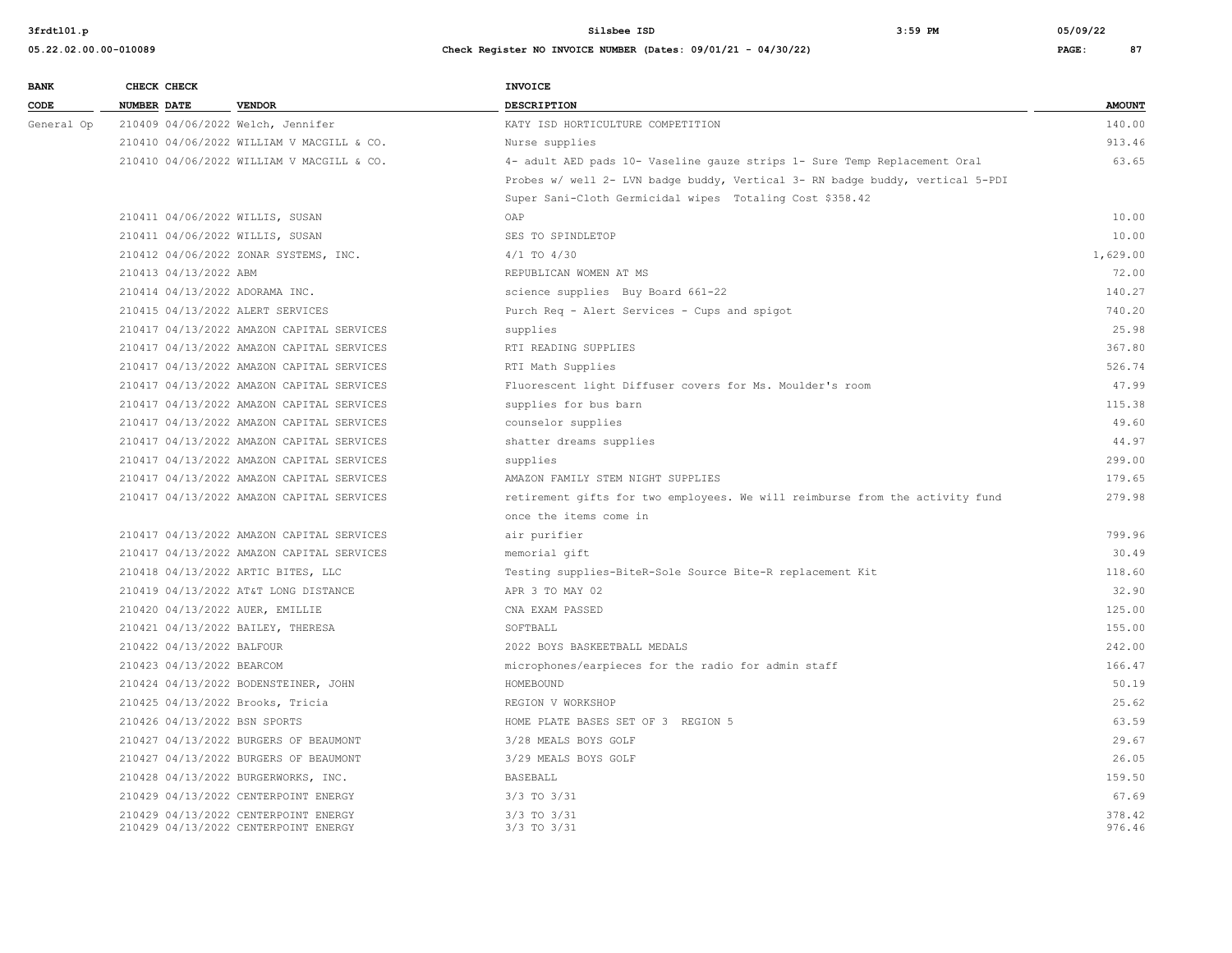| <b>BANK</b> | CHECK CHECK |                             |                                                                      | <b>INVOICE</b>                                                                  |                  |
|-------------|-------------|-----------------------------|----------------------------------------------------------------------|---------------------------------------------------------------------------------|------------------|
| CODE        | NUMBER DATE |                             | <b>VENDOR</b>                                                        | DESCRIPTION                                                                     | <b>AMOUNT</b>    |
| General Op  |             |                             | 210429 04/13/2022 CENTERPOINT ENERGY                                 | 3/3 TO 3/31                                                                     | 228.67           |
|             |             |                             | 210429 04/13/2022 CENTERPOINT ENERGY                                 | 3/3 TO 3/31                                                                     | 178.79           |
|             |             |                             | 210429 04/13/2022 CENTERPOINT ENERGY                                 | 3/3 TO 3/31                                                                     | 56.35            |
|             |             |                             | 210430 04/13/2022 CHALK'S TRUCK PARTS, INC.                          | April Monthly P O                                                               | 69.82            |
|             |             |                             | 210431 04/13/2022 CHAPMAN VENDING                                    | WATER TOWER DISPENSER                                                           | 35.00            |
|             |             |                             | 210432 04/13/2022 CHICK-FIL-A                                        | VARSITY TENNIS                                                                  | 120.71           |
|             |             |                             | 210433 04/13/2022 CITY OF SILSBEE                                    | $3/6$ to $4/6$                                                                  | 162.60           |
|             |             |                             | 210433 04/13/2022 CITY OF SILSBEE                                    | $3/6$ to $4/6$                                                                  | 145.67           |
|             |             |                             | 210433 04/13/2022 CITY OF SILSBEE                                    | $3/6$ to $4/6$                                                                  | 32.50            |
|             |             |                             | 210434 04/13/2022 COMMUNITY COFFEE                                   | HIGH SCHOOL                                                                     | 388.50           |
|             |             |                             | 210435 04/13/2022 COWARD, JUDY                                       | SIGHT READING CONTEST & REHEARSALS                                              | 200.00           |
|             |             |                             | 210436 04/13/2022 DH PRINCIPLE, LLC.                                 | PHYSICAL THERAPY 3/3 TO 3/30                                                    | 4,254.75         |
|             |             |                             | 210437 04/13/2022 EAST CHAMBERS ATHLETIC BOOSTER CLUB                | MEALS TRACK MEET                                                                | 320.00           |
|             |             | 210438 04/13/2022 EDUPHORIA |                                                                      | Eduphoria Suite Subscription minus Aware                                        | 5,940.00         |
|             |             |                             | 210439 04/13/2022 ELITE CARD PAYMENT CENTER                          | EXTRA EXPENSE FOR HOTEL Basketball Boys Regional Tournament-March 4&5-Lufkin Tx | 1,076.39         |
|             |             |                             | 210439 04/13/2022 ELITE CARD PAYMENT CENTER                          | $3/4$ to $3/23$                                                                 | 6,230.06         |
|             |             | 210440 04/13/2022 ETEX      |                                                                      | Monthly P O March                                                               | 56.58            |
|             |             | 210440 04/13/2022 ETEX      |                                                                      | English supplies                                                                | 233.97           |
|             |             | 210440 04/13/2022 ETEX      |                                                                      | ETEX OFFICE SUPPLY FED OFFICE SUPPLIES                                          | 226.02           |
|             |             | 210440 04/13/2022 ETEX      |                                                                      | ETEX OFFICE SUPPLY HR SUPPLIES                                                  | 181.06           |
|             |             | 210440 04/13/2022 ETEX      |                                                                      | ETEX CURRICULUM SUPPLIES                                                        | 208.84           |
|             |             | 210440 04/13/2022 ETEX      |                                                                      | READING RTI SUPPLIES                                                            | 124.95           |
|             |             | 210440 04/13/2022 ETEX      |                                                                      | libary supplies                                                                 | 1,158.78         |
|             |             |                             | 210441 04/13/2022 FOLLETT CONTENT SOLUTIONS LLC                      | library supplies                                                                | 1,920.05         |
|             |             |                             | 210441 04/13/2022 FOLLETT CONTENT SOLUTIONS LLC                      | library supplies                                                                | 645.88           |
|             |             |                             | 210442 04/13/2022 FORSE, PENNY                                       | FOOD SERVICE MIDDLE SCHOOL SUMMER                                               | 32.86            |
|             |             |                             | 210443 04/13/2022 FOWLER, KENZIE                                     | CNA EXAM PASSED                                                                 | 125.00           |
|             |             |                             | 210444 04/13/2022 GATLIN, ROY                                        | OVERNIGHT-Roy Gatlin/Radi Verrett-University of Texas-San Antonio-UTSA Spring   | 213.71           |
|             |             |                             |                                                                      | Practice & Meeting-3/31-4/2                                                     |                  |
|             |             | 210445 04/13/2022 GRAINGER  |                                                                      | OPEN PO APRIL FOR GRAINGER                                                      | 175.90           |
|             |             | 210445 04/13/2022 GRAINGER  |                                                                      | OPEN PO APRIL FOR GRAINGER                                                      | 135.48           |
|             |             | 210445 04/13/2022 GRAINGER  |                                                                      | OPEN PO APRIL FOR GRAINGER                                                      | 144.52           |
|             |             | 210445 04/13/2022 GRAINGER  |                                                                      | OPEN PO APRIL FOR GRAINGER                                                      | 13.90            |
|             |             | 210445 04/13/2022 GRAINGER  |                                                                      | OPEN PO APRIL FOR GRAINGER                                                      | 77.08            |
|             |             |                             | 210446 04/13/2022 GREEN, ELIZABETH                                   | OVERTON FEEDYARD                                                                | 80.00            |
|             |             |                             | 210447 04/13/2022 GUARDTECH PEST MANAGEMENT, INC.                    | OPEN PO APRIL FOR GUARDTECH                                                     | 166.00           |
|             |             |                             | 210448 04/13/2022 HARDIN COUNTY YOUTH PROJECT                        | CHICKEN & TURKEY                                                                | 20.00            |
|             |             |                             | 210449 04/13/2022 HARMON, JAKAYLA<br>210450 04/13/2022 HATCHER, GREG | CNA EXAM PASSED<br><b>BASEBALL</b>                                              | 125.00<br>155.00 |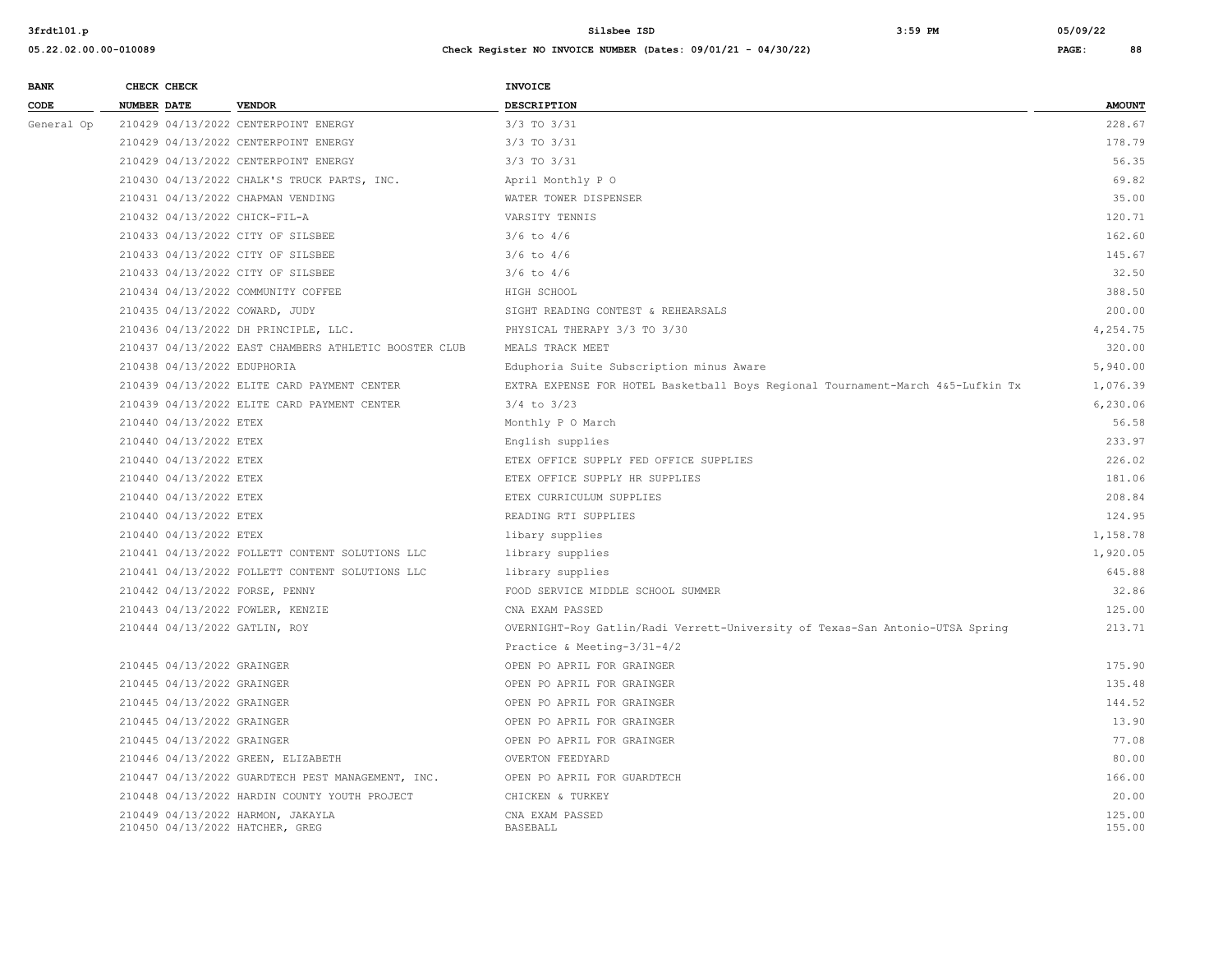| <b>BANK</b> | CHECK CHECK        |                            |                                                         | <b>INVOICE</b>                                                                 |               |
|-------------|--------------------|----------------------------|---------------------------------------------------------|--------------------------------------------------------------------------------|---------------|
| CODE        | <b>NUMBER DATE</b> |                            | <b>VENDOR</b>                                           | <b>DESCRIPTION</b>                                                             | <b>AMOUNT</b> |
| General Op  |                    |                            | 210451 04/13/2022 HOLIDAYS 'N TRAVEL                    | OVERNIGHT-Michelle Weichart/Kathryn Bardell-National Leadership Conference-San | 6,740.00      |
|             |                    |                            |                                                         | Diego, California-6/27-7/5                                                     |               |
|             |                    |                            | 210452 04/13/2022 IMAGINE LEARNING, LLC                 | IS TEACHING PER SEMESTER COURSE (18 WEEKS) MARCH 2022                          | 275.00        |
|             |                    |                            | 210453 04/13/2022 IMAGINE LEARNING, LLC                 | IS TEACHING PER SEMESTER 18 WEEKS- APRIL 2022                                  | 5,775.00      |
|             |                    |                            | 210454 04/13/2022 INTEGRATED SYSTEMS CORP.              | MAY 2022 THROUGH APRIL 2023                                                    | 11,800.00     |
|             |                    | 210455 04/13/2022 INTERKAL |                                                         | 12" BURGANDY REPLACEMENT SEATS FOR HIGH SCHOOL GYM                             | 710.00        |
|             |                    |                            | 210456 04/13/2022 INTERSTATE BILLING SERVICE, INC.      | April Monthly P O                                                              | 70.96         |
|             |                    |                            | 210458 04/13/2022 J. W. PEPPER & SON, INC.              | choir supplies                                                                 | 140.96        |
|             |                    |                            | 210459 04/13/2022 JASON MILLER CONCESSIONS              | TRACK MEET                                                                     | 462.00        |
|             |                    |                            | 210460 04/13/2022 LAMAR COMPANIES                       | BILLBOARD HWY 327                                                              | 450.00        |
|             |                    |                            | 210461 04/13/2022 LEAD4WARD LLC.                        | LEAD4WARD VIRTUAL CONFERENCE C WHITEHEAD SHS RAELEIGH FREEMAN, COLE BURRUS,    | 245.00        |
|             |                    |                            |                                                         | PEGGY BURNTHORN, AND JAMIE DECORTE FEBRUARY 2022                               |               |
|             |                    |                            | 210462 04/13/2022 MARBLE, JOHN                          | DJ PROM                                                                        | 500.00        |
|             |                    |                            | 210463 04/13/2022 MARK'S PLUMBING                       | zurn faucets and covers for high school and baseball complex buy board 657-21  | 349.56        |
|             |                    |                            | 210464 04/13/2022 McKinney, Raymond                     | HOMEBOUND                                                                      | 18.95         |
|             |                    |                            | 210465 04/13/2022 MCMILLAN GLASS AND DOOR               | OPEN PO APRIL FOR MCMILLIAN GLASS                                              | 218.63        |
|             |                    |                            | 210465 04/13/2022 MCMILLAN GLASS AND DOOR               | OPEN PO APRIL FOR MCMILLIAN GLASS                                              | 116.02        |
|             |                    |                            | 210466 04/13/2022 MIGHTY OF SOUTHEAST TEXAS             | 55 Gallon drums of Oil for Suburban's                                          | 1,538.40      |
|             |                    |                            | 210467 04/13/2022 NOVROZSKY'S                           | SOFTBALL 3/28                                                                  | 205.15        |
|             |                    |                            | 210468 04/13/2022 OVERDRIVE, INC.                       | library supplies                                                               | 7,400.00      |
|             |                    |                            | 210469 04/13/2022 PARKER LUMBER - SILSBEE               | MATERIAL NEEDED TO REBUILD WHEELCHAIR RAMP THAT WAS REMOVED FROM MIDDLE SCHOOL | 960.70        |
|             |                    |                            |                                                         | HAND PO 43956                                                                  |               |
|             |                    |                            | 210469 04/13/2022 PARKER LUMBER - SILSBEE               | OPEN PO MARCH FOR PARKER LUMBER                                                | 1,434.01      |
|             |                    |                            | 210470 04/13/2022 PEREZ, CHARLES A.                     | SOFTBALL                                                                       | 155.00        |
|             |                    |                            | 210472 04/13/2022 POWELL LAW GROUP, LLP                 | GENERAL MATTERSS                                                               | 3,847.50      |
|             |                    |                            | 210473 04/13/2022 REGION V EDUCATION SERVICE CENTER     | REGION 5 DRIVING ACHIEVEMENT SESSION #392672 YOUNGBLOOD AND CUSTER             | 75.00         |
|             |                    |                            | 210473 04/13/2022 REGION V EDUCATION SERVICE CENTER     | REGION 5 DRIVING ACHIEVEMENT SESSION #392672 YOUNGBLOOD AND CUSTER             | 75.00         |
|             |                    |                            | 210475 04/13/2022 Scott, Ruby                           | ELEM TO JULIE ROGERS                                                           | 9.95          |
|             |                    |                            | 210476 04/13/2022 SEW MUCH STUFF BY HEATHER             | KING & QUEEN                                                                   | 100.00        |
|             |                    |                            | 210477 04/13/2022 SIMS, GREG                            | BASEBALL                                                                       | 155.00        |
|             |                    |                            | 210478 04/13/2022 SMITH, ROBERT                         | SCHOOL CREDIT CARD DID NOT WORK HAD TO USE PERSONAL CARD FOR FUEL              | 92.39         |
|             |                    |                            | 210479 04/13/2022 SMITH, RUBY                           | CNA EXAM PASSED                                                                | 125.00        |
|             |                    |                            | 210481 04/13/2022 SOUTHWEST FOODSERVICE EXCELLENCE, LLC | MARCH 2022                                                                     | 103,682.88    |
|             |                    |                            | 210482 04/13/2022 SWICEGOOD MUSIC COMPANY               | OPEN PO FOR REPAIRS                                                            | 125.00        |
|             |                    |                            | 210482 04/13/2022 SWICEGOOD MUSIC COMPANY               | OPEN PO FOR MUSIC AND SUPPLIES                                                 | 14.40         |
|             |                    |                            | 210483 04/13/2022 SYNCB/AMAZON                          | headphones for 504 students to use for counselors                              | 13.98         |
|             |                    | 210484 04/13/2022 TABC     |                                                         | OVERNIGHT-Joe Sigler, Ira Brooks, Dareon Gilder, Deborah Haynes-TABC Clinic,   | 420.00        |
|             |                    |                            | 210485 04/13/2022 TASB, INC.                            | San Antonio-5/19-5/21<br>SHARS BILLING FOR MARCH                               | 1,116.72      |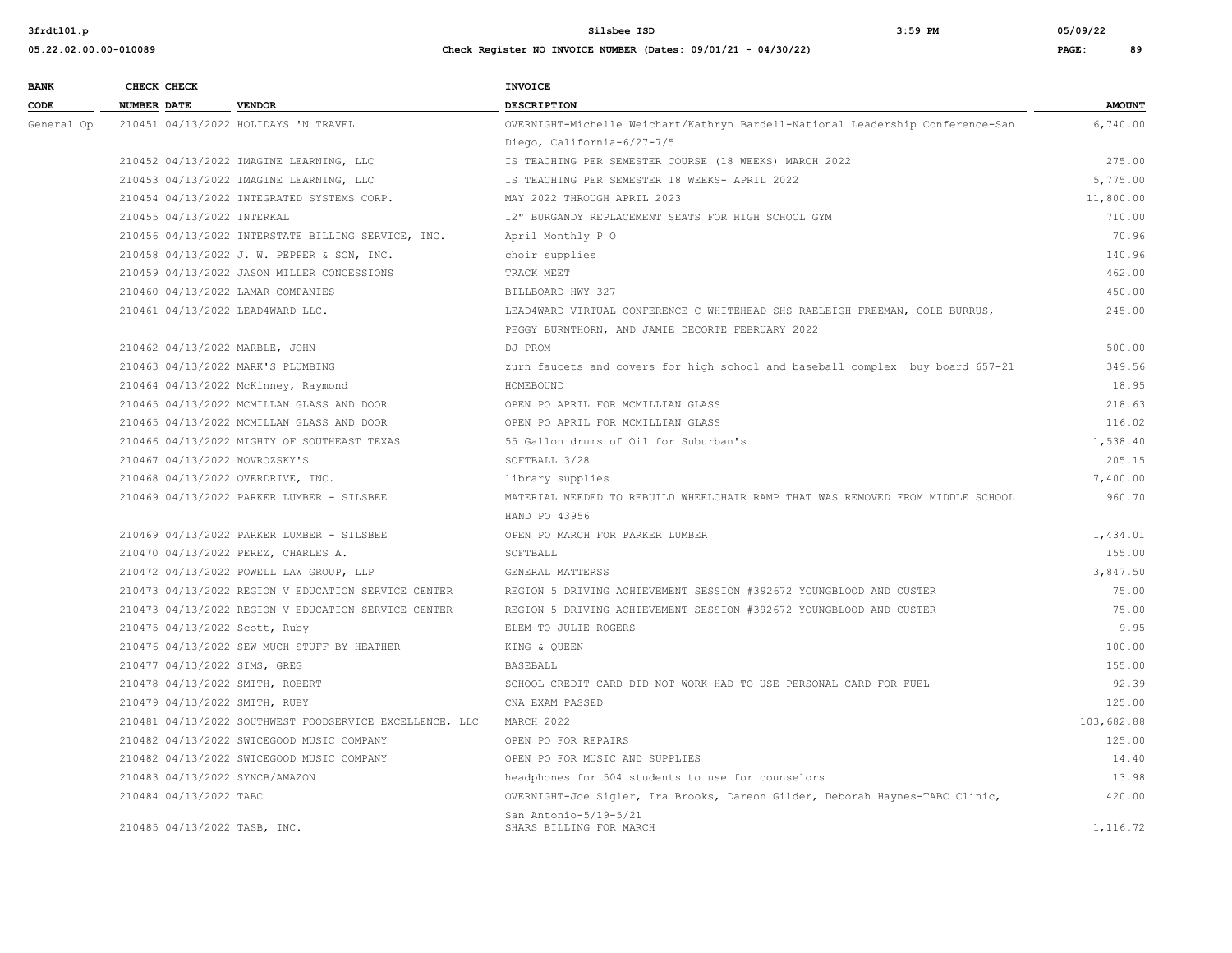| <b>BANK</b> |                    | CHECK CHECK                |                                                          | <b>INVOICE</b>                                                                                                                       |               |
|-------------|--------------------|----------------------------|----------------------------------------------------------|--------------------------------------------------------------------------------------------------------------------------------------|---------------|
| CODE        | <b>NUMBER DATE</b> |                            | <b>VENDOR</b>                                            | DESCRIPTION                                                                                                                          | <b>AMOUNT</b> |
| General Op  |                    |                            | 210486 04/13/2022 TEXAS DEPARTMENT OF PUBLIC SAFETY      | $2/1$ TO $2/28$                                                                                                                      | 11.00         |
|             |                    |                            | 210487 04/13/2022 THE KADES CORPORATION                  | VARSITY TENNIS                                                                                                                       | 109.37        |
|             |                    |                            | 210487 04/13/2022 THE KADES CORPORATION                  | VARSITY TENNIS                                                                                                                       | 93.10         |
|             |                    |                            | 210488 04/13/2022 THOMAS BUS GULF COAST                  | Monthly P O March                                                                                                                    | 30.81         |
|             |                    | 210489 04/13/2022 THSCA    |                                                          | OVERNIGHT-Randy Smith and Football staff-THSCA Coaching School-San Antonio-                                                          | 2,710.00      |
|             |                    |                            |                                                          | July 17-19                                                                                                                           |               |
|             |                    |                            | 210490 04/13/2022 TOTAL SPECIAL EDUCATION SOLUTIONS, LLC | FULL EVALUATION                                                                                                                      | 5,000.00      |
|             |                    |                            | 210491 04/13/2022 TSNAA REGISTRATION                     | TX School Nurse Administrators-Lubbock, TX -6/2-6/5                                                                                  | 280.00        |
|             |                    |                            | 210492 04/13/2022 TURNAROUND SCHOOLS, INC                | NO EXCUSES UNIVERSITY BOOKS                                                                                                          | 211.60        |
|             |                    |                            | 210493 04/13/2022 VERRETT, RADI                          | OVERNIGHT-Roy Gatlin/Radi Verrett-University of Texas-San Antonio-UTSA Spring                                                        | 100.96        |
|             |                    |                            |                                                          | Practice & Meeting- $3/31-4/2$                                                                                                       |               |
|             |                    |                            | 210494 04/13/2022 WEICHERT, MICHELLE                     | OVERNIGHT-Michelle Weichart/Katy Bardell-FCCLA State Competition-47-4/9                                                              | 176.55        |
|             |                    | 210495 04/13/2022 WEX BANK |                                                          | FUEL PURCHASES                                                                                                                       | 119.43        |
|             |                    |                            | 210496 04/13/2022 WHITE, DAJIA                           | CNA EXAM PASSED                                                                                                                      | 125.00        |
|             |                    |                            | 210497 04/13/2022 WILLIS, SUSAN                          | MS TO GROVES MS                                                                                                                      | 8.59          |
|             |                    |                            | 210498 04/20/2022 BEAUMONT ISD                           | RDSPD SPRING 2020, OCTOBER 2019 PEIMS SNAPSHOP, BI ANNUAL BILLING                                                                    | 43,299.50     |
|             |                    |                            | 210499 04/20/2022 CITY OF SILSBEE                        | $3/13$ to $4/13$                                                                                                                     | 1,836.14      |
|             |                    |                            | 210501 04/20/2022 COMFORT SUITES                         | overnight-Kathryn McKeehan-SFASU-UIL Academic Regional Meet-4/22-4/23                                                                | 612.48        |
|             |                    |                            | 210502 04/20/2022 COMMUNITY COFFEE                       | SES 3/30                                                                                                                             | 178.85        |
|             |                    |                            | 210503 04/20/2022 DAVENPORT, KENNETH                     | BOARD MEETING TOTAL 4.5 HOURS                                                                                                        | 202.50        |
|             |                    |                            | 210503 04/20/2022 DAVENPORT, KENNETH                     | BASEBALL TOTAL 5.5 HOURS                                                                                                             | 247.50        |
|             |                    |                            | 210504 04/20/2022 DE LAGE LANDEN PUBLIC FINANCE          | $4/5$ to $5/4$                                                                                                                       | 4,367.62      |
|             |                    |                            | 210504 04/20/2022 DE LAGE LANDEN PUBLIC FINANCE          | $4/5$ to $5/4$                                                                                                                       | 14,081.20     |
|             |                    |                            | 210505 04/20/2022 ESCO INSTITUTE, LTD.                   | student exams                                                                                                                        | 100.00        |
|             |                    | 210506 04/20/2022 ETEX     |                                                          | Office Supplies                                                                                                                      | 144.44        |
|             |                    | 210506 04/20/2022 ETEX     |                                                          | chair                                                                                                                                | 199.99        |
|             |                    |                            | 210507 04/20/2022 EXXON MOBIL                            | MARCH                                                                                                                                | 1,346.25      |
|             |                    |                            | 210508 04/20/2022 FOUNDATION INNOVATION, LLC.            | MARCH                                                                                                                                | 2,221.80      |
|             |                    |                            | 210509 04/20/2022 FUNCTION 4 LLC                         | $4/15$ to $5/14$                                                                                                                     | 646.20        |
|             |                    | 210510 04/20/2022 GRAINGER |                                                          | OPEN PO APRIL FOR GRAINGER                                                                                                           | 209.68        |
|             |                    |                            | 210511 04/20/2022 GUARDTECH PEST MANAGEMENT, INC.        | OPEN PO APRIL FOR GUARDTECH                                                                                                          | 166.00        |
|             |                    |                            | 210512 04/20/2022 HAMPTON INN & SUITES MOUNT PLEASANT    | OVERNIGHT-Tricia Brooks-ESSER Compliance Workshop-Pittsburg, TX -4/26-4/27                                                           | 115.56        |
|             |                    |                            | 210514 04/20/2022 JONES SCHOOL SUPPLY CO., INC.          | Awards for award day. Once the PO is issued we will order them.                                                                      | 494.81        |
|             |                    |                            | 210515 04/20/2022 LEAD 4WARD                             | LEAD4WARD VIRTUAL CONFERENCE C WHITEHEAD SMS KALI SMITH, DEEANNA GRAY, CHRISTI                                                       | 245.00        |
|             |                    |                            |                                                          | BURRIS, CASEY SUNDGREN, AND SUZANNE LILES FEB 2022                                                                                   |               |
|             |                    |                            | 210515 04/20/2022 LEAD 4WARD                             | LEAD4WARD VIRTUAL CONFERENCE C WHITEHEAD SMS KALI SMITH, DEEANNA GRAY, CHRISTI                                                       | 245.00        |
|             |                    |                            |                                                          | BURRIS, CASEY SUNDGREN, AND SUZANNE LILES FEB 2022                                                                                   |               |
|             |                    |                            | 210515 04/20/2022 LEAD 4WARD                             | LEAD4WARD VIRTUAL CONFERENCE C WHITEHEAD SMS KALI SMITH, DEEANNA GRAY, CHRISTI<br>BURRIS, CASEY SUNDGREN, AND SUZANNE LILES FEB 2022 | 245.00        |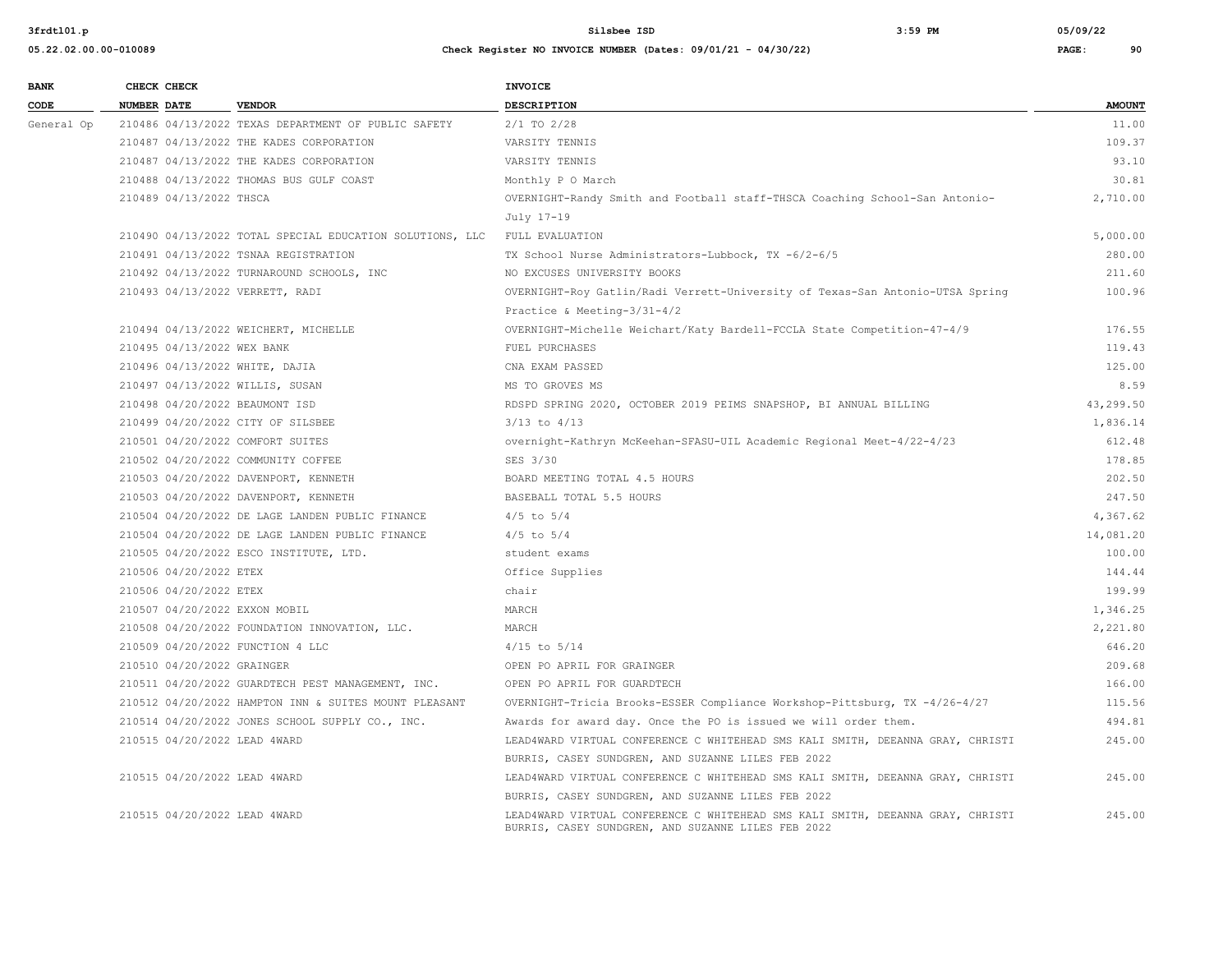| <b>BANK</b> | CHECK CHECK                       |                                                          | <b>INVOICE</b>                                                              |               |
|-------------|-----------------------------------|----------------------------------------------------------|-----------------------------------------------------------------------------|---------------|
| CODE        | <b>NUMBER DATE</b>                | <b>VENDOR</b>                                            | DESCRIPTION                                                                 | <b>AMOUNT</b> |
| General Op  |                                   | 210516 04/20/2022 McKeehan, Kathryn                      | overnight-Kathryn McKeehan-SFASU-UIL Academic Regional Meet-4/22-4/23       | 380.00        |
|             | 210517 04/20/2022 MOTT SUPPLY     |                                                          | April Monthly P O                                                           | 4.49          |
|             | 210518 04/20/2022 NEFF BROTHERS   |                                                          | tow bus from Silsbee ISD Trans. to Thomas bus in Houston                    | 825.00        |
|             |                                   | 210519 04/20/2022 OMNI FORT WORTH HOTEL                  | OVERNIGHT-Judy Leleux-Texas Library Association Annual                      | 1,042.94      |
|             |                                   |                                                          | Conference-4/25/22-4/28/22                                                  |               |
|             |                                   | 210520 04/20/2022 OMNI FORT WORTH HOTEL                  | OVERNIGHT-Kelly Smith-Texas Library Association Annual                      | 1,042.94      |
|             |                                   |                                                          | Conference-4/25/22-4/28/22                                                  |               |
|             |                                   | 210521 04/20/2022 OMNI FORT WORTH HOTEL                  | OVERNIGHT-Kem Sandifer-Texas Library Association Annual                     | 1,042.94      |
|             |                                   |                                                          | Conference-4/25/22-4/28/22                                                  |               |
|             |                                   | 210522 04/20/2022 PRO ENERGY PARTNERS, LLC               | MARCH                                                                       | 5,150.95      |
|             |                                   | 210523 04/20/2022 REGION V EDUCATION SERVICE CENTER      | certification class 20 hour                                                 | 105.00        |
|             |                                   | 210523 04/20/2022 REGION V EDUCATION SERVICE CENTER      | certification class 20 hour                                                 | 105.00        |
|             |                                   | 210523 04/20/2022 REGION V EDUCATION SERVICE CENTER      | certification class 20 hour                                                 | 105.00        |
|             |                                   | 210523 04/20/2022 REGION V EDUCATION SERVICE CENTER      | WORKSHOP APRIL 4, 2022                                                      | 75.00         |
|             | 210524 04/20/2022 ROBERT, BRAYLON |                                                          | AUDITORIUM TECH TOTAL 19 HOURS TIGERETTES                                   | 137.75        |
|             | 210525 04/20/2022 Scoggins, Marla |                                                          | OVERNIGHT-Catie Whitehead-Assessment for Learning: A Proven Strategy for    | 45.58         |
|             |                                   |                                                          | Closing the Achievement Gap-2/2-2/4 Teshauna Turk, Cindy Lindsey, Amy Hoke, |               |
|             |                                   |                                                          | Marla Scoggins, Amanda Pooler, Melanie Guidry                               |               |
|             | 210526 04/20/2022 Scott, Ruby     |                                                          | LRP TO JASPER                                                               | 10.00         |
|             |                                   | 210527 04/20/2022 SEW MUCH STUFF BY HEATHER              | EMB SOFTBALLS SENIOR NIGHT                                                  | 300.00        |
|             |                                   | 210529 04/20/2022 STATE & FEDERAL EDUCATION SERVICES LLC | billing cycle 4 of 4 CONSULTING SERVICES                                    | 5,136.00      |
|             | 210530 04/20/2022 TASBO           |                                                          | purchasing comp                                                             | 185.00        |
|             | 210530 04/20/2022 TASBO           |                                                          | TASBO training                                                              | 125.00        |
|             | 210530 04/20/2022 TASBO           |                                                          | TASBO training                                                              | 185.00        |
|             | 210531 04/20/2022 TCEA            |                                                          | OVERNIGHT-Kacie Hillin-Dallas, TX -TCEA Conv. & Expo-2/7-2/10               | 359.00        |
|             | 210532 04/20/2022 TEPSA           |                                                          | OVERNIGHT-Jennifer Dauriac-TEPSA Summer Conference-Round Rock, TX-6/7-6/10  | 538.00        |
|             |                                   | 210533 04/20/2022 TEXAS HIGH SCHOOL WELDING SERIES       | VIDOR HIGH SCHOOL                                                           | 720.00        |
|             |                                   | 210534 04/20/2022 TRANSFORMATIVE LEARNING LLC            | tsi workshop                                                                | 880.00        |
|             |                                   | 210535 04/20/2022 WASTEWATER TRANSPORT SERVICES, LLC     | LABOR TO TEST GREASE TRAPS FOR COMPLIANCE TESTING 2022 CHOICE PARTNERS      | 1,230.00      |
|             |                                   |                                                          | CONTRACT 21-018MR-03                                                        |               |
|             | 210536 04/25/2022 4 IMPRINT       |                                                          | Lunch Kits for Tigers Wellness                                              | 690.40        |
|             | 210537 04/25/2022 A-1 GLASS       |                                                          | windshield for bus 93                                                       | 476.14        |
|             |                                   | 210538 04/25/2022 ADVANCED SYSTEMS & ALARMS              | $5/1$ TO $5/31$                                                             | 70.00         |
|             |                                   | 210549 04/25/2022 AMAZON CAPITAL SERVICES                | AMAZON FAMILY STEM NIGHT SUPPLIES                                           | 21.89         |
|             |                                   | 210549 04/25/2022 AMAZON CAPITAL SERVICES                | Certificates for Awards Day                                                 | 37.94         |
|             |                                   | 210549 04/25/2022 AMAZON CAPITAL SERVICES                | Art supplies                                                                | 12.99         |
|             |                                   | 210549 04/25/2022 AMAZON CAPITAL SERVICES                | Art supplies                                                                | $-65.40$      |
|             |                                   | 210549 04/25/2022 AMAZON CAPITAL SERVICES                | STEM FAMILY NIGHT PRZ                                                       | 231.93        |
|             |                                   | 210549 04/25/2022 AMAZON CAPITAL SERVICES                | supplies                                                                    | 206.50        |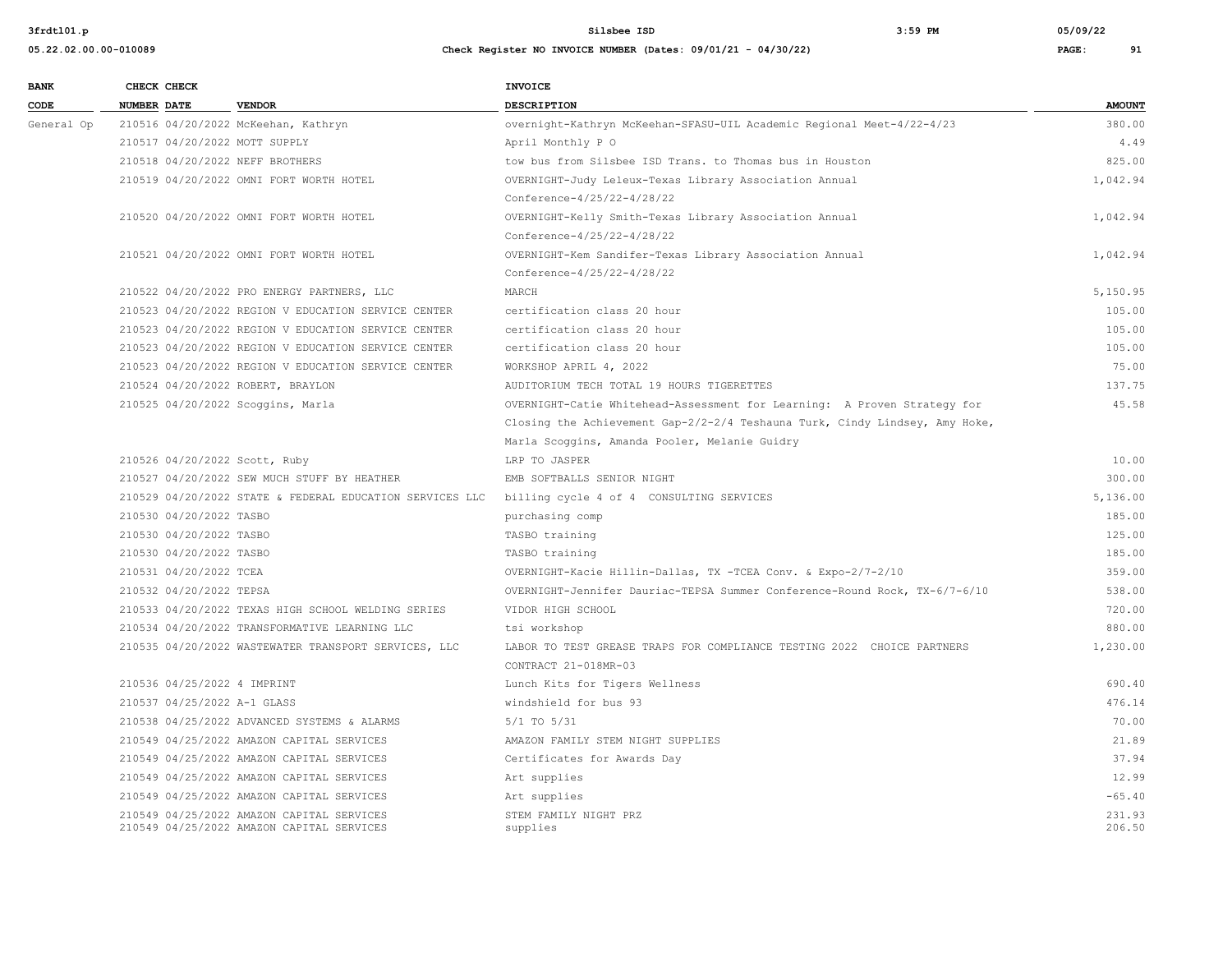**05.22.02.00.00-010089 Check Register NO INVOICE NUMBER (Dates: 09/01/21 - 04/30/22) PAGE: 92**

# **BANK CHECK CHECK CHECK CODE NUMBER DATE VENDOR DESCRIPTION AMOUNT** General Op 210549 04/25/2022 AMAZON CAPITAL SERVICES memorial qift 17.99 210549 04/25/2022 AMAZON CAPITAL SERVICES RTI READING SUPPLIES 6.98 210549 04/25/2022 AMAZON CAPITAL SERVICES Dominique West start up Amazon - Ashley productions clear view self-adhesive 108.53 pockets 3.25" x 10.5" qty 1, Mr. Sketch scented stix markers qty 1, oxford twin pocket folders black box of 25 qty 1, dry erasers 48 pkg qty 1, x-acto school pro electric pencil sharpner qty 1, avery shipping labels 2x4" pkg of 100 qty 1, and pilot frixion colorsticks pens 16 pkg qty 1 210549 04/25/2022 AMAZON CAPITAL SERVICES Jessica Dudley start up Amazon 100.56 210549 04/25/2022 AMAZON CAPITAL SERVICES LRP PARENT NIGHT LRP 809.25 210549 04/25/2022 AMAZON CAPITAL SERVICES Michelle Sears start up Amazon - Welcome back banner qty 1, scholastic alphabet 96.97 number line name plate qty 1, moon products first grade #1 wood pencils qty 1, confetti record book qty 1, mavalus tape qty 1, desk calendar qty 1, confetti computer paper qty 1, and reward punch cards qty 3 210549 04/25/2022 AMAZON CAPITAL SERVICES Janice Marshall start up Amazon - Kraft paper bags qty 1, Self adhesive dots 77.49 500 pcs coins qty 1, 1000 pc class reward stickers qty 1, darckle 200 pcs reward punch cards, stretchy bendable man 36 pack qty 1, grading calculator purple qty 1 210549 04/25/2022 AMAZON CAPITAL SERVICES memorial gift for employee 16.89 210549 04/25/2022 AMAZON CAPITAL SERVICES Celess Dickert start-up from Amazon - Beyumi 45 pc summer luau hibiscus flower 106.05 cutouts qty 1, 100 pc white paper bags qty 1, ecore fun 8pc 10ft luau decor qty 1, stationary paper 120 pcs water color qty 1, palm leaf hanging paper lanterns qty 1, 13. 5 inch tropical pal leaves 25 pack qty 1, and teacher created resources surfboard accents qty 1 210549 04/25/2022 AMAZON CAPITAL SERVICES Allison Faught start up Amazon - Schoolgirl style simply safari teacher planner 68.35 qty 1, schoolgirl style simply safari leopard scalloped borders qty 1, schoolgirl style simply boho greenery name tags qty 1, schoolgirl style simply boho greenery straight borders qty 1, CTP safari friends "Le Designer cutouts" qty 1, CTP wall safari friends Happy birthday chart qty 1, Tropical leaf leaves mouse pad leopard and monstera qty 1, Sweet scents variety pack of scratch n sniff stickers 483 count qty 1, and cute pom pom ballpoint pen set 4 pcs qty 1 210549 04/25/2022 AMAZON CAPITAL SERVICES Rachel Fuller start up Amazon - Mavalus tape 3/4" 4 pack qty 1, Teacher created 88.94 resource black calendar pocket chart qty 1, TCR Chalkboard brights computer paper qty 1, neliblu water color paint set of 24 qty 1, and playdoh 24 pack 3 oz qty 1 210549 04/25/2022 AMAZON CAPITAL SERVICES Jacinda Tuck start up Amazon - color changing pencils mood pencil with eraser 103.32 glitter wooden pencils qty 1, lsushine craft large ink pad stamps partner DIY color 8 colors rainbow qty 1, Don't Squeal Unless It's a Big Deal: A Tale of Tattletales qty 1, Kid's Choice Stinky Stickers Variety Pack qty 1, Mavalus Tape 3/4" Wide X 1" Core (9 yards long) 4 pack qty 1, and North Star Teacher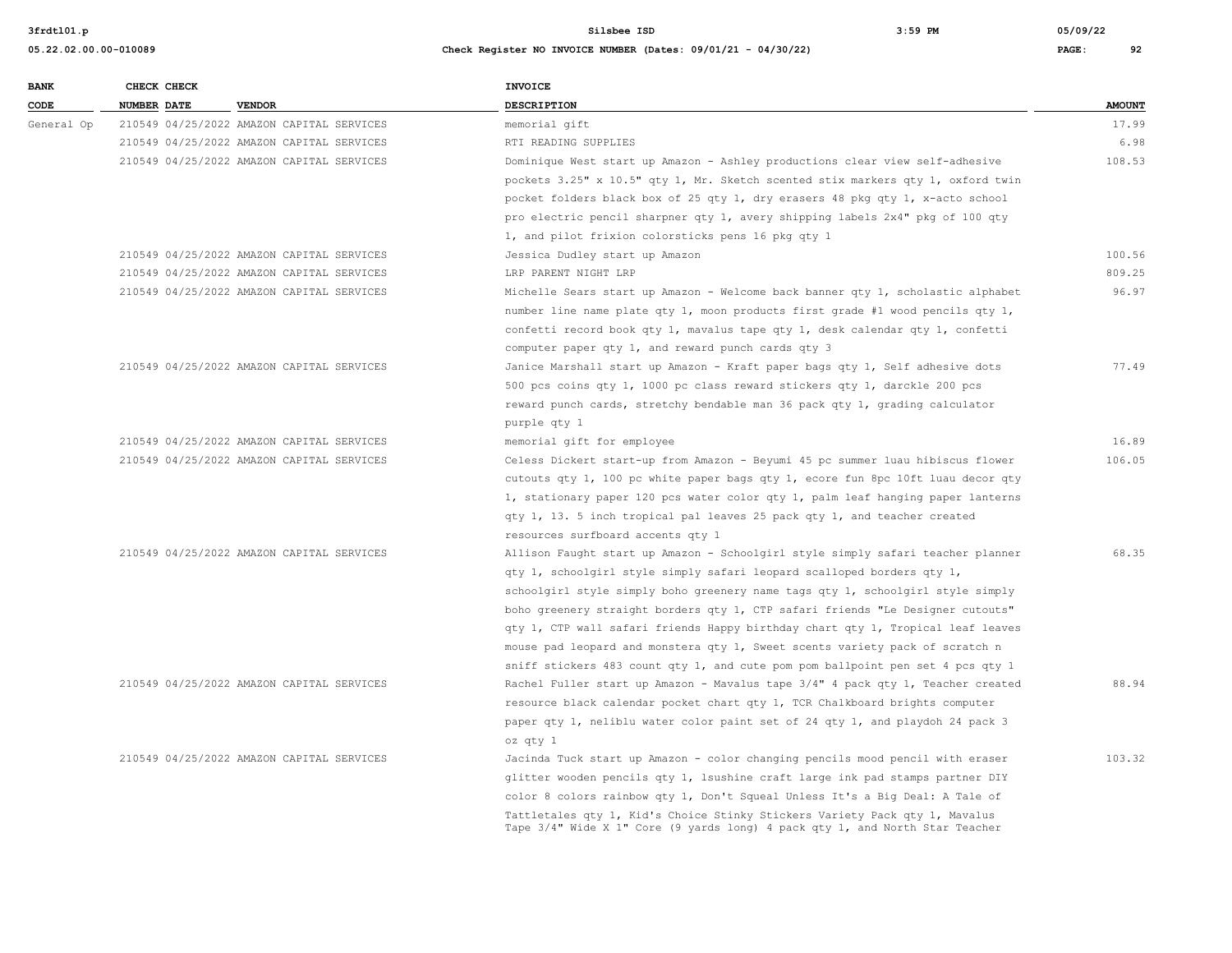**3frdtl01.p Silsbee ISD 3:59 PM 05/09/22**

| <b>BANK</b> | CHECK CHECK               |                                           | INVOICE                                                                         |               |
|-------------|---------------------------|-------------------------------------------|---------------------------------------------------------------------------------|---------------|
| CODE        | NUMBER DATE               | <b>VENDOR</b>                             | DESCRIPTION                                                                     | <b>AMOUNT</b> |
|             |                           |                                           | Resource NST9041 Adhesive Primary Modern qty 1                                  |               |
| General Op  |                           | 210549 04/25/2022 AMAZON CAPITAL SERVICES | Christa Bennefield start up Amazon - Mavalus Tape 3/4 wide x 1" core 4 pack qty | 92.44         |
|             |                           |                                           | 1, Wheel of emotions feelings pillow case qty 1, Ogrmar metal clip 12 pack qty  |               |
|             |                           |                                           | 1, Mesh zipper pouch qty 1, kicko foam dice set 24 pack qty 1, and sillmatics   |               |
|             |                           |                                           | educational game brain games qty 1                                              |               |
|             |                           | 210549 04/25/2022 AMAZON CAPITAL SERVICES | Hayley McDonald start up Amazon - confetti name plates qty 1, confetti name     | 66.55         |
|             |                           |                                           | tags qty 1, magnetic name plates qty 1, and easel pad (post its) qty1           |               |
|             |                           | 210549 04/25/2022 AMAZON CAPITAL SERVICES | Elizabeth Parsley start up Amazon - Crayola washable watercolors 12 paint sets  | 113.64        |
|             |                           |                                           | qty 2, Kicko foam dice set - 24 pack assorted colors qty 1, and kootans 2 pc    |               |
|             |                           |                                           | magnetic fridge spicerack (used for book display on white board)                |               |
|             |                           | 210549 04/25/2022 AMAZON CAPITAL SERVICES | Betsy Richter start up Amazon papermate 73015 arrowhead pink pearl cap erasers  | 99.48         |
|             |                           |                                           | 144 count qty 2, learning resources giant magnetic ten frame set qty 1, hand 2  |               |
|             |                           |                                           | mind mini 20 bead qty 1, post-it super sticky portable tabletop easel pat 20x23 |               |
|             |                           |                                           | in (2 pads) qty 1, didax-educational magnetic demonstration clock 12 in         |               |
|             |                           |                                           | diameter qty 1, and neosmuk magnetic hooks, 22 lbs pack of 10                   |               |
|             |                           | 210549 04/25/2022 AMAZON CAPITAL SERVICES | HEADPHONES FOR TESTING                                                          | 138.00        |
|             |                           | 210549 04/25/2022 AMAZON CAPITAL SERVICES | MATH SUPPLIES                                                                   | 86.54         |
|             |                           | 210549 04/25/2022 AMAZON CAPITAL SERVICES | Blair Hughes start up Amazon - Educational insights wireless eggspert qty 1,    | 118.64        |
|             |                           |                                           | 8x4 75 x10 inch medium white kraft paper bags with handles bulk 25 bags qty 1   |               |
|             |                           |                                           | and colored pencil sharpener electric pencil sharpener for colored pencils qty  |               |
|             |                           |                                           | $\overline{1}$                                                                  |               |
|             |                           | 210549 04/25/2022 AMAZON CAPITAL SERVICES | Gayle Lightfoot start up Amazon - Neosmuk magnetic hooks qty 1, plastic zipper  | 102.51        |
|             |                           |                                           | pouch qty 1, white kraft bags (50 ct) qty 1, mavalus tape qty 1, U brands       |               |
|             |                           |                                           | hanging file organizer qty 1, and pencil sharpener for colored pencils qty 1    |               |
|             |                           | 210549 04/25/2022 AMAZON CAPITAL SERVICES | Kayla Whitehead start up Amazon - post-it super sticky easel pad pack qty 1,    | 73.73         |
|             |                           |                                           | paper mate 73015 arrowhead erasers qty 1, magnetic hooks pack of 10 qty 1, fact |               |
|             |                           |                                           | family mats qty 1, and 24 watercolor paint set qty 1                            |               |
|             |                           | 210549 04/25/2022 AMAZON CAPITAL SERVICES | Lacy Castolenia start up Amazon                                                 | 92.84         |
|             |                           | 210549 04/25/2022 AMAZON CAPITAL SERVICES | Lauren Cole start up for Amazon                                                 | 89.82         |
|             |                           | 210550 04/25/2022 ARMOR PLUMBING          | CALL OUT FOR LOWERING 1" GAS PIPE IN MIDDLE SCHOOL KITCHEN TO PLACE NEW SERVING | 410.00        |
|             |                           |                                           | LINE. HAND PO 43960 SCHOOL VENDOR 2021-2022                                     |               |
|             |                           | 210550 04/25/2022 ARMOR PLUMBING          | PARTS AND LABOR TO FIGURE OUT WHY WE HAVE NO GAS TO KITCHEN EQUIPMENT MIDDLE    | 632.50        |
|             |                           |                                           | SCHOOL HAND PO 43963 SCHOOL VENDOR                                              |               |
|             |                           | 210550 04/25/2022 ARMOR PLUMBING          | PARTS/LABOR TO REPLACE BAD GAS LINE AT MIDDLE SCHOOL RUNNING TO KITCHEN         | 5,725.00      |
|             |                           |                                           | EQUIPMENT SCHOOL VENDOR                                                         |               |
|             | 210551 04/25/2022 AT&T    |                                           | APR 7 THRU MAY 6                                                                | 1,067.18      |
|             |                           | 210552 04/25/2022 B & H PHOTO VIDEO       | supplies for communications director                                            | 151.20        |
|             | 210553 04/25/2022 BALFOUR |                                           | graduation supplies                                                             | 430.00        |
|             |                           | 210554 04/25/2022 BARNES, KRISTI          | SLPA SERVICES                                                                   | 1,600.00      |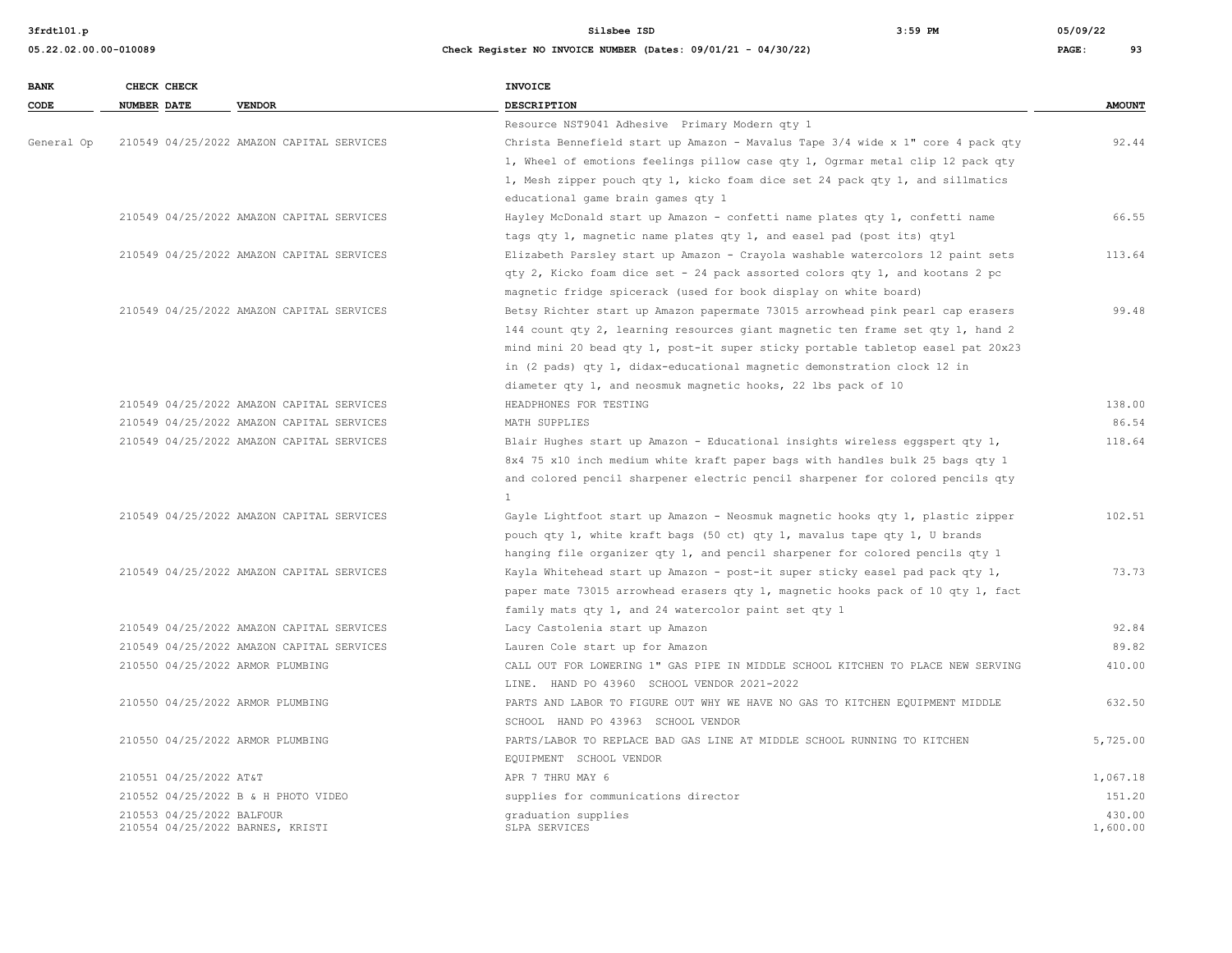| <b>BANK</b> |                    | CHECK CHECK                |                                                                                              | INVOICE                                                                        |                 |
|-------------|--------------------|----------------------------|----------------------------------------------------------------------------------------------|--------------------------------------------------------------------------------|-----------------|
| CODE        | <b>NUMBER DATE</b> |                            | <b>VENDOR</b>                                                                                | DESCRIPTION                                                                    | <b>AMOUNT</b>   |
| General Op  |                    |                            | 210555 04/25/2022 BOURQUE, TODD                                                              | PROM PHOTOBOOTH                                                                | 300.00          |
|             |                    |                            | 210557 04/25/2022 BURGERS OF BEAUMONT                                                        | 4/5 MEALS BASEBALL                                                             | 267.00          |
|             |                    |                            | 210558 04/25/2022 Carrell, Angela                                                            | HOMEBOUND                                                                      | 20.12           |
|             |                    |                            | 210559 04/25/2022 CARTER, NOAH                                                               | JUDGE FOR SILSBEE BAND SOLO & ENSEMBLE CONTEST                                 | 50.00           |
|             |                    |                            | 210560 04/25/2022 CENTERPOINT ENERGY                                                         | $3/16$ TO $4/13$                                                               | 1,182.66        |
|             |                    |                            | 210560 04/25/2022 CENTERPOINT ENERGY                                                         | $3/16$ TO $4/13$                                                               | 47.37           |
|             |                    |                            | 210561 04/25/2022 CHICK-FIL-A                                                                | TENNIS                                                                         | 43.86           |
|             |                    |                            | 210562 04/25/2022 CICI'S PIZZA #160                                                          | BOYS & GIRLS TRACK                                                             | 229.50          |
|             |                    |                            | 210563 04/25/2022 CINTAS CORPORATION                                                         | hand sanitizer refills                                                         | 2,856.00        |
|             |                    |                            | 210564 04/25/2022 CITY OF SILSBEE                                                            | 3/13 TO 4/13                                                                   | 177.00          |
|             |                    |                            | 210564 04/25/2022 CITY OF SILSBEE                                                            | 3/13 TO 4/13                                                                   | 982.48          |
|             |                    |                            | 210564 04/25/2022 CITY OF SILSBEE                                                            | $3/20$ TO $4/20$                                                               | 201.47          |
|             |                    |                            | 210565 04/25/2022 COASTAL WELDING SUPPLY INC                                                 | OPEN PO APRIL FOR COASTAL WELDING                                              | 14.03           |
|             |                    |                            | 210566 04/25/2022 COLLEGE BOARD                                                              | SCHOOL DAY EXAMS                                                               | 576.00          |
|             |                    |                            | 210567 04/25/2022 COWARD, JUDY                                                               | SOLO & ENSEMBLE MIDDLE SCHOOL                                                  | 425.00          |
|             |                    |                            | 210568 04/25/2022 CREST (COALITION OF READING AND ENGLISH 4/25 VIRTUAL                       |                                                                                | 106.66          |
|             |                    |                            | 210569 04/25/2022 DAVENPORT, MEGAN                                                           | BANK, ERRANDS FOR SCHOOL                                                       | 27.73           |
|             |                    |                            | 210571 04/25/2022 DRAMATISTS PLAY SERVICE, INC.                                              | Fall production                                                                | 260.00          |
|             |                    |                            | 210571 04/25/2022 DRAMATISTS PLAY SERVICE, INC.                                              | Scripts for OAP                                                                | 65.25           |
|             |                    | 210572 04/25/2022 ETEX     |                                                                                              | batteries                                                                      | 58.98           |
|             |                    | 210572 04/25/2022 ETEX     |                                                                                              | OFFICE SUPPLIES                                                                | 1,261.83        |
|             |                    | 210572 04/25/2022 ETEX     |                                                                                              | April Monthly P O                                                              | 8.07            |
|             |                    | 210572 04/25/2022 ETEX     |                                                                                              | office and teacher supplies: Cardstock, sortkwik fingertip moisteners, hanging | 420.08          |
|             |                    |                            |                                                                                              | file folders, business envelopes, white board care dry erase eraser            |                 |
|             |                    |                            | 210573 04/25/2022 FOLLETT CONTENT SOLUTIONS LLC                                              | library supplies                                                               | 726.28          |
|             |                    |                            | 210573 04/25/2022 FOLLETT CONTENT SOLUTIONS LLC                                              | library supplies                                                               | 1,400.82        |
|             |                    |                            | 210573 04/25/2022 FOLLETT CONTENT SOLUTIONS LLC                                              | library supplies                                                               | 18.29           |
|             |                    |                            | 210574 04/25/2022 FREEMAN, TAMARA                                                            | W/D STUDENT                                                                    | 68.25           |
|             |                    | 210576 04/25/2022 GRAINGER |                                                                                              | OPEN PO APRIL FOR GRAINGER                                                     | 209.37          |
|             |                    |                            | 210577 04/25/2022 GUARDTECH PEST MANAGEMENT, INC.                                            | GUARDTECH APRIL QUARTERLY FOR SES AND LRP REGION 5                             | 279.00          |
|             |                    |                            | 210578 04/25/2022 HALO BRANDED SOLUTIONS, INC                                                | avid stoles                                                                    | 1,499.40        |
|             |                    |                            | 210579 04/25/2022 HAMBURGER DEPOT                                                            | <b>BASEBALL</b>                                                                | 300.00          |
|             |                    |                            | 210580 04/25/2022 HARRISON, CORY                                                             | OVERNIGHT-Cory Harrison-Regional Track Meet-League City-4/29-4/30              | 1,090.00        |
|             |                    |                            | 210581 04/25/2022 INCLUSIVE ASSESSMENT AND CONSULTING, LLC 4/7 PSYCHO-EDUATIONAL ASSESSMENT  |                                                                                | 625.00          |
|             |                    |                            | 210582 04/25/2022 ITA TRUCK SALES & SERVICE, LLC.                                            | brakes and drum sets                                                           | 3,311.46        |
|             |                    |                            | 210583 04/25/2022 JOHNSTONE SUPPLY                                                           | OPEN PO APRIL FOR JOHNSTON SUPPLY                                              | 282.37          |
|             |                    |                            | 210584 04/25/2022 JONES SCHOOL SUPPLY                                                        | kidwrites supplies                                                             | 144.25          |
|             |                    |                            | 210586 04/25/2022 MAGAZINE SUBSCRIPTIONS - PTP AUSTIN<br>210587 04/25/2022 McKinney, Raymond | MAGAZINES<br>HOMEBOUND                                                         | 270.35<br>18.95 |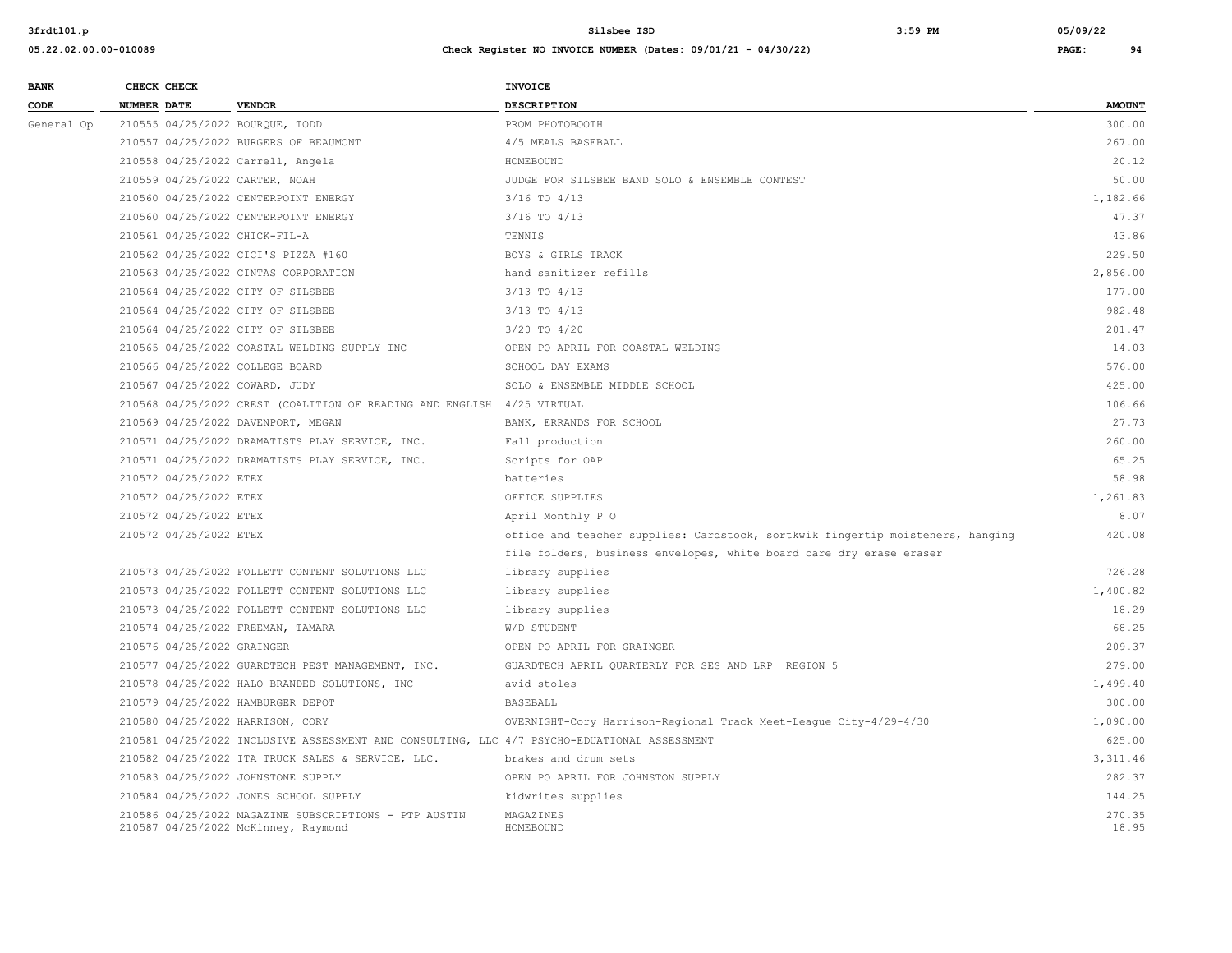| <b>BANK</b> |                    | CHECK CHECK                 |                                                        | <b>INVOICE</b>                                                                  |               |
|-------------|--------------------|-----------------------------|--------------------------------------------------------|---------------------------------------------------------------------------------|---------------|
| CODE        | <b>NUMBER DATE</b> |                             | <b>VENDOR</b>                                          | <b>DESCRIPTION</b>                                                              | <b>AMOUNT</b> |
| General Op  |                    |                             | 210587 04/25/2022 McKinney, Raymond                    | HOMEBOUND MILEAGE                                                               | 8.66          |
|             |                    |                             | 210588 04/25/2022 MIGHTY OF SOUTHEAST TEXAS            | April Monthly P O                                                               | 207.98        |
|             |                    |                             | 210589 04/25/2022 MOORE, CATHERINE                     | MS TO SFA                                                                       | 10.00         |
|             |                    |                             | 210590 04/25/2022 MOTT SUPPLY                          | April Monthly P O                                                               | 50.44         |
|             |                    |                             | 210590 04/25/2022 MOTT SUPPLY                          | April Monthly P O                                                               | 29.64         |
|             |                    |                             | 210591 04/25/2022 NCS PEARSON, INC.                    | testing                                                                         | 1,674.23      |
|             |                    |                             | 210592 04/25/2022 NOVROZSKY'S                          | SOFTBALL                                                                        | 236.89        |
|             |                    |                             | 210593 04/25/2022 ORIENTAL TRADING COMPANY             | STUDENT INCENTIVES                                                              | 138.64        |
|             |                    |                             | 210594 04/25/2022 OVERDRIVE, INC.                      | ONLINE E-BOOKS                                                                  | 3,000.00      |
|             |                    |                             | 210595 04/25/2022 REGION V EDUCATION SERVICE CENTER    | REGION 5 FOR JILL TARKINGTON IMPACT COACHING 4/13/2022 \$115.00                 | 115.00        |
|             |                    |                             | 210596 04/25/2022 SCHOOL SPECIALTY                     | START UP                                                                        | 126.38        |
|             |                    |                             | 210596 04/25/2022 SCHOOL SPECIALTY                     | START UP 22-23                                                                  | 141.33        |
|             |                    |                             | 210597 04/25/2022 SOUTHERN LAWN & LANDSCAPES LLC       | MOWING COMPLETED 4/16                                                           | 3,566.00      |
|             |                    |                             | 210598 04/25/2022 SOUTHWEST BUILDING SYSTEMS           | SMS-Repair front door access control                                            | 385.00        |
|             |                    |                             | 210598 04/25/2022 SOUTHWEST BUILDING SYSTEMS           | LABOR AND MATERIALS TO TROUBLESHOOT FIRE ALARM SYSTEM SES EXTRA SERVICES NEEDED | 160.00        |
|             |                    |                             |                                                        | FROM ORIGINAL PO 9392200258 REGION 5                                            |               |
|             |                    |                             | 210598 04/25/2022 SOUTHWEST BUILDING SYSTEMS           | LABOR AND MATERIALS TO CORRECT ISSUES TO BRING CAMPUSES UP TO DATE ON FIRE      | 2,404.40      |
|             |                    |                             |                                                        | INSPECTION TO PASS BY CODE *SEE QUOTE*                                          |               |
|             |                    |                             | 210599 04/25/2022 SPARKLETTS AND SIERRA SPRINGS        | ADMINISTRATION, TRANSPORTATION, WAREHOUSE                                       | 144.40        |
|             |                    |                             | 210600 04/25/2022 SPARKLETTS AND SIERRA SPRINGS        | TECHNOLOGY                                                                      | 19.99         |
|             |                    |                             | 210601 04/25/2022 SPRINGHILL SUITES WEBSTER            | Regional Track Meet-League City-4/29-4/30                                       | 1,855.92      |
|             |                    |                             | 210602 04/25/2022 STUTTERING THERAPY RESOURCES, INC.   | testing                                                                         | 295.06        |
|             |                    |                             | 210603 04/25/2022 SUN COAST RESOURCES, INC.            | used oil pick up                                                                | 590.00        |
|             |                    |                             | 210604 04/25/2022 SWEETWATER SOUND, INC.               | choir supplies                                                                  | 990.95        |
|             |                    |                             | 210605 04/25/2022 TEXAS DEPT OF INFORMATION RESOURCES  | MARCH 2022                                                                      | 95.90         |
|             |                    |                             | 210606 04/25/2022 TEXAS RESTAURANT ASSOCIATION         | OVERNIGHT-Michelle Weichert-Culinary Educators Training Conference-Dallas,      | 690.00        |
|             |                    |                             |                                                        | $TX - 7/7 - 7/10$                                                               |               |
|             |                    |                             | 210607 04/25/2022 THE KADES CORPORATION                | TENNIS MEALS                                                                    | 38.18         |
|             |                    |                             | 210608 04/25/2022 THE UNIVERSITY OF TEXAS              | workshop                                                                        | 240.00        |
|             |                    |                             | 210609 04/25/2022 Thomas Bus Gulf Coast GP, INC        | April Monthly P O                                                               | 160.54        |
|             |                    | 210610 04/25/2022 Tiger Hut |                                                        | SOFTBALL                                                                        | 188.75        |
|             |                    |                             | 210611 04/25/2022 VERIZON WIRELESS                     | MAR 14 - APR 13                                                                 | 530.74        |
|             |                    |                             | 210611 04/25/2022 VERIZON WIRELESS                     | MAR 14 TO APR 13                                                                | 453.41        |
|             |                    |                             | 210612 04/25/2022 WESTERN PSYCHOLOGICAL SERVICES       | testing                                                                         | 58.30         |
|             |                    |                             | 210613 04/25/2022 ZONAR SYSTEMS, INC.                  | GPS light duty cable 5                                                          | 162.29        |
|             |                    |                             | 202100001 09/08/2021 AMAZON CAPITAL SERVICES           | The Complete Fishing Book Sheila Armstrong's Dad's Memorial                     | 20.97         |
|             |                    |                             | 202100005 09/08/2021 AMAZON CAPITAL SERVICES           | REFRIGERATION DOOR HANDLE AND 4PK OF DRIP PANS FOR STOVE. MIDDLE SCHOOL         | 23.47         |
|             |                    |                             |                                                        | CLASSROOM AMAZON                                                                |               |
|             |                    |                             | 202100007 09/10/2021 TEXAS COMPTROLLER OF PUBLIC ACCTS | August 2021 Sales Tax                                                           | 882.03        |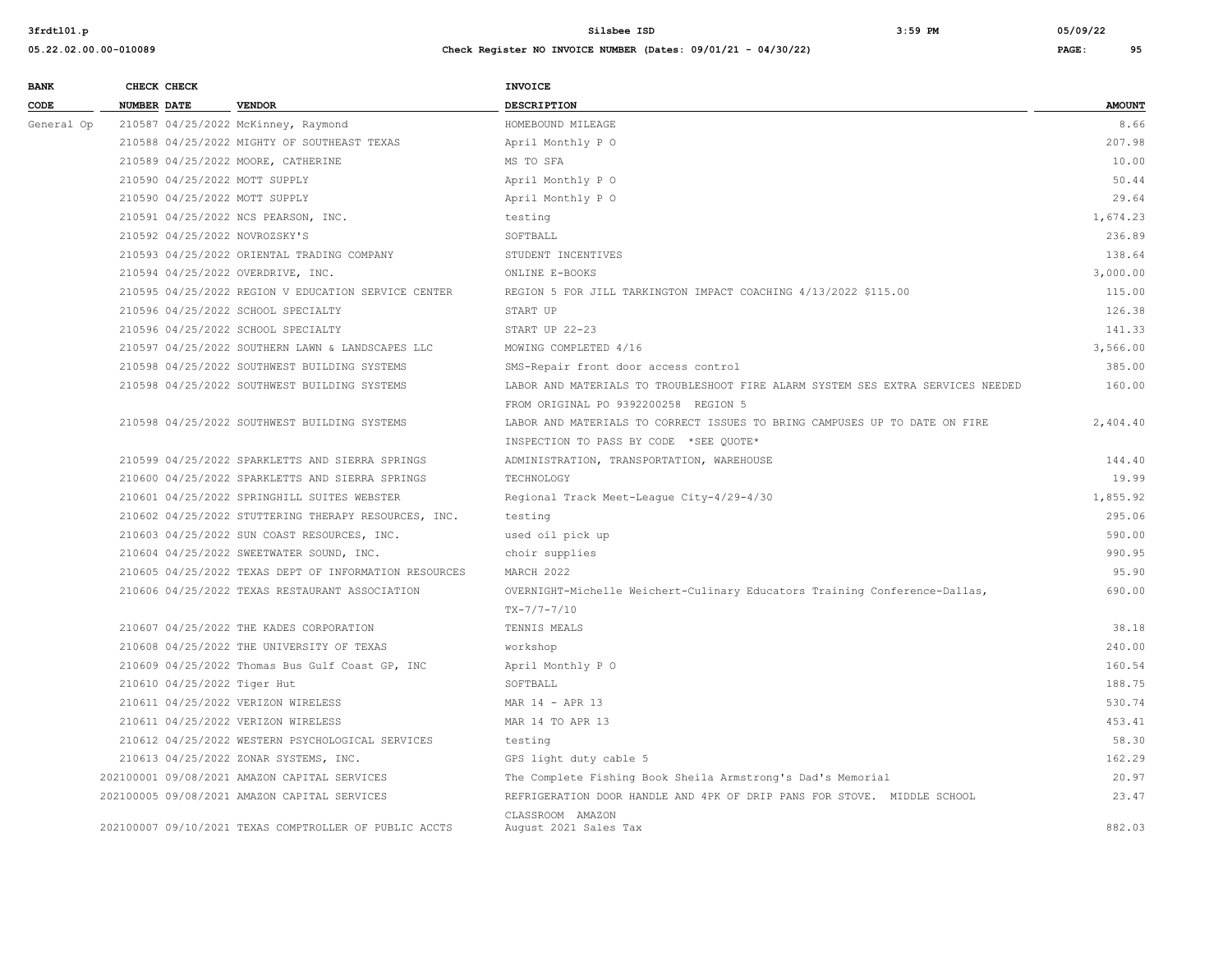**05.22.02.00.00-010089 Check Register NO INVOICE NUMBER (Dates: 09/01/21 - 04/30/22) PAGE: 96**

| <b>BANK</b> |                    | CHECK CHECK |                                                        | <b>INVOICE</b>                                |               |
|-------------|--------------------|-------------|--------------------------------------------------------|-----------------------------------------------|---------------|
| CODE        | <b>NUMBER DATE</b> |             | <b>VENDOR</b>                                          | <b>DESCRIPTION</b>                            | <b>AMOUNT</b> |
|             |                    |             | General Op 202100012 09/22/2021 STRIPE PAYMENT COMPANY | REFUND ON FOOTBALL TICKETS GAME WAS CANCELLED | 45.00         |
|             |                    |             | 202100023 10/12/2021 TEXAS COMPTROLLER OF PUBLIC ACCTS | Sept 2021 Sales Tax                           | 730.00        |
|             |                    |             | 202100025 11/15/2021 TEVAS COMPTROLIER OF BURITS ACSES | $0.4 + 0.001$ $0.100$ $\pi$                   | 722C1         |

|            |                                   | General Op 202100012 09/22/2021 STRIPE PAYMENT COMPANY      | REFUND ON FOOTBALL TICKETS GAME WAS CANCELLED                                  | 45.00      |
|------------|-----------------------------------|-------------------------------------------------------------|--------------------------------------------------------------------------------|------------|
|            |                                   | 202100023 10/12/2021 TEXAS COMPTROLLER OF PUBLIC ACCTS      | Sept 2021 Sales Tax                                                            | 730.00     |
|            |                                   | 202100035 11/15/2021 TEXAS COMPTROLLER OF PUBLIC ACCTS      | Oct 2021 Sales Tax                                                             | 723.61     |
|            |                                   | 202100045 12/09/2021 TEXAS COMPTROLLER OF PUBLIC ACCTS      | Nov 21 Sales Tax                                                               | 369.89     |
|            |                                   | 202100053 01/12/2022 TEXAS COMPTROLLER OF PUBLIC ACCTS      | Dec 2021 Sales tax                                                             | 95.47      |
|            |                                   | 202100063 02/10/2022 THE BANK OF NEW YORK MELLON            | INTEREST AND PRINCIPAL BOND PMT                                                | 145,537.50 |
|            |                                   | 202100064 02/10/2022 THE BANK OF NEW YORK MELLON            | BOND FEE SILISDMTN15                                                           | 750.00     |
|            |                                   | 202100073 02/10/2022 TEXAS COMPTROLLER OF PUBLIC ACCTS      | Jan 2022 sales tax                                                             | 265.06     |
|            |                                   | 202100084 03/07/2022 TEXAS COMPTROLLER OF PUBLIC ACCTS      | Feb 2022 Sales Tax                                                             | 271.06     |
|            |                                   | 202100091 04/12/2022 TEXAS COMPTROLLER OF PUBLIC ACCTS      | Mar 2022 Sales Tax                                                             | 296.58     |
| GENERAL OP |                                   | 206291 10/25/2021 GAUTHREAUX, ALEXNADRIA                    | MARIUS BORDAT- HIGH SCHOOL                                                     | $-19.10$   |
|            |                                   | 206386 10/25/2021 SIMS, MISTY                               | GRADUATED SENIOR                                                               | $-19.15$   |
|            |                                   | 206411 10/25/2021 HILLIN, BRETT                             | COACHING COURSE ATAVUS FOOTBALL TACKLING                                       | $-35.00$   |
|            |                                   | 206497 09/22/2021 Nelson, Michael                           | COACHING COURSSE ATAVUS FOOTBALL TACKLING                                      | $-35.00$   |
|            |                                   | 206582 09/22/2021 O'NEAL, PHILLIP                           | PARTS                                                                          | $-8.99$    |
|            |                                   | 206741 10/25/2021 SHAFER, CHRIS                             | BAILEY SHAFER                                                                  | $-24.90$   |
|            |                                   | 206922 09/27/2021 MECA SPORTSWEAR                           | letter jackets                                                                 | $-50.00$   |
|            |                                   | 207077 11/03/2021 BEASLEY, BRAYDEN                          | JV FOOTTBALL VS VIDOR                                                          | $-15.00$   |
|            |                                   | I&S Commun 202100065 02/10/2022 THE BANK OF NEW YORK MELLON | INTEREST BOND PMT                                                              | 71,906.25  |
|            |                                   | 202100066 02/10/2022 THE BANK OF NEW YORK MELLON            | INTEREST                                                                       | 39,962.50  |
|            |                                   | 202100067 02/10/2022 THE BANK OF NEW YORK MELLON            | INTEREST                                                                       | 7,925.85   |
|            |                                   | 202100068 02/10/2022 THE BANK OF NEW YORK MELLON            | INTEREST                                                                       | 51,300.00  |
|            |                                   | 202100069 02/10/2022 UMB BANK NA TRUST OPERATIONS           | BOND FEES SILSBEE ISD SCHOOL DIST UNLMTD TAX                                   | 500.00     |
|            |                                   | 202100070 02/10/2022 UMB BANK, N.A.                         | 2020 INTEREST                                                                  | 118,202.50 |
|            |                                   | 202100071 02/10/2022 THE BANK OF NEW YORK MELLON            | BOND FEE SILISD16                                                              | 750.00     |
|            |                                   | 202100072 02/10/2022 THE BANK OF NEW YORK MELLON            | INTEREST                                                                       | 30,300.00  |
|            |                                   | 202100096 04/14/2022 THE BANK OF NEW YORK MELLON            | BOND FEE 2014A MAY 1, 2022 to APRIL 30, 2023                                   | 500.00     |
|            | I & S WELL 2021001 10/06/2021 IRS |                                                             | REFUND ISSUED OCT 27, 2020 FOR FORM 8038CP ISSUED INCORRECTLY. IRS OVERPAYMENT | $-278.10$  |
|            |                                   |                                                             |                                                                                |            |

 Totals for checks 6,105,352.28 Potals for checks 6,105,352.28<br>Payroll Checks (including Payroll AP) \$14,659,389.65<br>Potal \$20,764,741.93  $$20,764,741.93$